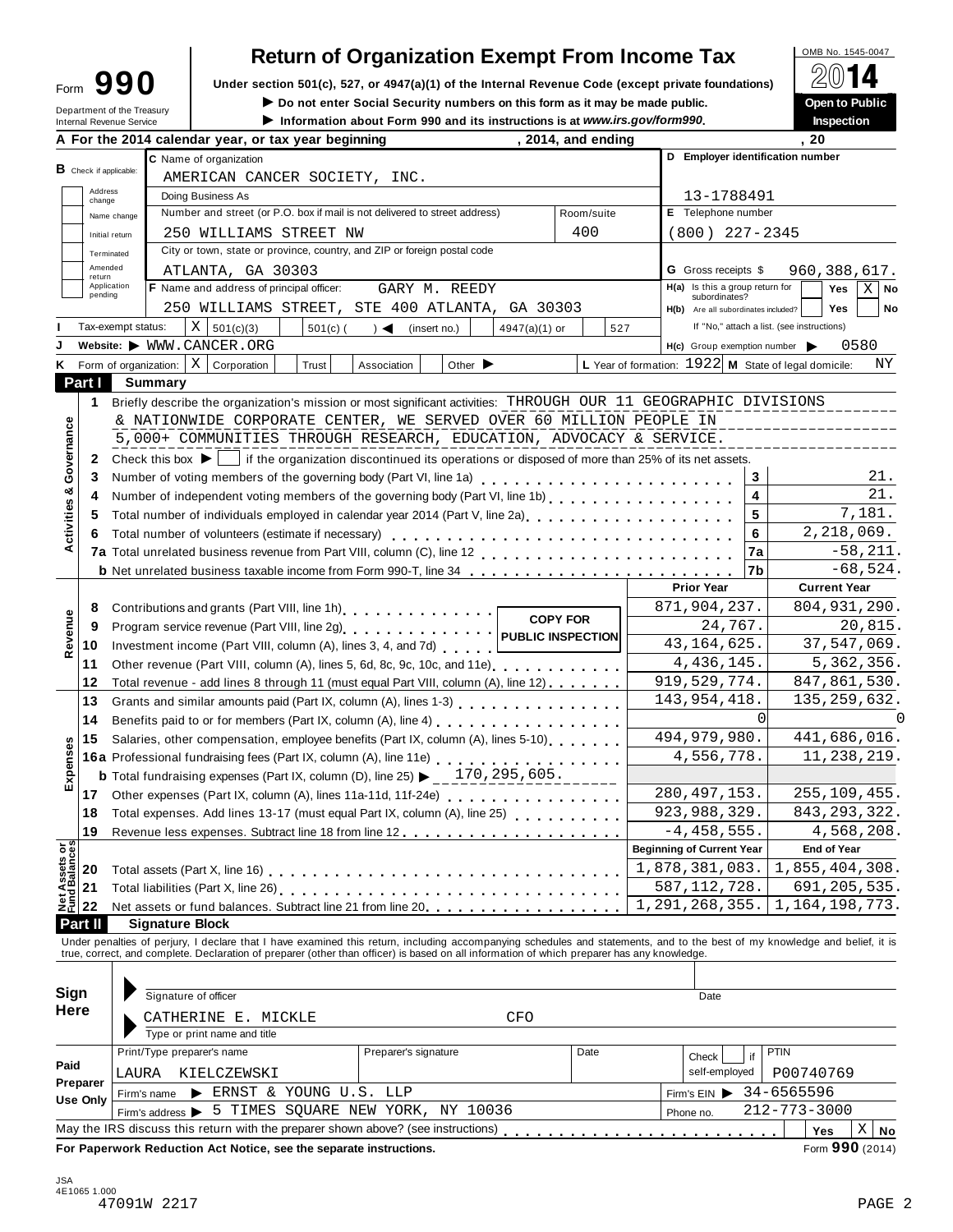| Page<br>Form 990 (2014)                                                                                                                                                                                    |   |
|------------------------------------------------------------------------------------------------------------------------------------------------------------------------------------------------------------|---|
| Part III<br><b>Statement of Program Service Accomplishments</b>                                                                                                                                            |   |
|                                                                                                                                                                                                            | X |
| Briefly describe the organization's mission:                                                                                                                                                               |   |
| TO ELIMINATE CANCER AS A MAJOR HEALTH PROBLEM BY PREVENTING CANCER,                                                                                                                                        |   |
| SAVING LIVES, AND DIMINISHING SUFFERING FROM THE DISEASE THROUGH                                                                                                                                           |   |
| RESEARCH, EDUCATION, ADVOCACY, AND SERVICE.                                                                                                                                                                |   |
|                                                                                                                                                                                                            |   |
| Did the organization undertake any significant program services during the year which were not listed on the<br>$\mathbf{2}$<br>$X \mid$ No<br>Yes<br>If "Yes." describe these new services on Schedule O. |   |

**3** Did the organization cease conducting, or make significant changes in how it conducts, any program services?m m m m m m m m m m m m m m m m m m m m m m m m m m m m m m m m m m m m m m m m m m m m m m m m m m m m m m m m m **Yes No**

**4** Describe the organization's program service accomplishments for each of its three largest program services, as measured by expenses. Section  $501(c)(3)$  and  $501(c)(4)$  organizations are required to report the amount of grants and allocations to others,

the total expenses, and revenue, if any, for each program service reported. **4a** (Code: \_\_\_\_\_\_\_\_\_\_) (Expenses \$<sub>\_\_\_149,262,692.</sub> including grants of \$\_\_\_\_<sub>99,987,596. ) (Revenue \$\_\_\_\_\_\_\_\_\_<sub>20,815. \_</sub>)</sub> RESEARCH PROGRAMS PROVIDE FINANCIAL SUPPORT TO FUND AND CONDUCT RESEARCH INTO THE CAUSES OF CANCER; HOW IT CAN BE PREVENTED, DETECTED EARLY, AND TREATED SUCCESSFULLY; HOW TO IMPROVE THE QUALITY OF LIFE FOR PEOPLE LIVING WITH CANCER; AND TO ADVOCATE FOR LAWS AND POLICIES THAT HELP FURTHER CANCER RESEARCH. OUR RESEARCH PROGRAM EXPENSES INCLUDED BOTH OUR EXTRAMURAL RESEARCH GRANTS AND INTRAMURAL PROGRAM, WHICH INCLUDES OUR COMPREHENSIVE CANCER

PREVENTION STUDY ('CPS-3').

GRANTS TO AFFILIATES: \$3,408,964

services?<br>If "Yes," describe these changes on Schedule O.

**4b** (Code: ) (Expenses \$ including grants of \$ ) (Revenue \$ ) 268,915,134. 25,219,423. 65,895. PATIENT SUPPORT PROGRAMS ASSIST CANCER PATIENTS AND THEIR FAMILIES IN AN EFFORT TO EASE THE BURDEN OF THE DISEASE FOR THEM. EXPENSES INCLUDED OUR SPECIFIC ASSISTANCE TO INDIVIDUALS THROUGH THE LOOK GOOD FEEL BETTER® PROGRAM; OUR 24 HOURS A DAY, 7 DAYS A WEEK, 365 DAYS A YEAR NATIONAL CANCER INFORMATION CENTER; AND OUR HOPE LODGE® FACILITIES, WHICH PROVIDE FREE, HIGH QUALITY, TEMPORARY LODGING FOR PATIENTS AND THEIR CAREGIVERS CLOSE TO TREATMENT CENTERS, THEREBY EASING THE EMOTIONAL AND FINANCIAL BURDEN OF FINDING AFFORDABLE LODGING.

GRANTS TO AFFILIATES: \$22,499,629

**4c** (Code: ) (Expenses \$ including grants of \$ ) (Revenue \$ ) 111,725,607. 2,903,844. 0 (Code:  $\frac{111,725,607}{PREVENTION PROGRAMS PROVIDE THE PUBLIC AND HEALTH PROFESSIONALS$ WITH INFORMATION AND EDUCATION TO PREVENT CANCER OCCURRENCE AND TO REDUCE THE RISK OF DEVELOPING CANCER. PREVENTION EXPENSES INCLUDED ACTIVITIES SUCH AS OUR ONGOING ADVOCACY EFFORTS TO INCREASE CERTAIN STATE TOBACCO TAXES IN ADDITION TO GENERAL PREVENTION WORK.

GRANTS TO AFFILIATES: \$14,441,453

**4d** Other program services (Describe in Schedule O.)

(Expenses \$  $\frac{91,837,115}{91,837,115}$ . including grants of \$  $\frac{7,148,769}{9,148,769}$ . (Revenue \$  $\frac{1}{2}$ **4e** Total program service expenses <br>4E Total program service expenses <br>4E1020 1.000 621,740,548.

 $|Yes|X|$  No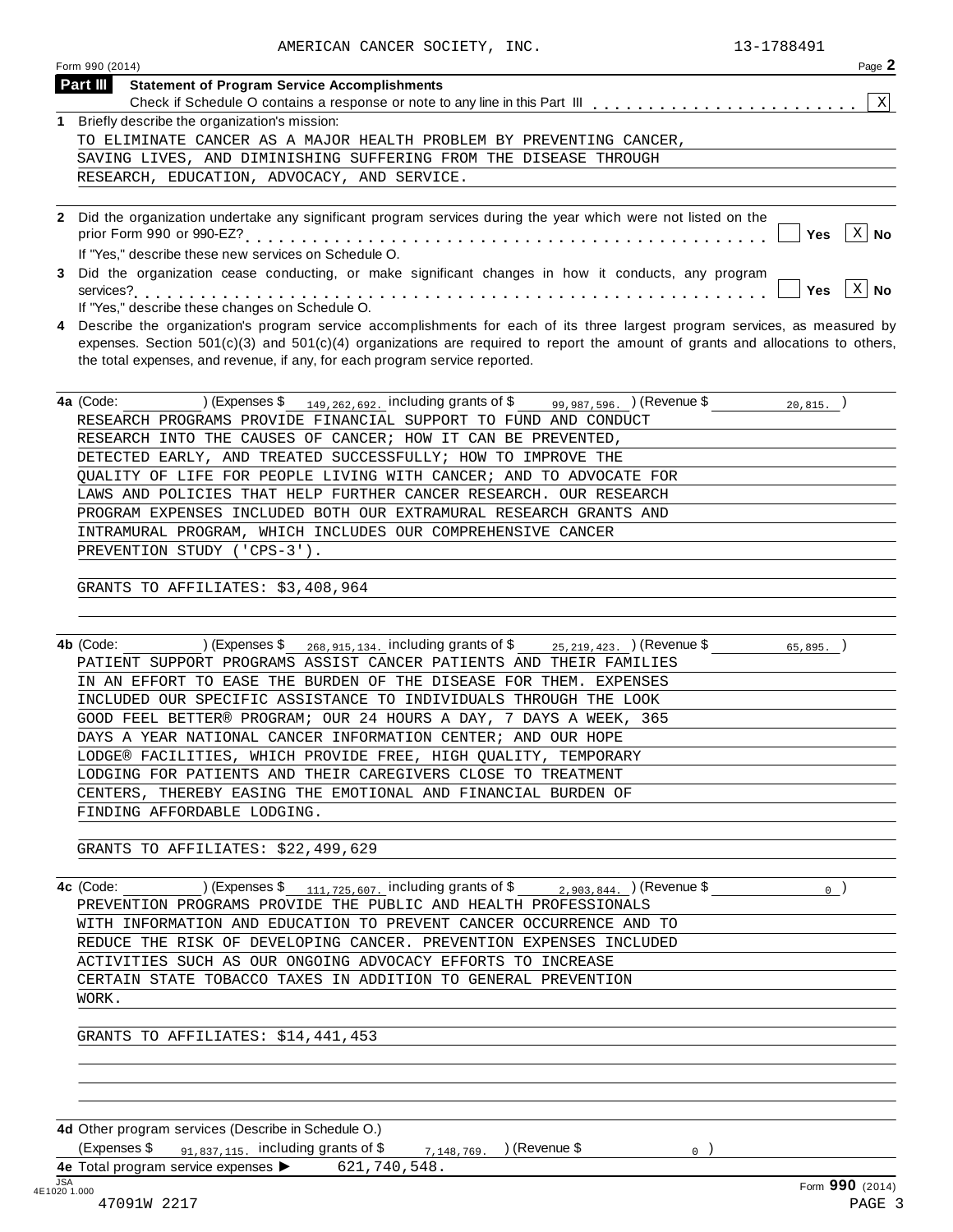AMERICAN CANCER SOCIETY, INC. 13-1788491

|    | Form 990 (2014)                                                                                                                                                                                                                |                 |     | Page 3 |
|----|--------------------------------------------------------------------------------------------------------------------------------------------------------------------------------------------------------------------------------|-----------------|-----|--------|
|    | Part IV<br><b>Checklist of Required Schedules</b>                                                                                                                                                                              |                 |     |        |
| 1  | Is the organization described in section $501(c)(3)$ or $4947(a)(1)$ (other than a private foundation)? If "Yes,"                                                                                                              |                 | Yes | No     |
|    |                                                                                                                                                                                                                                | 1               | Χ   |        |
| 2  | Is the organization required to complete Schedule B, Schedule of Contributors (see instructions)?                                                                                                                              | $\mathbf{2}$    |     | X      |
| 3  | Did the organization engage in direct or indirect political campaign activities on behalf of or in opposition to                                                                                                               |                 |     |        |
|    |                                                                                                                                                                                                                                | 3               |     | X      |
| 4  | Section 501(c)(3) organizations. Did the organization engage in lobbying activities, or have a section 501(h)                                                                                                                  |                 |     |        |
|    |                                                                                                                                                                                                                                | 4               | Χ   |        |
| 5  | Is the organization a section $501(c)(4)$ , $501(c)(5)$ , or $501(c)(6)$ organization that receives membership dues,                                                                                                           |                 |     |        |
|    | assessments, or similar amounts as defined in Revenue Procedure 98-19? If "Yes," complete Schedule C,                                                                                                                          |                 |     |        |
|    |                                                                                                                                                                                                                                | 5               |     | Χ      |
| 6  | Did the organization maintain any donor advised funds or any similar funds or accounts for which donors                                                                                                                        |                 |     |        |
|    | have the right to provide advice on the distribution or investment of amounts in such funds or accounts? If                                                                                                                    |                 |     |        |
|    |                                                                                                                                                                                                                                | 6               |     | Χ      |
| 7  | Did the organization receive or hold a conservation easement, including easements to preserve open space,                                                                                                                      |                 |     |        |
|    | the environment, historic land areas, or historic structures? If "Yes," complete Schedule D, Part II.                                                                                                                          | $\overline{7}$  |     | X      |
| 8  | Did the organization maintain collections of works of art, historical treasures, or other similar assets? If "Yes,"                                                                                                            |                 |     |        |
|    |                                                                                                                                                                                                                                | 8               |     | X      |
| 9  | Did the organization report an amount in Part X, line 21, for escrow or custodial account liability; serve as a                                                                                                                |                 |     |        |
|    | custodian for amounts not listed in Part X; or provide credit counseling, debt management, credit repair, or                                                                                                                   |                 |     |        |
|    |                                                                                                                                                                                                                                | 9               |     | Χ      |
| 10 | Did the organization, directly or through a related organization, hold assets in temporarily restricted                                                                                                                        |                 | Χ   |        |
|    | endowments, permanent endowments, or quasi-endowments? If "Yes," complete Schedule D, Part V.<br>If the organization's answer to any of the following questions is "Yes," then complete Schedule D, Parts VI,                  | 10              |     |        |
| 11 | VII, VIII, IX, or X as applicable.                                                                                                                                                                                             |                 |     |        |
|    | a Did the organization report an amount for land, buildings, and equipment in Part X, line 10? If "Yes,"                                                                                                                       |                 |     |        |
|    |                                                                                                                                                                                                                                | 11a             | Χ   |        |
|    | <b>b</b> Did the organization report an amount for investments-other securities in Part X, line 12 that is 5% or more                                                                                                          |                 |     |        |
|    |                                                                                                                                                                                                                                | 11 b            |     | Χ      |
|    | c Did the organization report an amount for investments-program related in Part X, line 13 that is 5% or more                                                                                                                  |                 |     |        |
|    | of its total assets reported in Part X, line 16? If "Yes," complete Schedule D, Part VIII                                                                                                                                      | 11c             |     | X      |
|    | d Did the organization report an amount for other assets in Part X, line 15 that is 5% or more of its total assets                                                                                                             |                 |     |        |
|    | reported in Part X, line 16? If "Yes," complete Schedule D, Part IX.                                                                                                                                                           | 11d             | Χ   |        |
|    | e Did the organization report an amount for other liabilities in Part X, line 25? If "Yes," complete Schedule D, Part X                                                                                                        | 11e             | Χ   |        |
|    | f Did the organization's separate or consolidated financial statements for the tax year include a footnote that addresses                                                                                                      |                 |     |        |
|    | the organization's liability for uncertain tax positions under FIN 48 (ASC 740)? If "Yes," complete Schedule D, Part X                                                                                                         | 11f             |     | Χ      |
|    | 12a Did the organization obtain separate, independent audited financial statements for the tax year? If "Yes,"                                                                                                                 |                 |     |        |
|    |                                                                                                                                                                                                                                | 12a             |     | Χ      |
|    | <b>b</b> Was the organization included in consolidated, independent audited financial statements for the tax year? If "Yes," and if                                                                                            |                 |     |        |
|    | the organization answered "No" to line 12a, then completing Schedule D, Parts XI and XII is optional entertainment of the state of the top of the conduction answered "No" to line 12a, then completing Schedule D, Parts XI a | 12 <sub>b</sub> | Χ   |        |
| 13 | Is the organization a school described in section $170(b)(1)(A)(ii)?$ If "Yes," complete Schedule E.                                                                                                                           | 13              |     | X      |
|    | 14a Did the organization maintain an office, employees, or agents outside of the United States?                                                                                                                                | 14a             | Χ   |        |
|    | <b>b</b> Did the organization have aggregate revenues or expenses of more than \$10,000 from grantmaking,                                                                                                                      |                 |     |        |
|    | fundraising, business, investment, and program service activities outside the United States, or aggregate                                                                                                                      |                 |     |        |
|    | foreign investments valued at \$100,000 or more? If "Yes," complete Schedule F, Parts I and IV                                                                                                                                 | 14b             | Χ   |        |
| 15 | Did the organization report on Part IX, column (A), line 3, more than \$5,000 of grants or other assistance to or                                                                                                              |                 |     |        |
|    |                                                                                                                                                                                                                                | 15              | Χ   |        |
| 16 | Did the organization report on Part IX, column (A), line 3, more than \$5,000 of aggregate grants or other                                                                                                                     |                 |     |        |
|    | assistance to or for foreign individuals? If "Yes," complete Schedule F, Parts III and IV<br>Did the organization report a total of more than \$15,000 of expenses for professional fundraising services on                    | 16              |     | Χ      |
| 17 | Part IX, column (A), lines 6 and 11e? If "Yes," complete Schedule G, Part I (see instructions)                                                                                                                                 | 17              | Χ   |        |
| 18 | Did the organization report more than \$15,000 total of fundraising event gross income and contributions on                                                                                                                    |                 |     |        |
|    |                                                                                                                                                                                                                                | 18              | Χ   |        |
| 19 | Did the organization report more than \$15,000 of gross income from gaming activities on Part VIII, line 9a?                                                                                                                   |                 |     |        |
|    |                                                                                                                                                                                                                                | 19              | Χ   |        |
|    | 20a Did the organization operate one or more hospital facilities? If "Yes," complete Schedule H                                                                                                                                | 20a             |     | X      |
|    | <b>b</b> If "Yes" to line 20a, did the organization attach a copy of its audited financial statements to this return?                                                                                                          | 20 <sub>b</sub> |     |        |

Form **990** (2014) JSA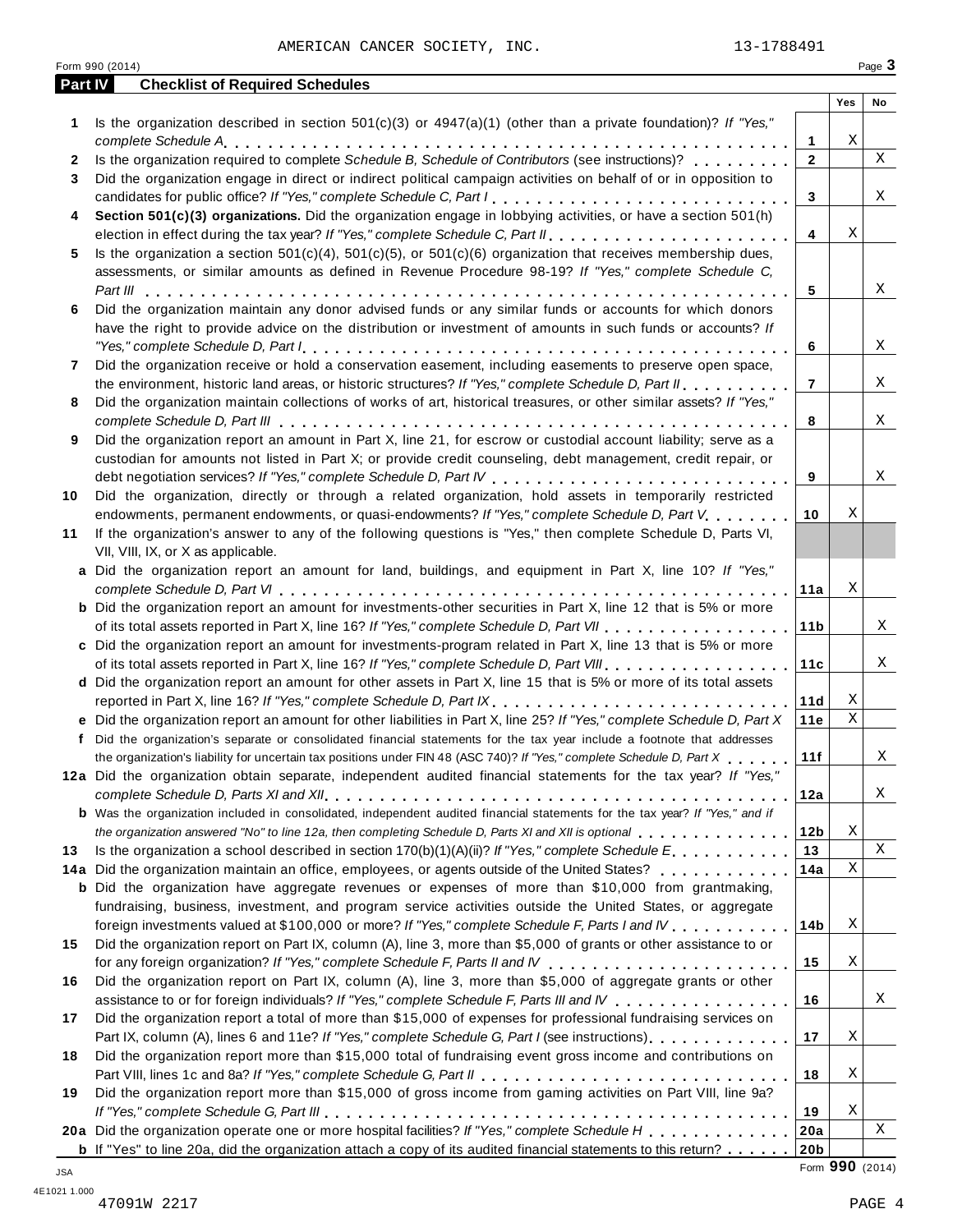|         | Form 990 (2014)                                                                                                             |                 |     | Page 4 |
|---------|-----------------------------------------------------------------------------------------------------------------------------|-----------------|-----|--------|
| Part IV | <b>Checklist of Required Schedules (continued)</b>                                                                          |                 |     |        |
|         |                                                                                                                             |                 | Yes | No     |
| 21      | Did the organization report more than \$5,000 of grants or other assistance to any domestic organization or                 |                 |     |        |
|         | domestic government on Part IX, column (A), line 1? If "Yes," complete Schedule I, Parts I and II.                          | 21              | Χ   |        |
| 22      | Did the organization report more than \$5,000 of grants or other assistance to or for domestic individuals on               |                 |     |        |
|         |                                                                                                                             | 22              | Χ   |        |
| 23      | Did the organization answer "Yes" to Part VII, Section A, line 3, 4, or 5 about compensation of the                         |                 |     |        |
|         | organization's current and former officers, directors, trustees, key employees, and highest compensated                     |                 |     |        |
|         |                                                                                                                             | 23              | Χ   |        |
|         |                                                                                                                             |                 |     |        |
| 24 a    | Did the organization have a tax-exempt bond issue with an outstanding principal amount of more than                         |                 |     |        |
|         | \$100,000 as of the last day of the year, that was issued after December 31, 2002? If "Yes," answer lines 24b               |                 |     |        |
|         | through 24d and complete Schedule K. If "No," go to line 25a                                                                | 24a             |     | Χ      |
| b       | Did the organization invest any proceeds of tax-exempt bonds beyond a temporary period exception?                           | 24b             |     |        |
| c       | Did the organization maintain an escrow account other than a refunding escrow at any time during the year                   |                 |     |        |
|         |                                                                                                                             | 24c             |     |        |
| d       | Did the organization act as an "on behalf of" issuer for bonds outstanding at any time during the year?                     | 24d             |     |        |
|         | 25a Section 501(c)(3), 501(c)(4), and 501(c)(29) organizations. Did the organization engage in an excess benefit            |                 |     |        |
|         | transaction with a disqualified person during the year? If "Yes," complete Schedule L, Part I                               | 25a             |     | X      |
| b       | Is the organization aware that it engaged in an excess benefit transaction with a disqualified person in a prior            |                 |     |        |
|         | year, and that the transaction has not been reported on any of the organization's prior Forms 990 or 990-EZ?                |                 |     |        |
|         |                                                                                                                             | 25 <sub>b</sub> |     | X      |
| 26      | Did the organization report any amount on Part X, line 5, 6, or 22 for receivables from or payables to any                  |                 |     |        |
|         | current or former officers, directors, trustees, key employees, highest compensated employees, or                           |                 |     |        |
|         |                                                                                                                             | 26              |     | X      |
| 27      | Did the organization provide a grant or other assistance to an officer, director, trustee, key employee,                    |                 |     |        |
|         | substantial contributor or employee thereof, a grant selection committee member, or to a 35% controlled                     |                 |     |        |
|         | entity or family member of any of these persons? If "Yes," complete Schedule L, Part III.                                   | 27              |     | X      |
|         | Was the organization a party to a business transaction with one of the following parties (see Schedule L,                   |                 |     |        |
| 28      |                                                                                                                             |                 |     |        |
|         | Part IV instructions for applicable filing thresholds, conditions, and exceptions):                                         |                 |     | X      |
| a       | A current or former officer, director, trustee, or key employee? If "Yes," complete Schedule L, Part IV                     | 28a             |     |        |
| b       | A family member of a current or former officer, director, trustee, or key employee? If "Yes," complete                      |                 |     |        |
|         |                                                                                                                             | 28b             |     | X      |
| c       | An entity of which a current or former officer, director, trustee, or key employee (or a family member thereof)             |                 |     |        |
|         | was an officer, director, trustee, or direct or indirect owner? If "Yes," complete Schedule L, Part IV                      | 28c             |     | X      |
| 29      | Did the organization receive more than \$25,000 in non-cash contributions? If "Yes," complete Schedule M.                   | 29              | X   |        |
| 30      | Did the organization receive contributions of art, historical treasures, or other similar assets, or qualified              |                 |     |        |
|         |                                                                                                                             | 30              |     | Χ      |
| 31      | Did the organization liquidate, terminate, or dissolve and cease operations? If "Yes," complete Schedule N,                 |                 |     |        |
|         |                                                                                                                             | 31              |     | X      |
| 32      | Did the organization sell, exchange, dispose of, or transfer more than 25% of its net assets? If "Yes,"                     |                 |     |        |
|         |                                                                                                                             | 32              |     | Χ      |
| 33      | Did the organization own 100% of an entity disregarded as separate from the organization under Regulations                  |                 |     |        |
|         | sections 301.7701-2 and 301.7701-3? If "Yes," complete Schedule R, Part $1, \ldots, \ldots, \ldots, \ldots, \ldots, \ldots$ | 33              |     | Χ      |
| 34      | Was the organization related to any tax-exempt or taxable entity? If "Yes," complete Schedule R, Part II, III,              |                 |     |        |
|         |                                                                                                                             | 34              | Χ   |        |
| 35a     | Did the organization have a controlled entity within the meaning of section 512(b)(13)?                                     | 35a             | Χ   |        |
|         | If "Yes" to line 35a, did the organization receive any payment from or engage in any transaction with a                     |                 |     |        |
| b       |                                                                                                                             | 35 <sub>b</sub> | Χ   |        |
|         | controlled entity within the meaning of section 512(b)(13)? If "Yes," complete Schedule R, Part V, line 2                   |                 |     |        |
| 36      | Section 501(c)(3) organizations. Did the organization make any transfers to an exempt non-charitable                        |                 |     |        |
|         |                                                                                                                             | 36              | Χ   |        |
| 37      | Did the organization conduct more than 5% of its activities through an entity that is not a related organization            |                 |     |        |
|         | and that is treated as a partnership for federal income tax purposes? If "Yes," complete Schedule R,                        |                 |     |        |
|         |                                                                                                                             | 37              |     | X      |
| 38      | Did the organization complete Schedule O and provide explanations in Schedule O for Part VI, lines 11b and                  |                 |     |        |
|         |                                                                                                                             | 38              | Χ   |        |

Form **990** (2014)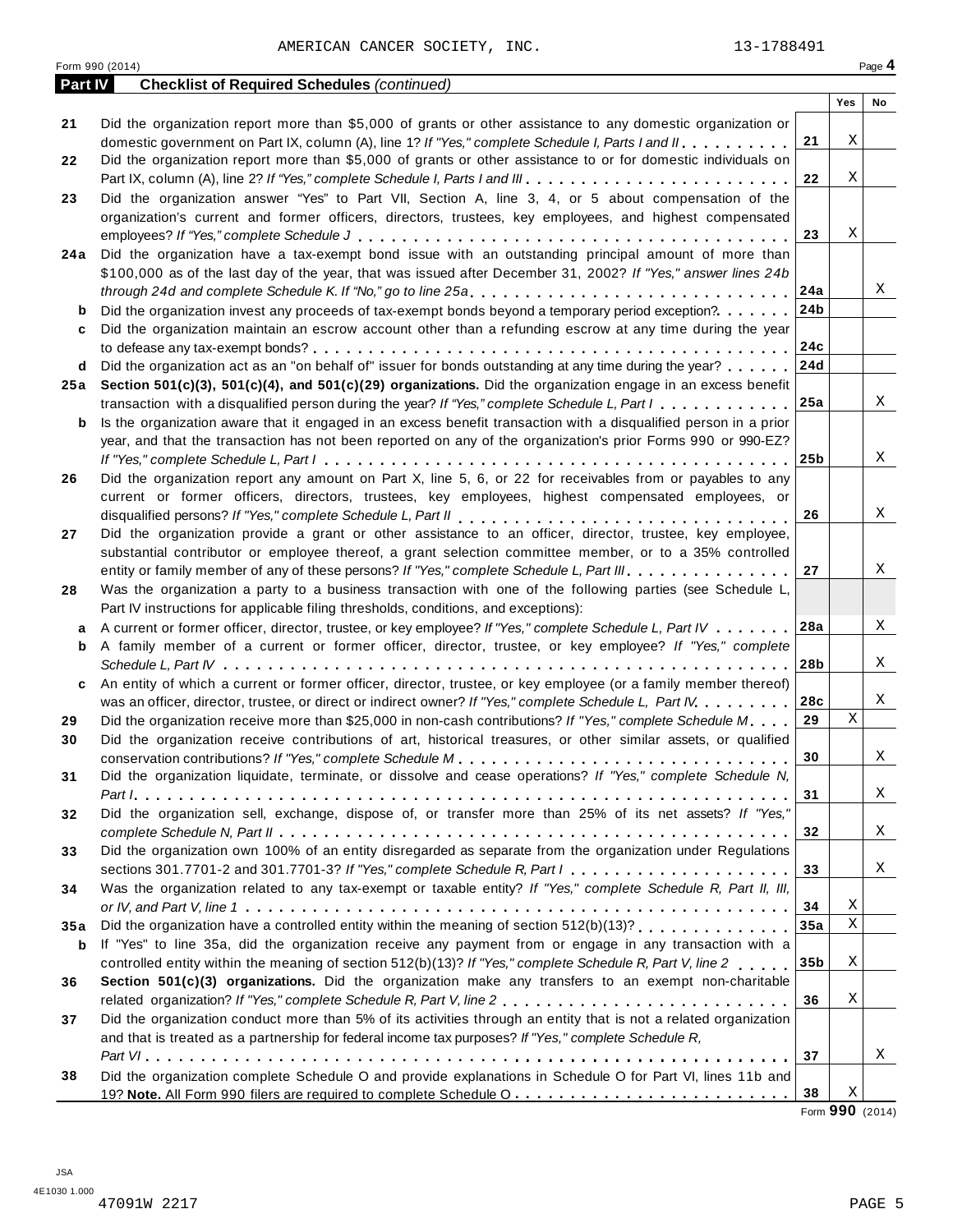AMERICAN CANCER SOCIETY, INC. 13-1788491

| Part V                     | <b>Statements Regarding Other IRS Filings and Tax Compliance</b>                                                                                                                                                                            |                 |                 |    |
|----------------------------|---------------------------------------------------------------------------------------------------------------------------------------------------------------------------------------------------------------------------------------------|-----------------|-----------------|----|
|                            | Check if Schedule O contains a response or note to any line in this Part V                                                                                                                                                                  |                 |                 |    |
|                            |                                                                                                                                                                                                                                             |                 | <b>Yes</b>      | No |
|                            | 3,080<br>1a<br>1a Enter the number reported in Box 3 of Form 1096. Enter -0- if not applicable<br>89<br>1 <sub>b</sub>                                                                                                                      |                 |                 |    |
|                            | <b>b</b> Enter the number of Forms W-2G included in line 1a. Enter -0- if not applicable<br>c Did the organization comply with backup withholding rules for reportable payments to vendors and                                              |                 |                 |    |
|                            | reportable gaming (gambling) winnings to prize winners?                                                                                                                                                                                     | 1c              | Χ               |    |
|                            | 2a Enter the number of employees reported on Form W-3, Transmittal of Wage and Tax                                                                                                                                                          |                 |                 |    |
|                            | 7,181<br>Statements, filed for the calendar year ending with or within the year covered by this return<br>2a                                                                                                                                |                 |                 |    |
|                            | <b>b</b> If at least one is reported on line 2a, did the organization file all required federal employment tax returns?                                                                                                                     | 2b              | Χ               |    |
|                            | Note. If the sum of lines 1a and 2a is greater than 250, you may be required to e-file (see instructions)                                                                                                                                   |                 |                 |    |
|                            | 3a Did the organization have unrelated business gross income of \$1,000 or more during the year?                                                                                                                                            | 3a              | Χ               |    |
|                            | <b>b</b> If "Yes," has it filed a Form 990-T for this year? If "No" to line 3b, provide an explanation in Schedule O $\ldots$ ,                                                                                                             | 3 <sub>b</sub>  | $\mathbf X$     |    |
|                            | 4a At any time during the calendar year, did the organization have an interest in, or a signature or other authority                                                                                                                        |                 |                 |    |
|                            | over, a financial account in a foreign country (such as a bank account, securities account, or other financial                                                                                                                              |                 |                 |    |
|                            |                                                                                                                                                                                                                                             | 4a              |                 | Χ  |
|                            |                                                                                                                                                                                                                                             |                 |                 |    |
|                            | See instructions for filing requirements for FinCEN Form 114, Report of Foreign Bank and Financial Accounts                                                                                                                                 |                 |                 |    |
|                            | (FBAR).                                                                                                                                                                                                                                     |                 |                 |    |
|                            | 5a Was the organization a party to a prohibited tax shelter transaction at any time during the tax year?                                                                                                                                    | 5a              |                 | Χ  |
|                            | <b>b</b> Did any taxable party notify the organization that it was or is a party to a prohibited tax shelter transaction?                                                                                                                   | 5b              |                 | Χ  |
|                            |                                                                                                                                                                                                                                             | 5 <sub>c</sub>  |                 |    |
|                            | 6a Does the organization have annual gross receipts that are normally greater than \$100,000, and did the                                                                                                                                   |                 |                 |    |
|                            | organization solicit any contributions that were not tax deductible as charitable contributions?                                                                                                                                            | 6а              |                 | Χ  |
|                            | b If "Yes," did the organization include with every solicitation an express statement that such contributions or                                                                                                                            |                 |                 |    |
|                            |                                                                                                                                                                                                                                             | 6b              |                 |    |
| 7                          | Organizations that may receive deductible contributions under section 170(c).                                                                                                                                                               |                 |                 |    |
|                            | a Did the organization receive a payment in excess of \$75 made partly as a contribution and partly for goods                                                                                                                               | 7a              | Χ               |    |
|                            | <b>b</b> If "Yes," did the organization notify the donor of the value of the goods or services provided?                                                                                                                                    | 7b              | $\mathbf X$     |    |
|                            | c Did the organization sell, exchange, or otherwise dispose of tangible personal property for which it was                                                                                                                                  |                 |                 |    |
|                            |                                                                                                                                                                                                                                             | 7c              |                 | Χ  |
|                            | 7d<br>d If "Yes," indicate the number of Forms 8282 filed during the year                                                                                                                                                                   |                 |                 |    |
|                            | e Did the organization receive any funds, directly or indirectly, to pay premiums on a personal benefit contract?                                                                                                                           | 7е              |                 | Χ  |
|                            | Did the organization, during the year, pay premiums, directly or indirectly, on a personal benefit contract?                                                                                                                                | 7f              |                 | Χ  |
|                            | If the organization received a contribution of qualified intellectual property, did the organization file Form 8899 as required?                                                                                                            | 7g              |                 |    |
|                            | h If the organization received a contribution of cars, boats, airplanes, or other vehicles, did the organization file a Form 1098-C?                                                                                                        | 7h              |                 |    |
|                            | Sponsoring organizations maintaining donor advised funds. Did a donor advised fund maintained by the                                                                                                                                        |                 |                 |    |
|                            | sponsoring organization have excess business holdings at any time during the year?<br>                                                                                                                                                      | 8               |                 |    |
| 9                          | Sponsoring organizations maintaining donor advised funds.                                                                                                                                                                                   |                 |                 |    |
| a                          | Did the sponsoring organization make any taxable distributions under section 4966?                                                                                                                                                          | 9a              |                 |    |
|                            | <b>b</b> Did the sponsoring organization make a distribution to a donor, donor advisor, or related person?                                                                                                                                  | 9b              |                 |    |
| 10                         | Section 501(c)(7) organizations. Enter:                                                                                                                                                                                                     |                 |                 |    |
|                            | 10a<br>a Initiation fees and capital contributions included on Part VIII, line 12                                                                                                                                                           |                 |                 |    |
|                            | 10 <sub>b</sub><br><b>b</b> Gross receipts, included on Form 990, Part VIII, line 12, for public use of club facilities                                                                                                                     |                 |                 |    |
| 11                         | Section 501(c)(12) organizations. Enter:                                                                                                                                                                                                    |                 |                 |    |
| a                          | 11a<br>Gross income from members or shareholders                                                                                                                                                                                            |                 |                 |    |
|                            | <b>b</b> Gross income from other sources (Do not net amounts due or paid to other sources                                                                                                                                                   |                 |                 |    |
|                            | 11 <sub>b</sub>                                                                                                                                                                                                                             |                 |                 |    |
|                            | 12a Section 4947(a)(1) non-exempt charitable trusts. Is the organization filing Form 990 in lieu of Form 1041?                                                                                                                              | 12a             |                 |    |
|                            | 12b<br><b>b</b> If "Yes," enter the amount of tax-exempt interest received or accrued during the year                                                                                                                                       |                 |                 |    |
| 13                         | Section 501(c)(29) qualified nonprofit health insurance issuers.                                                                                                                                                                            | 13a             |                 |    |
|                            | <b>a</b> Is the organization licensed to issue qualified health plans in more than one state? <b>at all assumes that in</b> the number<br>Note. See the instructions for additional information the organization must report on Schedule O. |                 |                 |    |
|                            | <b>b</b> Enter the amount of reserves the organization is required to maintain by the states in which                                                                                                                                       |                 |                 |    |
|                            | 13 <sub>b</sub>                                                                                                                                                                                                                             |                 |                 |    |
|                            | 13c                                                                                                                                                                                                                                         |                 |                 |    |
|                            | 14a Did the organization receive any payments for indoor tanning services during the tax year?                                                                                                                                              | 14a             |                 | Χ  |
|                            | <b>b</b> If "Yes," has it filed a Form 720 to report these payments? If "No," provide an explanation in Schedule O $\ldots$ .                                                                                                               | 14 <sub>b</sub> |                 |    |
| <b>JSA</b><br>4E1040 1.000 |                                                                                                                                                                                                                                             |                 | Form 990 (2014) |    |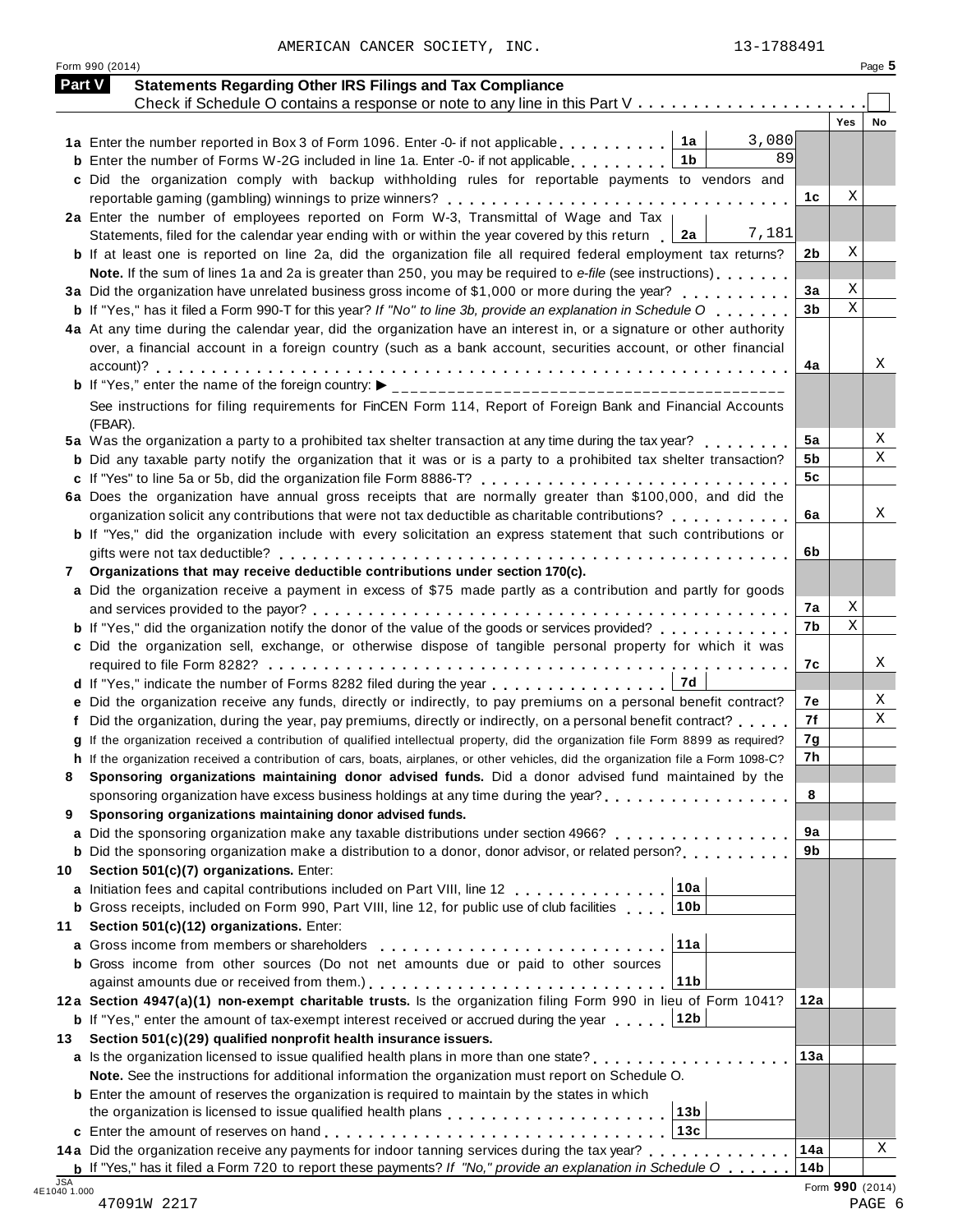|                | AMERICAN CANCER SOCIETY, INC.<br>Form 990 (2014)                                                                                       | 13-1788491      |            | Page $6$    |
|----------------|----------------------------------------------------------------------------------------------------------------------------------------|-----------------|------------|-------------|
| <b>Part VI</b> | Governance, Management, and Disclosure For each "Yes" response to lines 2 through 7b below, and for a "No"                             |                 |            |             |
|                | response to line 8a, 8b, or 10b below, describe the circumstances, processes, or changes in Schedule O. See instructions.              |                 |            |             |
|                |                                                                                                                                        |                 |            | $\mathbf x$ |
|                | <b>Section A. Governing Body and Management</b>                                                                                        |                 |            |             |
|                |                                                                                                                                        |                 | <b>Yes</b> | No          |
|                | 1a<br>1a Enter the number of voting members of the governing body at the end of the tax year                                           | 21              |            |             |
|                | If there are material differences in voting rights among members of the governing body, or if the governing                            |                 |            |             |
|                | body delegated broad authority to an executive committee or similar committee, explain in Schedule O.                                  |                 |            |             |
| b              | 1b<br>Enter the number of voting members included in line 1a, above, who are independent                                               | 21              |            |             |
| 2              | Did any officer, director, trustee, or key employee have a family relationship or a business relationship with                         |                 |            |             |
|                |                                                                                                                                        | 2               |            | Χ           |
| 3              | Did the organization delegate control over management duties customarily performed by or under the direct                              |                 |            |             |
|                | supervision of officers, directors, or trustees, or key employees to a management company or other person?                             | 3               |            | Χ           |
| 4              | Did the organization make any significant changes to its governing documents since the prior Form 990 was filed?                       | 4               |            | $\mathbf X$ |
| 5              | Did the organization become aware during the year of a significant diversion of the organization's assets?                             | 5               |            | $\mathbf X$ |
| 6              |                                                                                                                                        | 6               |            | $\mathbf X$ |
| 7a             | Did the organization have members, stockholders, or other persons who had the power to elect or appoint                                |                 |            |             |
|                |                                                                                                                                        | 7а              |            | Χ           |
| b              | Are any governance decisions of the organization reserved to (or subject to approval by) members,                                      |                 |            |             |
|                |                                                                                                                                        | 7b              |            | Χ           |
| 8              | Did the organization contemporaneously document the meetings held or written actions undertaken during                                 |                 |            |             |
|                | the year by the following:                                                                                                             |                 |            |             |
|                |                                                                                                                                        | 8a              | X          |             |
| b              |                                                                                                                                        | 8b              | Χ          |             |
| 9              | Is there any officer, director, trustee, or key employee listed in Part VII, Section A, who cannot be reached at                       |                 |            |             |
|                | the organization's mailing address? If "Yes," provide the names and addresses in Schedule O                                            | 9               |            | Χ           |
|                | Section B. Policies (This Section B requests information about policies not required by the Internal Revenue Code.)                    |                 |            |             |
|                |                                                                                                                                        |                 | Yes        | No          |
|                | 10a Did the organization have local chapters, branches, or affiliates?                                                                 | 10a             | Χ          |             |
| b              | If "Yes," did the organization have written policies and procedures governing the activities of such chapters,                         |                 |            |             |
|                | affiliates, and branches to ensure their operations are consistent with the organization's exempt purposes?                            | 10 <sub>b</sub> | X          |             |
|                | 11a Has the organization provided a complete copy of this Form 990 to all members of its governing body before filing the form?        | 11a             | Χ          |             |
| b              | Describe in Schedule O the process, if any, used by the organization to review this Form 990.                                          |                 |            |             |
| 12a            | Did the organization have a written conflict of interest policy? If "No," go to line 13                                                | 12a             | X          |             |
|                | <b>b</b> Were officers, directors, or trustees, and key employees required to disclose annually interests that could give              |                 |            |             |
|                |                                                                                                                                        | 12 <sub>b</sub> | X          |             |
| c              | Did the organization regularly and consistently monitor and enforce compliance with the policy? If "Yes,"                              |                 |            |             |
|                |                                                                                                                                        | 12c             | X          |             |
| 13             | Did the organization have a written whistleblower policy?                                                                              | 13              | Χ          |             |
| 14             | Did the organization have a written document retention and destruction policy?                                                         | 14              | Χ          |             |
| 15             | Did the process for determining compensation of the following persons include a review and approval by                                 |                 |            |             |
|                | independent persons, comparability data, and contemporaneous substantiation of the deliberation and decision?                          |                 |            |             |
| a              |                                                                                                                                        | 15a             | X          |             |
| b              |                                                                                                                                        | 15 <sub>b</sub> | х          |             |
|                | If "Yes" to line 15a or 15b, describe the process in Schedule O (see instructions).                                                    |                 |            |             |
|                | 16a Did the organization invest in, contribute assets to, or participate in a joint venture or similar arrangement                     |                 |            |             |
|                |                                                                                                                                        | 16a             |            | Χ           |
|                | <b>b</b> If "Yes," did the organization follow a written policy or procedure requiring the organization to evaluate its                |                 |            |             |
|                | participation in joint venture arrangements under applicable federal tax law, and take steps to safeguard the                          |                 |            |             |
|                | organization's exempt status with respect to such arrangements? ___________________________________                                    | 16 <sub>b</sub> |            |             |
|                | <b>Section C. Disclosure</b>                                                                                                           |                 |            |             |
| 17             | List the states with which a copy of this Form 990 is required to be filed $\blacktriangleright$ $\frac{\text{ATTAC}}{\text{HMENT}}$ 1 |                 |            |             |
| 18             | Section 6104 requires an organization to make its Forms 1023 (or 1024 if applicable), 990, and 990-T (Section 501(c)(3)s only)         |                 |            |             |
|                | available for public inspection. Indicate how you made these available. Check all that apply.                                          |                 |            |             |
|                | Own website<br>$X$ Another's website<br>  X   Upon request<br>X<br>Other (explain in Schedule O)                                       |                 |            |             |
| 19             | Describe in Schedule O whether (and if so, how) the organization made its governing documents, conflict of interest policy, and        |                 |            |             |
|                | financial statements available to the public during the tax year.                                                                      |                 |            |             |

**20** nnancial statements available to the public during the tax year.<br>State the name, address, and telephone number of the person who possesses the organization's books and records:<br>CATHERINE E. MICKLE 250 WILLIAMS STREET, STE JSA Form **990** (2014)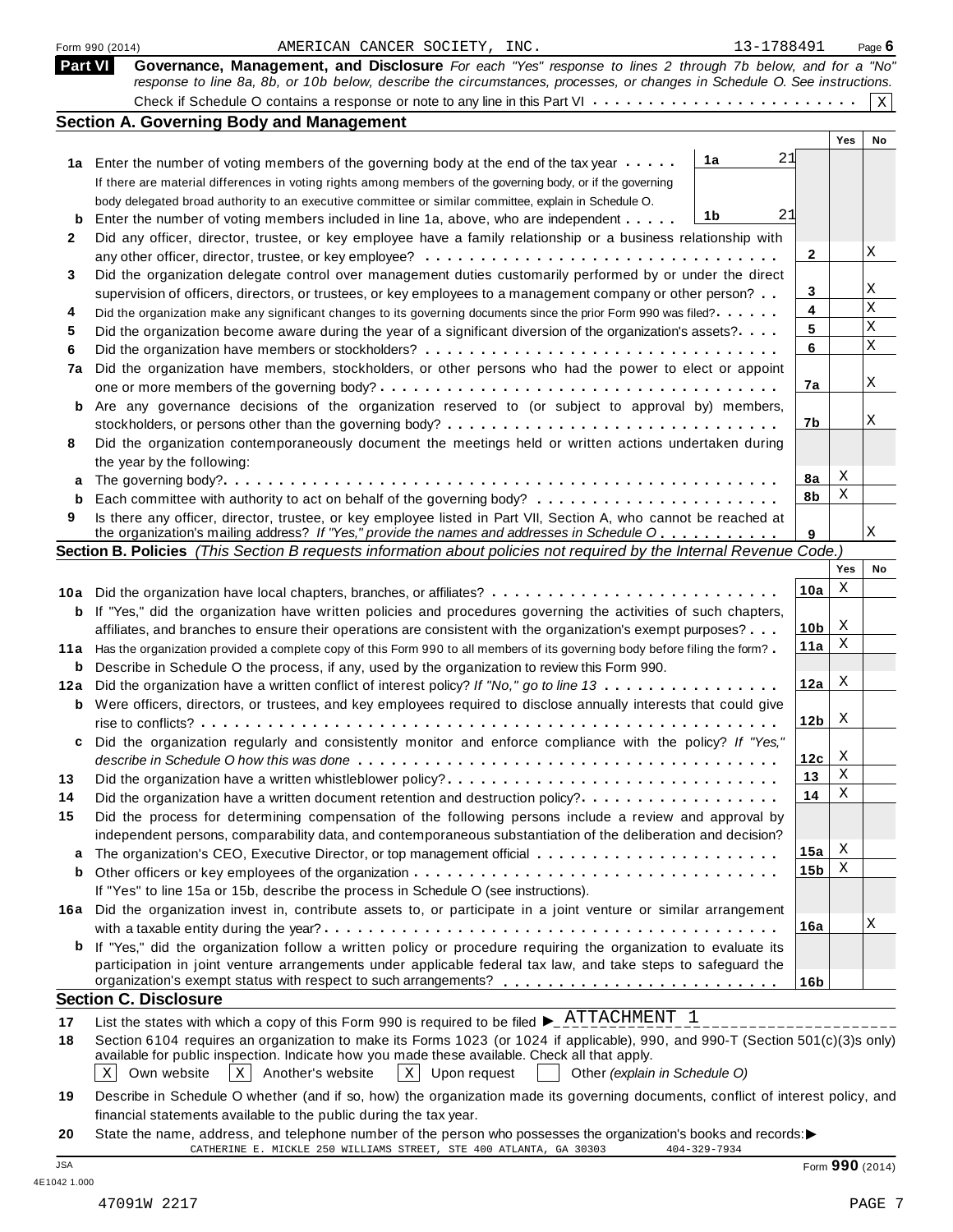| <b>Part VII</b>   | Compensation of Officers, Directors, Trustees, Key Employees, Highest Compensated Employees, and<br><b>Independent Contractors</b> |
|-------------------|------------------------------------------------------------------------------------------------------------------------------------|
|                   |                                                                                                                                    |
| <b>Section A.</b> | Officers, Directors, Trustees, Key Employees, and Highest Compensated Employees                                                    |
|                   | 4 : ∧ecoleir ills ichle for ell persone production in Bail interactional service for ills icherale service seller conditional and  |

**1a** Complete this table for all persons required to be listed. Report compensation for the calendar year ending with or within the organization's tax year.

anization's lax year.<br>● List all of the organization's **current** officers, directors, trustees (whether individuals or organizations), regardless of amount of<br>nnensation Enter -0- in columns (D) (E) and (E) if no compensa compensation. Enter -0- in columns (D), (E), and (F) if no compensation was paid.

• List all of the organization's **current** key employees, if any. See instructions for definition of "key employee."<br>● List the experientials five expect highest expressed explores (other than an efficer director of

**Example in the organization's current** key employees, if any. See instructions for definition of key employee.<br>• List the organization's five **current** highest compensated employees (other than an officer, director, trust who received reportable compensation (Box 5 of Form W-2 and/or Box 7 of Form 1099-MISC) of more than \$100,000 from the

organization and any related organizations.<br>• List all of the organization's **former** officers, key employees, and highest compensated employees who received more than<br>\$1.00.000 of reportable componention from the erganiza \$100,000 of reportable compensation from the organization and any related organizations.

% List all of the organization's **former directors or trustees** that received, in the capacity as a former director or trustee of the organization, more than \$10,000 of reportable compensation from the organization and any related organizations.

List persons in the following order: individual trustees or directors; institutional trustees; officers; key employees; highest compensated employees; and former such persons.

Check this box if neither the organization nor any related organization compensated any current officer, director, or trustee.

| (A)<br>Name and Title                        | (B)<br>Average<br>hours per<br>Week (list any<br>hours for<br>related<br>organizations<br>below dotted<br>line) | $\breve{a}$<br>Individual trustee<br>or director | Institutional trustee | Officer | (C)<br>Position<br>Key employee | (do not check more than one<br>box, unless person is both an<br>officer and a director/trustee)<br>Highest compensated<br>employee | Former | (D)<br>Reportable<br>compensation<br>from<br>the<br>organization<br>(W-2/1099-MISC) | (E)<br>Reportable<br>compensation from<br>related<br>organizations<br>(W-2/1099-MISC) | (F)<br>Estimated<br>amount of<br>other<br>compensation<br>from the<br>organization<br>and related<br>organizations |              |
|----------------------------------------------|-----------------------------------------------------------------------------------------------------------------|--------------------------------------------------|-----------------------|---------|---------------------------------|------------------------------------------------------------------------------------------------------------------------------------|--------|-------------------------------------------------------------------------------------|---------------------------------------------------------------------------------------|--------------------------------------------------------------------------------------------------------------------|--------------|
| (1) BRYAN K. EARNEST                         | 3.00                                                                                                            |                                                  |                       |         |                                 |                                                                                                                                    |        |                                                                                     |                                                                                       |                                                                                                                    |              |
| <b>DIRECTOR</b>                              | 0                                                                                                               | Χ                                                |                       |         |                                 |                                                                                                                                    |        | 0                                                                                   | 0                                                                                     |                                                                                                                    | <sup>0</sup> |
| (2) EUGENE D. HEFLIN                         | 3.00                                                                                                            |                                                  |                       |         |                                 |                                                                                                                                    |        |                                                                                     |                                                                                       |                                                                                                                    |              |
| <b>DIRECTOR</b>                              | 0                                                                                                               | Χ                                                |                       |         |                                 |                                                                                                                                    |        | 0                                                                                   | 0                                                                                     |                                                                                                                    | 0            |
| (3) ALLEN H. HENDERSON, PHD                  | 3.00                                                                                                            |                                                  |                       |         |                                 |                                                                                                                                    |        |                                                                                     |                                                                                       |                                                                                                                    |              |
| DIRECTOR                                     | 0                                                                                                               | X                                                |                       |         |                                 |                                                                                                                                    |        | 0                                                                                   | 0                                                                                     |                                                                                                                    | 0            |
| (4) SUSAN D. HENRY, LCSW                     | 3.00                                                                                                            |                                                  |                       |         |                                 |                                                                                                                                    |        |                                                                                     |                                                                                       |                                                                                                                    |              |
| DIRECTOR                                     | 0                                                                                                               | Χ                                                |                       |         |                                 |                                                                                                                                    |        | O                                                                                   | 0                                                                                     |                                                                                                                    | 0            |
| (5) JEFFREY L. KEAN                          | 3.00                                                                                                            |                                                  |                       |         |                                 |                                                                                                                                    |        |                                                                                     |                                                                                       |                                                                                                                    |              |
| <b>DIRECTOR</b>                              | 0                                                                                                               | Χ                                                |                       |         |                                 |                                                                                                                                    |        | O                                                                                   | 0                                                                                     |                                                                                                                    | 0            |
| (6) SCARLOTT K. MUELLER, RN, MPH<br>DIRECTOR | 3.00<br>0                                                                                                       | Χ                                                |                       |         |                                 |                                                                                                                                    |        | 0                                                                                   | 0                                                                                     |                                                                                                                    | 0            |
| (7) ARNOLD M. BASKIES, MD, FACS              | 3.00                                                                                                            |                                                  |                       |         |                                 |                                                                                                                                    |        |                                                                                     |                                                                                       |                                                                                                                    |              |
| <b>DIRECTOR</b>                              | 0                                                                                                               | Χ                                                |                       |         |                                 |                                                                                                                                    |        | C                                                                                   | 0                                                                                     |                                                                                                                    |              |
| (8) WILLIE H. GOFFNEY, MD, FACS              | 3.00                                                                                                            |                                                  |                       |         |                                 |                                                                                                                                    |        |                                                                                     |                                                                                       |                                                                                                                    |              |
| DIRECTOR                                     | 0                                                                                                               | Χ                                                |                       |         |                                 |                                                                                                                                    |        | O                                                                                   | 0                                                                                     |                                                                                                                    | ∩            |
| (9)JOHN W. HAMILTON, DDS                     | 3.00                                                                                                            |                                                  |                       |         |                                 |                                                                                                                                    |        |                                                                                     |                                                                                       |                                                                                                                    |              |
| <b>DIRECTOR</b>                              | 3.00                                                                                                            | Χ                                                |                       |         |                                 |                                                                                                                                    |        | O                                                                                   | 0                                                                                     |                                                                                                                    | ∩            |
| (10) CLEMENT S. ROSE, MD                     | 3.00                                                                                                            |                                                  |                       |         |                                 |                                                                                                                                    |        |                                                                                     |                                                                                       |                                                                                                                    |              |
| <b>DIRECTOR</b>                              | 0                                                                                                               | Χ                                                |                       |         |                                 |                                                                                                                                    |        | $\cap$                                                                              | $\Omega$                                                                              |                                                                                                                    | U            |
| (11) DONALD K. WARNE, MD, MPH                | 3.00                                                                                                            |                                                  |                       |         |                                 |                                                                                                                                    |        |                                                                                     |                                                                                       |                                                                                                                    |              |
| <b>DIRECTOR</b>                              | 0                                                                                                               | Χ                                                |                       |         |                                 |                                                                                                                                    |        | 0                                                                                   | 0                                                                                     |                                                                                                                    | $\Omega$     |
| (12) CAROL JACKSON                           | 3.00                                                                                                            |                                                  |                       |         |                                 |                                                                                                                                    |        |                                                                                     |                                                                                       |                                                                                                                    |              |
| <b>DIRECTOR</b>                              | $\Omega$                                                                                                        | Χ                                                |                       |         |                                 |                                                                                                                                    |        | O                                                                                   | 0                                                                                     |                                                                                                                    | 0            |
| (13) KEVIN J. CULLEN, MD                     | 3.00                                                                                                            |                                                  |                       |         |                                 |                                                                                                                                    |        |                                                                                     |                                                                                       |                                                                                                                    |              |
| <b>DIRECTOR</b>                              | $\Omega$                                                                                                        | Χ                                                |                       |         |                                 |                                                                                                                                    |        | 0                                                                                   | 0                                                                                     |                                                                                                                    | 0            |
| (14) GARY M. REEDY                           | 5.00                                                                                                            |                                                  |                       |         |                                 |                                                                                                                                    |        |                                                                                     |                                                                                       |                                                                                                                    |              |
| IMMEDIATE PAST CHAIR                         | 0                                                                                                               | X                                                |                       | X       |                                 |                                                                                                                                    |        | 0                                                                                   | $\overline{0}$                                                                        |                                                                                                                    | 0            |

Form **990** (2014) JSA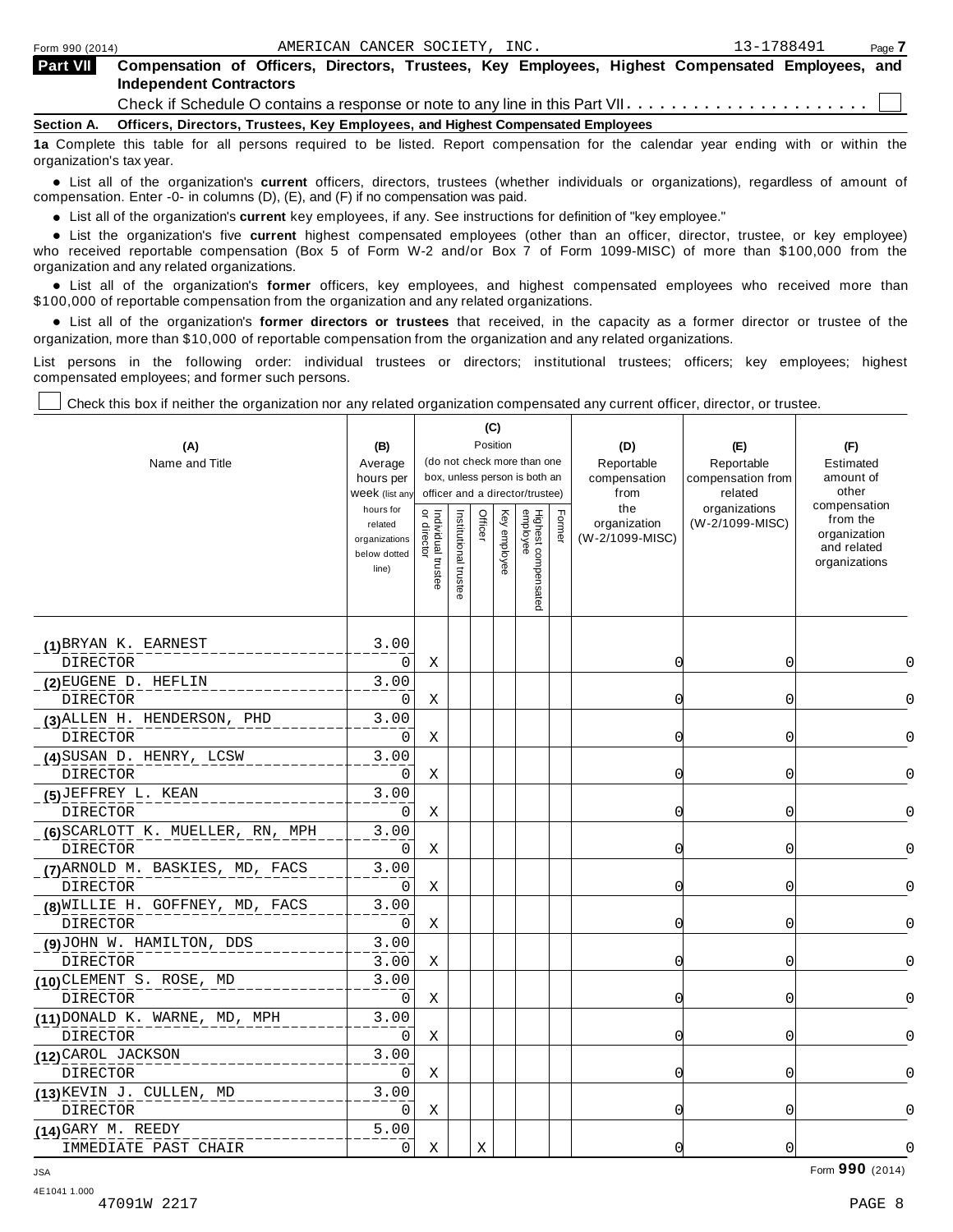### AMERICAN CANCER SOCIETY, INC. 13-1788491

|  | Form 990 (2014) |
|--|-----------------|

|                    | (A)                                                                                                                                                                                                                                                       | (B)                         |                                           |                       | (C)      |                                                              |        | (D)                     | (E)                          | (F)                |              |
|--------------------|-----------------------------------------------------------------------------------------------------------------------------------------------------------------------------------------------------------------------------------------------------------|-----------------------------|-------------------------------------------|-----------------------|----------|--------------------------------------------------------------|--------|-------------------------|------------------------------|--------------------|--------------|
|                    | Name and title                                                                                                                                                                                                                                            | Average                     |                                           |                       | Position |                                                              |        | Reportable              | Reportable                   | Estimated          |              |
|                    |                                                                                                                                                                                                                                                           | hours per<br>week (list any |                                           |                       |          | (do not check more than one<br>box, unless person is both an |        | compensation<br>from    | compensation from<br>related | amount of<br>other |              |
|                    |                                                                                                                                                                                                                                                           | hours for                   |                                           |                       |          | officer and a director/trustee)                              |        | the                     | organizations                | compensation       |              |
|                    |                                                                                                                                                                                                                                                           | related                     |                                           |                       |          |                                                              |        | organization            | (W-2/1099-MISC)              | from the           |              |
|                    |                                                                                                                                                                                                                                                           | organizations               |                                           |                       | Officer  |                                                              | Former | (W-2/1099-MISC)         |                              | organization       |              |
|                    |                                                                                                                                                                                                                                                           | below dotted                |                                           |                       |          |                                                              |        |                         |                              | and related        |              |
|                    |                                                                                                                                                                                                                                                           | line)                       | <br>  Individual trustee<br>  or director |                       |          | Key employee                                                 |        |                         |                              | organizations      |              |
|                    |                                                                                                                                                                                                                                                           |                             |                                           | Institutional trustee |          | Highest compensated<br>employee                              |        |                         |                              |                    |              |
|                    | (15) PAMELA K. MEYERHOFFER, FAHP                                                                                                                                                                                                                          | 5.00                        |                                           |                       |          |                                                              |        |                         |                              |                    |              |
|                    | <b>CHAIR</b>                                                                                                                                                                                                                                              | 2.00                        | Χ                                         |                       | Χ        |                                                              |        | 0                       | 0                            |                    | 0            |
|                    | (16) ROBERT E. YOULE                                                                                                                                                                                                                                      | 5.00                        |                                           |                       |          |                                                              |        |                         |                              |                    |              |
|                    | VICE CHAIR                                                                                                                                                                                                                                                | 0                           | Χ                                         |                       | Χ        |                                                              |        | 0                       | 0                            |                    | $\Omega$     |
|                    | (17) DOUGLAS K. KELSEY, MD PHD FAAP                                                                                                                                                                                                                       | 5.00                        |                                           |                       |          |                                                              |        |                         |                              |                    |              |
|                    | BOARD SCIENTIFIC OFFICER                                                                                                                                                                                                                                  | 0                           | Χ                                         |                       | Χ        |                                                              |        | 0                       | O                            |                    | 0            |
|                    | (18) ENRIQUE HERNANDEZ, MD FACOG FA                                                                                                                                                                                                                       | 5.00                        |                                           |                       |          |                                                              |        |                         |                              |                    |              |
|                    | DIRECTOR                                                                                                                                                                                                                                                  | 0                           | Χ                                         |                       |          |                                                              |        | 0                       | 0                            |                    | 0            |
|                    | (19) DANIEL P. HEIST, CPA                                                                                                                                                                                                                                 | 5.00                        |                                           |                       |          |                                                              |        |                         |                              |                    |              |
|                    | SECRETARY/TREASURER                                                                                                                                                                                                                                       | 1.00                        | Χ                                         |                       | Χ        |                                                              |        | 0                       | 0                            |                    | $\Omega$     |
|                    | (20) JOHN ALFONSO, CPA                                                                                                                                                                                                                                    | 3.00                        |                                           |                       |          |                                                              |        |                         |                              |                    |              |
|                    | DIRECTOR                                                                                                                                                                                                                                                  | 0                           | Χ                                         |                       |          |                                                              |        | 0                       | O                            |                    | $\Omega$     |
|                    | (21) ROBERT K. BROOKLAND, MD<br><b>DIRECTOR</b>                                                                                                                                                                                                           | 3.00<br>0                   | Χ                                         |                       |          |                                                              |        | 0                       | O                            |                    | 0            |
|                    | (22) JOHN R. SEFFRIN                                                                                                                                                                                                                                      | 55.00                       |                                           |                       |          |                                                              |        |                         |                              |                    |              |
|                    | CHIEF EXECUTIVE OFFICER                                                                                                                                                                                                                                   | 5.00                        |                                           |                       | Χ        |                                                              |        | 863,304.                | 78,482.                      | 462,483.           |              |
|                    | (23) CATHERINE E. MICKLE                                                                                                                                                                                                                                  | 55.00                       |                                           |                       |          |                                                              |        |                         |                              |                    |              |
|                    | CHIEF FINANCIAL OFFICER                                                                                                                                                                                                                                   | 7.00                        |                                           |                       | Χ        |                                                              |        | 363, 417.               | 46,253.                      | 225,036.           |              |
|                    | (24) OTIS W. BRAWLEY                                                                                                                                                                                                                                      | 55.00                       |                                           |                       |          |                                                              |        |                         |                              |                    |              |
|                    | CHIEF MEDICAL OFFICER                                                                                                                                                                                                                                     | $\Omega$                    |                                           |                       |          | Χ                                                            |        | 513,685.                |                              | 216,932.           |              |
|                    | (25) GREGORY P. BONTRAGER                                                                                                                                                                                                                                 | 55.00                       |                                           |                       |          |                                                              |        |                         |                              |                    |              |
|                    | CHIEF OPERATING OFFICER                                                                                                                                                                                                                                   | $\Omega$                    |                                           |                       |          | Χ                                                            |        | 667,955.                |                              | 462,083.           |              |
|                    | 1b Sub-total                                                                                                                                                                                                                                              |                             |                                           |                       |          |                                                              |        | ∩                       |                              |                    | <sup>n</sup> |
|                    | c Total from continuation sheets to Part VII, Section A                                                                                                                                                                                                   |                             |                                           |                       |          |                                                              |        | 5,673,380.              | 124, 735.                    | 3,615,388.         |              |
|                    |                                                                                                                                                                                                                                                           |                             |                                           |                       |          |                                                              |        | 5,673,380.              | 124,735.                     | 3,615,388.         |              |
|                    | 2 Total number of individuals (including but not limited to those listed above) who received more than \$100,000 of                                                                                                                                       |                             |                                           |                       |          |                                                              |        |                         |                              |                    |              |
|                    | reportable compensation from the organization ▶                                                                                                                                                                                                           |                             | 343                                       |                       |          |                                                              |        |                         |                              |                    |              |
|                    |                                                                                                                                                                                                                                                           |                             |                                           |                       |          |                                                              |        |                         |                              | <b>Yes</b>         | No.          |
|                    |                                                                                                                                                                                                                                                           |                             |                                           |                       |          |                                                              |        |                         |                              |                    | Χ            |
|                    | Did the organization list any former officer, director, or trustee, key employee, or highest compensated                                                                                                                                                  |                             |                                           |                       |          |                                                              |        |                         |                              |                    |              |
|                    | employee on line 1a? If "Yes," complete Schedule J for such individual                                                                                                                                                                                    |                             |                                           |                       |          |                                                              |        |                         |                              | 3                  |              |
|                    | For any individual listed on line 1a, is the sum of reportable compensation and other compensation from the                                                                                                                                               |                             |                                           |                       |          |                                                              |        |                         |                              |                    |              |
|                    | organization and related organizations greater than \$150,000? If "Yes," complete Schedule J for such                                                                                                                                                     |                             |                                           |                       |          |                                                              |        |                         |                              | Χ<br>4             |              |
|                    | Did any person listed on line 1a receive or accrue compensation from any unrelated organization or individual                                                                                                                                             |                             |                                           |                       |          |                                                              |        |                         |                              |                    |              |
|                    | for services rendered to the organization? If "Yes," complete Schedule J for such person                                                                                                                                                                  |                             |                                           |                       |          |                                                              |        |                         |                              | 5                  | Χ            |
|                    | <b>Section B. Independent Contractors</b>                                                                                                                                                                                                                 |                             |                                           |                       |          |                                                              |        |                         |                              |                    |              |
|                    | Complete this table for your five highest compensated independent contractors that received more than \$100,000 of<br>compensation from the organization. Report compensation for the calendar year ending with or within the organization's tax<br>year. |                             |                                           |                       |          |                                                              |        |                         |                              |                    |              |
|                    | (A)                                                                                                                                                                                                                                                       |                             |                                           |                       |          |                                                              |        | (B)                     |                              | (C)                |              |
|                    | Name and business address<br>ATTACHMENT 2                                                                                                                                                                                                                 |                             |                                           |                       |          |                                                              |        | Description of services |                              | Compensation       |              |
| 3<br>4<br>5.<br>1. |                                                                                                                                                                                                                                                           |                             |                                           |                       |          |                                                              |        |                         |                              |                    |              |
|                    |                                                                                                                                                                                                                                                           |                             |                                           |                       |          |                                                              |        |                         |                              |                    |              |

47091W 2217 PAGE 9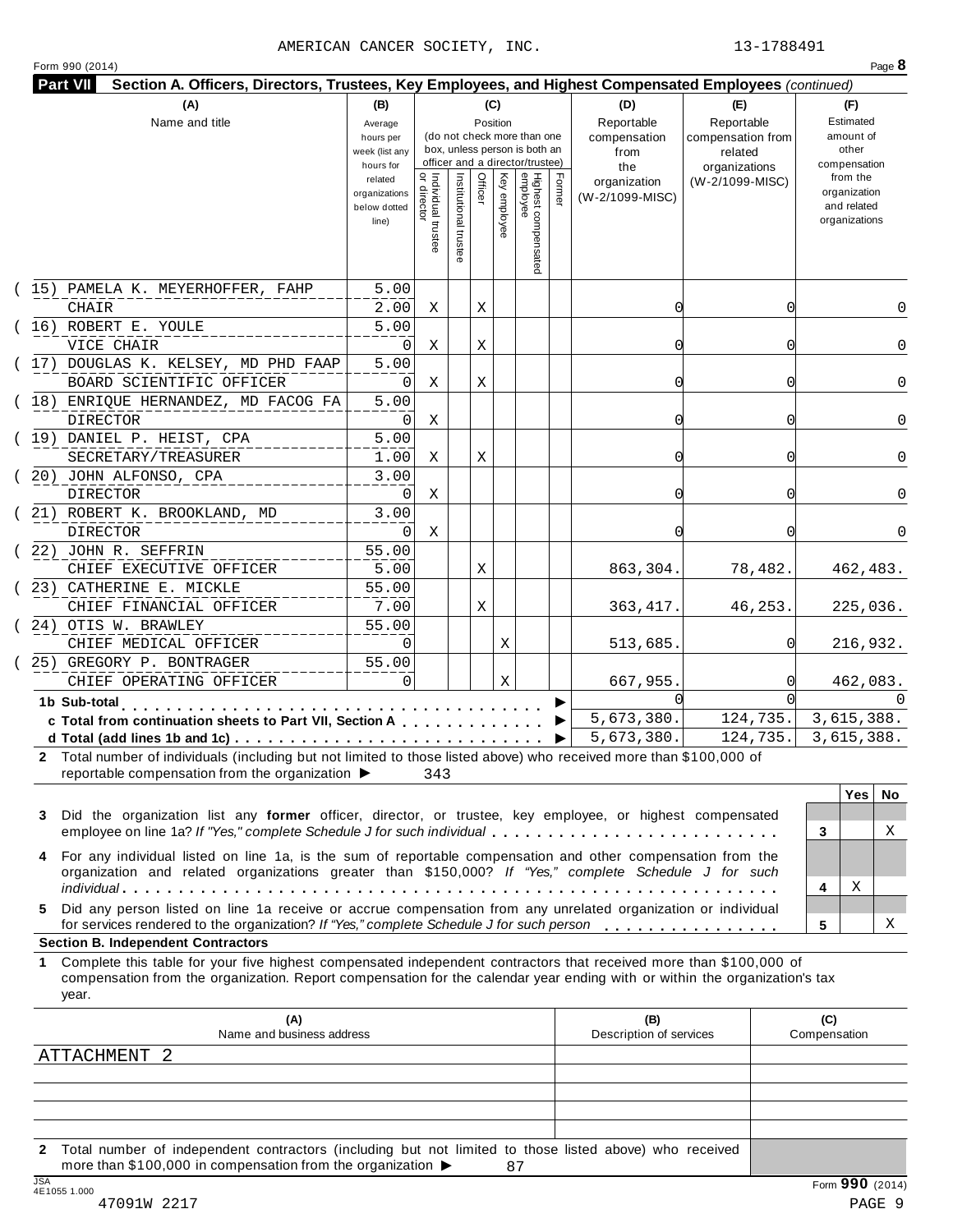### AMERICAN CANCER SOCIETY, INC. 13-1788491

|                         | (A)                                                                                                                                                                                                                                              | (B)                                                                                                                                                                |                                           |                       | (C)     |              |                                 |        | (D)                                       | (E)                                                         | (F)                                                      |
|-------------------------|--------------------------------------------------------------------------------------------------------------------------------------------------------------------------------------------------------------------------------------------------|--------------------------------------------------------------------------------------------------------------------------------------------------------------------|-------------------------------------------|-----------------------|---------|--------------|---------------------------------|--------|-------------------------------------------|-------------------------------------------------------------|----------------------------------------------------------|
|                         | Name and title                                                                                                                                                                                                                                   | Position<br>Average<br>(do not check more than one<br>hours per<br>box, unless person is both an<br>week (list any<br>officer and a director/trustee)<br>hours for |                                           |                       |         |              |                                 |        | Reportable<br>compensation<br>from<br>the | Reportable<br>compensation from<br>related<br>organizations | Estimated<br>amount of<br>other<br>compensation          |
|                         |                                                                                                                                                                                                                                                  | related<br>organizations<br>below dotted<br>line)                                                                                                                  | <br>  Individual trustee<br>  or director | Institutional trustee | Officer | Key employee | Highest compensated<br>employee | Former | organization<br>(W-2/1099-MISC)           | (W-2/1099-MISC)                                             | from the<br>organization<br>and related<br>organizations |
|                         | (26) JOSEPH C. CAHOON, JR.<br>SENIOR EVP, FIELD OPERATIONS                                                                                                                                                                                       | 55.00<br>0                                                                                                                                                         |                                           |                       |         | Χ            |                                 |        | 486,443.                                  | 0l                                                          | 522,488.                                                 |
| (27) LINDA MACMASTER    |                                                                                                                                                                                                                                                  | 55.00<br>0                                                                                                                                                         |                                           |                       |         |              |                                 |        |                                           | 0l                                                          |                                                          |
| (28) RICHARD C. WENDER  | CHIEF REV. & MRKTNG, OUTGOING                                                                                                                                                                                                                    | 55.00                                                                                                                                                              |                                           |                       |         | Χ            |                                 |        | 426,383.                                  |                                                             | 14,753.                                                  |
| (29) DAVID F. VENEZIANO | CHIEF CANCER CONTROL OFFICER                                                                                                                                                                                                                     | 0<br>55.00                                                                                                                                                         |                                           |                       |         | Χ            |                                 |        | 419,519.                                  | <sup>0</sup>                                                | 161,692.                                                 |
| (30) NANCY C. YAW       | EVP, CALIFORNIA DIVISION                                                                                                                                                                                                                         | 0<br>55.00                                                                                                                                                         |                                           |                       |         |              | Χ                               |        | 470,453.                                  | <sup>0</sup>                                                | 640,430.                                                 |
|                         | EVP, LAKESHORE DIVISION                                                                                                                                                                                                                          | 0                                                                                                                                                                  |                                           |                       |         |              | Χ                               |        | 410,014.                                  | 0l                                                          | 311,819.                                                 |
| (31) LISA E. ROTH       | SVP, PRODUCT & PROGRAM MGMT                                                                                                                                                                                                                      | 55.00<br>0                                                                                                                                                         |                                           |                       |         |              | Χ                               |        | 383,360.                                  | <sup>0</sup>                                                | 269,878.                                                 |
| ( 32) JUNG H. KIM       | EVP, EASTERN DIVISION                                                                                                                                                                                                                            | 55.00<br>$\Omega$                                                                                                                                                  |                                           |                       |         |              | Χ                               |        | 357,866.                                  | <sup>0</sup>                                                | 129,778.                                                 |
| (33) RALPH A. DEVITTO   | EVP, FLORIDA DIVISION                                                                                                                                                                                                                            | 55.00<br>$\Omega$                                                                                                                                                  |                                           |                       |         |              | Χ                               |        | 310,981.                                  | <sup>0</sup>                                                | 198,016.                                                 |
|                         |                                                                                                                                                                                                                                                  |                                                                                                                                                                    |                                           |                       |         |              |                                 |        |                                           |                                                             |                                                          |
|                         |                                                                                                                                                                                                                                                  |                                                                                                                                                                    |                                           |                       |         |              |                                 |        |                                           |                                                             |                                                          |
|                         |                                                                                                                                                                                                                                                  |                                                                                                                                                                    |                                           |                       |         |              |                                 |        |                                           |                                                             |                                                          |
|                         | 1b Sub-total<br>c Total from continuation sheets to Part VII, Section A                                                                                                                                                                          |                                                                                                                                                                    |                                           |                       |         |              |                                 |        |                                           |                                                             |                                                          |
|                         | 2 Total number of individuals (including but not limited to those listed above) who received more than \$100,000 of<br>reportable compensation from the organization ▶                                                                           |                                                                                                                                                                    | 343                                       |                       |         |              |                                 |        |                                           |                                                             |                                                          |
|                         |                                                                                                                                                                                                                                                  |                                                                                                                                                                    |                                           |                       |         |              |                                 |        |                                           |                                                             | <b>Yes</b><br>No.                                        |
| 3                       | Did the organization list any former officer, director, or trustee, key employee, or highest compensated<br>employee on line 1a? If "Yes," complete Schedule J for such individual                                                               |                                                                                                                                                                    |                                           |                       |         |              |                                 |        |                                           |                                                             | Χ<br>3                                                   |
| 4                       | For any individual listed on line 1a, is the sum of reportable compensation and other compensation from the<br>organization and related organizations greater than \$150,000? If "Yes," complete Schedule J for such                             |                                                                                                                                                                    |                                           |                       |         |              |                                 |        |                                           |                                                             |                                                          |
| 5.                      | Did any person listed on line 1a receive or accrue compensation from any unrelated organization or individual                                                                                                                                    |                                                                                                                                                                    |                                           |                       |         |              |                                 |        |                                           |                                                             | Χ<br>4                                                   |
|                         | for services rendered to the organization? If "Yes," complete Schedule J for such person<br><b>Section B. Independent Contractors</b>                                                                                                            |                                                                                                                                                                    |                                           |                       |         |              |                                 |        |                                           |                                                             | 5<br>Χ                                                   |
| 1.<br>year.             | Complete this table for your five highest compensated independent contractors that received more than \$100,000 of<br>compensation from the organization. Report compensation for the calendar year ending with or within the organization's tax |                                                                                                                                                                    |                                           |                       |         |              |                                 |        |                                           |                                                             |                                                          |
|                         | (A)<br>Name and business address                                                                                                                                                                                                                 |                                                                                                                                                                    |                                           |                       |         |              |                                 |        | (B)<br>Description of services            |                                                             | (C)<br>Compensation                                      |
|                         |                                                                                                                                                                                                                                                  |                                                                                                                                                                    |                                           |                       |         |              |                                 |        |                                           |                                                             |                                                          |

**2** Total number of independent contractors (including but not limited to those listed above) who received more than \$100,000 in compensation from the organization  $\blacktriangleright$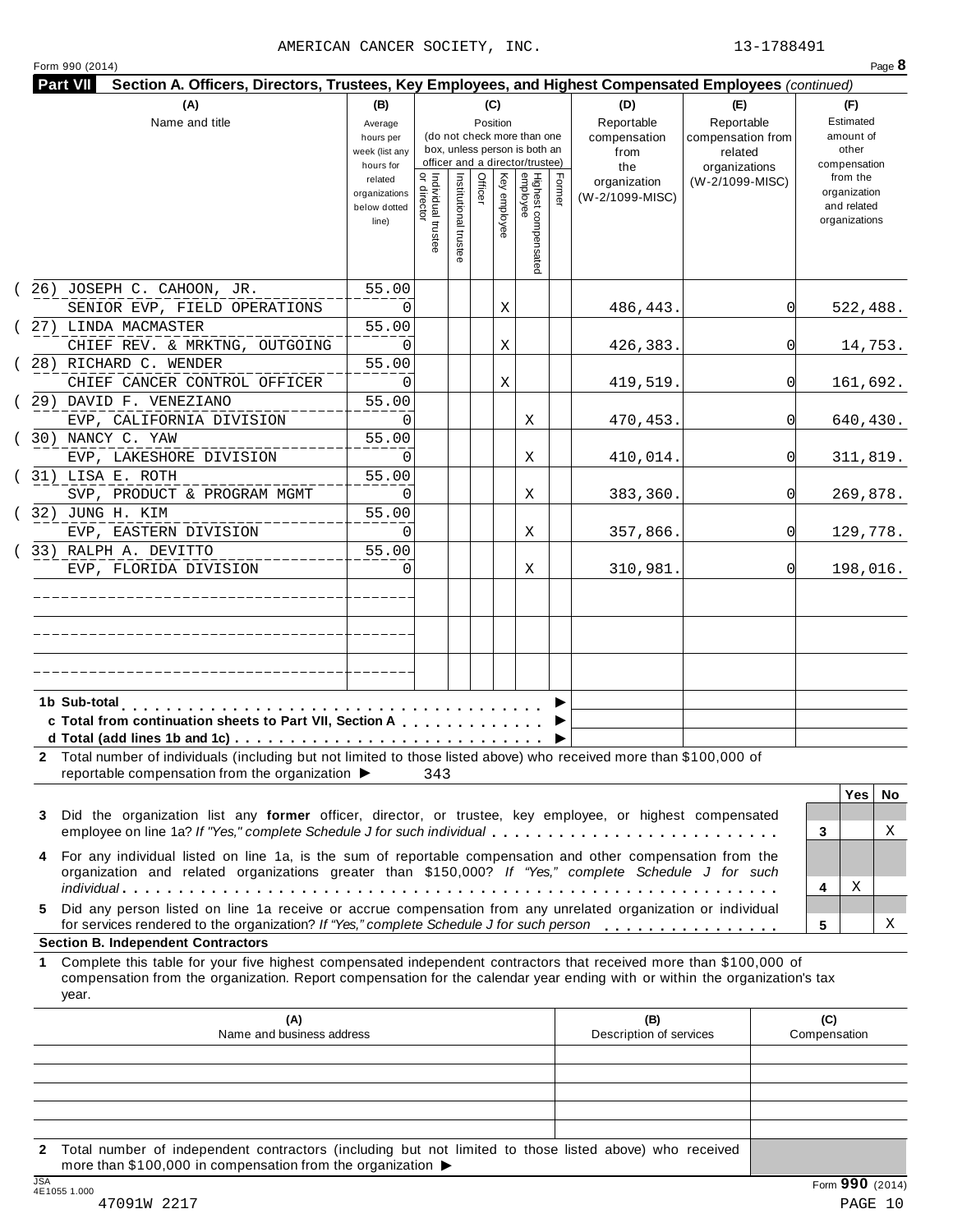|                                                                  | <b>Part VIII</b>            | <b>Statement of Revenue</b>                                                                                                                                                                                                                                                                                                                                                                                                |                            |                                                       |                      |                                                    |                                         |                                                                  |
|------------------------------------------------------------------|-----------------------------|----------------------------------------------------------------------------------------------------------------------------------------------------------------------------------------------------------------------------------------------------------------------------------------------------------------------------------------------------------------------------------------------------------------------------|----------------------------|-------------------------------------------------------|----------------------|----------------------------------------------------|-----------------------------------------|------------------------------------------------------------------|
|                                                                  |                             |                                                                                                                                                                                                                                                                                                                                                                                                                            |                            |                                                       | (A)<br>Total revenue | (B)<br>Related or<br>exempt<br>function<br>revenue | (C)<br>Unrelated<br>business<br>revenue | (D)<br>Revenue<br>excluded from tax<br>under sections<br>512-514 |
| <b>Contributions, Gifts, Grants</b><br>and Other Similar Amounts | 1a<br>b<br>c<br>d<br>е<br>f | Federated campaigns <b>Federated</b><br>Membership dues<br>Fundraising events <b>Fundraising</b><br>Related organizations <b>and the set of the set of the set of the set of the set of the set of the set of the set of the set of the set of the set of the set of the set of the set of the set of the set of the set of the set </b><br>Government grants (contributions) .<br>All other contributions, gifts, grants, | 1a<br>1b<br>1c<br>1d<br>1e | 8,180,904.<br>435, 123, 508.<br>35,066.<br>4,682,245. |                      |                                                    |                                         |                                                                  |
|                                                                  | g<br>h                      | and similar amounts not included above<br>Noncash contributions included in lines 1a-1f: \$<br>Total. Add lines 1a-1f                                                                                                                                                                                                                                                                                                      | 1f                         | 356,909,567.<br>49, 277, 563.<br>. <b>.</b>           | 804, 931, 290        |                                                    |                                         |                                                                  |
|                                                                  |                             |                                                                                                                                                                                                                                                                                                                                                                                                                            |                            | <b>Business Code</b>                                  |                      |                                                    |                                         |                                                                  |
| Program Service Revenue                                          | 2a<br>b<br>c                | EDUCATION MAGAZINE ADVERTISING<br><u> 1989 - Johann Stein, mars an deutscher Stein und der Stein und der Stein und der Stein und der Stein und der</u>                                                                                                                                                                                                                                                                     |                            | 541800                                                | 20,815.              |                                                    | 20,815.                                 |                                                                  |
|                                                                  | d<br>е                      | the control of the control of the control of the control of the control of the control of<br>All other program service revenue                                                                                                                                                                                                                                                                                             |                            |                                                       |                      |                                                    |                                         |                                                                  |
|                                                                  | g                           | Total. Add lines 2a-2f ▶                                                                                                                                                                                                                                                                                                                                                                                                   |                            |                                                       | 20,815.              |                                                    |                                         |                                                                  |
|                                                                  | 3                           | income<br>Investment<br>and other similar amounts). The material rate of the same of the same of the same of the same of the same of $\blacktriangleright$                                                                                                                                                                                                                                                                 | (including)<br>dividends,  | interest,                                             | 22,547,808           |                                                    |                                         | 22,547,808.                                                      |
|                                                                  | 4                           | Income from investment of tax-exempt bond proceeds $\blacksquare$                                                                                                                                                                                                                                                                                                                                                          |                            |                                                       | $\mathcal{C}$        |                                                    |                                         |                                                                  |
|                                                                  | 5                           |                                                                                                                                                                                                                                                                                                                                                                                                                            |                            |                                                       | 3,476,899            |                                                    |                                         | 3,476,899.                                                       |
|                                                                  |                             |                                                                                                                                                                                                                                                                                                                                                                                                                            | (i) Real                   | (ii) Personal                                         |                      |                                                    |                                         |                                                                  |
|                                                                  | 6a                          | Gross rents <b>contains the container</b>                                                                                                                                                                                                                                                                                                                                                                                  | 1,001,322.                 |                                                       |                      |                                                    |                                         |                                                                  |
|                                                                  | b                           | Less: rental expenses                                                                                                                                                                                                                                                                                                                                                                                                      | 524,545.                   |                                                       |                      |                                                    |                                         |                                                                  |
|                                                                  | c                           | Rental income or (loss).                                                                                                                                                                                                                                                                                                                                                                                                   | 476,777.                   |                                                       |                      |                                                    |                                         |                                                                  |
|                                                                  | d                           | Net rental income or (loss)                                                                                                                                                                                                                                                                                                                                                                                                |                            | <u>.</u> >                                            | 476,777.             |                                                    | $-206, 242.$                            | 683,019.                                                         |
|                                                                  | 7a                          | Gross amount from sales of                                                                                                                                                                                                                                                                                                                                                                                                 | (i) Securities             | (ii) Other                                            |                      |                                                    |                                         |                                                                  |
|                                                                  |                             | assets other than inventory                                                                                                                                                                                                                                                                                                                                                                                                | 44, 276, 726.              | 1,489,481.                                            |                      |                                                    |                                         |                                                                  |
|                                                                  | b                           | Less: cost or other basis                                                                                                                                                                                                                                                                                                                                                                                                  |                            |                                                       |                      |                                                    |                                         |                                                                  |
|                                                                  |                             | and sales expenses                                                                                                                                                                                                                                                                                                                                                                                                         | 29,985,821.                | 781,125.                                              |                      |                                                    |                                         |                                                                  |
|                                                                  |                             |                                                                                                                                                                                                                                                                                                                                                                                                                            | 14,290,905.                | 708,356.                                              |                      |                                                    |                                         |                                                                  |
|                                                                  | c                           | Gain or (loss)                                                                                                                                                                                                                                                                                                                                                                                                             |                            |                                                       |                      |                                                    |                                         |                                                                  |
|                                                                  | 8а                          | Gross income from fundraising                                                                                                                                                                                                                                                                                                                                                                                              |                            |                                                       | 14,999,261.          |                                                    |                                         | 14,999,261                                                       |
| <b>Other Revenue</b>                                             |                             | events (not including \$ 435, 123, 508.<br>of contributions reported on line 1c).                                                                                                                                                                                                                                                                                                                                          |                            |                                                       |                      |                                                    |                                         |                                                                  |
|                                                                  |                             | See Part IV, line 18 a                                                                                                                                                                                                                                                                                                                                                                                                     |                            | 47,514,896.                                           |                      |                                                    |                                         |                                                                  |
|                                                                  | b<br>c                      | Less: direct expenses <b>contained contained contained contained contained contained </b><br>Net income or (loss) from fundraising events ________                                                                                                                                                                                                                                                                         | $\mathbf b$                | 47,514,896.                                           | $\Omega$             |                                                    |                                         |                                                                  |
|                                                                  | 9а                          | Gross income from gaming activities.<br>See Part IV, line 19 \, \, \, \, \, \, \, \, a                                                                                                                                                                                                                                                                                                                                     |                            | 4,879,431.                                            |                      |                                                    |                                         |                                                                  |
|                                                                  | b                           | Less: direct expenses <b>contained contained contained contained contained contained contained contained </b>                                                                                                                                                                                                                                                                                                              | b                          | 183,002.                                              |                      |                                                    |                                         |                                                                  |
|                                                                  | c                           | Net income or (loss) from gaming activities ________ ▶                                                                                                                                                                                                                                                                                                                                                                     |                            |                                                       | 4,696,429.           |                                                    |                                         | 4,696,429.                                                       |
|                                                                  | 10a                         | sales of inventory,<br>Gross<br>returns and allowances and allowances                                                                                                                                                                                                                                                                                                                                                      | less                       | 22,547,199.                                           |                      |                                                    |                                         |                                                                  |
|                                                                  | b<br>с                      | Net income or (loss) from sales of inventory ●                                                                                                                                                                                                                                                                                                                                                                             | b                          | 33, 537, 698.                                         | $-10,990,499.$       |                                                    | 127,216.                                | $-11, 117, 715.$                                                 |
|                                                                  |                             | Miscellaneous Revenue                                                                                                                                                                                                                                                                                                                                                                                                      |                            | <b>Business Code</b>                                  |                      |                                                    |                                         |                                                                  |
|                                                                  | 11a                         | GRANT REFUND/RESIGNATIONS                                                                                                                                                                                                                                                                                                                                                                                                  |                            | 900099                                                | 7,852,095.           |                                                    |                                         | 7,852,095.                                                       |
|                                                                  | b                           | OTHER GAINS (LOSSES)                                                                                                                                                                                                                                                                                                                                                                                                       |                            | 900099                                                | $-149, 345.$         | 65,895.                                            |                                         | $-215, 240.$                                                     |
|                                                                  | c                           |                                                                                                                                                                                                                                                                                                                                                                                                                            |                            |                                                       |                      |                                                    |                                         |                                                                  |
|                                                                  | d                           | All other revenue entitled and a series and a series of the series of the series of the series of the series o                                                                                                                                                                                                                                                                                                             |                            |                                                       | 7,702,750.           |                                                    |                                         |                                                                  |
|                                                                  | е<br>12                     |                                                                                                                                                                                                                                                                                                                                                                                                                            |                            |                                                       | 847,861,530.         | 65,895.                                            | $-58, 211.$                             | 42, 922, 556.                                                    |
|                                                                  |                             |                                                                                                                                                                                                                                                                                                                                                                                                                            |                            |                                                       |                      |                                                    |                                         |                                                                  |

Form <sup>990</sup> (2014) Page **9** AMERICAN CANCER SOCIETY, INC. 13-1788491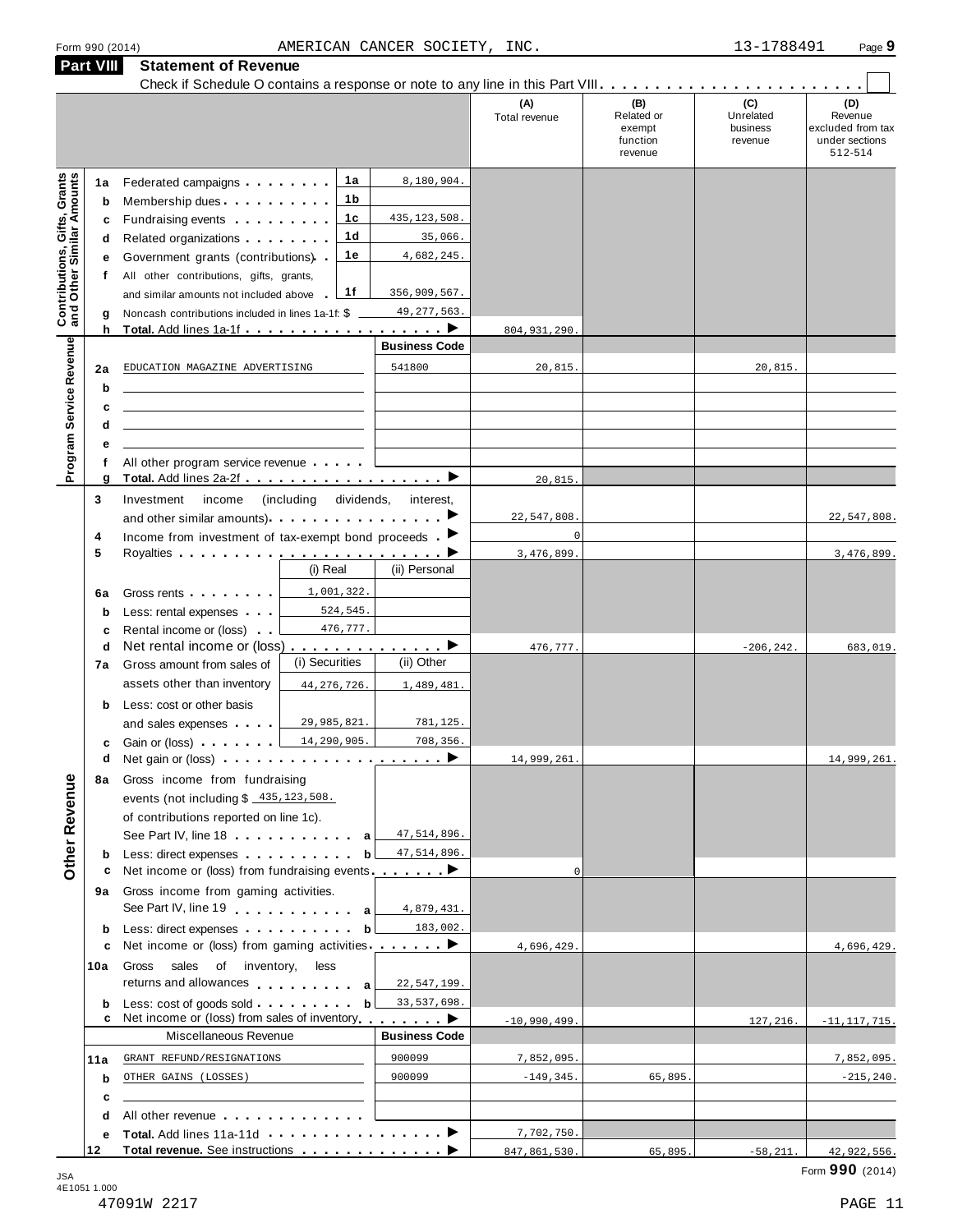### **Part IX Statement of Functional Expenses** Section 501(c)(3) and 501(c)(4) organizations must complete all columns. All other organizations must complete column (A). Check if Schedule O contains a response or note to any line in this Part  $\begin{array}{c|c|c|c|c} \hline \textbf{(h)} & \textbf{(c)} & \textbf{(d)} & \textbf{(e)} & \textbf{(f)} & \textbf{(h)} & \textbf{(i)} & \textbf{(j)} & \textbf{(k)} \\ \hline \textbf{(i)} & \textbf{(j)} & \textbf{(k)} & \textbf{(k)} & \textbf{(k)} & \textbf{(k)} & \textbf{(k)} & \textbf{(k)} & \textbf{(k)} &$ *Do no* **(A) (B) (C) (D)** *t include amounts reported on lines 6b, 7b,* **8b, 9b, and 10b of Part VIII.** The contract position of **Part Part VIII.** The contract Program services Program services expenses Management and general expenses Fundraising expenses **1** Grants and other assistance to domestic organizations and domestic governments. See Part IV, line 21 m m m **2** Grants and other assistance to domestic individuals. See Part IV, line 22 **3** Grants and other assistance to foreign organizations, foreign governments, and foreign individuals. See Part IV, lines <sup>15</sup> and <sup>16</sup> <sup>m</sup> <sup>m</sup> <sup>m</sup> <sup>m</sup> <sup>m</sup> **<sup>4</sup>** Benefits paid to or for members <sup>m</sup> <sup>m</sup> <sup>m</sup> <sup>m</sup> <sup>m</sup> <sup>m</sup> <sup>m</sup> <sup>m</sup> <sup>m</sup> **5** Compensation of current officers, directors, trustees, and key employees m m m m m m m m m m **6** Compensation not included above, to disqualified persons (as defined under section 4958(f)(1)) and persons described in section 4958(c)(3)(B) 7 Other salaries and wages **manual manual metallicity 8** Pension plan accruals and contributions (include section 401(k) and 403(b) employer contributions) **9** Section 401(k) and 403(b) employer contributions<br>9 Other employee benefits 9 Other employee benefits **10** Payroll taxes **1** Fees for services (non-employees): **11** Fees for services (non-employees):<br>**a** Management ..................<br>**b** Legal ......................... Legal m m m m m m m m m m m m m m m m m m m m m Accounting m m m m m m m m m m m m m m m m m m Lobbying **cd** m m m m m m m m m m m m m m m m m m m A) amount, list line 11g expenses on Schedule O.<br>**12** Advertising and promotion **manual 13** Office expenses **13** Office expenses<br>**14** Information technology **manual manual metal of the metal of the metal of the metal of 15** Royalties m m m m m m m m m m m m m m m m m m m m **16** Occupancy m m m m m m m m m m m m m m m m m m **16** Occupancy ...................<br>17 Travel..................... **18** Payments of travel or entertainment expenses for any federal, state, or local public officials<br>**19** Conferences, conventions, and meetings **19** Conferences, conventions, and meetings **endorship.**<br>20 Interest **manual meeting 21** Payments to affiliates m m m m m m m m m m m m m m 21 Payments to affiliates<br>22 Depreciation, depletion, and amortization <sub>1</sub> , , , **22** Depreciation, depletion, and amortization **manufation**<br>23 Insurance 24 Other expenses. Itemize expenses not covered | **d** Lobbying **e**<br> **e** Professional fundraising services. See Part IV, line 17 **P** Professional fundraising services. See Part IV, line 17<br>**f** Investment management fees **g** Other. (If line 11g amount exceeds 10% of line 25, column  $(A)$  amount, list line 11g expenses on Schedule O.) manus manus m m m m m m m m m m m m m m m m for any federal, state, or local public officials above (List miscellaneous expenses in line 24e. If line 24e amount exceeds 10% of line 25, column (A) amount, list line 24e expenses on Schedule O.) **a**G<u>RANTS TO AFFILIATES \_\_\_\_\_\_\_\_ 46,154,521. 45,195,848. 637,013. 321,660.<br>**b**PRINT -\_EDUC & FUNDRAISING \_\_ 14,980,709. 9,858,620. 1,293,240. 3,828,849.</u> **d** \_\_\_\_\_\_\_\_\_\_\_\_\_\_\_\_\_\_\_\_\_\_\_\_\_\_\_\_\_\_\_ **e** All other expenses \_\_\_\_\_\_\_\_\_\_\_\_\_ **25 Total functional expenses.** Add lines 1 through 24e **26 Joint costs.** Complete this line only if the organization reported in column (B) joint costs from a combined educational campaign and from a combined educational campaign and<br>fundraising solicitation. Check here  $\blacktriangleright \boxed{\text{X}}$  if<br>following SOP 98-2 (ASC 958-720) X 112,688,736. 112,688,736. 19,112,920. 19,112,920. 3,457,976. 3,457,976.  $\sqrt{ }$  $6,490,937.$  3,611,578. 1,699,845. 1,179,514. 6,361,788. 3,929,759. 557,691. 1,874,338. 327,435,143. 221,422,225. 21,110,996. 84,901,922. 33,808,291. 23,096,761. 2,006,031. 8,705,499. 45,352,152. 31,129,071. 2,759,760. 11,463,321. 25,291,557. 17,120,962. 1,639,775. 6,530,820. 939,440. 617,166. 51,607. 270,667.<br>126,254. 388,839. 617,820. 119,595.  $1,126,254.$  388,839. 617,820. 119,595. 753,324. 753,324.  $\sqrt{ }$ 8,184,367. 3,872,953.  $31,187,315.$   $25,939,113.$   $2,968,782.$   $2,279,420.$ 10,081,330. 7,013,778. 350,589. 2,716,963. 35,938,128. 22,922,008. 3,929,056. 9,087,064. 14,150,097. 9,137,727. 1,104,767. 3,907,603. 0 40,443,785. 29,333,319. 2,342,624. 8,767,842. 18,340,527. 12,072,903. 774,900. 5,492,724. 0 10,042,370. 6,207,120. 913,102. 2,922,148. 578,309. 416,081. 94,880. 67,348. 0 19,184,532. 12,892,000. 1,316,753. 4,975,779. 3,304,846. 2,435,382. 206,041. 663,423. **a**GRANTS TO AFFILIATES \_\_\_\_\_\_\_\_ | 46,154,521. 45,195,848. 637,013. 321,660.  $\texttt{cMISCELLANEOUS_{\texttt{---}\texttt{---}\texttt{---}\texttt{---}\texttt{---}}}\ \textcolor{red}{| \qquad \texttt{4,031,015.} | \qquad \texttt{1,740,656.} | \qquad \texttt{255,620.} | \qquad \texttt{2,034,739.}}$ 843,293,322. 621,740,548. 51,257,169. 170,295,605.

fundraising solicitation. Check here ▶ <u>| X</u>] if <br>following SOP 98-2 (ASC 958-720) . . . . . . . | 184, 120, 203. | 115, 960, 587. | 7, 178, 635. 60, 980, 981.<br>4E1052 1.000 **Form 990** (2014)

184,120,203. 115,960,587. 7,178,635. 60,980,981.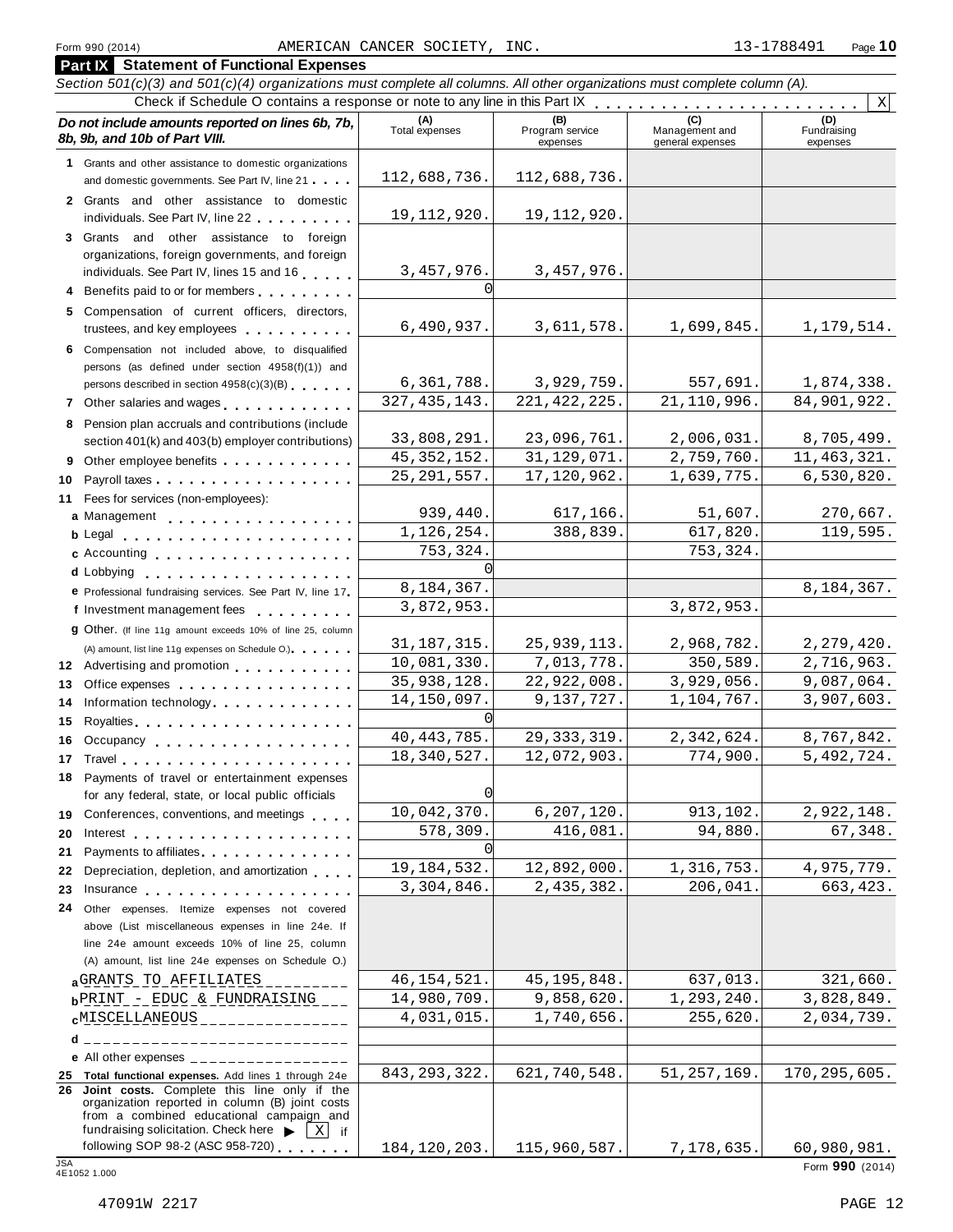| Form 990 (2014) | Page |
|-----------------|------|
|                 |      |

| (B)<br>(A)<br>Beginning of year<br>End of year<br><sup>o</sup><br>$\overline{1}$<br>Cash - non-interest-bearing<br>1<br>172, 343, 123.<br>138, 252, 796.<br>$\overline{2}$<br>2<br>27, 129, 364.<br>25,675,550.<br>3<br>3<br>4,699,515.<br>5,051,224.<br>4<br>4<br>Loans and other receivables from current and former officers, directors,<br>5<br>trustees, key employees, and highest compensated employees.<br>0l<br>Complete Part II of Schedule L<br>5<br>Loans and other receivables from other disqualified persons (as defined under section<br>6<br>$4958(f)(1)$ , persons described in section $4958(c)(3)(B)$ , and contributing employers<br>and sponsoring organizations of section 501(c)(9) voluntary employees' beneficiary<br>O<br>6<br>organizations (see instructions). Complete Part II of Schedule L.<br>Assets<br>U<br>$\overline{7}$<br>$\cap$<br>7<br>4,025,176.<br>3,873,567.<br>8<br>Inventories for sale or use enterprise to contact the contract of the contract of the contract of the contract of the contract of the contract of the contract of the contract of the contract of the contract of the contract<br>8<br>9,109,800.<br>10,669,795.<br>9<br>9<br>10a Land, buildings, and equipment: cost or<br>535,053,846.<br> 10a  <br>other basis. Complete Part VI of Schedule D<br>$284, 160, 264.$ 10c<br>273,585,360.<br>261, 468, 486.<br><b>b</b> Less: accumulated depreciation $10b$<br>$986, 977, 966.$ 11<br>1,012,694,150.<br>11<br>$0 \vert 12$<br>Investments - other securities. See Part IV, line 11<br>12<br>0l<br>13<br>$\Omega$<br>13<br>$0 \mid 14$<br>$\Omega$<br>14<br>389, 935, 875.<br>397, 718, 740.<br>15<br>15<br>1,878,381,083.<br>1,855,404,308.<br>16<br>Total assets. Add lines 1 through 15 (must equal line 34)<br>16<br>249,784,911.<br>371, 733, 506.<br>17<br>17<br>208,796,588.<br>199, 156, 049.<br>18<br>18<br>10,594,572.<br>5,819,852.<br>Deferred revenue enterprise and and an enterprise manufacturer and all the property and all the property of the<br>19<br>19<br>6, 535, 000.<br>5,970,000.<br>20<br>20<br>Tax-exempt bond liabilities<br>Escrow or custodial account liability. Complete Part IV of Schedule D<br>0l<br>21<br>21<br>Liabilities<br>Loans and other payables to current and former officers, directors,<br>22<br>trustees, key employees, highest compensated employees, and<br>disqualified persons. Complete Part II of Schedule L.<br>$0\overline{22}$<br>41,506,924.<br>39,842,352.<br>Secured mortgages and notes payable to unrelated third parties<br>23<br>23<br>0l<br>24<br>Unsecured notes and loans payable to unrelated third parties<br>24<br>Other liabilities (including federal income tax, payables to related third<br>25<br>parties, and other liabilities not included on lines 17-24). Complete Part X<br>69,894,733.<br>68,683,776.<br>of Schedule D<br>25<br>587, 112, 728.<br>691, 205, 535.<br>26<br>26<br>$\overline{X}$ and<br>Organizations that follow SFAS 117 (ASC 958), check here ▶<br><b>Fund Balances</b><br>complete lines 27 through 29, and lines 33 and 34.<br>Unrestricted net assets<br>756, 319, 942.<br>627, 460, 356.<br>27<br>27<br>28<br>254,879,104.<br>247,070,494.<br>28<br>29<br>Permanently restricted net assets<br>intervals and intervals are not restricted to the set of assets are not restricted to the set of the set of the set of the set of the set of the set of the set of the set of the set of th<br>280,069,309.<br>289,667,923.<br>29<br>Organizations that do not follow SFAS 117 (ASC 958), check here ▶<br>and<br>$\overline{\sigma}$<br>complete lines 30 through 34.<br>Assets<br>30<br>Capital stock or trust principal, or current funds<br>30<br>.<br>Paid-in or capital surplus, or land, building, or equipment fund<br><br>31<br>31<br>Retained earnings, endowment, accumulated income, or other funds<br>32<br>32<br>Net<br>1,291,268,355.<br>Total net assets or fund balances<br>33<br>1, 164, 198, 773.<br>33<br>Total liabilities and net assets/fund balances<br>34<br>1,878,381,083.<br> 1,855,404,308.<br>34 | Part X | <b>Balance Sheet</b> |  |  |
|-------------------------------------------------------------------------------------------------------------------------------------------------------------------------------------------------------------------------------------------------------------------------------------------------------------------------------------------------------------------------------------------------------------------------------------------------------------------------------------------------------------------------------------------------------------------------------------------------------------------------------------------------------------------------------------------------------------------------------------------------------------------------------------------------------------------------------------------------------------------------------------------------------------------------------------------------------------------------------------------------------------------------------------------------------------------------------------------------------------------------------------------------------------------------------------------------------------------------------------------------------------------------------------------------------------------------------------------------------------------------------------------------------------------------------------------------------------------------------------------------------------------------------------------------------------------------------------------------------------------------------------------------------------------------------------------------------------------------------------------------------------------------------------------------------------------------------------------------------------------------------------------------------------------------------------------------------------------------------------------------------------------------------------------------------------------------------------------------------------------------------------------------------------------------------------------------------------------------------------------------------------------------------------------------------------------------------------------------------------------------------------------------------------------------------------------------------------------------------------------------------------------------------------------------------------------------------------------------------------------------------------------------------------------------------------------------------------------------------------------------------------------------------------------------------------------------------------------------------------------------------------------------------------------------------------------------------------------------------------------------------------------------------------------------------------------------------------------------------------------------------------------------------------------------------------------------------------------------------------------------------------------------------------------------------------------------------------------------------------------------------------------------------------------------------------------------------------------------------------------------------------------------------------------------------------------------------------------------------------------------------------------------------------------------------------------------------------------------------------------------------------------------------------------------------------------------------------------------------------------------------------------------------------------------------------------------------------------------------------------------------------------------------------------------------------------------------------------------------|--------|----------------------|--|--|
|                                                                                                                                                                                                                                                                                                                                                                                                                                                                                                                                                                                                                                                                                                                                                                                                                                                                                                                                                                                                                                                                                                                                                                                                                                                                                                                                                                                                                                                                                                                                                                                                                                                                                                                                                                                                                                                                                                                                                                                                                                                                                                                                                                                                                                                                                                                                                                                                                                                                                                                                                                                                                                                                                                                                                                                                                                                                                                                                                                                                                                                                                                                                                                                                                                                                                                                                                                                                                                                                                                                                                                                                                                                                                                                                                                                                                                                                                                                                                                                                                                                                                                       |        |                      |  |  |
|                                                                                                                                                                                                                                                                                                                                                                                                                                                                                                                                                                                                                                                                                                                                                                                                                                                                                                                                                                                                                                                                                                                                                                                                                                                                                                                                                                                                                                                                                                                                                                                                                                                                                                                                                                                                                                                                                                                                                                                                                                                                                                                                                                                                                                                                                                                                                                                                                                                                                                                                                                                                                                                                                                                                                                                                                                                                                                                                                                                                                                                                                                                                                                                                                                                                                                                                                                                                                                                                                                                                                                                                                                                                                                                                                                                                                                                                                                                                                                                                                                                                                                       |        |                      |  |  |
|                                                                                                                                                                                                                                                                                                                                                                                                                                                                                                                                                                                                                                                                                                                                                                                                                                                                                                                                                                                                                                                                                                                                                                                                                                                                                                                                                                                                                                                                                                                                                                                                                                                                                                                                                                                                                                                                                                                                                                                                                                                                                                                                                                                                                                                                                                                                                                                                                                                                                                                                                                                                                                                                                                                                                                                                                                                                                                                                                                                                                                                                                                                                                                                                                                                                                                                                                                                                                                                                                                                                                                                                                                                                                                                                                                                                                                                                                                                                                                                                                                                                                                       |        |                      |  |  |
|                                                                                                                                                                                                                                                                                                                                                                                                                                                                                                                                                                                                                                                                                                                                                                                                                                                                                                                                                                                                                                                                                                                                                                                                                                                                                                                                                                                                                                                                                                                                                                                                                                                                                                                                                                                                                                                                                                                                                                                                                                                                                                                                                                                                                                                                                                                                                                                                                                                                                                                                                                                                                                                                                                                                                                                                                                                                                                                                                                                                                                                                                                                                                                                                                                                                                                                                                                                                                                                                                                                                                                                                                                                                                                                                                                                                                                                                                                                                                                                                                                                                                                       |        |                      |  |  |
|                                                                                                                                                                                                                                                                                                                                                                                                                                                                                                                                                                                                                                                                                                                                                                                                                                                                                                                                                                                                                                                                                                                                                                                                                                                                                                                                                                                                                                                                                                                                                                                                                                                                                                                                                                                                                                                                                                                                                                                                                                                                                                                                                                                                                                                                                                                                                                                                                                                                                                                                                                                                                                                                                                                                                                                                                                                                                                                                                                                                                                                                                                                                                                                                                                                                                                                                                                                                                                                                                                                                                                                                                                                                                                                                                                                                                                                                                                                                                                                                                                                                                                       |        |                      |  |  |
|                                                                                                                                                                                                                                                                                                                                                                                                                                                                                                                                                                                                                                                                                                                                                                                                                                                                                                                                                                                                                                                                                                                                                                                                                                                                                                                                                                                                                                                                                                                                                                                                                                                                                                                                                                                                                                                                                                                                                                                                                                                                                                                                                                                                                                                                                                                                                                                                                                                                                                                                                                                                                                                                                                                                                                                                                                                                                                                                                                                                                                                                                                                                                                                                                                                                                                                                                                                                                                                                                                                                                                                                                                                                                                                                                                                                                                                                                                                                                                                                                                                                                                       |        |                      |  |  |
|                                                                                                                                                                                                                                                                                                                                                                                                                                                                                                                                                                                                                                                                                                                                                                                                                                                                                                                                                                                                                                                                                                                                                                                                                                                                                                                                                                                                                                                                                                                                                                                                                                                                                                                                                                                                                                                                                                                                                                                                                                                                                                                                                                                                                                                                                                                                                                                                                                                                                                                                                                                                                                                                                                                                                                                                                                                                                                                                                                                                                                                                                                                                                                                                                                                                                                                                                                                                                                                                                                                                                                                                                                                                                                                                                                                                                                                                                                                                                                                                                                                                                                       |        |                      |  |  |
|                                                                                                                                                                                                                                                                                                                                                                                                                                                                                                                                                                                                                                                                                                                                                                                                                                                                                                                                                                                                                                                                                                                                                                                                                                                                                                                                                                                                                                                                                                                                                                                                                                                                                                                                                                                                                                                                                                                                                                                                                                                                                                                                                                                                                                                                                                                                                                                                                                                                                                                                                                                                                                                                                                                                                                                                                                                                                                                                                                                                                                                                                                                                                                                                                                                                                                                                                                                                                                                                                                                                                                                                                                                                                                                                                                                                                                                                                                                                                                                                                                                                                                       |        |                      |  |  |
|                                                                                                                                                                                                                                                                                                                                                                                                                                                                                                                                                                                                                                                                                                                                                                                                                                                                                                                                                                                                                                                                                                                                                                                                                                                                                                                                                                                                                                                                                                                                                                                                                                                                                                                                                                                                                                                                                                                                                                                                                                                                                                                                                                                                                                                                                                                                                                                                                                                                                                                                                                                                                                                                                                                                                                                                                                                                                                                                                                                                                                                                                                                                                                                                                                                                                                                                                                                                                                                                                                                                                                                                                                                                                                                                                                                                                                                                                                                                                                                                                                                                                                       |        |                      |  |  |
|                                                                                                                                                                                                                                                                                                                                                                                                                                                                                                                                                                                                                                                                                                                                                                                                                                                                                                                                                                                                                                                                                                                                                                                                                                                                                                                                                                                                                                                                                                                                                                                                                                                                                                                                                                                                                                                                                                                                                                                                                                                                                                                                                                                                                                                                                                                                                                                                                                                                                                                                                                                                                                                                                                                                                                                                                                                                                                                                                                                                                                                                                                                                                                                                                                                                                                                                                                                                                                                                                                                                                                                                                                                                                                                                                                                                                                                                                                                                                                                                                                                                                                       |        |                      |  |  |
|                                                                                                                                                                                                                                                                                                                                                                                                                                                                                                                                                                                                                                                                                                                                                                                                                                                                                                                                                                                                                                                                                                                                                                                                                                                                                                                                                                                                                                                                                                                                                                                                                                                                                                                                                                                                                                                                                                                                                                                                                                                                                                                                                                                                                                                                                                                                                                                                                                                                                                                                                                                                                                                                                                                                                                                                                                                                                                                                                                                                                                                                                                                                                                                                                                                                                                                                                                                                                                                                                                                                                                                                                                                                                                                                                                                                                                                                                                                                                                                                                                                                                                       |        |                      |  |  |
|                                                                                                                                                                                                                                                                                                                                                                                                                                                                                                                                                                                                                                                                                                                                                                                                                                                                                                                                                                                                                                                                                                                                                                                                                                                                                                                                                                                                                                                                                                                                                                                                                                                                                                                                                                                                                                                                                                                                                                                                                                                                                                                                                                                                                                                                                                                                                                                                                                                                                                                                                                                                                                                                                                                                                                                                                                                                                                                                                                                                                                                                                                                                                                                                                                                                                                                                                                                                                                                                                                                                                                                                                                                                                                                                                                                                                                                                                                                                                                                                                                                                                                       |        |                      |  |  |
|                                                                                                                                                                                                                                                                                                                                                                                                                                                                                                                                                                                                                                                                                                                                                                                                                                                                                                                                                                                                                                                                                                                                                                                                                                                                                                                                                                                                                                                                                                                                                                                                                                                                                                                                                                                                                                                                                                                                                                                                                                                                                                                                                                                                                                                                                                                                                                                                                                                                                                                                                                                                                                                                                                                                                                                                                                                                                                                                                                                                                                                                                                                                                                                                                                                                                                                                                                                                                                                                                                                                                                                                                                                                                                                                                                                                                                                                                                                                                                                                                                                                                                       |        |                      |  |  |
|                                                                                                                                                                                                                                                                                                                                                                                                                                                                                                                                                                                                                                                                                                                                                                                                                                                                                                                                                                                                                                                                                                                                                                                                                                                                                                                                                                                                                                                                                                                                                                                                                                                                                                                                                                                                                                                                                                                                                                                                                                                                                                                                                                                                                                                                                                                                                                                                                                                                                                                                                                                                                                                                                                                                                                                                                                                                                                                                                                                                                                                                                                                                                                                                                                                                                                                                                                                                                                                                                                                                                                                                                                                                                                                                                                                                                                                                                                                                                                                                                                                                                                       |        |                      |  |  |
|                                                                                                                                                                                                                                                                                                                                                                                                                                                                                                                                                                                                                                                                                                                                                                                                                                                                                                                                                                                                                                                                                                                                                                                                                                                                                                                                                                                                                                                                                                                                                                                                                                                                                                                                                                                                                                                                                                                                                                                                                                                                                                                                                                                                                                                                                                                                                                                                                                                                                                                                                                                                                                                                                                                                                                                                                                                                                                                                                                                                                                                                                                                                                                                                                                                                                                                                                                                                                                                                                                                                                                                                                                                                                                                                                                                                                                                                                                                                                                                                                                                                                                       |        |                      |  |  |
|                                                                                                                                                                                                                                                                                                                                                                                                                                                                                                                                                                                                                                                                                                                                                                                                                                                                                                                                                                                                                                                                                                                                                                                                                                                                                                                                                                                                                                                                                                                                                                                                                                                                                                                                                                                                                                                                                                                                                                                                                                                                                                                                                                                                                                                                                                                                                                                                                                                                                                                                                                                                                                                                                                                                                                                                                                                                                                                                                                                                                                                                                                                                                                                                                                                                                                                                                                                                                                                                                                                                                                                                                                                                                                                                                                                                                                                                                                                                                                                                                                                                                                       |        |                      |  |  |
|                                                                                                                                                                                                                                                                                                                                                                                                                                                                                                                                                                                                                                                                                                                                                                                                                                                                                                                                                                                                                                                                                                                                                                                                                                                                                                                                                                                                                                                                                                                                                                                                                                                                                                                                                                                                                                                                                                                                                                                                                                                                                                                                                                                                                                                                                                                                                                                                                                                                                                                                                                                                                                                                                                                                                                                                                                                                                                                                                                                                                                                                                                                                                                                                                                                                                                                                                                                                                                                                                                                                                                                                                                                                                                                                                                                                                                                                                                                                                                                                                                                                                                       |        |                      |  |  |
|                                                                                                                                                                                                                                                                                                                                                                                                                                                                                                                                                                                                                                                                                                                                                                                                                                                                                                                                                                                                                                                                                                                                                                                                                                                                                                                                                                                                                                                                                                                                                                                                                                                                                                                                                                                                                                                                                                                                                                                                                                                                                                                                                                                                                                                                                                                                                                                                                                                                                                                                                                                                                                                                                                                                                                                                                                                                                                                                                                                                                                                                                                                                                                                                                                                                                                                                                                                                                                                                                                                                                                                                                                                                                                                                                                                                                                                                                                                                                                                                                                                                                                       |        |                      |  |  |
|                                                                                                                                                                                                                                                                                                                                                                                                                                                                                                                                                                                                                                                                                                                                                                                                                                                                                                                                                                                                                                                                                                                                                                                                                                                                                                                                                                                                                                                                                                                                                                                                                                                                                                                                                                                                                                                                                                                                                                                                                                                                                                                                                                                                                                                                                                                                                                                                                                                                                                                                                                                                                                                                                                                                                                                                                                                                                                                                                                                                                                                                                                                                                                                                                                                                                                                                                                                                                                                                                                                                                                                                                                                                                                                                                                                                                                                                                                                                                                                                                                                                                                       |        |                      |  |  |
|                                                                                                                                                                                                                                                                                                                                                                                                                                                                                                                                                                                                                                                                                                                                                                                                                                                                                                                                                                                                                                                                                                                                                                                                                                                                                                                                                                                                                                                                                                                                                                                                                                                                                                                                                                                                                                                                                                                                                                                                                                                                                                                                                                                                                                                                                                                                                                                                                                                                                                                                                                                                                                                                                                                                                                                                                                                                                                                                                                                                                                                                                                                                                                                                                                                                                                                                                                                                                                                                                                                                                                                                                                                                                                                                                                                                                                                                                                                                                                                                                                                                                                       |        |                      |  |  |
|                                                                                                                                                                                                                                                                                                                                                                                                                                                                                                                                                                                                                                                                                                                                                                                                                                                                                                                                                                                                                                                                                                                                                                                                                                                                                                                                                                                                                                                                                                                                                                                                                                                                                                                                                                                                                                                                                                                                                                                                                                                                                                                                                                                                                                                                                                                                                                                                                                                                                                                                                                                                                                                                                                                                                                                                                                                                                                                                                                                                                                                                                                                                                                                                                                                                                                                                                                                                                                                                                                                                                                                                                                                                                                                                                                                                                                                                                                                                                                                                                                                                                                       |        |                      |  |  |
|                                                                                                                                                                                                                                                                                                                                                                                                                                                                                                                                                                                                                                                                                                                                                                                                                                                                                                                                                                                                                                                                                                                                                                                                                                                                                                                                                                                                                                                                                                                                                                                                                                                                                                                                                                                                                                                                                                                                                                                                                                                                                                                                                                                                                                                                                                                                                                                                                                                                                                                                                                                                                                                                                                                                                                                                                                                                                                                                                                                                                                                                                                                                                                                                                                                                                                                                                                                                                                                                                                                                                                                                                                                                                                                                                                                                                                                                                                                                                                                                                                                                                                       |        |                      |  |  |
|                                                                                                                                                                                                                                                                                                                                                                                                                                                                                                                                                                                                                                                                                                                                                                                                                                                                                                                                                                                                                                                                                                                                                                                                                                                                                                                                                                                                                                                                                                                                                                                                                                                                                                                                                                                                                                                                                                                                                                                                                                                                                                                                                                                                                                                                                                                                                                                                                                                                                                                                                                                                                                                                                                                                                                                                                                                                                                                                                                                                                                                                                                                                                                                                                                                                                                                                                                                                                                                                                                                                                                                                                                                                                                                                                                                                                                                                                                                                                                                                                                                                                                       |        |                      |  |  |
|                                                                                                                                                                                                                                                                                                                                                                                                                                                                                                                                                                                                                                                                                                                                                                                                                                                                                                                                                                                                                                                                                                                                                                                                                                                                                                                                                                                                                                                                                                                                                                                                                                                                                                                                                                                                                                                                                                                                                                                                                                                                                                                                                                                                                                                                                                                                                                                                                                                                                                                                                                                                                                                                                                                                                                                                                                                                                                                                                                                                                                                                                                                                                                                                                                                                                                                                                                                                                                                                                                                                                                                                                                                                                                                                                                                                                                                                                                                                                                                                                                                                                                       |        |                      |  |  |
|                                                                                                                                                                                                                                                                                                                                                                                                                                                                                                                                                                                                                                                                                                                                                                                                                                                                                                                                                                                                                                                                                                                                                                                                                                                                                                                                                                                                                                                                                                                                                                                                                                                                                                                                                                                                                                                                                                                                                                                                                                                                                                                                                                                                                                                                                                                                                                                                                                                                                                                                                                                                                                                                                                                                                                                                                                                                                                                                                                                                                                                                                                                                                                                                                                                                                                                                                                                                                                                                                                                                                                                                                                                                                                                                                                                                                                                                                                                                                                                                                                                                                                       |        |                      |  |  |
|                                                                                                                                                                                                                                                                                                                                                                                                                                                                                                                                                                                                                                                                                                                                                                                                                                                                                                                                                                                                                                                                                                                                                                                                                                                                                                                                                                                                                                                                                                                                                                                                                                                                                                                                                                                                                                                                                                                                                                                                                                                                                                                                                                                                                                                                                                                                                                                                                                                                                                                                                                                                                                                                                                                                                                                                                                                                                                                                                                                                                                                                                                                                                                                                                                                                                                                                                                                                                                                                                                                                                                                                                                                                                                                                                                                                                                                                                                                                                                                                                                                                                                       |        |                      |  |  |
|                                                                                                                                                                                                                                                                                                                                                                                                                                                                                                                                                                                                                                                                                                                                                                                                                                                                                                                                                                                                                                                                                                                                                                                                                                                                                                                                                                                                                                                                                                                                                                                                                                                                                                                                                                                                                                                                                                                                                                                                                                                                                                                                                                                                                                                                                                                                                                                                                                                                                                                                                                                                                                                                                                                                                                                                                                                                                                                                                                                                                                                                                                                                                                                                                                                                                                                                                                                                                                                                                                                                                                                                                                                                                                                                                                                                                                                                                                                                                                                                                                                                                                       |        |                      |  |  |
|                                                                                                                                                                                                                                                                                                                                                                                                                                                                                                                                                                                                                                                                                                                                                                                                                                                                                                                                                                                                                                                                                                                                                                                                                                                                                                                                                                                                                                                                                                                                                                                                                                                                                                                                                                                                                                                                                                                                                                                                                                                                                                                                                                                                                                                                                                                                                                                                                                                                                                                                                                                                                                                                                                                                                                                                                                                                                                                                                                                                                                                                                                                                                                                                                                                                                                                                                                                                                                                                                                                                                                                                                                                                                                                                                                                                                                                                                                                                                                                                                                                                                                       |        |                      |  |  |
|                                                                                                                                                                                                                                                                                                                                                                                                                                                                                                                                                                                                                                                                                                                                                                                                                                                                                                                                                                                                                                                                                                                                                                                                                                                                                                                                                                                                                                                                                                                                                                                                                                                                                                                                                                                                                                                                                                                                                                                                                                                                                                                                                                                                                                                                                                                                                                                                                                                                                                                                                                                                                                                                                                                                                                                                                                                                                                                                                                                                                                                                                                                                                                                                                                                                                                                                                                                                                                                                                                                                                                                                                                                                                                                                                                                                                                                                                                                                                                                                                                                                                                       |        |                      |  |  |
|                                                                                                                                                                                                                                                                                                                                                                                                                                                                                                                                                                                                                                                                                                                                                                                                                                                                                                                                                                                                                                                                                                                                                                                                                                                                                                                                                                                                                                                                                                                                                                                                                                                                                                                                                                                                                                                                                                                                                                                                                                                                                                                                                                                                                                                                                                                                                                                                                                                                                                                                                                                                                                                                                                                                                                                                                                                                                                                                                                                                                                                                                                                                                                                                                                                                                                                                                                                                                                                                                                                                                                                                                                                                                                                                                                                                                                                                                                                                                                                                                                                                                                       |        |                      |  |  |
|                                                                                                                                                                                                                                                                                                                                                                                                                                                                                                                                                                                                                                                                                                                                                                                                                                                                                                                                                                                                                                                                                                                                                                                                                                                                                                                                                                                                                                                                                                                                                                                                                                                                                                                                                                                                                                                                                                                                                                                                                                                                                                                                                                                                                                                                                                                                                                                                                                                                                                                                                                                                                                                                                                                                                                                                                                                                                                                                                                                                                                                                                                                                                                                                                                                                                                                                                                                                                                                                                                                                                                                                                                                                                                                                                                                                                                                                                                                                                                                                                                                                                                       |        |                      |  |  |
|                                                                                                                                                                                                                                                                                                                                                                                                                                                                                                                                                                                                                                                                                                                                                                                                                                                                                                                                                                                                                                                                                                                                                                                                                                                                                                                                                                                                                                                                                                                                                                                                                                                                                                                                                                                                                                                                                                                                                                                                                                                                                                                                                                                                                                                                                                                                                                                                                                                                                                                                                                                                                                                                                                                                                                                                                                                                                                                                                                                                                                                                                                                                                                                                                                                                                                                                                                                                                                                                                                                                                                                                                                                                                                                                                                                                                                                                                                                                                                                                                                                                                                       |        |                      |  |  |
|                                                                                                                                                                                                                                                                                                                                                                                                                                                                                                                                                                                                                                                                                                                                                                                                                                                                                                                                                                                                                                                                                                                                                                                                                                                                                                                                                                                                                                                                                                                                                                                                                                                                                                                                                                                                                                                                                                                                                                                                                                                                                                                                                                                                                                                                                                                                                                                                                                                                                                                                                                                                                                                                                                                                                                                                                                                                                                                                                                                                                                                                                                                                                                                                                                                                                                                                                                                                                                                                                                                                                                                                                                                                                                                                                                                                                                                                                                                                                                                                                                                                                                       |        |                      |  |  |
|                                                                                                                                                                                                                                                                                                                                                                                                                                                                                                                                                                                                                                                                                                                                                                                                                                                                                                                                                                                                                                                                                                                                                                                                                                                                                                                                                                                                                                                                                                                                                                                                                                                                                                                                                                                                                                                                                                                                                                                                                                                                                                                                                                                                                                                                                                                                                                                                                                                                                                                                                                                                                                                                                                                                                                                                                                                                                                                                                                                                                                                                                                                                                                                                                                                                                                                                                                                                                                                                                                                                                                                                                                                                                                                                                                                                                                                                                                                                                                                                                                                                                                       |        |                      |  |  |
|                                                                                                                                                                                                                                                                                                                                                                                                                                                                                                                                                                                                                                                                                                                                                                                                                                                                                                                                                                                                                                                                                                                                                                                                                                                                                                                                                                                                                                                                                                                                                                                                                                                                                                                                                                                                                                                                                                                                                                                                                                                                                                                                                                                                                                                                                                                                                                                                                                                                                                                                                                                                                                                                                                                                                                                                                                                                                                                                                                                                                                                                                                                                                                                                                                                                                                                                                                                                                                                                                                                                                                                                                                                                                                                                                                                                                                                                                                                                                                                                                                                                                                       |        |                      |  |  |
|                                                                                                                                                                                                                                                                                                                                                                                                                                                                                                                                                                                                                                                                                                                                                                                                                                                                                                                                                                                                                                                                                                                                                                                                                                                                                                                                                                                                                                                                                                                                                                                                                                                                                                                                                                                                                                                                                                                                                                                                                                                                                                                                                                                                                                                                                                                                                                                                                                                                                                                                                                                                                                                                                                                                                                                                                                                                                                                                                                                                                                                                                                                                                                                                                                                                                                                                                                                                                                                                                                                                                                                                                                                                                                                                                                                                                                                                                                                                                                                                                                                                                                       |        |                      |  |  |
|                                                                                                                                                                                                                                                                                                                                                                                                                                                                                                                                                                                                                                                                                                                                                                                                                                                                                                                                                                                                                                                                                                                                                                                                                                                                                                                                                                                                                                                                                                                                                                                                                                                                                                                                                                                                                                                                                                                                                                                                                                                                                                                                                                                                                                                                                                                                                                                                                                                                                                                                                                                                                                                                                                                                                                                                                                                                                                                                                                                                                                                                                                                                                                                                                                                                                                                                                                                                                                                                                                                                                                                                                                                                                                                                                                                                                                                                                                                                                                                                                                                                                                       |        |                      |  |  |
|                                                                                                                                                                                                                                                                                                                                                                                                                                                                                                                                                                                                                                                                                                                                                                                                                                                                                                                                                                                                                                                                                                                                                                                                                                                                                                                                                                                                                                                                                                                                                                                                                                                                                                                                                                                                                                                                                                                                                                                                                                                                                                                                                                                                                                                                                                                                                                                                                                                                                                                                                                                                                                                                                                                                                                                                                                                                                                                                                                                                                                                                                                                                                                                                                                                                                                                                                                                                                                                                                                                                                                                                                                                                                                                                                                                                                                                                                                                                                                                                                                                                                                       |        |                      |  |  |
|                                                                                                                                                                                                                                                                                                                                                                                                                                                                                                                                                                                                                                                                                                                                                                                                                                                                                                                                                                                                                                                                                                                                                                                                                                                                                                                                                                                                                                                                                                                                                                                                                                                                                                                                                                                                                                                                                                                                                                                                                                                                                                                                                                                                                                                                                                                                                                                                                                                                                                                                                                                                                                                                                                                                                                                                                                                                                                                                                                                                                                                                                                                                                                                                                                                                                                                                                                                                                                                                                                                                                                                                                                                                                                                                                                                                                                                                                                                                                                                                                                                                                                       |        |                      |  |  |
|                                                                                                                                                                                                                                                                                                                                                                                                                                                                                                                                                                                                                                                                                                                                                                                                                                                                                                                                                                                                                                                                                                                                                                                                                                                                                                                                                                                                                                                                                                                                                                                                                                                                                                                                                                                                                                                                                                                                                                                                                                                                                                                                                                                                                                                                                                                                                                                                                                                                                                                                                                                                                                                                                                                                                                                                                                                                                                                                                                                                                                                                                                                                                                                                                                                                                                                                                                                                                                                                                                                                                                                                                                                                                                                                                                                                                                                                                                                                                                                                                                                                                                       |        |                      |  |  |
|                                                                                                                                                                                                                                                                                                                                                                                                                                                                                                                                                                                                                                                                                                                                                                                                                                                                                                                                                                                                                                                                                                                                                                                                                                                                                                                                                                                                                                                                                                                                                                                                                                                                                                                                                                                                                                                                                                                                                                                                                                                                                                                                                                                                                                                                                                                                                                                                                                                                                                                                                                                                                                                                                                                                                                                                                                                                                                                                                                                                                                                                                                                                                                                                                                                                                                                                                                                                                                                                                                                                                                                                                                                                                                                                                                                                                                                                                                                                                                                                                                                                                                       |        |                      |  |  |
|                                                                                                                                                                                                                                                                                                                                                                                                                                                                                                                                                                                                                                                                                                                                                                                                                                                                                                                                                                                                                                                                                                                                                                                                                                                                                                                                                                                                                                                                                                                                                                                                                                                                                                                                                                                                                                                                                                                                                                                                                                                                                                                                                                                                                                                                                                                                                                                                                                                                                                                                                                                                                                                                                                                                                                                                                                                                                                                                                                                                                                                                                                                                                                                                                                                                                                                                                                                                                                                                                                                                                                                                                                                                                                                                                                                                                                                                                                                                                                                                                                                                                                       |        |                      |  |  |
|                                                                                                                                                                                                                                                                                                                                                                                                                                                                                                                                                                                                                                                                                                                                                                                                                                                                                                                                                                                                                                                                                                                                                                                                                                                                                                                                                                                                                                                                                                                                                                                                                                                                                                                                                                                                                                                                                                                                                                                                                                                                                                                                                                                                                                                                                                                                                                                                                                                                                                                                                                                                                                                                                                                                                                                                                                                                                                                                                                                                                                                                                                                                                                                                                                                                                                                                                                                                                                                                                                                                                                                                                                                                                                                                                                                                                                                                                                                                                                                                                                                                                                       |        |                      |  |  |
|                                                                                                                                                                                                                                                                                                                                                                                                                                                                                                                                                                                                                                                                                                                                                                                                                                                                                                                                                                                                                                                                                                                                                                                                                                                                                                                                                                                                                                                                                                                                                                                                                                                                                                                                                                                                                                                                                                                                                                                                                                                                                                                                                                                                                                                                                                                                                                                                                                                                                                                                                                                                                                                                                                                                                                                                                                                                                                                                                                                                                                                                                                                                                                                                                                                                                                                                                                                                                                                                                                                                                                                                                                                                                                                                                                                                                                                                                                                                                                                                                                                                                                       |        |                      |  |  |
|                                                                                                                                                                                                                                                                                                                                                                                                                                                                                                                                                                                                                                                                                                                                                                                                                                                                                                                                                                                                                                                                                                                                                                                                                                                                                                                                                                                                                                                                                                                                                                                                                                                                                                                                                                                                                                                                                                                                                                                                                                                                                                                                                                                                                                                                                                                                                                                                                                                                                                                                                                                                                                                                                                                                                                                                                                                                                                                                                                                                                                                                                                                                                                                                                                                                                                                                                                                                                                                                                                                                                                                                                                                                                                                                                                                                                                                                                                                                                                                                                                                                                                       |        |                      |  |  |
|                                                                                                                                                                                                                                                                                                                                                                                                                                                                                                                                                                                                                                                                                                                                                                                                                                                                                                                                                                                                                                                                                                                                                                                                                                                                                                                                                                                                                                                                                                                                                                                                                                                                                                                                                                                                                                                                                                                                                                                                                                                                                                                                                                                                                                                                                                                                                                                                                                                                                                                                                                                                                                                                                                                                                                                                                                                                                                                                                                                                                                                                                                                                                                                                                                                                                                                                                                                                                                                                                                                                                                                                                                                                                                                                                                                                                                                                                                                                                                                                                                                                                                       |        |                      |  |  |
|                                                                                                                                                                                                                                                                                                                                                                                                                                                                                                                                                                                                                                                                                                                                                                                                                                                                                                                                                                                                                                                                                                                                                                                                                                                                                                                                                                                                                                                                                                                                                                                                                                                                                                                                                                                                                                                                                                                                                                                                                                                                                                                                                                                                                                                                                                                                                                                                                                                                                                                                                                                                                                                                                                                                                                                                                                                                                                                                                                                                                                                                                                                                                                                                                                                                                                                                                                                                                                                                                                                                                                                                                                                                                                                                                                                                                                                                                                                                                                                                                                                                                                       |        |                      |  |  |

Form **990** (2014)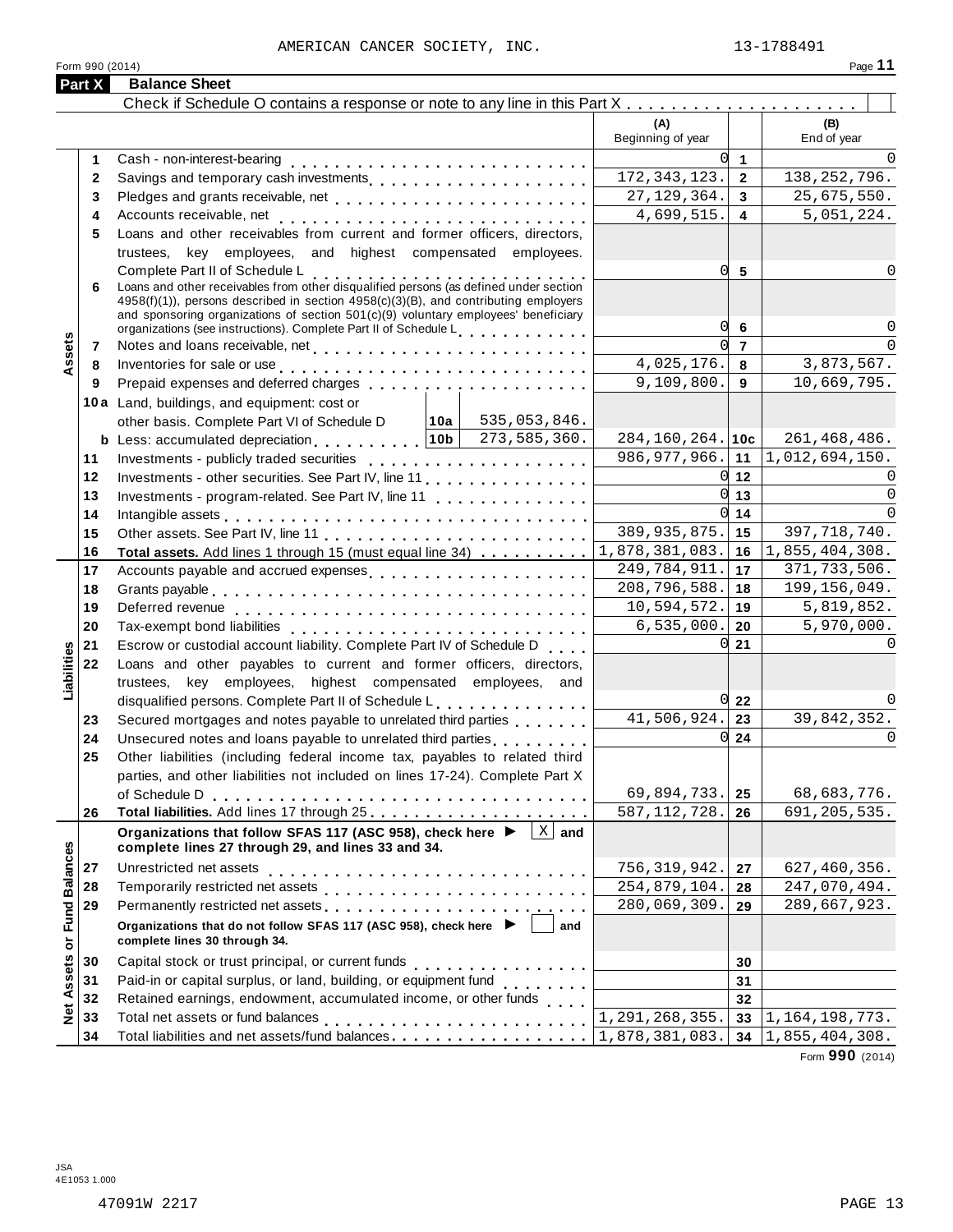| AMERICAN CANCER SOCIETY, INC. |  | 13-1788491 |
|-------------------------------|--|------------|

|                          | Form 990 (2014)                                                                                                       |                         |                 |            | Page 12     |
|--------------------------|-----------------------------------------------------------------------------------------------------------------------|-------------------------|-----------------|------------|-------------|
| Part XI                  | <b>Reconciliation of Net Assets</b>                                                                                   |                         |                 |            |             |
|                          |                                                                                                                       |                         |                 |            | $\mathbf X$ |
| 1                        |                                                                                                                       | $\mathbf{1}$            | 847,861,530.    |            |             |
| $\mathbf{2}$             |                                                                                                                       | $\overline{2}$          | 843, 293, 322.  |            |             |
| 3                        | Revenue less expenses. Subtract line 2 from line 1                                                                    | 3                       |                 | 4,568,208. |             |
| 4                        | Net assets or fund balances at beginning of year (must equal Part X, line 33, column (A))                             | $\overline{\mathbf{4}}$ | 1,291,268,355.  |            |             |
| 5                        |                                                                                                                       | 5                       | $-4,382,206.$   |            |             |
| 6                        |                                                                                                                       | 6                       |                 | 284,616.   |             |
| $\overline{\phantom{a}}$ |                                                                                                                       | $\overline{7}$          |                 |            | 0           |
| 8                        |                                                                                                                       | 8                       |                 |            | $\Omega$    |
| 9                        | Other changes in net assets or fund balances (explain in Schedule O)                                                  | 9                       | $-127,540,200.$ |            |             |
| 10                       | Net assets or fund balances at end of year. Combine lines 3 through 9 (must equal Part X, line                        |                         |                 |            |             |
|                          |                                                                                                                       | 10                      | 1,164,198,773.  |            |             |
| Part XII                 | <b>Financial Statements and Reporting</b>                                                                             |                         |                 |            |             |
|                          |                                                                                                                       |                         |                 |            |             |
|                          |                                                                                                                       |                         |                 | Yes        | <b>No</b>   |
| 1                        | $X$ Accrual<br>Accounting method used to prepare the Form 990:  <br>Cash<br>Other                                     |                         |                 |            |             |
|                          | If the organization changed its method of accounting from a prior year or checked "Other," explain in                 |                         |                 |            |             |
|                          | Schedule O.                                                                                                           |                         |                 |            |             |
|                          | 2a Were the organization's financial statements compiled or reviewed by an independent accountant?                    |                         | 2a              |            | X           |
|                          | If "Yes," check a box below to indicate whether the financial statements for the year were compiled or                |                         |                 |            |             |
|                          | reviewed on a separate basis, consolidated basis, or both:                                                            |                         |                 |            |             |
|                          | Separate basis<br>Consolidated basis<br>Both consolidated and separate basis                                          |                         |                 |            |             |
|                          | <b>b</b> Were the organization's financial statements audited by an independent accountant?                           |                         | 2b              | Χ          |             |
|                          | If "Yes," check a box below to indicate whether the financial statements for the year were audited on a               |                         |                 |            |             |
|                          | separate basis, consolidated basis, or both:                                                                          |                         |                 |            |             |
|                          | $\lfloor x \rfloor$ Consolidated basis<br>Separate basis<br>Both consolidated and separate basis                      |                         |                 |            |             |
|                          | c If "Yes" to line 2a or 2b, does the organization have a committee that assumes responsibility for oversight         |                         |                 |            |             |
|                          | of the audit, review, or compilation of its financial statements and selection of an independent accountant?          |                         | 2 <sub>c</sub>  | Χ          |             |
|                          | If the organization changed either its oversight process or selection process during the tax year, explain in         |                         |                 |            |             |
|                          | Schedule O.                                                                                                           |                         |                 |            |             |
|                          | 3a As a result of a federal award, was the organization required to undergo an audit or audits as set forth in        |                         |                 |            |             |
|                          |                                                                                                                       |                         | 3a              | X          |             |
|                          | <b>b</b> If "Yes," did the organization undergo the required audit or audits? If the organization did not undergo the |                         |                 |            |             |
|                          | required audit or audits, explain why in Schedule O and describe any steps taken to undergo such audits.              |                         | 3 <sub>b</sub>  | Х          |             |

Form **990** (2014)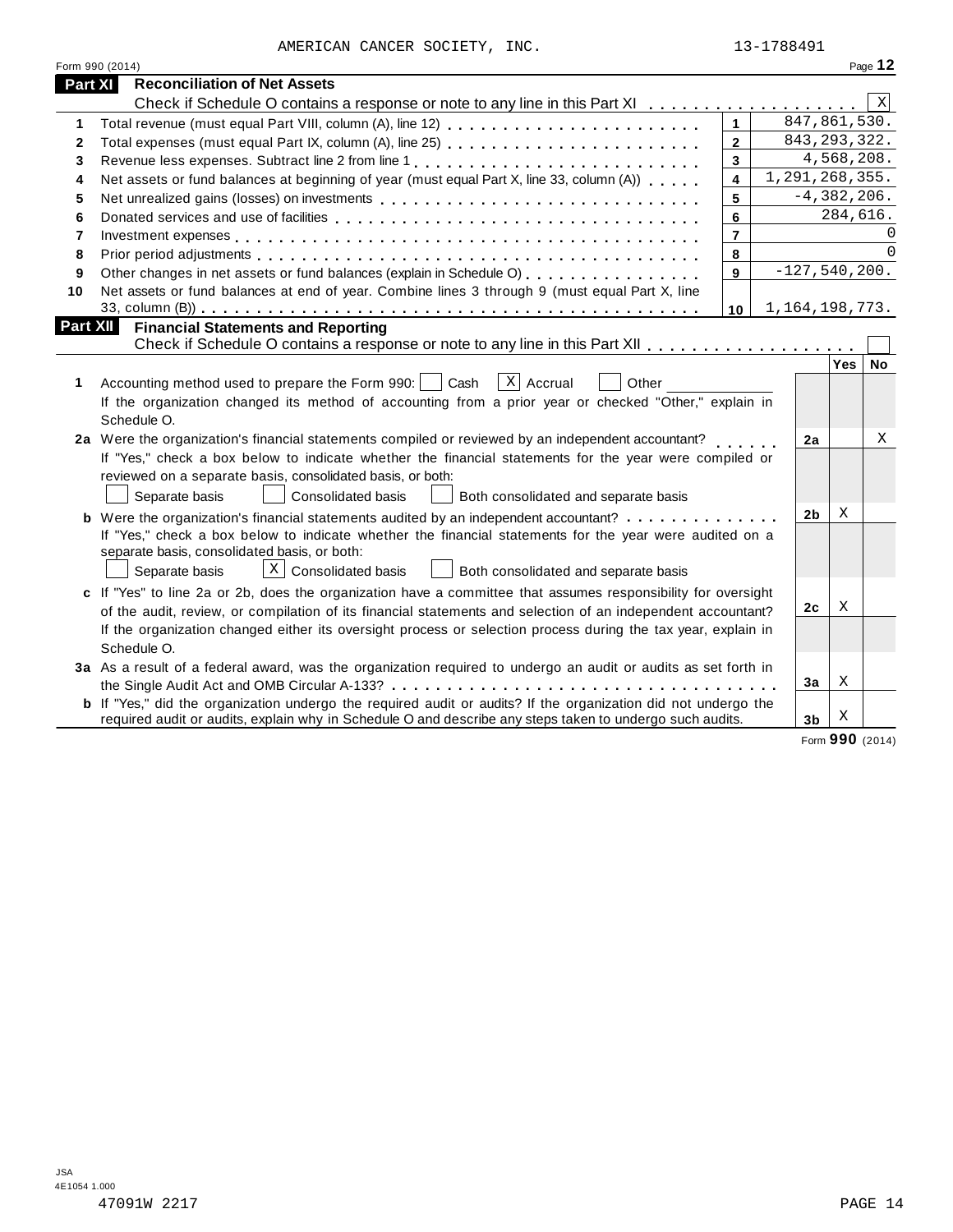## **SCHEDULE A Pub** OMB No. 1545-0047 **lic Charity Status and Public Support**

(Form 990 or 990-EZ) Complete if the organization is a section 501(c)(3) organization or a section  $4947(a)(1)$  nonexempt charitable trust.

| Department of the Treasury<br>Internal Revenue Service                                                                                                                                        | Information about Schedule A (Form 990 or 990-EZ) and its instructions is at www.irs.gov/form990. | Attach to Form 990 or Form 990-EZ.          |     |                          |                        | Open to Public                        |
|-----------------------------------------------------------------------------------------------------------------------------------------------------------------------------------------------|---------------------------------------------------------------------------------------------------|---------------------------------------------|-----|--------------------------|------------------------|---------------------------------------|
|                                                                                                                                                                                               |                                                                                                   |                                             |     |                          |                        | <b>Inspection</b>                     |
|                                                                                                                                                                                               |                                                                                                   |                                             |     |                          |                        |                                       |
| Name of the organization                                                                                                                                                                      |                                                                                                   |                                             |     |                          |                        | <b>Employer identification number</b> |
| AMERICAN CANCER SOCIETY, INC.<br>Reason for Public Charity Status (All organizations must complete this part.) See instructions.<br>Part I                                                    |                                                                                                   |                                             |     |                          |                        | 13-1788491                            |
| The organization is not a private foundation because it is: (For lines 1 through 11, check only one box.)                                                                                     |                                                                                                   |                                             |     |                          |                        |                                       |
| A church, convention of churches, or association of churches described in section 170(b)(1)(A)(i).<br>1                                                                                       |                                                                                                   |                                             |     |                          |                        |                                       |
| 2<br>A school described in section 170(b)(1)(A)(ii). (Attach Schedule E.)                                                                                                                     |                                                                                                   |                                             |     |                          |                        |                                       |
| A hospital or a cooperative hospital service organization described in section 170(b)(1)(A)(iii).<br>3                                                                                        |                                                                                                   |                                             |     |                          |                        |                                       |
| A medical research organization operated in conjunction with a hospital described in section 170(b)(1)(A)(iii). Enter the<br>4                                                                |                                                                                                   |                                             |     |                          |                        |                                       |
| hospital's name, city, and state:                                                                                                                                                             |                                                                                                   |                                             |     |                          |                        |                                       |
| An organization operated for the benefit of a college or university owned or operated by a governmental unit described in<br>5                                                                |                                                                                                   |                                             |     |                          |                        |                                       |
| section 170(b)(1)(A)(iv). (Complete Part II.)                                                                                                                                                 |                                                                                                   |                                             |     |                          |                        |                                       |
| A federal, state, or local government or governmental unit described in section 170(b)(1)(A)(v).<br>6                                                                                         |                                                                                                   |                                             |     |                          |                        |                                       |
| Χ<br>An organization that normally receives a substantial part of its support from a governmental unit or from the general public<br>7                                                        |                                                                                                   |                                             |     |                          |                        |                                       |
| described in section 170(b)(1)(A)(vi). (Complete Part II.)                                                                                                                                    |                                                                                                   |                                             |     |                          |                        |                                       |
| A community trust described in section 170(b)(1)(A)(vi). (Complete Part II.)<br>8                                                                                                             |                                                                                                   |                                             |     |                          |                        |                                       |
| An organization that normally receives: (1) more than 331/3% of its support from contributions, membership fees, and gross<br>9                                                               |                                                                                                   |                                             |     |                          |                        |                                       |
| receipts from activities related to its exempt functions - subject to certain exceptions, and (2) no more than 331/3% of its                                                                  |                                                                                                   |                                             |     |                          |                        |                                       |
| support from gross investment income and unrelated business taxable income (less section 511 tax) from businesses                                                                             |                                                                                                   |                                             |     |                          |                        |                                       |
| acquired by the organization after June 30, 1975. See section 509(a)(2). (Complete Part III.)                                                                                                 |                                                                                                   |                                             |     |                          |                        |                                       |
| 10<br>An organization organized and operated exclusively to test for public safety. See section 509(a)(4).                                                                                    |                                                                                                   |                                             |     |                          |                        |                                       |
| 11<br>An organization organized and operated exclusively for the benefit of, to perform the functions of, or to carry out the purposes of                                                     |                                                                                                   |                                             |     |                          |                        |                                       |
| one or more publicly supported organizations described in section 509(a)(1) or section 509(a)(2). See section 509(a)(3). Check                                                                |                                                                                                   |                                             |     |                          |                        |                                       |
| the box in lines 11a through 11d that describes the type of supporting organization and complete lines 11e, 11f, and 11g.                                                                     |                                                                                                   |                                             |     |                          |                        |                                       |
| Type I. A supporting organization operated, supervised, or controlled by its supported organization(s), typically by giving<br>a                                                              |                                                                                                   |                                             |     |                          |                        |                                       |
| the supported organization(s) the power to regularly appoint or elect a majority of the directors or trustees of the supporting<br>organization. You must complete Part IV, Sections A and B. |                                                                                                   |                                             |     |                          |                        |                                       |
| b<br>Type II. A supporting organization supervised or controlled in connection with its supported organization(s), by having                                                                  |                                                                                                   |                                             |     |                          |                        |                                       |
| control or management of the supporting organization vested in the same persons that control or manage the supported                                                                          |                                                                                                   |                                             |     |                          |                        |                                       |
| organization(s). You must complete Part IV, Sections A and C.                                                                                                                                 |                                                                                                   |                                             |     |                          |                        |                                       |
| Type III functionally integrated. A supporting organization operated in connection with, and functionally integrated with,<br>c                                                               |                                                                                                   |                                             |     |                          |                        |                                       |
| its supported organization(s) (see instructions). You must complete Part IV, Sections A, D, and E.                                                                                            |                                                                                                   |                                             |     |                          |                        |                                       |
| d<br>Type III non-functionally integrated. A supporting organization operated in connection with its supported organization(s)                                                                |                                                                                                   |                                             |     |                          |                        |                                       |
| that is not functionally integrated. The organization generally must satisfy a distribution requirement and an attentiveness                                                                  |                                                                                                   |                                             |     |                          |                        |                                       |
| requirement (see instructions). You must complete Part IV, Sections A and D, and Part V.                                                                                                      |                                                                                                   |                                             |     |                          |                        |                                       |
| Check this box if the organization received a written determination from the IRS that it is a Type I, Type II, Type III<br>e                                                                  |                                                                                                   |                                             |     |                          |                        |                                       |
| functionally integrated, or Type III non-functionally integrated supporting organization.                                                                                                     |                                                                                                   |                                             |     |                          |                        |                                       |
| Ť.                                                                                                                                                                                            |                                                                                                   |                                             |     |                          |                        |                                       |
| g Provide the following information about the supported organization(s).<br>(i) Name of supported organization                                                                                | $(ii)$ EIN                                                                                        | (iii) Type of organization                  |     | (iv) Is the organization | (v) Amount of monetary | (vi) Amount of                        |
|                                                                                                                                                                                               |                                                                                                   | (described on lines 1-9                     |     | listed in your governing | support (see           | other support (see                    |
|                                                                                                                                                                                               |                                                                                                   | above or IRC section<br>(see instructions)) |     | document?                | instructions)          | instructions)                         |
|                                                                                                                                                                                               |                                                                                                   |                                             | Yes | No                       |                        |                                       |
|                                                                                                                                                                                               |                                                                                                   |                                             |     |                          |                        |                                       |
| (A)                                                                                                                                                                                           |                                                                                                   |                                             |     |                          |                        |                                       |
| (B)                                                                                                                                                                                           |                                                                                                   |                                             |     |                          |                        |                                       |
|                                                                                                                                                                                               |                                                                                                   |                                             |     |                          |                        |                                       |
| (C)                                                                                                                                                                                           |                                                                                                   |                                             |     |                          |                        |                                       |
| (D)                                                                                                                                                                                           |                                                                                                   |                                             |     |                          |                        |                                       |
| (E)                                                                                                                                                                                           |                                                                                                   |                                             |     |                          |                        |                                       |
|                                                                                                                                                                                               |                                                                                                   |                                             |     |                          |                        |                                       |
| Total                                                                                                                                                                                         |                                                                                                   |                                             |     |                          |                        |                                       |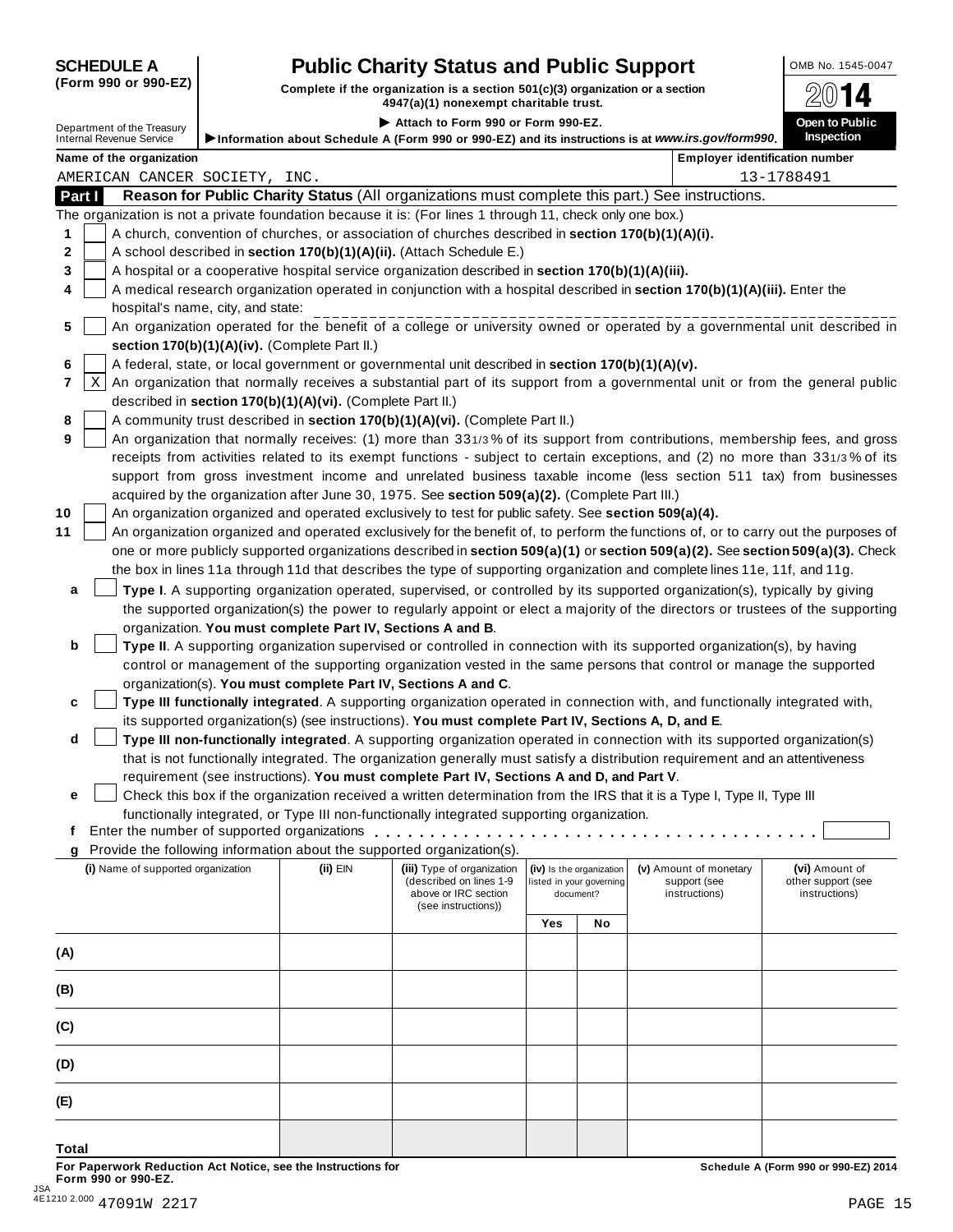**Support Schedule for Organizations Described in Sections 170(b)(1)(A)(iv) and 170(b)(1)(A)(vi)** (Complete only if you checked the box on line 5, 7, or 8 of Part I or if the organization failed to qualify under Part III. If the organization fails to qualify under the tests listed below, please complete Part III.) **Part II**

|              | <b>Section A. Public Support</b>                                                                                                                                                                                                                                                                               |              |                |              |              |                |                                    |
|--------------|----------------------------------------------------------------------------------------------------------------------------------------------------------------------------------------------------------------------------------------------------------------------------------------------------------------|--------------|----------------|--------------|--------------|----------------|------------------------------------|
|              | Calendar year (or fiscal year beginning in) ▶                                                                                                                                                                                                                                                                  | (a) 2010     | (b) 2011       | (c) 2012     | $(d)$ 2013   | (e) 2014       | (f) Total                          |
| 1            | Gifts,<br>grants,<br>contributions,<br>and<br>membership fees received. (Do not<br>include any "unusual grants.")                                                                                                                                                                                              | 352,035,141. | 350, 778, 337. | 216,822,172. | 871,904,237. |                | $804, 931, 290.$ 2, 596, 471, 177. |
| $\mathbf{2}$ | Tax<br>levied<br>revenues<br>for<br>the<br>organization's benefit and either paid<br>to or expended on its behalf                                                                                                                                                                                              |              |                |              |              |                | $\mathbf 0$                        |
| 3            | The value of services or facilities<br>furnished by a governmental unit to the<br>organization without charge                                                                                                                                                                                                  |              |                |              |              |                | $\Omega$                           |
| 4            | Total. Add lines 1 through 3                                                                                                                                                                                                                                                                                   | 352,035,141. | 350, 778, 337. | 216,822,172. | 871,904,237. |                | 804, 931, 290. 2, 596, 471, 177.   |
| 5            | The portion of total contributions by<br>(other<br>each<br>person<br>than<br>a<br>governmental<br>unit<br>or<br>publicly<br>supported organization) included on<br>line 1 that exceeds 2% of the amount<br>shown on line 11, column (f)                                                                        |              |                |              |              |                |                                    |
| 6            | Public support. Subtract line 5 from line 4.                                                                                                                                                                                                                                                                   |              |                |              |              |                | 2,596,471,177.                     |
|              | <b>Section B. Total Support</b>                                                                                                                                                                                                                                                                                |              |                |              |              |                |                                    |
|              | Calendar year (or fiscal year beginning in) ▶                                                                                                                                                                                                                                                                  | (a) $2010$   | (b) $2011$     | (c) 2012     | $(d)$ 2013   | (e) 2014       | (f) Total                          |
| 7            | Amounts from line 4                                                                                                                                                                                                                                                                                            | 352,035,141. | 350, 778, 337. | 216,822,172. | 871,904,237. |                | 804, 931, 290. 2, 596, 471, 177.   |
| 8            | Gross income from interest, dividends,<br>payments received on securities loans,<br>rents, royalties and income from similar<br>sources sources                                                                                                                                                                | 7,225,284.   | 8,467,852.     | 9,162,567.   | 27,579,534.  | 27,026,029.    | 79,461,266.                        |
| 9            | Net income from unrelated business<br>activities, whether or not the business<br>is regularly carried on example of the set of the set of the set of the set of the set of the set of the set of the set of the set of the set of the set of the set of the set of the set of the set of the set of the set of | 28,259.      | 51, 145.       | 134,205.     | 0            | $\overline{0}$ | 213,609.                           |
| 10           | Other income. Do not include gain or<br>loss from the sale of capital assets<br>(Explain in Part VI.) ATCH 1                                                                                                                                                                                                   |              |                | 557,760.     | 953,806.     |                | 1,511,566.                         |
| 11           | <b>Total support.</b> Add lines 7 through 10                                                                                                                                                                                                                                                                   |              |                |              |              |                | 2,677,657,618.                     |
| 12           |                                                                                                                                                                                                                                                                                                                |              |                |              |              |                | 182,859,166.                       |
| 13           | First five years. If the Form 990 is for the organization's first, second, third, fourth, or fifth tax year as a section 501(c)(3)<br>organization, check this box and stop here entirely service of the service of the service of the service of the service of $\blacktriangleright$                         |              |                |              |              |                |                                    |
|              | <b>Section C. Computation of Public Support Percentage</b>                                                                                                                                                                                                                                                     |              |                |              |              |                |                                    |
| 14           | Public support percentage for 2014 (line 6, column (f) divided by line 11, column (f)                                                                                                                                                                                                                          |              |                |              |              | 14             | 96.97%                             |
| 15           |                                                                                                                                                                                                                                                                                                                |              |                |              |              | 15             | 97.24%                             |
|              | 16a 331/3% support test - 2014. If the organization did not check the box on line 13, and line 14 is 331/3% or more, check                                                                                                                                                                                     |              |                |              |              |                |                                    |
|              | this box and stop here. The organization qualifies as a publicly supported organization                                                                                                                                                                                                                        |              |                |              |              |                | $\boldsymbol{\mathrm{X}}$          |
|              | b 331/3% support test - 2013. If the organization did not check a box on line 13 or 16a, and line 15 is 331/3% or more,                                                                                                                                                                                        |              |                |              |              |                |                                    |
|              | check this box and stop here. The organization qualifies as a publicly supported organization $\dots \dots \dots \dots$                                                                                                                                                                                        |              |                |              |              |                |                                    |
|              | 17a 10%-facts-and-circumstances test - 2014. If the organization did not check a box on line 13, 16a, or 16b, and line 14 is                                                                                                                                                                                   |              |                |              |              |                |                                    |
|              | 10% or more, and if the organization meets the "facts-and-circumstances" test, check this box and stop here. Explain in                                                                                                                                                                                        |              |                |              |              |                |                                    |
|              | Part VI how the organization meets the "facts-and-circumstances" test. The organization qualifies as a publicly supported                                                                                                                                                                                      |              |                |              |              |                |                                    |
|              |                                                                                                                                                                                                                                                                                                                |              |                |              |              |                |                                    |
|              | b 10%-facts-and-circumstances test - 2013. If the organization did not check a box on line 13, 16a, 16b, or 17a, and line                                                                                                                                                                                      |              |                |              |              |                |                                    |
|              | 15 is 10% or more, and if the organization meets the "facts-and-circumstances" test, check this box and stop here.                                                                                                                                                                                             |              |                |              |              |                |                                    |
|              | Explain in Part VI how the organization meets the "facts-and-circumstances" test. The organization qualifies as a publicly                                                                                                                                                                                     |              |                |              |              |                |                                    |
|              |                                                                                                                                                                                                                                                                                                                |              |                |              |              |                |                                    |
| 18           | Private foundation. If the organization did not check a box on line 13, 16a, 16b, 17a, or 17b, check this box and see                                                                                                                                                                                          |              |                |              |              |                |                                    |
|              |                                                                                                                                                                                                                                                                                                                |              |                |              |              |                |                                    |
|              |                                                                                                                                                                                                                                                                                                                |              |                |              |              |                |                                    |

**Schedule A (Form 990 or 990-EZ) 2014**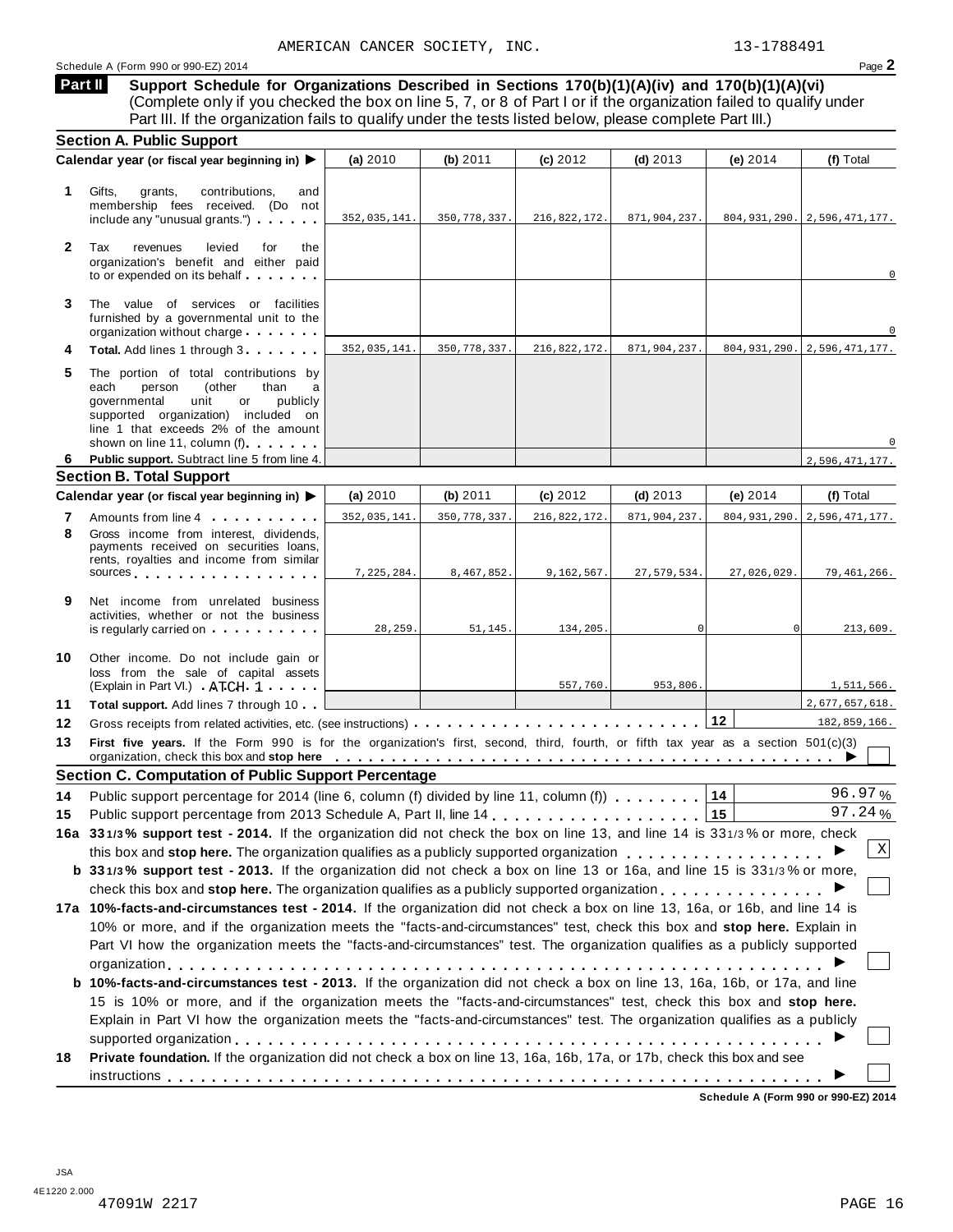### Schedule <sup>A</sup> (Form <sup>990</sup> or 990-EZ) <sup>2014</sup> Page **3**

#### **Support Schedule for Organizations Described in Section 509(a)(2) Part III**

(Complete only if you checked the box on line 9 of Part I or if the organization failed to qualify under Part II. If the organization fails to qualify under the tests listed below, please complete Part II.)

|                            | Calendar year (or fiscal year beginning in) $\blacktriangleright$                                                                                                                                                                                                                  | (a) 2010 | (b) 2011 | (c) 2012 | $(d)$ 2013 | (e) $2014$ | (f) Total        |
|----------------------------|------------------------------------------------------------------------------------------------------------------------------------------------------------------------------------------------------------------------------------------------------------------------------------|----------|----------|----------|------------|------------|------------------|
|                            | 1 Gifts, grants, contributions, and membership fees                                                                                                                                                                                                                                |          |          |          |            |            |                  |
|                            | received. (Do not include any "unusual grants.")                                                                                                                                                                                                                                   |          |          |          |            |            |                  |
| 2                          | Gross receipts from admissions, merchandise                                                                                                                                                                                                                                        |          |          |          |            |            |                  |
|                            | sold or services performed, or facilities                                                                                                                                                                                                                                          |          |          |          |            |            |                  |
|                            | furnished in any activity that is related to the                                                                                                                                                                                                                                   |          |          |          |            |            |                  |
|                            | organization's tax-exempt purpose                                                                                                                                                                                                                                                  |          |          |          |            |            |                  |
| 3                          | Gross receipts from activities that are not an                                                                                                                                                                                                                                     |          |          |          |            |            |                  |
|                            | unrelated trade or business under section 513                                                                                                                                                                                                                                      |          |          |          |            |            |                  |
| 4                          | levied<br>Tax<br>revenues<br>for<br>the                                                                                                                                                                                                                                            |          |          |          |            |            |                  |
|                            | organization's benefit and either paid                                                                                                                                                                                                                                             |          |          |          |            |            |                  |
|                            | to or expended on its behalf                                                                                                                                                                                                                                                       |          |          |          |            |            |                  |
| 5                          | The value of services or facilities                                                                                                                                                                                                                                                |          |          |          |            |            |                  |
|                            | furnished by a governmental unit to the                                                                                                                                                                                                                                            |          |          |          |            |            |                  |
|                            | organization without charge                                                                                                                                                                                                                                                        |          |          |          |            |            |                  |
| 6                          | Total. Add lines 1 through 5                                                                                                                                                                                                                                                       |          |          |          |            |            |                  |
|                            | 7a Amounts included on lines 1, 2, and 3                                                                                                                                                                                                                                           |          |          |          |            |            |                  |
|                            | received from disqualified persons                                                                                                                                                                                                                                                 |          |          |          |            |            |                  |
|                            | Amounts included on lines 2 and 3                                                                                                                                                                                                                                                  |          |          |          |            |            |                  |
|                            | received from other than disqualified                                                                                                                                                                                                                                              |          |          |          |            |            |                  |
|                            | persons that exceed the greater of \$5,000<br>or 1% of the amount on line 13 for the year                                                                                                                                                                                          |          |          |          |            |            |                  |
|                            | c Add lines $7a$ and $7b$                                                                                                                                                                                                                                                          |          |          |          |            |            |                  |
| 8                          | <b>Public support</b> (Subtract line 7c from                                                                                                                                                                                                                                       |          |          |          |            |            |                  |
|                            | $line 6.)$ $\ldots$ $\ldots$ $\ldots$ $\ldots$ $\ldots$ $\ldots$                                                                                                                                                                                                                   |          |          |          |            |            |                  |
|                            | <b>Section B. Total Support</b>                                                                                                                                                                                                                                                    |          |          |          |            |            |                  |
|                            | Calendar year (or fiscal year beginning in)                                                                                                                                                                                                                                        | (a) 2010 | (b) 2011 | (c) 2012 | (d) $2013$ | (e) $2014$ | (f) Total        |
|                            | Amounts from line 6                                                                                                                                                                                                                                                                |          |          |          |            |            |                  |
| 9                          | 10a Gross income from interest, dividends,                                                                                                                                                                                                                                         |          |          |          |            |            |                  |
|                            | payments received on securities loans,                                                                                                                                                                                                                                             |          |          |          |            |            |                  |
|                            | rents, royalties and income from similar                                                                                                                                                                                                                                           |          |          |          |            |            |                  |
|                            | sources and the set of the set of the set of the set of the set of the set of the set of the set of the set of the set of the set of the set of the set of the set of the set of the set of the set of the set of the set of t<br><b>b</b> Unrelated business taxable income (less |          |          |          |            |            |                  |
|                            | section 511 taxes) from businesses                                                                                                                                                                                                                                                 |          |          |          |            |            |                  |
|                            | acquired after June 30, 1975                                                                                                                                                                                                                                                       |          |          |          |            |            |                  |
|                            |                                                                                                                                                                                                                                                                                    |          |          |          |            |            |                  |
|                            | c Add lines 10a and 10b                                                                                                                                                                                                                                                            |          |          |          |            |            |                  |
| 11                         | Net income from unrelated business<br>activities not included in line 10b,                                                                                                                                                                                                         |          |          |          |            |            |                  |
|                            | whether or not the business is regularly                                                                                                                                                                                                                                           |          |          |          |            |            |                  |
|                            | carried on the carried on the contract of the care of the contract of the contract of the contract of the contract of                                                                                                                                                              |          |          |          |            |            |                  |
| 12                         | Other income. Do not include gain or                                                                                                                                                                                                                                               |          |          |          |            |            |                  |
|                            | loss from the sale of capital assets                                                                                                                                                                                                                                               |          |          |          |            |            |                  |
|                            |                                                                                                                                                                                                                                                                                    |          |          |          |            |            |                  |
|                            | (Explain in Part VI.) <b>All Accords</b>                                                                                                                                                                                                                                           |          |          |          |            |            |                  |
|                            | Total support. (Add lines 9, 10c, 11,                                                                                                                                                                                                                                              |          |          |          |            |            |                  |
| 13                         | and 12.) $\ldots$ $\ldots$ $\ldots$ $\ldots$ $\ldots$                                                                                                                                                                                                                              |          |          |          |            |            |                  |
|                            | First five years. If the Form 990 is for the organization's first, second, third, fourth, or fifth tax year as a section 501(c)(3)                                                                                                                                                 |          |          |          |            |            |                  |
|                            |                                                                                                                                                                                                                                                                                    |          |          |          |            |            |                  |
|                            | <b>Section C. Computation of Public Support Percentage</b>                                                                                                                                                                                                                         |          |          |          |            |            |                  |
|                            | Public support percentage for 2014 (line 8, column (f) divided by line 13, column (f)) [ [ [ ] ] [ ] [ ] [ ] [                                                                                                                                                                     |          |          |          |            | 15         |                  |
|                            | Public support percentage from 2013 Schedule A, Part III, line 15.                                                                                                                                                                                                                 |          |          |          |            | 16         |                  |
|                            | Section D. Computation of Investment Income Percentage                                                                                                                                                                                                                             |          |          |          |            |            |                  |
|                            | Investment income percentage for 2014 (line 10c, column (f) divided by line 13, column (f))                                                                                                                                                                                        |          |          |          |            | 17         |                  |
|                            |                                                                                                                                                                                                                                                                                    |          |          |          |            | 18         |                  |
|                            | 19a 331/3% support tests - 2014. If the organization did not check the box on line 14, and line 15 is more than 331/3%, and line                                                                                                                                                   |          |          |          |            |            |                  |
|                            | 17 is not more than 331/3%, check this box and stop here. The organization qualifies as a publicly supported organization                                                                                                                                                          |          |          |          |            |            |                  |
|                            | <b>b</b> 331/3% support tests - 2013. If the organization did not check a box on line 14 or line 19a, and line 16 is more than 331/3%, and                                                                                                                                         |          |          |          |            |            |                  |
| 14<br>15<br>16<br>17<br>18 | line 18 is not more than 331/3%, check this box and stop here. The organization qualifies as a publicly supported organization<br>Private foundation. If the organization did not check a box on line 14, 19a, or 19b, check this box and see instructions ▶                       |          |          |          |            |            | %<br>%<br>%<br>% |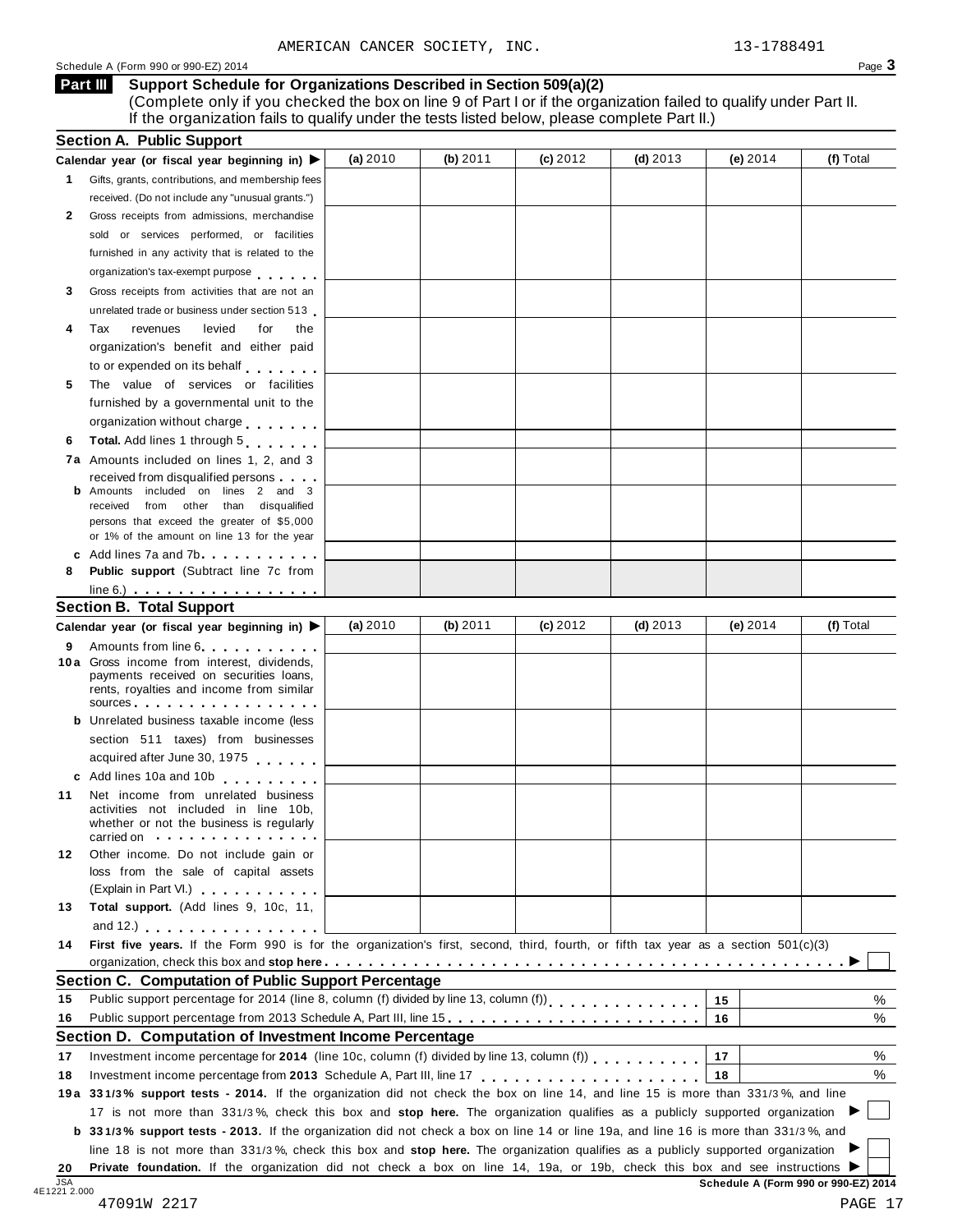### **Part IV Supporting Organizations**

(Complete only if you checked a box on line 11 of Part I. If you checked 11a of Part I, complete Sections A and B. If you checked 11b of Part I, complete Sections A and C. If you checked 11c of Part I, complete Sections A, D, and E. If you checked 11d of Part I, complete Sections A and D, and complete Part V.)

## **Section A. All Supporting Organizations**

- **1** Are all of the organization's supported organizations listed by name in the organization's governing documents? *If* "*No,*" *describe in Part VI how the supported organizations are designated. If designated by class or purpose, describe the designation. If historic and continuing relationship, explain.* **1**
- **2** Did the organization have any supported organization that does not have an IRS determination of status under section 509(a)(1) or (2)? *If*"*Yes,*" *explain in Part VI how the organization determined that the supported organization was described in section 509(a)(1) or (2).*
- **3 a** Did the organization have a supported organization described in section 501(c)(4), (5), or (6)? *If* "*Yes,*" *answer (b) and (c) below.*
- **b** Did the organization confirm that each supported organization qualified under section 501(c)(4), (5), or (6) and | satisfied the public support tests under section 509(a)(2)? *If* "*Yes,*" *describe in Part VI when and how the organization made the determination.*
- **c** Did the organization ensure that all support to such organizations was used exclusively for section 170(c)(2) (B) purposes? *If*"*Yes,*" *explain in Part VI what controls the organization put in place to ensure such use.*
- **4 a** Was any supported organization not organized in the United States ("foreign supported organization")? *If* "*Yes*" *and if you checked 11a or 11b in Part I, answer (b) and (c) below.*
- **b** Did the organization have ultimate control and discretion in deciding whether to make grants to the foreign | supported organization? *If* "*Yes,*" *describe in Part VI how the organization had such control and discretion despite being controlled or supervised by or in connection with its supported organizations.*
- **c** Did the organization support any foreign supported organization that does not have an IRS determination under sections 501(c)(3) and 509(a)(1) or (2)? *If* "*Yes,*" *explain in Part VI what controls the organization used to ensure that all support to the foreign supported organization was used exclusively for section 170(c)(2)(B) purposes.*
- **5 a** Did the organization add, substitute, or remove any supported organizations during the tax year? *If* "*Yes,*" answer (b) and (c) below (if applicable). Also, provide detail in Part VI, including (i) the names and EIN *numbers of the supported organizations added, substituted, or removed, (ii) the reasons for each such action,* (iii) the authority under the organization's organizing document authorizing such action, and (iv) how the action *was accomplished (such as by amendment to the organizing document).*
- **b** Type I or Type II only. Was any added or substituted supported organization part of a class already | designated in the organization's organizing document?
- **c Substitutions only.** Was the substitution the result of an event beyond the organization's control?
- **6** Did the organization provide support (whether in the form of grants or the provision of services or facilities) to anyone other than (a) its supported organizations; (b) individuals that are part of the charitable class benefited by one or more of its supported organizations; or (c) other supporting organizations that also support or benefit one or more of the filing organization's supported organizations? *If* "*Yes,*" *provide detail in Part VI.*
- **7** Did the organization provide a grant, loan, compensation, or other similar payment to a substantial contributor (defined in IRC 4958(c)(3)(C)), a family member of a substantial contributor, or a 35-percent controlled entity with regard to a substantial contributor? *If*"*Yes,*" *complete Part I of Schedule L (Form 990).*
- **8** Did the organization make a loan to a disqualified person (as defined in section 4958) not described in line 7? *If* "*Yes,*" *complete Part I of Schedule L (Form 990).*
- **9 a** Was the organization controlled directly or indirectly at any time during the tax year by one or more  $|$ disqualified persons as defined in section 4946 (other than foundation managers and organizations described in section 509(a)(1) or (2))? *If*"*Yes,*" *provide detail in Part VI.*
- **b** Did one or more disqualified persons (as defined in line 9(a)) hold a controlling interest in any entity in which | the supporting organization had an interest? *If*"*Yes,*" *provide detail in Part VI.*
- **c** Did a disqualified person (as defined in line 9(a)) have an ownership interest in, or derive any personal benefit from, assets in which the supporting organization also had an interest? *If*"*Yes,*" *provide detail in Part VI.*
- **10a** Was the organization subject to the excess business holdings rules of IRC 4943 because of IRC 4943(f) | (regarding certain Type II supporting organizations, and all Type III non-functionally integrated supporting organizations)? *If*"*Yes,*" *answer (b) below.*
	- **b** Did the organization have any excess business holdings in the tax year? *(Use Schedule C, Form 4720, to determine whether the organization had excess business holdings.)*

**Yes No**

**2**

**3a**

**3b**

**3c**

**4a**

**4b**

**4c**

**5a**

**5b 5c**

**6**

**7**

**8**

**9a**

**9b**

**9c**

**10a**

4E1229 2.000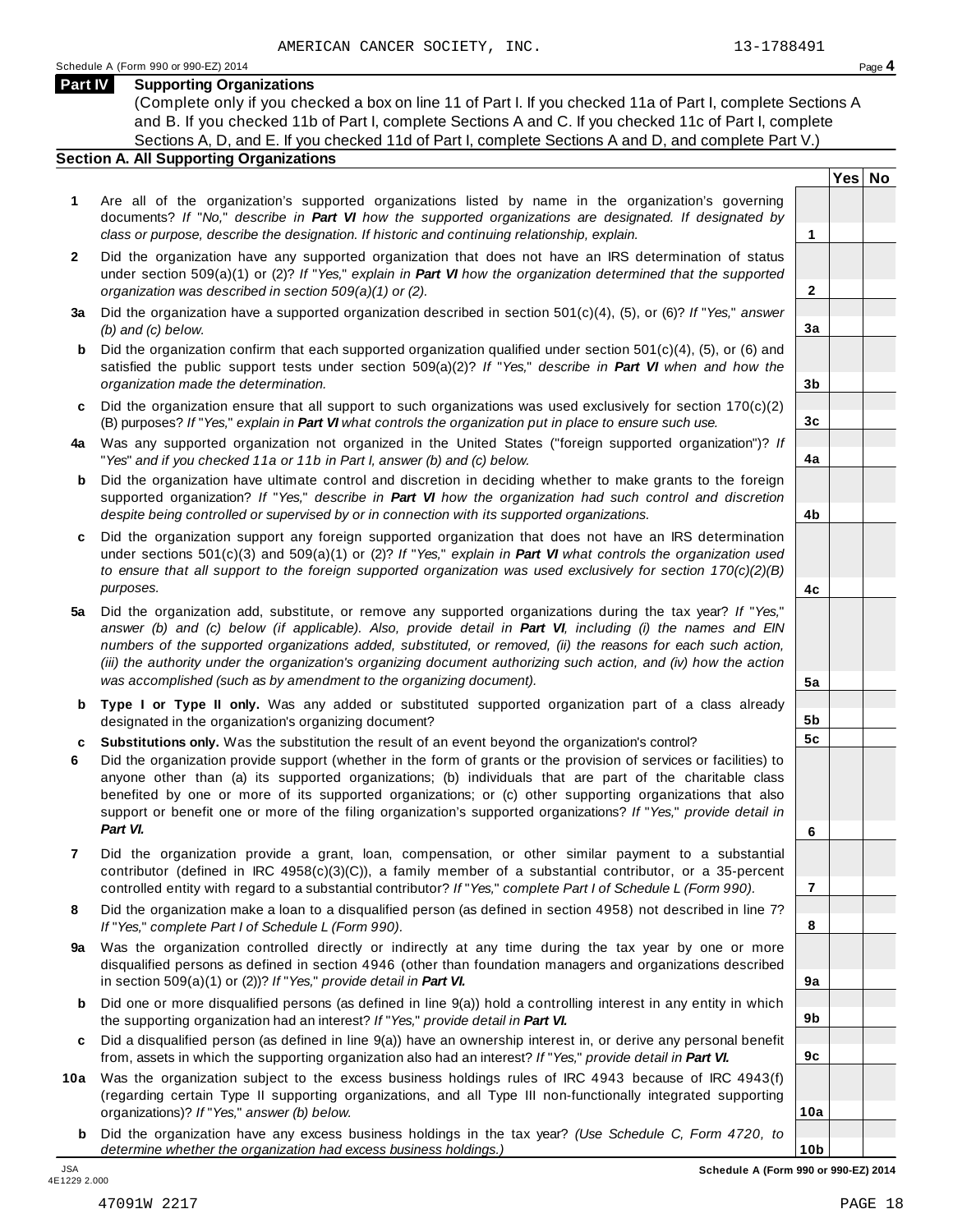**2b**

**3a**

**3b**

|         | 13-1788491<br>AMERICAN CANCER SOCIETY, INC.                                                                                                                                                                                            |                 |        |        |
|---------|----------------------------------------------------------------------------------------------------------------------------------------------------------------------------------------------------------------------------------------|-----------------|--------|--------|
|         | Schedule A (Form 990 or 990-EZ) 2014                                                                                                                                                                                                   |                 |        | Page 5 |
| Part IV | <b>Supporting Organizations (continued)</b>                                                                                                                                                                                            |                 |        |        |
|         |                                                                                                                                                                                                                                        |                 | Yes No |        |
| 11      | Has the organization accepted a gift or contribution from any of the following persons?                                                                                                                                                |                 |        |        |
| a       | A person who directly or indirectly controls, either alone or together with persons described in (b) and (c)                                                                                                                           |                 |        |        |
|         | below, the governing body of a supported organization?                                                                                                                                                                                 | 11a             |        |        |
|         | <b>b</b> A family member of a person described in (a) above?                                                                                                                                                                           | 11 <sub>b</sub> |        |        |
|         | c A 35% controlled entity of a person described in (a) or (b) above? If "Yes" to a, b, or c, provide detail in Part VI.                                                                                                                | 11c             |        |        |
|         | <b>Section B. Type I Supporting Organizations</b>                                                                                                                                                                                      |                 |        |        |
|         |                                                                                                                                                                                                                                        |                 | Yes No |        |
|         |                                                                                                                                                                                                                                        |                 |        |        |
| 1       | Did the directors, trustees, or membership of one or more supported organizations have the power to                                                                                                                                    |                 |        |        |
|         | regularly appoint or elect at least a majority of the organization's directors or trustees at all times during the                                                                                                                     |                 |        |        |
|         | tax year? If "No," describe in Part VI how the supported organization(s) effectively operated, supervised, or                                                                                                                          |                 |        |        |
|         | controlled the organization's activities. If the organization had more than one supported organization,                                                                                                                                |                 |        |        |
|         | describe how the powers to appoint and/or remove directors or trustees were allocated among the supported                                                                                                                              |                 |        |        |
|         | organizations and what conditions or restrictions, if any, applied to such powers during the tax year.                                                                                                                                 | 1               |        |        |
| 2       | Did the organization operate for the benefit of any supported organization other than the supported                                                                                                                                    |                 |        |        |
|         | organization(s) that operated, supervised, or controlled the supporting organization? If "Yes," explain in Part                                                                                                                        |                 |        |        |
|         | VI how providing such benefit carried out the purposes of the supported organization(s) that operated,                                                                                                                                 |                 |        |        |
|         | supervised, or controlled the supporting organization.                                                                                                                                                                                 | 2               |        |        |
|         | <b>Section C. Type II Supporting Organizations</b>                                                                                                                                                                                     |                 |        |        |
|         |                                                                                                                                                                                                                                        |                 | Yes No |        |
| 1       | Were a majority of the organization's directors or trustees during the tax year also a majority of the directors                                                                                                                       |                 |        |        |
|         | or trustees of each of the organization's supported organization(s)? If "No," describe in Part VI how control                                                                                                                          |                 |        |        |
|         | or management of the supporting organization was vested in the same persons that controlled or managed                                                                                                                                 |                 |        |        |
|         | the supported organization(s).                                                                                                                                                                                                         | 1               |        |        |
|         | <b>Section D. All Type III Supporting Organizations</b>                                                                                                                                                                                |                 |        |        |
|         |                                                                                                                                                                                                                                        |                 | Yes No |        |
| 1       | Did the organization provide to each of its supported organizations, by the last day of the fifth month of the                                                                                                                         |                 |        |        |
|         | organization's tax year, (1) a written notice describing the type and amount of support provided during the prior                                                                                                                      |                 |        |        |
|         | tax year, (2) a copy of the Form 990 that was most recently filed as of the date of notification, and (3) copies of<br>the organization's governing documents in effect on the date of notification, to the extent not previously      |                 |        |        |
|         | provided?                                                                                                                                                                                                                              | 1               |        |        |
|         |                                                                                                                                                                                                                                        |                 |        |        |
| 2       | Were any of the organization's officers, directors, or trustees either (i) appointed or elected by the supported<br>organization(s) or (ii) serving on the governing body of a supported organization? If "No," explain in Part VI how |                 |        |        |
|         | the organization maintained a close and continuous working relationship with the supported organization(s).                                                                                                                            |                 |        |        |
|         |                                                                                                                                                                                                                                        | 2               |        |        |
| 3       | By reason of the relationship described in (2), did the organization's supported organizations have a                                                                                                                                  |                 |        |        |
|         | significant voice in the organization's investment policies and in directing the use of the organization's                                                                                                                             |                 |        |        |
|         | income or assets at all times during the tax year? If "Yes," describe in Part VI the role the organization's                                                                                                                           |                 |        |        |
|         | supported organizations played in this regard.                                                                                                                                                                                         | 3               |        |        |
|         | Section E. Type III Functionally-Integrated Supporting Organizations                                                                                                                                                                   |                 |        |        |
| 1       | Check the box next to the method that the organization used to satisfy the Integral Part Test during the year (see instructions):                                                                                                      |                 |        |        |
| a       | The organization satisfied the Activities Test. Complete line 2 below.                                                                                                                                                                 |                 |        |        |
| b       | The organization is the parent of each of its supported organizations. Complete line 3 below.                                                                                                                                          |                 |        |        |
| c       | The organization supported a governmental entity. Describe in Part VI how you supported a government entity (see instructions).                                                                                                        |                 |        |        |
|         |                                                                                                                                                                                                                                        |                 | Yes No |        |
| 2       | Activities Test. Answer (a) and (b) below.                                                                                                                                                                                             |                 |        |        |
| a       | Did substantially all of the organization's activities during the tax year directly further the exempt purposes of<br>the supported organization(s) to which the organization was responsive? If "Yes," then in Part VI identify       |                 |        |        |
|         | those supported organizations and explain how these activities directly furthered their exempt purposes,                                                                                                                               |                 |        |        |

| <b>b</b> Did the activities described in (a) constitute activities that, but for the organization's involvement, one or more |
|------------------------------------------------------------------------------------------------------------------------------|
| of the organization's supported organization(s) would have been engaged in? If "Yes," explain in Part VI the                 |
| reasons for the organization's position that its supported organization(s) would have engaged in these                       |
| activities but for the organization's involvement.                                                                           |

*that these activities constituted substantially all of its activities.* **2a**

*how the organization was responsive to those supported organizations, and how the organization determined*

- **3** Parent of Supported Organizations. *Answer (a) and (b) below.*
- **a** Did the organization have the power to regularly appoint or elect a majority of the officers, directors, or trustees of each of the supported organizations? *Provide details in Part VI.*
- **b** Did the organization exercise a substantial degree of direction over the policies, programs, and activities of each of its supported organizations? *If"Yes," describe in Part VI the role played by the organization in this regard.* JSA **Schedule A (Form 990 or 990-EZ) 2014**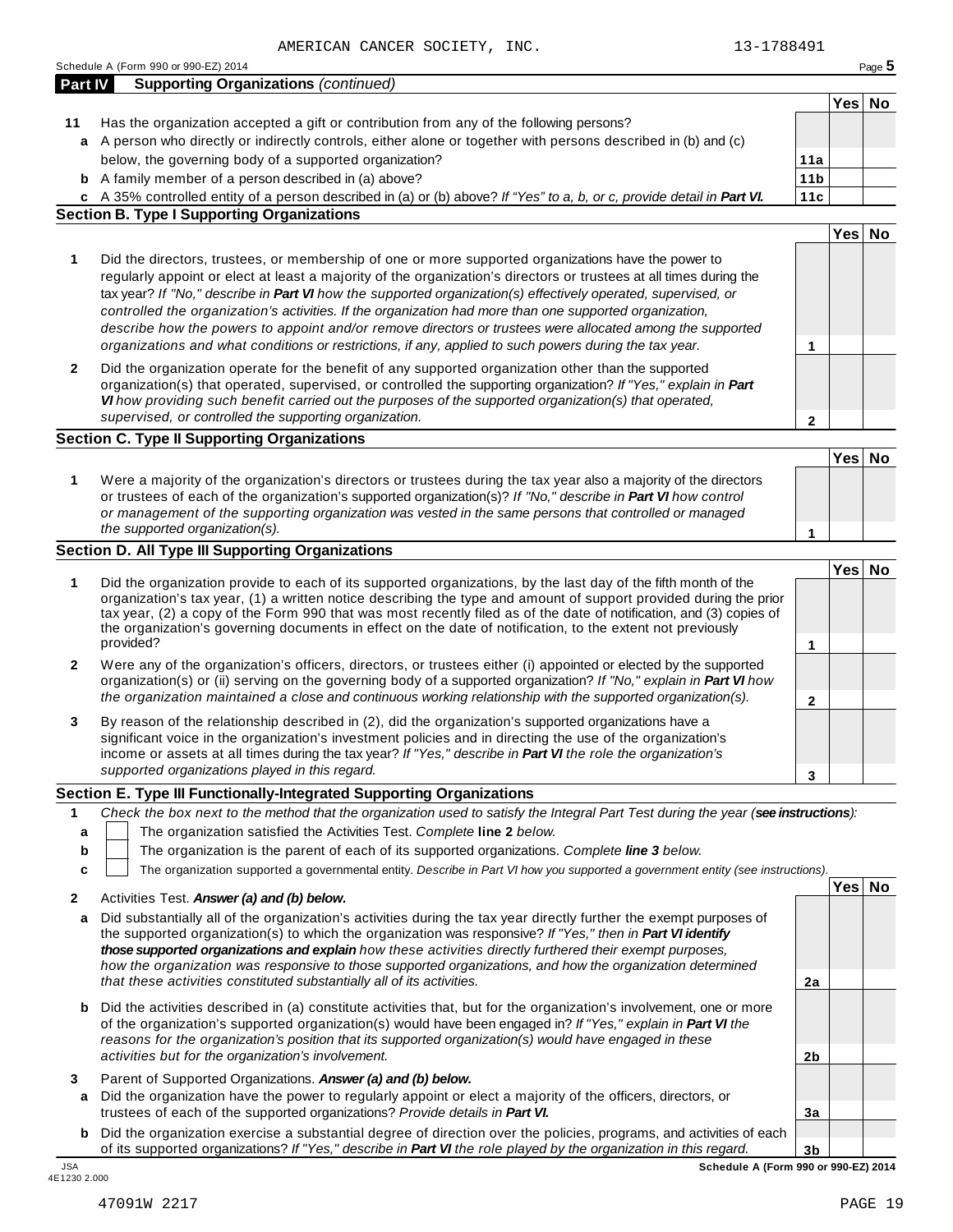| Schedule A (Form 990 or 990-EZ) 2014                                                                                               |                |                | Page $6$                       |
|------------------------------------------------------------------------------------------------------------------------------------|----------------|----------------|--------------------------------|
| Type III Non-Functionally Integrated 509(a)(3) Supporting Organizations<br>Part V                                                  |                |                |                                |
| Check here if the organization satisfied the Integral Part Test as a qualifying trust on Nov. 20, 1970. See instructions. All<br>1 |                |                |                                |
| other Type III non-functionally integrated supporting organizations must complete Sections A through E.                            |                |                |                                |
|                                                                                                                                    |                |                | (B) Current Year               |
| <b>Section A - Adjusted Net Income</b>                                                                                             |                | (A) Prior Year | (optional)                     |
| 1 Net short-term capital gain                                                                                                      | 1              |                |                                |
| 2 Recoveries of prior-year distributions                                                                                           | $\mathbf{2}$   |                |                                |
| 3 Other gross income (see instructions)                                                                                            | 3              |                |                                |
| 4 Add lines 1 through 3                                                                                                            | 4              |                |                                |
| <b>5</b> Depreciation and depletion                                                                                                | 5              |                |                                |
| 6 Portion of operating expenses paid or incurred for production or                                                                 |                |                |                                |
| collection of gross income or for management, conservation, or                                                                     |                |                |                                |
| maintenance of property held for production of income (see instructions)                                                           | 6              |                |                                |
| 7 Other expenses (see instructions)                                                                                                | $\overline{7}$ |                |                                |
| 8 Adjusted Net Income (subtract lines 5, 6 and 7 from line 4)                                                                      | 8              |                |                                |
| <b>Section B - Minimum Asset Amount</b>                                                                                            |                | (A) Prior Year | (B) Current Year<br>(optional) |
| 1 Aggregate fair market value of all non-exempt-use assets (see                                                                    |                |                |                                |
| instructions for short tax year or assets held for part of year):                                                                  |                |                |                                |
| a Average monthly value of securities                                                                                              | 1a             |                |                                |
| <b>b</b> Average monthly cash balances                                                                                             | 1 <sub>b</sub> |                |                                |
| c Fair market value of other non-exempt-use assets                                                                                 | 1c             |                |                                |
| d Total (add lines 1a, 1b, and 1c)                                                                                                 | 1 <sub>d</sub> |                |                                |
| e Discount claimed for blockage or other                                                                                           |                |                |                                |
| factors (explain in detail in Part VI):                                                                                            |                |                |                                |
| 2 Acquisition indebtedness applicable to non-exempt-use assets                                                                     | $\mathbf{2}$   |                |                                |
| <b>3</b> Subtract line 2 from line 1d                                                                                              | 3              |                |                                |
| 4 Cash deemed held for exempt use. Enter 1-1/2% of line 3 (for greater amount,                                                     |                |                |                                |
| see instructions).                                                                                                                 | 4<br>5         |                |                                |
| 5 Net value of non-exempt-use assets (subtract line 4 from line 3)                                                                 | 6              |                |                                |
| 6 Multiply line 5 by .035<br>7 Recoveries of prior-year distributions                                                              | $\overline{7}$ |                |                                |
| 8 Minimum Asset Amount (add line 7 to line 6)                                                                                      | 8              |                |                                |
|                                                                                                                                    |                |                |                                |
| <b>Section C - Distributable Amount</b>                                                                                            |                |                | <b>Current Year</b>            |
| 1 Adjusted net income for prior year (from Section A, line 8, Column A)                                                            | 1              |                |                                |
| 2 Enter 85% of line 1                                                                                                              | $\mathbf{2}$   |                |                                |
| 3 Minimum asset amount for prior year (from Section B, line 8, Column A)                                                           | 3              |                |                                |
| 4 Enter greater of line 2 or line 3                                                                                                | 4              |                |                                |
| 5 Income tax imposed in prior year                                                                                                 | 5              |                |                                |
| 6 Distributable Amount. Subtract line 5 from line 4, unless subject to                                                             |                |                |                                |
| emergency temporary reduction (see instructions)                                                                                   | 6              |                |                                |

**7** | Check here if the current year is the organization's first as a non-functionally-integrated Type III supporting organization (see instructions).

**Schedule A (Form 990 or 990-EZ) 2014**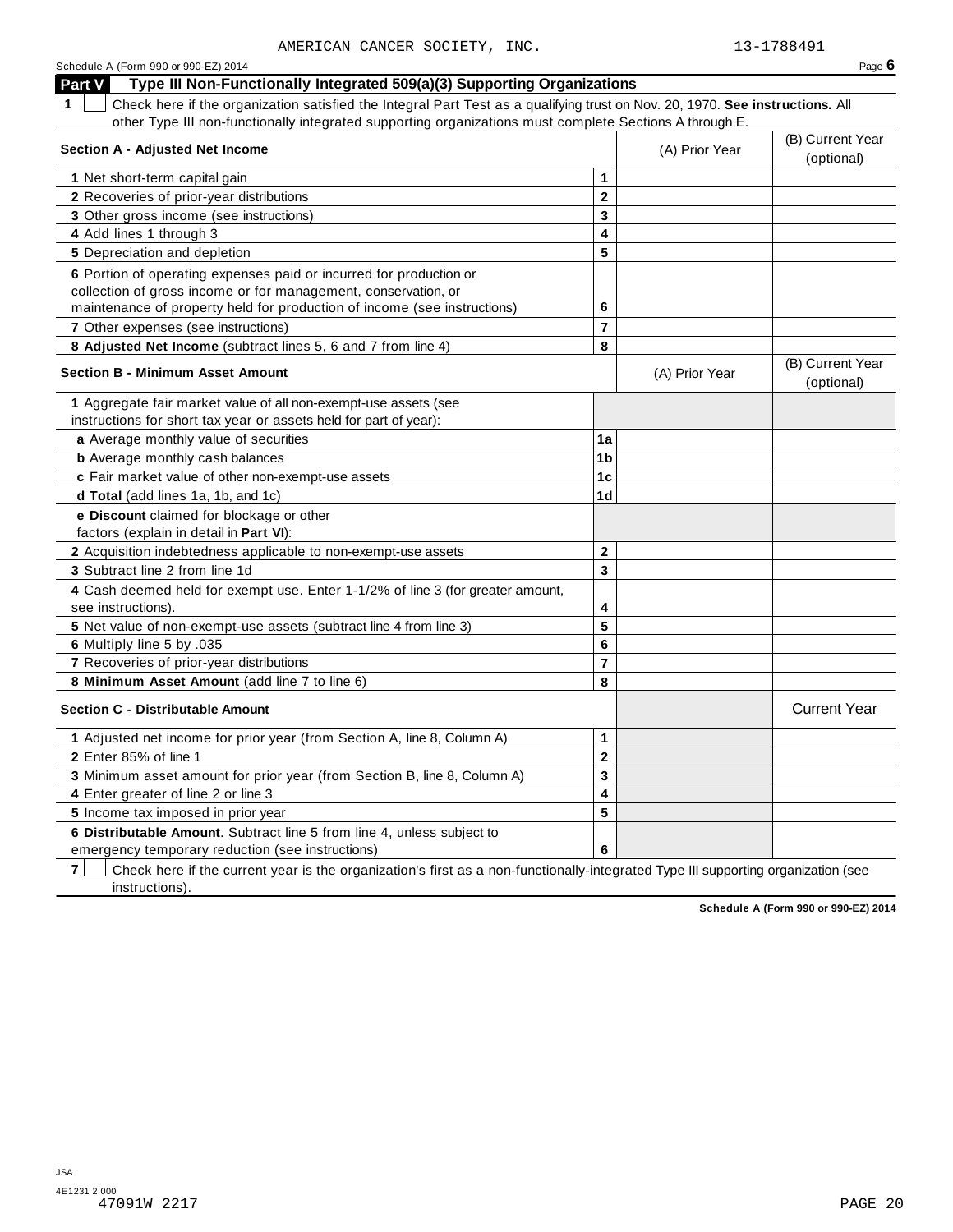|               | AMERICAN CANCER SOCIETY, INC.                                                                                               |                                             |                                               | 13-1788491                                       |
|---------------|-----------------------------------------------------------------------------------------------------------------------------|---------------------------------------------|-----------------------------------------------|--------------------------------------------------|
| <b>Part V</b> | Schedule A (Form 990 or 990-EZ) 2014<br>Type III Non-Functionally Integrated 509(a)(3) Supporting Organizations (continued) |                                             |                                               | Page 7                                           |
|               | <b>Section D - Distributions</b>                                                                                            |                                             |                                               | <b>Current Year</b>                              |
| 1             | Amounts paid to supported organizations to accomplish exempt purposes                                                       |                                             |                                               |                                                  |
| $\mathbf{2}$  | Amounts paid to perform activity that directly furthers exempt purposes of supported                                        |                                             |                                               |                                                  |
|               | organizations, in excess of income from activity                                                                            |                                             |                                               |                                                  |
| 3             | Administrative expenses paid to accomplish exempt purposes of supported organizations                                       |                                             |                                               |                                                  |
| 4             | Amounts paid to acquire exempt-use assets                                                                                   |                                             |                                               |                                                  |
| 5             | Qualified set-aside amounts (prior IRS approval required)                                                                   |                                             |                                               |                                                  |
| 6             | Other distributions (describe in Part VI). See instructions.                                                                |                                             |                                               |                                                  |
| 7             | Total annual distributions. Add lines 1 through 6.                                                                          |                                             |                                               |                                                  |
| 8             | Distributions to attentive supported organizations to which the organization is responsive                                  |                                             |                                               |                                                  |
|               | (provide details in Part VI). See instructions.                                                                             |                                             |                                               |                                                  |
| 9             | Distributable amount for 2014 from Section C, line 6                                                                        |                                             |                                               |                                                  |
| 10            | Line 8 amount divided by Line 9 amount                                                                                      |                                             |                                               |                                                  |
|               | Section E - Distribution Allocations (see instructions)                                                                     | $\mathbf{u}$<br><b>Excess Distributions</b> | (ii)<br><b>Underdistributions</b><br>Pre-2014 | (iii)<br><b>Distributable</b><br>Amount for 2014 |
| 1             | Distributable amount for 2014 from Section C, line 6                                                                        |                                             |                                               |                                                  |
| $\mathbf{2}$  | Underdistributions, if any, for years prior to 2014                                                                         |                                             |                                               |                                                  |
|               | (reasonable cause required-see instructions)                                                                                |                                             |                                               |                                                  |
| 3             | Excess distributions carryover, if any, to 2014:                                                                            |                                             |                                               |                                                  |
| a             |                                                                                                                             |                                             |                                               |                                                  |
| b             |                                                                                                                             |                                             |                                               |                                                  |
| C             |                                                                                                                             |                                             |                                               |                                                  |
| d             |                                                                                                                             |                                             |                                               |                                                  |
| е             | From 2013                                                                                                                   |                                             |                                               |                                                  |
| f             | Total of lines 3a through e                                                                                                 |                                             |                                               |                                                  |
| g             | Applied to underdistributions of prior years                                                                                |                                             |                                               |                                                  |
| h.            | Applied to 2014 distributable amount                                                                                        |                                             |                                               |                                                  |
| j.            | Carryover from 2009 not applied (see instructions)<br>Remainder. Subtract lines 3g, 3h, and 3i from 3f.                     |                                             |                                               |                                                  |
| j<br>4        | Distributions for 2014 from Section                                                                                         |                                             |                                               |                                                  |
|               | $D$ , line $7$ :<br>\$                                                                                                      |                                             |                                               |                                                  |
| a             | Applied to underdistributions of prior years                                                                                |                                             |                                               |                                                  |
| b             | Applied to 2014 distributable amount                                                                                        |                                             |                                               |                                                  |
| c             | Remainder. Subtract lines 4a and 4b from 4.                                                                                 |                                             |                                               |                                                  |
| 5             | Remaining underdistributions for years prior to 2014, if                                                                    |                                             |                                               |                                                  |
|               | any. Subtract lines 3g and 4a from line 2 (if amount                                                                        |                                             |                                               |                                                  |
|               | greater than zero, see instructions).                                                                                       |                                             |                                               |                                                  |
| 6             | Remaining underdistributions for 2014. Subtract lines 3h                                                                    |                                             |                                               |                                                  |
|               | and 4b from line 1 (if amount greater than zero, see                                                                        |                                             |                                               |                                                  |
|               | instructions).                                                                                                              |                                             |                                               |                                                  |
| 7             | Excess distributions carryover to 2015. Add lines 3j                                                                        |                                             |                                               |                                                  |
|               | and 4c.                                                                                                                     |                                             |                                               |                                                  |
| 8             | Breakdown of line 7:                                                                                                        |                                             |                                               |                                                  |
| а             |                                                                                                                             |                                             |                                               |                                                  |
| b             |                                                                                                                             |                                             |                                               |                                                  |
| c             |                                                                                                                             |                                             |                                               |                                                  |
| d             | Excess from 2013                                                                                                            |                                             |                                               |                                                  |
| е             | Excess from 2014 <b>Excess</b>                                                                                              |                                             |                                               |                                                  |
|               |                                                                                                                             |                                             |                                               | 000F21                                           |

**Schedule A (Form 990 or 990-EZ) 2014**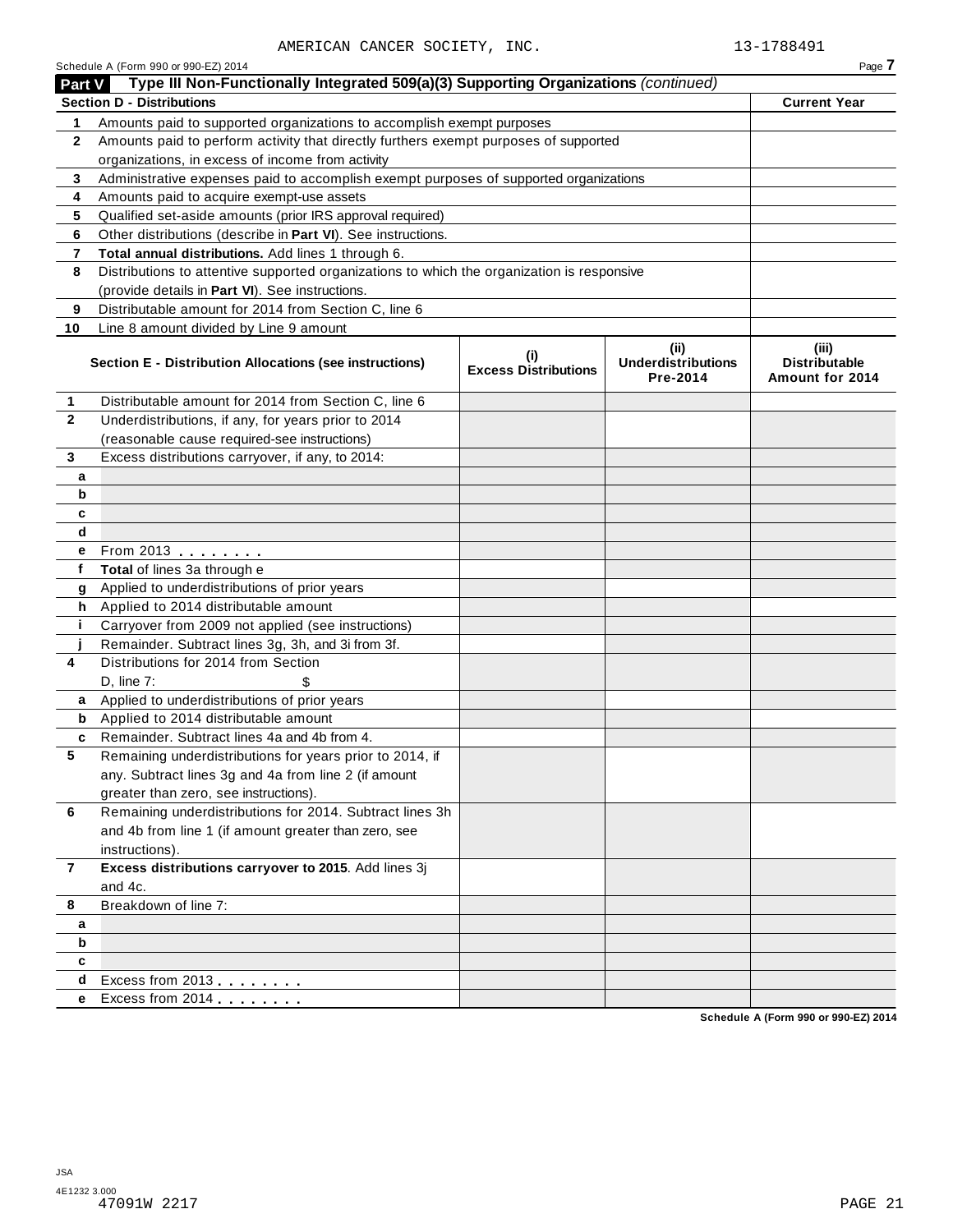<span id="page-20-0"></span>Schedule A (Form 990 or 990-EZ) 2014 Page 8

Part VI Supplemental Information. Provide the explanations required by Part II, line 10; Part II, line 17a or 17b; and Part III, line 12. Also complete this part for any additional information. (See instructions).

| SCHEDULE A, PART II - OTHER INCOME |      |      |          |          | ATTACHMENT |            |
|------------------------------------|------|------|----------|----------|------------|------------|
| DESCRIPTION                        | 2010 | 2011 | 2012     | 2013     | 2014       | TOTAL      |
| MISCELLANEOUS REVENUE              |      |      | 557,760. | 953,806. |            | 1,511,566. |
| TOTALS                             |      |      | 557,760. | 953,806. |            | 1,511,566. |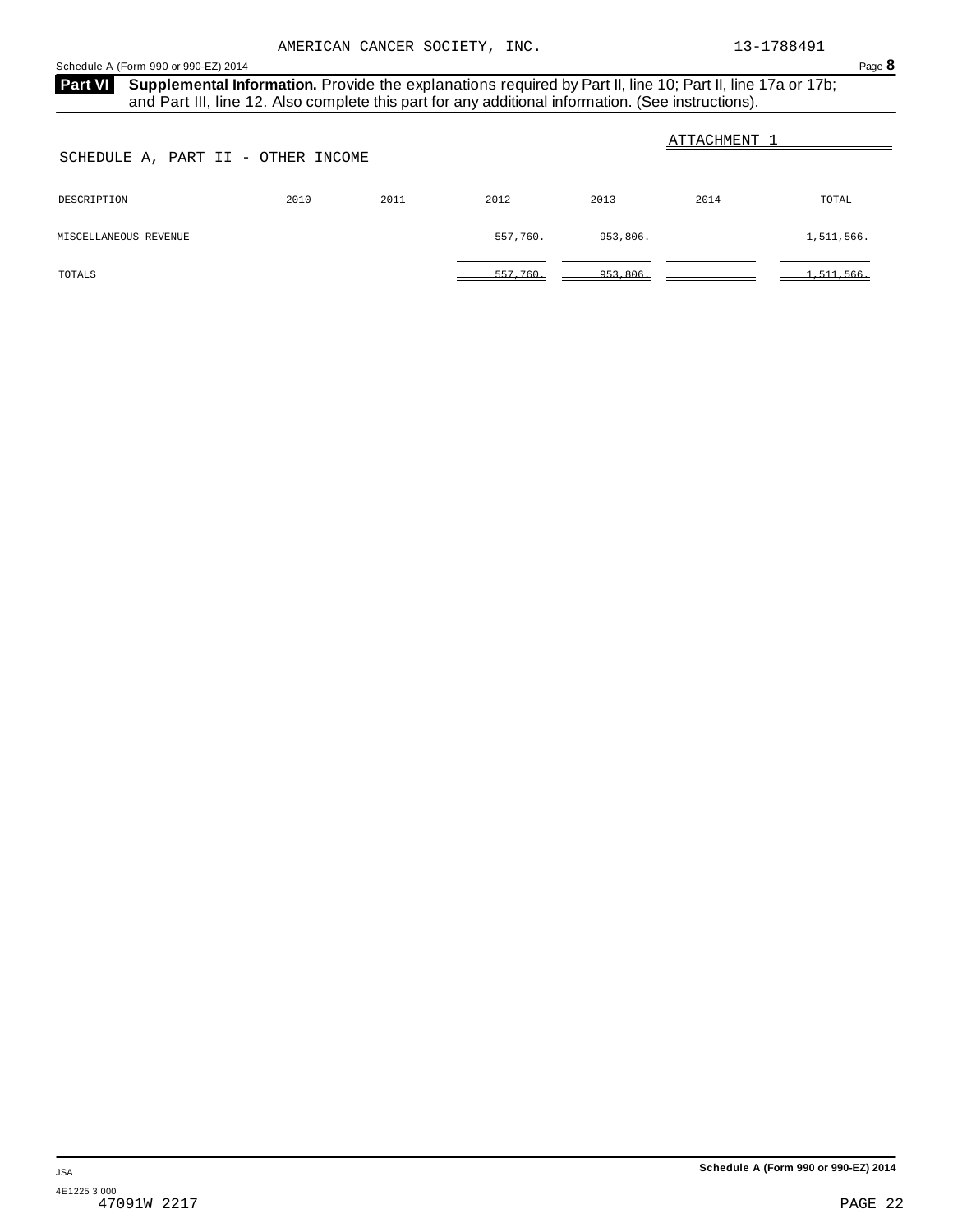| For Organizations Exempt From Income Tax Under section 501(c) and section 527<br><b>Open to Public</b><br>$\triangleright$ Complete if the organization is described below.<br>Attach to Form 990 or Form 990-EZ.<br>Information about Schedule C (Form 990 or 990-EZ) and its instructions is at www.irs.gov/form990.<br><b>Inspection</b><br>If the organization answered "Yes," to Form 990, Part IV, line 3, or Form 990-EZ, Part V, line 46 (Political Campaign Activities), then<br>• Section 501(c)(3) organizations: Complete Parts I-A and B. Do not complete Part I-C.<br>• Section 501(c) (other than section 501(c)(3)) organizations: Complete Parts I-A and C below. Do not complete Part I-B.<br>• Section 527 organizations: Complete Part I-A only.<br>If the organization answered "Yes," to Form 990, Part IV, line 4, or Form 990-EZ, Part VI, line 47 (Lobbying Activities), then<br>• Section 501(c)(3) organizations that have filed Form 5768 (election under section 501(h)): Complete Part II-A. Do not complete Part II-B.<br>• Section 501(c)(3) organizations that have NOT filed Form 5768 (election under section 501(h)): Complete Part II-B. Do not complete Part II-A.<br>If the organization answered "Yes," to Form 990, Part IV, line 5 (Proxy Tax) (see separate instructions) or Form 990-EZ, Part V, line 35c (Proxy<br>Tax) (see separate instructions), then<br>• Section $501(c)(4)$ , $(5)$ , or $(6)$ organizations: Complete Part III.<br>Name of organization<br><b>Employer identification number</b><br>13-1788491<br>AMERICAN CANCER SOCIETY, INC.<br>Complete if the organization is exempt under section 501(c) or is a section 527 organization.<br>Part I-A<br>Provide a description of the organization's direct and indirect political campaign activities in Part IV.<br>1<br>Political expenditures $\ldots \ldots \ldots \ldots \ldots \ldots \ldots \ldots \ldots \ldots \ldots \ldots$<br>Part I-B<br>Complete if the organization is exempt under section 501(c)(3).<br>Enter the amount of any excise tax incurred by the organization under section 4955 $\triangleright$ \$<br>Enter the amount of any excise tax incurred by organization managers under section 4955 $\triangleright$ \$<br><b>Yes</b><br><b>No</b><br>3<br>Yes<br>No<br><b>b</b> If "Yes," describe in Part IV.<br>Complete if the organization is exempt under section 501(c), except section 501(c)(3).<br>Part I-C<br>Enter the amount directly expended by the filing organization for section 527 exempt function<br>Enter the amount of the filing organization's funds contributed to other organizations for section<br>527 exempt function activities $\ldots \ldots \ldots \ldots \ldots \ldots \ldots \ldots \ldots \ldots \ldots \ldots \blacktriangleright$ \$ _______________________<br>Total exempt function expenditures. Add lines 1 and 2. Enter here and on Form 1120-POL,<br><b>Yes</b><br><b>No</b><br>Enter the names, addresses and employer identification number (EIN) of all section 527 political organizations to which the filing<br>organization made payments. For each organization listed, enter the amount paid from the filing organization's funds. Also enter<br>the amount of political contributions received that were promptly and directly delivered to a separate political organization, such<br>as a separate segregated fund or a political action committee (PAC). If additional space is needed, provide information in Part IV.<br>(a) Name<br>(b) Address<br>$(c)$ EIN<br>(d) Amount paid from<br>(e) Amount of political<br>filing organization's<br>contributions received and<br>funds. If none, enter -0-.<br>promptly and directly<br>delivered to a separate<br>political organization. If<br>none, enter -0-.<br>For Paperwork Reduction Act Notice, see the Instructions for Form 990 or 990-EZ.<br>Schedule C (Form 990 or 990-EZ) 2014 | <b>SCHEDULE C</b>                                             |  | <b>Political Campaign and Lobbying Activities</b> |  |  | OMB No. 1545-0047 |  |
|-----------------------------------------------------------------------------------------------------------------------------------------------------------------------------------------------------------------------------------------------------------------------------------------------------------------------------------------------------------------------------------------------------------------------------------------------------------------------------------------------------------------------------------------------------------------------------------------------------------------------------------------------------------------------------------------------------------------------------------------------------------------------------------------------------------------------------------------------------------------------------------------------------------------------------------------------------------------------------------------------------------------------------------------------------------------------------------------------------------------------------------------------------------------------------------------------------------------------------------------------------------------------------------------------------------------------------------------------------------------------------------------------------------------------------------------------------------------------------------------------------------------------------------------------------------------------------------------------------------------------------------------------------------------------------------------------------------------------------------------------------------------------------------------------------------------------------------------------------------------------------------------------------------------------------------------------------------------------------------------------------------------------------------------------------------------------------------------------------------------------------------------------------------------------------------------------------------------------------------------------------------------------------------------------------------------------------------------------------------------------------------------------------------------------------------------------------------------------------------------------------------------------------------------------------------------------------------------------------------------------------------------------------------------------------------------------------------------------------------------------------------------------------------------------------------------------------------------------------------------------------------------------------------------------------------------------------------------------------------------------------------------------------------------------------------------------------------------------------------------------------------------------------------------------------------------------------------------------------------------------------------------------------------------------------------------------------------------------------------------------------------------------------------------------------------------------------------------------------------------------------------------------------------------------------------------------------------------------------------------------------------------------------------------------------------------------------------------------------------------------------------------------------------------------------------------------------------------------------------------------------------------------------------------------------------------|---------------------------------------------------------------|--|---------------------------------------------------|--|--|-------------------|--|
|                                                                                                                                                                                                                                                                                                                                                                                                                                                                                                                                                                                                                                                                                                                                                                                                                                                                                                                                                                                                                                                                                                                                                                                                                                                                                                                                                                                                                                                                                                                                                                                                                                                                                                                                                                                                                                                                                                                                                                                                                                                                                                                                                                                                                                                                                                                                                                                                                                                                                                                                                                                                                                                                                                                                                                                                                                                                                                                                                                                                                                                                                                                                                                                                                                                                                                                                                                                                                                                                                                                                                                                                                                                                                                                                                                                                                                                                                                                                         | (Form 990 or 990-EZ)                                          |  |                                                   |  |  |                   |  |
|                                                                                                                                                                                                                                                                                                                                                                                                                                                                                                                                                                                                                                                                                                                                                                                                                                                                                                                                                                                                                                                                                                                                                                                                                                                                                                                                                                                                                                                                                                                                                                                                                                                                                                                                                                                                                                                                                                                                                                                                                                                                                                                                                                                                                                                                                                                                                                                                                                                                                                                                                                                                                                                                                                                                                                                                                                                                                                                                                                                                                                                                                                                                                                                                                                                                                                                                                                                                                                                                                                                                                                                                                                                                                                                                                                                                                                                                                                                                         | Department of the Treasury<br><b>Internal Revenue Service</b> |  |                                                   |  |  |                   |  |
|                                                                                                                                                                                                                                                                                                                                                                                                                                                                                                                                                                                                                                                                                                                                                                                                                                                                                                                                                                                                                                                                                                                                                                                                                                                                                                                                                                                                                                                                                                                                                                                                                                                                                                                                                                                                                                                                                                                                                                                                                                                                                                                                                                                                                                                                                                                                                                                                                                                                                                                                                                                                                                                                                                                                                                                                                                                                                                                                                                                                                                                                                                                                                                                                                                                                                                                                                                                                                                                                                                                                                                                                                                                                                                                                                                                                                                                                                                                                         |                                                               |  |                                                   |  |  |                   |  |
|                                                                                                                                                                                                                                                                                                                                                                                                                                                                                                                                                                                                                                                                                                                                                                                                                                                                                                                                                                                                                                                                                                                                                                                                                                                                                                                                                                                                                                                                                                                                                                                                                                                                                                                                                                                                                                                                                                                                                                                                                                                                                                                                                                                                                                                                                                                                                                                                                                                                                                                                                                                                                                                                                                                                                                                                                                                                                                                                                                                                                                                                                                                                                                                                                                                                                                                                                                                                                                                                                                                                                                                                                                                                                                                                                                                                                                                                                                                                         |                                                               |  |                                                   |  |  |                   |  |
|                                                                                                                                                                                                                                                                                                                                                                                                                                                                                                                                                                                                                                                                                                                                                                                                                                                                                                                                                                                                                                                                                                                                                                                                                                                                                                                                                                                                                                                                                                                                                                                                                                                                                                                                                                                                                                                                                                                                                                                                                                                                                                                                                                                                                                                                                                                                                                                                                                                                                                                                                                                                                                                                                                                                                                                                                                                                                                                                                                                                                                                                                                                                                                                                                                                                                                                                                                                                                                                                                                                                                                                                                                                                                                                                                                                                                                                                                                                                         |                                                               |  |                                                   |  |  |                   |  |
|                                                                                                                                                                                                                                                                                                                                                                                                                                                                                                                                                                                                                                                                                                                                                                                                                                                                                                                                                                                                                                                                                                                                                                                                                                                                                                                                                                                                                                                                                                                                                                                                                                                                                                                                                                                                                                                                                                                                                                                                                                                                                                                                                                                                                                                                                                                                                                                                                                                                                                                                                                                                                                                                                                                                                                                                                                                                                                                                                                                                                                                                                                                                                                                                                                                                                                                                                                                                                                                                                                                                                                                                                                                                                                                                                                                                                                                                                                                                         |                                                               |  |                                                   |  |  |                   |  |
|                                                                                                                                                                                                                                                                                                                                                                                                                                                                                                                                                                                                                                                                                                                                                                                                                                                                                                                                                                                                                                                                                                                                                                                                                                                                                                                                                                                                                                                                                                                                                                                                                                                                                                                                                                                                                                                                                                                                                                                                                                                                                                                                                                                                                                                                                                                                                                                                                                                                                                                                                                                                                                                                                                                                                                                                                                                                                                                                                                                                                                                                                                                                                                                                                                                                                                                                                                                                                                                                                                                                                                                                                                                                                                                                                                                                                                                                                                                                         |                                                               |  |                                                   |  |  |                   |  |
|                                                                                                                                                                                                                                                                                                                                                                                                                                                                                                                                                                                                                                                                                                                                                                                                                                                                                                                                                                                                                                                                                                                                                                                                                                                                                                                                                                                                                                                                                                                                                                                                                                                                                                                                                                                                                                                                                                                                                                                                                                                                                                                                                                                                                                                                                                                                                                                                                                                                                                                                                                                                                                                                                                                                                                                                                                                                                                                                                                                                                                                                                                                                                                                                                                                                                                                                                                                                                                                                                                                                                                                                                                                                                                                                                                                                                                                                                                                                         |                                                               |  |                                                   |  |  |                   |  |
|                                                                                                                                                                                                                                                                                                                                                                                                                                                                                                                                                                                                                                                                                                                                                                                                                                                                                                                                                                                                                                                                                                                                                                                                                                                                                                                                                                                                                                                                                                                                                                                                                                                                                                                                                                                                                                                                                                                                                                                                                                                                                                                                                                                                                                                                                                                                                                                                                                                                                                                                                                                                                                                                                                                                                                                                                                                                                                                                                                                                                                                                                                                                                                                                                                                                                                                                                                                                                                                                                                                                                                                                                                                                                                                                                                                                                                                                                                                                         |                                                               |  |                                                   |  |  |                   |  |
|                                                                                                                                                                                                                                                                                                                                                                                                                                                                                                                                                                                                                                                                                                                                                                                                                                                                                                                                                                                                                                                                                                                                                                                                                                                                                                                                                                                                                                                                                                                                                                                                                                                                                                                                                                                                                                                                                                                                                                                                                                                                                                                                                                                                                                                                                                                                                                                                                                                                                                                                                                                                                                                                                                                                                                                                                                                                                                                                                                                                                                                                                                                                                                                                                                                                                                                                                                                                                                                                                                                                                                                                                                                                                                                                                                                                                                                                                                                                         |                                                               |  |                                                   |  |  |                   |  |
|                                                                                                                                                                                                                                                                                                                                                                                                                                                                                                                                                                                                                                                                                                                                                                                                                                                                                                                                                                                                                                                                                                                                                                                                                                                                                                                                                                                                                                                                                                                                                                                                                                                                                                                                                                                                                                                                                                                                                                                                                                                                                                                                                                                                                                                                                                                                                                                                                                                                                                                                                                                                                                                                                                                                                                                                                                                                                                                                                                                                                                                                                                                                                                                                                                                                                                                                                                                                                                                                                                                                                                                                                                                                                                                                                                                                                                                                                                                                         |                                                               |  |                                                   |  |  |                   |  |
|                                                                                                                                                                                                                                                                                                                                                                                                                                                                                                                                                                                                                                                                                                                                                                                                                                                                                                                                                                                                                                                                                                                                                                                                                                                                                                                                                                                                                                                                                                                                                                                                                                                                                                                                                                                                                                                                                                                                                                                                                                                                                                                                                                                                                                                                                                                                                                                                                                                                                                                                                                                                                                                                                                                                                                                                                                                                                                                                                                                                                                                                                                                                                                                                                                                                                                                                                                                                                                                                                                                                                                                                                                                                                                                                                                                                                                                                                                                                         |                                                               |  |                                                   |  |  |                   |  |
|                                                                                                                                                                                                                                                                                                                                                                                                                                                                                                                                                                                                                                                                                                                                                                                                                                                                                                                                                                                                                                                                                                                                                                                                                                                                                                                                                                                                                                                                                                                                                                                                                                                                                                                                                                                                                                                                                                                                                                                                                                                                                                                                                                                                                                                                                                                                                                                                                                                                                                                                                                                                                                                                                                                                                                                                                                                                                                                                                                                                                                                                                                                                                                                                                                                                                                                                                                                                                                                                                                                                                                                                                                                                                                                                                                                                                                                                                                                                         |                                                               |  |                                                   |  |  |                   |  |
|                                                                                                                                                                                                                                                                                                                                                                                                                                                                                                                                                                                                                                                                                                                                                                                                                                                                                                                                                                                                                                                                                                                                                                                                                                                                                                                                                                                                                                                                                                                                                                                                                                                                                                                                                                                                                                                                                                                                                                                                                                                                                                                                                                                                                                                                                                                                                                                                                                                                                                                                                                                                                                                                                                                                                                                                                                                                                                                                                                                                                                                                                                                                                                                                                                                                                                                                                                                                                                                                                                                                                                                                                                                                                                                                                                                                                                                                                                                                         | 2                                                             |  |                                                   |  |  |                   |  |
|                                                                                                                                                                                                                                                                                                                                                                                                                                                                                                                                                                                                                                                                                                                                                                                                                                                                                                                                                                                                                                                                                                                                                                                                                                                                                                                                                                                                                                                                                                                                                                                                                                                                                                                                                                                                                                                                                                                                                                                                                                                                                                                                                                                                                                                                                                                                                                                                                                                                                                                                                                                                                                                                                                                                                                                                                                                                                                                                                                                                                                                                                                                                                                                                                                                                                                                                                                                                                                                                                                                                                                                                                                                                                                                                                                                                                                                                                                                                         | 3                                                             |  |                                                   |  |  |                   |  |
|                                                                                                                                                                                                                                                                                                                                                                                                                                                                                                                                                                                                                                                                                                                                                                                                                                                                                                                                                                                                                                                                                                                                                                                                                                                                                                                                                                                                                                                                                                                                                                                                                                                                                                                                                                                                                                                                                                                                                                                                                                                                                                                                                                                                                                                                                                                                                                                                                                                                                                                                                                                                                                                                                                                                                                                                                                                                                                                                                                                                                                                                                                                                                                                                                                                                                                                                                                                                                                                                                                                                                                                                                                                                                                                                                                                                                                                                                                                                         |                                                               |  |                                                   |  |  |                   |  |
|                                                                                                                                                                                                                                                                                                                                                                                                                                                                                                                                                                                                                                                                                                                                                                                                                                                                                                                                                                                                                                                                                                                                                                                                                                                                                                                                                                                                                                                                                                                                                                                                                                                                                                                                                                                                                                                                                                                                                                                                                                                                                                                                                                                                                                                                                                                                                                                                                                                                                                                                                                                                                                                                                                                                                                                                                                                                                                                                                                                                                                                                                                                                                                                                                                                                                                                                                                                                                                                                                                                                                                                                                                                                                                                                                                                                                                                                                                                                         |                                                               |  |                                                   |  |  |                   |  |
|                                                                                                                                                                                                                                                                                                                                                                                                                                                                                                                                                                                                                                                                                                                                                                                                                                                                                                                                                                                                                                                                                                                                                                                                                                                                                                                                                                                                                                                                                                                                                                                                                                                                                                                                                                                                                                                                                                                                                                                                                                                                                                                                                                                                                                                                                                                                                                                                                                                                                                                                                                                                                                                                                                                                                                                                                                                                                                                                                                                                                                                                                                                                                                                                                                                                                                                                                                                                                                                                                                                                                                                                                                                                                                                                                                                                                                                                                                                                         | 1                                                             |  |                                                   |  |  |                   |  |
|                                                                                                                                                                                                                                                                                                                                                                                                                                                                                                                                                                                                                                                                                                                                                                                                                                                                                                                                                                                                                                                                                                                                                                                                                                                                                                                                                                                                                                                                                                                                                                                                                                                                                                                                                                                                                                                                                                                                                                                                                                                                                                                                                                                                                                                                                                                                                                                                                                                                                                                                                                                                                                                                                                                                                                                                                                                                                                                                                                                                                                                                                                                                                                                                                                                                                                                                                                                                                                                                                                                                                                                                                                                                                                                                                                                                                                                                                                                                         | 2                                                             |  |                                                   |  |  |                   |  |
|                                                                                                                                                                                                                                                                                                                                                                                                                                                                                                                                                                                                                                                                                                                                                                                                                                                                                                                                                                                                                                                                                                                                                                                                                                                                                                                                                                                                                                                                                                                                                                                                                                                                                                                                                                                                                                                                                                                                                                                                                                                                                                                                                                                                                                                                                                                                                                                                                                                                                                                                                                                                                                                                                                                                                                                                                                                                                                                                                                                                                                                                                                                                                                                                                                                                                                                                                                                                                                                                                                                                                                                                                                                                                                                                                                                                                                                                                                                                         |                                                               |  |                                                   |  |  |                   |  |
|                                                                                                                                                                                                                                                                                                                                                                                                                                                                                                                                                                                                                                                                                                                                                                                                                                                                                                                                                                                                                                                                                                                                                                                                                                                                                                                                                                                                                                                                                                                                                                                                                                                                                                                                                                                                                                                                                                                                                                                                                                                                                                                                                                                                                                                                                                                                                                                                                                                                                                                                                                                                                                                                                                                                                                                                                                                                                                                                                                                                                                                                                                                                                                                                                                                                                                                                                                                                                                                                                                                                                                                                                                                                                                                                                                                                                                                                                                                                         |                                                               |  |                                                   |  |  |                   |  |
|                                                                                                                                                                                                                                                                                                                                                                                                                                                                                                                                                                                                                                                                                                                                                                                                                                                                                                                                                                                                                                                                                                                                                                                                                                                                                                                                                                                                                                                                                                                                                                                                                                                                                                                                                                                                                                                                                                                                                                                                                                                                                                                                                                                                                                                                                                                                                                                                                                                                                                                                                                                                                                                                                                                                                                                                                                                                                                                                                                                                                                                                                                                                                                                                                                                                                                                                                                                                                                                                                                                                                                                                                                                                                                                                                                                                                                                                                                                                         |                                                               |  |                                                   |  |  |                   |  |
|                                                                                                                                                                                                                                                                                                                                                                                                                                                                                                                                                                                                                                                                                                                                                                                                                                                                                                                                                                                                                                                                                                                                                                                                                                                                                                                                                                                                                                                                                                                                                                                                                                                                                                                                                                                                                                                                                                                                                                                                                                                                                                                                                                                                                                                                                                                                                                                                                                                                                                                                                                                                                                                                                                                                                                                                                                                                                                                                                                                                                                                                                                                                                                                                                                                                                                                                                                                                                                                                                                                                                                                                                                                                                                                                                                                                                                                                                                                                         |                                                               |  |                                                   |  |  |                   |  |
|                                                                                                                                                                                                                                                                                                                                                                                                                                                                                                                                                                                                                                                                                                                                                                                                                                                                                                                                                                                                                                                                                                                                                                                                                                                                                                                                                                                                                                                                                                                                                                                                                                                                                                                                                                                                                                                                                                                                                                                                                                                                                                                                                                                                                                                                                                                                                                                                                                                                                                                                                                                                                                                                                                                                                                                                                                                                                                                                                                                                                                                                                                                                                                                                                                                                                                                                                                                                                                                                                                                                                                                                                                                                                                                                                                                                                                                                                                                                         | 1                                                             |  |                                                   |  |  |                   |  |
|                                                                                                                                                                                                                                                                                                                                                                                                                                                                                                                                                                                                                                                                                                                                                                                                                                                                                                                                                                                                                                                                                                                                                                                                                                                                                                                                                                                                                                                                                                                                                                                                                                                                                                                                                                                                                                                                                                                                                                                                                                                                                                                                                                                                                                                                                                                                                                                                                                                                                                                                                                                                                                                                                                                                                                                                                                                                                                                                                                                                                                                                                                                                                                                                                                                                                                                                                                                                                                                                                                                                                                                                                                                                                                                                                                                                                                                                                                                                         | 2                                                             |  |                                                   |  |  |                   |  |
|                                                                                                                                                                                                                                                                                                                                                                                                                                                                                                                                                                                                                                                                                                                                                                                                                                                                                                                                                                                                                                                                                                                                                                                                                                                                                                                                                                                                                                                                                                                                                                                                                                                                                                                                                                                                                                                                                                                                                                                                                                                                                                                                                                                                                                                                                                                                                                                                                                                                                                                                                                                                                                                                                                                                                                                                                                                                                                                                                                                                                                                                                                                                                                                                                                                                                                                                                                                                                                                                                                                                                                                                                                                                                                                                                                                                                                                                                                                                         | 3                                                             |  |                                                   |  |  |                   |  |
|                                                                                                                                                                                                                                                                                                                                                                                                                                                                                                                                                                                                                                                                                                                                                                                                                                                                                                                                                                                                                                                                                                                                                                                                                                                                                                                                                                                                                                                                                                                                                                                                                                                                                                                                                                                                                                                                                                                                                                                                                                                                                                                                                                                                                                                                                                                                                                                                                                                                                                                                                                                                                                                                                                                                                                                                                                                                                                                                                                                                                                                                                                                                                                                                                                                                                                                                                                                                                                                                                                                                                                                                                                                                                                                                                                                                                                                                                                                                         | 4<br>5                                                        |  |                                                   |  |  |                   |  |
|                                                                                                                                                                                                                                                                                                                                                                                                                                                                                                                                                                                                                                                                                                                                                                                                                                                                                                                                                                                                                                                                                                                                                                                                                                                                                                                                                                                                                                                                                                                                                                                                                                                                                                                                                                                                                                                                                                                                                                                                                                                                                                                                                                                                                                                                                                                                                                                                                                                                                                                                                                                                                                                                                                                                                                                                                                                                                                                                                                                                                                                                                                                                                                                                                                                                                                                                                                                                                                                                                                                                                                                                                                                                                                                                                                                                                                                                                                                                         |                                                               |  |                                                   |  |  |                   |  |
|                                                                                                                                                                                                                                                                                                                                                                                                                                                                                                                                                                                                                                                                                                                                                                                                                                                                                                                                                                                                                                                                                                                                                                                                                                                                                                                                                                                                                                                                                                                                                                                                                                                                                                                                                                                                                                                                                                                                                                                                                                                                                                                                                                                                                                                                                                                                                                                                                                                                                                                                                                                                                                                                                                                                                                                                                                                                                                                                                                                                                                                                                                                                                                                                                                                                                                                                                                                                                                                                                                                                                                                                                                                                                                                                                                                                                                                                                                                                         | (1)                                                           |  |                                                   |  |  |                   |  |
|                                                                                                                                                                                                                                                                                                                                                                                                                                                                                                                                                                                                                                                                                                                                                                                                                                                                                                                                                                                                                                                                                                                                                                                                                                                                                                                                                                                                                                                                                                                                                                                                                                                                                                                                                                                                                                                                                                                                                                                                                                                                                                                                                                                                                                                                                                                                                                                                                                                                                                                                                                                                                                                                                                                                                                                                                                                                                                                                                                                                                                                                                                                                                                                                                                                                                                                                                                                                                                                                                                                                                                                                                                                                                                                                                                                                                                                                                                                                         | (2)                                                           |  |                                                   |  |  |                   |  |
|                                                                                                                                                                                                                                                                                                                                                                                                                                                                                                                                                                                                                                                                                                                                                                                                                                                                                                                                                                                                                                                                                                                                                                                                                                                                                                                                                                                                                                                                                                                                                                                                                                                                                                                                                                                                                                                                                                                                                                                                                                                                                                                                                                                                                                                                                                                                                                                                                                                                                                                                                                                                                                                                                                                                                                                                                                                                                                                                                                                                                                                                                                                                                                                                                                                                                                                                                                                                                                                                                                                                                                                                                                                                                                                                                                                                                                                                                                                                         | (3)                                                           |  |                                                   |  |  |                   |  |
|                                                                                                                                                                                                                                                                                                                                                                                                                                                                                                                                                                                                                                                                                                                                                                                                                                                                                                                                                                                                                                                                                                                                                                                                                                                                                                                                                                                                                                                                                                                                                                                                                                                                                                                                                                                                                                                                                                                                                                                                                                                                                                                                                                                                                                                                                                                                                                                                                                                                                                                                                                                                                                                                                                                                                                                                                                                                                                                                                                                                                                                                                                                                                                                                                                                                                                                                                                                                                                                                                                                                                                                                                                                                                                                                                                                                                                                                                                                                         | (4)                                                           |  |                                                   |  |  |                   |  |
|                                                                                                                                                                                                                                                                                                                                                                                                                                                                                                                                                                                                                                                                                                                                                                                                                                                                                                                                                                                                                                                                                                                                                                                                                                                                                                                                                                                                                                                                                                                                                                                                                                                                                                                                                                                                                                                                                                                                                                                                                                                                                                                                                                                                                                                                                                                                                                                                                                                                                                                                                                                                                                                                                                                                                                                                                                                                                                                                                                                                                                                                                                                                                                                                                                                                                                                                                                                                                                                                                                                                                                                                                                                                                                                                                                                                                                                                                                                                         | (5)                                                           |  |                                                   |  |  |                   |  |
|                                                                                                                                                                                                                                                                                                                                                                                                                                                                                                                                                                                                                                                                                                                                                                                                                                                                                                                                                                                                                                                                                                                                                                                                                                                                                                                                                                                                                                                                                                                                                                                                                                                                                                                                                                                                                                                                                                                                                                                                                                                                                                                                                                                                                                                                                                                                                                                                                                                                                                                                                                                                                                                                                                                                                                                                                                                                                                                                                                                                                                                                                                                                                                                                                                                                                                                                                                                                                                                                                                                                                                                                                                                                                                                                                                                                                                                                                                                                         | (6)                                                           |  |                                                   |  |  |                   |  |
|                                                                                                                                                                                                                                                                                                                                                                                                                                                                                                                                                                                                                                                                                                                                                                                                                                                                                                                                                                                                                                                                                                                                                                                                                                                                                                                                                                                                                                                                                                                                                                                                                                                                                                                                                                                                                                                                                                                                                                                                                                                                                                                                                                                                                                                                                                                                                                                                                                                                                                                                                                                                                                                                                                                                                                                                                                                                                                                                                                                                                                                                                                                                                                                                                                                                                                                                                                                                                                                                                                                                                                                                                                                                                                                                                                                                                                                                                                                                         |                                                               |  |                                                   |  |  |                   |  |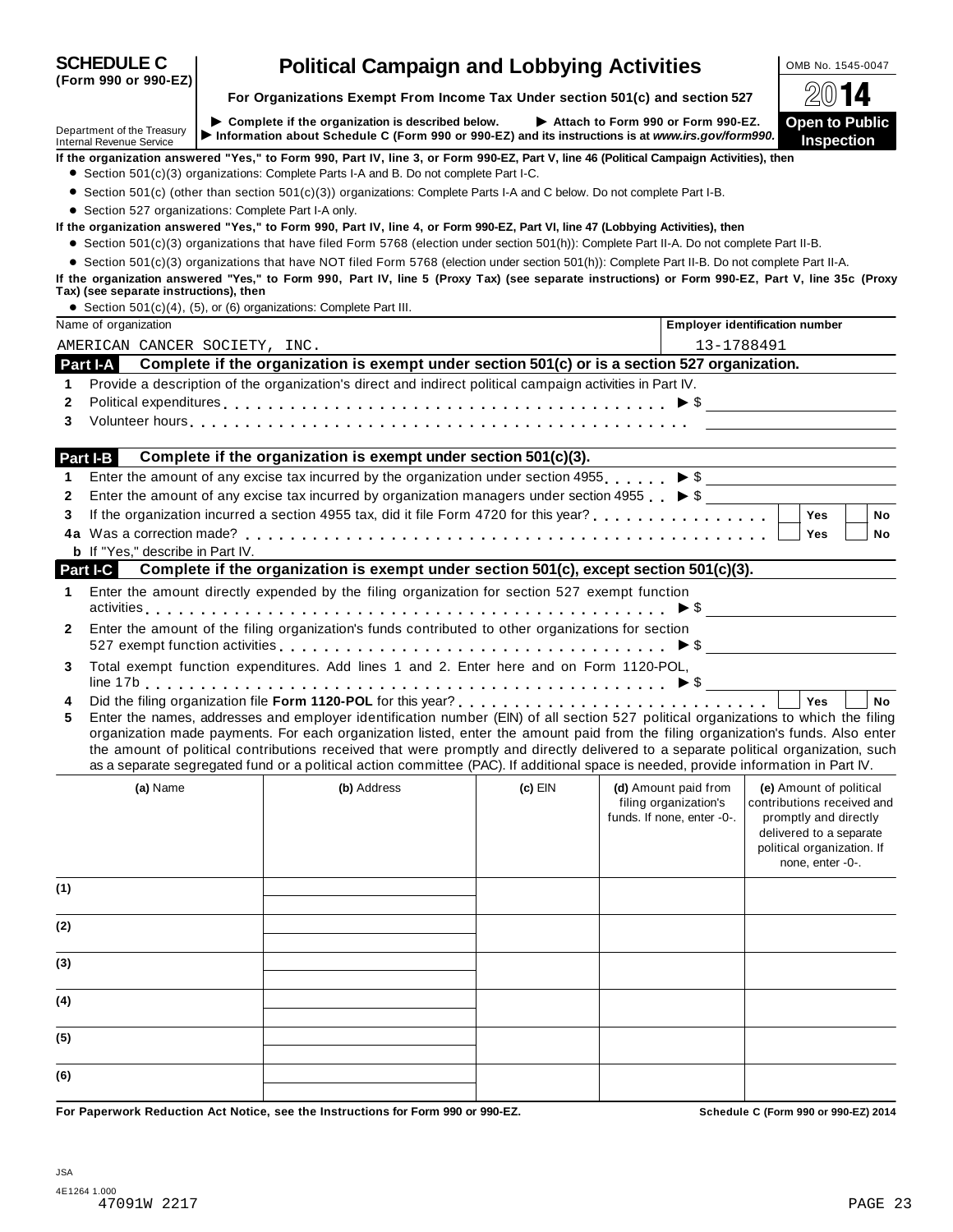| Schedule C (Form 990 or 990-EZ) 2014                                               | AMERICAN CANCER SOCIETY, INC.                                                                                                                                                              |                       | 13-1788491<br>Page 2 |
|------------------------------------------------------------------------------------|--------------------------------------------------------------------------------------------------------------------------------------------------------------------------------------------|-----------------------|----------------------|
| Part II-A<br>section 501(h)).                                                      | Complete if the organization is exempt under section 501(c)(3) and filed Form 5768 (election under                                                                                         |                       |                      |
| A Check $\blacktriangleright$                                                      | if the filing organization belongs to an affiliated group (and list in Part IV each affiliated group member's<br>name, address, EIN, expenses, and share of excess lobbying expenditures). |                       |                      |
| <b>B</b> Check $\blacktriangleright$                                               | if the filing organization checked box A and "limited control" provisions apply.                                                                                                           |                       |                      |
|                                                                                    | <b>Limits on Lobbying Expenditures</b>                                                                                                                                                     | (a) Filing            | (b) Affiliated       |
|                                                                                    | (The term "expenditures" means amounts paid or incurred.)                                                                                                                                  | organization's totals | group totals         |
|                                                                                    | 1a Total lobbying expenditures to influence public opinion (grass roots lobbying)                                                                                                          |                       |                      |
|                                                                                    | <b>b</b> Total lobbying expenditures to influence a legislative body (direct lobbying)                                                                                                     |                       |                      |
|                                                                                    |                                                                                                                                                                                            |                       |                      |
|                                                                                    |                                                                                                                                                                                            |                       |                      |
|                                                                                    | e Total exempt purpose expenditures (add lines 1c and 1d)                                                                                                                                  |                       |                      |
|                                                                                    | f Lobbying nontaxable amount. Enter the amount from the following table in both                                                                                                            |                       |                      |
| columns.                                                                           |                                                                                                                                                                                            |                       |                      |
| If the amount on line 1e, column (a) or (b) is: The lobbying nontaxable amount is: |                                                                                                                                                                                            |                       |                      |
| Not over \$500,000                                                                 | 20% of the amount on line 1e.                                                                                                                                                              |                       |                      |
| Over \$500,000 but not over \$1,000,000                                            | \$100,000 plus 15% of the excess over \$500,000.                                                                                                                                           |                       |                      |
| Over \$1,000,000 but not over \$1,500,000                                          | \$175,000 plus 10% of the excess over \$1,000,000.                                                                                                                                         |                       |                      |
| Over \$1,500,000 but not over \$17,000,000                                         | \$225,000 plus 5% of the excess over \$1,500,000.                                                                                                                                          |                       |                      |
| Over \$17,000,000                                                                  | \$1,000,000.                                                                                                                                                                               |                       |                      |
|                                                                                    | g Grassroots nontaxable amount (enter 25% of line 1f)<br>g Crassroots nontaxable amount (enter 25% of line 1f)                                                                             |                       |                      |
|                                                                                    |                                                                                                                                                                                            |                       |                      |
| i Subtract line 1f from line 1c. If zero or less, enter -0-                        |                                                                                                                                                                                            |                       |                      |
|                                                                                    | If there is an amount other than zero on either line 1h or line 1i, did the organization file Form 4720                                                                                    |                       |                      |
| reporting section 4911 tax for this year?                                          |                                                                                                                                                                                            |                       | <b>Yes</b><br>No     |

**4-Year Averaging Period Under Section 501(h)**

(Some organizations that made a section 501(h) election do not have to complete all of the five columns below.

**See the separate instructions for lines 2a through 2f.)**

|                                                                   |          |          | Lobbying Expenditures During 4-Year Averaging Period |            |           |
|-------------------------------------------------------------------|----------|----------|------------------------------------------------------|------------|-----------|
| Calendar year (or fiscal year<br>beginning in)                    | (a) 2011 | (b) 2012 | $(c)$ 2013                                           | $(d)$ 2014 | (e) Total |
| 2a Lobbying nontaxable amount                                     |          |          |                                                      |            |           |
| <b>b</b> Lobbying ceiling amount<br>(150% of line 2a, column (e)) |          |          |                                                      |            |           |
| c Total lobbying expenditures                                     |          |          |                                                      |            |           |
| <b>d</b> Grassroots nontaxable amount                             |          |          |                                                      |            |           |
| e Grassroots ceiling amount<br>(150% of line 2d, column (e))      |          |          |                                                      |            |           |
| Grassroots lobbying expenditures                                  |          |          |                                                      |            |           |

**Schedule C (Form 990 or 990-EZ) 2014**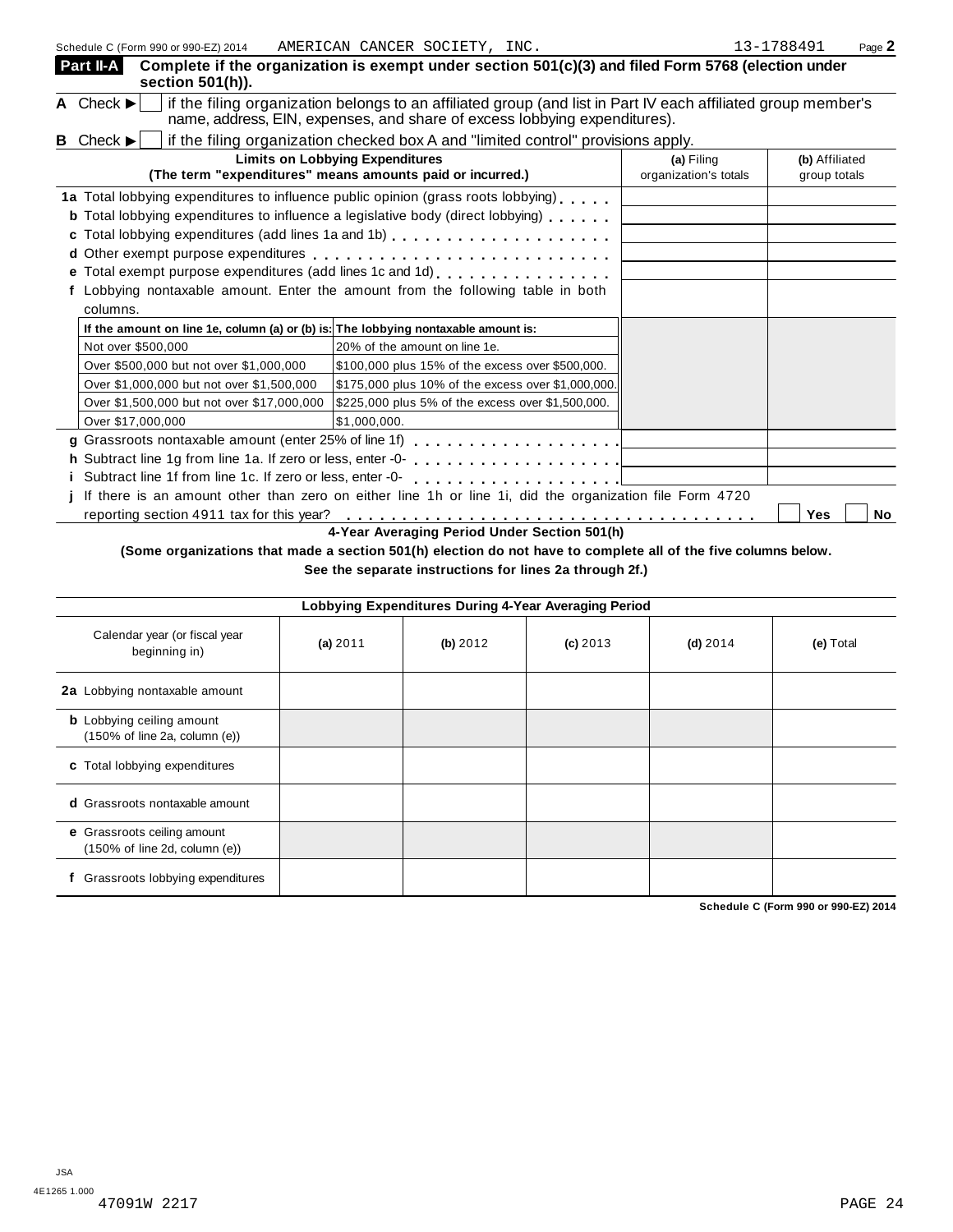|    | AMERICAN CANCER SOCIETY, INC.<br>Schedule C (Form 990 or 990-EZ) 2014                                                                                                                                                               |             |             | T2-T1994AT     |                | Page 3   |
|----|-------------------------------------------------------------------------------------------------------------------------------------------------------------------------------------------------------------------------------------|-------------|-------------|----------------|----------------|----------|
|    | Complete if the organization is exempt under section 501(c)(3) and has NOT filed Form 5768<br>Part II-B<br>(election under section 501(h)).                                                                                         |             |             |                |                |          |
|    |                                                                                                                                                                                                                                     | (a)         |             |                | (b)            |          |
|    | For each "Yes," response to lines 1a through 1i below, provide in Part IV a detailed<br>description of the lobbying activity.                                                                                                       | Yes         | No          |                | Amount         |          |
| 1. | During the year, did the filing organization attempt to influence foreign, national, state or local<br>legislation, including any attempt to influence public opinion on a legislative matter or<br>referendum, through the use of: |             |             |                |                |          |
| a  | Volunteers?                                                                                                                                                                                                                         | X           |             |                |                |          |
| b  | Volunteers?<br>Paid staff or management (include compensation in expenses reported on lines 1c through 1i)?                                                                                                                         | $\mathbf X$ |             |                |                |          |
| c  |                                                                                                                                                                                                                                     |             | $\mathbf X$ |                |                |          |
| d  |                                                                                                                                                                                                                                     |             | $\mathbf X$ |                |                |          |
| e  |                                                                                                                                                                                                                                     |             | $\rm X$     |                |                |          |
| f  |                                                                                                                                                                                                                                     | $\mathbf X$ |             |                | 17, 144, 816.  |          |
| g  | Direct contact with legislators, their staffs, government officials, or a legislative body?                                                                                                                                         | $\mathbf X$ |             |                |                | 277,326. |
| h  | Rallies, demonstrations, seminars, conventions, speeches, lectures, or any similar means?                                                                                                                                           | $\rm X$     |             |                |                | 736.     |
| Ť  | Other activities?                                                                                                                                                                                                                   |             | $\mathbf X$ |                |                |          |
|    |                                                                                                                                                                                                                                     |             |             |                | 17, 422, 878.  |          |
| 2a | Did the activities in line 1 cause the organization to be not described in section $501(c)(3)$ ?                                                                                                                                    |             |             |                |                |          |
| b  | If "Yes," enter the amount of any tax incurred under section 4912<br>.                                                                                                                                                              |             |             |                |                |          |
| c  | If "Yes," enter the amount of any tax incurred by organization managers under section 4912                                                                                                                                          |             |             |                |                |          |
| d  | If the filing organization incurred a section 4912 tax, did it file Form 4720 for this year?                                                                                                                                        |             | $\mathbf X$ |                |                |          |
|    | Part III-A Complete if the organization is exempt under section $501(c)(4)$ , section $501(c)(5)$ , or section<br>$501(c)(6)$ .                                                                                                     |             |             |                |                |          |
|    |                                                                                                                                                                                                                                     |             |             |                | $Yes \mid$     | No       |
| 1  | Were substantially all (90% or more) dues received nondeductible by members?                                                                                                                                                        |             |             |                | $\mathbf{1}$   |          |
| 2  | Did the organization make only in-house lobbying expenditures of \$2,000 or less?                                                                                                                                                   |             |             |                | $\overline{2}$ |          |
| 3  | Did the organization agree to carry over lobbying and political expenditures from the prior year?                                                                                                                                   |             |             |                | 3              |          |
|    | Part III-B Complete if the organization is exempt under section 501(c)(4), section 501(c)(5), or section                                                                                                                            |             |             |                |                |          |
|    | 501(c)(6) and if either (a) BOTH Part III-A, lines 1 and 2, are answered "No," OR (b) Part III-A, line 3, is                                                                                                                        |             |             |                |                |          |
|    | answered "Yes."                                                                                                                                                                                                                     |             |             |                |                |          |
| 1  | Dues, assessments and similar amounts from members                                                                                                                                                                                  |             |             | $\mathbf{1}$   |                |          |
| 2  | Section 162(e) nondeductible lobbying and political expenditures (do not include amounts of                                                                                                                                         |             |             |                |                |          |
|    | political expenses for which the section 527(f) tax was paid).                                                                                                                                                                      |             |             |                |                |          |
| а  | Current year                                                                                                                                                                                                                        |             |             | <u>2a</u>      |                |          |
| b  | Carryover from last year                                                                                                                                                                                                            |             |             | 2b             |                |          |
| c  | Total<br>$\mathbf{1} \cdot \mathbf{1} \cdot \mathbf{1} \cdot \mathbf{1} \cdot \mathbf{1} \cdot \mathbf{1} \cdot \mathbf{1} \cdot \mathbf{1}$                                                                                        |             |             | 2 <sub>c</sub> |                |          |
| 3  | Aggregate amount reported in section 6033(e)(1)(A) notices of nondeductible section 162(e) dues                                                                                                                                     |             |             | $\mathbf{3}$   |                |          |
| 4  | If notices were sent and the amount on line 2c exceeds the amount on line 3, what portion of the                                                                                                                                    |             |             |                |                |          |
|    | excess does the organization agree to carryover to the reasonable estimate of nondeductible lobbying                                                                                                                                |             |             |                |                |          |
|    | and political expenditure next year?                                                                                                                                                                                                |             |             | 4              |                |          |
| 5  | Taxable amount of lobbying and political expenditures (see instructions)                                                                                                                                                            |             |             | 5              |                |          |
|    | <b>Supplemental Information</b><br><b>Part IV</b>                                                                                                                                                                                   |             |             |                |                |          |
|    |                                                                                                                                                                                                                                     |             |             |                |                |          |

Provide the descriptions required for Part I-A, line 1; Part I-B, line 4; Part I-C, line 5; Part II-A (affiliated group list); Part II-A, lines 1 and 2 (see instructions); and Part II-B, line 1. Also, complete this part for any additional information.

SEE PAGE 4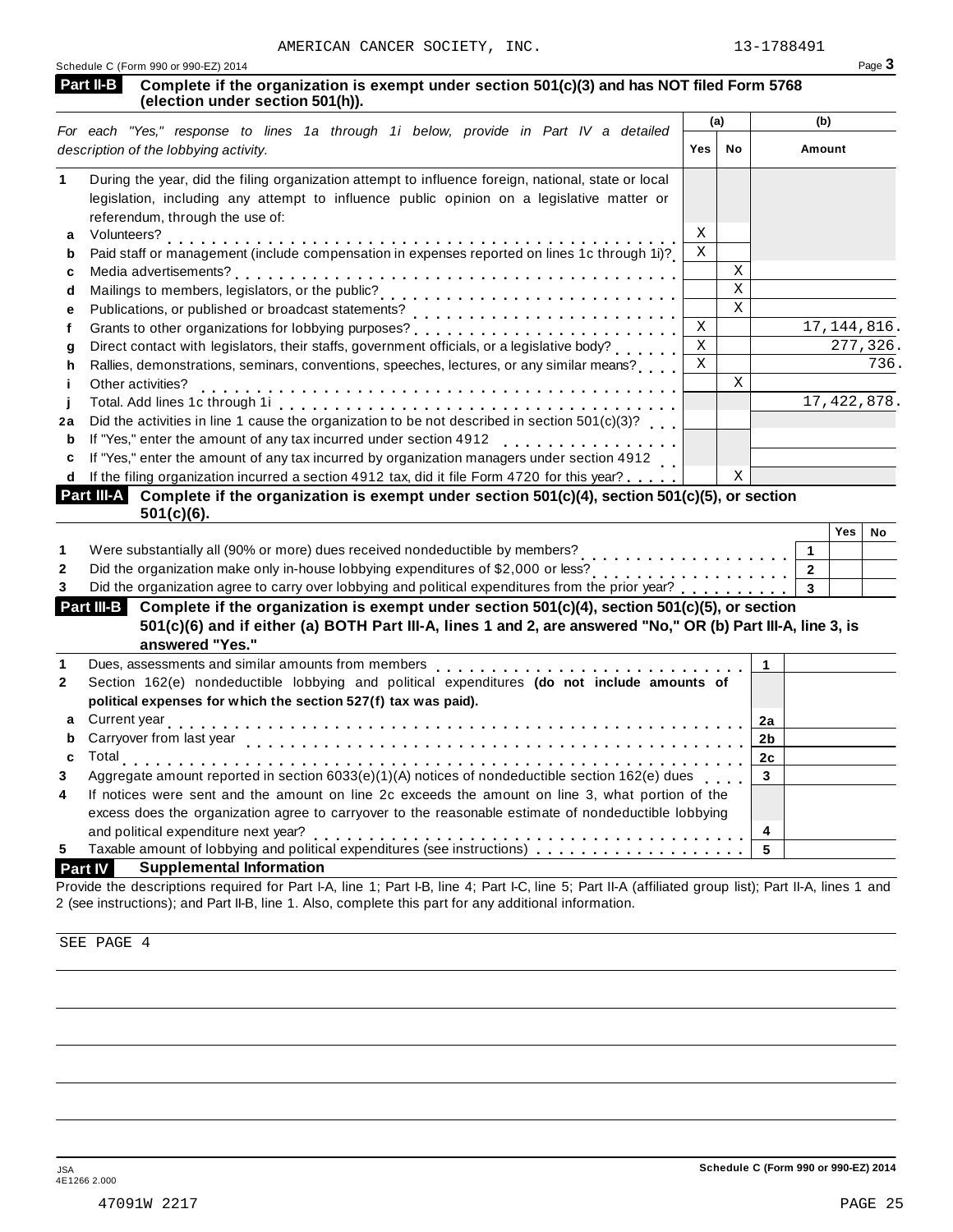Schedule C (Form 990 or 990-EZ) 2014 Page **4**

**Part IV Supplemental Information** *(continued)*

SCHEDULE C, PART IV

GENERAL LOBBYING NARRATIVE

RECOGNIZING THE POWER OF ADVOCACY TO ACCOMPLISH ITS MISSION, THE AMERICAN CANCER SOCIETY SUPPORTS LIMITED LOBBYING ACTIVITIES PRIMARILY THROUGH GRANTS TO OTHER ORGANIZATIONS, INCLUDING THE AMERICAN CANCER SOCIETY CANCER ACTION NETWORK, INC., TO ACHIEVE EVIDENCE BASED POLICY AND LEGISLATIVE SOLUTIONS DESIGNED TO ELIMINATE CANCER AS A MAJOR HEALTH PROBLEM.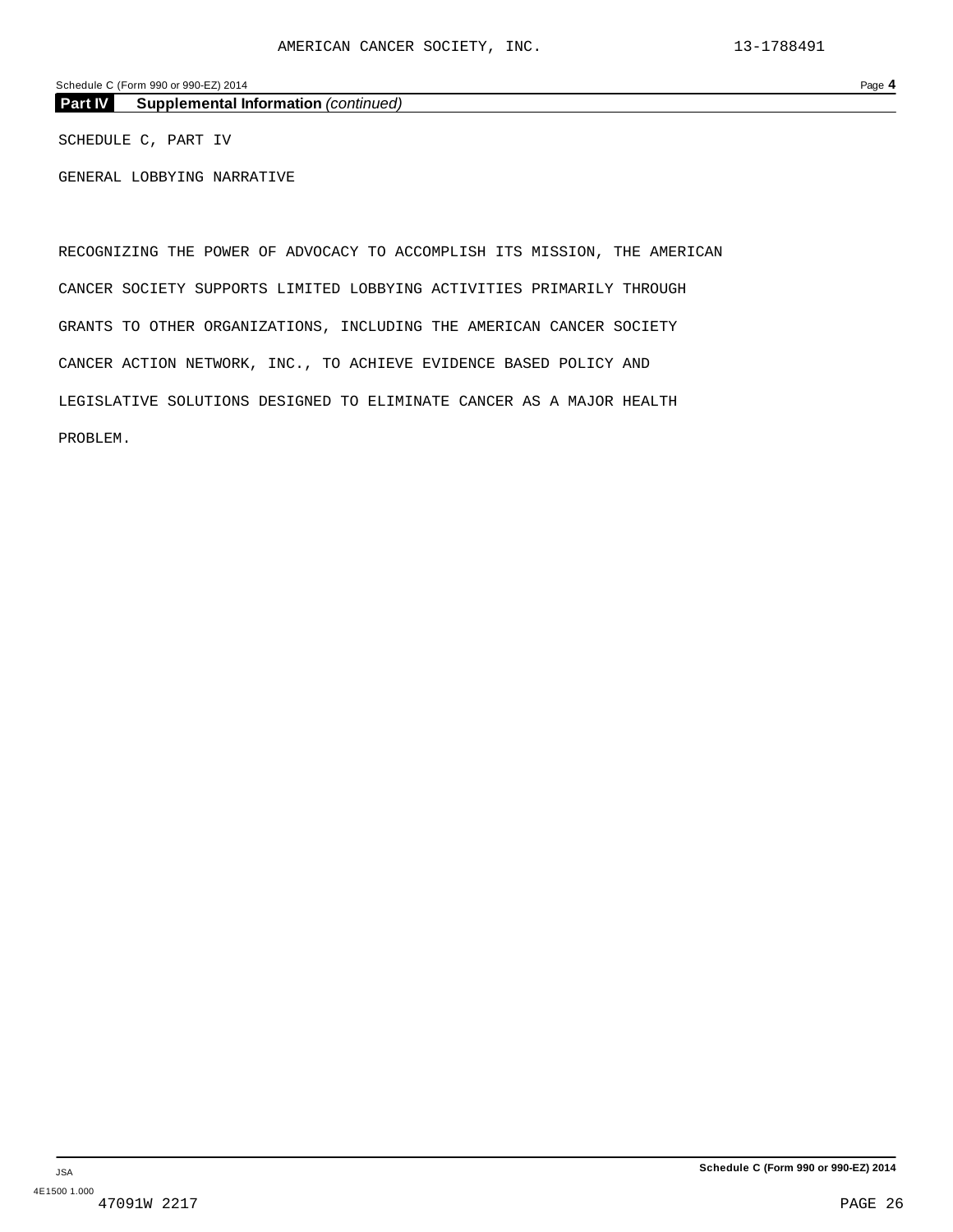|                                                                                                                    | <b>SCHEDULE D</b>               |                                                                                                                                                                                                                                                              |                                                                          |  |                                                    | OMB No. 1545-0047               |
|--------------------------------------------------------------------------------------------------------------------|---------------------------------|--------------------------------------------------------------------------------------------------------------------------------------------------------------------------------------------------------------------------------------------------------------|--------------------------------------------------------------------------|--|----------------------------------------------------|---------------------------------|
| <b>Supplemental Financial Statements</b><br>(Form 990)<br>Complete if the organization answered "Yes" to Form 990, |                                 |                                                                                                                                                                                                                                                              |                                                                          |  |                                                    |                                 |
|                                                                                                                    |                                 |                                                                                                                                                                                                                                                              | Part IV, line 6, 7, 8, 9, 10, 11a, 11b, 11c, 11d, 11e, 11f, 12a, or 12b. |  |                                                    |                                 |
|                                                                                                                    | Department of the Treasury      |                                                                                                                                                                                                                                                              | Attach to Form 990.                                                      |  |                                                    | <b>Open to Public</b>           |
|                                                                                                                    | <b>Internal Revenue Service</b> | Information about Schedule D (Form 990) and its instructions is at www.irs.gov/form990.                                                                                                                                                                      |                                                                          |  |                                                    | <b>Inspection</b>               |
|                                                                                                                    | Name of the organization        |                                                                                                                                                                                                                                                              |                                                                          |  | <b>Employer identification number</b>              |                                 |
|                                                                                                                    |                                 | AMERICAN CANCER SOCIETY, INC.                                                                                                                                                                                                                                |                                                                          |  | 13-1788491                                         |                                 |
|                                                                                                                    | Part I                          | Organizations Maintaining Donor Advised Funds or Other Similar Funds or Accounts.                                                                                                                                                                            |                                                                          |  |                                                    |                                 |
|                                                                                                                    |                                 | Complete if the organization answered "Yes" to Form 990, Part IV, line 6.                                                                                                                                                                                    | (a) Donor advised funds                                                  |  |                                                    |                                 |
|                                                                                                                    |                                 |                                                                                                                                                                                                                                                              |                                                                          |  | (b) Funds and other accounts                       |                                 |
| 1                                                                                                                  |                                 | Total number at end of year                                                                                                                                                                                                                                  |                                                                          |  |                                                    |                                 |
| 2                                                                                                                  |                                 | Aggregate value of contributions to (during year)                                                                                                                                                                                                            |                                                                          |  |                                                    |                                 |
| 3                                                                                                                  |                                 | Aggregate value of grants from (during year)                                                                                                                                                                                                                 |                                                                          |  |                                                    |                                 |
| 4                                                                                                                  |                                 | Aggregate value at end of year                                                                                                                                                                                                                               |                                                                          |  |                                                    |                                 |
| 5                                                                                                                  |                                 | Did the organization inform all donors and donor advisors in writing that the assets held in donor advised                                                                                                                                                   |                                                                          |  |                                                    | Yes<br>No                       |
|                                                                                                                    |                                 | funds are the organization's property, subject to the organization's exclusive legal control?                                                                                                                                                                |                                                                          |  |                                                    |                                 |
| 6                                                                                                                  |                                 | Did the organization inform all grantees, donors, and donor advisors in writing that grant funds can be used<br>only for charitable purposes and not for the benefit of the donor or donor advisor, or for any other purpose                                 |                                                                          |  |                                                    |                                 |
|                                                                                                                    |                                 |                                                                                                                                                                                                                                                              |                                                                          |  |                                                    | <b>Yes</b><br><b>No</b>         |
|                                                                                                                    | Part II                         | <b>Conservation Easements.</b>                                                                                                                                                                                                                               |                                                                          |  |                                                    |                                 |
|                                                                                                                    |                                 | Complete if the organization answered "Yes" to Form 990, Part IV, line 7.                                                                                                                                                                                    |                                                                          |  |                                                    |                                 |
| 1                                                                                                                  |                                 | Purpose(s) of conservation easements held by the organization (check all that apply).                                                                                                                                                                        |                                                                          |  |                                                    |                                 |
|                                                                                                                    |                                 | Preservation of land for public use (e.g., recreation or education)                                                                                                                                                                                          |                                                                          |  | Preservation of a historically important land area |                                 |
|                                                                                                                    |                                 | Protection of natural habitat                                                                                                                                                                                                                                |                                                                          |  | Preservation of a certified historic structure     |                                 |
|                                                                                                                    |                                 | Preservation of open space                                                                                                                                                                                                                                   |                                                                          |  |                                                    |                                 |
| 2                                                                                                                  |                                 | Complete lines 2a through 2d if the organization held a qualified conservation contribution in the form of a conservation                                                                                                                                    |                                                                          |  |                                                    |                                 |
|                                                                                                                    |                                 | easement on the last day of the tax year.                                                                                                                                                                                                                    |                                                                          |  |                                                    | Held at the End of the Tax Year |
| a                                                                                                                  |                                 |                                                                                                                                                                                                                                                              |                                                                          |  | 2a                                                 |                                 |
| b                                                                                                                  |                                 |                                                                                                                                                                                                                                                              |                                                                          |  | 2b                                                 |                                 |
| c                                                                                                                  |                                 | Number of conservation easements on a certified historic structure included in (a)                                                                                                                                                                           |                                                                          |  | 2c                                                 |                                 |
| d                                                                                                                  |                                 | Number of conservation easements included in (c) acquired after 8/17/06, and not on a                                                                                                                                                                        |                                                                          |  |                                                    |                                 |
|                                                                                                                    |                                 | historic structure listed in the National Register                                                                                                                                                                                                           |                                                                          |  | 2d                                                 |                                 |
| 3                                                                                                                  |                                 | Number of conservation easements modified, transferred, released, extinguished, or terminated by the organization during the                                                                                                                                 |                                                                          |  |                                                    |                                 |
|                                                                                                                    |                                 | $\text{tax year}$ $\rightarrow$ _________________                                                                                                                                                                                                            |                                                                          |  |                                                    |                                 |
| 4                                                                                                                  |                                 | Number of states where property subject to conservation easement is located $\blacktriangleright$ ______                                                                                                                                                     |                                                                          |  |                                                    |                                 |
| 5                                                                                                                  |                                 | Does the organization have a written policy regarding the periodic monitoring, inspection, handling of                                                                                                                                                       |                                                                          |  |                                                    |                                 |
|                                                                                                                    |                                 |                                                                                                                                                                                                                                                              |                                                                          |  |                                                    | <b>Yes</b><br><b>No</b>         |
| 6                                                                                                                  |                                 | Staff and volunteer hours devoted to monitoring, inspecting, and enforcing conservation easements during the year                                                                                                                                            |                                                                          |  |                                                    |                                 |
|                                                                                                                    | _________________               |                                                                                                                                                                                                                                                              |                                                                          |  |                                                    |                                 |
| 7                                                                                                                  |                                 | Amount of expenses incurred in monitoring, inspecting, and enforcing conservation easements during the year                                                                                                                                                  |                                                                          |  |                                                    |                                 |
|                                                                                                                    | ▶ \$ ___________________        |                                                                                                                                                                                                                                                              |                                                                          |  |                                                    |                                 |
| 8                                                                                                                  |                                 | Does each conservation easement reported on line 2(d) above satisfy the requirements of section 170(h)(4)(B)(i)                                                                                                                                              |                                                                          |  |                                                    |                                 |
|                                                                                                                    |                                 |                                                                                                                                                                                                                                                              |                                                                          |  |                                                    | <b>No</b><br>Yes                |
| 9                                                                                                                  |                                 | In Part XIII, describe how the organization reports conservation easements in its revenue and expense statement, and                                                                                                                                         |                                                                          |  |                                                    |                                 |
|                                                                                                                    |                                 | balance sheet, and include, if applicable, the text of the footnote to the organization's financial statements that describes the                                                                                                                            |                                                                          |  |                                                    |                                 |
|                                                                                                                    |                                 | organization's accounting for conservation easements.                                                                                                                                                                                                        |                                                                          |  |                                                    |                                 |
|                                                                                                                    | Part III                        | Organizations Maintaining Collections of Art, Historical Treasures, or Other Similar Assets.                                                                                                                                                                 |                                                                          |  |                                                    |                                 |
|                                                                                                                    |                                 | Complete if the organization answered "Yes" to Form 990, Part IV, line 8.                                                                                                                                                                                    |                                                                          |  |                                                    |                                 |
| 1a                                                                                                                 |                                 |                                                                                                                                                                                                                                                              |                                                                          |  |                                                    |                                 |
|                                                                                                                    |                                 | If the organization elected, as permitted under SFAS 116 (ASC 958), not to report in its revenue statement and balance sheet works of art, historical treasures, or other similar assets held for public exhibition, education                               |                                                                          |  |                                                    |                                 |
|                                                                                                                    |                                 | public service, provide, in Part XIII, the text of the footnote to its financial statements that describes these items.                                                                                                                                      |                                                                          |  |                                                    |                                 |
| b                                                                                                                  |                                 | If the organization elected, as permitted under SFAS 116 (ASC 958), to report in its revenue statement and balance sheet<br>works of art, historical treasures, or other similar assets held for public exhibition, education, or research in furtherance of |                                                                          |  |                                                    |                                 |
|                                                                                                                    |                                 | public service, provide the following amounts relating to these items:                                                                                                                                                                                       |                                                                          |  |                                                    |                                 |
|                                                                                                                    |                                 |                                                                                                                                                                                                                                                              |                                                                          |  |                                                    |                                 |
|                                                                                                                    |                                 |                                                                                                                                                                                                                                                              |                                                                          |  |                                                    |                                 |
| $\mathbf{2}$                                                                                                       |                                 | If the organization received or held works of art, historical treasures, or other similar assets for financial gain, provide the                                                                                                                             |                                                                          |  |                                                    |                                 |
|                                                                                                                    |                                 | following amounts required to be reported under SFAS 116 (ASC 958) relating to these items:                                                                                                                                                                  |                                                                          |  |                                                    |                                 |
| a                                                                                                                  |                                 |                                                                                                                                                                                                                                                              |                                                                          |  |                                                    |                                 |
| b                                                                                                                  |                                 |                                                                                                                                                                                                                                                              |                                                                          |  |                                                    |                                 |
|                                                                                                                    |                                 | For Paperwork Reduction Act Notice, see the Instructions for Form 990.                                                                                                                                                                                       |                                                                          |  |                                                    | Schedule D (Form 990) 2014      |
| JSA                                                                                                                | 4E1268 1.000                    |                                                                                                                                                                                                                                                              |                                                                          |  |                                                    |                                 |
|                                                                                                                    | 47091W 2217                     |                                                                                                                                                                                                                                                              |                                                                          |  |                                                    | PAGE 27                         |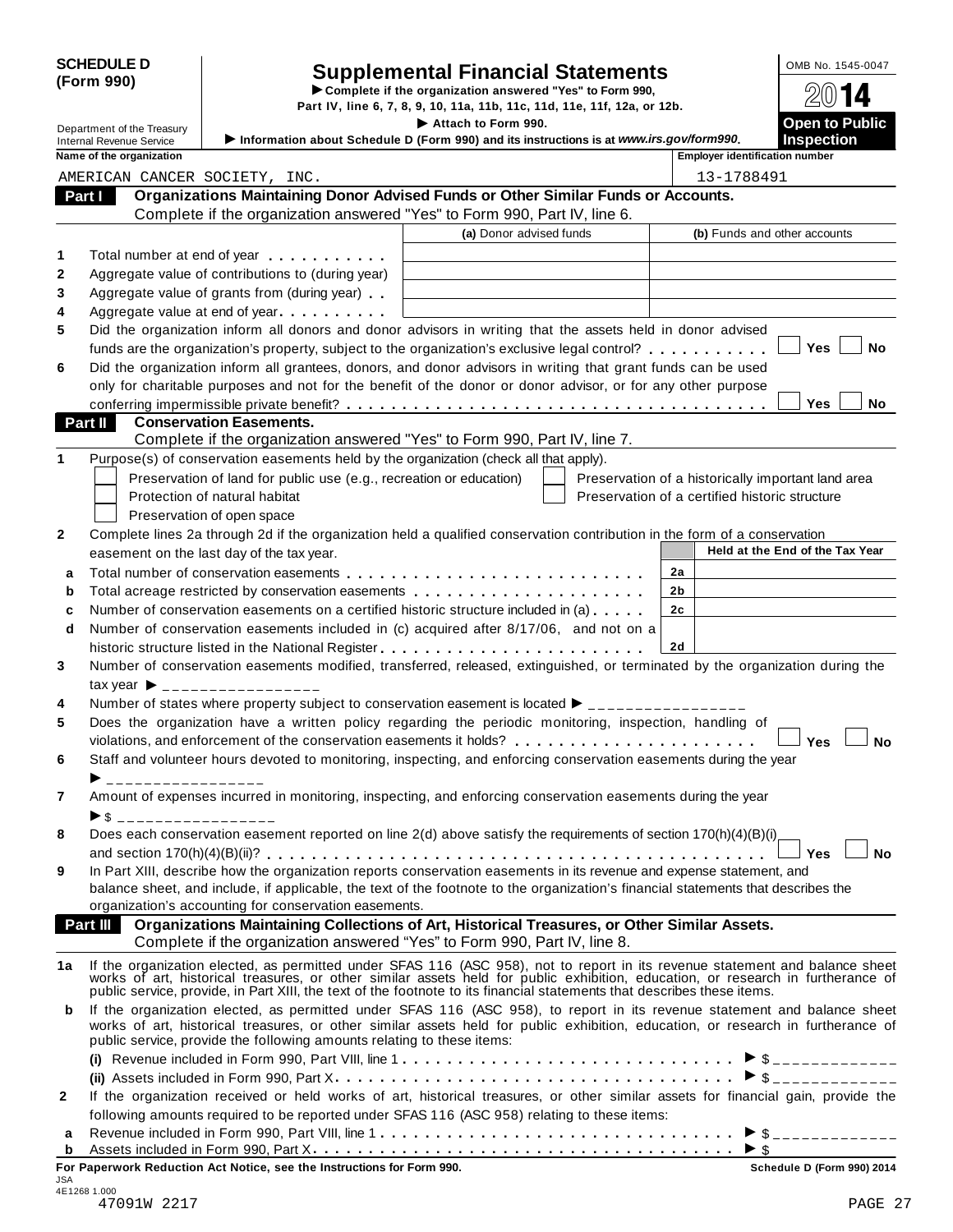AMERICAN CANCER SOCIETY, INC. 13-1788491

|               | Schedule D (Form 990) 2014                                                                                                                                                                                                     |                  |                                              |                                  |                      |                                            | Page 2        |
|---------------|--------------------------------------------------------------------------------------------------------------------------------------------------------------------------------------------------------------------------------|------------------|----------------------------------------------|----------------------------------|----------------------|--------------------------------------------|---------------|
|               | Organizations Maintaining Collections of Art, Historical Treasures, or Other Similar Assets (continued)<br>Part III                                                                                                            |                  |                                              |                                  |                      |                                            |               |
| 3<br>a<br>b   | Using the organization's acquisition, accession, and other records, check any of the following that are a significant use of its<br>collection items (check all that apply):<br>Public exhibition<br>Scholarly research        |                  | d                                            | Loan or exchange programs        |                      |                                            |               |
| c             | Preservation for future generations<br>Provide a description of the organization's collections and explain how they further the organization's exempt purpose in Part                                                          |                  |                                              |                                  |                      |                                            |               |
|               | XIII.                                                                                                                                                                                                                          |                  |                                              |                                  |                      |                                            |               |
| 5             | During the year, did the organization solicit or receive donations of art, historical treasures, or other similar                                                                                                              |                  |                                              |                                  |                      |                                            |               |
|               | assets to be sold to raise funds rather than to be maintained as part of the organization's collection?                                                                                                                        |                  |                                              |                                  |                      | Yes                                        | No            |
|               | Escrow and Custodial Arrangements. Complete if the organization answered "Yes" to Form 990, Part IV, line 9,<br><b>Part IV</b>                                                                                                 |                  |                                              |                                  |                      |                                            |               |
|               | or reported an amount on Form 990, Part X, line 21.                                                                                                                                                                            |                  |                                              |                                  |                      |                                            |               |
|               |                                                                                                                                                                                                                                |                  |                                              |                                  |                      |                                            |               |
|               | 1a Is the organization an agent, trustee, custodian or other intermediary for contributions or other assets not                                                                                                                |                  |                                              |                                  |                      |                                            |               |
|               |                                                                                                                                                                                                                                |                  |                                              |                                  |                      | Yes                                        | No            |
|               | b If "Yes," explain the arrangement in Part XIII and complete the following table:                                                                                                                                             |                  |                                              |                                  |                      |                                            |               |
|               |                                                                                                                                                                                                                                |                  |                                              |                                  | Amount               |                                            |               |
| c             |                                                                                                                                                                                                                                |                  |                                              | 1c                               |                      |                                            |               |
|               |                                                                                                                                                                                                                                |                  |                                              | 1d                               |                      |                                            |               |
|               |                                                                                                                                                                                                                                |                  |                                              | 1e                               |                      |                                            |               |
|               |                                                                                                                                                                                                                                |                  |                                              | 1f                               |                      |                                            |               |
| 2a            | Did the organization include an amount on Form 990, Part X, line 21, for escrow or custodial account liability?                                                                                                                |                  |                                              |                                  |                      | <b>Yes</b>                                 | No            |
|               | <b>b</b> If "Yes," explain the arrangement in Part XIII. Check here if the explanation has been provided in Part XIII.                                                                                                         |                  |                                              |                                  |                      |                                            |               |
| <b>Part V</b> | Endowment Funds. Complete if the organization answered "Yes" to Form 990, Part IV, line 10.                                                                                                                                    |                  |                                              |                                  |                      |                                            |               |
|               |                                                                                                                                                                                                                                | (a) Current year | (b) Prior year                               | (c) Two years back               | (d) Three years back | (e) Four years back                        |               |
| 1a            | Beginning of year balance                                                                                                                                                                                                      | 117,328,894.     | 102,734,090.                                 | 35,285,733.                      | 32,585,547.          |                                            | 32, 232, 899. |
| b             | Contributions <b>Contributions</b>                                                                                                                                                                                             | 1,646,646.       | 3,639,657.                                   | 64,302,632.                      | 1,170,697.           |                                            | 790,819.      |
|               | Net investment earnings, gains,                                                                                                                                                                                                |                  |                                              |                                  |                      |                                            |               |
|               | and losses experience and losses                                                                                                                                                                                               | 3,026,813.       | 15,529,578.                                  | 3, 145, 725.                     | 2,781,051.           |                                            | 2,557,247.    |
|               | d Grants or scholarships and can be a set of the set of the set of the set of the set of the set of the set of the set of the set of the set of the set of the set of the set of the set of the set of the set of the set of t |                  |                                              |                                  |                      |                                            |               |
|               | e Other expenditures for facilities                                                                                                                                                                                            |                  |                                              |                                  |                      |                                            |               |
|               | and programs experience and programs                                                                                                                                                                                           | 6,100,230.       | 4,574,431.                                   |                                  | 1,251,562.           |                                            | 2,995,418.    |
|               | Administrative expenses                                                                                                                                                                                                        |                  | 115, 902, 123. 117, 328, 894. 102, 734, 090. |                                  |                      |                                            |               |
| g             | End of year balance                                                                                                                                                                                                            |                  |                                              |                                  | 35, 285, 733.        |                                            | 32,585,547.   |
| $\mathbf{z}$  | Provide the estimated percentage of the current year end balance (line 1g, column (a)) held as:<br>Board designated or quasi-endowment > %                                                                                     |                  |                                              |                                  |                      |                                            |               |
| b             |                                                                                                                                                                                                                                |                  |                                              |                                  |                      |                                            |               |
|               | Permanent endowment > 100.0000 %<br>Temporarily restricted endowment                                                                                                                                                           | ℅                |                                              |                                  |                      |                                            |               |
|               | The percentages in lines 2a, 2b, and 2c should equal 100%.                                                                                                                                                                     |                  |                                              |                                  |                      |                                            |               |
|               | 3a Are there endowment funds not in the possession of the organization that are held and administered for the                                                                                                                  |                  |                                              |                                  |                      |                                            |               |
|               | organization by:                                                                                                                                                                                                               |                  |                                              |                                  |                      | Yes                                        | No            |
|               |                                                                                                                                                                                                                                |                  |                                              |                                  |                      | 3a(i)                                      | Χ             |
|               | (ii) related organizations                                                                                                                                                                                                     |                  |                                              |                                  |                      | 3a(ii)                                     | Χ             |
|               | <b>b</b> If "Yes" to 3a(ii), are the related organizations listed as required on Schedule R?                                                                                                                                   |                  |                                              | di di di di di di di di di di di |                      | 3b                                         |               |
| 4             | Describe in Part XIII the intended uses of the organization's endowment funds.                                                                                                                                                 |                  |                                              |                                  |                      |                                            |               |
|               | Land, Buildings, and Equipment.<br>Complete if the organization answered "Yes" to Form 990, Part IV, line 11a. See Form 990, Part X, line 10.<br><b>Part VI</b>                                                                |                  |                                              |                                  |                      |                                            |               |
|               | Description of property                                                                                                                                                                                                        |                  | (a) Cost or other basis                      | (b) Cost or other basis          | (c) Accumulated      | (d) Book value                             |               |
|               |                                                                                                                                                                                                                                |                  | (investment)                                 | (other)                          | depreciation         |                                            |               |
| 1a            | <b>Buildings</b>                                                                                                                                                                                                               |                  |                                              | 33, 397, 977.                    |                      | 33, 397, 977.                              |               |
| b             | .                                                                                                                                                                                                                              |                  |                                              | 299, 396, 376.                   | 118, 244, 784.       | 181, 151, 592.                             |               |
|               | Leasehold improvements entitled and the set of                                                                                                                                                                                 |                  |                                              | 77, 226, 189.                    | 43,798,768.          | 33, 427, 421.                              |               |
| d             | Equipment                                                                                                                                                                                                                      |                  |                                              | 65,860,700.                      | 54,013,751.          | 11,846,949.                                |               |
| е             | Other<br><u>.</u><br>Total. Add lines 1a through 1e. (Column (d) must equal Form 990, Part X, column (B), line $10(c)$ .)                                                                                                      |                  |                                              | 59, 172, 604.                    | 57,528,057.          | 1,644,547.                                 |               |
|               |                                                                                                                                                                                                                                |                  |                                              |                                  |                      | 261, 468, 486.<br>$0.11 \pm 0.11 \pm 0.07$ |               |

**Schedule D (Form 990) 2014**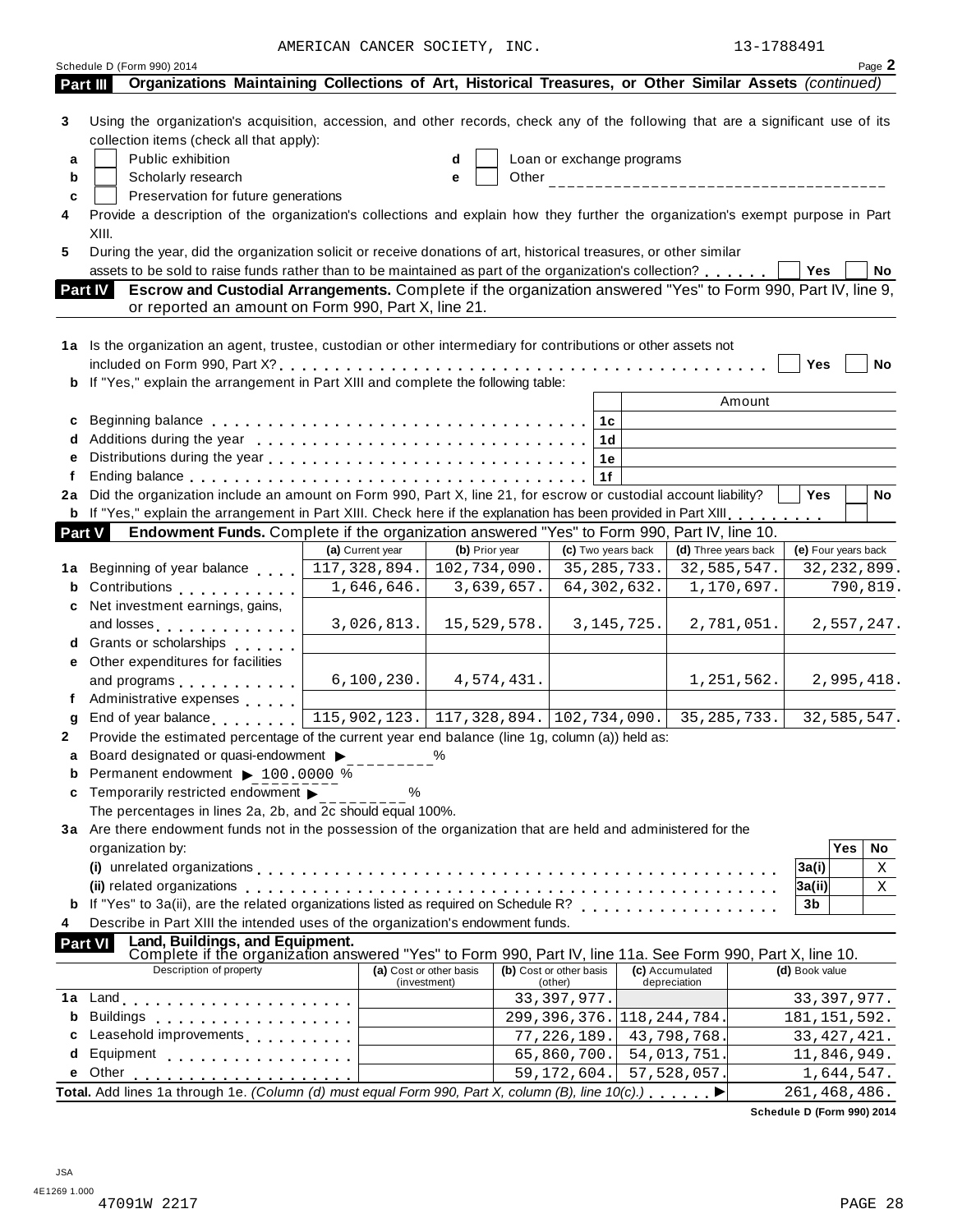| Schedule D (Form 990) 2014 |                                                                                                                                                                                                                                |                 | Page 3                                                                                                     |
|----------------------------|--------------------------------------------------------------------------------------------------------------------------------------------------------------------------------------------------------------------------------|-----------------|------------------------------------------------------------------------------------------------------------|
| <b>Part VII</b>            | <b>Investments - Other Securities.</b>                                                                                                                                                                                         |                 | Complete if the organization answered "Yes" to Form 990, Part IV, line 11b. See Form 990, Part X, line 12. |
|                            | (a) Description of security or category<br>(including name of security)                                                                                                                                                        | (b) Book value  | (c) Method of valuation:<br>Cost or end-of-year market value                                               |
|                            | (1) Financial derivatives                                                                                                                                                                                                      |                 |                                                                                                            |
|                            | (2) Closely-held equity interests entitled as a set of the control of the control of the control of the control of the control of the control of the control of the control of the control of the control of the control of th |                 |                                                                                                            |
|                            |                                                                                                                                                                                                                                |                 |                                                                                                            |
| (A)                        |                                                                                                                                                                                                                                |                 |                                                                                                            |
| (B)                        |                                                                                                                                                                                                                                |                 |                                                                                                            |
| $\underline{(C)}$          |                                                                                                                                                                                                                                |                 |                                                                                                            |
| (D)                        |                                                                                                                                                                                                                                |                 |                                                                                                            |
| (E)                        |                                                                                                                                                                                                                                |                 |                                                                                                            |
| (F)                        |                                                                                                                                                                                                                                |                 |                                                                                                            |
| $\underline{(G)}$          |                                                                                                                                                                                                                                |                 |                                                                                                            |
| (H)                        |                                                                                                                                                                                                                                |                 |                                                                                                            |
|                            | Total. (Column (b) must equal Form 990, Part X, col. (B) line 12.) $\blacktriangleright$                                                                                                                                       |                 |                                                                                                            |
| <b>Part VIII</b>           | <b>Investments - Program Related.</b>                                                                                                                                                                                          |                 | Complete if the organization answered "Yes" to Form 990, Part IV, line 11c. See Form 990, Part X, line 13. |
|                            | (a) Description of investment                                                                                                                                                                                                  | (b) Book value  | (c) Method of valuation:                                                                                   |
|                            |                                                                                                                                                                                                                                |                 | Cost or end-of-year market value                                                                           |
| (1)                        |                                                                                                                                                                                                                                |                 |                                                                                                            |
| (2)                        |                                                                                                                                                                                                                                |                 |                                                                                                            |
| (3)                        |                                                                                                                                                                                                                                |                 |                                                                                                            |
| (4)                        |                                                                                                                                                                                                                                |                 |                                                                                                            |
| (5)                        |                                                                                                                                                                                                                                |                 |                                                                                                            |
| (6)                        |                                                                                                                                                                                                                                |                 |                                                                                                            |
| (7)                        |                                                                                                                                                                                                                                |                 |                                                                                                            |
| (8)                        |                                                                                                                                                                                                                                |                 |                                                                                                            |
| (9)                        |                                                                                                                                                                                                                                |                 |                                                                                                            |
|                            | Total. (Column (b) must equal Form 990, Part X, col. (B) line 13.) $\blacktriangleright$                                                                                                                                       |                 |                                                                                                            |
| <b>Part IX</b>             | <b>Other Assets.</b>                                                                                                                                                                                                           |                 | Complete if the organization answered "Yes" to Form 990, Part IV, line 11d. See Form 990, Part X, line 15. |
|                            |                                                                                                                                                                                                                                | (a) Description | (b) Book value                                                                                             |
|                            | (1) DUE FROM AFFILIATES                                                                                                                                                                                                        |                 | 1,845,351.                                                                                                 |
|                            | (2) PLANNED GIVING ASSETS                                                                                                                                                                                                      |                 | 68,041,631.                                                                                                |
|                            | (3) BENEFICIAL INTERESTS IN TRUSTS                                                                                                                                                                                             |                 | 315,822,803.                                                                                               |
|                            | (4) COLLATERAL REC UNDER SEC. LNDG                                                                                                                                                                                             |                 | 2,786,320.                                                                                                 |
|                            | (5) OTHER RECEIVABLES                                                                                                                                                                                                          |                 | 9,222,635.                                                                                                 |
| (6)                        |                                                                                                                                                                                                                                |                 |                                                                                                            |
| (7)                        |                                                                                                                                                                                                                                |                 |                                                                                                            |
| (8)                        |                                                                                                                                                                                                                                |                 |                                                                                                            |
| (9)                        |                                                                                                                                                                                                                                |                 |                                                                                                            |
|                            |                                                                                                                                                                                                                                |                 | 397, 718, 740.<br>▶                                                                                        |
| Part X                     | <b>Other Liabilities.</b><br>line 25.                                                                                                                                                                                          |                 | Complete if the organization answered "Yes" to Form 990, Part IV, line 11e or 11f. See Form 990, Part X,   |
| 1.                         | (a) Description of liability                                                                                                                                                                                                   | (b) Book value  |                                                                                                            |
|                            | (1) Federal income taxes                                                                                                                                                                                                       |                 |                                                                                                            |
|                            | (2) INVESTMENTS HELD FOR AFFILIATES                                                                                                                                                                                            | 24, 517, 976.   |                                                                                                            |
|                            | (3) PAYABLE UNDER SECURITIES LNDNG PRG                                                                                                                                                                                         | 2,786,320.      |                                                                                                            |
|                            | (4) GIFT ANNUITY LIABILITY                                                                                                                                                                                                     | 22,959,087.     |                                                                                                            |
|                            | (5) DEFERRED RENT PAYABLE                                                                                                                                                                                                      | 13,798,126.     |                                                                                                            |
|                            | (6) CAPITAL LEASE OBLIGATIONS                                                                                                                                                                                                  | 1,829,356.      |                                                                                                            |
|                            | (7) DUE TO AFFILIATES                                                                                                                                                                                                          | 2,792,911       |                                                                                                            |
| (8)                        |                                                                                                                                                                                                                                |                 |                                                                                                            |
| (9)                        |                                                                                                                                                                                                                                |                 |                                                                                                            |
|                            |                                                                                                                                                                                                                                |                 |                                                                                                            |

**Total.** *(Column (b) must* equal Form 990, Part *X*, col. (B) line 25.)  $\triangleright$ 68,683,776.

**2.** Liability for uncertain tax positions. In Part XIII, provide the text of the footnote to the organization's financial statements that reports the organization's liability for uncertain tax positions under FIN 48 (ASC 740). Check here ifthe text of the footnote has been provided in Part XIII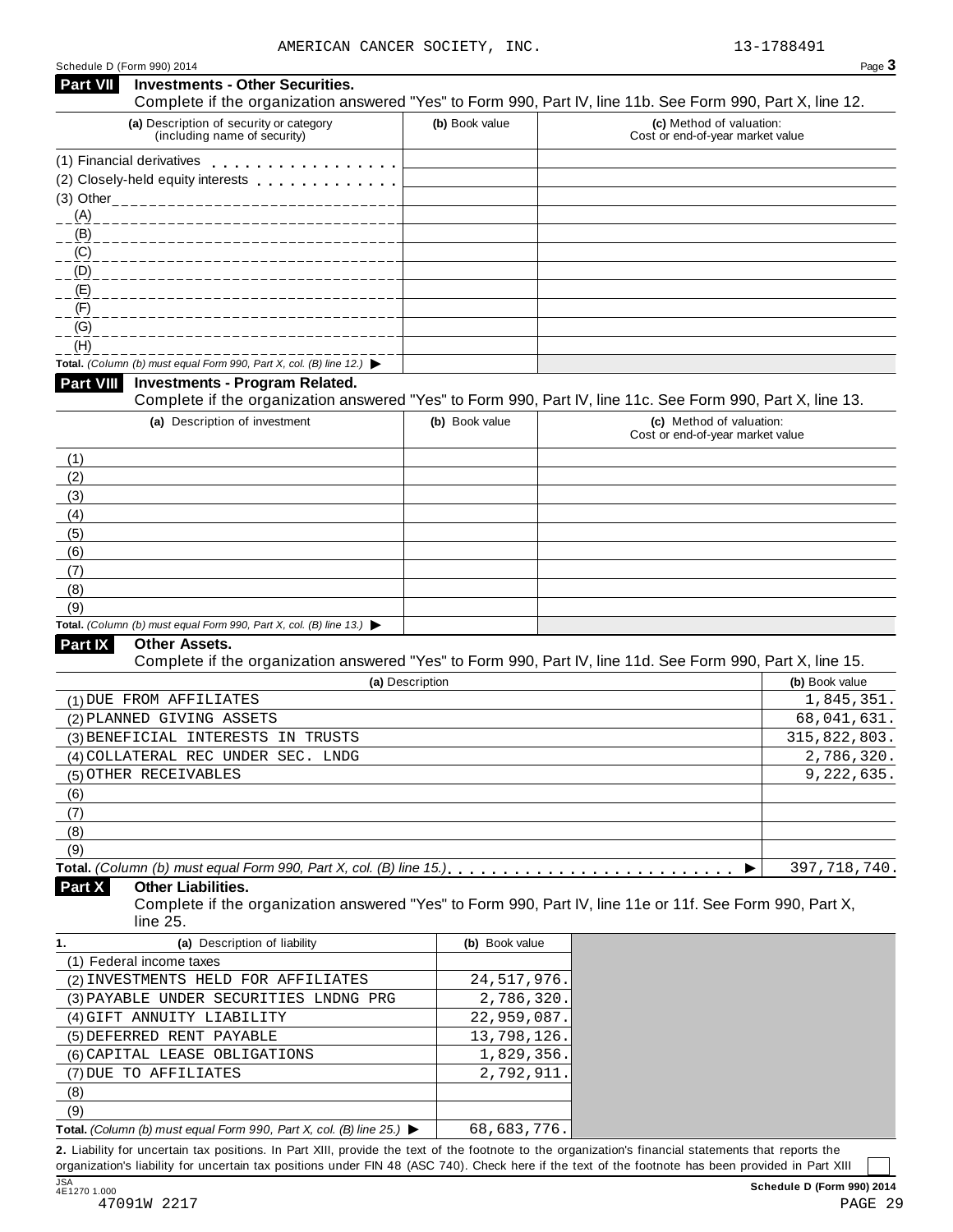|              | Schedule D (Form 990) 2014                                                                                                                                                                                                                                                                     |              | Page 4         |
|--------------|------------------------------------------------------------------------------------------------------------------------------------------------------------------------------------------------------------------------------------------------------------------------------------------------|--------------|----------------|
| Part XI      | Reconciliation of Revenue per Audited Financial Statements With Revenue per Return.<br>Complete if the organization answered "Yes" to Form 990, Part IV, line 12a.                                                                                                                             |              |                |
| 1            | Total revenue, gains, and other support per audited financial statements [1] [1]                                                                                                                                                                                                               | $\mathbf{1}$ | 885, 574, 382. |
| $\mathbf{2}$ | Amounts included on line 1 but not on Form 990, Part VIII, line 12:                                                                                                                                                                                                                            |              |                |
| a            | $-4,382,206.$<br>2a                                                                                                                                                                                                                                                                            |              |                |
| b            | Donated services and use of facilities<br>25, 299, 354.<br>2 <sub>b</sub>                                                                                                                                                                                                                      |              |                |
| с            | $-7,852,095.$<br>2c                                                                                                                                                                                                                                                                            |              |                |
| d            | 29,090,349.<br>2d                                                                                                                                                                                                                                                                              |              |                |
| e            |                                                                                                                                                                                                                                                                                                | 2e           | 42, 155, 402.  |
| 3            |                                                                                                                                                                                                                                                                                                | 3            | 843, 418, 980. |
| 4            | Amounts included on Form 990, Part VIII, line 12, but not on line 1:                                                                                                                                                                                                                           |              |                |
| a            | Investment expenses not included on Form 990, Part VIII, line 7b           4a<br>3,872,953.                                                                                                                                                                                                    |              |                |
| b            | Other (Describe in Part XIII.) [1] [2] Letter Letter Letter Letter Letter Letter Letter Letter Letter Letter Le<br>569,597.                                                                                                                                                                    |              |                |
| c            | Add lines 4a and 4b                                                                                                                                                                                                                                                                            | 4c           | 4,442,550.     |
| 5            | Total revenue. Add lines 3 and 4c. (This must equal Form 990, Part I, line 12.)                                                                                                                                                                                                                | 5            | 847,861,530.   |
| Part XII     | Reconciliation of Expenses per Audited Financial Statements With Expenses per Return.<br>Complete if the organization answered "Yes" to Form 990, Part IV, line 12a.                                                                                                                           |              |                |
| 1            | Total expenses and losses per audited financial statements                                                                                                                                                                                                                                     | 1            | 857, 325, 302. |
| $\mathbf{2}$ | na na karama na karama na karama na karama<br>Amounts included on line 1 but not on Form 990, Part IX, line 25:                                                                                                                                                                                |              |                |
| a            | 25,014,738.                                                                                                                                                                                                                                                                                    |              |                |
|              | Donated services and use of facilities<br>2a                                                                                                                                                                                                                                                   |              |                |
| b            | 2b                                                                                                                                                                                                                                                                                             |              |                |
| с            | Other losses<br>2c                                                                                                                                                                                                                                                                             |              |                |
| d            | 2d<br>1,742,290.                                                                                                                                                                                                                                                                               |              |                |
| e            | Add lines 2a through 2d                                                                                                                                                                                                                                                                        | 2e           | 26,757,028.    |
| 3            |                                                                                                                                                                                                                                                                                                | 3            | 830, 568, 274. |
| 4            | Amounts included on Form 990, Part IX, line 25, but not on line 1:                                                                                                                                                                                                                             |              |                |
| a            | Investment expenses not included on Form 990, Part VIII, line 7b<br>3,872,953.<br>4a                                                                                                                                                                                                           |              |                |
| b            | 8,852,095.<br>4 <sub>b</sub>                                                                                                                                                                                                                                                                   |              |                |
| c            | Add lines 4a and 4b<br>.                                                                                                                                                                                                                                                                       | 4c           | 12,725,048.    |
| 5            | Total expenses. Add lines 3 and 4c. (This must equal Form 990, Part I, line 18.)                                                                                                                                                                                                               | 5            | 843, 293, 322. |
|              | Provide the descriptions required for Part II, lines 3, 5, and 9; Part III, lines 1a and 4; Part IV, lines 1b and 2b; Part V, line 4; Part X, line<br>2; Part XI, lines 2d and 4b; and Part XII, lines 2d and 4b. Also complete this part to provide any additional information.<br>SEE PAGE 5 |              |                |
|              |                                                                                                                                                                                                                                                                                                |              |                |
|              |                                                                                                                                                                                                                                                                                                |              |                |
|              |                                                                                                                                                                                                                                                                                                |              |                |
|              |                                                                                                                                                                                                                                                                                                |              |                |
|              |                                                                                                                                                                                                                                                                                                |              |                |
|              |                                                                                                                                                                                                                                                                                                |              |                |
|              |                                                                                                                                                                                                                                                                                                |              |                |
|              |                                                                                                                                                                                                                                                                                                |              |                |
|              |                                                                                                                                                                                                                                                                                                |              |                |
|              |                                                                                                                                                                                                                                                                                                |              |                |
|              |                                                                                                                                                                                                                                                                                                |              |                |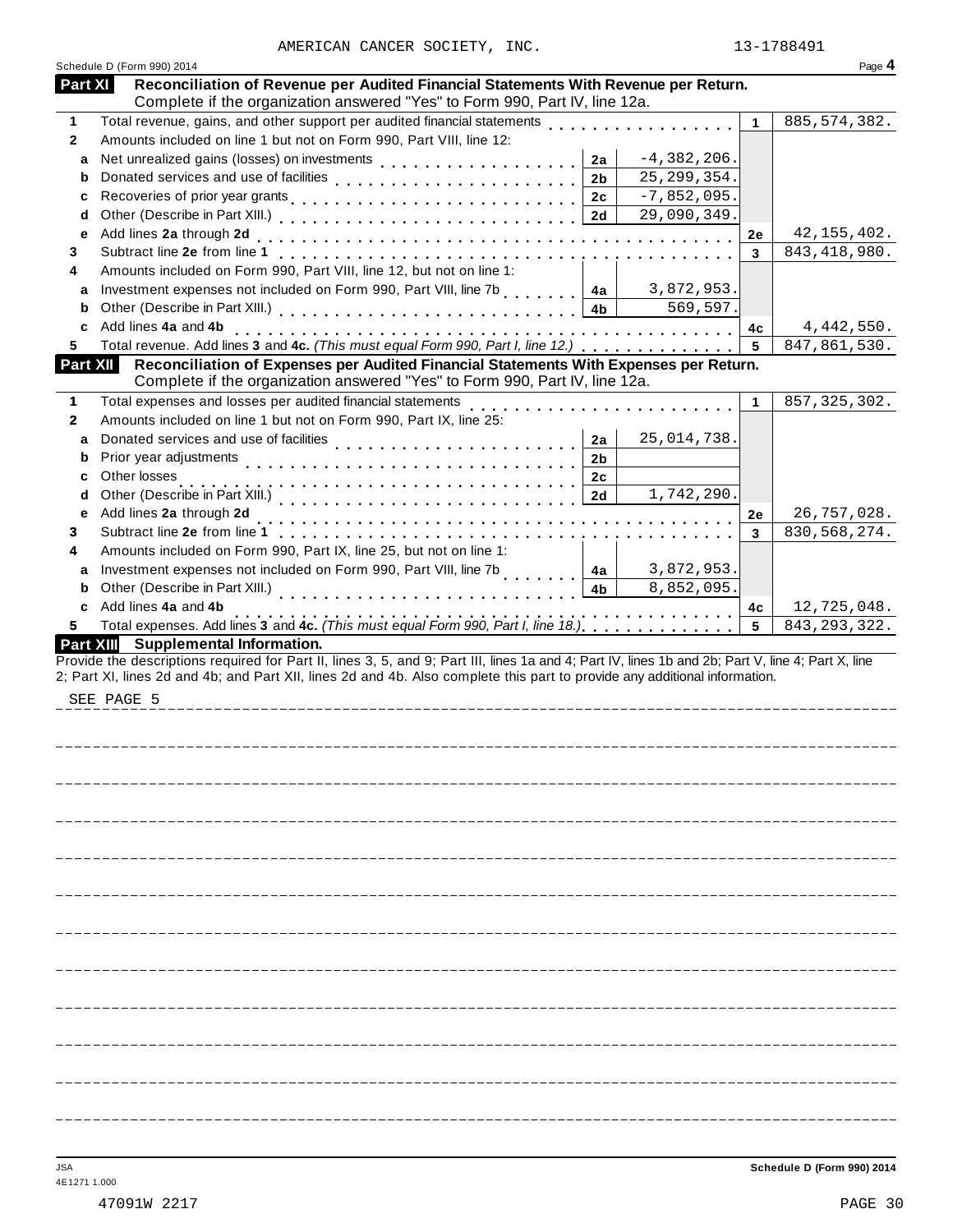INTENDED USE OF THE ORGANIZATION'S ENDOWMENT FUNDS

SCHEDULE D, PART V, LINE 5

THE FILING ORGANIZATION MAINTAINS ENDOWMENT FUNDS IN PERPETUITY. DISTRIBUTIONS FROM THE INVESTMENT EARNINGS OF THE ENDOWMENT FUNDS ARE MADE IN ACCORDANCE WITH THE FILING ORGANIZATION'S SPENDING POLICY. THESE DISTRIBUTIONS ARE USED FOR THE FILING ORGANIZATION'S MISSION IN ACCORDANCE WITH ANY APPLICABLE DONOR RESTRICTIONS.

REVENUE RECONCILIATION PER AUDITED FINANCIAL STATEMENTS TO 990 SCHEDULE D, PART XI, LINE 2D

REVENUE OF AFFILIATES: \$18,676,081 CHANGE IN VALUE OF SPLIT INTEREST AGREEMENTS: \$10,414,268 TOTAL: \$29,090,349

REVENUE RECONCILIATION PER AUDITED FINANCIAL STATEMENTS TO 990 SCHEDULE D, PART XI, LINE 4B

BAD DEBT EXPENSE: \$1,000,000 RENTAL EXPENSES: \$(430,403) TOTAL: \$569,597

EXPENSE RECONCILIATION PER AUDITED FINANCIAL STATEMENTS TO 990 SCHEDULE D, PART XII, LINE 2D

EXPENSES OF AFFILIATES: \$1,311,887

RENTAL EXPENSES: \$430,403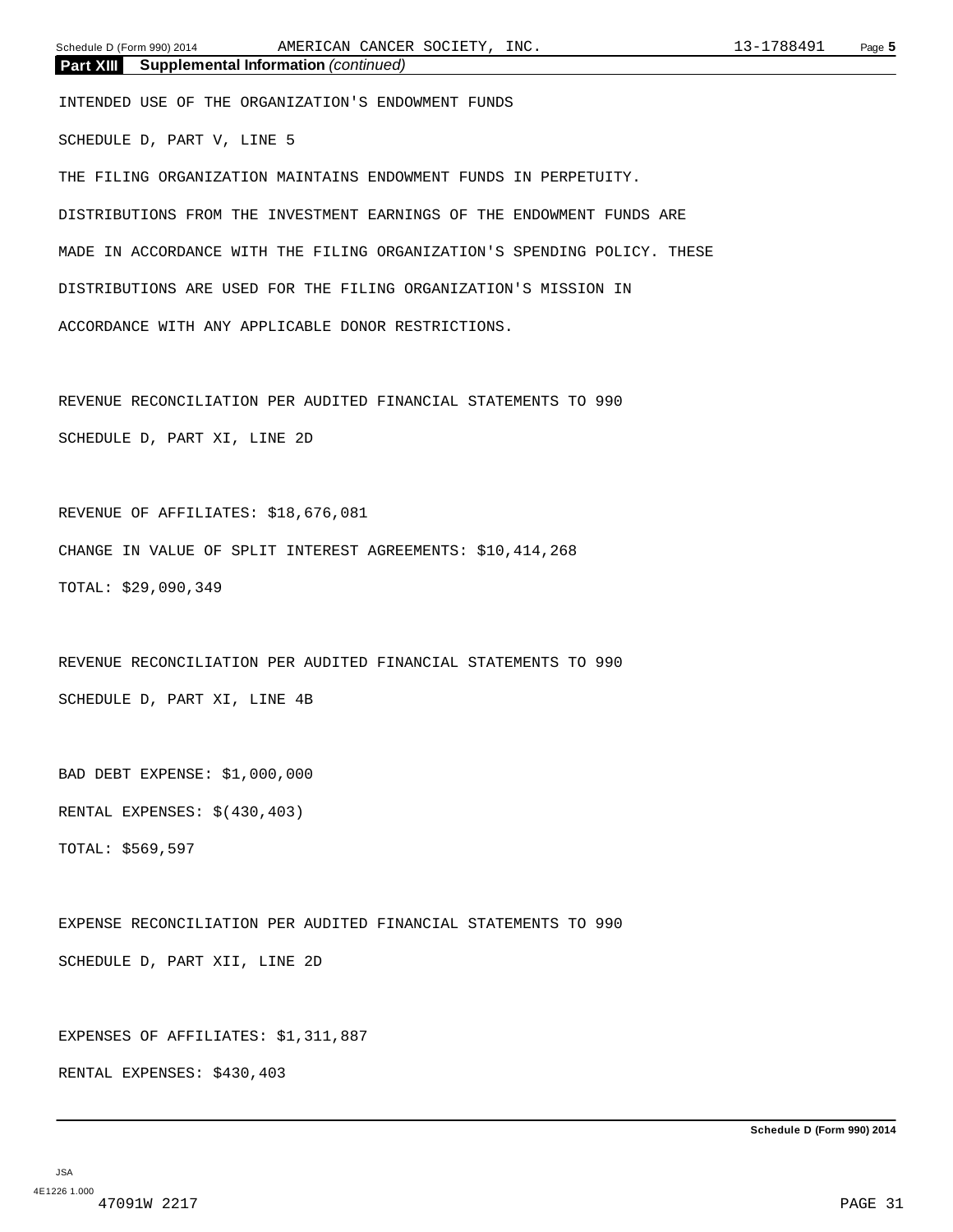TOTAL: \$1,742,290

EXPENSE RECONCILIATION PER AUDITED FINANCIAL STATEMENTS TO 990

SCHEDULE D, PART XII, LINE 4B

GRANT REFUNDS/RESIGNATIONS: \$7,852,095

BAD DEBT EXPENSE: \$1,000,000

TOTAL: \$8,852,095

**Schedule D (Form 990) 2014**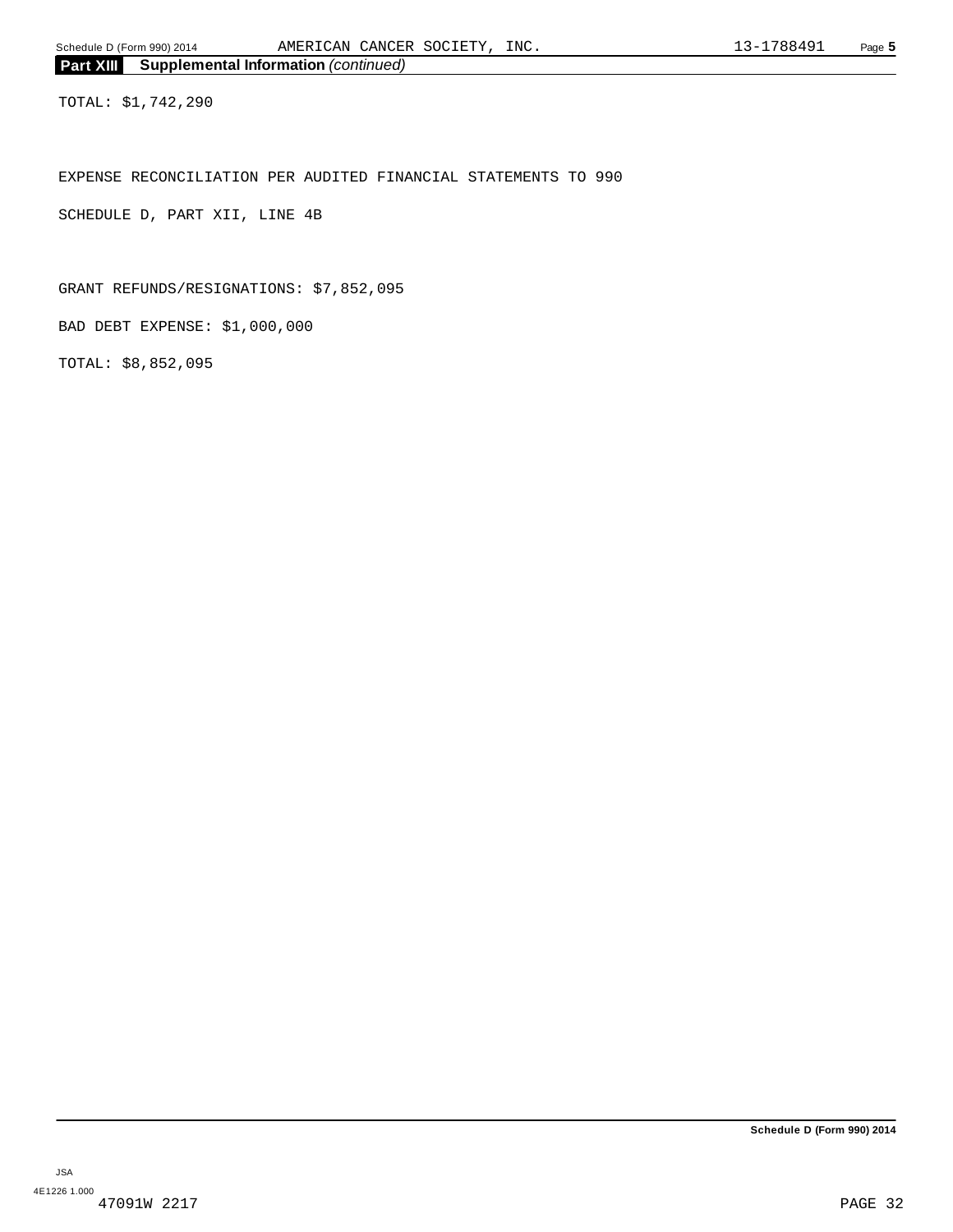| <b>SCHEDULE F</b>               |                                                                                                                                                                                                                                |                                                                                          |                                                                                         |                                                                                       | <b>Statement of Activities Outside the United States</b>                                                                                                   |                                                                                                             | OMB No. 1545-0047                                             |  |
|---------------------------------|--------------------------------------------------------------------------------------------------------------------------------------------------------------------------------------------------------------------------------|------------------------------------------------------------------------------------------|-----------------------------------------------------------------------------------------|---------------------------------------------------------------------------------------|------------------------------------------------------------------------------------------------------------------------------------------------------------|-------------------------------------------------------------------------------------------------------------|---------------------------------------------------------------|--|
| (Form 990)                      |                                                                                                                                                                                                                                | ▶ Complete if the organization answered "Yes" on Form 990, Part IV, line 14b, 15, or 16. |                                                                                         |                                                                                       |                                                                                                                                                            |                                                                                                             |                                                               |  |
|                                 | Department of the Treasury                                                                                                                                                                                                     |                                                                                          | Information about Schedule F (Form 990) and its instructions is at www.irs.gov/form990. | <b>Open to Public</b>                                                                 |                                                                                                                                                            |                                                                                                             |                                                               |  |
| <b>Internal Revenue Service</b> |                                                                                                                                                                                                                                | <b>Inspection</b>                                                                        |                                                                                         |                                                                                       |                                                                                                                                                            |                                                                                                             |                                                               |  |
|                                 | Name of the organization<br>AMERICAN CANCER SOCIETY, INC.                                                                                                                                                                      |                                                                                          |                                                                                         |                                                                                       |                                                                                                                                                            | 13-1788491                                                                                                  | <b>Employer identification number</b>                         |  |
| Part I                          |                                                                                                                                                                                                                                |                                                                                          |                                                                                         |                                                                                       | General Information on Activities Outside the United States. Complete if the organization answered "Yes" on                                                |                                                                                                             |                                                               |  |
|                                 |                                                                                                                                                                                                                                | Form 990, Part IV, line 14b.                                                             |                                                                                         |                                                                                       |                                                                                                                                                            |                                                                                                             |                                                               |  |
| 1                               | For grantmakers. Does the organization maintain records to substantiate the amount of its grants and other<br>assistance, the grantees' eligibility for the grants or assistance, and the selection criteria used to award the |                                                                                          |                                                                                         |                                                                                       |                                                                                                                                                            |                                                                                                             |                                                               |  |
| $\mathbf{2}$                    | assistance outside the United States.                                                                                                                                                                                          |                                                                                          |                                                                                         |                                                                                       | For grantmakers. Describe in Part V the organization's procedures for monitoring the use of its grants and other                                           |                                                                                                             |                                                               |  |
| 3                               |                                                                                                                                                                                                                                |                                                                                          |                                                                                         |                                                                                       | Activities per Region. (The following Part I, line 3 table can be duplicated if additional space is needed.)                                               |                                                                                                             |                                                               |  |
|                                 | (a) Region                                                                                                                                                                                                                     |                                                                                          | (b) Number of<br>offices in the<br>region                                               | (c) Number of<br>employees,<br>agents, and<br>independent<br>contractors<br>in region | (d) Activities conducted in<br>region (by type) (e.g.,<br>fundraising, program services,<br>investments,<br>grants to recipients<br>located in the region) | (e) If activity listed in (d) is<br>a program service,<br>describe specific type of<br>service(s) in region | (f) Total<br>expenditures for<br>and investments<br>in region |  |
| (1)                             | CENTRAL AMERICA/CARIBBEAN                                                                                                                                                                                                      |                                                                                          |                                                                                         |                                                                                       | PROGRAM SERVICES                                                                                                                                           | BRST CANCER AWARENESS                                                                                       | 320.                                                          |  |
|                                 |                                                                                                                                                                                                                                |                                                                                          |                                                                                         |                                                                                       |                                                                                                                                                            |                                                                                                             |                                                               |  |
| (2)                             | CENTRAL AMERICA/CARIBBEAN                                                                                                                                                                                                      |                                                                                          |                                                                                         |                                                                                       | PROGRAM SERVICES                                                                                                                                           | CAPACITY BUILDING                                                                                           | 4,367.                                                        |  |
| (3)                             | CENTRAL AMERICA/CARIBBEAN                                                                                                                                                                                                      |                                                                                          |                                                                                         |                                                                                       | PROGRAM SERVICES                                                                                                                                           | GLOBAL CANCER ADVOCACY                                                                                      | 2,401.                                                        |  |
| (4)                             | CENTRAL AMERICA/CARIBBEAN                                                                                                                                                                                                      |                                                                                          |                                                                                         |                                                                                       | PROGRAM SERVICES                                                                                                                                           | PAIN MANAGEMENT                                                                                             | 533.                                                          |  |
| (5)                             | CENTRAL AMERICA/CARIBBEAN                                                                                                                                                                                                      |                                                                                          |                                                                                         |                                                                                       | PROGRAM SERVICES                                                                                                                                           | TOBACCO CONTROL                                                                                             | 4,213.                                                        |  |
| (6)                             | CENTRAL AMERICA/CARIBBEAN                                                                                                                                                                                                      |                                                                                          |                                                                                         |                                                                                       | PROGRAM SERVICES                                                                                                                                           | WOMEN CANCER AWARENESS                                                                                      | 2,393.                                                        |  |
| (7)                             | CENTRAL AMERICA/CARIBBEAN                                                                                                                                                                                                      |                                                                                          |                                                                                         |                                                                                       | PROGRAM SERVICES                                                                                                                                           | YOUTH CANCER AWARENESS                                                                                      | 1,136.                                                        |  |
|                                 | (8) EAST ASIA AND THE PACIFIC                                                                                                                                                                                                  |                                                                                          |                                                                                         |                                                                                       | PROGRAM SERVICES                                                                                                                                           | BRST CANCER AWARENESS                                                                                       | 2,055.                                                        |  |
|                                 | (9) EAST ASIA AND THE PACIFIC                                                                                                                                                                                                  |                                                                                          |                                                                                         |                                                                                       | PROGRAM SERVICES                                                                                                                                           | CAPACITY BUILDING                                                                                           | 126,440.                                                      |  |
|                                 | (10) EAST ASIA AND THE PACIFIC                                                                                                                                                                                                 |                                                                                          |                                                                                         |                                                                                       | PROGRAM SERVICES                                                                                                                                           | GLOBAL CANCER ADVOCACY                                                                                      | 118,696.                                                      |  |
|                                 | (11) EAST ASIA AND THE PACIFIC                                                                                                                                                                                                 |                                                                                          |                                                                                         |                                                                                       | PROGRAM SERVICES                                                                                                                                           | TOBACCO CONTROL                                                                                             | 13,911.                                                       |  |
|                                 | (12) EAST ASIA AND THE PACIFIC                                                                                                                                                                                                 |                                                                                          |                                                                                         |                                                                                       | PROGRAM SERVICES                                                                                                                                           | WOMEN CANCER AWARENESS                                                                                      | 3,760.                                                        |  |
| $(13)$ EUROPE                   |                                                                                                                                                                                                                                |                                                                                          |                                                                                         |                                                                                       | PROGRAM SERVICES                                                                                                                                           | BRST CANCER AWARENESS                                                                                       | 1,307.                                                        |  |
| $(14)$ EUROPE                   |                                                                                                                                                                                                                                |                                                                                          |                                                                                         |                                                                                       | PROGRAM SERVICES                                                                                                                                           | CANCER RESEARCH                                                                                             | 108,000.                                                      |  |
| $(15)$ EUROPE                   |                                                                                                                                                                                                                                |                                                                                          |                                                                                         |                                                                                       | PROGRAM SERVICES                                                                                                                                           | CAPACITY BUILDING                                                                                           | 23,019.                                                       |  |
| $(16)$ EUROPE                   |                                                                                                                                                                                                                                |                                                                                          |                                                                                         |                                                                                       | PROGRAM SERVICES                                                                                                                                           | CLRCTAL CNCR AWARENESS                                                                                      | 1,567.                                                        |  |
|                                 |                                                                                                                                                                                                                                |                                                                                          |                                                                                         |                                                                                       |                                                                                                                                                            |                                                                                                             |                                                               |  |
| $(17)$ EUROPE                   | 3a Sub-total and the state of the state of the state of the state of the state of the state of the state of the state of the state of the state of the state of the state of the state of the state of the state of the state  |                                                                                          |                                                                                         |                                                                                       | PROGRAM SERVICES                                                                                                                                           | GLOBAL CANCER ADVOCACY                                                                                      | 17,283.                                                       |  |
| b                               | Total<br>from                                                                                                                                                                                                                  | continuation                                                                             |                                                                                         |                                                                                       |                                                                                                                                                            |                                                                                                             | 431,401.                                                      |  |
|                                 | sheets to Part I                                                                                                                                                                                                               |                                                                                          |                                                                                         |                                                                                       |                                                                                                                                                            |                                                                                                             | 828,877.                                                      |  |
|                                 | c Totals (add lines 3a and 3b)                                                                                                                                                                                                 |                                                                                          |                                                                                         | $\mathbf{1}$ .                                                                        |                                                                                                                                                            |                                                                                                             | 1,260,278.                                                    |  |

**For Paperwork Reduction Act Notice, see the Instructions for Form 990. Schedule F (Form 990) 2014** JSA 4E1274 1.000 47091W 2217 PAGE 33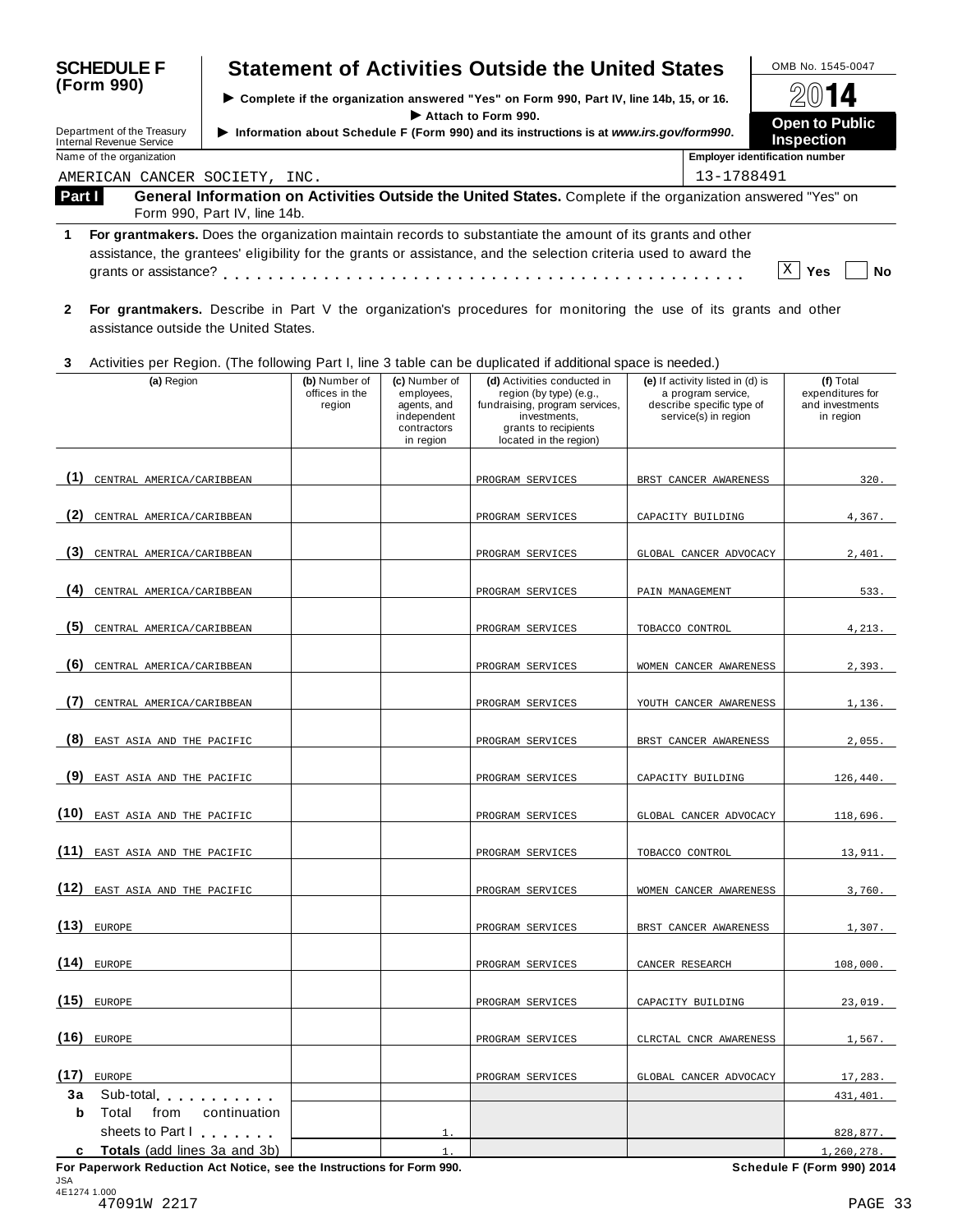| <b>SCHEDULE F</b> |                                                                 |                                                                                        |                                                                                         |                                                                                       | <b>Statement of Activities Outside the United States</b>                                                                                                                                                                       |                                                                                                             | OMB No. 1545-0047                                             |
|-------------------|-----------------------------------------------------------------|----------------------------------------------------------------------------------------|-----------------------------------------------------------------------------------------|---------------------------------------------------------------------------------------|--------------------------------------------------------------------------------------------------------------------------------------------------------------------------------------------------------------------------------|-------------------------------------------------------------------------------------------------------------|---------------------------------------------------------------|
|                   | (Form 990)                                                      | Complete if the organization answered "Yes" on Form 990, Part IV, line 14b, 15, or 16. |                                                                                         |                                                                                       |                                                                                                                                                                                                                                |                                                                                                             |                                                               |
|                   | Department of the Treasury<br><b>Internal Revenue Service</b>   |                                                                                        | Information about Schedule F (Form 990) and its instructions is at www.irs.gov/form990. | Attach to Form 990.                                                                   | <b>Open to Public</b><br><b>Inspection</b>                                                                                                                                                                                     |                                                                                                             |                                                               |
|                   | Name of the organization                                        |                                                                                        |                                                                                         |                                                                                       |                                                                                                                                                                                                                                |                                                                                                             | <b>Employer identification number</b>                         |
|                   | AMERICAN CANCER SOCIETY, INC.                                   |                                                                                        |                                                                                         |                                                                                       |                                                                                                                                                                                                                                | 13-1788491                                                                                                  |                                                               |
| Part I            |                                                                 | Form 990, Part IV, line 14b.                                                           |                                                                                         |                                                                                       | General Information on Activities Outside the United States. Complete if the organization answered "Yes" on                                                                                                                    |                                                                                                             |                                                               |
| 1                 |                                                                 |                                                                                        |                                                                                         |                                                                                       | For grantmakers. Does the organization maintain records to substantiate the amount of its grants and other<br>assistance, the grantees' eligibility for the grants or assistance, and the selection criteria used to award the |                                                                                                             | $\overline{X}$   Yes<br><b>No</b>                             |
| $\mathbf{2}$      | assistance outside the United States.                           |                                                                                        |                                                                                         |                                                                                       | For grantmakers. Describe in Part V the organization's procedures for monitoring the use of its grants and other                                                                                                               |                                                                                                             |                                                               |
| 3                 |                                                                 |                                                                                        |                                                                                         |                                                                                       | Activities per Region. (The following Part I, line 3 table can be duplicated if additional space is needed.)                                                                                                                   |                                                                                                             |                                                               |
|                   | (a) Region                                                      |                                                                                        | (b) Number of<br>offices in the<br>region                                               | (c) Number of<br>employees,<br>agents, and<br>independent<br>contractors<br>in region | (d) Activities conducted in<br>region (by type) (e.g.,<br>fundraising, program services,<br>investments,<br>grants to recipients<br>located in the region)                                                                     | (e) If activity listed in (d) is<br>a program service,<br>describe specific type of<br>service(s) in region | (f) Total<br>expenditures for<br>and investments<br>in region |
| (1)               | <b>EUROPE</b>                                                   |                                                                                        |                                                                                         |                                                                                       | PROGRAM SERVICES                                                                                                                                                                                                               |                                                                                                             |                                                               |
|                   |                                                                 |                                                                                        |                                                                                         |                                                                                       |                                                                                                                                                                                                                                | PAIN MANAGEMENT                                                                                             | 342.                                                          |
| (2)               | <b>EUROPE</b>                                                   |                                                                                        |                                                                                         |                                                                                       | PROGRAM SERVICES                                                                                                                                                                                                               | PATIENT SUPPORT                                                                                             | 3,439.                                                        |
| (3)               | <b>EUROPE</b>                                                   |                                                                                        |                                                                                         |                                                                                       | PROGRAM SERVICES                                                                                                                                                                                                               | RESEARCH FELLOWSHIP                                                                                         | 34,586.                                                       |
| (4)               | <b>EUROPE</b>                                                   |                                                                                        |                                                                                         |                                                                                       | PROGRAM SERVICES                                                                                                                                                                                                               | TOBACCO CONTROL                                                                                             | 36,851.                                                       |
| (5)               | <b>EUROPE</b>                                                   |                                                                                        |                                                                                         |                                                                                       | PROGRAM SERVICES                                                                                                                                                                                                               | WOMEN CANCER AWARENESS                                                                                      | 3,221.                                                        |
| (6)               | MIDDLE EAST AND NORTH AFRICA                                    |                                                                                        |                                                                                         |                                                                                       | PROGRAM SERVICES                                                                                                                                                                                                               | TOBACCO CONTROL                                                                                             | 13,936.                                                       |
| (7)               | NORTH AMERICA                                                   |                                                                                        |                                                                                         |                                                                                       | PROGRAM SERVICES                                                                                                                                                                                                               | CANCER PREVENTION                                                                                           | 644.                                                          |
|                   | (8) NORTH AMERICA                                               |                                                                                        |                                                                                         |                                                                                       | PROGRAM SERVICES                                                                                                                                                                                                               | CAPACITY BUILDING                                                                                           | 73,201.                                                       |
|                   | NORTH AMERICA                                                   |                                                                                        |                                                                                         |                                                                                       | PROGRAM SERVICES                                                                                                                                                                                                               | GLOBAL CANCER ADVOCACY                                                                                      | 3,514.                                                        |
|                   | (10) NORTH AMERICA                                              |                                                                                        |                                                                                         |                                                                                       | PROGRAM SERVICES                                                                                                                                                                                                               | PALLIATIVE CARE                                                                                             | 698.                                                          |
|                   | (11) NORTH AMERICA                                              |                                                                                        |                                                                                         |                                                                                       | PROGRAM SERVICES                                                                                                                                                                                                               | RESEARCH FELLOWSHIP                                                                                         | 335.                                                          |
|                   | (12) NORTH AMERICA                                              |                                                                                        |                                                                                         |                                                                                       | PROGRAM SERVICES                                                                                                                                                                                                               | TOBACCO CONTROL                                                                                             | 36,015.                                                       |
|                   | (13) NORTH AMERICA                                              |                                                                                        |                                                                                         |                                                                                       | PROGRAM SERVICES                                                                                                                                                                                                               | WOMEN CANCER AWARENESS                                                                                      | 801.                                                          |
|                   | (14) RUSSIA/INDEPENDENT STATES                                  |                                                                                        |                                                                                         |                                                                                       | PROGRAM SERVICES                                                                                                                                                                                                               | TOBACCO CONTROL                                                                                             | 2,796.                                                        |
|                   | (15) SOUTH AMERICA                                              |                                                                                        |                                                                                         |                                                                                       | PROGRAM SERVICES                                                                                                                                                                                                               | BRST CANCER AWARENESS                                                                                       | 45,150.                                                       |
|                   | (16) SOUTH AMERICA                                              |                                                                                        |                                                                                         |                                                                                       | PROGRAM SERVICES                                                                                                                                                                                                               | CAPACITY BUILDING                                                                                           | 9,344.                                                        |
| За<br>b           | (17) SOUTH AMERICA<br>Sub-total services and sub-<br>Total from | continuation                                                                           |                                                                                         |                                                                                       | PROGRAM SERVICES                                                                                                                                                                                                               | GLOBAL CANCER ADVOCACY                                                                                      | 9,558.                                                        |
|                   | sheets to Part I<br>c Totals (add lines 3a and 3b)              |                                                                                        |                                                                                         |                                                                                       |                                                                                                                                                                                                                                |                                                                                                             |                                                               |

**For Paperwork Reduction Act Notice, see the Instructions for Form 990. Schedule F (Form 990) 2014** JSA 4E1274 1.000 47091W 2217 PAGE 34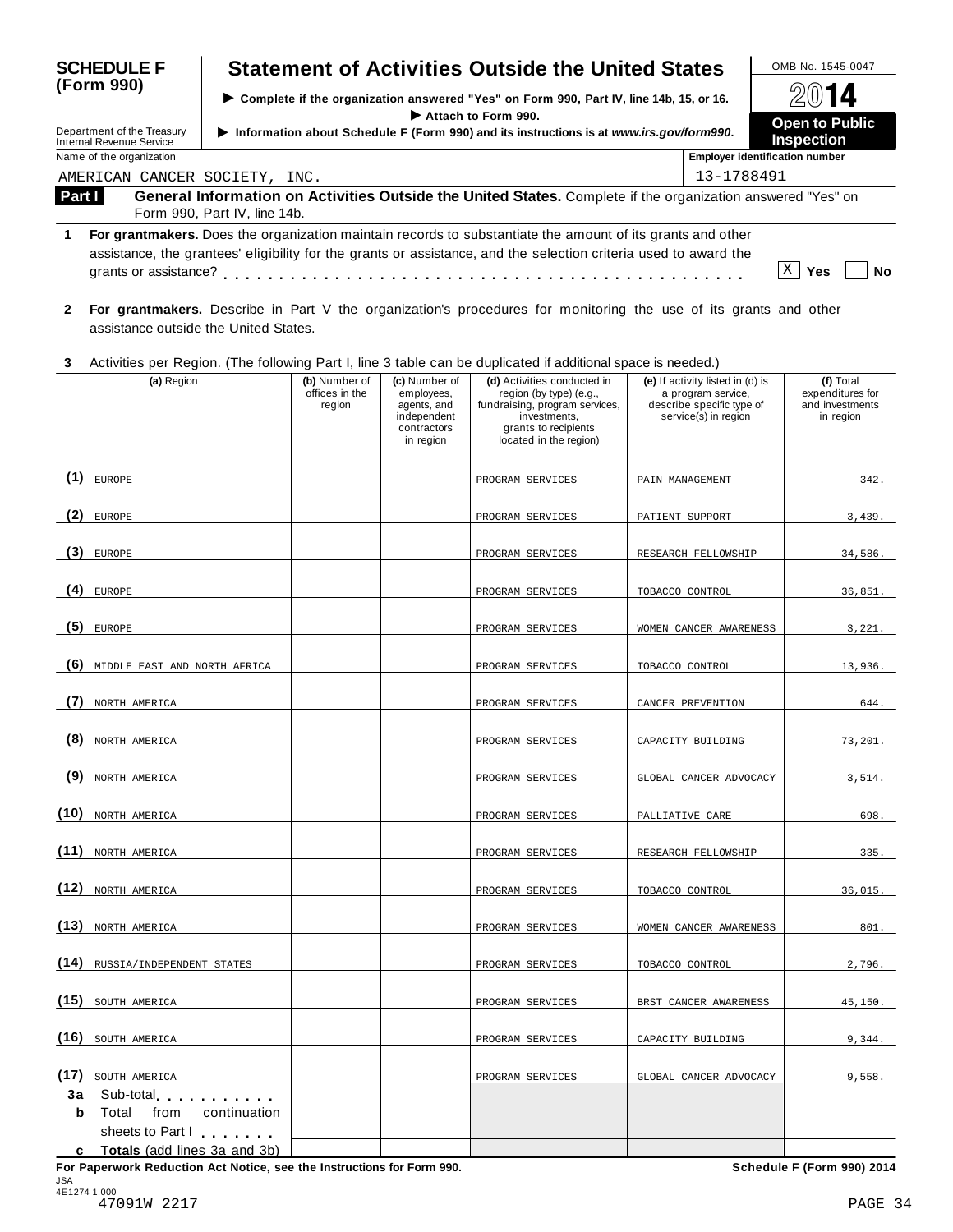| <b>SCHEDULE F</b>                                                                                                                                                         |                                                                                                           |                                                                                          |                                                                                         |                                                                                       | <b>Statement of Activities Outside the United States</b>                                                                                                   |                                                                                                             | OMB No. 1545-0047                                             |  |  |
|---------------------------------------------------------------------------------------------------------------------------------------------------------------------------|-----------------------------------------------------------------------------------------------------------|------------------------------------------------------------------------------------------|-----------------------------------------------------------------------------------------|---------------------------------------------------------------------------------------|------------------------------------------------------------------------------------------------------------------------------------------------------------|-------------------------------------------------------------------------------------------------------------|---------------------------------------------------------------|--|--|
| (Form 990)                                                                                                                                                                |                                                                                                           | > Complete if the organization answered "Yes" on Form 990, Part IV, line 14b, 15, or 16. |                                                                                         |                                                                                       |                                                                                                                                                            |                                                                                                             |                                                               |  |  |
| Department of the Treasury<br><b>Internal Revenue Service</b>                                                                                                             |                                                                                                           |                                                                                          | Information about Schedule F (Form 990) and its instructions is at www.irs.gov/form990. | <b>Open to Public</b><br><b>Inspection</b>                                            |                                                                                                                                                            |                                                                                                             |                                                               |  |  |
|                                                                                                                                                                           | Name of the organization                                                                                  |                                                                                          |                                                                                         |                                                                                       | <b>Employer identification number</b>                                                                                                                      |                                                                                                             |                                                               |  |  |
|                                                                                                                                                                           | AMERICAN CANCER SOCIETY, INC.                                                                             |                                                                                          |                                                                                         |                                                                                       |                                                                                                                                                            | 13-1788491                                                                                                  |                                                               |  |  |
| Part I                                                                                                                                                                    |                                                                                                           | Form 990, Part IV, line 14b.                                                             |                                                                                         |                                                                                       | General Information on Activities Outside the United States. Complete if the organization answered "Yes" on                                                |                                                                                                             |                                                               |  |  |
| For grantmakers. Does the organization maintain records to substantiate the amount of its grants and other<br>1                                                           |                                                                                                           |                                                                                          |                                                                                         |                                                                                       |                                                                                                                                                            |                                                                                                             |                                                               |  |  |
| assistance, the grantees' eligibility for the grants or assistance, and the selection criteria used to award the<br>X<br>Yes                                              |                                                                                                           |                                                                                          |                                                                                         |                                                                                       |                                                                                                                                                            |                                                                                                             |                                                               |  |  |
| For grantmakers. Describe in Part V the organization's procedures for monitoring the use of its grants and other<br>$\mathbf{2}$<br>assistance outside the United States. |                                                                                                           |                                                                                          |                                                                                         |                                                                                       |                                                                                                                                                            |                                                                                                             |                                                               |  |  |
| 3                                                                                                                                                                         |                                                                                                           |                                                                                          |                                                                                         |                                                                                       | Activities per Region. (The following Part I, line 3 table can be duplicated if additional space is needed.)                                               |                                                                                                             |                                                               |  |  |
|                                                                                                                                                                           | (a) Region                                                                                                |                                                                                          | (b) Number of<br>offices in the<br>region                                               | (c) Number of<br>employees,<br>agents, and<br>independent<br>contractors<br>in region | (d) Activities conducted in<br>region (by type) (e.g.,<br>fundraising, program services,<br>investments.<br>grants to recipients<br>located in the region) | (e) If activity listed in (d) is<br>a program service,<br>describe specific type of<br>service(s) in region | (f) Total<br>expenditures for<br>and investments<br>in region |  |  |
| (1)                                                                                                                                                                       | SOUTH AMERICA                                                                                             |                                                                                          |                                                                                         |                                                                                       | PROGRAM SERVICES                                                                                                                                           | TOBACCO CONTROL                                                                                             | 9,536.                                                        |  |  |
| (2)                                                                                                                                                                       | SOUTH AMERICA                                                                                             |                                                                                          |                                                                                         |                                                                                       | PROGRAM SERVICES                                                                                                                                           | WOMEN CANCER AWARENESS                                                                                      | 4,862.                                                        |  |  |
| (3)                                                                                                                                                                       | SOUTH ASIA                                                                                                |                                                                                          |                                                                                         |                                                                                       | PROGRAM SERVICES                                                                                                                                           | BRST CANCER AWARENESS                                                                                       | 1,646.                                                        |  |  |
| (4)                                                                                                                                                                       | SOUTH ASIA                                                                                                |                                                                                          |                                                                                         |                                                                                       | PROGRAM SERVICES                                                                                                                                           | CAPACITY BUILDING                                                                                           | 54,227.                                                       |  |  |
| (5)                                                                                                                                                                       | SOUTH ASIA                                                                                                |                                                                                          |                                                                                         |                                                                                       | PROGRAM SERVICES                                                                                                                                           | CRVCAL CNCR AWARENESS                                                                                       | 7,382.                                                        |  |  |
| (6)                                                                                                                                                                       | SOUTH ASIA                                                                                                |                                                                                          |                                                                                         |                                                                                       | PROGRAM SERVICES                                                                                                                                           | RESEARCH FELLOWSHIP                                                                                         | 6,059.                                                        |  |  |
| (7)                                                                                                                                                                       | SOUTH ASIA                                                                                                |                                                                                          |                                                                                         |                                                                                       | PROGRAM SERVICES                                                                                                                                           | TOBACCO CONTROL                                                                                             | 14,798.                                                       |  |  |
|                                                                                                                                                                           | (8) SUB-SAHARAN AFRICA                                                                                    |                                                                                          |                                                                                         |                                                                                       | PROGRAM SERVICES                                                                                                                                           | CAPACITY BUILDING                                                                                           | 42,367.                                                       |  |  |
| (9)                                                                                                                                                                       | SUB-SAHARAN AFRICA                                                                                        |                                                                                          |                                                                                         |                                                                                       | PROGRAM SERVICES                                                                                                                                           | CERVICAL & BRST CANCER                                                                                      | 9,459.                                                        |  |  |
|                                                                                                                                                                           | (10) SUB-SAHARAN AFRICA                                                                                   |                                                                                          |                                                                                         |                                                                                       | PROGRAM SERVICES                                                                                                                                           | CRVCAL CNCR AWARENESS                                                                                       | 5,099.                                                        |  |  |
| (11)                                                                                                                                                                      | SUB-SAHARAN AFRICA                                                                                        |                                                                                          |                                                                                         |                                                                                       | PROGRAM SERVICES                                                                                                                                           | GLOBAL CANCER ADVOCACY                                                                                      | 6,946.                                                        |  |  |
| (12)                                                                                                                                                                      | SUB-SAHARAN AFRICA                                                                                        |                                                                                          |                                                                                         |                                                                                       | PROGRAM SERVICES                                                                                                                                           | GLOBAL CANCER TREATMNT                                                                                      | 6,424.                                                        |  |  |
| (13)                                                                                                                                                                      | SUB-SAHARAN AFRICA                                                                                        |                                                                                          |                                                                                         |                                                                                       | PROGRAM SERVICES                                                                                                                                           | PAIN MANAGEMENT                                                                                             | 156,467.                                                      |  |  |
| (14)                                                                                                                                                                      | SUB-SAHARAN AFRICA                                                                                        |                                                                                          |                                                                                         |                                                                                       | PROGRAM SERVICES                                                                                                                                           | PALLIATIVE CARE                                                                                             | 7,841.                                                        |  |  |
| (15)                                                                                                                                                                      | SUB-SAHARAN AFRICA                                                                                        |                                                                                          |                                                                                         |                                                                                       | PROGRAM SERVICES                                                                                                                                           | RESEARCH FELLOWSHIP                                                                                         | 1,111.                                                        |  |  |
| (16)                                                                                                                                                                      | SUB-SAHARAN AFRICA                                                                                        |                                                                                          |                                                                                         |                                                                                       | PROGRAM SERVICES                                                                                                                                           | TOBACCO CONTROL                                                                                             | 112,713.                                                      |  |  |
| (17)<br>Зa<br>b                                                                                                                                                           | SUB-SAHARAN AFRICA<br>Sub-total Sub-<br>Total<br>from<br>sheets to Part I<br>Totals (add lines 3a and 3b) | continuation                                                                             |                                                                                         |                                                                                       | PROGRAM SERVICES                                                                                                                                           | WOMEN CANCER AWARENESS                                                                                      | 11,812.                                                       |  |  |

**For Paperwork Reduction Act Notice, see the Instructions for Form 990. Schedule F (Form 990) 2014** JSA 4E1274 1.000 47091W 2217 PAGE 35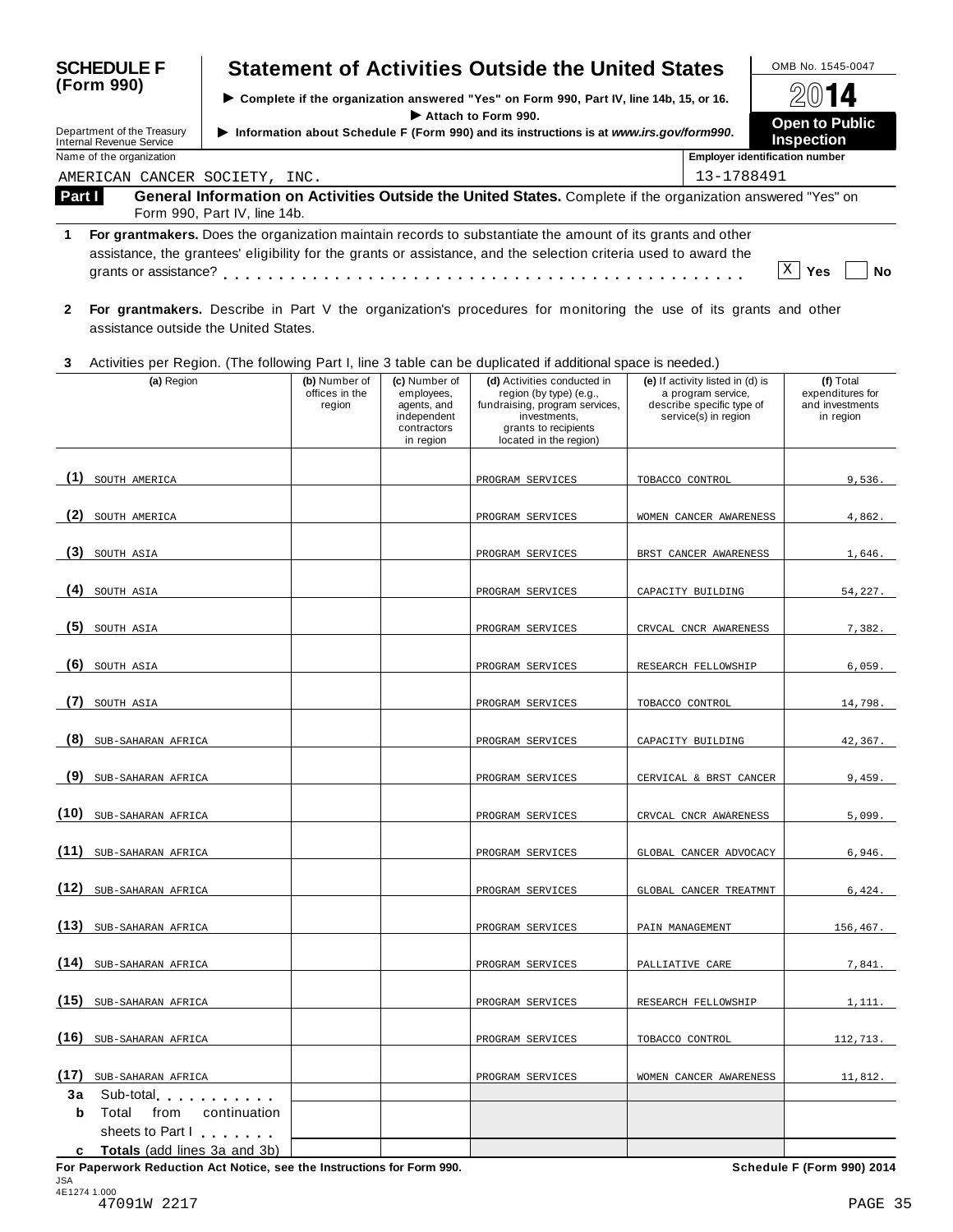|                                                                                                                 | <b>SCHEDULE F</b>                                           |                                           |                                                                                                                | <b>Statement of Activities Outside the United States</b>                                                                                                   |                                                                                                             | OMB No. 1545-0047                                             |  |  |
|-----------------------------------------------------------------------------------------------------------------|-------------------------------------------------------------|-------------------------------------------|----------------------------------------------------------------------------------------------------------------|------------------------------------------------------------------------------------------------------------------------------------------------------------|-------------------------------------------------------------------------------------------------------------|---------------------------------------------------------------|--|--|
| (Form 990)                                                                                                      |                                                             |                                           |                                                                                                                | Complete if the organization answered "Yes" on Form 990, Part IV, line 14b, 15, or 16.                                                                     |                                                                                                             |                                                               |  |  |
|                                                                                                                 | Department of the Treasury                                  |                                           | Attach to Form 990.<br>Information about Schedule F (Form 990) and its instructions is at www.irs.gov/form990. |                                                                                                                                                            |                                                                                                             |                                                               |  |  |
|                                                                                                                 | <b>Internal Revenue Service</b><br>Name of the organization |                                           |                                                                                                                |                                                                                                                                                            | <b>Inspection</b><br><b>Employer identification number</b>                                                  |                                                               |  |  |
|                                                                                                                 | AMERICAN CANCER SOCIETY, INC.                               |                                           |                                                                                                                |                                                                                                                                                            | 13-1788491                                                                                                  |                                                               |  |  |
| Part I                                                                                                          | Form 990, Part IV, line 14b.                                |                                           |                                                                                                                | General Information on Activities Outside the United States. Complete if the organization answered "Yes" on                                                |                                                                                                             |                                                               |  |  |
| For grantmakers. Does the organization maintain records to substantiate the amount of its grants and other<br>1 |                                                             |                                           |                                                                                                                |                                                                                                                                                            |                                                                                                             |                                                               |  |  |
|                                                                                                                 |                                                             |                                           |                                                                                                                | assistance, the grantees' eligibility for the grants or assistance, and the selection criteria used to award the                                           |                                                                                                             | $ X $ Yes<br>No                                               |  |  |
| $\mathbf{2}$                                                                                                    | assistance outside the United States.                       |                                           |                                                                                                                | For grantmakers. Describe in Part V the organization's procedures for monitoring the use of its grants and other                                           |                                                                                                             |                                                               |  |  |
| 3                                                                                                               |                                                             |                                           |                                                                                                                | Activities per Region. (The following Part I, line 3 table can be duplicated if additional space is needed.)                                               |                                                                                                             |                                                               |  |  |
|                                                                                                                 | (a) Region                                                  | (b) Number of<br>offices in the<br>region | (c) Number of<br>employees,<br>agents, and<br>independent<br>contractors<br>in region                          | (d) Activities conducted in<br>region (by type) (e.g.,<br>fundraising, program services,<br>investments,<br>grants to recipients<br>located in the region) | (e) If activity listed in (d) is<br>a program service,<br>describe specific type of<br>service(s) in region | (f) Total<br>expenditures for<br>and investments<br>in region |  |  |
| (1)                                                                                                             | SUB-SAHARAN AFRICA                                          |                                           | 1.                                                                                                             | PROGRAM SERVICES                                                                                                                                           | PAIN MANAGEMENT                                                                                             | 95,697.                                                       |  |  |
| (2)                                                                                                             |                                                             |                                           |                                                                                                                |                                                                                                                                                            |                                                                                                             |                                                               |  |  |
| (3)                                                                                                             |                                                             |                                           |                                                                                                                |                                                                                                                                                            |                                                                                                             |                                                               |  |  |
| (4)                                                                                                             |                                                             |                                           |                                                                                                                |                                                                                                                                                            |                                                                                                             |                                                               |  |  |
| (5)                                                                                                             |                                                             |                                           |                                                                                                                |                                                                                                                                                            |                                                                                                             |                                                               |  |  |
| (6)                                                                                                             |                                                             |                                           |                                                                                                                |                                                                                                                                                            |                                                                                                             |                                                               |  |  |
| (7)                                                                                                             |                                                             |                                           |                                                                                                                |                                                                                                                                                            |                                                                                                             |                                                               |  |  |
| (8)                                                                                                             |                                                             |                                           |                                                                                                                |                                                                                                                                                            |                                                                                                             |                                                               |  |  |
| (9)                                                                                                             |                                                             |                                           |                                                                                                                |                                                                                                                                                            |                                                                                                             |                                                               |  |  |
| (10)                                                                                                            |                                                             |                                           |                                                                                                                |                                                                                                                                                            |                                                                                                             |                                                               |  |  |
| (11)                                                                                                            |                                                             |                                           |                                                                                                                |                                                                                                                                                            |                                                                                                             |                                                               |  |  |
| (12)                                                                                                            |                                                             |                                           |                                                                                                                |                                                                                                                                                            |                                                                                                             |                                                               |  |  |
| (13)                                                                                                            |                                                             |                                           |                                                                                                                |                                                                                                                                                            |                                                                                                             |                                                               |  |  |
| (14)                                                                                                            |                                                             |                                           |                                                                                                                |                                                                                                                                                            |                                                                                                             |                                                               |  |  |
| (15)                                                                                                            |                                                             |                                           |                                                                                                                |                                                                                                                                                            |                                                                                                             |                                                               |  |  |
| (16)                                                                                                            |                                                             |                                           |                                                                                                                |                                                                                                                                                            |                                                                                                             |                                                               |  |  |
| (17)                                                                                                            |                                                             |                                           |                                                                                                                |                                                                                                                                                            |                                                                                                             |                                                               |  |  |
| Зa<br>b                                                                                                         | Sub-total extension and sub-<br>Total<br>from               | continuation                              |                                                                                                                |                                                                                                                                                            |                                                                                                             |                                                               |  |  |
|                                                                                                                 | sheets to Part I<br>c Totals (add lines 3a and 3b)          |                                           |                                                                                                                |                                                                                                                                                            |                                                                                                             |                                                               |  |  |

| JSA |              |  |  |  |
|-----|--------------|--|--|--|
|     | 4E1274 1.000 |  |  |  |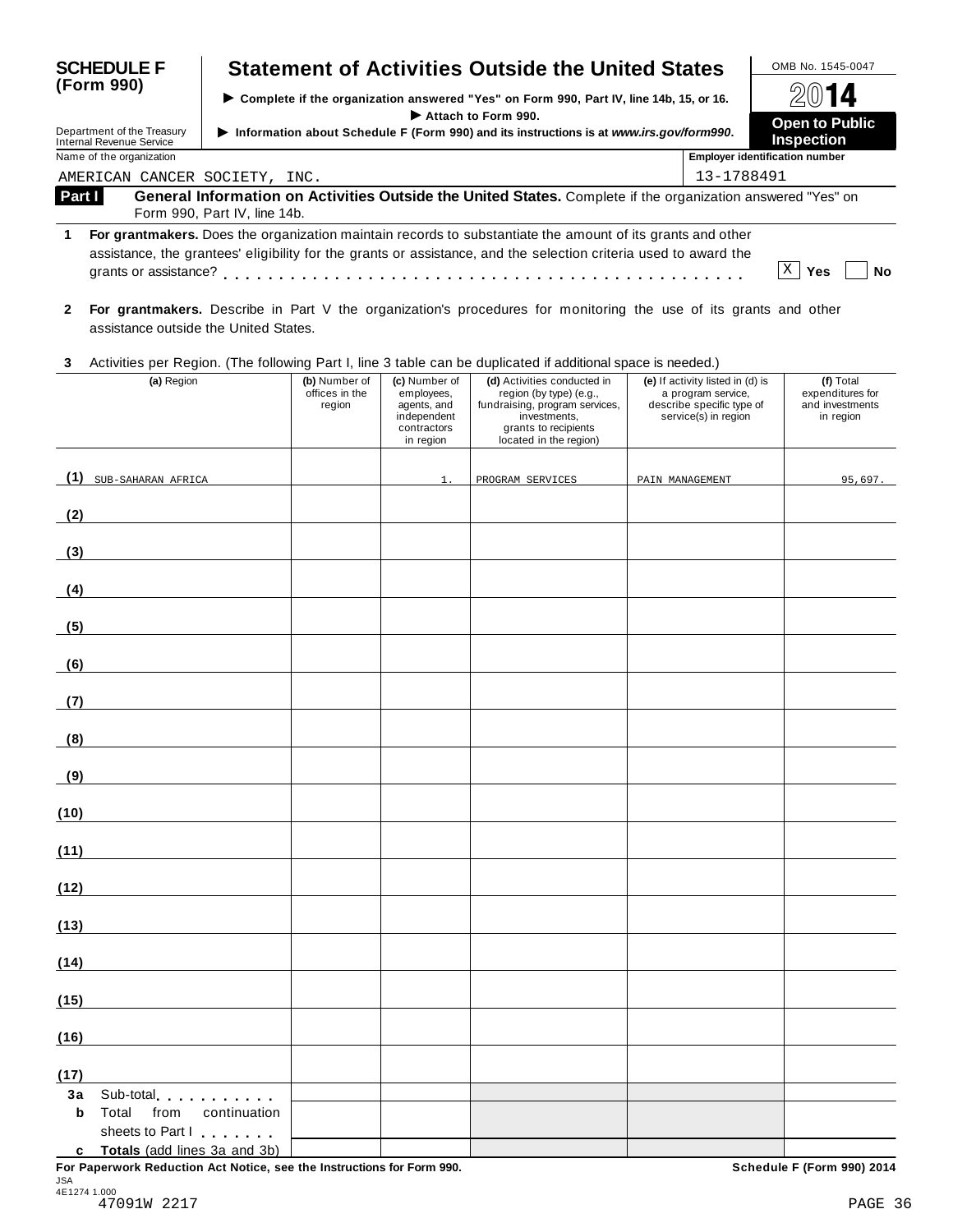Schedule F (Form 990) 2014  $P_{\text{age}} \textbf{2}$ 

| 1    | (a) Name of  |                                                    | (c) Region                   | (d) Purpose of  | (e) Amount of | (f) Manner of        | (g) Amount of          | (h) Description           | (i) Method of<br>valuation          |
|------|--------------|----------------------------------------------------|------------------------------|-----------------|---------------|----------------------|------------------------|---------------------------|-------------------------------------|
|      | organization | (b) IRS code<br>section and EIN<br>(if applicable) |                              | grant           | cash grant    | cash<br>disbursement | non-cash<br>assistance | of non-cash<br>assistance | (book, FMV,<br>appraisal,<br>other) |
|      |              |                                                    |                              | TOBACCO         |               |                      |                        |                           |                                     |
| (1)  |              |                                                    | SUB-SAHARAN AFRICA           | CONTROL         | 239,609.      | WIRE                 |                        |                           |                                     |
|      |              |                                                    |                              | PAIN            |               |                      |                        |                           |                                     |
| (2)  |              |                                                    | SUB-SAHARAN AFRICA           | MANAGEMENT      | 376,713.      | WIRE                 |                        |                           |                                     |
|      |              |                                                    |                              | CAPACITY        |               |                      |                        |                           |                                     |
| (3)  |              |                                                    | SUB-SAHARAN AFRICA           | <b>BUILDING</b> | 8,132.        | WIRE                 |                        |                           |                                     |
|      |              |                                                    |                              | BREAST CNCR     |               |                      |                        |                           |                                     |
| (4)  |              |                                                    | SUB-SAHARAN AFRICA           | AWARENESS       | 1,076,148.    | WIRE                 |                        |                           |                                     |
|      |              |                                                    |                              | CAPACITY        |               |                      |                        |                           |                                     |
| (5)  |              |                                                    | SOUTH ASIA                   | <b>BUILDING</b> | 15,000.       | WIRE                 |                        |                           |                                     |
|      |              |                                                    |                              | BREAST CNCR     |               |                      |                        |                           |                                     |
| (6)  |              |                                                    | SOUTH ASIA                   | AWARENESS       | 29,888.       | WIRE                 |                        |                           |                                     |
|      |              |                                                    |                              | TOBACCO         |               |                      |                        |                           |                                     |
| (7)  |              |                                                    | SOUTH AMERICA                | CONTROL         | 45,268.       | CHECK                |                        |                           |                                     |
|      |              |                                                    |                              | CAPACITY        |               |                      |                        |                           |                                     |
| (8)  |              |                                                    | SOUTH AMERICA                | BUILDING        | 15,000.       | CHECK                |                        |                           |                                     |
|      |              |                                                    |                              | BREAST CNCR     |               |                      |                        |                           |                                     |
| (9)  |              |                                                    | SOUTH AMERICA                | AWARENESS       | 192,448.      | WIRE                 |                        |                           |                                     |
|      |              |                                                    |                              | BREAST CNCR     |               |                      |                        |                           |                                     |
| (10) |              |                                                    | SOUTH AMERICA                | AWARENESS       | 12,000.       | CHECK                |                        |                           |                                     |
|      |              |                                                    |                              | TOBACCO         |               |                      |                        |                           |                                     |
| (11) |              |                                                    | NORTH AMERICA                | CONTROL         | 15,684.       | WIRE                 |                        |                           |                                     |
|      |              |                                                    |                              | TOBACCO         |               |                      |                        |                           |                                     |
| (12) |              |                                                    | NORTH AMERICA                | CONTROL         | 77,871.       | CHECK                |                        |                           |                                     |
|      |              |                                                    |                              | CAPACITY        |               |                      |                        |                           |                                     |
| (13) |              |                                                    | NORTH AMERICA                | <b>BUILDING</b> | 15,000.       | WIRE                 |                        |                           |                                     |
|      |              |                                                    |                              | BREAST CNCR     |               |                      |                        |                           |                                     |
| (14) |              |                                                    | NORTH AMERICA                | AWARENESS       | 40,000.       | WIRE                 |                        |                           |                                     |
|      |              |                                                    |                              | TOBACCO         |               |                      |                        |                           |                                     |
| (15) |              |                                                    | EUROPE / ICELAND / GREENLAND | CONTROL         | 150,000.      | WIRE                 |                        |                           |                                     |
|      |              |                                                    |                              | BREAST CNCR     |               |                      |                        |                           |                                     |
| (16) |              |                                                    | EUROPE/ICELAND/GREENLAND     | RESEARCH        | 178,535.      | WIRE                 |                        |                           |                                     |
|      |              |                                                    |                              |                 |               |                      |                        |                           |                                     |

**2** Enter total number of recipient organizations listed above that are recognized as charities by the foreign country, recognized as tax-exempt

2 Enter total number of recipient organizations listed above that are recognized as charities by the foreign country, recognized as tax-exempt<br>by the IRS, or for which the grantee or counsel has provided a section 501(c)( ▶<br>▶

**Schedule F (Form 990) 2014**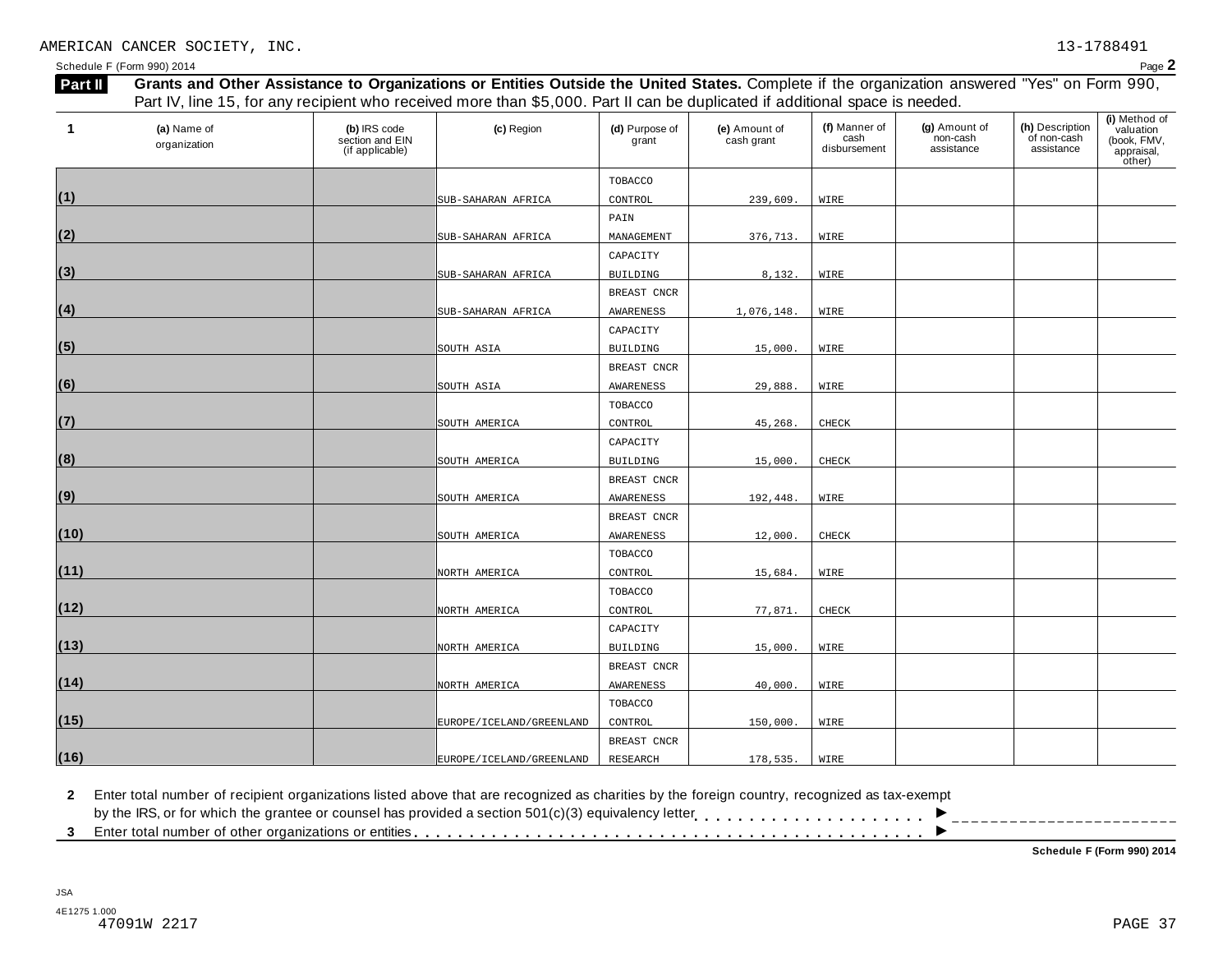Schedule F (Form 990) 2014  $P_{\text{age}} \textbf{2}$ 

| Part II |                             |                                                    | Grants and Other Assistance to Organizations or Entities Outside the United States. Complete if the organization answered "Yes" on Form 990,<br>Part IV, line 15, for any recipient who received more than \$5,000. Part II can be duplicated if additional space is needed. |                         |                             |                                       |                                         |                                              |                                                                   |
|---------|-----------------------------|----------------------------------------------------|------------------------------------------------------------------------------------------------------------------------------------------------------------------------------------------------------------------------------------------------------------------------------|-------------------------|-----------------------------|---------------------------------------|-----------------------------------------|----------------------------------------------|-------------------------------------------------------------------|
|         | (a) Name of<br>organization | (b) IRS code<br>section and EIN<br>(if applicable) | (c) Region                                                                                                                                                                                                                                                                   | (d) Purpose of<br>grant | (e) Amount of<br>cash grant | (f) Manner of<br>cash<br>disbursement | (g) Amount of<br>non-cash<br>assistance | (h) Description<br>of non-cash<br>assistance | (i) Method of<br>valuation<br>(book, FMV,<br>appraisal,<br>other) |
|         |                             |                                                    |                                                                                                                                                                                                                                                                              | BREAST CNCR             |                             |                                       |                                         |                                              |                                                                   |
| (1)     |                             |                                                    | EUROPE/ICELAND/GREENLAND                                                                                                                                                                                                                                                     | AWARENESS               | 537,080.                    | WIRE                                  |                                         |                                              |                                                                   |
|         |                             |                                                    |                                                                                                                                                                                                                                                                              | GLOBAL CNCR             |                             |                                       |                                         |                                              |                                                                   |
| (2)     |                             |                                                    | EAST ASIA/PACIFIC                                                                                                                                                                                                                                                            | ADVOCACY                | 300,000.                    | WIRE                                  |                                         |                                              |                                                                   |
|         |                             |                                                    |                                                                                                                                                                                                                                                                              | CAPACITY                |                             |                                       |                                         |                                              |                                                                   |
| (3)     |                             |                                                    | EAST ASIA/PACIFIC                                                                                                                                                                                                                                                            | BUILDING                | 70,000.                     | WIRE                                  |                                         |                                              |                                                                   |
|         |                             |                                                    |                                                                                                                                                                                                                                                                              | BREAST CNCR             |                             |                                       |                                         |                                              |                                                                   |
| (4)     |                             |                                                    | EAST ASIA/PACIFIC                                                                                                                                                                                                                                                            | AWARENESS               | 20,000.                     | WIRE                                  |                                         |                                              |                                                                   |
|         |                             |                                                    |                                                                                                                                                                                                                                                                              | BREAST CNCR             |                             |                                       |                                         |                                              |                                                                   |
| (5)     |                             |                                                    | CENT. AMERICA/CARIBBEAN                                                                                                                                                                                                                                                      | AWARENESS               | 40,000.                     | WIRE                                  |                                         |                                              |                                                                   |
| (6)     |                             |                                                    |                                                                                                                                                                                                                                                                              |                         |                             |                                       |                                         |                                              |                                                                   |
| (7)     |                             |                                                    |                                                                                                                                                                                                                                                                              |                         |                             |                                       |                                         |                                              |                                                                   |
| (8)     |                             |                                                    |                                                                                                                                                                                                                                                                              |                         |                             |                                       |                                         |                                              |                                                                   |
| (9)     |                             |                                                    |                                                                                                                                                                                                                                                                              |                         |                             |                                       |                                         |                                              |                                                                   |
| (10)    |                             |                                                    |                                                                                                                                                                                                                                                                              |                         |                             |                                       |                                         |                                              |                                                                   |
| (11)    |                             |                                                    |                                                                                                                                                                                                                                                                              |                         |                             |                                       |                                         |                                              |                                                                   |
| (12)    |                             |                                                    |                                                                                                                                                                                                                                                                              |                         |                             |                                       |                                         |                                              |                                                                   |
| (13)    |                             |                                                    |                                                                                                                                                                                                                                                                              |                         |                             |                                       |                                         |                                              |                                                                   |
| (14)    |                             |                                                    |                                                                                                                                                                                                                                                                              |                         |                             |                                       |                                         |                                              |                                                                   |
| (15)    |                             |                                                    |                                                                                                                                                                                                                                                                              |                         |                             |                                       |                                         |                                              |                                                                   |
| (16)    |                             |                                                    |                                                                                                                                                                                                                                                                              |                         |                             |                                       |                                         |                                              |                                                                   |

**2** Enter total number of recipient organizations listed above that are recognized as charities by the foreign country, recognized as tax-exempt 2 Enter total number of recipient organizations listed above that are recognized as charities by the foreign country, recognized as tax-exempt<br>by the IRS, or for which the grantee or counsel has provided a section 501(c)( D<br>D<br>D<br>T<br>T<br>T<br>T<br>T<br>T<br>T<br>T<br>T<br>T<br>T<br>T 21.

**Schedule F (Form 990) 2014**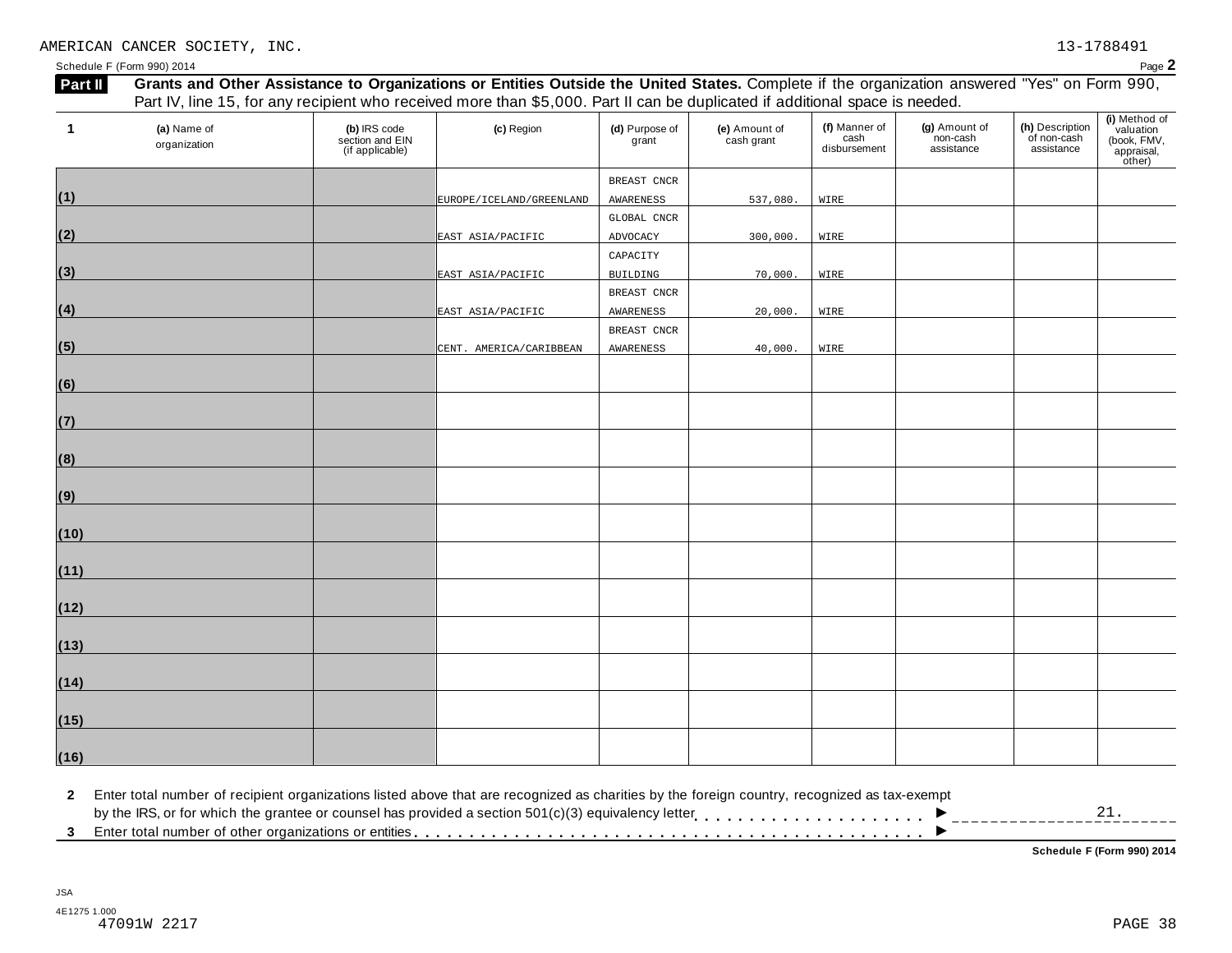#### Schedule F (Form 990) 2014 Page 3

| Part III can be duplicated if additional space is needed.<br>(a) Type of grant or assistance                                 | (b) Region | (c) Number of<br>recipients | (d) Amount of<br>cash grant | (e) Manner of<br>cash<br>disbursement | (f) Amount of<br>non-cash<br>assistance | (g) Description<br>of non-cash<br>assistance | (h) Method of<br>valuation<br>(book, FMV,<br>appraisal,<br>other) |
|------------------------------------------------------------------------------------------------------------------------------|------------|-----------------------------|-----------------------------|---------------------------------------|-----------------------------------------|----------------------------------------------|-------------------------------------------------------------------|
| (1)<br><u> 1980 - Johann Barbara, martxa a</u>                                                                               |            |                             |                             |                                       |                                         |                                              |                                                                   |
| (2)<br><u> 1989 - Johann Barn, mars ann an t-Amhair an t-A</u>                                                               |            |                             |                             |                                       |                                         |                                              |                                                                   |
| (3)                                                                                                                          |            |                             |                             |                                       |                                         |                                              |                                                                   |
| (4)                                                                                                                          |            |                             |                             |                                       |                                         |                                              |                                                                   |
| <u> Terminal de la propincia de la propincia de la propincia de la propincia de la propincia de la propincia de l</u><br>(5) |            |                             |                             |                                       |                                         |                                              |                                                                   |
| (6)                                                                                                                          |            |                             |                             |                                       |                                         |                                              |                                                                   |
| (7)                                                                                                                          |            |                             |                             |                                       |                                         |                                              |                                                                   |
| (8)                                                                                                                          |            |                             |                             |                                       |                                         |                                              |                                                                   |
| (9)<br><u> 1989 - Johann Barn, mars eta bainar eta industrial eta industrial eta industrial eta industrial eta industria</u> |            |                             |                             |                                       |                                         |                                              |                                                                   |
| (10)                                                                                                                         |            |                             |                             |                                       |                                         |                                              |                                                                   |
| (11)<br><u> 1980 - Johann Barbara, martin a</u>                                                                              |            |                             |                             |                                       |                                         |                                              |                                                                   |
| (12)                                                                                                                         |            |                             |                             |                                       |                                         |                                              |                                                                   |
| (13)<br><u> 1980 - Andrea Station Barbara, amerikan per</u>                                                                  |            |                             |                             |                                       |                                         |                                              |                                                                   |
| (14)<br><u> 1980 - Johann Barbara, martxa alemaniar a</u>                                                                    |            |                             |                             |                                       |                                         |                                              |                                                                   |
| (15)                                                                                                                         |            |                             |                             |                                       |                                         |                                              |                                                                   |
| (16)<br><u> 1980 - Johann Barbara, martxa alemaniar a</u>                                                                    |            |                             |                             |                                       |                                         |                                              |                                                                   |
| (17)<br><u> 1989 - Jan Barbara Barbara, prima popular popular popular popular popular popular popular popular popular po</u> |            |                             |                             |                                       |                                         |                                              |                                                                   |
| (18)                                                                                                                         |            |                             |                             |                                       |                                         |                                              |                                                                   |

**Schedule F (Form 990) 2014**

JSA 4E1276 1.000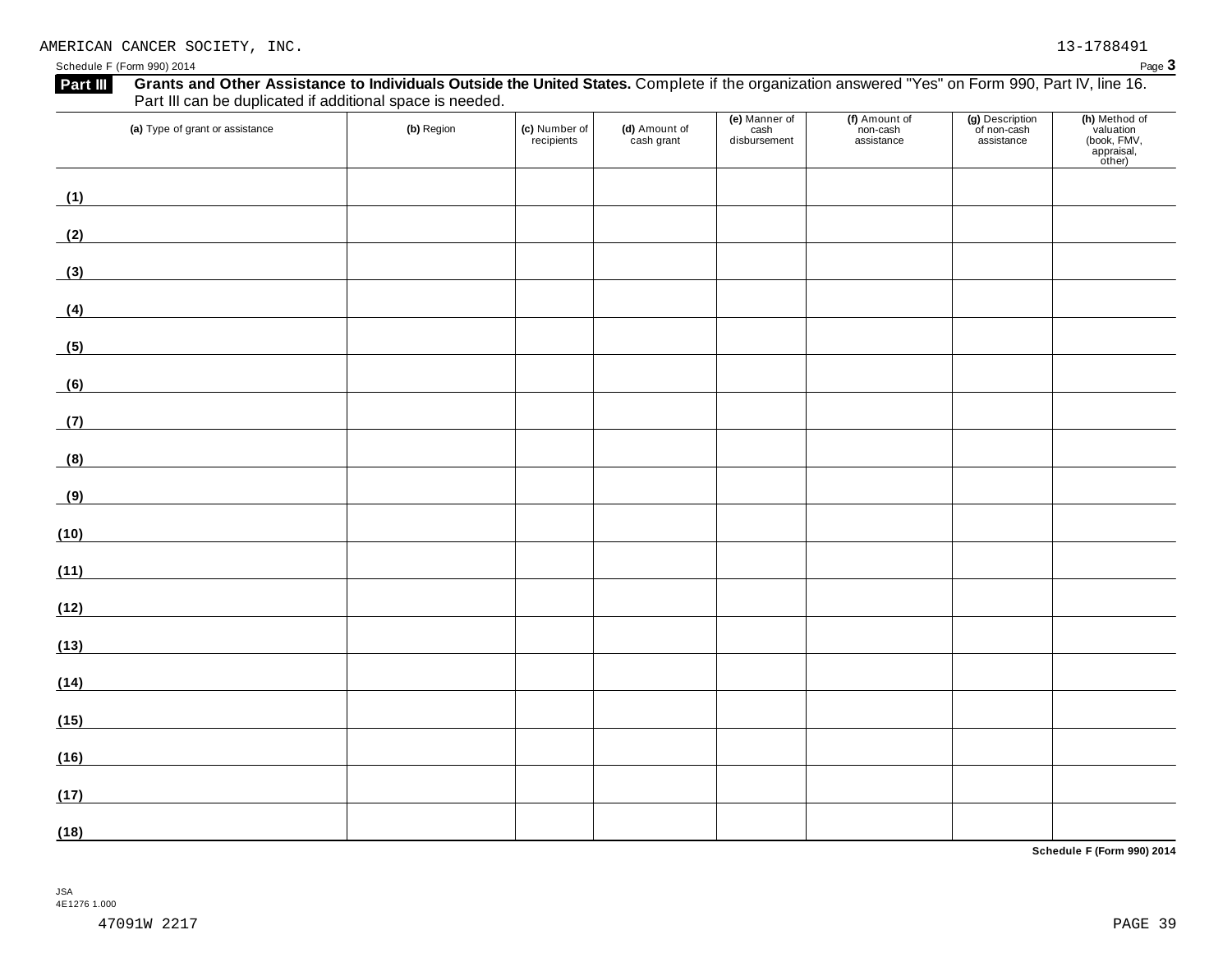AMERICAN CANCER SOCIETY, INC. 13-1788491

|         |                                                                                                                                                                                                                                                                                                                                                                                                              |   |     |                 | Page 4                          |
|---------|--------------------------------------------------------------------------------------------------------------------------------------------------------------------------------------------------------------------------------------------------------------------------------------------------------------------------------------------------------------------------------------------------------------|---|-----|-----------------|---------------------------------|
| Part IV | <b>Foreign Forms</b>                                                                                                                                                                                                                                                                                                                                                                                         |   |     |                 |                                 |
| 1       | Was the organization a U.S. transferor of property to a foreign corporation during the tax year? If "Yes,"<br>the organization may be required to file Form 926, Return by a U.S. Transferor of Property to a Foreign                                                                                                                                                                                        | Χ | Yes |                 | <b>No</b>                       |
| 2       | Did the organization have an interest in a foreign trust during the tax year? If "Yes," the organization<br>may be required to file Form 3520, Annual Return to Report Transactions with Foreign Trusts and<br>Receipt of Certain Foreign Gifts, and/or Form 3520-A, Annual Information Return of Foreign Trust With a<br>U.S. Owner (see Instructions for Forms 3520 and 3520-A; do not file with Form 990) |   | Yes | $\vert X \vert$ | No                              |
| 3       | Did the organization have an ownership interest in a foreign corporation during the tax year? If "Yes,"<br>the organization may be required to file Form 5471, Information Return of U.S. Persons With Respect To                                                                                                                                                                                            |   | Yes | X               | No                              |
| 4       | Was the organization a direct or indirect shareholder of a passive foreign investment company or a<br>qualified electing fund during the tax year? If "Yes," the organization may be required to file Form 8621,<br>Information Return by a Shareholder of a Passive Foreign Investment Company or Qualified Electing<br>Fund (see Instructions for Form 8621)                                               |   | Yes | X               | No                              |
| 5       | Did the organization have an ownership interest in a foreign partnership during the tax year? If "Yes,"<br>the organization may be required to file Form 8865, Return of U.S. Persons With Respect To Certain<br>Foreign Partnerships (see Instructions for Form 8865)                                                                                                                                       |   | Yes | $\mathbf{x}$    | <b>No</b>                       |
| 6       | Did the organization have any operations in or related to any boycotting countries during the tax year? If<br>"Yes," the organization may be required to file Form 5713, International Boycott Report (see Instructions<br>for Form 5713; do not file with Form 990)                                                                                                                                         |   | Yes | $\vert X \vert$ | No<br>Cahadula E (Carm 000) 204 |

**Schedule F (Form 990) 2014**

 $\overline{a}$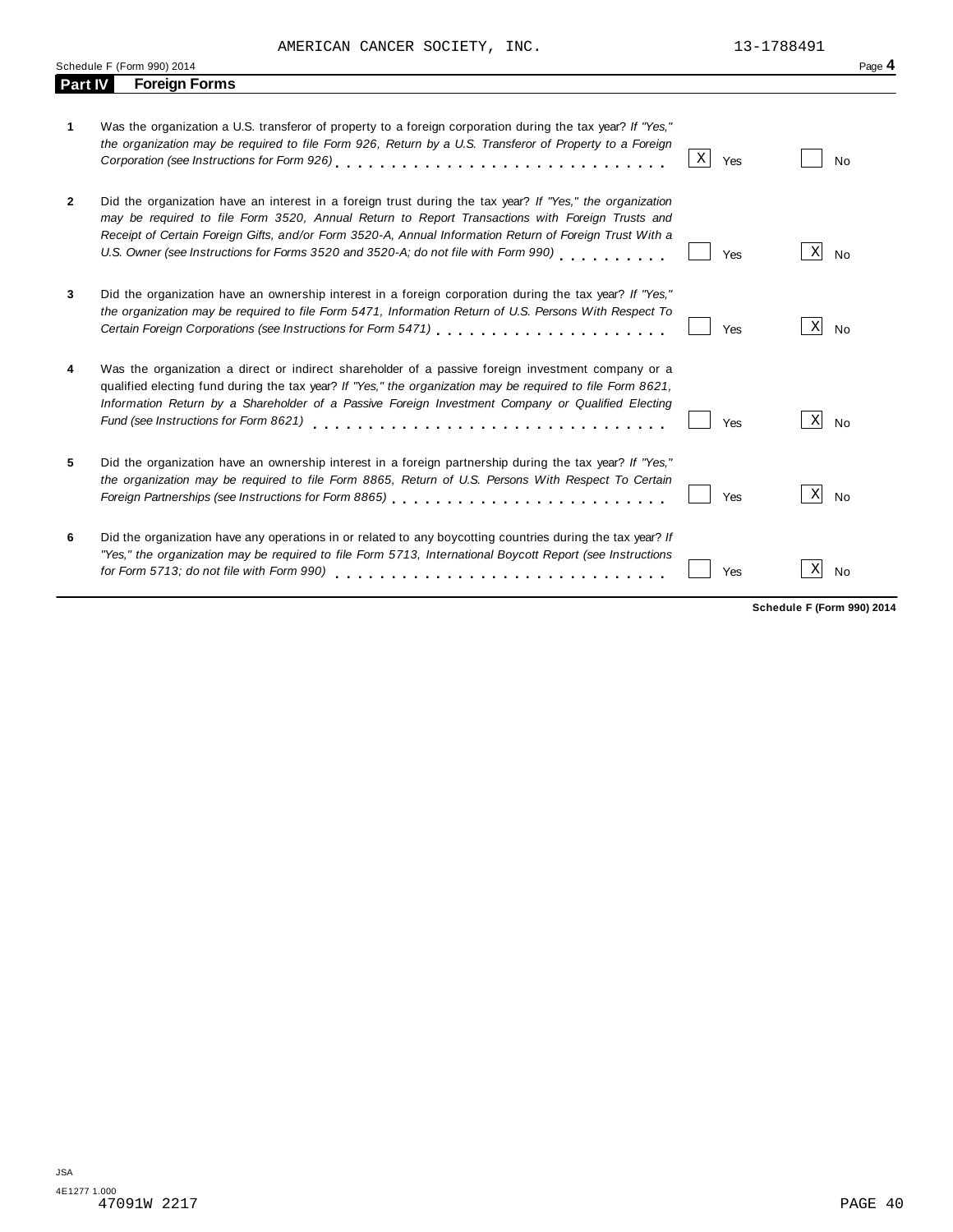#### **Supplemental Information Part V**

Complete this part to provide the information required by Part I, line 2 (monitoring of funds); Part I, line 3, column (f) (accounting method; amounts of investments vs. expenditures per region); Part II, line 1 (accounting method); Part III (accounting method); and Part III, column (c) (estimated number of recipients), as applicable. Also complete this part to provide any additional information (see instructions).

ORGANIZATION'S PROCEDURES FOR MONITORING USE OF GRANT FUNDS OUTSIDE THE US SCHEDULE F, PART I, LINE 2

THE SOCIETY MONITORS AND CONDUCTS AN EVALUATION OF OPERATIONS UNDER EACH GRANT. THIS MONITORING MAY INCLUDE VISITS BY REPRESENTATIVES OF THE SOCIETY TO OBSERVE GRANTEE'S PROGRAM PROCEDURES AND OPERATIONS AND TO EVALUATE THE PROGRAM WITH GRANTEE'S PERSONNEL, OR BY THE SOCIETY RECEIVING BENCHMARKING GRANT REPORTS. THE SOCIETY ALSO CONDUCTS FINANCIAL MONITORING OF GRANTEES. GRANT AGREEMENTS REQUIRE GRANTEES TO PROVIDE NARRATIVE AND FINANCIAL REPORTS CONTAINING DETAILED INFORMATION ABOUT GRANT ACTIVITIES: (1) INTERIM NARRATIVE AND FINANCIAL REPORTS AT THE MIDPOINT OF THE GRANT; AND (2) FINAL NARRATIVE AND FINANCIAL REPORTS WITHIN 60 DAYS OF EXPIRATION, REPAYMENT OR TERMINATION OF THE GRANT. THE SECOND GRANT INSTALLMENT MAY NOT BE PAID UNTIL SATISFACTORY PROGRESS INTERIM REPORTS HAVE BEEN RECEIVED. ALL GRANT REPORTING FORMS REQUIRE THE SIGNATURE OF THE PERSON PREPARING THE REPORTS AS CERTIFICATION THAT THE PROGRAM ACTIVITIES DID OCCUR.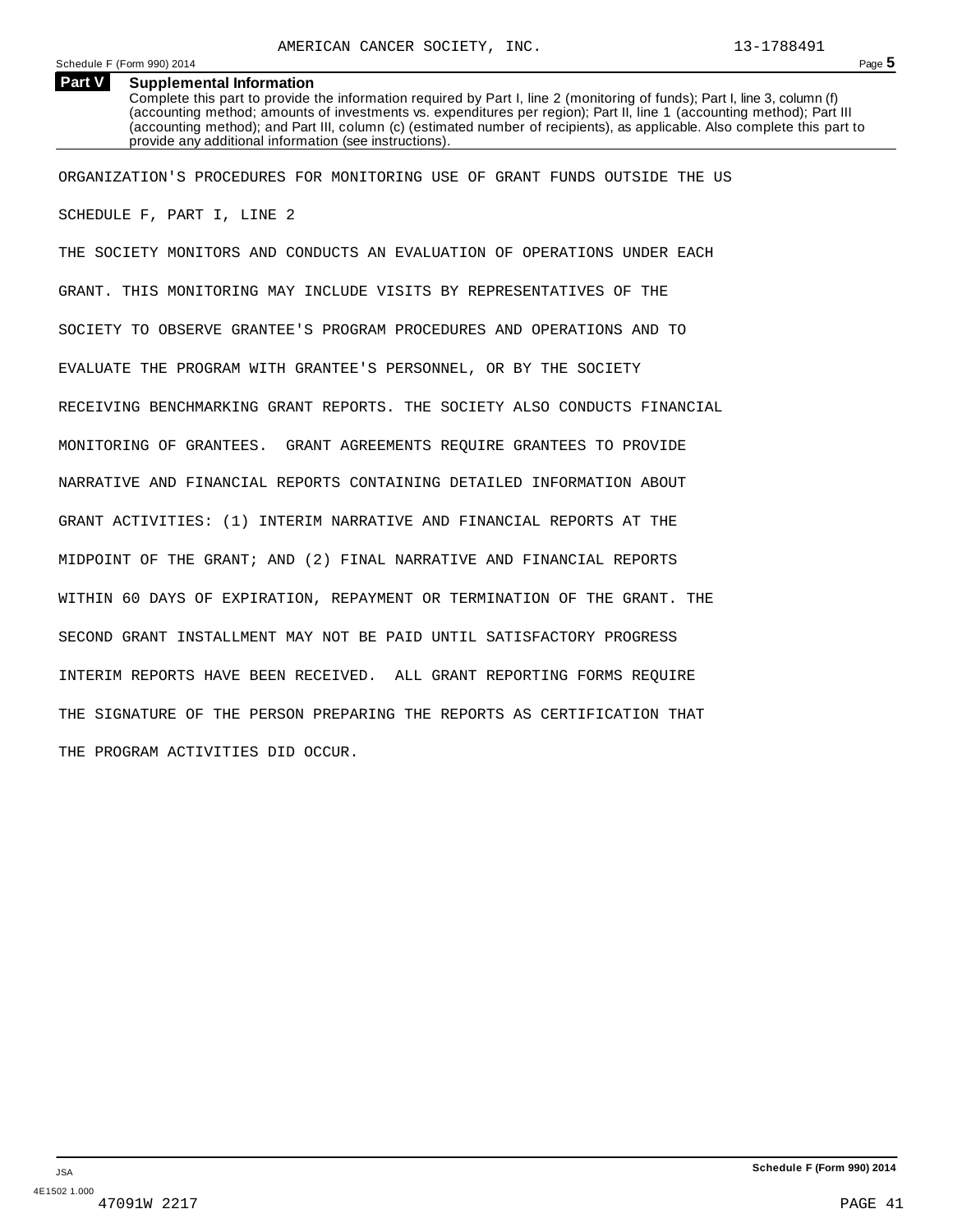| <b>SCHEDULE G</b> |  |
|-------------------|--|
|-------------------|--|

## **Supplemental Information Regarding Fundraising or Gaming Activities**  $\vert$  **OMB No. 1545-0047**

SCHEDULE G complete if the organization answered "Yes" to Form 990, Part IV, lines 17, 18, or 19, or if the  $\otimes$  0 14

| (Form 990 or 990-EZ)                                   | <u>administer in the anderest and the second theory is a second that the second the second in the second theory of</u><br>organization entered more than \$15,000 on Form 990-EZ, line 6a. | $\boxtimes$ VI $\blacksquare$                                                                     |  |  |  |
|--------------------------------------------------------|--------------------------------------------------------------------------------------------------------------------------------------------------------------------------------------------|---------------------------------------------------------------------------------------------------|--|--|--|
| Department of the Treasury<br>Internal Revenue Service | Attach to Form 990 or Form 990-EZ.                                                                                                                                                         | Information about Schedule G (Form 990 or 990-EZ) and its instructions is at www.irs.gov/form990. |  |  |  |
| Name of the organization                               |                                                                                                                                                                                            | <b>Employer identification number</b>                                                             |  |  |  |
| MEDICAN CANCER COCIERV                                 | ר אדר                                                                                                                                                                                      | 12 1700401                                                                                        |  |  |  |

|        | AMERICAN CANCER SOCIETY, INC.                                                                                                                                    | 13-1788491 |
|--------|------------------------------------------------------------------------------------------------------------------------------------------------------------------|------------|
| Part I | Fundraising Activities. Complete if the organization answered "Yes" to Form 990, Part IV, line 17.<br>Form 990-EZ filers are not required to complete this part. |            |
|        |                                                                                                                                                                  |            |

**1** Indicate whether the organization raised funds through any of the following activities. Check all that apply.

 $a \mid X$  $\overline{\text{M}}$  Mail solicitations  $\begin{array}{ccc} \text{E} & \text{E} & \text{E} \end{array}$ 

**e** Solicitation of non-government grants

- $\mathbf{b}$  |  $\mathbf{X}$  $X$  Internet and email solicitations  $f[X]$ 
	- f  $|X|$ Solicitation of government grants
- $c \mid X$ **d**  $\lfloor \frac{X}{2} \rfloor$  In-person solicitations  $\mathbf{X}$  Phone solicitations and  $\mathbf{g}$  if  $\mathbf{X}$
- **g**  $[X]$  Special fundraising events
- **2a** Did the organization have a written or oral agreement with any individual (including officers, directors, trustees or key employees listed in Form 990, Part VII) or entity in connection with professional fundraising services? **Yes No**

**b** If "Yes," list the ten highest paid individuals or entities (fundraisers) pursuant to agreements under which the fundraiser is to be compensated at least \$5,000 by the organization.  $X \mid Y$ es

| (i) Name and address of individual<br>or entity (fundraiser) | (ii) Activity      |            | (iii) Did fundraiser have<br>custody or control of<br>contributions? | (iv) Gross receipts<br>from activity | (v) Amount paid to<br>(or retained by)<br>fundraiser listed in<br>col. (i) | (vi) Amount paid to<br>(or retained by)<br>organization |
|--------------------------------------------------------------|--------------------|------------|----------------------------------------------------------------------|--------------------------------------|----------------------------------------------------------------------------|---------------------------------------------------------|
|                                                              |                    | <b>Yes</b> | No                                                                   |                                      |                                                                            |                                                         |
|                                                              | GEN DVLPMNT        |            |                                                                      |                                      |                                                                            |                                                         |
| CHARITY DYNAMICS, INC.                                       | CONSULTING         |            | X                                                                    | 1,282,013.                           | 359,769                                                                    | 922, 244.                                               |
| $\overline{2}$                                               | PARTICIPANT        |            |                                                                      |                                      |                                                                            |                                                         |
| ALLAN JAMIESON                                               | RECRUITMENT        |            | X                                                                    | 390,306.                             | 15,000                                                                     | 375,306.                                                |
| 3                                                            | PLANNED GIV        |            |                                                                      |                                      |                                                                            |                                                         |
| CASWELL ZACHARY GRIZZARD                                     | STRATEGY           |            | Χ                                                                    |                                      | 764,562.                                                                   | $-764,562.$                                             |
| 4                                                            | FUNDRAISING        |            |                                                                      |                                      |                                                                            |                                                         |
| FISHBAIT MARKETING, LLC                                      | CONSULTANT         |            | Χ                                                                    |                                      | 84,178                                                                     | $-84, 178.$                                             |
| 5                                                            | ONLINE             |            |                                                                      |                                      |                                                                            |                                                         |
| M+R STRATEGIC SERVICES, INC                                  | STRATEGY           |            | X                                                                    | 2,036,703.                           | 432,534.                                                                   | 1,604,169.                                              |
| -6                                                           | DIRECT MAIL        |            |                                                                      |                                      |                                                                            |                                                         |
| MERKLE GROUP, INC.                                           | STRATEGY           |            | X                                                                    | 39,861,955.                          | 3,790,252.                                                                 | 36,071,703.                                             |
|                                                              | <b>EVENT STRAT</b> |            |                                                                      |                                      |                                                                            |                                                         |
| MLH STRATEGIES, LLC                                          | GUIDANCE           |            | X                                                                    |                                      | 165,863.                                                                   | $-165,863.$                                             |
| -8                                                           | DIRECT MAIL        |            |                                                                      |                                      |                                                                            |                                                         |
| PARADYSZ MATERA                                              | CONSULTANT         |            | X                                                                    | 8,297,532.                           | 358,553.                                                                   | 7,938,979.                                              |
| 9                                                            | PARTICIPANT        |            |                                                                      |                                      |                                                                            |                                                         |
| CONNEXTIONS, INC.                                            | RECRUITMENT        |            | X                                                                    |                                      | 2, 213, 656.                                                               | $-2, 213, 656.$                                         |
| 10                                                           |                    |            |                                                                      |                                      |                                                                            |                                                         |
|                                                              |                    |            |                                                                      |                                      |                                                                            |                                                         |
|                                                              |                    |            |                                                                      |                                      |                                                                            |                                                         |

**Total** m m m m m m m m m m m m m m m m m m m m m m m m m m m m m m m m m m m m m m I **3** List all states in which the organization is registered or licensed to solicit contributions or has been notified it is exempt from registration or licensing. 51,868,509. 8,184,367. 43,684,142.

AL,AK,AZ,AR,CA,CO,CT,FL,GA,HI,IL,IN,

KS,KY,ME,MD,MA,MI,MN,MS,NH,NJ,NM,NY,NC,ND,OH,

OK,OR,PA,PR,RI,SC,TN,UT,VA,WA,WV,WI,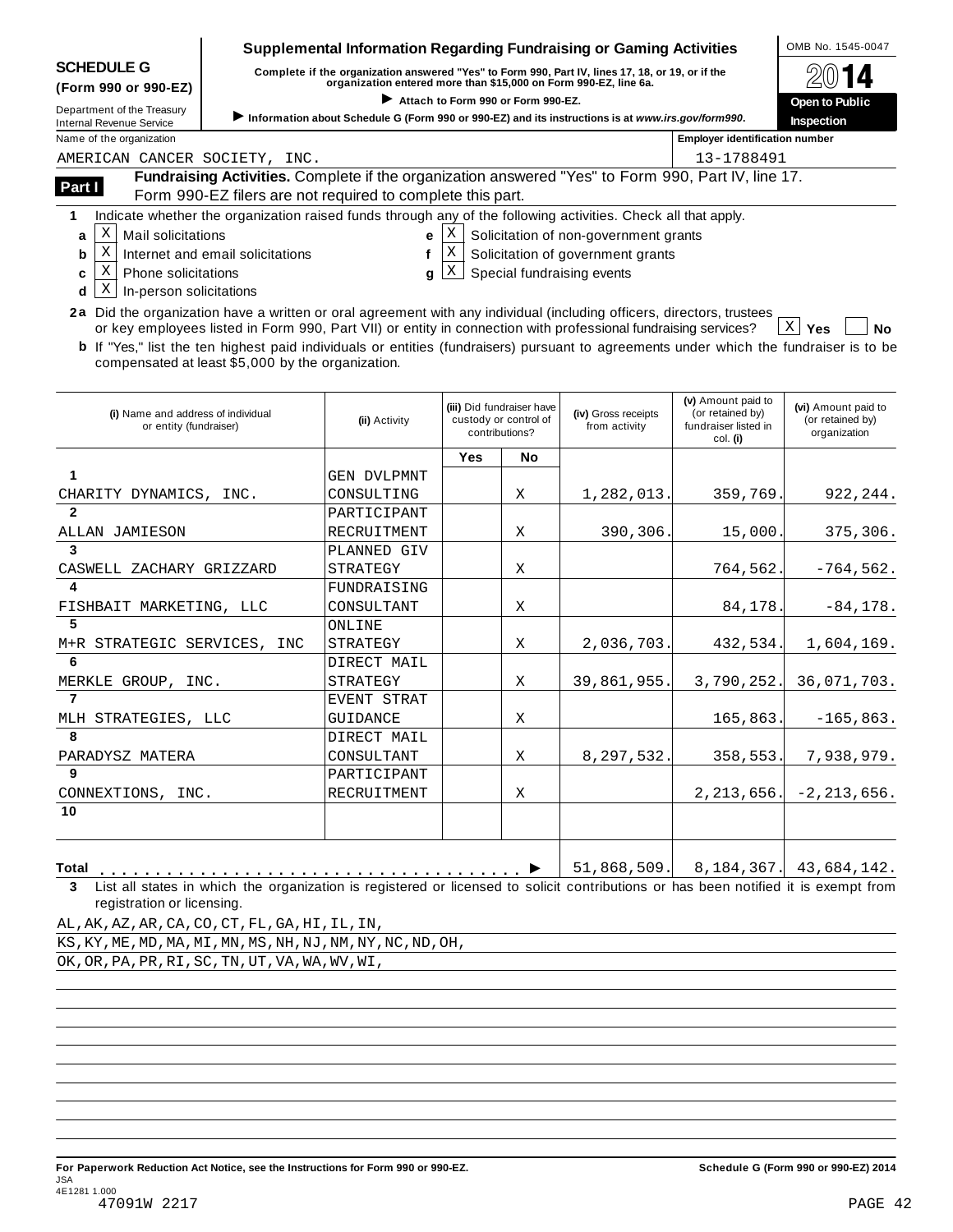### Schedule G (Form 990 or 990-EZ) 2014 Page 2

Fundraising Events. Complete if the organization answered "Yes" to Form 990, Part IV, line 18, or reported more than \$15,000 of fundraising event contributions and gross income on Form 990-EZ, lines 1 and 6b. List events with gross receipts greater than \$5,000. **Part II**

|          |   |                                                                 | (a) Event $#1$ | (b) Event $#2$ | (c) Other events | (d) Total events      |
|----------|---|-----------------------------------------------------------------|----------------|----------------|------------------|-----------------------|
|          |   |                                                                 | RELAY FOR LIFE | MAKING STRIDES | 1,062.           | (add col. (a) through |
|          |   |                                                                 | (event type)   | (event type)   | (total number)   | col. (c)              |
|          |   |                                                                 |                |                |                  |                       |
| Revenue  |   | Gross receipts <b>Container and Street Street Street Street</b> | 330, 349, 850. | 62, 334, 929.  | 89, 953, 625.    | 482,638,404.          |
|          |   |                                                                 |                |                |                  |                       |
|          |   | 2 Less: Contributions                                           | 308,650,624.   | 57, 170, 733.  | 69, 302, 151.    | 435, 123, 508.        |
|          |   | 3 Gross income (line 1 minus                                    |                |                |                  |                       |
|          |   | $line 2)$                                                       | 21,699,226.    | 5, 164, 196.   | 20,651,474.      | 47,514,896.           |
|          |   |                                                                 |                |                |                  |                       |
|          |   | 4 Cash prizes <b>contained</b> Cash prizes                      | 702.           | 3.             |                  | 705.                  |
|          |   |                                                                 |                |                |                  |                       |
|          |   | 5 Noncash prizes                                                | 2,632,248.     | 62,040.        | 361,416.         | 3,055,704.            |
| Expenses |   |                                                                 |                |                |                  |                       |
|          |   | 6 Rent/facility costs                                           | 5,083,718.     | 1,813,741.     | 5,537,518.       | 12, 434, 977.         |
|          |   |                                                                 |                |                |                  |                       |
|          |   | 7 Food and beverages                                            | 828,833.       | 115,567.       | 5, 249, 196.     | 6, 193, 596.          |
| Direct I |   |                                                                 |                |                |                  |                       |
|          |   | 8 Entertainment                                                 | 1,925,328.     | 249,570.       | 3,486,936.       | 5,661,834.            |
|          |   |                                                                 |                |                |                  |                       |
|          | 9 | Other direct expenses examples                                  | 11,228,397.    | 2,923,275.     | 6,016,408.       | 20,168,080.           |
|          |   |                                                                 |                |                |                  |                       |
|          |   | 10 Direct expense summary. Add lines 4 through 9 in column (d)  |                |                |                  | 47,514,896.           |
|          |   |                                                                 |                |                |                  |                       |

**Part III Gaming.** Complete if the organization answered "Yes" to Form 990, Part IV, line 19, or reported more<br>than \$15,000 on Form 990-EZ, line 6a.

| Revenue         |                                                                                                                                                                                                                                      | (a) Bingo                | (b) Pull tabs/instant<br>bingo/progressive bingo | (c) Other gaming                      | (d) Total gaming (add<br>col. (a) through col. (c)) |  |
|-----------------|--------------------------------------------------------------------------------------------------------------------------------------------------------------------------------------------------------------------------------------|--------------------------|--------------------------------------------------|---------------------------------------|-----------------------------------------------------|--|
|                 | 1 Gross revenue                                                                                                                                                                                                                      |                          |                                                  | 4,879,431.                            | 4,879,431.                                          |  |
|                 | 2 Cash prizes <b>contained 2</b> Cash prizes                                                                                                                                                                                         |                          |                                                  | 74,162.                               | 74,162.                                             |  |
| Direct Expenses | 3 Noncash prizes                                                                                                                                                                                                                     |                          |                                                  | 18,559.                               | 18,559.                                             |  |
|                 |                                                                                                                                                                                                                                      |                          |                                                  | 9,528.                                | 9,528.                                              |  |
|                 | 5 Other direct expenses                                                                                                                                                                                                              |                          |                                                  | 80,753.                               | 80,753.                                             |  |
|                 | 6 Volunteer labor                                                                                                                                                                                                                    | $\%$<br><b>Yes</b><br>No | %<br>Yes<br><b>No</b>                            | $X$ $\gamma$ es 95.0000%<br><b>No</b> |                                                     |  |
|                 |                                                                                                                                                                                                                                      |                          |                                                  |                                       | 183,002.                                            |  |
|                 |                                                                                                                                                                                                                                      |                          |                                                  |                                       | 4,696,429.                                          |  |
| 9               | Enter the state(s) in which the organization conducts gaming activities: SEE SUPPLEMENTAL PAGE<br>a Is the organization licensed to conduct gaming activities in each of these states?<br>Yes $ X $ No<br><b>b</b> If "No." explain: |                          |                                                  |                                       |                                                     |  |
|                 | SOME STATES DO NOT REQUIRE LICENSES; HOWEVER WE ARE LICENSED WHERE<br>REOUIRED.                                                                                                                                                      |                          |                                                  |                                       |                                                     |  |
|                 | 10 a Were any of the organization's gaming licenses revoked, suspended or terminated during the tax year?<br><b>b</b> If "Yes," explain:                                                                                             |                          |                                                  |                                       | Yes $ X $ No                                        |  |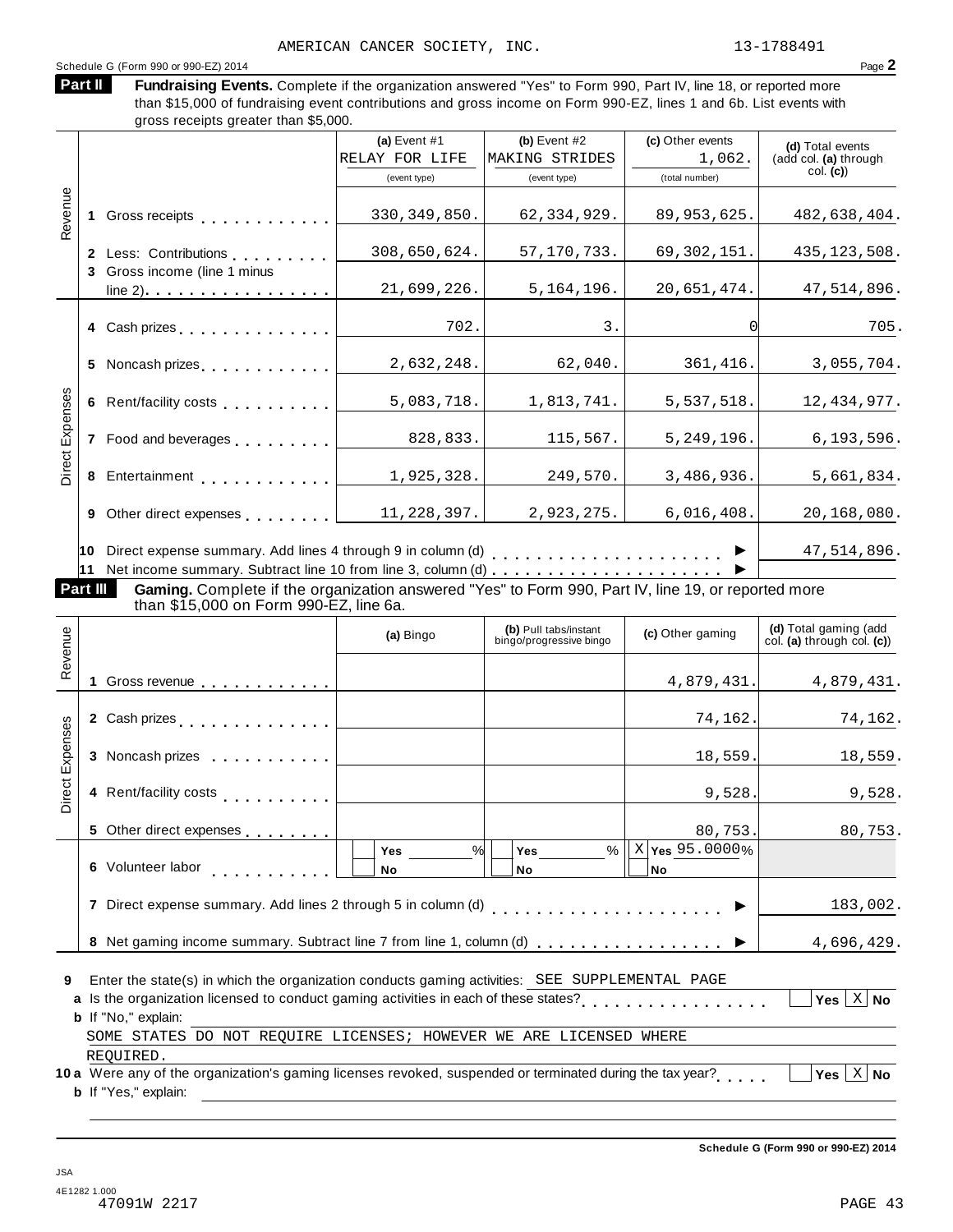| AMERICAN CANCER SOCIETY, |  |  | INC. |
|--------------------------|--|--|------|
|--------------------------|--|--|------|

|                | AMERICAN CANCER SOCIETY, INC.                                                                                                                                                                                                  | 13-1/88491            |                           |
|----------------|--------------------------------------------------------------------------------------------------------------------------------------------------------------------------------------------------------------------------------|-----------------------|---------------------------|
|                | Schedule G (Form 990 or 990-EZ) 2014                                                                                                                                                                                           |                       | Page 3                    |
| 11             | Does the organization conduct gaming activities with nonmembers?<br>$\ldots, \ldots, \ldots, \ldots, \lfloor x \rfloor$ Yes                                                                                                    |                       | $ $ No                    |
| 12             | Is the organization a grantor, beneficiary or trustee of a trust or a member of a partnership or other entity                                                                                                                  |                       |                           |
|                |                                                                                                                                                                                                                                |                       | Yes $\boxed{\text{X}}$ No |
| 13             | Indicate the percentage of gaming activity conducted in:                                                                                                                                                                       |                       |                           |
|                |                                                                                                                                                                                                                                |                       |                           |
| a              |                                                                                                                                                                                                                                |                       | %                         |
| b              | An outside facility enterpretence in the set of the contract of the contract of the contract of the contract of the contract of the contract of the contract of the contract of the contract of the contract of the contract o |                       | 100.0000 %                |
| 14             | Enter the name and address of the person who prepares the organization's gaming/special events books and                                                                                                                       |                       |                           |
|                | records:                                                                                                                                                                                                                       |                       |                           |
|                |                                                                                                                                                                                                                                |                       |                           |
|                | Name b LORANCE HUI                                                                                                                                                                                                             |                       |                           |
|                |                                                                                                                                                                                                                                |                       |                           |
|                | Address > 250 WILLIAMS STREET, NW 4TH FLOOR ATLANTA, GA 30303                                                                                                                                                                  |                       |                           |
|                |                                                                                                                                                                                                                                |                       |                           |
|                | 15a Does the organization have a contract with a third party from whom the organization receives gaming                                                                                                                        |                       |                           |
|                |                                                                                                                                                                                                                                |                       | Yes $\vert$ X $\vert$ No  |
|                |                                                                                                                                                                                                                                |                       |                           |
|                | <b>b</b> If "Yes," enter the amount of gaming revenue received by the organization $\triangleright$ \$______________ and the                                                                                                   |                       |                           |
|                | amount of gaming revenue retained by the third party $\triangleright$ \$ _______________.                                                                                                                                      |                       |                           |
|                | If "Yes," enter name and address of the third party:                                                                                                                                                                           |                       |                           |
|                |                                                                                                                                                                                                                                |                       |                           |
|                |                                                                                                                                                                                                                                |                       |                           |
|                |                                                                                                                                                                                                                                |                       |                           |
|                |                                                                                                                                                                                                                                |                       |                           |
|                |                                                                                                                                                                                                                                |                       |                           |
| 16             | Gaming manager information:                                                                                                                                                                                                    |                       |                           |
|                |                                                                                                                                                                                                                                |                       |                           |
|                | Name > CATHERINE E. MICKLE                                                                                                                                                                                                     |                       |                           |
|                |                                                                                                                                                                                                                                |                       |                           |
|                |                                                                                                                                                                                                                                |                       |                           |
|                | Gaming manager compensation $\triangleright$ \$ ______________                                                                                                                                                                 |                       |                           |
|                |                                                                                                                                                                                                                                |                       |                           |
|                | Description of services provided $\triangleright$ OVERSIGHT/MANAGEMENT                                                                                                                                                         |                       |                           |
|                |                                                                                                                                                                                                                                |                       |                           |
|                | $X$ Director/officer<br>Employee<br>Independent contractor                                                                                                                                                                     |                       |                           |
|                |                                                                                                                                                                                                                                |                       |                           |
| 17             | Mandatory distributions:                                                                                                                                                                                                       |                       |                           |
| a              | Is the organization required under state law to make charitable distributions from the gaming proceeds to                                                                                                                      |                       |                           |
|                |                                                                                                                                                                                                                                | $\vert$ X $\vert$ Yes | <b>No</b>                 |
|                | <b>b</b> Enter the amount of distributions required under state law to be distributed to other exempt organizations                                                                                                            |                       |                           |
|                | or spent in the organization's own exempt activities during the tax year $\triangleright$ \$<br>1,891,793.                                                                                                                     |                       |                           |
| <b>Part IV</b> | Supplemental Information. Provide the explanation required by Part I, line 2b, columns (iii) and (v), and                                                                                                                      |                       |                           |
|                | Part III, lines 9, 9b, 10b, 15b, 15c, 16, and 17b, as applicable. Also provide any additional information                                                                                                                      |                       |                           |
|                | (see instructions).                                                                                                                                                                                                            |                       |                           |
|                |                                                                                                                                                                                                                                |                       |                           |
|                | SUPPLEMENTAL INFORMATION REGARDING FUNDRAISING                                                                                                                                                                                 |                       |                           |
|                |                                                                                                                                                                                                                                |                       |                           |
|                | SCHEDULE G, PART II                                                                                                                                                                                                            |                       |                           |
|                |                                                                                                                                                                                                                                |                       |                           |
|                | MAKING STRIDES AGAINST BREAST CANCER IS AN EVENT THAT RAISES AWARENESS                                                                                                                                                         |                       |                           |
|                |                                                                                                                                                                                                                                |                       |                           |
|                | FOR AND FIGHTS BACK AGAINST BREAST CANCER BY:                                                                                                                                                                                  |                       |                           |
|                |                                                                                                                                                                                                                                |                       |                           |
|                |                                                                                                                                                                                                                                |                       |                           |
|                |                                                                                                                                                                                                                                |                       |                           |
|                | -HELPING PEOPLE STAY WELL BY SHOWING WOMEN STEPS THEY CAN TAKE TO REDUCE                                                                                                                                                       |                       |                           |
|                |                                                                                                                                                                                                                                |                       |                           |
|                |                                                                                                                                                                                                                                |                       |                           |
|                | THEIR BREAST CANCER RISK AND MAKE INFORMED DECISIONS ABOUT THEIR HEALTH.                                                                                                                                                       |                       |                           |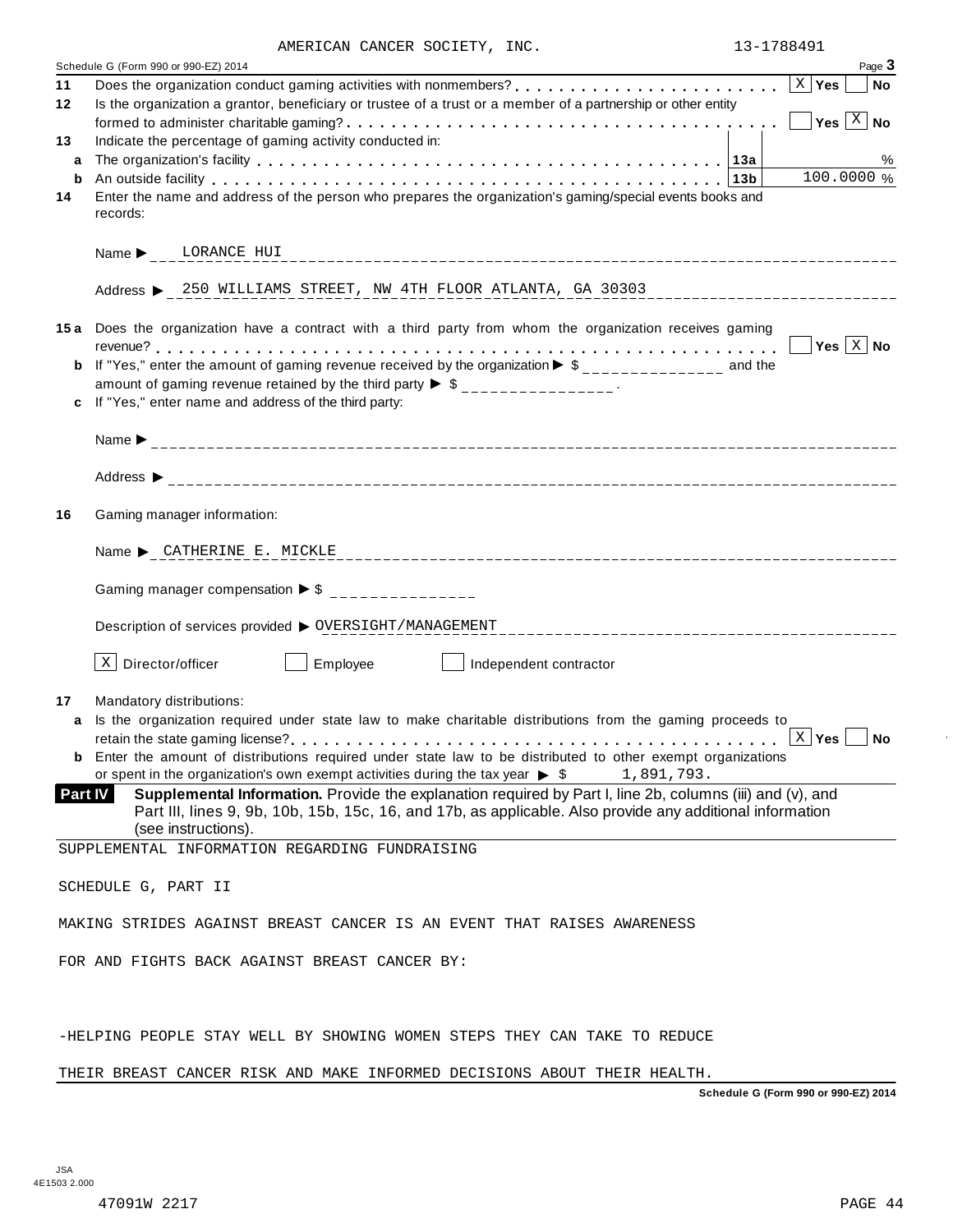| AMERICAN CANCER SOCIETY, INC. |  |  |
|-------------------------------|--|--|
|-------------------------------|--|--|

|    | AMERICAN CANCER SOCIETY, INC.                                                                                                | 13-1788491 |             |
|----|------------------------------------------------------------------------------------------------------------------------------|------------|-------------|
|    | Schedule G (Form 990 or 990-EZ) 2014                                                                                         |            | Page 3      |
| 11 |                                                                                                                              |            | Yes<br>  No |
| 12 | Is the organization a grantor, beneficiary or trustee of a trust or a member of a partnership or other entity                |            |             |
|    |                                                                                                                              |            | No<br>Yes   |
| 13 | Indicate the percentage of gaming activity conducted in:                                                                     |            |             |
| a  |                                                                                                                              |            | %           |
| b  | An outside facility enterpretation of the control of the control of the control of the control of the control o              |            | $\%$        |
| 14 | Enter the name and address of the person who prepares the organization's gaming/special events books and                     |            |             |
|    | records:                                                                                                                     |            |             |
|    |                                                                                                                              |            |             |
|    |                                                                                                                              |            |             |
|    |                                                                                                                              |            |             |
|    |                                                                                                                              |            |             |
|    |                                                                                                                              |            |             |
|    | 15a Does the organization have a contract with a third party from whom the organization receives gaming                      |            |             |
|    |                                                                                                                              |            | Yes No      |
|    | <b>b</b> If "Yes," enter the amount of gaming revenue received by the organization $\triangleright$ \$______________ and the |            |             |
|    | amount of gaming revenue retained by the third party $\triangleright$ \$ _______________.                                    |            |             |
|    | If "Yes," enter name and address of the third party:                                                                         |            |             |
|    |                                                                                                                              |            |             |
|    |                                                                                                                              |            |             |
|    |                                                                                                                              |            |             |
|    |                                                                                                                              |            |             |
|    |                                                                                                                              |            |             |
| 16 | Gaming manager information:                                                                                                  |            |             |
|    |                                                                                                                              |            |             |
|    |                                                                                                                              |            |             |
|    | Gaming manager compensation $\triangleright$ \$ ________________                                                             |            |             |
|    |                                                                                                                              |            |             |
|    | Description of services provided $\triangleright$                                                                            |            |             |
|    |                                                                                                                              |            |             |
|    | Director/officer<br>Employee<br>Independent contractor                                                                       |            |             |
|    |                                                                                                                              |            |             |
| 17 | Mandatory distributions:                                                                                                     |            |             |
| a  | Is the organization required under state law to make charitable distributions from the gaming proceeds to                    |            |             |
|    |                                                                                                                              |            |             |
|    | <b>b</b> Enter the amount of distributions required under state law to be distributed to other exempt organizations          |            |             |
|    | or spent in the organization's own exempt activities during the tax year $\triangleright$ \$                                 |            |             |
|    | Supplemental Information. Provide the explanation required by Part I, line 2b, columns (iii) and (v), and<br>Part IV         |            |             |
|    | Part III, lines 9, 9b, 10b, 15b, 15c, 16, and 17b, as applicable. Also provide any additional information                    |            |             |
|    | (see instructions).                                                                                                          |            |             |
|    | WE HELP WOMEN LEARN ABOUT HEALTHY LIFESTYLE CHOICES AND WHICH SCREENING                                                      |            |             |
|    |                                                                                                                              |            |             |
|    | TESTS, LIKE MAMMOGRAMS, ARE RIGHT FOR THEM.                                                                                  |            |             |
|    |                                                                                                                              |            |             |
|    |                                                                                                                              |            |             |
|    |                                                                                                                              |            |             |
|    | -HELPING PEOPLE GET WELL BY PROVIDING INFORMATION, DAY-TO-DAY HELP, AND                                                      |            |             |
|    |                                                                                                                              |            |             |
|    | EMOTIONAL SUPPORT. WHETHER IT'S HELPING PEOPLE MAKE INFORMED DECISIONS                                                       |            |             |
|    |                                                                                                                              |            |             |
|    | ABOUT THEIR CARE OR CONNECTING THEM WITH BREAST CANCER SURVIVORS, WE'RE                                                      |            |             |
|    |                                                                                                                              |            |             |
|    | HERE FOR THEM SO THEY CAN FOCUS ON FEELING BETTER.                                                                           |            |             |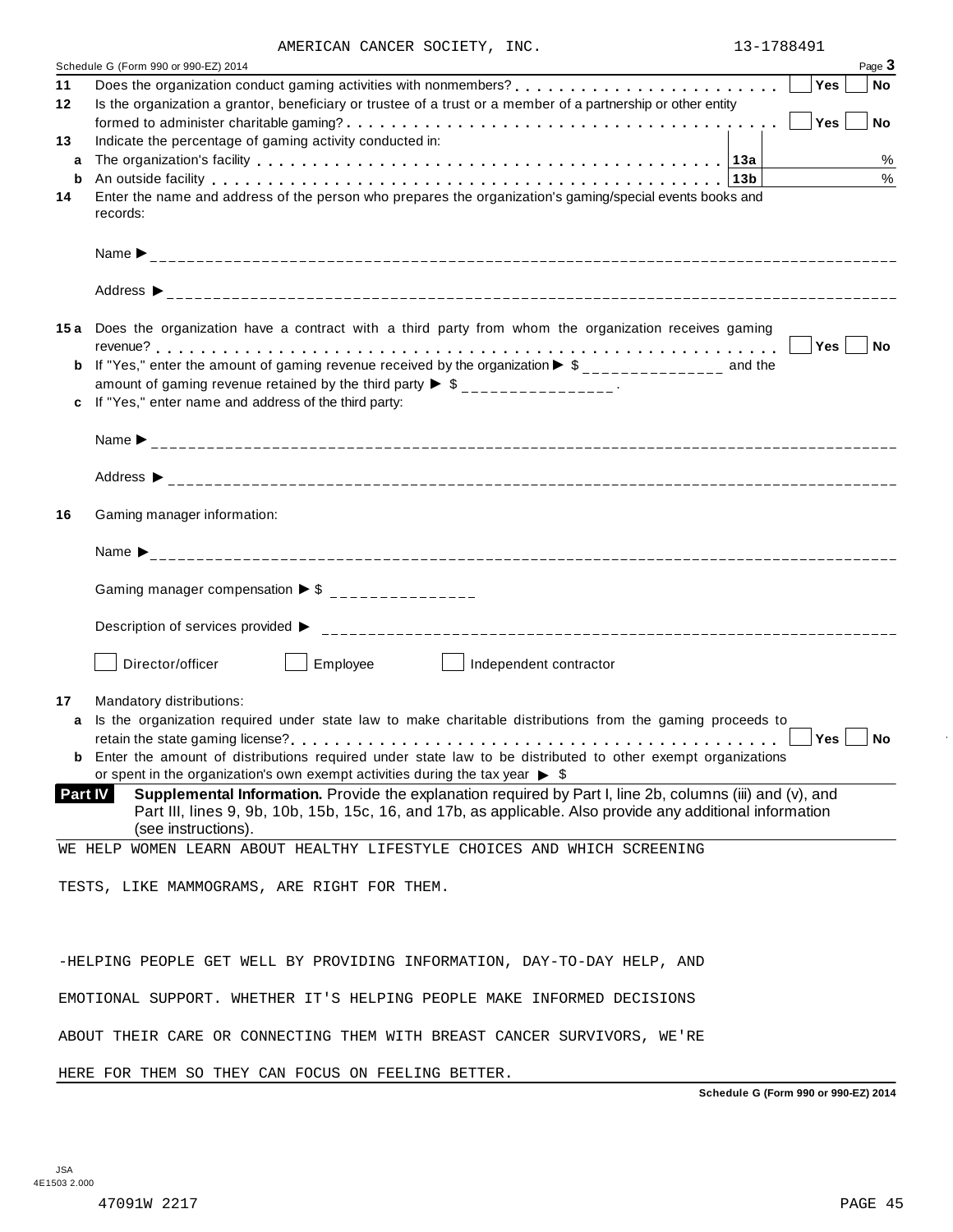|                | AMERICAN CANCER SOCIETY, INC.                                                                                                                                                                                                  | 13-1/88491 |           |
|----------------|--------------------------------------------------------------------------------------------------------------------------------------------------------------------------------------------------------------------------------|------------|-----------|
|                | Schedule G (Form 990 or 990-EZ) 2014                                                                                                                                                                                           |            | Page 3    |
| 11             | Does the organization conduct gaming activities with nonmembers?                                                                                                                                                               | Yes        | <b>No</b> |
| 12             | Is the organization a grantor, beneficiary or trustee of a trust or a member of a partnership or other entity                                                                                                                  |            |           |
|                | formed to administer charitable gaming? $\ldots \ldots \ldots \ldots \ldots \ldots \ldots \ldots \ldots \ldots \ldots \ldots \ldots$                                                                                           | Yes        | <b>No</b> |
| 13             | Indicate the percentage of gaming activity conducted in:                                                                                                                                                                       |            |           |
|                |                                                                                                                                                                                                                                |            | $\%$      |
| a              |                                                                                                                                                                                                                                |            |           |
| b              | An outside facility enterpreteration of the control of the control of the control of the control of the control of the control of the control of the control of the control of the control of the control of the control of th |            | $\%$      |
| 14             | Enter the name and address of the person who prepares the organization's gaming/special events books and                                                                                                                       |            |           |
|                | records:                                                                                                                                                                                                                       |            |           |
|                |                                                                                                                                                                                                                                |            |           |
|                |                                                                                                                                                                                                                                |            |           |
|                |                                                                                                                                                                                                                                |            |           |
|                |                                                                                                                                                                                                                                |            |           |
|                |                                                                                                                                                                                                                                |            |           |
|                | 15a Does the organization have a contract with a third party from whom the organization receives gaming                                                                                                                        |            |           |
|                |                                                                                                                                                                                                                                |            | $Yes$ No  |
| b              | If "Yes," enter the amount of gaming revenue received by the organization $\blacktriangleright$ \$______________ and the                                                                                                       |            |           |
|                | amount of gaming revenue retained by the third party $\triangleright$ \$ _______________.                                                                                                                                      |            |           |
|                | If "Yes," enter name and address of the third party:                                                                                                                                                                           |            |           |
|                |                                                                                                                                                                                                                                |            |           |
|                |                                                                                                                                                                                                                                |            |           |
|                |                                                                                                                                                                                                                                |            |           |
|                |                                                                                                                                                                                                                                |            |           |
|                |                                                                                                                                                                                                                                |            |           |
| 16             | Gaming manager information:                                                                                                                                                                                                    |            |           |
|                |                                                                                                                                                                                                                                |            |           |
|                |                                                                                                                                                                                                                                |            |           |
|                |                                                                                                                                                                                                                                |            |           |
|                | Gaming manager compensation $\triangleright$ \$ ________________                                                                                                                                                               |            |           |
|                |                                                                                                                                                                                                                                |            |           |
|                |                                                                                                                                                                                                                                |            |           |
|                |                                                                                                                                                                                                                                |            |           |
|                | Director/officer<br>Employee<br>Independent contractor                                                                                                                                                                         |            |           |
|                |                                                                                                                                                                                                                                |            |           |
| 17             | Mandatory distributions:                                                                                                                                                                                                       |            |           |
| a              | Is the organization required under state law to make charitable distributions from the gaming proceeds to                                                                                                                      |            |           |
|                |                                                                                                                                                                                                                                | Yes        | No        |
|                | <b>b</b> Enter the amount of distributions required under state law to be distributed to other exempt organizations                                                                                                            |            |           |
|                | or spent in the organization's own exempt activities during the tax year $\triangleright$ \$                                                                                                                                   |            |           |
| <b>Part IV</b> | Supplemental Information. Provide the explanation required by Part I, line 2b, columns (iii) and (v), and                                                                                                                      |            |           |
|                | Part III, lines 9, 9b, 10b, 15b, 15c, 16, and 17b, as applicable. Also provide any additional information                                                                                                                      |            |           |
|                | (see instructions).                                                                                                                                                                                                            |            |           |
|                |                                                                                                                                                                                                                                |            |           |
|                |                                                                                                                                                                                                                                |            |           |
|                |                                                                                                                                                                                                                                |            |           |
|                | -FINDING CURES THROUGH RESEARCH TO HELP FIND THE CAUSES OF BREAST CANCER                                                                                                                                                       |            |           |
|                |                                                                                                                                                                                                                                |            |           |
|                | AND BETTER WAYS TO TREAT IT SO THAT MORE PEOPLE CAN SURVIVE THE DISEASE.                                                                                                                                                       |            |           |
|                |                                                                                                                                                                                                                                |            |           |
|                | WE HAVE BEEN AN IMPORTANT PART OF NEARLY EVERY MAJOR BREAST CANCER                                                                                                                                                             |            |           |
|                |                                                                                                                                                                                                                                |            |           |
|                | RESEARCH BREAKTHROUGH IN RECENT HISTORY, INCLUDING FUNDING THE                                                                                                                                                                 |            |           |
|                |                                                                                                                                                                                                                                |            |           |
|                | DEVELOPMENT OF TAMOXIFEN AND HERCEPTIN AND USING MAMMOGRAMS TO SCREEN FOR                                                                                                                                                      |            |           |
|                |                                                                                                                                                                                                                                |            |           |

BREAST CANCER.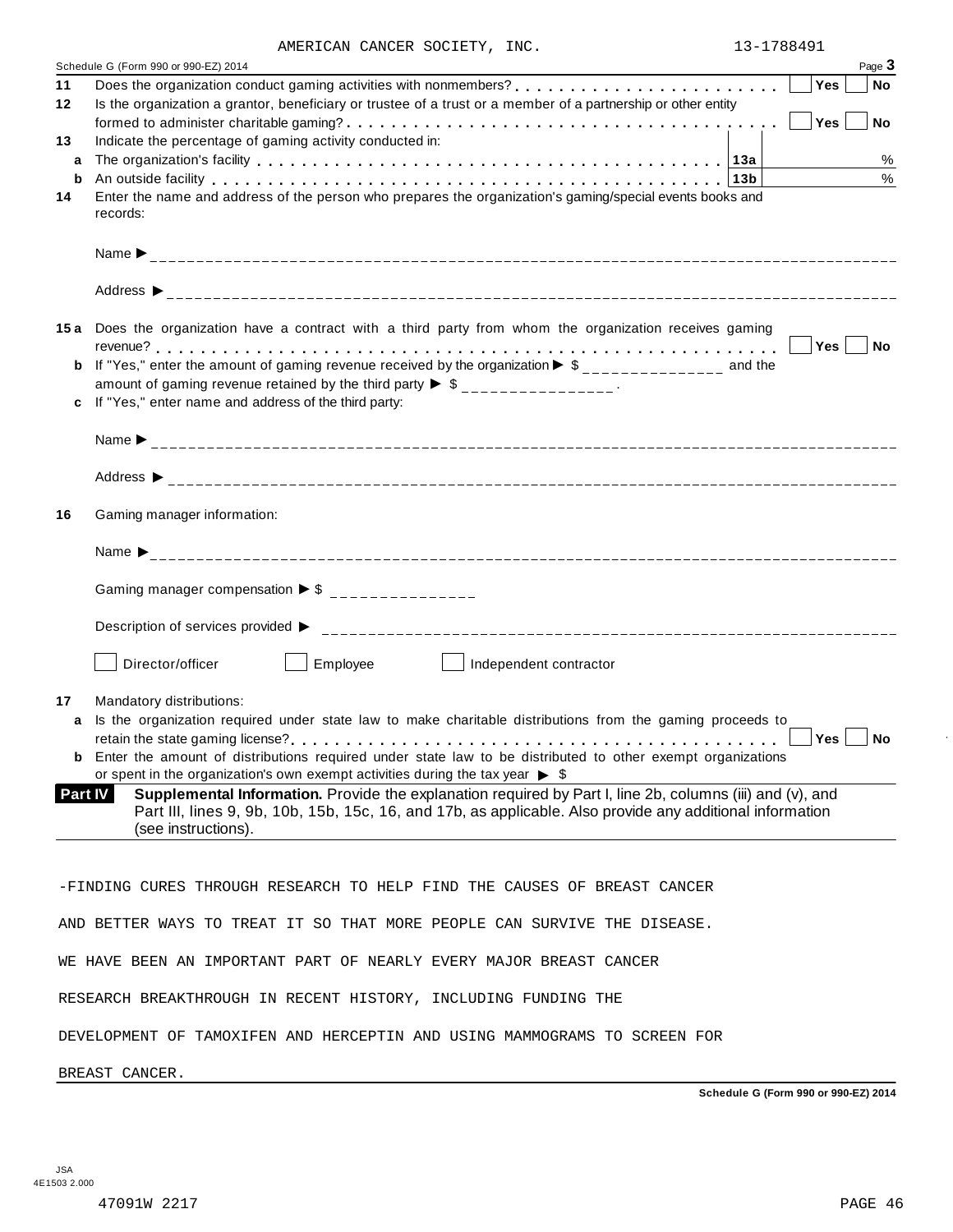|  |  |  | AMERICAN CANCER SOCIETY, INC. |  |
|--|--|--|-------------------------------|--|
|--|--|--|-------------------------------|--|

|    | AMERICAN CANCER SOCIETY, INC.                                                                                                                                                                                                  | 13-1788491    |
|----|--------------------------------------------------------------------------------------------------------------------------------------------------------------------------------------------------------------------------------|---------------|
|    | Schedule G (Form 990 or 990-EZ) 2014                                                                                                                                                                                           | Page 3        |
| 11 |                                                                                                                                                                                                                                | Yes<br>No     |
| 12 | Is the organization a grantor, beneficiary or trustee of a trust or a member of a partnership or other entity                                                                                                                  |               |
|    |                                                                                                                                                                                                                                | No<br>Yes     |
| 13 | Indicate the percentage of gaming activity conducted in:                                                                                                                                                                       |               |
| a  |                                                                                                                                                                                                                                | %             |
| b  | An outside facility enterpretence in the series of the series of the series of the series of the series of the series of the series of the series of the series of the series of the series of the series of the series of the | $\%$          |
| 14 | Enter the name and address of the person who prepares the organization's gaming/special events books and                                                                                                                       |               |
|    | records:                                                                                                                                                                                                                       |               |
|    |                                                                                                                                                                                                                                |               |
|    |                                                                                                                                                                                                                                |               |
|    |                                                                                                                                                                                                                                |               |
|    |                                                                                                                                                                                                                                |               |
|    |                                                                                                                                                                                                                                |               |
|    | 15a Does the organization have a contract with a third party from whom the organization receives gaming                                                                                                                        |               |
|    |                                                                                                                                                                                                                                | Yes  <br>  No |
|    | <b>b</b> If "Yes," enter the amount of gaming revenue received by the organization $\triangleright$ \$______________ and the                                                                                                   |               |
|    | amount of gaming revenue retained by the third party $\triangleright$ \$ _______________.                                                                                                                                      |               |
|    | If "Yes," enter name and address of the third party:                                                                                                                                                                           |               |
|    |                                                                                                                                                                                                                                |               |
|    |                                                                                                                                                                                                                                |               |
|    |                                                                                                                                                                                                                                |               |
|    |                                                                                                                                                                                                                                |               |
|    |                                                                                                                                                                                                                                |               |
| 16 | Gaming manager information:                                                                                                                                                                                                    |               |
|    |                                                                                                                                                                                                                                |               |
|    |                                                                                                                                                                                                                                |               |
|    | Gaming manager compensation $\triangleright$ \$ ________________                                                                                                                                                               |               |
|    |                                                                                                                                                                                                                                |               |
|    |                                                                                                                                                                                                                                |               |
|    |                                                                                                                                                                                                                                |               |
|    | Director/officer<br>Employee<br>Independent contractor                                                                                                                                                                         |               |
|    |                                                                                                                                                                                                                                |               |
| 17 | Mandatory distributions:                                                                                                                                                                                                       |               |
| a  | Is the organization required under state law to make charitable distributions from the gaming proceeds to                                                                                                                      |               |
|    |                                                                                                                                                                                                                                |               |
|    | <b>b</b> Enter the amount of distributions required under state law to be distributed to other exempt organizations                                                                                                            |               |
|    | or spent in the organization's own exempt activities during the tax year $\triangleright$ \$                                                                                                                                   |               |
|    | Supplemental Information. Provide the explanation required by Part I, line 2b, columns (iii) and (v), and<br>Part IV                                                                                                           |               |
|    | Part III, lines 9, 9b, 10b, 15b, 15c, 16, and 17b, as applicable. Also provide any additional information                                                                                                                      |               |
|    | (see instructions).                                                                                                                                                                                                            |               |
|    |                                                                                                                                                                                                                                |               |
|    |                                                                                                                                                                                                                                |               |
|    | -FIGHTING BACK AGAINST BREAST CANCER BY WORKING WITH LAWMAKERS TO                                                                                                                                                              |               |
|    |                                                                                                                                                                                                                                |               |
|    | INCREASE FUNDING FOR BREAST CANCER SCREENING AND TREATMENT, AND BY                                                                                                                                                             |               |
|    |                                                                                                                                                                                                                                |               |
|    | BRINGING COMMUNITIES TOGETHER THROUGH OUR MAKING STRIDES AGAINST BREAST                                                                                                                                                        |               |
|    |                                                                                                                                                                                                                                |               |
|    | CANCER EVENTS TO RAISE FUNDS AND AWARENESS TO FIGHT THE DISEASE.                                                                                                                                                               |               |

RELAY FOR LIFE IS AN EVENT THAT FOCUSES SUPPORT ON SURVIVORS WHO HAVE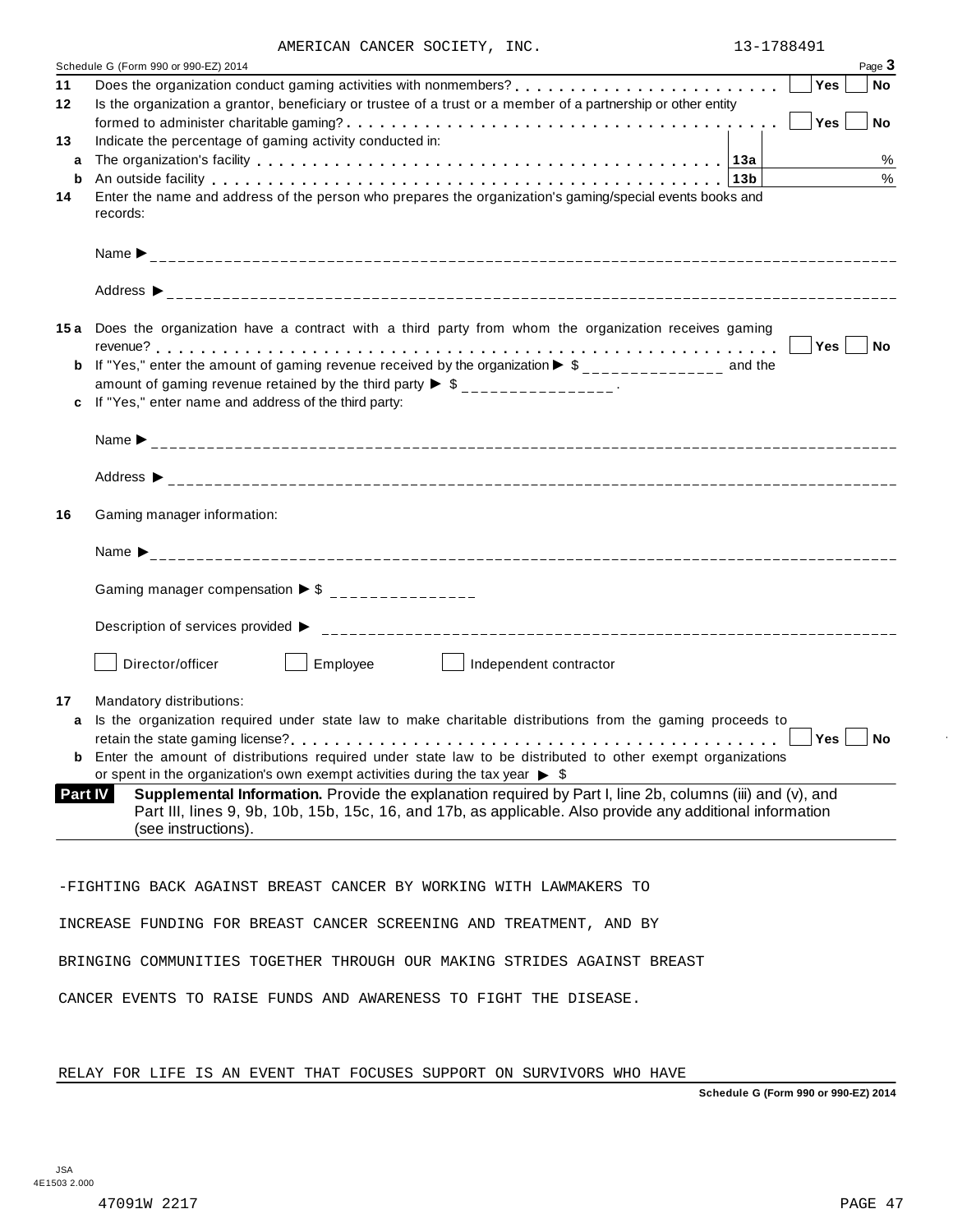|  |  |  | AMERICAN CANCER SOCIETY, INC. |  |
|--|--|--|-------------------------------|--|
|--|--|--|-------------------------------|--|

|    | AMERICAN CANCER SOCIETY, INC.                                                                                                                                                                                                  | 13-1788491 |        |
|----|--------------------------------------------------------------------------------------------------------------------------------------------------------------------------------------------------------------------------------|------------|--------|
|    | Schedule G (Form 990 or 990-EZ) 2014                                                                                                                                                                                           |            | Page 3 |
| 11 |                                                                                                                                                                                                                                | <b>Yes</b> | No     |
| 12 | Is the organization a grantor, beneficiary or trustee of a trust or a member of a partnership or other entity                                                                                                                  |            |        |
|    |                                                                                                                                                                                                                                | Yes        | No     |
| 13 | Indicate the percentage of gaming activity conducted in:                                                                                                                                                                       |            |        |
| a  |                                                                                                                                                                                                                                |            | $\%$   |
| b  | An outside facility enterpreteration of the control of the control of the control of the control of the control of the control of the control of the control of the control of the control of the control of the control of th |            | $\%$   |
| 14 | Enter the name and address of the person who prepares the organization's gaming/special events books and                                                                                                                       |            |        |
|    | records:                                                                                                                                                                                                                       |            |        |
|    |                                                                                                                                                                                                                                |            |        |
|    |                                                                                                                                                                                                                                |            |        |
|    | 15a Does the organization have a contract with a third party from whom the organization receives gaming                                                                                                                        |            |        |
|    |                                                                                                                                                                                                                                | $Yes \mid$ | No     |
|    | <b>b</b> If "Yes," enter the amount of gaming revenue received by the organization $\triangleright$ \$______________ and the                                                                                                   |            |        |
|    | amount of gaming revenue retained by the third party $\triangleright$ \$ _______________.                                                                                                                                      |            |        |
| c  | If "Yes," enter name and address of the third party:                                                                                                                                                                           |            |        |
|    |                                                                                                                                                                                                                                |            |        |
|    |                                                                                                                                                                                                                                |            |        |
|    |                                                                                                                                                                                                                                |            |        |
| 16 | Gaming manager information:                                                                                                                                                                                                    |            |        |
|    | Name $\sum_{-1}^{1}$                                                                                                                                                                                                           |            |        |
|    | Gaming manager compensation $\triangleright$ \$ _______________                                                                                                                                                                |            |        |
|    |                                                                                                                                                                                                                                |            |        |
|    | Director/officer<br>Employee<br>Independent contractor                                                                                                                                                                         |            |        |
|    |                                                                                                                                                                                                                                |            |        |
| 17 | Mandatory distributions:                                                                                                                                                                                                       |            |        |
| a  | Is the organization required under state law to make charitable distributions from the gaming proceeds to                                                                                                                      |            |        |
|    | <b>b</b> Enter the amount of distributions required under state law to be distributed to other exempt organizations                                                                                                            |            |        |
|    | or spent in the organization's own exempt activities during the tax year $\triangleright$ \$                                                                                                                                   |            |        |
|    | Supplemental Information. Provide the explanation required by Part I, line 2b, columns (iii) and (v), and<br><b>Part IV</b>                                                                                                    |            |        |
|    | Part III, lines 9, 9b, 10b, 15b, 15c, 16, and 17b, as applicable. Also provide any additional information<br>(see instructions).                                                                                               |            |        |
|    | BATTLED OR ARE BATTLING THE DISEASE AND THE CAREGIVERS THAT GIVE THEIR                                                                                                                                                         |            |        |
|    |                                                                                                                                                                                                                                |            |        |
|    | SUPPORT TO THOSE FIGHTING CANCER. IT HONORS THOSE WHO HAVE BEEN LOST TO                                                                                                                                                        |            |        |
|    |                                                                                                                                                                                                                                |            |        |
|    | THE DISEASE TO AID IN HEALING AND HIGHLIGHT THE IMPORTANCE OF DEFEATING                                                                                                                                                        |            |        |
|    | THE DISEASE. FINALLY, IT HELPS FIGHT BACK AGAINST THE DISEASE BY                                                                                                                                                               |            |        |
|    | PARTICIPANTS MAKING A PERSONAL COMMITMENT TO SAVE LIVES BY TAKING UP THE                                                                                                                                                       |            |        |
|    | FIGHT AGAINST CANCER. THIS COMMITMENT INVOLVES DOING SOMETHING SUCH AS                                                                                                                                                         |            |        |
|    | GETTING A SCREENING TEST, QUITTING SMOKING OR TALKING TO ELECTED                                                                                                                                                               |            |        |
|    |                                                                                                                                                                                                                                |            |        |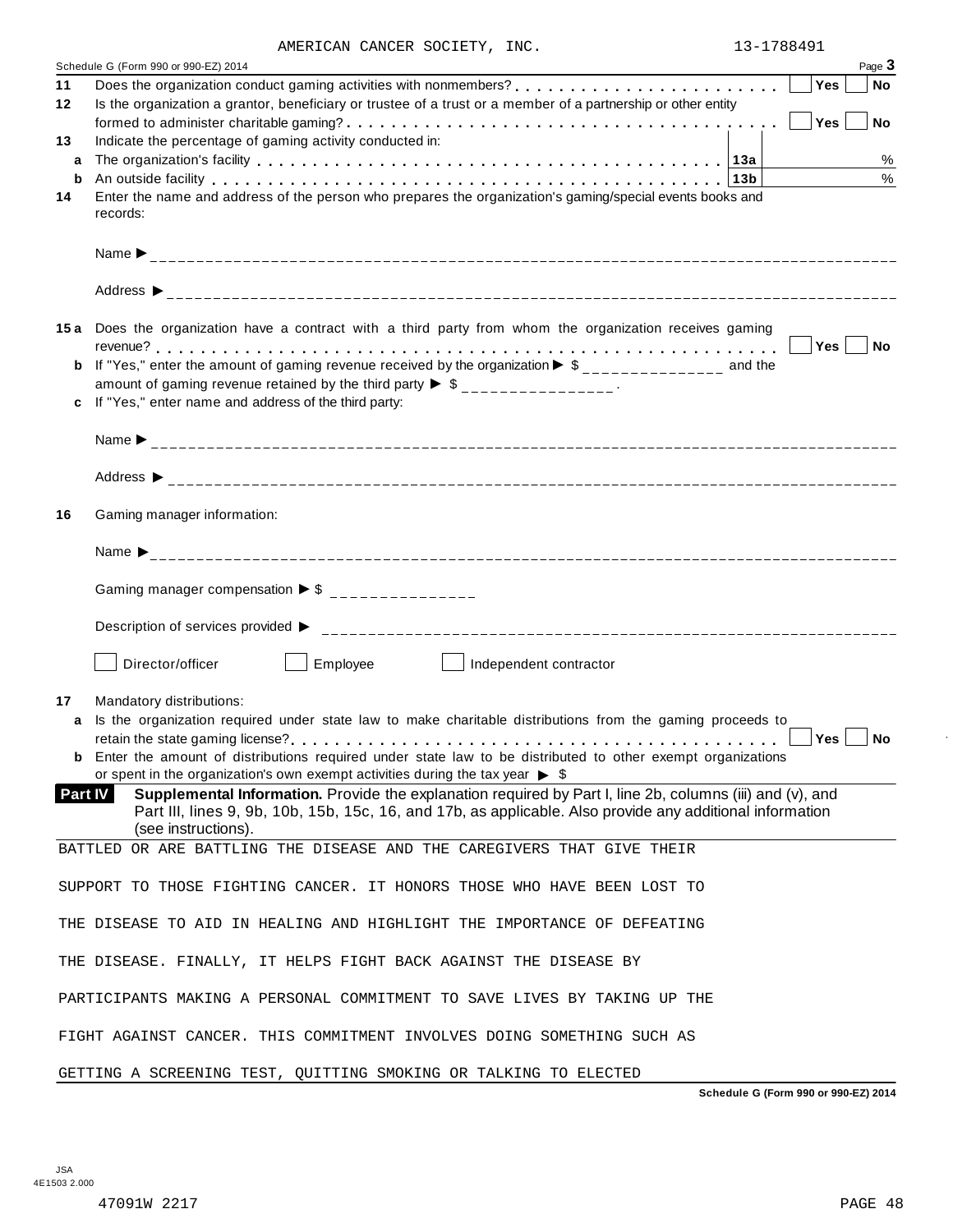|  | AMERICAN CANCER SOCIETY, INC. |  |
|--|-------------------------------|--|
|  |                               |  |

|         | AMERICAN CANCER SOCIETY, INC.                                                                                                | 13-1788491  |
|---------|------------------------------------------------------------------------------------------------------------------------------|-------------|
|         | Schedule G (Form 990 or 990-EZ) 2014                                                                                         | Page 3      |
| 11      |                                                                                                                              | Yes<br>  No |
| 12      | Is the organization a grantor, beneficiary or trustee of a trust or a member of a partnership or other entity                |             |
|         |                                                                                                                              | No<br>Yes   |
|         |                                                                                                                              |             |
| 13      | Indicate the percentage of gaming activity conducted in:                                                                     |             |
| a       |                                                                                                                              | %           |
| b       | An outside facility enterpretation of the control of the control of the control of the control of the control o              | $\%$        |
| 14      | Enter the name and address of the person who prepares the organization's gaming/special events books and                     |             |
|         | records:                                                                                                                     |             |
|         |                                                                                                                              |             |
|         |                                                                                                                              |             |
|         |                                                                                                                              |             |
|         |                                                                                                                              |             |
|         |                                                                                                                              |             |
|         | 15a Does the organization have a contract with a third party from whom the organization receives gaming                      |             |
|         |                                                                                                                              | Yes No      |
|         | <b>b</b> If "Yes," enter the amount of gaming revenue received by the organization $\triangleright$ \$______________ and the |             |
|         | amount of gaming revenue retained by the third party $\triangleright$ \$ _______________.                                    |             |
|         | If "Yes," enter name and address of the third party:                                                                         |             |
|         |                                                                                                                              |             |
|         |                                                                                                                              |             |
|         |                                                                                                                              |             |
|         |                                                                                                                              |             |
|         |                                                                                                                              |             |
| 16      | Gaming manager information:                                                                                                  |             |
|         |                                                                                                                              |             |
|         |                                                                                                                              |             |
|         |                                                                                                                              |             |
|         | Gaming manager compensation $\triangleright$ \$ ________________                                                             |             |
|         |                                                                                                                              |             |
|         |                                                                                                                              |             |
|         | Description of services provided $\triangleright$                                                                            |             |
|         |                                                                                                                              |             |
|         | Director/officer<br>Employee<br>Independent contractor                                                                       |             |
|         |                                                                                                                              |             |
| 17      | Mandatory distributions:                                                                                                     |             |
| a       | Is the organization required under state law to make charitable distributions from the gaming proceeds to                    |             |
|         |                                                                                                                              |             |
|         | <b>b</b> Enter the amount of distributions required under state law to be distributed to other exempt organizations          |             |
|         | or spent in the organization's own exempt activities during the tax year $\triangleright$ \$                                 |             |
| Part IV | Supplemental Information. Provide the explanation required by Part I, line 2b, columns (iii) and (v), and                    |             |
|         | Part III, lines 9, 9b, 10b, 15b, 15c, 16, and 17b, as applicable. Also provide any additional information                    |             |
|         | (see instructions).                                                                                                          |             |
|         | OFFICIALS ABOUT CANCER. BY TAKING ACTION, PEOPLE ARE PERSONALLY TAKING                                                       |             |
|         |                                                                                                                              |             |
|         | STEPS TO SAVE LIVES AND FIGHT BACK AGAINST THE DISEASE.                                                                      |             |
|         |                                                                                                                              |             |
|         |                                                                                                                              |             |
|         |                                                                                                                              |             |
|         | MANDATORY DISTRIBUTIONS,                                                                                                     |             |
|         |                                                                                                                              |             |
|         | FORM 990, SCHEDULE G, PART III, LINE 17                                                                                      |             |
|         |                                                                                                                              |             |
|         |                                                                                                                              |             |

AZ - 13,450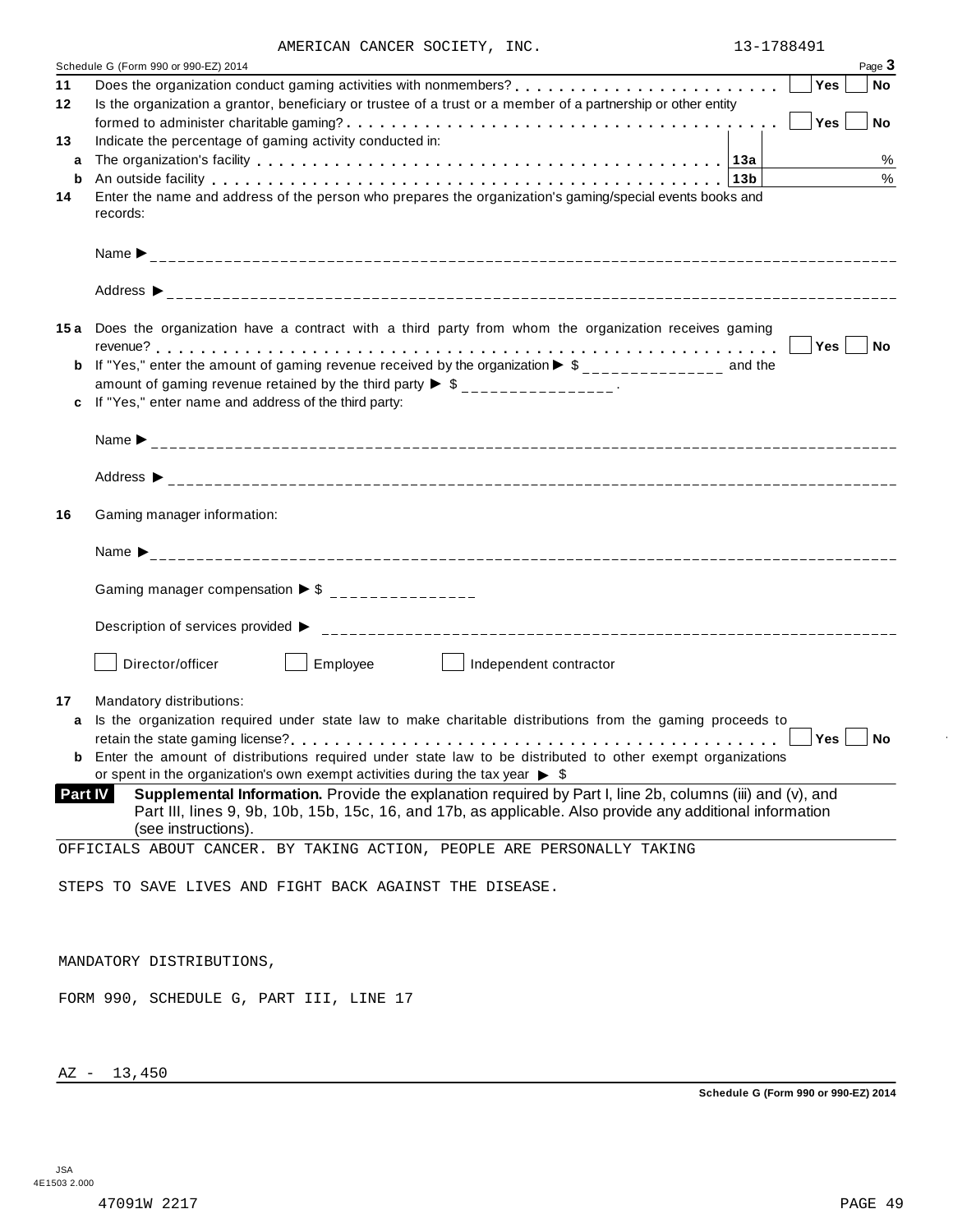|  |  |  | AMERICAN CANCER SOCIETY, INC. |  |
|--|--|--|-------------------------------|--|
|--|--|--|-------------------------------|--|

|         | AMERICAN CANCER SUCIEII, INC.                                                                                                                                                                                                 | 1. <del>.</del> |            |                     |
|---------|-------------------------------------------------------------------------------------------------------------------------------------------------------------------------------------------------------------------------------|-----------------|------------|---------------------|
| 11      | Schedule G (Form 990 or 990-EZ) 2014                                                                                                                                                                                          |                 | <b>Yes</b> | Page 3<br><b>No</b> |
| 12      | Is the organization a grantor, beneficiary or trustee of a trust or a member of a partnership or other entity                                                                                                                 |                 |            |                     |
|         |                                                                                                                                                                                                                               |                 | Yes        | $ $ No              |
| 13      | Indicate the percentage of gaming activity conducted in:                                                                                                                                                                      |                 |            |                     |
| a       |                                                                                                                                                                                                                               |                 |            | %                   |
| b       | An outside facility enterpretation of the control of the control of the control of the control of the control of the control of the control of the control of the control of the control of the control of the control of the | 13 <sub>b</sub> |            | $\%$                |
| 14      | Enter the name and address of the person who prepares the organization's gaming/special events books and<br>records:                                                                                                          |                 |            |                     |
|         |                                                                                                                                                                                                                               |                 |            |                     |
|         |                                                                                                                                                                                                                               |                 |            |                     |
|         | 15a Does the organization have a contract with a third party from whom the organization receives gaming                                                                                                                       |                 |            |                     |
|         |                                                                                                                                                                                                                               |                 |            |                     |
|         | <b>b</b> If "Yes," enter the amount of gaming revenue received by the organization $\triangleright$ \$______________ and the<br>amount of gaming revenue retained by the third party $\triangleright$ \$ _______________.     |                 |            |                     |
| c       | If "Yes," enter name and address of the third party:                                                                                                                                                                          |                 |            |                     |
|         |                                                                                                                                                                                                                               |                 |            |                     |
|         |                                                                                                                                                                                                                               |                 |            |                     |
| 16      | Gaming manager information:                                                                                                                                                                                                   |                 |            |                     |
|         |                                                                                                                                                                                                                               |                 |            |                     |
|         | Gaming manager compensation $\triangleright$ \$ _______________                                                                                                                                                               |                 |            |                     |
|         |                                                                                                                                                                                                                               |                 |            |                     |
|         | Employee<br>Director/officer<br>Independent contractor                                                                                                                                                                        |                 |            |                     |
| 17      | Mandatory distributions:                                                                                                                                                                                                      |                 |            |                     |
| a       | Is the organization required under state law to make charitable distributions from the gaming proceeds to                                                                                                                     |                 |            |                     |
|         |                                                                                                                                                                                                                               |                 | Yes        | ∣ No                |
|         | <b>b</b> Enter the amount of distributions required under state law to be distributed to other exempt organizations                                                                                                           |                 |            |                     |
|         | or spent in the organization's own exempt activities during the tax year $\triangleright$ \$                                                                                                                                  |                 |            |                     |
| Part IV | Supplemental Information. Provide the explanation required by Part I, line 2b, columns (iii) and (v), and<br>Part III, lines 9, 9b, 10b, 15b, 15c, 16, and 17b, as applicable. Also provide any additional information        |                 |            |                     |
|         | (see instructions).<br>$CA - 639, 562$                                                                                                                                                                                        |                 |            |                     |
| $CO -$  | 9,821                                                                                                                                                                                                                         |                 |            |                     |
| GA -    | 19,486                                                                                                                                                                                                                        |                 |            |                     |
| $HI -$  | 1,985                                                                                                                                                                                                                         |                 |            |                     |
| ID -    | 636                                                                                                                                                                                                                           |                 |            |                     |
| IL -    | 20,470                                                                                                                                                                                                                        |                 |            |                     |
| IA -    | 23,564                                                                                                                                                                                                                        |                 |            |                     |

 $\bar{ }$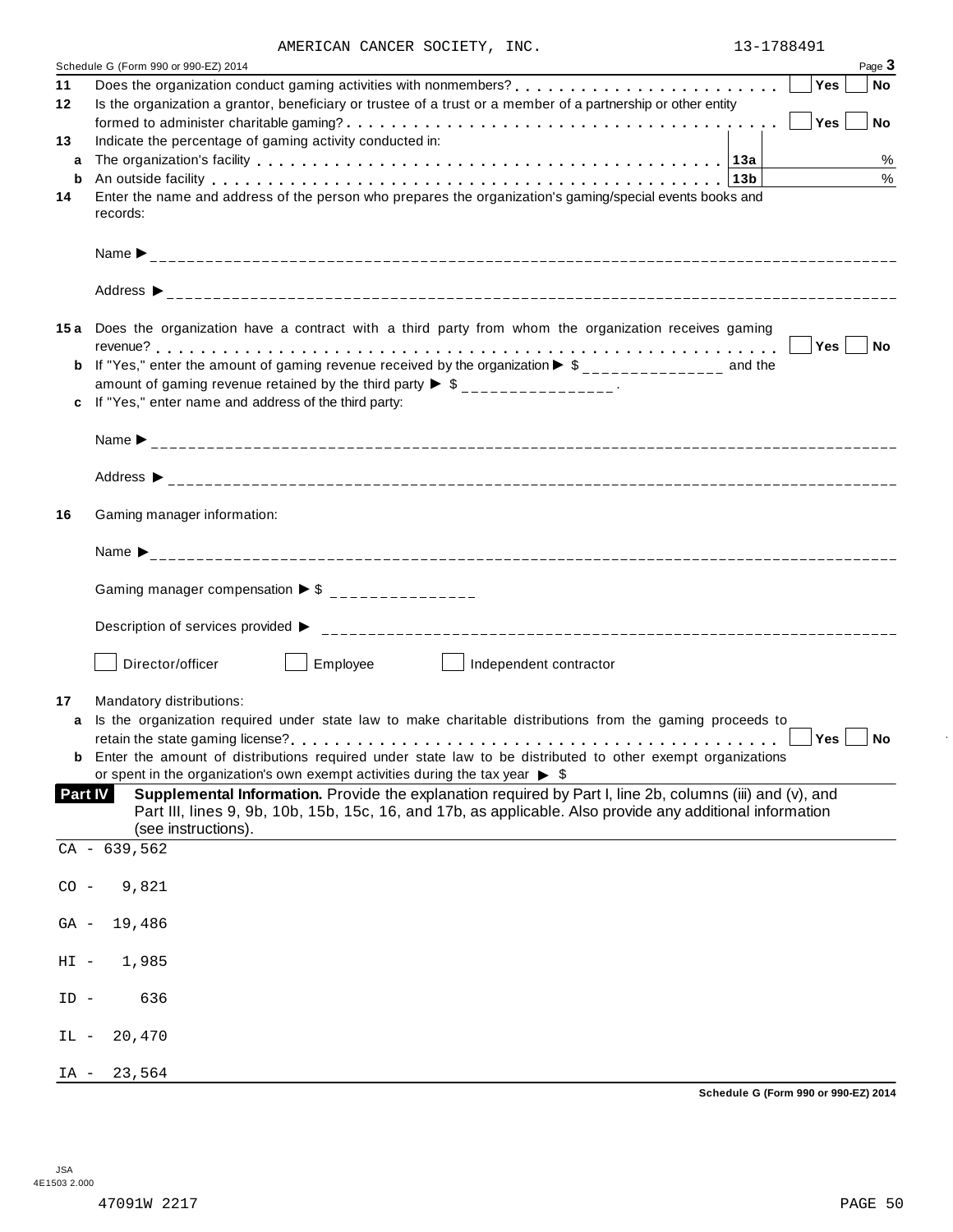|  |  |  | AMERICAN CANCER SOCIETY, INC. |  |
|--|--|--|-------------------------------|--|
|--|--|--|-------------------------------|--|

|        | AMERICAN CANCER SUCIEII, INC.<br>Schedule G (Form 990 or 990-EZ) 2014                                                                                                                                                     | エコニエノロロコフエ |     | Page 3 |
|--------|---------------------------------------------------------------------------------------------------------------------------------------------------------------------------------------------------------------------------|------------|-----|--------|
| 11     | Does the organization conduct gaming activities with nonmembers?<br><br><u> </u>                                                                                                                                          |            | Yes | ∣ No   |
| 12     | Is the organization a grantor, beneficiary or trustee of a trust or a member of a partnership or other entity                                                                                                             |            |     |        |
|        |                                                                                                                                                                                                                           |            | Yes | $ $ No |
| 13     | Indicate the percentage of gaming activity conducted in:                                                                                                                                                                  |            |     |        |
| a      |                                                                                                                                                                                                                           |            |     | $\%$   |
| b      | An outside facility enterpretation of the control of the control of the control of the control of the control o                                                                                                           |            |     | %      |
| 14     | Enter the name and address of the person who prepares the organization's gaming/special events books and<br>records:                                                                                                      |            |     |        |
|        |                                                                                                                                                                                                                           |            |     |        |
|        |                                                                                                                                                                                                                           |            |     |        |
|        | 15a Does the organization have a contract with a third party from whom the organization receives gaming                                                                                                                   |            |     |        |
|        |                                                                                                                                                                                                                           |            |     |        |
|        | <b>b</b> If "Yes," enter the amount of gaming revenue received by the organization $\triangleright$ \$______________ and the<br>amount of gaming revenue retained by the third party $\triangleright$ \$ _______________. |            |     |        |
| c      | If "Yes," enter name and address of the third party:                                                                                                                                                                      |            |     |        |
|        |                                                                                                                                                                                                                           |            |     |        |
|        |                                                                                                                                                                                                                           |            |     |        |
| 16     | Gaming manager information:                                                                                                                                                                                               |            |     |        |
|        |                                                                                                                                                                                                                           |            |     |        |
|        | Gaming manager compensation $\triangleright$ \$ _______________                                                                                                                                                           |            |     |        |
|        |                                                                                                                                                                                                                           |            |     |        |
|        | Employee<br>Director/officer<br>Independent contractor                                                                                                                                                                    |            |     |        |
| 17     | Mandatory distributions:                                                                                                                                                                                                  |            |     |        |
| a      | Is the organization required under state law to make charitable distributions from the gaming proceeds to                                                                                                                 |            |     |        |
|        |                                                                                                                                                                                                                           |            | Yes | $ $ No |
|        | <b>b</b> Enter the amount of distributions required under state law to be distributed to other exempt organizations                                                                                                       |            |     |        |
|        | or spent in the organization's own exempt activities during the tax year $\triangleright$ \$                                                                                                                              |            |     |        |
|        | <b>Part IV</b><br>Supplemental Information. Provide the explanation required by Part I, line 2b, columns (iii) and (v), and                                                                                               |            |     |        |
|        | Part III, lines 9, 9b, 10b, 15b, 15c, 16, and 17b, as applicable. Also provide any additional information                                                                                                                 |            |     |        |
|        | (see instructions).                                                                                                                                                                                                       |            |     |        |
| $MA -$ | 20,109                                                                                                                                                                                                                    |            |     |        |
| $MD -$ | 77,152                                                                                                                                                                                                                    |            |     |        |
|        | $MI - 142,851$                                                                                                                                                                                                            |            |     |        |
| $MN -$ | 25,359                                                                                                                                                                                                                    |            |     |        |
| MT -   | 25,503                                                                                                                                                                                                                    |            |     |        |
| $NC -$ | 38,160                                                                                                                                                                                                                    |            |     |        |
| NJ -   | 6,340                                                                                                                                                                                                                     |            |     |        |

 $\ddot{\phantom{a}}$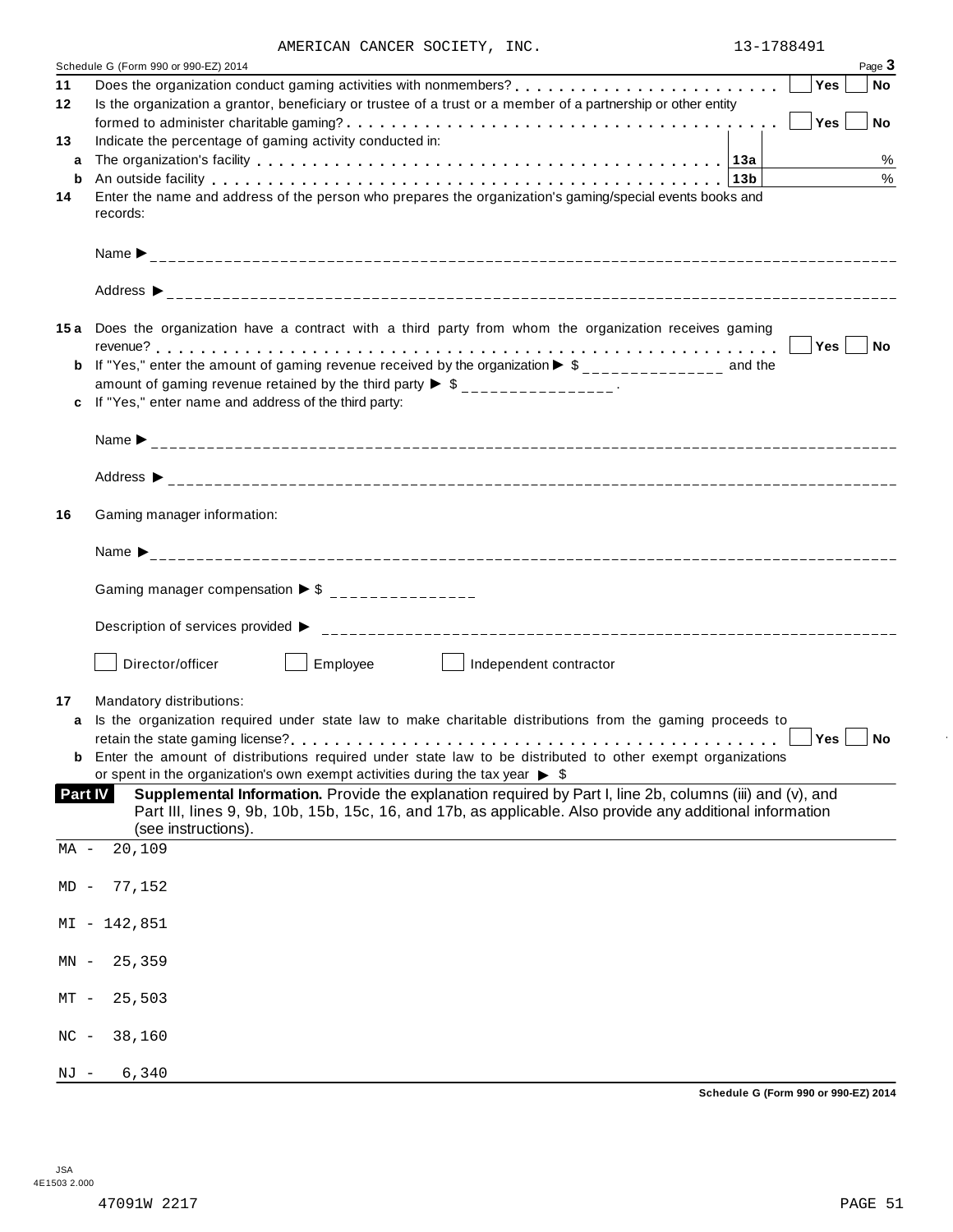|  |  |  | AMERICAN CANCER SOCIETY, INC. |  |
|--|--|--|-------------------------------|--|
|--|--|--|-------------------------------|--|

|                | AMERICAN CANCER SUCIEII, INC.<br>$13 - 100491$                                                                                                                                                                                                        |
|----------------|-------------------------------------------------------------------------------------------------------------------------------------------------------------------------------------------------------------------------------------------------------|
|                | Page 3<br>Schedule G (Form 990 or 990-EZ) 2014                                                                                                                                                                                                        |
| 11             | Yes<br><b>No</b>                                                                                                                                                                                                                                      |
| 12             | Is the organization a grantor, beneficiary or trustee of a trust or a member of a partnership or other entity                                                                                                                                         |
|                | Yes <br>$ $ No<br>formed to administer charitable gaming? $\ldots \ldots \ldots \ldots \ldots \ldots \ldots \ldots \ldots \ldots \ldots \ldots \ldots$                                                                                                |
| 13             | Indicate the percentage of gaming activity conducted in:                                                                                                                                                                                              |
| a              | %                                                                                                                                                                                                                                                     |
| b              | $\frac{0}{0}$<br>An outside facility enterpretation of the control of the control of the control of the control of the control of the control of the control of the control of the control of the control of the control of the control of the<br>13b |
| 14             | Enter the name and address of the person who prepares the organization's gaming/special events books and<br>records:                                                                                                                                  |
|                |                                                                                                                                                                                                                                                       |
|                |                                                                                                                                                                                                                                                       |
|                | 15a Does the organization have a contract with a third party from whom the organization receives gaming                                                                                                                                               |
|                |                                                                                                                                                                                                                                                       |
|                | If "Yes," enter the amount of gaming revenue received by the organization $\blacktriangleright$ \$______________ and the                                                                                                                              |
|                | amount of gaming revenue retained by the third party $\triangleright$ \$ _______________.                                                                                                                                                             |
|                | If "Yes," enter name and address of the third party:                                                                                                                                                                                                  |
|                |                                                                                                                                                                                                                                                       |
|                |                                                                                                                                                                                                                                                       |
|                |                                                                                                                                                                                                                                                       |
| 16             | Gaming manager information:                                                                                                                                                                                                                           |
|                |                                                                                                                                                                                                                                                       |
|                | Gaming manager compensation $\triangleright$ \$ _______________                                                                                                                                                                                       |
|                |                                                                                                                                                                                                                                                       |
|                | Employee<br>Director/officer<br>Independent contractor                                                                                                                                                                                                |
| 17             | Mandatory distributions:                                                                                                                                                                                                                              |
| a              | Is the organization required under state law to make charitable distributions from the gaming proceeds to                                                                                                                                             |
|                | Yes<br>∣ No                                                                                                                                                                                                                                           |
|                | <b>b</b> Enter the amount of distributions required under state law to be distributed to other exempt organizations                                                                                                                                   |
|                | or spent in the organization's own exempt activities during the tax year $\triangleright$ \$                                                                                                                                                          |
| <b>Part IV</b> | Supplemental Information. Provide the explanation required by Part I, line 2b, columns (iii) and (v), and                                                                                                                                             |
|                | Part III, lines 9, 9b, 10b, 15b, 15c, 16, and 17b, as applicable. Also provide any additional information                                                                                                                                             |
|                | (see instructions).                                                                                                                                                                                                                                   |
| NY -           | 63,595                                                                                                                                                                                                                                                |
|                |                                                                                                                                                                                                                                                       |
|                | OH - 132,737                                                                                                                                                                                                                                          |
|                |                                                                                                                                                                                                                                                       |
| $OR -$         | 3,359                                                                                                                                                                                                                                                 |
|                |                                                                                                                                                                                                                                                       |
|                | PA - 135,165                                                                                                                                                                                                                                          |
|                |                                                                                                                                                                                                                                                       |
| $RI -$         | 381                                                                                                                                                                                                                                                   |
|                |                                                                                                                                                                                                                                                       |
|                | $TX - 218,853$                                                                                                                                                                                                                                        |
|                |                                                                                                                                                                                                                                                       |
|                | VA - 130,076                                                                                                                                                                                                                                          |

 $\ddot{\phantom{a}}$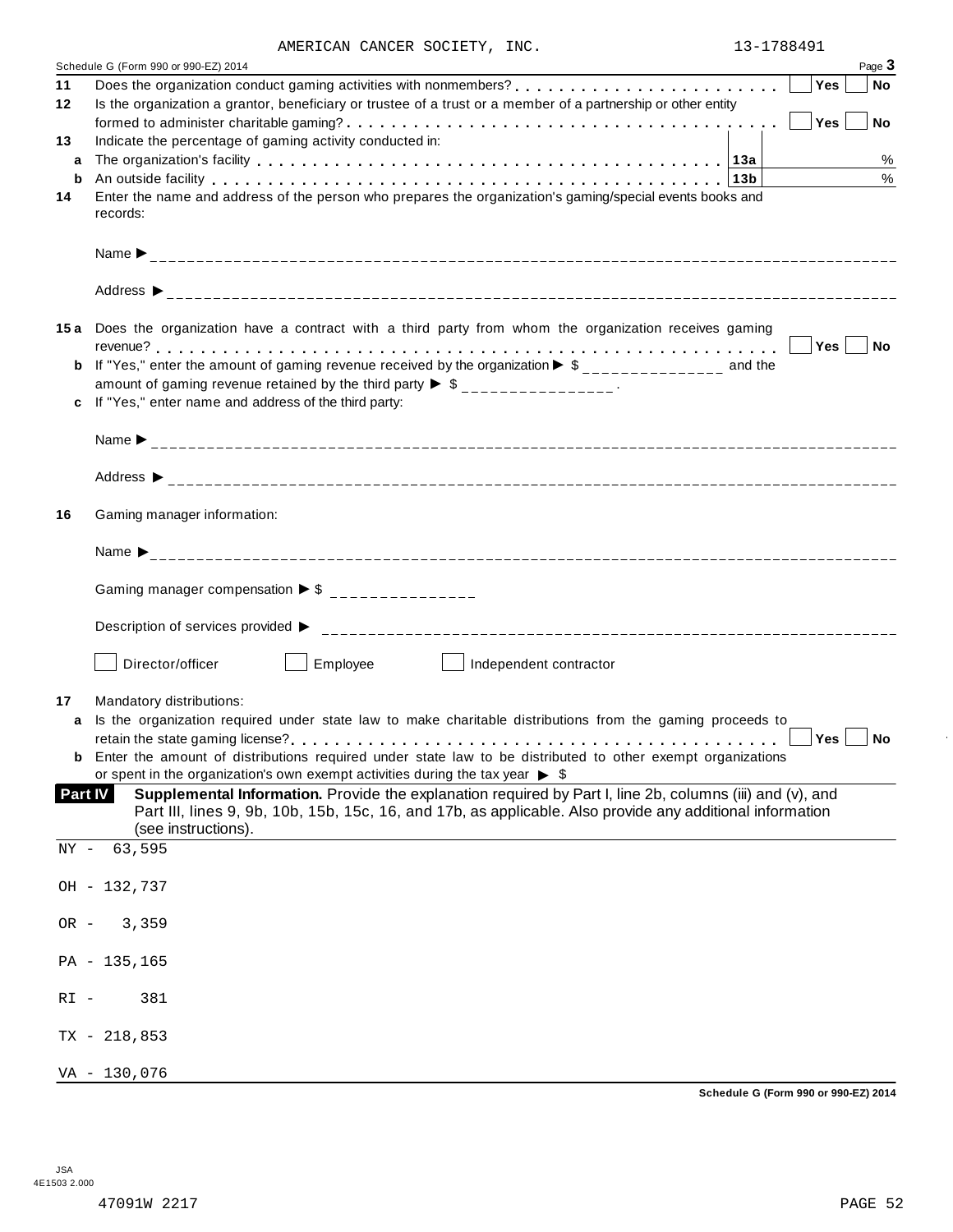|  |  | AMERICAN CANCER SOCIETY, INC. |  |
|--|--|-------------------------------|--|
|--|--|-------------------------------|--|

|                | AMERICAN CANCER SOCIETY, INC.                                                                                                | 13-1788491 |                                                                                                            |        |
|----------------|------------------------------------------------------------------------------------------------------------------------------|------------|------------------------------------------------------------------------------------------------------------|--------|
|                | Schedule G (Form 990 or 990-EZ) 2014                                                                                         |            |                                                                                                            | Page 3 |
| 11             |                                                                                                                              |            | Yes                                                                                                        | No     |
| 12             | Is the organization a grantor, beneficiary or trustee of a trust or a member of a partnership or other entity                |            |                                                                                                            |        |
|                |                                                                                                                              |            | Yes                                                                                                        | No     |
| 13             | Indicate the percentage of gaming activity conducted in:                                                                     |            |                                                                                                            |        |
| a              |                                                                                                                              |            |                                                                                                            | %      |
| b              | An outside facility enterpretation of the control of the control of the control of the control of the control o              |            |                                                                                                            | $\%$   |
| 14             | Enter the name and address of the person who prepares the organization's gaming/special events books and                     |            |                                                                                                            |        |
|                | records:                                                                                                                     |            |                                                                                                            |        |
|                |                                                                                                                              |            |                                                                                                            |        |
|                |                                                                                                                              |            |                                                                                                            |        |
|                |                                                                                                                              |            |                                                                                                            |        |
|                |                                                                                                                              |            |                                                                                                            |        |
|                |                                                                                                                              |            |                                                                                                            |        |
|                |                                                                                                                              |            |                                                                                                            |        |
|                | 15a Does the organization have a contract with a third party from whom the organization receives gaming                      |            |                                                                                                            |        |
|                |                                                                                                                              |            | Yes No                                                                                                     |        |
|                | <b>b</b> If "Yes," enter the amount of gaming revenue received by the organization $\triangleright$ \$______________ and the |            |                                                                                                            |        |
|                | amount of gaming revenue retained by the third party $\triangleright$ \$ _______________.                                    |            |                                                                                                            |        |
|                | If "Yes," enter name and address of the third party:                                                                         |            |                                                                                                            |        |
|                |                                                                                                                              |            |                                                                                                            |        |
|                |                                                                                                                              |            |                                                                                                            |        |
|                |                                                                                                                              |            |                                                                                                            |        |
|                |                                                                                                                              |            |                                                                                                            |        |
|                |                                                                                                                              |            |                                                                                                            |        |
| 16             | Gaming manager information:                                                                                                  |            |                                                                                                            |        |
|                |                                                                                                                              |            |                                                                                                            |        |
|                |                                                                                                                              |            |                                                                                                            |        |
|                | Gaming manager compensation $\triangleright$ \$ ________________                                                             |            |                                                                                                            |        |
|                |                                                                                                                              |            |                                                                                                            |        |
|                |                                                                                                                              |            |                                                                                                            |        |
|                | Description of services provided $\triangleright$                                                                            |            |                                                                                                            |        |
|                | Director/officer<br>Employee<br>Independent contractor                                                                       |            |                                                                                                            |        |
|                |                                                                                                                              |            |                                                                                                            |        |
| 17             | Mandatory distributions:                                                                                                     |            |                                                                                                            |        |
|                | Is the organization required under state law to make charitable distributions from the gaming proceeds to                    |            |                                                                                                            |        |
| a              |                                                                                                                              |            | $\begin{array}{ c c c }\n\hline\n\hline\n\end{array}$ Yes $\begin{array}{ c c c }\n\hline\n\end{array}$ No |        |
|                | <b>b</b> Enter the amount of distributions required under state law to be distributed to other exempt organizations          |            |                                                                                                            |        |
|                | or spent in the organization's own exempt activities during the tax year $\triangleright$ \$                                 |            |                                                                                                            |        |
| <b>Part IV</b> | Supplemental Information. Provide the explanation required by Part I, line 2b, columns (iii) and (v), and                    |            |                                                                                                            |        |
|                | Part III, lines 9, 9b, 10b, 15b, 15c, 16, and 17b, as applicable. Also provide any additional information                    |            |                                                                                                            |        |
|                | (see instructions).                                                                                                          |            |                                                                                                            |        |
|                |                                                                                                                              |            |                                                                                                            |        |
| WA -           | 35,046                                                                                                                       |            |                                                                                                            |        |
|                |                                                                                                                              |            |                                                                                                            |        |
|                | $WI - 108, 133$                                                                                                              |            |                                                                                                            |        |
|                |                                                                                                                              |            |                                                                                                            |        |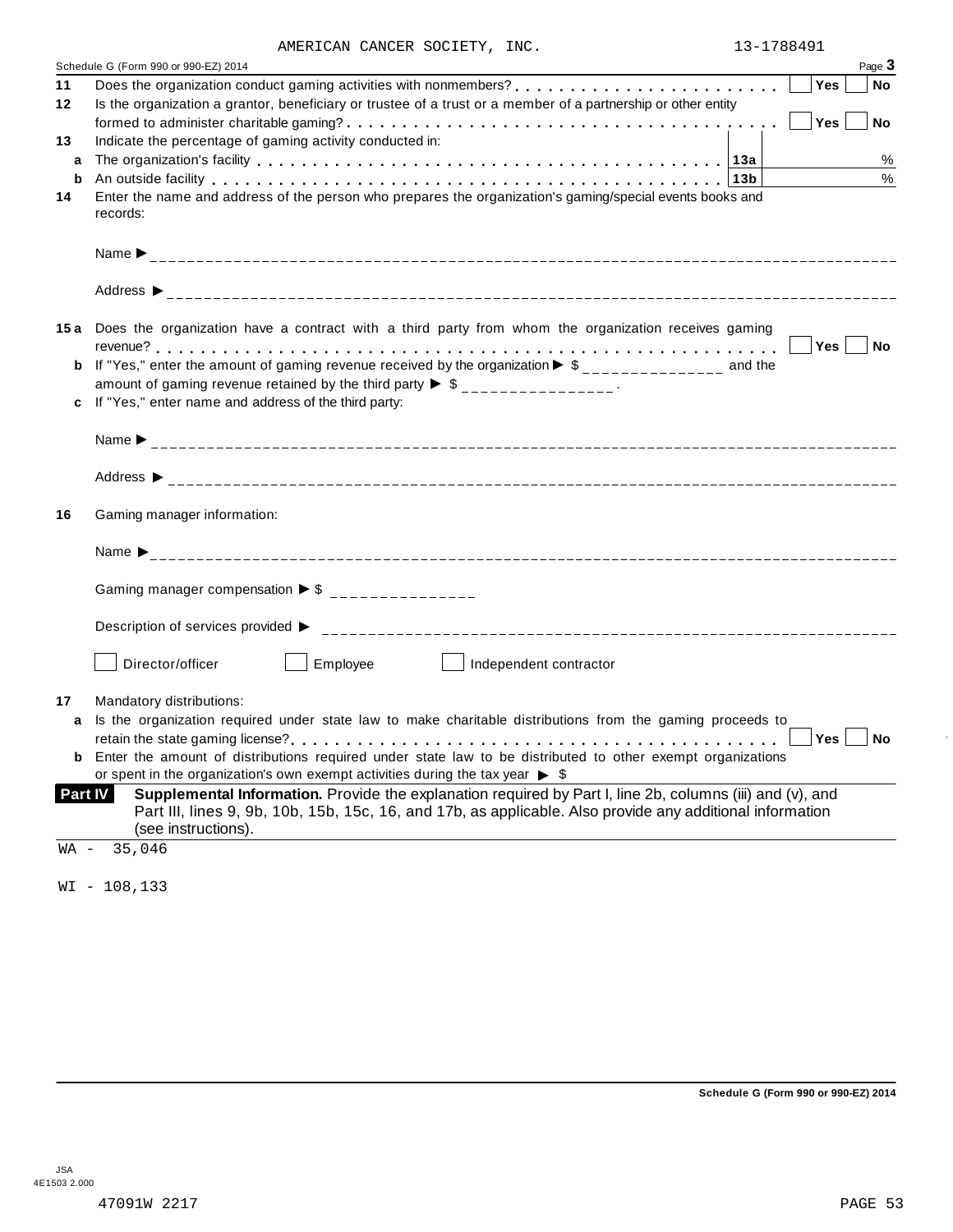|  |  | AMERICAN CANCER SOCIETY, INC. |  |
|--|--|-------------------------------|--|
|--|--|-------------------------------|--|

|                | Page 3<br>Schedule G (Form 990 or 990-EZ) 2014                                                                                                                                                                                               |
|----------------|----------------------------------------------------------------------------------------------------------------------------------------------------------------------------------------------------------------------------------------------|
| 11             | Yes<br><b>No</b>                                                                                                                                                                                                                             |
| 12             | Is the organization a grantor, beneficiary or trustee of a trust or a member of a partnership or other entity                                                                                                                                |
|                | Yes<br><b>No</b>                                                                                                                                                                                                                             |
| 13             | Indicate the percentage of gaming activity conducted in:                                                                                                                                                                                     |
| a              | %                                                                                                                                                                                                                                            |
| b              | $\%$<br>An outside facility enterpretation of the control of the control of the control of the control of the control of the control of the control of the control of the control of the control of the control of the control of the<br>13b |
| 14             | Enter the name and address of the person who prepares the organization's gaming/special events books and<br>records:                                                                                                                         |
|                |                                                                                                                                                                                                                                              |
|                |                                                                                                                                                                                                                                              |
|                |                                                                                                                                                                                                                                              |
|                |                                                                                                                                                                                                                                              |
|                | 15a Does the organization have a contract with a third party from whom the organization receives gaming<br>Yes  <br>  No                                                                                                                     |
| b              | If "Yes," enter the amount of gaming revenue received by the organization $\blacktriangleright$ \$______________ and the                                                                                                                     |
|                | amount of gaming revenue retained by the third party $\triangleright$ \$ _______________.                                                                                                                                                    |
| c              | If "Yes," enter name and address of the third party:                                                                                                                                                                                         |
|                |                                                                                                                                                                                                                                              |
|                |                                                                                                                                                                                                                                              |
|                |                                                                                                                                                                                                                                              |
| 16             | Gaming manager information:                                                                                                                                                                                                                  |
|                |                                                                                                                                                                                                                                              |
|                |                                                                                                                                                                                                                                              |
|                | Gaming manager compensation $\triangleright$ \$ _______________                                                                                                                                                                              |
|                |                                                                                                                                                                                                                                              |
|                |                                                                                                                                                                                                                                              |
|                | Employee<br>Director/officer<br>Independent contractor                                                                                                                                                                                       |
| 17             | Mandatory distributions:                                                                                                                                                                                                                     |
| a              | Is the organization required under state law to make charitable distributions from the gaming proceeds to                                                                                                                                    |
|                | Yes<br>No                                                                                                                                                                                                                                    |
| b              | Enter the amount of distributions required under state law to be distributed to other exempt organizations                                                                                                                                   |
|                | or spent in the organization's own exempt activities during the tax year $\triangleright$ \$                                                                                                                                                 |
| <b>Part IV</b> | Supplemental Information. Provide the explanation required by Part I, line 2b, columns (iii) and (v), and                                                                                                                                    |
|                | Part III, lines 9, 9b, 10b, 15b, 15c, 16, and 17b, as applicable. Also provide any additional information                                                                                                                                    |
|                | (see instructions).                                                                                                                                                                                                                          |

# SCHEDULE G, PART III-STATES IN WHICH ORG. OPERATES GAMING ACTIVITIES

AL,AZ,CA,CO,GA,ID,IL,IA,MD,MA,MI,MN,NJ,NY,NC,OH,PA,TN,TX,VA,WA,WI,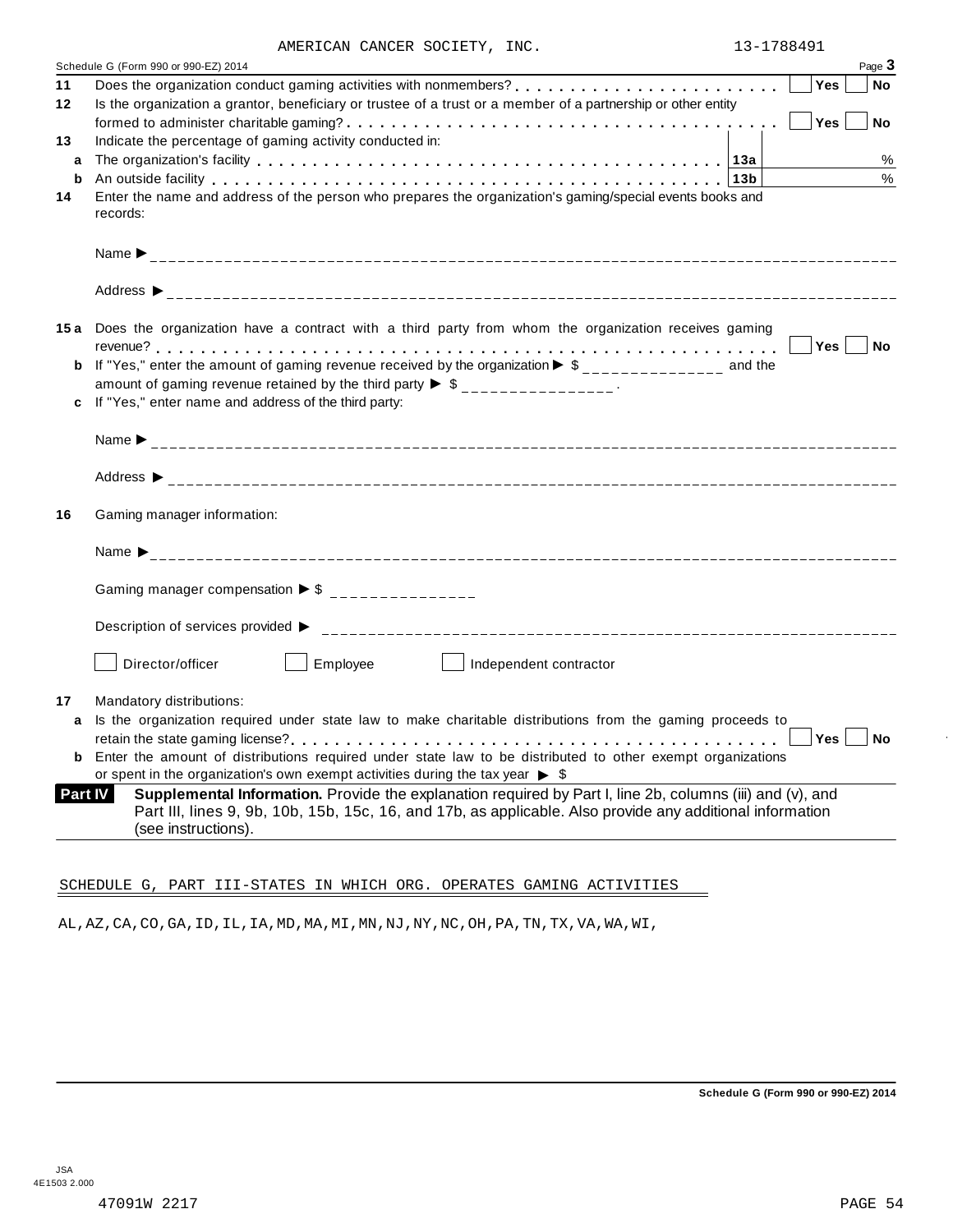| <b>SCHEDULE I</b><br>(Form 990)<br>Department of the Treasury<br><b>Internal Revenue Service</b> | OMB No. 1545-0047<br>2014<br><b>Open to Public</b><br>Inspection                                                                                                                                                                                                            |           |  |  |  |  |
|--------------------------------------------------------------------------------------------------|-----------------------------------------------------------------------------------------------------------------------------------------------------------------------------------------------------------------------------------------------------------------------------|-----------|--|--|--|--|
| Name of the organization<br><b>Employer identification number</b>                                |                                                                                                                                                                                                                                                                             |           |  |  |  |  |
| AMERICAN CANCER SOCIETY, INC.                                                                    | 13-1788491                                                                                                                                                                                                                                                                  |           |  |  |  |  |
| Part I                                                                                           | <b>General Information on Grants and Assistance</b>                                                                                                                                                                                                                         |           |  |  |  |  |
|                                                                                                  | Does the organization maintain records to substantiate the amount of the grants or assistance, the grantees' eligibility for the grants or assistance, and<br>Describe in Part IV the organization's procedures for monitoring the use of grant funds in the United States. | No<br>Yes |  |  |  |  |
| <b>Part II</b>                                                                                   | Grants and Other Assistance to Domestic Organizations and Domestic Governments. Complete if the organization answered "Yes" to Form 990,<br>Part IV, line 21, for any recipient that received more than \$5,000. Part II can be duplicated if additional space is needed.   |           |  |  |  |  |

| 1 (a) Name and address of organization<br>or government | $(b)$ EIN                  | (c) IRC section<br>if applicable | (d) Amount of cash<br>grant | (e) Amount of non-<br>cash assistance | (f) Method of valuation<br>(book, FMV, appraisal,<br>other) | (g) Description of<br>non-cash assistance | (h) Purpose of grant<br>or assistance |
|---------------------------------------------------------|----------------------------|----------------------------------|-----------------------------|---------------------------------------|-------------------------------------------------------------|-------------------------------------------|---------------------------------------|
| (1) THE JACKSON LABORATORY                              |                            |                                  |                             |                                       |                                                             |                                           | EXTRAMURAL RESEARCH                   |
| 600 MAIN STREET BAR HARBOR, ME 04609-1523               | $01-0211513$ $501(C)(3)$   |                                  | 163,500.                    |                                       |                                                             |                                           | GRANT                                 |
| (2) MANCHESTER COMMUNITY HLTH CTR                       |                            |                                  |                             |                                       |                                                             |                                           | COLORECTAL EDUCATION                  |
| 145 HOLLIS ST MANCHESTER, NH 03101                      | $ 02-0458174 501(C)(3)$    |                                  | 28,500.                     |                                       |                                                             |                                           | AND HEALTH                            |
| (3) UNI OF VT AND STATE AGRICULTURAL COLLEGE            |                            |                                  |                             |                                       |                                                             |                                           | EXTRAMURAL RESEARCH                   |
| 85 S PROSPECT STREET BURLINGTON, VT 05405               | 03-0179440                 | 501(C)(3)                        | 433,500.                    |                                       |                                                             |                                           | GRANT                                 |
| (4) GROUNDS FOR HEALTH                                  |                            |                                  |                             |                                       |                                                             |                                           |                                       |
| 92 S MAIN ST #2 WATERBURY, VT 05676                     | $03-0367185$ 501(C)(3)     |                                  | 10,000.                     |                                       |                                                             |                                           | CANCER CONTROL                        |
| (5) NATIVE AMERICAN COMM CLINIC                         |                            |                                  |                             |                                       |                                                             |                                           | IMPROVE HEALTHCARE                    |
| 1213 E FRANKLIN AVE MINNEAPOLIS, MN 55404               | $03-0445789$ 501(C)(3)     |                                  | 10,000.                     |                                       |                                                             |                                           | <b>SYSTEMS</b>                        |
| (6) BOSTON UNIVERSITY                                   |                            |                                  |                             |                                       |                                                             |                                           | EXTRAMURAL RESEARCH                   |
| 881 COMMONWEALTH AVENUE BOSTON, MA 02215                | 04-2103547                 | 501(C)(3)                        | 896,000.                    |                                       |                                                             |                                           | GRANT                                 |
| (7) HARVARD UNIVERSITY SCHOOL OF PUBLIC HEALTH          |                            |                                  |                             |                                       |                                                             |                                           |                                       |
| 677 HUNTINGTON AVENUE BOSTON, MA 02115                  | $04 - 2103580$  501(C)(3)  |                                  | 122,984.                    |                                       |                                                             |                                           | CANCER CONTROL                        |
| (8) HARVARD UNIVERSITY SCHOOL OF PUBLIC HEALTH          |                            |                                  |                             |                                       |                                                             |                                           | EXTRAMURAL RESEARCH                   |
| 677 HUNTINGTON AVENUE BOSTON, MA 02115                  | $04 - 2103580$ $501(C)(3)$ |                                  | 438,500.                    |                                       |                                                             |                                           | GRANT                                 |
| (9) MASSACHUSETTS INSTITUTE OF TECHNOLOGY               |                            |                                  |                             |                                       |                                                             |                                           | EXTRAMURAL RESEARCH                   |
| 77 MASSACHUSETTS AVE CAMBRIDGE, MA 02139                | $04 - 2103594$ 501(C)(3)   |                                  | 955,500.                    |                                       |                                                             |                                           | GRANT                                 |
| (10) SIMMONS COLLEGE                                    |                            |                                  |                             |                                       |                                                             |                                           | EXTRAMURAL RESEARCH                   |
| 51 GREENLEAF CIRCLE FRAMINGHAM, MA 01701                | 04-2103629                 | 501(C)(3)                        | 40,000.                     |                                       |                                                             |                                           | GRANT                                 |
| (11) TUFTS UNIVERSITY                                   |                            |                                  |                             |                                       |                                                             |                                           | EXTRAMURAL RESEARCH                   |
| 136 HARRISON AVENUE BOSTON, MA 02111                    | $04 - 2103634$ 501(C)(3)   |                                  | 173,500.                    |                                       |                                                             |                                           | GRANT                                 |
| (12) DANA-FARBER CANCER INSTITUTE                       |                            |                                  |                             |                                       |                                                             |                                           | BREAST EDUCATION                      |
| 450 BROOKLINE AVENUE BOSTON, MA 02215-5450              | $04 - 2263040$ 501(C)(3)   |                                  | 25,000.                     |                                       |                                                             |                                           | AND HEALTH                            |
| $\mathbf{2}$                                            |                            |                                  |                             |                                       |                                                             |                                           |                                       |
| 3                                                       |                            |                                  |                             |                                       |                                                             |                                           |                                       |

**For Paperwork Reduction Act Notice, see the Instructions for Form 990. Schedule I (Form 990) (2014)**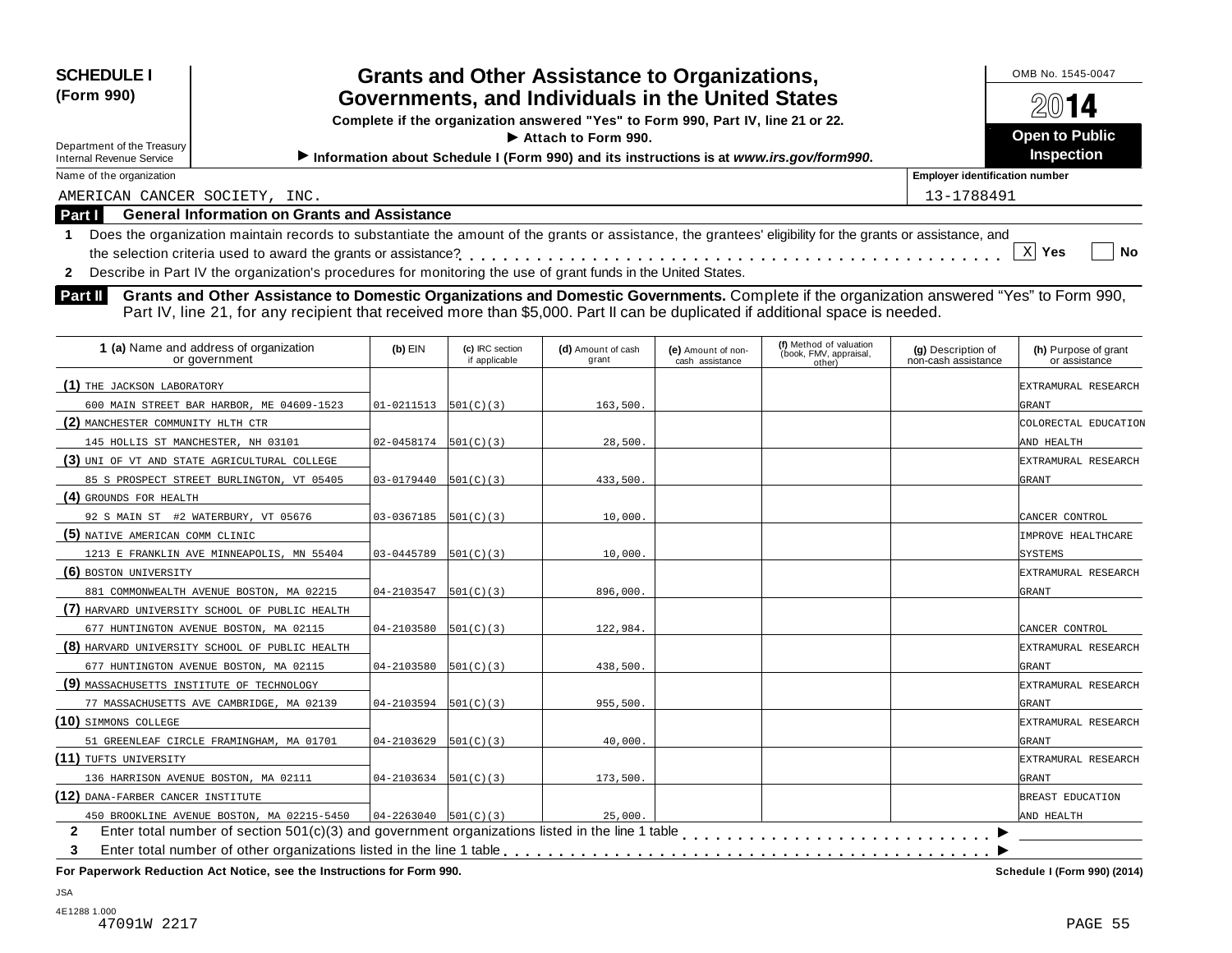| <b>SCHEDULE I</b><br><b>Grants and Other Assistance to Organizations,</b><br>Governments, and Individuals in the United States<br>(Form 990)<br>Complete if the organization answered "Yes" to Form 990, Part IV, line 21 or 22.<br>$\blacktriangleright$ Attach to Form 990.<br>Department of the Treasury<br>Information about Schedule I (Form 990) and its instructions is at www.irs.gov/form990.<br><b>Internal Revenue Service</b> |                                                         |                         |                                  |                             |                                       |                                                             |                                           | OMB No. 1545-0047<br><b>Open to Public</b><br><b>Inspection</b> |
|-------------------------------------------------------------------------------------------------------------------------------------------------------------------------------------------------------------------------------------------------------------------------------------------------------------------------------------------------------------------------------------------------------------------------------------------|---------------------------------------------------------|-------------------------|----------------------------------|-----------------------------|---------------------------------------|-------------------------------------------------------------|-------------------------------------------|-----------------------------------------------------------------|
| Name of the organization                                                                                                                                                                                                                                                                                                                                                                                                                  |                                                         |                         |                                  |                             |                                       |                                                             | <b>Employer identification number</b>     |                                                                 |
| AMERICAN CANCER SOCIETY, INC.                                                                                                                                                                                                                                                                                                                                                                                                             |                                                         |                         |                                  |                             |                                       |                                                             | 13-1788491                                |                                                                 |
| <b>Part I</b>                                                                                                                                                                                                                                                                                                                                                                                                                             | <b>General Information on Grants and Assistance</b>     |                         |                                  |                             |                                       |                                                             |                                           |                                                                 |
| Does the organization maintain records to substantiate the amount of the grants or assistance, the grantees' eligibility for the grants or assistance, and<br>X<br>No<br>Yes<br>Describe in Part IV the organization's procedures for monitoring the use of grant funds in the United States.<br>$\mathbf{2}$                                                                                                                             |                                                         |                         |                                  |                             |                                       |                                                             |                                           |                                                                 |
| <b>Part II</b><br>Grants and Other Assistance to Domestic Organizations and Domestic Governments. Complete if the organization answered "Yes" to Form 990,<br>Part IV, line 21, for any recipient that received more than \$5,000. Part II can be duplicated if additional space is needed.                                                                                                                                               |                                                         |                         |                                  |                             |                                       |                                                             |                                           |                                                                 |
|                                                                                                                                                                                                                                                                                                                                                                                                                                           | 1 (a) Name and address of organization<br>or government | $(b)$ EIN               | (c) IRC section<br>if applicable | (d) Amount of cash<br>grant | (e) Amount of non-<br>cash assistance | (f) Method of valuation<br>(book, FMV, appraisal,<br>other) | (g) Description of<br>non-cash assistance | (h) Purpose of grant<br>or assistance                           |
| (1) DANA-FARBER CANCER INSTITUTE                                                                                                                                                                                                                                                                                                                                                                                                          |                                                         |                         |                                  |                             |                                       |                                                             |                                           | EXTRAMURAL RESEARCH                                             |
|                                                                                                                                                                                                                                                                                                                                                                                                                                           | 450 BROOKLINE AVENUE BOSTON, MA 02215-5450              | $ 04-2263040 501(C)(3)$ |                                  | 4,581,500.                  |                                       |                                                             |                                           | GRANT                                                           |

**(2)** BRIGHAM AND WOMEN'S HOSPITAL, INC. EXTRAMURAL RESEARCH

75 FRANCIS STREET BOSTON, MA 02115  $04-2312909 \big| 501(C)(3)$  1,584,000.

**(4)** MANET COMMUNITY HEALTH CENTER COLORECTAL EDUCATION

40 COURT ST #10 BOSTON, MA 02108 04-2507409 501(C)(3) 7,000. CANCER CONTROL

110 WEST SQUANTUM ST NORTH QUINCY, MA 02171 04-2646695 501(C)(3) 37,500. 337,500.

101 HUNTINGTON AVE #300 BOSTON, MA 02199 04-2697983 501(C)(3) 1,525,000.

**(5)** MASSACHUSETTS GENERAL HOSPITAL EXTRAMURAL RESEARCH

**(6)** CHILDREN'S HOSPITAL, BOSTON EXTRAMURAL RESEARCH

| 300 LONGWOOD BOSTON, MA 02115              | $04-2774441$ 501(C)(3)       |              | 400,000.   | <b>GRANT</b>     |
|--------------------------------------------|------------------------------|--------------|------------|------------------|
| (7) UNI OF MASSACHUSETTS MEDICAL SCHOOL    |                              |              |            | EXTRAMURAL RESEA |
| 55 LAKE AVENUE NORTH WORCESTER, MA 01655   | 04-3167352                   | <b>OTHER</b> | 1,067,000. | <b>GRANT</b>     |
| (8) COMM HEALTH CTR OF FRANKLIN CTY INC    |                              |              |            | BREAST EDUCATION |
| 489 BRNRDSTN RD #108 GREENFIELD, MA 01301  | 04-3312968                   | 501(C)(3)    | 46,250.    | AND HEALTH       |
| (9) BOSTON MEDICAL CENTER                  |                              |              |            | EXTRAMURAL RESEA |
| 801 MASSACHUSETTS AVENUE BOSTON, MA 02118  | 04-3314093                   | 501(C)(3)    | 792,000.   | <b>GRANT</b>     |
| (10) THE TOMORROW FUND                     |                              |              |            |                  |
| 593 EDDY STREET PROVIDENCE, RI 02903       | 05-0450569                   | 501(C)(3)    | 136,220.   | CAMP PROGRAM     |
| (11) YALE UNIVERSITY                       |                              |              |            | EXTRAMURAL RESEA |
| 47 COLLEGE ST, STE 203 NEW HAVEN, CT 06520 | $06 - 0646973$ $[501(C)(3)]$ |              | 2,369,500. | <b>GRANT</b>     |
| (12) UNITED COMMUNITY & FAMILY SVCS        |                              |              |            | COLORECTAL EDUCA |
| 34 E TOWN ST NORWICH, CT 06360             | $ 06-0653142 501(C)(3)$      |              | 28,500.    | AND HEALTH       |
| $\mathbf{2}$                               |                              |              |            |                  |
| 3                                          |                              |              |            |                  |
|                                            |                              |              |            |                  |

**For Paperwork Reduction Act Notice, see the Instructions for Form 990. Schedule I (Form 990) (2014)**

 $\overline{\phantom{1}}$ 

EXTRAMURAL RESEARCH

EXTRAMURAL RESEARCH

EXTRAMURAL RESEARCH

COLORECTAL EDUCATION

**(3)** MA LEAGUE OF COMMUNITY HEALTH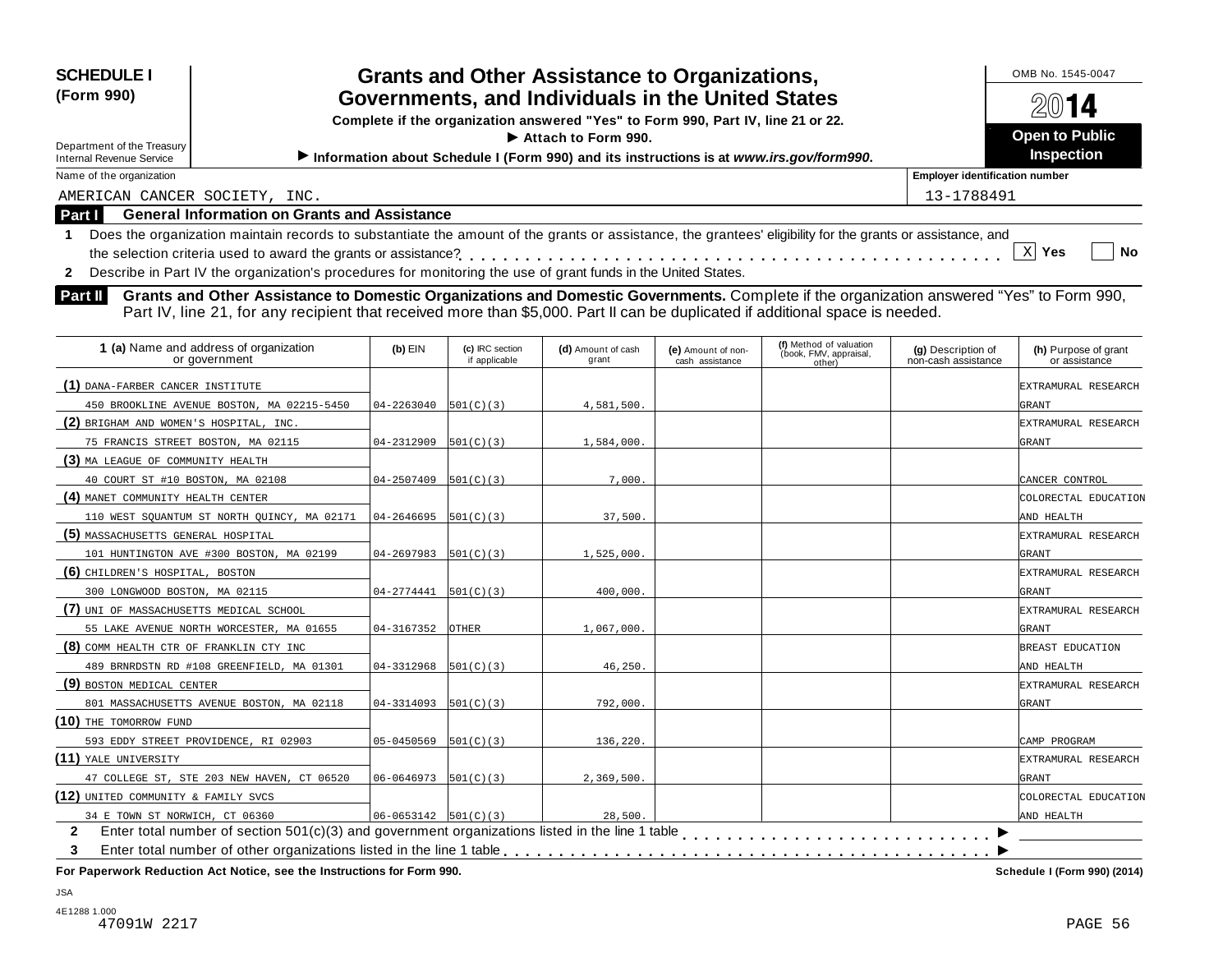| <b>SCHEDULE I</b><br>(Form 990)<br>Department of the Treasury<br><b>Internal Revenue Service</b> | <b>Grants and Other Assistance to Organizations,</b><br>Governments, and Individuals in the United States<br>Complete if the organization answered "Yes" to Form 990, Part IV, line 21 or 22.<br>$\blacktriangleright$ Attach to Form 990.<br>Information about Schedule I (Form 990) and its instructions is at www.irs.gov/form990. | OMB No. 1545-0047<br>2014<br><b>Open to Public</b><br><b>Inspection</b> |  |  |  |  |  |  |
|--------------------------------------------------------------------------------------------------|---------------------------------------------------------------------------------------------------------------------------------------------------------------------------------------------------------------------------------------------------------------------------------------------------------------------------------------|-------------------------------------------------------------------------|--|--|--|--|--|--|
| Name of the organization                                                                         | <b>Employer identification number</b>                                                                                                                                                                                                                                                                                                 |                                                                         |  |  |  |  |  |  |
| AMERICAN CANCER SOCIETY, INC.                                                                    |                                                                                                                                                                                                                                                                                                                                       | 13-1788491                                                              |  |  |  |  |  |  |
| <b>Part I</b>                                                                                    | <b>General Information on Grants and Assistance</b>                                                                                                                                                                                                                                                                                   |                                                                         |  |  |  |  |  |  |
| $\mathbf{2}$                                                                                     | Does the organization maintain records to substantiate the amount of the grants or assistance, the grantees' eligibility for the grants or assistance, and<br>x <sub>l</sub><br><b>No</b><br>Yes<br>Describe in Part IV the organization's procedures for monitoring the use of grant funds in the United States.                     |                                                                         |  |  |  |  |  |  |
| <b>Part II</b>                                                                                   | Grants and Other Assistance to Domestic Organizations and Domestic Governments. Complete if the organization answered "Yes" to Form 990,<br>Part IV, line 21, for any recipient that received more than \$5,000. Part II can be duplicated if additional space is needed.                                                             |                                                                         |  |  |  |  |  |  |

| 1 (a) Name and address of organization<br>or government          | $(b)$ EIN                  | (c) IRC section<br>if applicable | (d) Amount of cash<br>grant | (e) Amount of non-<br>cash assistance | (f) Method of valuation<br>(book, FMV, appraisal,<br>other) | (g) Description of<br>non-cash assistance | (h) Purpose of grant<br>or assistance |
|------------------------------------------------------------------|----------------------------|----------------------------------|-----------------------------|---------------------------------------|-------------------------------------------------------------|-------------------------------------------|---------------------------------------|
| (1) COMMUNITY HEALTH SERVICES INC                                |                            |                                  |                             |                                       |                                                             |                                           | BREAST EDUCATION                      |
| 500 ALBANY AVE HARTFORD, CT 06120                                | $06 - 0863942$ 501(C)(3)   |                                  | 49,000.                     |                                       |                                                             |                                           | AND HEALTH                            |
| (2) FAIR HAVEN COMMUNITY HEALTH                                  |                            |                                  |                             |                                       |                                                             |                                           | COLORECTAL EDUCATION                  |
| 374 GRAND AVE NEW HAVEN, CT 06513                                | $06 - 0883545$  501(C)(3)  |                                  | 50,000.                     |                                       |                                                             |                                           | AND HEALTH                            |
| (3) COMMUNITY HEALTH CENTER INC                                  |                            |                                  |                             |                                       |                                                             |                                           | BREAST EDUCATION                      |
| 675 MAIN STREET MIDDLETOWN, CT 06457                             | 06-0897105                 | 501(C)(3)                        | 37,500                      |                                       |                                                             |                                           | AND HEALTH                            |
| (4) CHARTER OAK HEALTH CENTER                                    |                            |                                  |                             |                                       |                                                             |                                           | BREAST EDUCATION                      |
| 21 GRAND ST HARTFORD, CT 06106                                   | $06-0986747$ 501(C)(3)     |                                  | 37,500.                     |                                       |                                                             |                                           | AND HEALTH                            |
| (5) SHALOM HEALTH CARE CENTER INC                                |                            |                                  |                             |                                       |                                                             |                                           | COLORECTAL EDUCATION                  |
| 3400 LAFAYETTE #200 INDIANAPOLIS, IN 46222                       | 06-1645027                 | 501(C)(3)                        | 58,500                      |                                       |                                                             |                                           | AND HEALTH                            |
| (6) WOMENS BASKETBALL CLUB OF SEATTLE                            |                            |                                  |                             |                                       |                                                             |                                           |                                       |
| 3421 THORNDYKE AVE W SEATTLE, WA 98119                           | 06-1694851                 | <b>OTHER</b>                     | 20,000                      |                                       |                                                             |                                           | CANCER CONTROL                        |
| (7) PHI BETA SIGMA FRATERNITY INC                                |                            |                                  |                             |                                       |                                                             |                                           |                                       |
| NATIONAL CONCLAVE 2001 WASHINGTON, DC 20011                      | 11-1709989                 | 501(C)(10)                       | 5,500.                      |                                       |                                                             |                                           | CANCER EDUCATION                      |
| (8) LUTHERAN FAMILY HEALTH CENTERS                               |                            |                                  |                             |                                       |                                                             |                                           | <b>IMPROVE HEALTHCARE</b>             |
| 150 - 55TH ST BROOKLYN, NY 11220-2559                            | 11-1839567                 | 501(C)(3)                        | 37,500.                     |                                       |                                                             |                                           | SYSTEMS                               |
| (9) COLD SPRING HARBOR LABORATORY                                |                            |                                  |                             |                                       |                                                             |                                           | EXTRAMURAL RESEARCH                   |
| P.O. BOX 100 COLD SPRING HARBOR, NY 11724                        | $11-2013303$ $ 501(C)(3) $ |                                  | 792,000                     |                                       |                                                             |                                           | GRANT                                 |
| (10) PERSONAL CARE PRODUCTS COUNCIL FDN                          |                            |                                  |                             |                                       |                                                             |                                           |                                       |
| 1101 NW 17TH ST #300 WASHINGTON, DC 20036                        | 13-1390920                 | 501(C)(6)                        | 982,141.                    |                                       |                                                             |                                           | PATIENT SUPPORT                       |
| (11) JOAN&SANFORD I. WEILL MED COLL OF CRNLL UNI                 |                            |                                  |                             |                                       |                                                             |                                           | EXTRAMURAL RESEARCH                   |
| 1300 YORK AVENUE, BOX 89 NEW YORK, NY 10021                      | 13-1623978                 | <b>OTHER</b>                     | 57,500.                     |                                       |                                                             |                                           | GRANT                                 |
| (12) ROCKEFELLER UNIVERSITY                                      |                            |                                  |                             |                                       |                                                             |                                           | EXTRAMURAL RESEARCH                   |
| 1230 YORK AVENUE, BOX 82 NEW YORK, NY 10065 13-1624158 501(C)(3) |                            |                                  | 80,000                      |                                       |                                                             |                                           | GRANT                                 |
| $\mathbf{2}$                                                     |                            |                                  |                             |                                       |                                                             |                                           |                                       |
| 3                                                                |                            |                                  |                             |                                       |                                                             |                                           |                                       |

JSA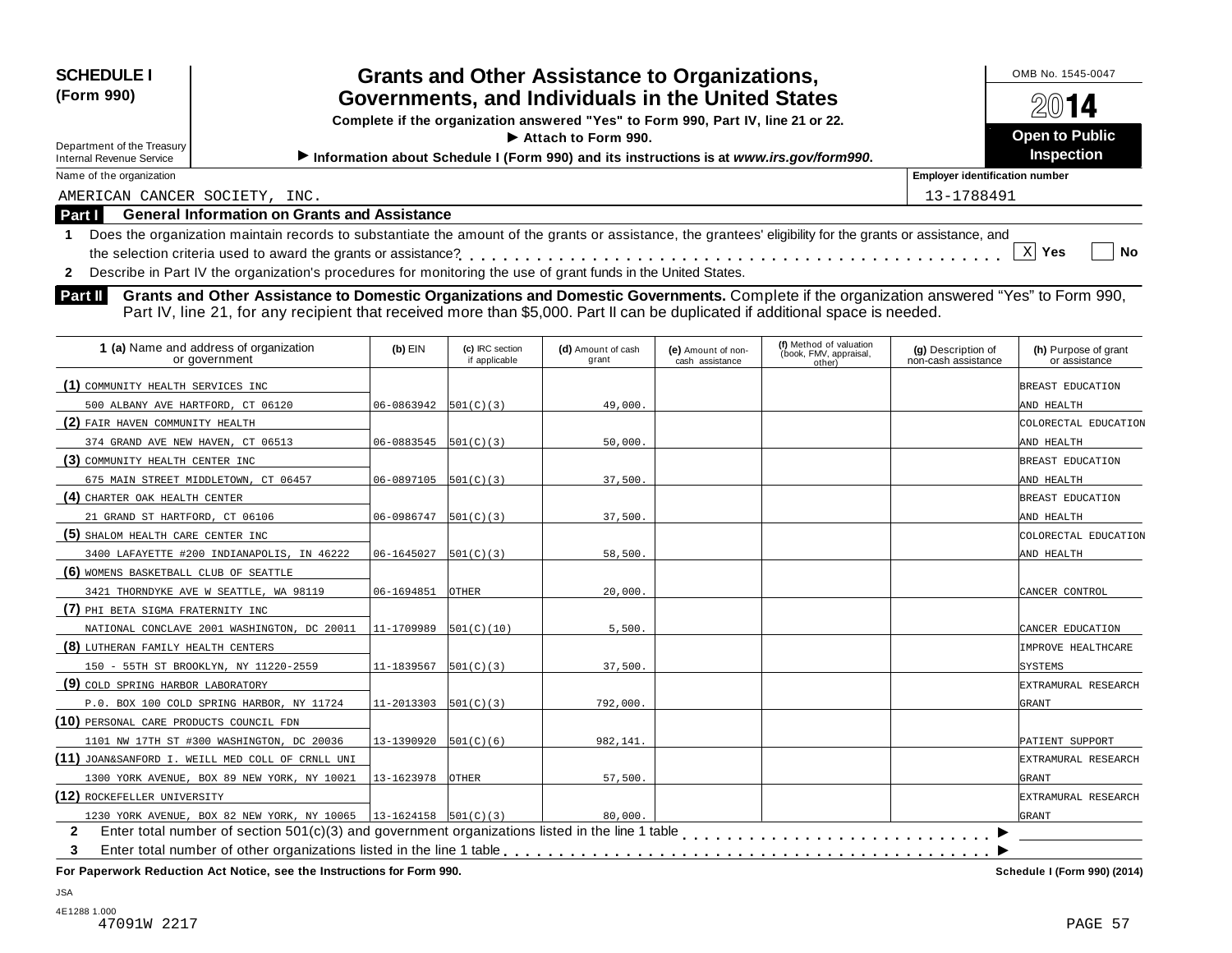| <b>SCHEDULE I</b>                                                                                                                                                |                            |                                  | <b>Grants and Other Assistance to Organizations,</b>                                    |                                       |                                                             |                                           | OMB No. 1545-0047                     |  |
|------------------------------------------------------------------------------------------------------------------------------------------------------------------|----------------------------|----------------------------------|-----------------------------------------------------------------------------------------|---------------------------------------|-------------------------------------------------------------|-------------------------------------------|---------------------------------------|--|
| (Form 990)                                                                                                                                                       |                            |                                  | Governments, and Individuals in the United States                                       |                                       |                                                             |                                           | $20$ 14                               |  |
|                                                                                                                                                                  |                            |                                  | Complete if the organization answered "Yes" to Form 990, Part IV, line 21 or 22.        |                                       |                                                             |                                           |                                       |  |
| Attach to Form 990.<br>Department of the Treasury                                                                                                                |                            |                                  |                                                                                         |                                       |                                                             |                                           | <b>Open to Public</b>                 |  |
| <b>Internal Revenue Service</b>                                                                                                                                  |                            |                                  | Information about Schedule I (Form 990) and its instructions is at www.irs.gov/form990. |                                       |                                                             |                                           | Inspection                            |  |
| Name of the organization                                                                                                                                         |                            |                                  |                                                                                         |                                       |                                                             | <b>Employer identification number</b>     |                                       |  |
| AMERICAN CANCER SOCIETY, INC.                                                                                                                                    |                            |                                  |                                                                                         |                                       |                                                             | 13-1788491                                |                                       |  |
| <b>General Information on Grants and Assistance</b><br>Part I                                                                                                    |                            |                                  |                                                                                         |                                       |                                                             |                                           |                                       |  |
| Does the organization maintain records to substantiate the amount of the grants or assistance, the grantees' eligibility for the grants or assistance, and<br>-1 |                            |                                  |                                                                                         |                                       |                                                             |                                           |                                       |  |
| the selection criteria used to award the grants or assistance?                                                                                                   |                            |                                  |                                                                                         |                                       |                                                             |                                           | $\mathbf{x}$<br>Yes<br><b>No</b>      |  |
| Describe in Part IV the organization's procedures for monitoring the use of grant funds in the United States.<br>$\mathbf{2}$                                    |                            |                                  |                                                                                         |                                       |                                                             |                                           |                                       |  |
| Grants and Other Assistance to Domestic Organizations and Domestic Governments. Complete if the organization answered "Yes" to Form 990,<br>Part II              |                            |                                  |                                                                                         |                                       |                                                             |                                           |                                       |  |
| Part IV, line 21, for any recipient that received more than \$5,000. Part II can be duplicated if additional space is needed.                                    |                            |                                  |                                                                                         |                                       |                                                             |                                           |                                       |  |
|                                                                                                                                                                  |                            |                                  |                                                                                         |                                       |                                                             |                                           |                                       |  |
| 1 (a) Name and address of organization<br>or government                                                                                                          | $(b)$ EIN                  | (c) IRC section<br>if applicable | (d) Amount of cash<br>grant                                                             | (e) Amount of non-<br>cash assistance | (f) Method of valuation<br>(book, FMV, appraisal,<br>other) | (g) Description of<br>non-cash assistance | (h) Purpose of grant<br>or assistance |  |
| (1) ALBERT EINSTEIN COLL OF MED, YESHIVA UNI                                                                                                                     |                            |                                  |                                                                                         |                                       |                                                             |                                           | EXTRAMURAL RESEARCH                   |  |
| 1300 MORRIS PARK AVENUE BRONX, NY 10461                                                                                                                          | 13-1624225                 | 501(C)(3)                        | 10,000.                                                                                 |                                       |                                                             |                                           | GRANT                                 |  |
| (2) FORDHAM UNIVERSITY                                                                                                                                           |                            |                                  |                                                                                         |                                       |                                                             |                                           | EXTRAMURAL RESEARCH                   |  |
| 441 EAST FORDHAM ROAD NEW YORK, NY 10025                                                                                                                         | 13-1740451                 | 501(C)(3)                        | 40,000.                                                                                 |                                       |                                                             |                                           | GRANT                                 |  |
| (3) SLOAN KETTERING INSTITUTE FOR CANCER RSRCH                                                                                                                   |                            |                                  |                                                                                         |                                       |                                                             |                                           | EXTRAMURAL RESEARCH                   |  |
| 1275 YORK AVENUE NEW YORK, NY 10065                                                                                                                              | 13-1924236                 | 501(C)(3)                        | 2,024,500.                                                                              |                                       |                                                             |                                           | GRANT                                 |  |
| (4) PROJECT RENEWAL                                                                                                                                              |                            |                                  |                                                                                         |                                       |                                                             |                                           | IMPROVE HEALTHCARE                    |  |
| 200 VARICK ST 9TH FLOOR NEW YORK, NY 10014                                                                                                                       | 13-2602882                 | 501(C)(3)                        | 23,750.                                                                                 |                                       |                                                             |                                           | SYSTEMS                               |  |
| (5) ACTION ON SMOKING & HEALTH                                                                                                                                   |                            |                                  |                                                                                         |                                       |                                                             |                                           |                                       |  |
| 2013 H STREET NW WASHINGTON, DC 20006-4207                                                                                                                       | $13 - 2603590$ $501(C)(3)$ |                                  | 10,000.                                                                                 |                                       |                                                             |                                           | CANCER CONTROL                        |  |
| (6) OPEN DOOR FAMILY MEDICAL CTRS                                                                                                                                |                            |                                  |                                                                                         |                                       |                                                             |                                           | IMPROVE HEALTHCARE                    |  |
| 165 MAIN ST OSSINING, NY 10562                                                                                                                                   | 13-2813103                 | 501(C)(3)                        | 38,900.                                                                                 |                                       |                                                             |                                           | <b>SYSTEMS</b>                        |  |
| (7) HUDSON RIVER HEALTH CARE                                                                                                                                     |                            |                                  |                                                                                         |                                       |                                                             |                                           | IMPROVE HEALTHCARE                    |  |
| 1037 MAIN ST PEEKSKILL, NY 10566                                                                                                                                 | 13-2828349                 | 501(C)(3)                        | 27,000.                                                                                 |                                       |                                                             |                                           | <b>SYSTEMS</b>                        |  |
| (8) METRO NY HLTH CARE FOR ALL CAMPAIGN                                                                                                                          |                            |                                  |                                                                                         |                                       |                                                             |                                           | IMPROVE HEALTHCARE                    |  |
| 40 WORTH ST STE 802 NEW YORK, NY 10013                                                                                                                           | 13-3870324                 | <b>OTHER</b>                     | 15,000.                                                                                 |                                       |                                                             |                                           | <b>SYSTEMS</b>                        |  |
| (9) BREAST TREATMENT TASK FORCE                                                                                                                                  |                            |                                  |                                                                                         |                                       |                                                             |                                           |                                       |  |
| 150 W 25TH ST #900 NEW YORK, NY 10001                                                                                                                            | $13-4018407$ 501(C)(3)     |                                  | 15,000.                                                                                 |                                       |                                                             |                                           | CANCER CONTROL                        |  |

**(10)** COMMUNITY SERVICE SOCIETY OF NY IMPROVE HEALTHCARE

105 EAST 22ND STREET NEW YORK, NY 10010 13-5562202 501(C)(3) 58,876.

**(12)** NEW YORK UNIVERSITY SCHOOL OF MEDICINE EXTRAMURAL RESEARCH

ONE PARK AVENUE NEW YORK, NY 10016 13-5562308 501(C)(3) 15,000. 15,000.

Enter total number of section 501(c)(3) and government organizations listed in the line 1 table m m m m m m m m m m m m m m m m m m m m m m m m m m m m m m m m m m m m m m m m m m m m

Enter total number of other organizations listed in the line 1 table

ONE PARK AVENUE NEW YORK, NY 10016 13-5562308 501(C)(3) 1,521,000.

 $\overline{\phantom{1}}$ 

GRANT

m m m m m m m m m m m m m m m m m m m m m m m m m m m m

**2 3**

**(11)** NEW YORK UNIVERSITY SCHOOL OF MEDICINE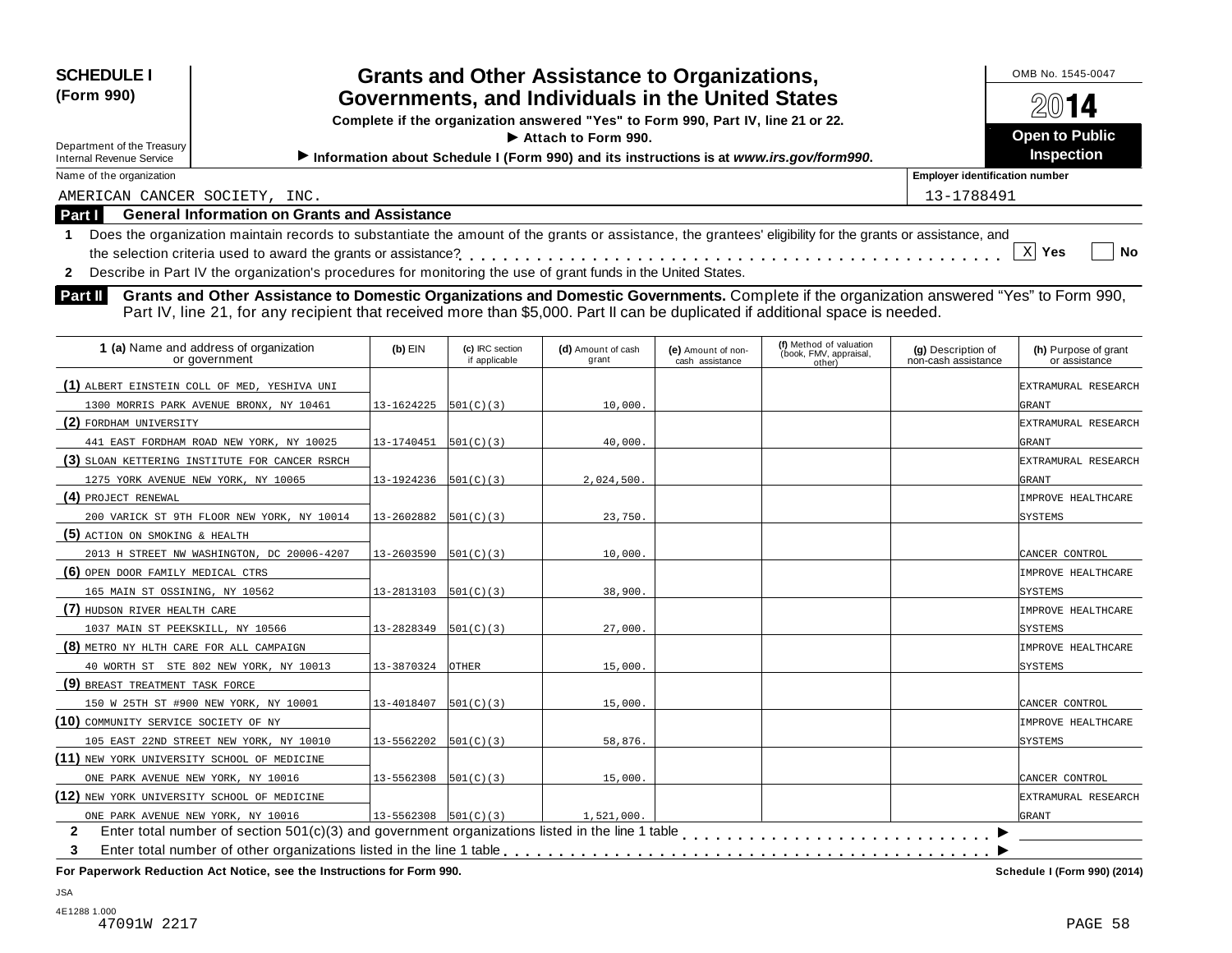| <b>SCHEDULE I</b>                                                                                                                                                |                            |                                  | <b>Grants and Other Assistance to Organizations,</b>                                    |                                                                                        |                                                             |                                           | OMB No. 1545-0047                     |  |
|------------------------------------------------------------------------------------------------------------------------------------------------------------------|----------------------------|----------------------------------|-----------------------------------------------------------------------------------------|----------------------------------------------------------------------------------------|-------------------------------------------------------------|-------------------------------------------|---------------------------------------|--|
| (Form 990)                                                                                                                                                       |                            |                                  | Governments, and Individuals in the United States                                       |                                                                                        |                                                             |                                           |                                       |  |
|                                                                                                                                                                  |                            |                                  |                                                                                         | 14<br>Complete if the organization answered "Yes" to Form 990, Part IV, line 21 or 22. |                                                             |                                           |                                       |  |
|                                                                                                                                                                  | Attach to Form 990.        |                                  |                                                                                         |                                                                                        |                                                             |                                           |                                       |  |
| Department of the Treasury<br><b>Internal Revenue Service</b>                                                                                                    |                            |                                  | Information about Schedule I (Form 990) and its instructions is at www.irs.gov/form990. |                                                                                        |                                                             |                                           | Inspection                            |  |
| Name of the organization                                                                                                                                         |                            |                                  |                                                                                         |                                                                                        |                                                             | <b>Employer identification number</b>     |                                       |  |
| AMERICAN CANCER SOCIETY, INC.                                                                                                                                    |                            |                                  |                                                                                         |                                                                                        |                                                             | 13-1788491                                |                                       |  |
| <b>General Information on Grants and Assistance</b><br>Part I                                                                                                    |                            |                                  |                                                                                         |                                                                                        |                                                             |                                           |                                       |  |
| Does the organization maintain records to substantiate the amount of the grants or assistance, the grantees' eligibility for the grants or assistance, and<br>-1 |                            |                                  |                                                                                         |                                                                                        |                                                             |                                           |                                       |  |
|                                                                                                                                                                  |                            |                                  |                                                                                         |                                                                                        |                                                             |                                           | $\mathbf{x}$<br><b>No</b><br>Yes      |  |
| Describe in Part IV the organization's procedures for monitoring the use of grant funds in the United States.<br>$\mathbf{2}$                                    |                            |                                  |                                                                                         |                                                                                        |                                                             |                                           |                                       |  |
| Grants and Other Assistance to Domestic Organizations and Domestic Governments. Complete if the organization answered "Yes" to Form 990,<br>Part II              |                            |                                  |                                                                                         |                                                                                        |                                                             |                                           |                                       |  |
| Part IV, line 21, for any recipient that received more than \$5,000. Part II can be duplicated if additional space is needed.                                    |                            |                                  |                                                                                         |                                                                                        |                                                             |                                           |                                       |  |
|                                                                                                                                                                  |                            |                                  |                                                                                         |                                                                                        |                                                             |                                           |                                       |  |
| 1 (a) Name and address of organization<br>or government                                                                                                          | $(b)$ EIN                  | (c) IRC section<br>if applicable | (d) Amount of cash<br>grant                                                             | (e) Amount of non-<br>cash assistance                                                  | (f) Method of valuation<br>(book, FMV, appraisal,<br>other) | (g) Description of<br>non-cash assistance | (h) Purpose of grant<br>or assistance |  |
| (1) COLUMBIA UNIVERSITY MEDICAL CENTER                                                                                                                           |                            |                                  |                                                                                         |                                                                                        |                                                             |                                           | EXTRAMURAL RESEARCH                   |  |
| 630 W 168TH ST, BOX 49 NEW YORK, NY 10032                                                                                                                        | 13-5598093                 | 501(C)(3)                        | 769,000.                                                                                |                                                                                        |                                                             |                                           | GRANT                                 |  |
| (2) ICAHN SCHOOL OF MEDICINE AT MOUNT SINAI                                                                                                                      |                            |                                  |                                                                                         |                                                                                        |                                                             |                                           | EXTRAMURAL RESEARCH                   |  |
| ONE GSTV L LEVY PL #1075 NEW YORK, NY 10029                                                                                                                      | 13-6171197                 | 501(C)(3)                        | 2.221.000.                                                                              |                                                                                        |                                                             |                                           | GRANT                                 |  |
| (3) RSRCH FDN FOR THE SUNY OBO UNI AT BUFFALO                                                                                                                    |                            |                                  |                                                                                         |                                                                                        |                                                             |                                           | EXTRAMURAL RESEARCH                   |  |
| 402 CROFTS HALL BUFFALO, NY 14260                                                                                                                                | 14-1368361                 | 501(C)(3)                        | 892,000.                                                                                |                                                                                        |                                                             |                                           | GRANT                                 |  |
| (4) HLTH RSRCH INC, ROSWELL PRK CANCER INST DIV                                                                                                                  |                            |                                  |                                                                                         |                                                                                        |                                                             |                                           | EXTRAMURAL RESEARCH                   |  |
| ELM AND CARLTON STREETS BUFFALO, NY 14263                                                                                                                        | 14-1402155                 | 501(C)(3)                        | 1,062,000.                                                                              |                                                                                        |                                                             |                                           | GRANT                                 |  |
| (5) FDN FOR VASSAR BROTHERS MEDICAL CTR                                                                                                                          |                            |                                  |                                                                                         |                                                                                        |                                                             |                                           |                                       |  |
| 45 READE PLACE POUGHKEEPSIE, NY 12601                                                                                                                            | 14-1736429                 | 501(C)(3)                        | 15,000.                                                                                 |                                                                                        |                                                             |                                           | CANCER CONTROL                        |  |
| (6) ST THOMAS COMMUNITY HEALTH CTR                                                                                                                               |                            |                                  |                                                                                         |                                                                                        |                                                             |                                           | BREAST EDUCATION                      |  |
| 1986 MAGAZINE STREET NEW ORLEANS, LA 70130                                                                                                                       | 14-1958494                 | 501(C)(3)                        | 48,688                                                                                  |                                                                                        |                                                             |                                           | AND HEALTH                            |  |
| (7) N TEXAS AREA COMM HEALTH CENTERS INC                                                                                                                         |                            |                                  |                                                                                         |                                                                                        |                                                             |                                           | BREAST & COLORECTAL                   |  |
| 2106 N MAIN ST FORT WORTH, TX 76164                                                                                                                              | 15-4211798                 | 501(C)(3)                        | 47,500.                                                                                 |                                                                                        |                                                             |                                           | EDUCATION & HEALTH                    |  |
| (8) COMM HEALTH CENTER OF BUFFALO INC                                                                                                                            |                            |                                  |                                                                                         |                                                                                        |                                                             |                                           | IMPROVE HEALTHCARE                    |  |
| 34 BENWOOD AVE BUFFALO, NY 14214                                                                                                                                 | 16-1566929                 | 501(C)(3)                        | 37,500.                                                                                 |                                                                                        |                                                             |                                           | SYSTEMS                               |  |
| $(9)$ C-CHANGE                                                                                                                                                   |                            |                                  |                                                                                         |                                                                                        |                                                             |                                           |                                       |  |
| 1634 EYE ST NW STE 800 WASHINGTON, DC 20006                                                                                                                      | $16-1641769$ $ 501(C)(3) $ |                                  | 500,000.                                                                                |                                                                                        |                                                             |                                           | CANCER CONTROL                        |  |
| $(10)$ ally's house                                                                                                                                              |                            |                                  |                                                                                         |                                                                                        |                                                             |                                           |                                       |  |
|                                                                                                                                                                  |                            |                                  |                                                                                         |                                                                                        |                                                             |                                           |                                       |  |

**(11)** LINN COMMUNITY CARE **IMPROVE HEALTHCARE (12)** WORLD LUNG FOUNDATON TOBACCO CONTROL  $\overline{\phantom{1}}$ 2 Enter total number of section 501(c)(3) and government organizations listed in the line 1 table<br>3 Enter total number of other organizations listed in the line 1 table **with the line 1 table of the Concernment 3** Enter total number of other organizations listed in the line 1 table m m m m m m m m m m m m m m m m m m m m m m m m m m m m PO BOX 722767 NORMAN, OK 73070 20-0726554 501(C)(3) 12,447. 1201 3RD AVE SE CEDAR RAPIDS, IA 52403 20-2405575 501(C)(3) 8,750. 61 BROADWAY STE 2800 NEW YORK, NY 10006 20-2432410 501(C)(3) 200,000.

**For Paperwork Reduction Act Notice, see the Instructions for Form 990. Schedule I (Form 990) (2014)**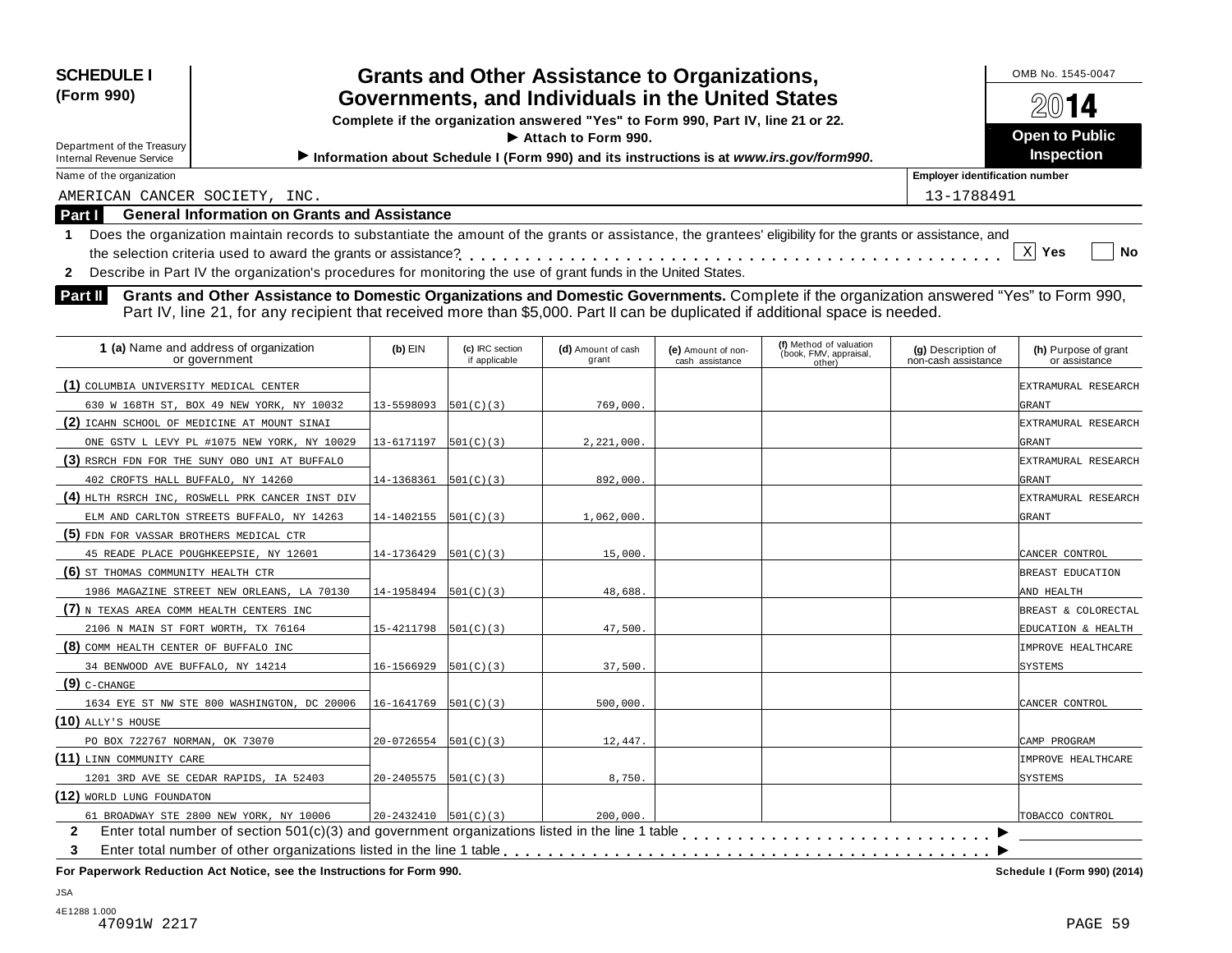| <b>SCHEDULE I</b><br>(Form 990)<br>Department of the Treasury<br>Internal Revenue Service | <b>Grants and Other Assistance to Organizations,</b><br>Governments, and Individuals in the United States<br>Complete if the organization answered "Yes" to Form 990, Part IV, line 21 or 22.<br>$\triangleright$ Attach to Form 990.<br>Information about Schedule I (Form 990) and its instructions is at www.irs.gov/form990. | OMB No. 1545-0047<br>2014<br><b>Open to Public</b><br><b>Inspection</b> |
|-------------------------------------------------------------------------------------------|----------------------------------------------------------------------------------------------------------------------------------------------------------------------------------------------------------------------------------------------------------------------------------------------------------------------------------|-------------------------------------------------------------------------|
| Name of the organization                                                                  |                                                                                                                                                                                                                                                                                                                                  | <b>Employer identification number</b>                                   |
| AMERICAN CANCER SOCIETY, INC.                                                             |                                                                                                                                                                                                                                                                                                                                  | 13-1788491                                                              |
| Part I                                                                                    | <b>General Information on Grants and Assistance</b>                                                                                                                                                                                                                                                                              |                                                                         |
|                                                                                           | Does the organization maintain records to substantiate the amount of the grants or assistance, the grantees' eligibility for the grants or assistance, and                                                                                                                                                                       | No<br>Yes                                                               |
|                                                                                           | Describe in Part IV the organization's procedures for monitoring the use of grant funds in the United States.                                                                                                                                                                                                                    |                                                                         |

**Grants and Other Assistance to Domestic Organizations and Domestic Governments.** Complete if the organization answered "Yes" to Form 990, **Part II** Grants and Other Assistance to Domestic Organizations and Domestic Governments. Complete if the organization and Domestic Governments Part II's and Part IV, line 21, for any recipient that received more than \$5,0

| 1 (a) Name and address of organization<br>or government | $(b)$ EIN                  | (c) IRC section<br>if applicable | (d) Amount of cash<br>grant | (e) Amount of non-<br>cash assistance | (f) Method of valuation<br>(book, FMV, appraisal,<br>other) | (g) Description of<br>non-cash assistance | (h) Purpose of grant<br>or assistance |
|---------------------------------------------------------|----------------------------|----------------------------------|-----------------------------|---------------------------------------|-------------------------------------------------------------|-------------------------------------------|---------------------------------------|
| (1) CENTER FOR CHANGE                                   |                            |                                  |                             |                                       |                                                             |                                           | COLORECTAL EDUCATION                  |
| 2817 BELCO DR UNIT 9 ORLANDO, FL 32808                  | 20-3062727                 | 501(C)(3)                        | 9,500.                      |                                       |                                                             |                                           | AND HEALTH                            |
| (2) BOB PERKS CANCER ASSISTANCE                         |                            |                                  |                             |                                       |                                                             |                                           |                                       |
| PO BOX 313 STATE COLLEGE, PA 16804                      | 20-4220990                 | 501(C)(3)                        | 34,952.                     |                                       |                                                             |                                           | CANCER CONTROL                        |
| (3) CAMP RISING SUN CHARITABLE FDN                      |                            |                                  |                             |                                       |                                                             |                                           |                                       |
| PO BOX 472 BRANFORD, CT 06405                           | 20-4853548                 | 501(C)(3)                        | 348,237.                    |                                       |                                                             |                                           | CAMP PROGRAM                          |
| (4) WINN COMMUNITY HEALTH CENTER                        |                            |                                  |                             |                                       |                                                             |                                           | BREAST EDUCATION                      |
| 431 W LAFAYETTE ST WINNFIELD, LA 71483                  | 20-5823527                 | 501(C)(3)                        | 37,500.                     |                                       |                                                             |                                           | AND HEALTH                            |
| (5) PRINCETON UNIVERSITY                                |                            |                                  |                             |                                       |                                                             |                                           | EXTRAMURAL RESEARCH                   |
| P.O. BOX 36 PRINCETON, NJ 08544-0036                    | 21-0634501                 | 501(C)(3)                        | 327,000.                    |                                       |                                                             |                                           | <b>GRANT</b>                          |
| (6) NORTH HUDSON COMM ACTION CORP                       |                            |                                  |                             |                                       |                                                             |                                           | IMPROVE HEALTHCARE                    |
| 5301 BROADWAY WEST NEW YORK, NJ 07093-2622              | 22-1818699                 | 501(C)(3)                        | 37,500.                     |                                       |                                                             |                                           | SYSTEMS                               |
| (7) CAMCARE HEALTH CORPORATION                          |                            |                                  |                             |                                       |                                                             |                                           | IMPROVE HEALTHCARE                    |
| 817 FEDERAL STREET CAMDEN, NJ 08103                     | 22-2192716                 | 501(C)(3)                        | 45,000.                     |                                       |                                                             |                                           | SYSTEMS                               |
| (8) WESTSIDE FAMILY HEALTHCARE                          |                            |                                  |                             |                                       |                                                             |                                           | COLORECTAL EDUCATION                  |
| 300 WATER ST STE 200 WILMINGTON, DE 19801               | 22-2488654                 | 501(C)(3)                        | 12,500.                     |                                       |                                                             |                                           | AND HEALTH                            |
| (9) MAINE PRIMARY CARE ASSOCIATION                      |                            |                                  |                             |                                       |                                                             |                                           | COLORECTAL EDUCATION                  |
| 73 WINTHROP STREET AUGUSTA, ME 04330                    | 22-2630127                 | 501(C)(3)                        | 44,875                      |                                       |                                                             |                                           | AND HEALTH                            |
| (10) NEWARK COMMUNITY HEALTH CTRS                       |                            |                                  |                             |                                       |                                                             |                                           | IMPROVE HEALTHCARE                    |
| 741 BROADWAY NEWARK, NJ 07104                           | 22-2747589                 | 501(C)(3)                        | 26,250.                     |                                       |                                                             |                                           | SYSTEMS                               |
| (11) ZUFALL HEALTH CENTER                               |                            |                                  |                             |                                       |                                                             |                                           | IMPROVE HEALTHCARE                    |
| 18 W BLACKWELL ST DOVER, NJ 07801                       | 22-3125397                 | 501(C)(3)                        | 12,500.                     |                                       |                                                             |                                           | SYSTEMS                               |
| (12) THE CHILDREN'S HOSPITAL OF PHILADELPHIA            |                            |                                  |                             |                                       |                                                             |                                           | EXTRAMURAL RESEARCH                   |
| 3501 CIVIC CTR BLVD PHILADELPHIA, PA 19104              | $23-1352166$ $[501(C)(3)]$ |                                  | 612,000                     |                                       |                                                             |                                           | <b>GRANT</b>                          |
| $\mathbf{2}$                                            |                            |                                  |                             |                                       |                                                             |                                           |                                       |
| 3                                                       |                            |                                  |                             |                                       |                                                             |                                           |                                       |
|                                                         |                            |                                  |                             |                                       |                                                             |                                           |                                       |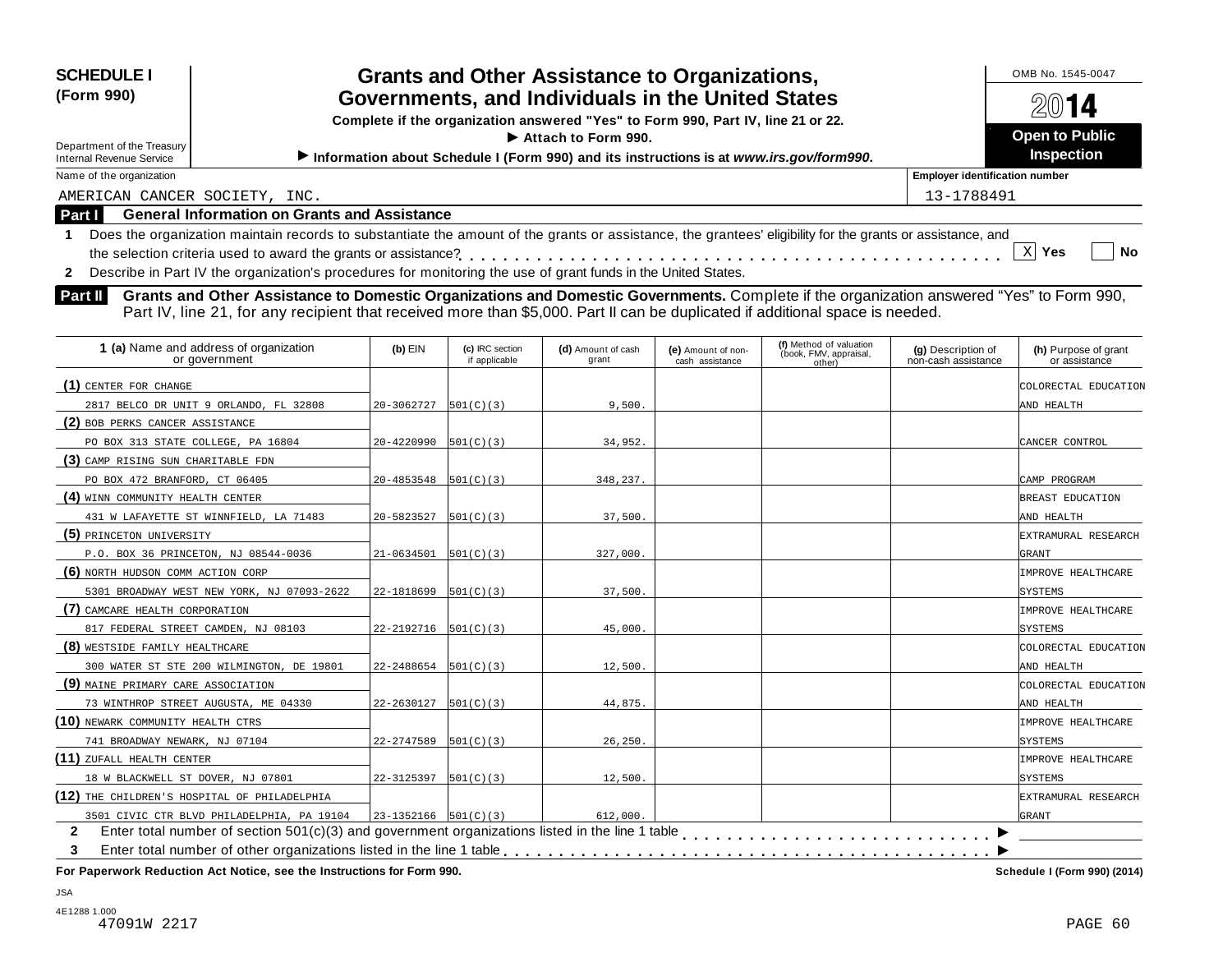| <b>SCHEDULE I</b>                                                                                                                                                                                                                                                                    |                                                                                                                |                                  | <b>Grants and Other Assistance to Organizations,</b> |                                       |                                  |                                           | OMB No. 1545-0047                     |  |
|--------------------------------------------------------------------------------------------------------------------------------------------------------------------------------------------------------------------------------------------------------------------------------------|----------------------------------------------------------------------------------------------------------------|----------------------------------|------------------------------------------------------|---------------------------------------|----------------------------------|-------------------------------------------|---------------------------------------|--|
| (Form 990)<br>Governments, and Individuals in the United States<br>Complete if the organization answered "Yes" to Form 990, Part IV, line 21 or 22.                                                                                                                                  |                                                                                                                |                                  |                                                      |                                       |                                  |                                           | $20$ 14<br><b>Open to Public</b>      |  |
| Department of the Treasury<br><b>Internal Revenue Service</b>                                                                                                                                                                                                                        | Attach to Form 990.<br>Information about Schedule I (Form 990) and its instructions is at www.irs.gov/form990. |                                  |                                                      |                                       |                                  |                                           |                                       |  |
| Name of the organization                                                                                                                                                                                                                                                             |                                                                                                                |                                  |                                                      |                                       |                                  | <b>Employer identification number</b>     | Inspection                            |  |
|                                                                                                                                                                                                                                                                                      |                                                                                                                |                                  |                                                      |                                       |                                  | 13-1788491                                |                                       |  |
| AMERICAN CANCER SOCIETY, INC.<br><b>General Information on Grants and Assistance</b><br>Part I                                                                                                                                                                                       |                                                                                                                |                                  |                                                      |                                       |                                  |                                           |                                       |  |
| Does the organization maintain records to substantiate the amount of the grants or assistance, the grantees' eligibility for the grants or assistance, and                                                                                                                           |                                                                                                                |                                  |                                                      |                                       |                                  |                                           |                                       |  |
| $\mathbf 1$<br>the selection criteria used to award the grants or assistance?                                                                                                                                                                                                        |                                                                                                                |                                  |                                                      |                                       |                                  |                                           | $X$ Yes<br><b>No</b>                  |  |
| Describe in Part IV the organization's procedures for monitoring the use of grant funds in the United States.                                                                                                                                                                        |                                                                                                                |                                  |                                                      |                                       |                                  |                                           |                                       |  |
| $\mathbf{2}$                                                                                                                                                                                                                                                                         |                                                                                                                |                                  |                                                      |                                       |                                  |                                           |                                       |  |
| Grants and Other Assistance to Domestic Organizations and Domestic Governments. Complete if the organization answered "Yes" to Form 990,<br>Part II<br>Part IV, line 21, for any recipient that received more than \$5,000. Part II can be duplicated if additional space is needed. |                                                                                                                |                                  |                                                      |                                       | (f) Method of valuation          |                                           |                                       |  |
| 1 (a) Name and address of organization<br>or government                                                                                                                                                                                                                              | (b) EIN                                                                                                        | (c) IRC section<br>if applicable | (d) Amount of cash<br>grant                          | (e) Amount of non-<br>cash assistance | (book, FMV, appraisal,<br>other) | (g) Description of<br>non-cash assistance | (h) Purpose of grant<br>or assistance |  |
| (1) THE CHILDREN'S HOSPITAL OF PHILADELPHIA                                                                                                                                                                                                                                          |                                                                                                                |                                  |                                                      |                                       |                                  |                                           | IMPROVE HEALTHCARE                    |  |
| 3501 CIVIC CTR BLVD PHILADELPHIA, PA 19104                                                                                                                                                                                                                                           | 23-1352166                                                                                                     | $501(C)$ (3)                     | 55,819                                               |                                       |                                  |                                           | SYSTEMS                               |  |
| (2) THOMAS JEFFERSON UNIVERSITY                                                                                                                                                                                                                                                      |                                                                                                                |                                  |                                                      |                                       |                                  |                                           | EXTRAMURAL RESEARCH                   |  |
| 125 S 9TH ST, 2ND FL PHILADELPHIA, PA 19107                                                                                                                                                                                                                                          | 23-1352651                                                                                                     | 501(C)(3)                        | 849,000.                                             |                                       |                                  |                                           | GRANT                                 |  |
| (3) THE TRUSTEES OF THE UNI OF PENNSYLVANIA                                                                                                                                                                                                                                          |                                                                                                                |                                  |                                                      |                                       |                                  |                                           | EXTRAMURAL RESEARCH                   |  |
| 3451 WALNUT ST P-221 PHILADELPHIA, PA 19104                                                                                                                                                                                                                                          | 23-1352685                                                                                                     | 501(C)(3)                        | 1,519,500.                                           |                                       |                                  |                                           | GRANT                                 |  |
| (4) FOX CHASE CANCER CENTER                                                                                                                                                                                                                                                          |                                                                                                                |                                  |                                                      |                                       |                                  |                                           | EXTRAMURAL RESEARCH                   |  |
| 333 COTTMAN AVE PHILADELPHIA, PA 19111                                                                                                                                                                                                                                               | 23-2003072                                                                                                     | 501(C)(3)                        | 1,839,000                                            |                                       |                                  |                                           | GRANT                                 |  |
| (5) CONGRESO DE LATINOS UNIDOS INC                                                                                                                                                                                                                                                   |                                                                                                                |                                  |                                                      |                                       |                                  |                                           | BREAST EDUCATION                      |  |
| 216 WEST SOMERSET ST PHILADELPHIA, PA 19133                                                                                                                                                                                                                                          | 23-2051143                                                                                                     | 501(C)(3)                        | 50,000                                               |                                       |                                  |                                           | AND HEALTH                            |  |
| (6) PA ACADEMY OF FAMILY PHYSICIANS                                                                                                                                                                                                                                                  |                                                                                                                |                                  |                                                      |                                       |                                  |                                           | COLORECTAL EDUCATION                  |  |
| 2704 COMMERCE DR HARRISBURG, PA 17110                                                                                                                                                                                                                                                | 23-2340801                                                                                                     | 501(C)(3)                        | 80,000                                               |                                       |                                  |                                           | AND HEALTH                            |  |
| (7) AMERICAN ASSOC FOR CANCER RSRC                                                                                                                                                                                                                                                   |                                                                                                                |                                  |                                                      |                                       |                                  |                                           |                                       |  |
| PO BOX 8500-1916 PHILADELPHIA, PA 19178                                                                                                                                                                                                                                              | 23-6251648                                                                                                     | 501(C)(3)                        | 9,948                                                |                                       |                                  |                                           | CANCER CONTROL                        |  |
| (8) WISTAR INSTITUTE                                                                                                                                                                                                                                                                 |                                                                                                                |                                  |                                                      |                                       |                                  |                                           | EXTRAMURAL RESEARCH                   |  |
| 3601 SPRUCE STREET PHILADELPHIA, PA 19104                                                                                                                                                                                                                                            | 23-6434390                                                                                                     | 501(C)(3)                        | 40,000                                               |                                       |                                  |                                           | GRANT                                 |  |
| (9) EAST VALLEY COMMUNITY HLTH CTR                                                                                                                                                                                                                                                   |                                                                                                                |                                  |                                                      |                                       |                                  |                                           | BREAST EDUCATION                      |  |
| 420 S GLENDORA AVE WEST COVINA, CA 91790                                                                                                                                                                                                                                             | 23-7068586                                                                                                     | 501(C)(3)                        | 12,500                                               |                                       |                                  |                                           | AND HEALTH                            |  |
| (10) FAMILY CARE HEALTH CENTERS                                                                                                                                                                                                                                                      |                                                                                                                |                                  |                                                      |                                       |                                  |                                           | BREAST EDUCATION                      |  |
| 401 HOLLY HILLS AVE ST LOUIS, MO 63111                                                                                                                                                                                                                                               | 23-7076112                                                                                                     | 501(C)(3)                        | 51,434                                               |                                       |                                  |                                           | AND HEALTH                            |  |
| (11) NORTHEAST VALLEY HEALTH CORP                                                                                                                                                                                                                                                    |                                                                                                                |                                  |                                                      |                                       |                                  |                                           | COLORECTAL EDUCATION                  |  |
| 531 5TH ST UNIT A SAN FERNANDO, CA 91340                                                                                                                                                                                                                                             | 23-7120632                                                                                                     | 501(C)(3)                        | 57,500                                               |                                       |                                  |                                           | AND HEALTH                            |  |
| (12) DORCHESTER HOUSE MULTI SERVICE CTR                                                                                                                                                                                                                                              |                                                                                                                |                                  |                                                      |                                       |                                  |                                           | BREAST EDUCATION                      |  |
| 1353 DORCHESTER AVE DORCHESTER, MA 02122                                                                                                                                                                                                                                             | $23 - 7125970$ 501(C)(3)                                                                                       |                                  | 15,875                                               |                                       |                                  |                                           | AND HEALTH                            |  |
| Enter total number of section 501(c)(3) and government organizations listed in the line 1 table<br>$\mathbf{2}$                                                                                                                                                                      |                                                                                                                |                                  |                                                      |                                       |                                  |                                           |                                       |  |
| 3                                                                                                                                                                                                                                                                                    |                                                                                                                |                                  |                                                      |                                       |                                  |                                           |                                       |  |

 $F$  **Paperwork** Reduction Act Notice, see the Instructions for Form 990.

Schedule I (Form 990) (2014)

JSA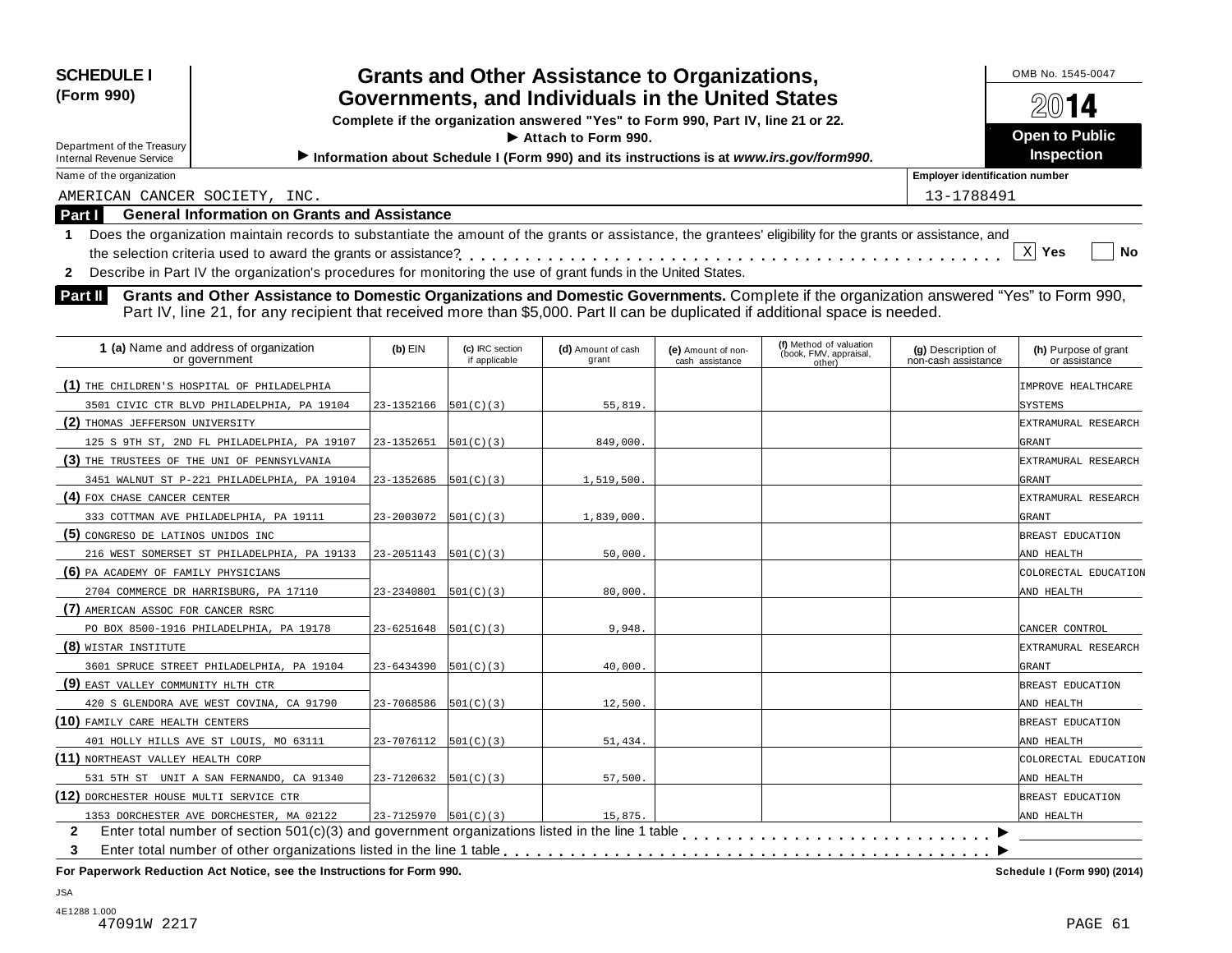| <b>SCHEDULE I</b><br><b>Grants and Other Assistance to Organizations,</b><br>(Form 990)<br>Governments, and Individuals in the United States<br>Complete if the organization answered "Yes" to Form 990, Part IV, line 21 or 22.<br>Attach to Form 990. |                                                                                                                                                                                                                                                                                                                                                                                            |                            |                                  |                             |                                       |                                                             |                                           | OMB No. 1545-0047<br>$20$ 14<br><b>Open to Public</b> |  |
|---------------------------------------------------------------------------------------------------------------------------------------------------------------------------------------------------------------------------------------------------------|--------------------------------------------------------------------------------------------------------------------------------------------------------------------------------------------------------------------------------------------------------------------------------------------------------------------------------------------------------------------------------------------|----------------------------|----------------------------------|-----------------------------|---------------------------------------|-------------------------------------------------------------|-------------------------------------------|-------------------------------------------------------|--|
| Department of the Treasury<br><b>Internal Revenue Service</b>                                                                                                                                                                                           | Information about Schedule I (Form 990) and its instructions is at www.irs.gov/form990.                                                                                                                                                                                                                                                                                                    |                            |                                  |                             |                                       |                                                             |                                           |                                                       |  |
| Name of the organization                                                                                                                                                                                                                                |                                                                                                                                                                                                                                                                                                                                                                                            |                            |                                  |                             |                                       |                                                             | <b>Employer identification number</b>     |                                                       |  |
| AMERICAN CANCER SOCIETY, INC.                                                                                                                                                                                                                           |                                                                                                                                                                                                                                                                                                                                                                                            |                            |                                  |                             |                                       |                                                             | 13-1788491                                |                                                       |  |
| Part I                                                                                                                                                                                                                                                  | <b>General Information on Grants and Assistance</b>                                                                                                                                                                                                                                                                                                                                        |                            |                                  |                             |                                       |                                                             |                                           |                                                       |  |
| $\mathbf{2}$<br>Part II                                                                                                                                                                                                                                 | Describe in Part IV the organization's procedures for monitoring the use of grant funds in the United States.<br>Grants and Other Assistance to Domestic Organizations and Domestic Governments. Complete if the organization answered "Yes" to Form 990,<br>Part IV, line 21, for any recipient that received more than \$5,000. Part II can be duplicated if additional space is needed. |                            |                                  |                             |                                       |                                                             |                                           | $\mathbf{x}$<br>Yes<br><b>No</b>                      |  |
|                                                                                                                                                                                                                                                         | 1 (a) Name and address of organization<br>or government                                                                                                                                                                                                                                                                                                                                    | $(b)$ EIN                  | (c) IRC section<br>if applicable | (d) Amount of cash<br>grant | (e) Amount of non-<br>cash assistance | (f) Method of valuation<br>(book, FMV, appraisal,<br>other) | (g) Description of<br>non-cash assistance | (h) Purpose of grant<br>or assistance                 |  |
| (1) FRED HUTCHINSON CANCER RESEARCH CENTER                                                                                                                                                                                                              |                                                                                                                                                                                                                                                                                                                                                                                            |                            |                                  |                             |                                       |                                                             |                                           | EXTRAMURAL RESEARCH                                   |  |
|                                                                                                                                                                                                                                                         | 1100 FAIRVIEW AVE NORTH SEATTLE, WA 98109                                                                                                                                                                                                                                                                                                                                                  | 23-7156071                 | 501(C)(3)                        | 975,500.                    |                                       |                                                             |                                           | GRANT                                                 |  |
| (2) WEST SIDE COMMUNITY HLTH SVCS                                                                                                                                                                                                                       |                                                                                                                                                                                                                                                                                                                                                                                            |                            |                                  |                             |                                       |                                                             |                                           | IMPROVE HEALTHCARE                                    |  |
|                                                                                                                                                                                                                                                         | 153 CESAR CHAVEZ ST ST PAUL, MN 55107                                                                                                                                                                                                                                                                                                                                                      | $23 - 7156236$   501(C)(3) |                                  | 50,000.                     |                                       |                                                             |                                           | <b>SYSTEMS</b>                                        |  |
| (3) ACCESS COMM HEALTH & RESRCH CTR                                                                                                                                                                                                                     |                                                                                                                                                                                                                                                                                                                                                                                            |                            |                                  |                             |                                       |                                                             |                                           | BREAST EDUCATION                                      |  |
| 6450 MAPLE ST DEARBORN, MI 48126                                                                                                                                                                                                                        |                                                                                                                                                                                                                                                                                                                                                                                            | 23-7444497                 | 501(C)(3)                        | 37,500.                     |                                       |                                                             |                                           | AND HEALTH                                            |  |
| (4) THE PSU COLLEGE OF MEDICINE                                                                                                                                                                                                                         |                                                                                                                                                                                                                                                                                                                                                                                            |                            |                                  |                             |                                       |                                                             |                                           | BREAST EDUCATION                                      |  |
|                                                                                                                                                                                                                                                         | H138 500 UNIVERSITY DR HERSHEY, PA 17033                                                                                                                                                                                                                                                                                                                                                   | $24 - 6000376$ 501(C)(3)   |                                  | 5,432.                      |                                       |                                                             |                                           | AND HEALTH                                            |  |
| (5) THE PSU COLLEGE OF MEDICINE                                                                                                                                                                                                                         |                                                                                                                                                                                                                                                                                                                                                                                            |                            |                                  |                             |                                       |                                                             |                                           | EXTRAMURAL RESEARCH                                   |  |
|                                                                                                                                                                                                                                                         | H138 500 UNIVERSITY DR HERSHEY, PA 17033                                                                                                                                                                                                                                                                                                                                                   | $24 - 6000376$   501(C)(3) |                                  | 320,000.                    |                                       |                                                             |                                           | GRANT                                                 |  |
| (6) UNIVERSITY OF PITTSBURGH                                                                                                                                                                                                                            |                                                                                                                                                                                                                                                                                                                                                                                            |                            |                                  |                             |                                       |                                                             |                                           | EXTRAMURAL RESEARCH                                   |  |
|                                                                                                                                                                                                                                                         | 123 UNIVERSITY PLACE PITTSBURGH, PA 15261                                                                                                                                                                                                                                                                                                                                                  | 25-0965591                 | 501(C)(3)                        | 893,500.                    |                                       |                                                             |                                           | GRANT                                                 |  |
|                                                                                                                                                                                                                                                         | (7) PRIMARY CARE HLTH SVCS ALMA ILLERY MED CTR                                                                                                                                                                                                                                                                                                                                             |                            |                                  |                             |                                       |                                                             |                                           | BREAST EDUCATION                                      |  |
|                                                                                                                                                                                                                                                         | 7227 HAMILTON AVE PITTSBURGH, PA 15208                                                                                                                                                                                                                                                                                                                                                     | $25-1300356$ $ 501(C)(3) $ |                                  | 10,000.                     |                                       |                                                             |                                           | AND HEALTH                                            |  |
| (8) CORNERSTONE CARE                                                                                                                                                                                                                                    |                                                                                                                                                                                                                                                                                                                                                                                            |                            |                                  |                             |                                       |                                                             |                                           | BREAST EDUCATION                                      |  |
| 501 W HIGH ST WAYNESBURG, PA 15370                                                                                                                                                                                                                      |                                                                                                                                                                                                                                                                                                                                                                                            | $25-1346194$   501(C)(3)   |                                  | 12,500.                     |                                       |                                                             |                                           | AND HEALTH                                            |  |

**(9)** PRIMARY HEALTH NETWORK COLORECTAL EDUCATION **(10)** COMM HEALTH CTR OF GREATER DAYTON **BREAST EDUCATION (11)** GRACE COMMUNITY HEALTH CENTER COLORECTAL EDUCATION **(12)** WI PINK SHAWL INITIATIVE CANCER CONTROL  $\overline{\phantom{1}}$ 2 Enter total number of section 501(c)(3) and government organizations listed in the line 1 table<br>3 Enter total number of other organizations listed in the line 1 table **with the line 1 table of the Concernment 3** Enter total number of other organizations listed in the line 1 table m m m m m m m m m m m m m m m m m m m m m m m m m m m m 100 SHENANGO AVE SHARON, PA 16146 25-1381800 501(C)(3) 31,250. 1323 WEST THIRD ST DAYTON, OH 45402 26-1253235 501(C)(3) 37,500. 39 CUMBERLAND GAP DR GRAY, KY 40734 26-1779437 501(C)(3) 37,500. PO BOX 14778 WEST ALLIS, WI 53214-0778 26-4247458  $501(C)(3)$  15,000.

**For Paperwork Reduction Act Notice, see the Instructions for Form 990. Schedule I (Form 990) (2014)**

JSA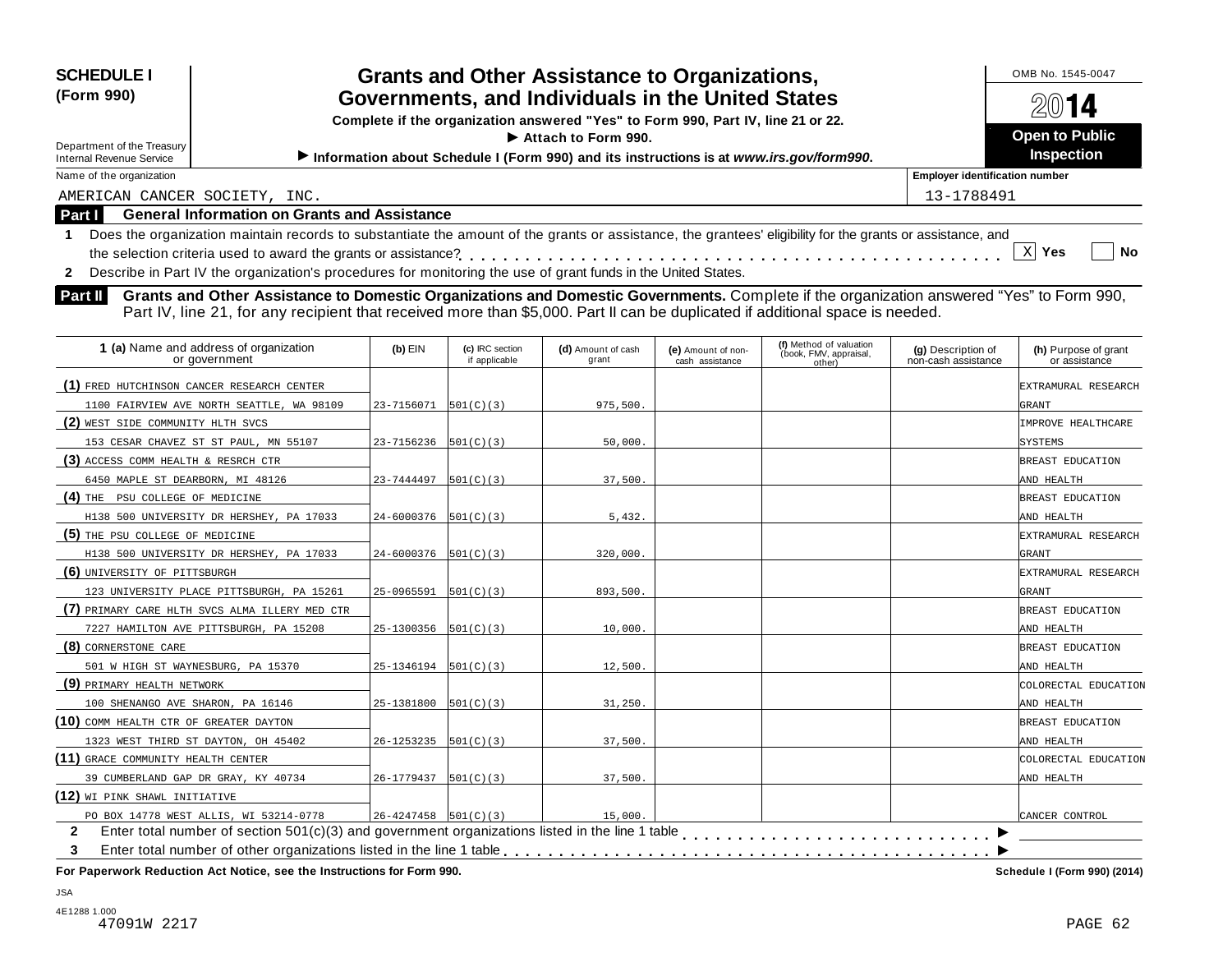| <b>SCHEDULE I</b><br>(Form 990)<br>Department of the Treasury<br><b>Internal Revenue Service</b> | <b>Grants and Other Assistance to Organizations,</b><br>Governments, and Individuals in the United States<br>Complete if the organization answered "Yes" to Form 990, Part IV, line 21 or 22.<br>$\blacktriangleright$ Attach to Form 990.<br>Information about Schedule I (Form 990) and its instructions is at www.irs.gov/form990. | OMB No. 1545-0047<br>2014<br><b>Open to Public</b><br><b>Inspection</b> |
|--------------------------------------------------------------------------------------------------|---------------------------------------------------------------------------------------------------------------------------------------------------------------------------------------------------------------------------------------------------------------------------------------------------------------------------------------|-------------------------------------------------------------------------|
| Name of the organization                                                                         |                                                                                                                                                                                                                                                                                                                                       | <b>Employer identification number</b>                                   |
| AMERICAN CANCER SOCIETY, INC.                                                                    |                                                                                                                                                                                                                                                                                                                                       | 13-1788491                                                              |
| Part I                                                                                           | <b>General Information on Grants and Assistance</b>                                                                                                                                                                                                                                                                                   |                                                                         |
|                                                                                                  | Does the organization maintain records to substantiate the amount of the grants or assistance, the grantees' eligibility for the grants or assistance, and                                                                                                                                                                            | No<br><b>Yes</b>                                                        |
|                                                                                                  | Describe in Part IV the organization's procedures for monitoring the use of grant funds in the United States.                                                                                                                                                                                                                         |                                                                         |

**Part II** Grants and Other Assistance to Domestic Organizations and Domestic Governments. Complete if the organization answered "Yes" to Form 990,<br>Part IV, line 21, for any recipient that received more than \$5,000. Part II

| 1 (a) Name and address of organization<br>or government | $(b)$ EIN                    | (c) IRC section<br>if applicable | (d) Amount of cash<br>grant | (e) Amount of non-<br>cash assistance | (f) Method of valuation<br>(book, FMV, appraisal,<br>other) | (g) Description of<br>non-cash assistance | (h) Purpose of grant<br>or assistance |
|---------------------------------------------------------|------------------------------|----------------------------------|-----------------------------|---------------------------------------|-------------------------------------------------------------|-------------------------------------------|---------------------------------------|
| (1) UNITED FAMILY MEDICINE                              |                              |                                  |                             |                                       |                                                             |                                           | BREAST EDUCATION                      |
| 1026 W 7TH ST SAINT PAUL, MN 55102                      | 27-0052697                   | 501(C)(3)                        | 39, 375.                    |                                       |                                                             |                                           | AND HEALTH                            |
| (2) AROGYA WORLD                                        |                              |                                  |                             |                                       |                                                             |                                           |                                       |
| 23W651 HOBSON ROAD NAPERVILLE, IL 60540                 | 27-2091051                   | 501(C)(3)                        | 10,000.                     |                                       |                                                             |                                           | CANCER CONTROL                        |
| (3) SPRING BRANCH COMM HLTH CTR                         |                              |                                  |                             |                                       |                                                             |                                           | COLORECTAL EDUCATION                  |
| 1615 HILLENDAHL BLVD #100 HOUSTON, TX 77055             | 30-0198705                   | 501(C)(3)                        | 12,500.                     |                                       |                                                             |                                           | AND HEALTH                            |
| $(4)$ VITAL TALK                                        |                              |                                  |                             |                                       |                                                             |                                           | PERSONAL HEALTH                       |
| 825 EASTLAKE AVE E. G4810 SEATTLE, WA 98109             | 30-0745689                   | 501(C)(3)                        | 23,000.                     |                                       |                                                             |                                           | MANAGER                               |
| (5) CINCINNATI CHILDREN'S HOSPITAL MED. CTR             |                              |                                  |                             |                                       |                                                             |                                           | EXTRAMURAL RESEARCH                   |
| 3333 BURNET AVENUE CINCINNATI, OH 45229                 | 31-0833936                   | 501(C)(3)                        | 30,000.                     |                                       |                                                             |                                           | GRANT                                 |
| (6) GETHSEMANE COMM FELLOWSHIP BAPTIST CHURCH           |                              |                                  |                             |                                       |                                                             |                                           |                                       |
| 1317 E BRAMBLETON AVE NORFOLK, VA 23504                 | 31-1359290                   | 501(C)(3)                        | 6,000.                      |                                       |                                                             |                                           | CANCER CONTROL                        |
| (7) SANFORD HEALTH                                      |                              |                                  |                             |                                       |                                                             |                                           |                                       |
| 1305 W 18TH ST SIOUX FALLS, SD 57117-5039               | $31 - 1527032$ $[501(C)(3)]$ |                                  | 6,000.                      |                                       |                                                             |                                           | PATIENT SUPPORT                       |
| (8) COLUMBUS NEIGHBORHOOD HEALTH CTR                    |                              |                                  |                             |                                       |                                                             |                                           | BREAST EDUCATION                      |
| 1800 WATERMARK DR #420 COLUMBUS, OH 43216               | 31-1533908                   | 501(C)(3)                        | 60,000.                     |                                       |                                                             |                                           | AND HEALTH                            |
| (9) CONQUER CANCER FOUNDATION OF ASCO                   |                              |                                  |                             |                                       |                                                             |                                           |                                       |
| 2318 MILL RD STE 800 ALEXANDRIA, VA 22314               | 31-1667995                   | 501(C)(3)                        | 10,000.                     |                                       |                                                             |                                           | CANCER CONTROL                        |
| (10) ASIAN AMERICAN HLTH COALITION-HOPE CLINIC          |                              |                                  |                             |                                       |                                                             |                                           | BREAST EDUCATION                      |
| 7001 CORPORATE DR STE 120 HOUSTON, TX 77036             | 31-1756818                   | 501(C)(3)                        | 20,000.                     |                                       |                                                             |                                           | AND HEALTH                            |
| (11) OH ACADEMY OF FAMILY PHYSICIAN                     |                              |                                  |                             |                                       |                                                             |                                           | COLORECTAL EDUCATION                  |
| 4075 N HIGH ST COLUMBUS, OH 43214                       | $31-4398155$  501(C)(6)      |                                  | 50,000.                     |                                       |                                                             |                                           | AND HEALTH                            |
| (12) OHIO STATE UNIVERSITY                              |                              |                                  |                             |                                       |                                                             |                                           | EXTRAMURAL RESEARCH                   |
| 1960 KENNY ROAD COLUMBUS, OH 44406                      | $31-6025986$ $ 501(C)(1) $   |                                  | 20,000.                     |                                       |                                                             |                                           | GRANT                                 |
| $\mathbf{2}$                                            |                              |                                  |                             |                                       |                                                             |                                           |                                       |
| 3                                                       |                              |                                  |                             |                                       |                                                             |                                           |                                       |
|                                                         |                              |                                  |                             |                                       |                                                             |                                           |                                       |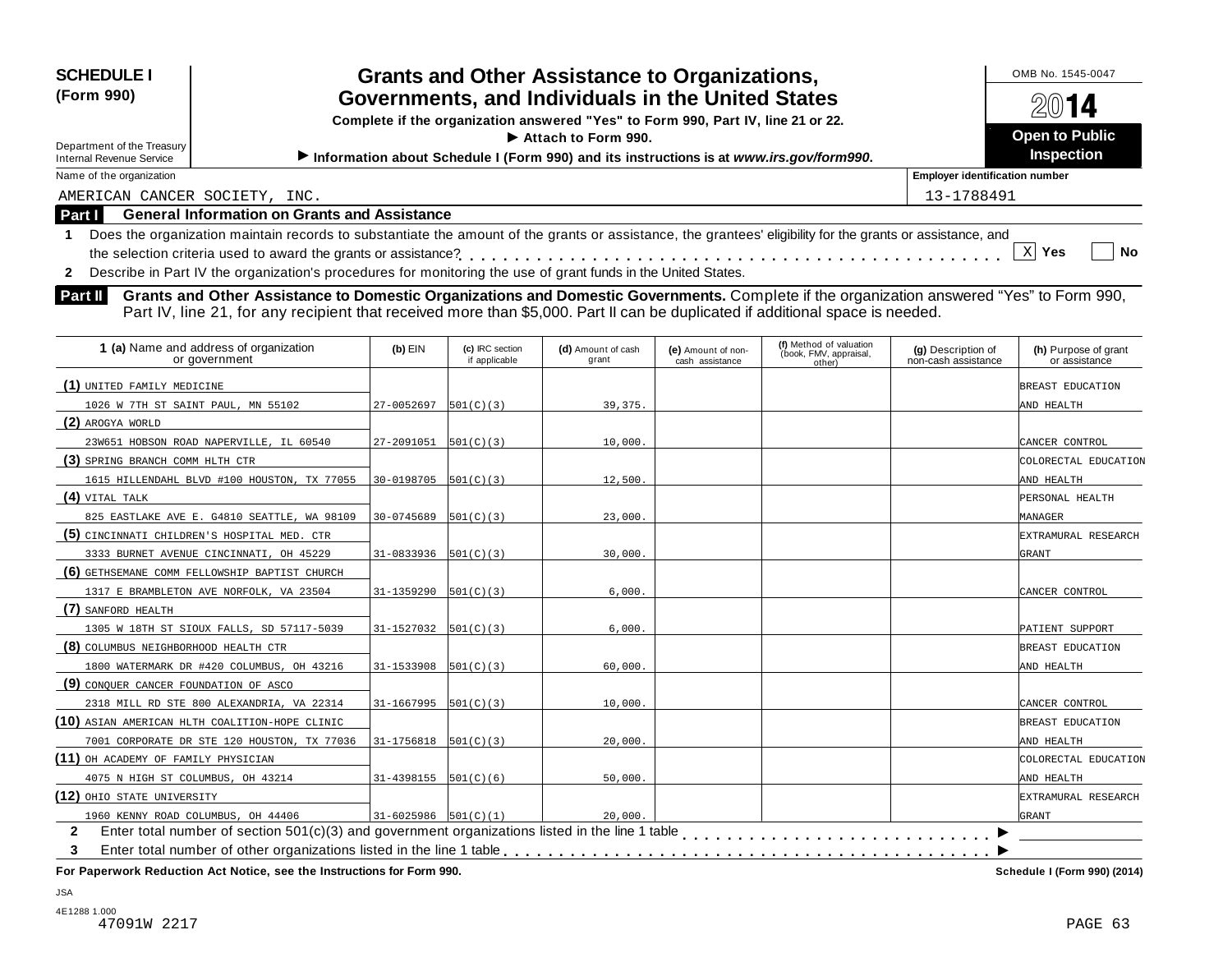| <b>SCHEDULE I</b><br>(Form 990)<br>Department of the Treasury<br><b>Internal Revenue Service</b> | <b>Grants and Other Assistance to Organizations,</b><br>Governments, and Individuals in the United States<br>Complete if the organization answered "Yes" to Form 990, Part IV, line 21 or 22.<br>$\blacktriangleright$ Attach to Form 990.<br>Information about Schedule I (Form 990) and its instructions is at www.irs.gov/form990. | OMB No. 1545-0047<br>2014<br>Open to Public<br><b>Inspection</b> |
|--------------------------------------------------------------------------------------------------|---------------------------------------------------------------------------------------------------------------------------------------------------------------------------------------------------------------------------------------------------------------------------------------------------------------------------------------|------------------------------------------------------------------|
| Name of the organization                                                                         |                                                                                                                                                                                                                                                                                                                                       | <b>Employer identification number</b>                            |
| AMERICAN CANCER SOCIETY, INC.                                                                    |                                                                                                                                                                                                                                                                                                                                       | 13-1788491                                                       |
| Part I                                                                                           | <b>General Information on Grants and Assistance</b>                                                                                                                                                                                                                                                                                   |                                                                  |
|                                                                                                  | Does the organization maintain records to substantiate the amount of the grants or assistance, the grantees' eligibility for the grants or assistance, and                                                                                                                                                                            |                                                                  |
|                                                                                                  |                                                                                                                                                                                                                                                                                                                                       | <b>No</b><br>Yes                                                 |
|                                                                                                  | Describe in Part IV the organization's procedures for monitoring the use of grant funds in the United States.                                                                                                                                                                                                                         |                                                                  |

**Part II** Grants and Other Assistance to Domestic Organizations and Domestic Governments. Complete if the organization answered "Yes" to Form 990,<br>Part IV, line 21, for any recipient that received more than \$5,000. Part II

| 1 (a) Name and address of organization<br>or government | $(b)$ EIN                  | (c) IRC section<br>if applicable | (d) Amount of cash<br>grant | (e) Amount of non-<br>cash assistance | (f) Method of valuation<br>(book, FMV, appraisal,<br>other) | (g) Description of<br>non-cash assistance | (h) Purpose of grant<br>or assistance |
|---------------------------------------------------------|----------------------------|----------------------------------|-----------------------------|---------------------------------------|-------------------------------------------------------------|-------------------------------------------|---------------------------------------|
| (1) OHIO STATE UNIVERSITY                               |                            |                                  |                             |                                       |                                                             |                                           | EXTRAMURAL RESEARCH                   |
| 1960 KENNY ROAD COLUMBUS, OH 44406                      | 31-6025986                 | 501(C)(3)                        | 1,584,000.                  |                                       |                                                             |                                           | GRANT                                 |
| (2) PINK RIBBON GIRLS                                   |                            |                                  |                             |                                       |                                                             |                                           |                                       |
| PO BOX 224 TIPP CITY, OH 45371                          | 32-0020270                 | 501(C)(3)                        | 15,000                      |                                       |                                                             |                                           | CANCER CONTROL                        |
| (3) CCPRO FOUNDATION                                    |                            |                                  |                             |                                       |                                                             |                                           | BREAST EDUCATION                      |
| 5400 KENNEDY AVE CINCINNATI, OH 45213                   | 32-0026050                 | 501(C)(3)                        | 6,250.                      |                                       |                                                             |                                           | AND HEALTH                            |
| (4) THE SCRIPPS RESEARCH INSTITUTE                      |                            |                                  |                             |                                       |                                                             |                                           | EXTRAMURAL RESEARCH                   |
| 10550 N TORREY PINES RD LA JOLLA, CA 92037              | $33-0435954$ $ 501(C)(3) $ |                                  | 940,500.                    |                                       |                                                             |                                           | GRANT                                 |
| (5) SOCIAL ACTION COMM HEALTH SACHS CLINIC              |                            |                                  |                             |                                       |                                                             |                                           | COLORECTAL EDUCATION                  |
| 1454 E SECOND ST SAN BERNARDINO, CA 92410               | 33-0664371                 | 501(C)(3)                        | 37,500.                     |                                       |                                                             |                                           | AND HEALTH                            |
| (6) THE GREEN FOUNDATION                                |                            |                                  |                             |                                       |                                                             |                                           |                                       |
| PO BOX 82 BREA, CA 92821                                | 33-1143366                 | 501(C)(3)                        | 15,000                      |                                       |                                                             |                                           | CANCER CONTROL                        |
| (7) AULTMAN HOSPITAL                                    |                            |                                  |                             |                                       |                                                             |                                           |                                       |
| 2600 SIXTH ST SW CANTON, OH 44710                       | $34-0714538$ $ 501(C)(3) $ |                                  | 5,372.                      |                                       |                                                             |                                           | CANCER CONTROL                        |
| (8) CLEVELAND CLINIC FOUNDATION                         |                            |                                  |                             |                                       |                                                             |                                           | EXTRAMURAL RESEARCH                   |
| 9500 EUCLID AVENUE CLEVELAND, OH 44195                  | 34-0714585                 | 501(C)(3)                        | 400,000.                    |                                       |                                                             |                                           | GRANT                                 |
| (9) NE OHIO NEIGHBORHOOD HEALTH SVCS INC                |                            |                                  |                             |                                       |                                                             |                                           | COLORECTAL EDUCATION                  |
| 8300 HOUGH AVE CLEVELAND, OH 44103                      | 34-1014291                 | 501(C)(3)                        | 37,500                      |                                       |                                                             |                                           | AND HEALTH                            |
| (10) NEIGHBORHOOD FAMILY PRACTICE                       |                            |                                  |                             |                                       |                                                             |                                           | BREAST EDUCATION                      |
| 3569 RIDGE ROAD CLEVELAND, OH 44102-5443                | 34-1300581                 | 501(C)(3)                        | 50,000.                     |                                       |                                                             |                                           | AND HEALTH                            |
| (11) UNIVERSITY HOSPITALS OF CLEVELAND                  |                            |                                  |                             |                                       |                                                             |                                           | EXTRAMURAL RESEARCH                   |
| SEIDMAN CANCER CTR 1105 CLEVELAND, OH 44106             | 34-1567805                 | 501(C)(3)                        | 24,000.                     |                                       |                                                             |                                           | GRANT                                 |
| (12) OHIO NORTH EAST HEALTH SYSTEMS                     |                            |                                  |                             |                                       |                                                             |                                           | BREAST EDUCATION                      |
| 726 WICK AVE YOUNGSTOWN, OH 44505                       | $34-1609341$ 501(C)(3)     |                                  | 6, 250.                     |                                       |                                                             |                                           | AND HEALTH                            |
| $\overline{2}$                                          |                            |                                  |                             |                                       |                                                             |                                           |                                       |
| 3                                                       |                            |                                  |                             |                                       |                                                             |                                           |                                       |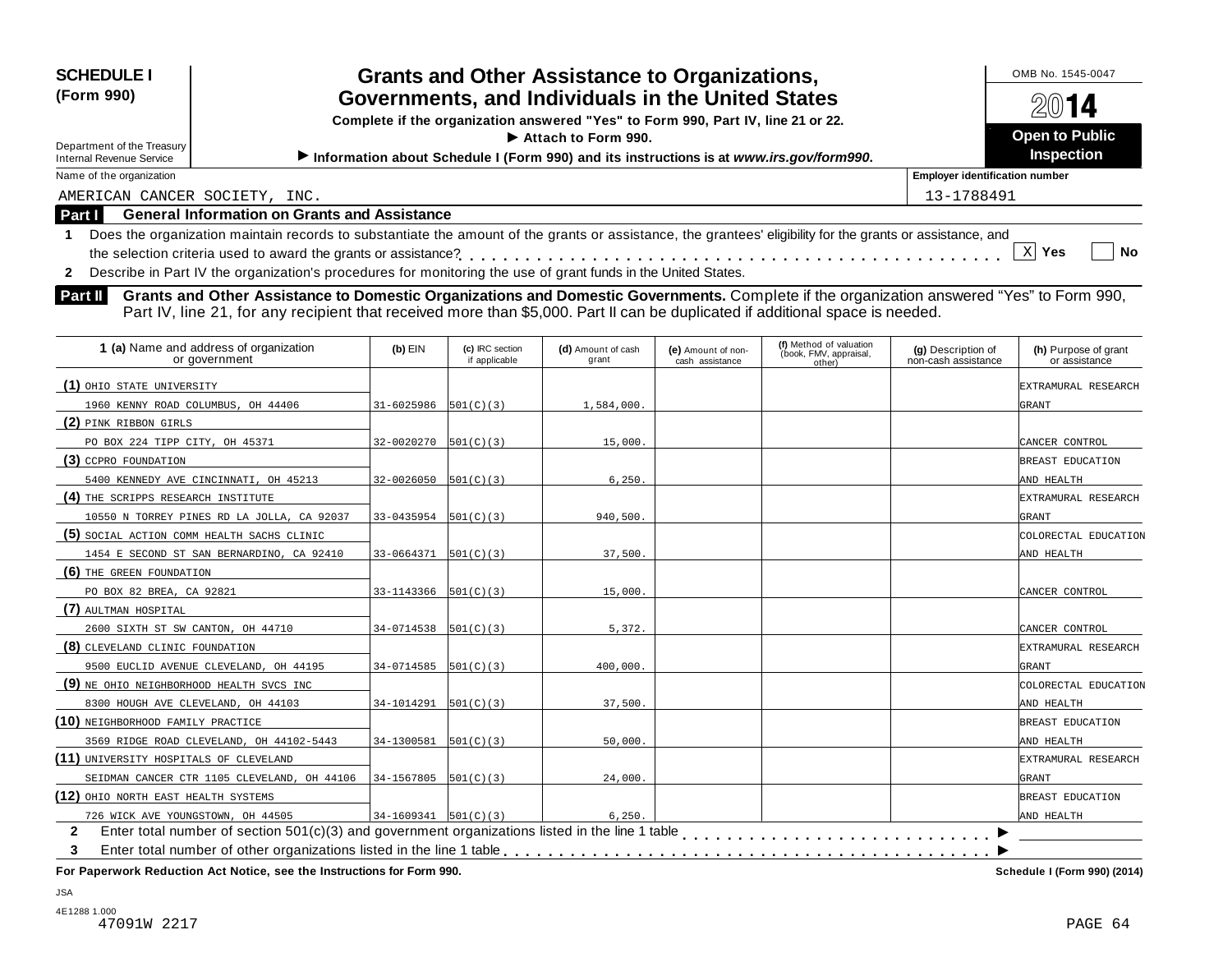| <b>SCHEDULE I</b><br>(Form 990)<br>Department of the Treasury<br><b>Internal Revenue Service</b> | <b>Grants and Other Assistance to Organizations,</b><br>Governments, and Individuals in the United States<br>Complete if the organization answered "Yes" to Form 990, Part IV, line 21 or 22.<br>$\blacktriangleright$ Attach to Form 990.<br>Information about Schedule I (Form 990) and its instructions is at www.irs.gov/form990. | OMB No. 1545-0047<br>2014<br><b>Open to Public</b><br><b>Inspection</b> |
|--------------------------------------------------------------------------------------------------|---------------------------------------------------------------------------------------------------------------------------------------------------------------------------------------------------------------------------------------------------------------------------------------------------------------------------------------|-------------------------------------------------------------------------|
| Name of the organization                                                                         |                                                                                                                                                                                                                                                                                                                                       | <b>Employer identification number</b>                                   |
| AMERICAN CANCER SOCIETY, INC.                                                                    |                                                                                                                                                                                                                                                                                                                                       | 13-1788491                                                              |
| <b>Part I</b>                                                                                    | <b>General Information on Grants and Assistance</b>                                                                                                                                                                                                                                                                                   |                                                                         |
|                                                                                                  | Does the organization maintain records to substantiate the amount of the grants or assistance, the grantees' eligibility for the grants or assistance, and<br>Describe in Part IV the organization's procedures for monitoring the use of grant funds in the United States.                                                           | No<br>Yes                                                               |

**Part II** Grants and Other Assistance to Domestic Organizations and Domestic Governments. Complete if the organization answered "Yes" to Form 990,<br>Part IV, line 21, for any recipient that received more than \$5,000. Part II

| 1 (a) Name and address of organization<br>or government | $(b)$ EIN                  | (c) IRC section<br>if applicable | (d) Amount of cash<br>grant | (e) Amount of non-<br>cash assistance | (f) Method of valuation<br>(book, FMV, appraisal,<br>other) | (g) Description of<br>non-cash assistance | (h) Purpose of grant<br>or assistance |
|---------------------------------------------------------|----------------------------|----------------------------------|-----------------------------|---------------------------------------|-------------------------------------------------------------|-------------------------------------------|---------------------------------------|
| (1) CARE ALLIANCE HEALTH CENTER                         |                            |                                  |                             |                                       |                                                             |                                           | BREAST EDUCATION                      |
| 1530 ST CLAIR AVE NE CLEVELAND, OH 44114                | 34-1748776                 | 501(C)(3)                        | 38,938.                     |                                       |                                                             |                                           | AND HEALTH                            |
| (2) THE METROHEALTH FOUNDATION                          |                            |                                  |                             |                                       |                                                             |                                           | BREAST EDUCATION                      |
| 2500 METROHEALTH DRIVE CLEVELAND, OH 44109              | 34-6607695                 | 501(C)(3)                        | 10,000.                     |                                       |                                                             |                                           | AND HEALTH                            |
| (3) UNIVERSITY OF NOTRE DAME                            |                            |                                  |                             |                                       |                                                             |                                           | <b>EXTRAMURAL RESEARCH</b>            |
| 940 GRACE HALL NOTRE DAME, IN 46556-5612                | 35-0868188                 | 501(C)(3)                        | 1,092,000.                  |                                       |                                                             |                                           | GRANT                                 |
| (4) RAPHAEL HEALTH CENTER                               |                            |                                  |                             |                                       |                                                             |                                           | BREAST EDUCATION                      |
| 401 E 34TH ST INDIANAPOLIS, IN 46205                    | 35-1948768                 | 501(C)(3)                        | 37,500.                     |                                       |                                                             |                                           | AND HEALTH                            |
| (5) COMMUNITY HEALTHNET INC                             |                            |                                  |                             |                                       |                                                             |                                           | COLORECTAL EDUCATION                  |
| 1021 W 5TH AVE GARY, IN 46402                           | 35-2048141                 | 501(C)(3)                        | 37,500.                     |                                       |                                                             |                                           | AND HEALTH                            |
| (6) INDIANA UNIVERSITY, INDIANAPOLIS                    |                            |                                  |                             |                                       |                                                             |                                           | EXTRAMURAL RESEARCH                   |
| 980 INDIANA AVENUE INDIANAPOLIS, IN 46202               | 35-6001673                 | 501(C)(3)                        | 30,000.                     |                                       |                                                             |                                           | GRANT                                 |
| (7) PURDUE UNIVERSITY                                   |                            |                                  |                             |                                       |                                                             |                                           | EXTRAMURAL RESEARCH                   |
| 155 S. GRANT ST WEST LAFAYETTE, IN 47907                | 35-6002041                 | 501(C)(3)                        | 180,000.                    |                                       |                                                             |                                           | GRANT                                 |
| (8) LOYOLA UNI CHICAGO, NIEHOFF SCH OF NURSING          |                            |                                  |                             |                                       |                                                             |                                           | EXTRAMURAL RESEARCH                   |
| 2160 SOUTH FIRST AVE MAYWOOD, IL 60153                  | 36-1408475                 | 501(C)(3)                        | 872,000.                    |                                       |                                                             |                                           | GRANT                                 |
| (9) NORTHWESTERN UNIVERSITY - CHICAGO CAMPUS            |                            |                                  |                             |                                       |                                                             |                                           | EXTRAMURAL RESEARCH                   |
| 750 NORTH LAKE SHORE DR CHICAGO, IL 60611               | 36-2167817                 | 501(C)(3)                        | 1,604,000.                  |                                       |                                                             |                                           | GRANT                                 |
| (10) RUSH UNIVERSITY MED CENTER                         |                            |                                  |                             |                                       |                                                             |                                           | COLORECTAL EDUCATION                  |
| 1700 W VAN BUREN CHICAGO, IL 60612                      | 36-2174823                 | 501(C)(3)                        | 22,500.                     |                                       |                                                             |                                           | AND HEALTH                            |
| (11) THE UNIVERSITY OF CHICAGO                          |                            |                                  |                             |                                       |                                                             |                                           | COLORECTAL EDUCATION                  |
| 5801 SOUTH ELLIS AVENUE CHICAGO, IL 60637               | 36-2177139                 | 501(C)(3)                        | 27,500.                     |                                       |                                                             |                                           | AND HEALTH                            |
| (12) THE UNIVERSITY OF CHICAGO                          |                            |                                  |                             |                                       |                                                             |                                           | EXTRAMURAL RESEARCH                   |
| 5801 SOUTH ELLIS AVENUE CHICAGO, IL 60637               | $36 - 2177139$ $501(C)(3)$ |                                  | 1,495,000.                  |                                       |                                                             |                                           | <b>GRANT</b>                          |
| $\mathbf{2}$                                            |                            |                                  |                             |                                       |                                                             |                                           |                                       |
| 3                                                       |                            |                                  |                             |                                       |                                                             |                                           |                                       |
|                                                         |                            |                                  |                             |                                       |                                                             |                                           |                                       |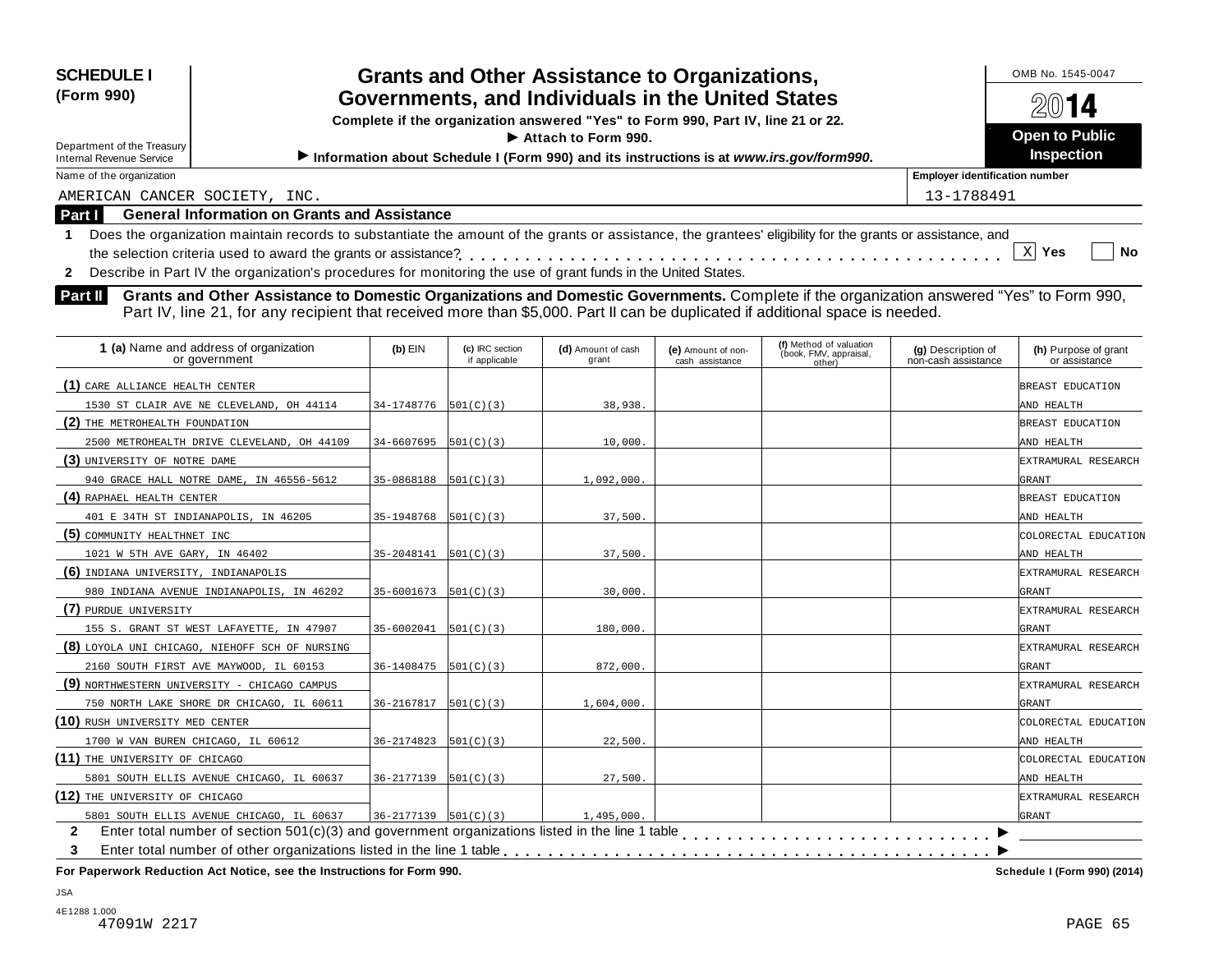| <b>SCHEDULE I</b><br>(Form 990)                                                                                                                                                                                                                                                             |                            |                                  | <b>Grants and Other Assistance to Organizations,</b><br>Governments, and Individuals in the United States |                                       |                                                             |                                           | OMB No. 1545-0047                     |
|---------------------------------------------------------------------------------------------------------------------------------------------------------------------------------------------------------------------------------------------------------------------------------------------|----------------------------|----------------------------------|-----------------------------------------------------------------------------------------------------------|---------------------------------------|-------------------------------------------------------------|-------------------------------------------|---------------------------------------|
|                                                                                                                                                                                                                                                                                             |                            |                                  |                                                                                                           |                                       |                                                             |                                           |                                       |
|                                                                                                                                                                                                                                                                                             |                            |                                  | Complete if the organization answered "Yes" to Form 990, Part IV, line 21 or 22.<br>Attach to Form 990.   |                                       |                                                             |                                           | <b>Open to Public</b>                 |
| Department of the Treasury<br><b>Internal Revenue Service</b>                                                                                                                                                                                                                               |                            |                                  | Information about Schedule I (Form 990) and its instructions is at www.irs.gov/form990.                   |                                       |                                                             |                                           | <b>Inspection</b>                     |
| Name of the organization                                                                                                                                                                                                                                                                    |                            |                                  |                                                                                                           |                                       |                                                             | <b>Employer identification number</b>     |                                       |
| AMERICAN CANCER SOCIETY, INC.                                                                                                                                                                                                                                                               |                            |                                  |                                                                                                           |                                       |                                                             | 13-1788491                                |                                       |
| <b>General Information on Grants and Assistance</b><br>Part I                                                                                                                                                                                                                               |                            |                                  |                                                                                                           |                                       |                                                             |                                           |                                       |
| Does the organization maintain records to substantiate the amount of the grants or assistance, the grantees' eligibility for the grants or assistance, and<br>Describe in Part IV the organization's procedures for monitoring the use of grant funds in the United States.<br>$\mathbf{2}$ |                            |                                  |                                                                                                           |                                       |                                                             |                                           | X <br>Yes<br><b>No</b>                |
| Part IV, line 21, for any recipient that received more than \$5,000. Part II can be duplicated if additional space is needed.<br>1 (a) Name and address of organization<br>or government                                                                                                    | $(b)$ EIN                  | (c) IRC section<br>if applicable | (d) Amount of cash<br>grant                                                                               | (e) Amount of non-<br>cash assistance | (f) Method of valuation<br>(book, FMV, appraisal,<br>other) | (g) Description of<br>non-cash assistance | (h) Purpose of grant<br>or assistance |
|                                                                                                                                                                                                                                                                                             |                            |                                  |                                                                                                           |                                       |                                                             |                                           |                                       |
| (1) ANN&ROBERT H. LURIE CHILDREN'S HOSP OF CHIC<br>225 E. CHICAGO AVENUE CHICAGO, IL 60611                                                                                                                                                                                                  | 36-2178033                 | 501(C)(3)                        | 142,000.                                                                                                  |                                       |                                                             |                                           | EXTRAMURAL RESEARCH<br>GRANT          |
| (2) VNA HEALTH CARE                                                                                                                                                                                                                                                                         |                            |                                  |                                                                                                           |                                       |                                                             |                                           | BREAST EDUCATION                      |
| 400 N HIGHLAND AVE AURORA, IL 60506                                                                                                                                                                                                                                                         | 36-2182095                 | 501(C)(3)                        | 37,500.                                                                                                   |                                       |                                                             |                                           | AND HEALTH                            |
| (3) AMERICAN COLLEGE OF SURGEONS                                                                                                                                                                                                                                                            |                            |                                  |                                                                                                           |                                       |                                                             |                                           | INTRAMURAL RESEARCH                   |
| PO BOX 92425 CHICAGO, IL 60675-2425                                                                                                                                                                                                                                                         | 36-2192800                 | 501(C)(3)                        | 70,180.                                                                                                   |                                       |                                                             |                                           | GRANT                                 |
| (4) HEKTOEN INST FOR MED RESEARCH                                                                                                                                                                                                                                                           |                            |                                  |                                                                                                           |                                       |                                                             |                                           | BREAST EDUCATION                      |
| 2240 W OGDEN AVE FL 2 CHICAGO, IL 60612                                                                                                                                                                                                                                                     | 36-2244897                 | 501(C)(3)                        | 31, 215.                                                                                                  |                                       |                                                             |                                           | AND HEALTH                            |
| (5) ADVOCATE CHARITABLE FOUNDATION                                                                                                                                                                                                                                                          |                            |                                  |                                                                                                           |                                       |                                                             |                                           | COLORECTAL EDUCATION                  |
| 3075 HIGHLAND PKWY DOWNERS GROVE, IL 60515                                                                                                                                                                                                                                                  | $36 - 3297360$ $501(C)(3)$ |                                  | 19,500.                                                                                                   |                                       |                                                             |                                           | AND HEALTH                            |
| (6) OPEN CITIES HEALTH CENTER                                                                                                                                                                                                                                                               |                            |                                  |                                                                                                           |                                       |                                                             |                                           | IMPROVE HEALTHCARE                    |

| 3075 HIGHLAND PKWY DOWNERS GROVE, IL 60515                                                                        | 36-3297360                 | 501(C)(3) | 19,500.  | AND HEALTH           |
|-------------------------------------------------------------------------------------------------------------------|----------------------------|-----------|----------|----------------------|
| (6) OPEN CITIES HEALTH CENTER                                                                                     |                            |           |          | IMPROVE HEALTHCARE   |
| 409 N DUNLAP ST ST PAUL, MN 55104                                                                                 | 36-3381598                 | 501(C)(3) | 10,000.  | <b>SYSTEMS</b>       |
| (7) COMMUNITY HEALTH PARTNERSHIP                                                                                  |                            |           |          | COLORECTAL EDUCATION |
| 205 W RANDOLPH STE 2222 CHICAGO, IL 60606                                                                         | 36-3798678                 | 501(C)(3) | 37,500.  | AND HEALTH           |
| (8) NORTHWESTERN MEMORIAL HOSPITAL                                                                                |                            |           |          | COLORECTAL EDUCATION |
| 541 N FAIRBANKS STE 1651 CHICAGO, IL 60611                                                                        | 37-0960170                 | 501(C)(3) | 76,000.  | AND HEALTH           |
| (9) CHRISTOPHER GREATER AREA RURAL HLTH PLNG CO                                                                   |                            |           |          | COLORECTAL EDUCATION |
| 4241 STATE HIGHWAY 14 CHRISTOPHER, IL 62822                                                                       | 37-1041283                 | 501(C)(3) | 37,500.  | AND HEALTH           |
| $(10)$ rural health inc                                                                                           |                            |           |          | COLORECTAL EDUCATION |
| 513 N MAIN ST ANNA, IL 62906                                                                                      | $37-1056692$ $[501(C)(3)]$ |           | 37,500.  | AND HEALTH           |
| (11) UNIVERSITY OF ILLINOIS, CHICAGO                                                                              |                            |           |          | EXTRAMURAL RESEARCH  |
| 809 S MARSHFIELD AVE. CHICAGO, IL 60608                                                                           | $37-6000051$ $ 501(C)(3) $ |           | 683,000. | GRANT                |
| (12) THE BOARD OF TRUSTEES OF THE UIUC                                                                            |                            |           |          | COLORECTAL EDUCATION |
| MC-685 1901 S FIRST ST CHAMPAIGN, IL 61820                                                                        | $37-6000511$ $501(C)(3)$   |           | 37,500.  | AND HEALTH           |
| Enter total number of section $501(c)(3)$ and government organizations listed in the line 1 table<br>$\mathbf{2}$ |                            |           |          |                      |
| 3                                                                                                                 |                            |           |          |                      |

 **For Paperwork Reduction Act Notice, see the Instructions for Form 990.** 

Schedule I (Form 990) (2014)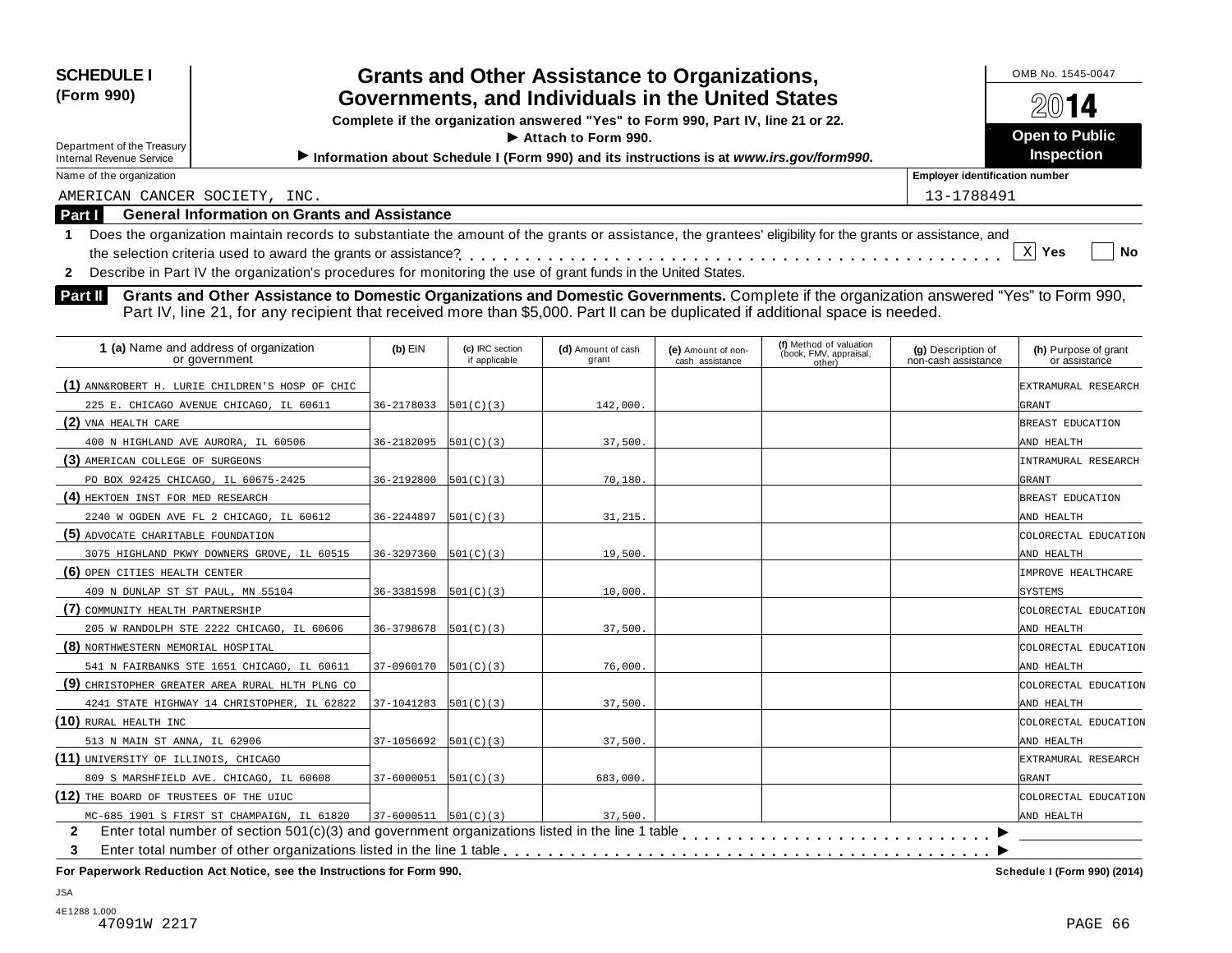| <b>SCHEDULE I</b><br>(Form 990)<br>Department of the Treasury<br><b>Internal Revenue Service</b> | <b>Grants and Other Assistance to Organizations,</b><br>Governments, and Individuals in the United States<br>Complete if the organization answered "Yes" to Form 990, Part IV, line 21 or 22.<br>$\blacktriangleright$ Attach to Form 990.<br>Information about Schedule I (Form 990) and its instructions is at www.irs.gov/form990. |           |                                  |                             |                                       |                                                             |                                           | OMB No. 1545-0047<br>2014<br><b>Open to Public</b><br><b>Inspection</b> |
|--------------------------------------------------------------------------------------------------|---------------------------------------------------------------------------------------------------------------------------------------------------------------------------------------------------------------------------------------------------------------------------------------------------------------------------------------|-----------|----------------------------------|-----------------------------|---------------------------------------|-------------------------------------------------------------|-------------------------------------------|-------------------------------------------------------------------------|
| Name of the organization                                                                         |                                                                                                                                                                                                                                                                                                                                       |           |                                  |                             |                                       |                                                             | <b>Employer identification number</b>     |                                                                         |
| AMERICAN CANCER SOCIETY, INC.                                                                    |                                                                                                                                                                                                                                                                                                                                       |           |                                  |                             |                                       |                                                             | 13-1788491                                |                                                                         |
| Part I                                                                                           | <b>General Information on Grants and Assistance</b>                                                                                                                                                                                                                                                                                   |           |                                  |                             |                                       |                                                             |                                           |                                                                         |
| $\overline{2}$                                                                                   | Does the organization maintain records to substantiate the amount of the grants or assistance, the grantees' eligibility for the grants or assistance, and<br>Describe in Part IV the organization's procedures for monitoring the use of grant funds in the United States.                                                           |           |                                  |                             |                                       |                                                             |                                           | $X$ Yes<br>No                                                           |
| Part II                                                                                          | Grants and Other Assistance to Domestic Organizations and Domestic Governments. Complete if the organization answered "Yes" to Form 990,<br>Part IV, line 21, for any recipient that received more than \$5,000. Part II can be duplicated if additional space is needed.                                                             |           |                                  |                             |                                       |                                                             |                                           |                                                                         |
|                                                                                                  | 1 (a) Name and address of organization<br>or government                                                                                                                                                                                                                                                                               | $(b)$ EIN | (c) IRC section<br>if applicable | (d) Amount of cash<br>grant | (e) Amount of non-<br>cash assistance | (f) Method of valuation<br>(book, FMV, appraisal,<br>(other | (g) Description of<br>non-cash assistance | (h) Purpose of grant<br>or assistance                                   |

| <b>I</b> (a) Name and address or organization<br>or government                                                             | יוום (ש                                | (C) IRC Section<br>if applicable | <b>(u)</b> Amount of cash<br>grant | (e) Amount of non-<br>cash assistance | (book, FMV, appraisal,<br>other) | (g) Description of<br>non-cash assistance | (n) Purpose or grant<br>or assistance |
|----------------------------------------------------------------------------------------------------------------------------|----------------------------------------|----------------------------------|------------------------------------|---------------------------------------|----------------------------------|-------------------------------------------|---------------------------------------|
| (1) THE BOARD OF TRUSTEES OF THE UIUC                                                                                      |                                        |                                  |                                    |                                       |                                  |                                           | EXTRAMURAL RESEARCH                   |
| MC-685 1901 S FIRST ST CHAMPAIGN, IL 61820                                                                                 | 37-6000511                             | 501(C)(3)                        | 163,500                            |                                       |                                  |                                           | GRANT                                 |
| (2) HEALTH DELIVERY INC                                                                                                    |                                        |                                  |                                    |                                       |                                  |                                           | BREAST EDUCATION                      |
| 501 LAPEER SAGINAW, MI 48607                                                                                               | 38-1908328                             | 501(C)(3)                        | 37,500.                            |                                       |                                  |                                           | AND HEALTH                            |
| (3) FAMILY HEALTH CENTER OF BATTLE CREEK                                                                                   |                                        |                                  |                                    |                                       |                                  |                                           | COLORECTAL EDUCATION                  |
| 181 W EMMETT ST BATTLE CREEK, MI 49037                                                                                     | 38-2679075                             | 501(C)(3)                        | 37,500.                            |                                       |                                  |                                           | AND HEALTH                            |
| (4) DETROIT COMM HLTH CONNECTION                                                                                           |                                        |                                  |                                    |                                       |                                  |                                           | BREAST EDUCATION                      |
| 13901 E JEFFERSON AVE DETROIT, MI 48215                                                                                    | $38 - 2824772$ 501(C)(3)               |                                  | 12,000                             |                                       |                                  |                                           | AND HEALTH                            |
| (5) CHERRY STREET HEALTH SERVICES                                                                                          |                                        |                                  |                                    |                                       |                                  |                                           | COLORECTAL EDUCATION                  |
| 100 CHERRY STREET SE GRAND RAPIDS, MI 49503                                                                                | $38 - 2853534$ $\vert 501(C)(3) \vert$ |                                  | 37,500.                            |                                       |                                  |                                           | AND HEALTH                            |
| (6) COMMUNITY HEALTH & SOCIAL SRVC CTR                                                                                     |                                        |                                  |                                    |                                       |                                  |                                           | COLORECTAL EDUCATION                  |
| 5635 W FORT ST DETROIT, MI 48209                                                                                           | 38-3094394                             | 501(C)(3)                        | 10,000                             |                                       |                                  |                                           | AND HEALTH                            |
| (7) HEART OF OH FAMILY HEALTH CTRS                                                                                         |                                        |                                  |                                    |                                       |                                  |                                           | BREAST EDUCATION                      |
| 882 S HAMILTON RD COLUMBUS, OH 43213                                                                                       | 38-3765547                             | 501(C)(3)                        | 51,875                             |                                       |                                  |                                           | AND HEALTH                            |
| (8) THE REGENTS OF THE UNIVERSITY OF MICHIGAN                                                                              |                                        |                                  |                                    |                                       |                                  |                                           | EXTRAMURAL RESEARCH                   |
| 3003 STATE STREET ANN ARBOR, MI 48109                                                                                      | 38-6006309                             | 501(C)(3)                        | 2,176,500.                         |                                       |                                  |                                           | GRANT                                 |
| (9) WAYNE STATE UNIVERSITY                                                                                                 |                                        |                                  |                                    |                                       |                                  |                                           | EXTRAMURAL RESEARCH                   |
| 5057 WOODWARD, STE 13202 DETROIT, MI 48202                                                                                 | 38-6028429                             | 501(C)(3)                        | 201,500                            |                                       |                                  |                                           | GRANT                                 |
| (10) MEDICAL COLLEGE OF WISCONSIN, INC.                                                                                    |                                        |                                  |                                    |                                       |                                  |                                           | EXTRAMURAL RESEARCH                   |
| 8701 WATERTOWN PLANK RD MILWAUKEE, WI 53226                                                                                | 39-0806261                             | 501(C)(3)                        | 240,000                            |                                       |                                  |                                           | GRANT                                 |
| (11) BLOOD CENTER OF WISCONSIN, INC.                                                                                       |                                        |                                  |                                    |                                       |                                  |                                           | EXTRAMURAL RESEARCH                   |
| 8727 WATERTOWN PLANK RD MILWAUKEE, WI 53213                                                                                | 39-0807235                             | 501(C)(3)                        | 150,000                            |                                       |                                  |                                           | GRANT                                 |
| (12) OUTREACH COMM HEALTH CENTERS                                                                                          |                                        |                                  |                                    |                                       |                                  |                                           | IMPROVE HEALTHCARE                    |
| 210 W CAPITOL DR MILWAUKEE, WI 53212                                                                                       | $39-1353282$ $501(C)(3)$               |                                  | 36.000.                            |                                       |                                  |                                           | SYSTEMS                               |
| Enter total number of section $501(c)(3)$ and government organizations listed in the line 1 table $\ldots$<br>$\mathbf{2}$ |                                        |                                  |                                    |                                       |                                  |                                           |                                       |
| 3                                                                                                                          |                                        |                                  |                                    |                                       |                                  |                                           |                                       |
|                                                                                                                            |                                        |                                  |                                    |                                       |                                  |                                           |                                       |

**For Paperwork Reduction Act Notice, see the Instructions for Form 990. Schedule I (Form 990) (2014)**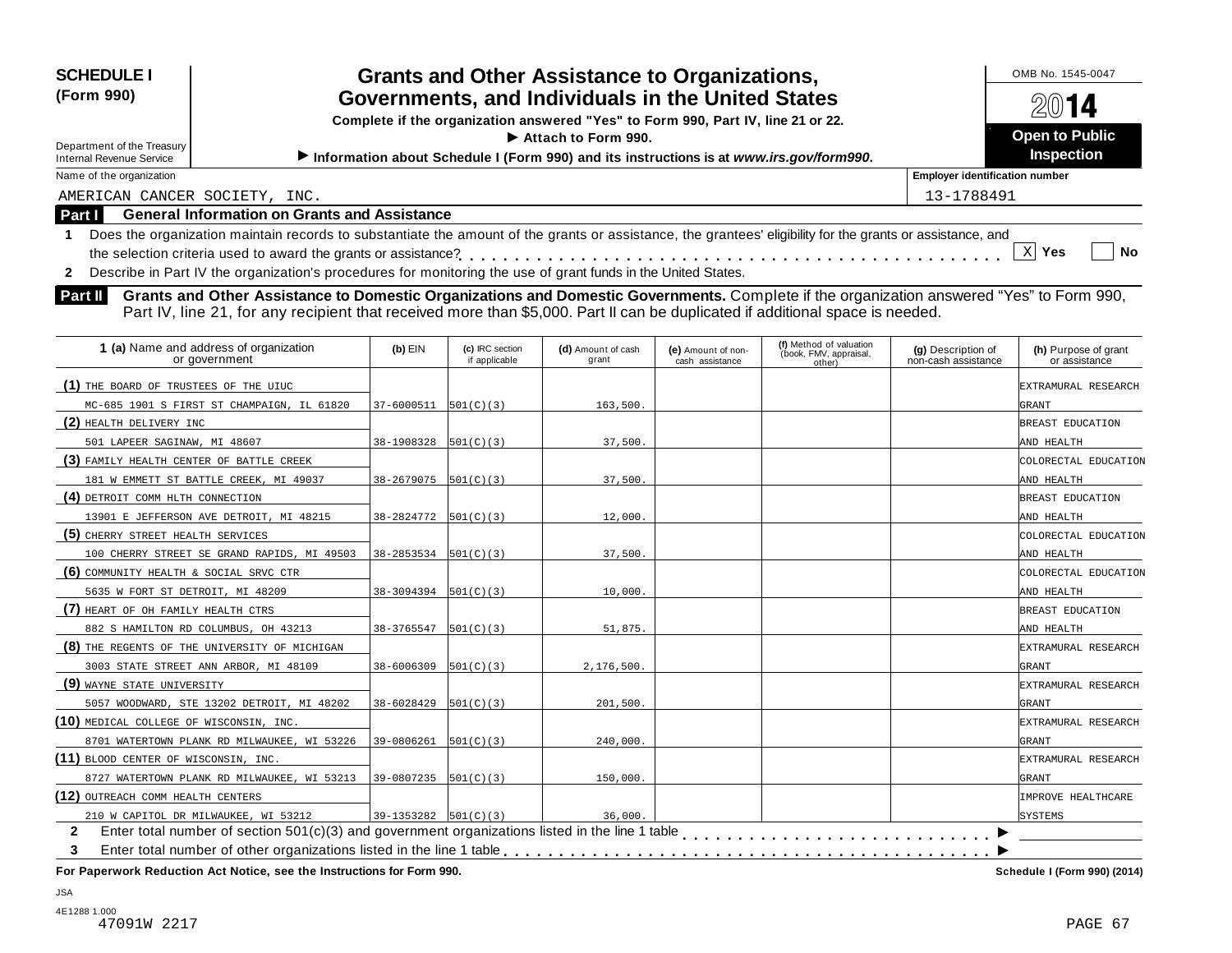| <b>SCHEDULE I</b><br>(Form 990)<br>Department of the Treasury<br><b>Internal Revenue Service</b> |                                                                                                                                                                                                                                                                                                                                                                                            |            |                                  | <b>Grants and Other Assistance to Organizations,</b><br>Governments, and Individuals in the United States<br>Complete if the organization answered "Yes" to Form 990, Part IV, line 21 or 22.<br>Attach to Form 990.<br>Information about Schedule I (Form 990) and its instructions is at www.irs.gov/form990. |                                       |                                                             |                                           | OMB No. 1545-0047<br>14<br><b>Open to Public</b><br><b>Inspection</b> |
|--------------------------------------------------------------------------------------------------|--------------------------------------------------------------------------------------------------------------------------------------------------------------------------------------------------------------------------------------------------------------------------------------------------------------------------------------------------------------------------------------------|------------|----------------------------------|-----------------------------------------------------------------------------------------------------------------------------------------------------------------------------------------------------------------------------------------------------------------------------------------------------------------|---------------------------------------|-------------------------------------------------------------|-------------------------------------------|-----------------------------------------------------------------------|
| Name of the organization                                                                         |                                                                                                                                                                                                                                                                                                                                                                                            |            |                                  |                                                                                                                                                                                                                                                                                                                 |                                       |                                                             | <b>Employer identification number</b>     |                                                                       |
| AMERICAN CANCER SOCIETY, INC.                                                                    |                                                                                                                                                                                                                                                                                                                                                                                            |            |                                  |                                                                                                                                                                                                                                                                                                                 |                                       |                                                             | 13-1788491                                |                                                                       |
| Part I                                                                                           | <b>General Information on Grants and Assistance</b>                                                                                                                                                                                                                                                                                                                                        |            |                                  |                                                                                                                                                                                                                                                                                                                 |                                       |                                                             |                                           |                                                                       |
| Part II                                                                                          | Describe in Part IV the organization's procedures for monitoring the use of grant funds in the United States.<br>Grants and Other Assistance to Domestic Organizations and Domestic Governments. Complete if the organization answered "Yes" to Form 990,<br>Part IV, line 21, for any recipient that received more than \$5,000. Part II can be duplicated if additional space is needed. |            |                                  |                                                                                                                                                                                                                                                                                                                 |                                       |                                                             |                                           |                                                                       |
| 1 (a) Name and address of organization<br>or government                                          |                                                                                                                                                                                                                                                                                                                                                                                            | $(b)$ EIN  | (c) IRC section<br>if applicable | (d) Amount of cash<br>grant                                                                                                                                                                                                                                                                                     | (e) Amount of non-<br>cash assistance | (f) Method of valuation<br>(book, FMV, appraisal,<br>other) | (g) Description of<br>non-cash assistance | (h) Purpose of grant<br>or assistance                                 |
| (1) COMM FNDTN OF FOX VALLEY REGION INC                                                          |                                                                                                                                                                                                                                                                                                                                                                                            |            |                                  |                                                                                                                                                                                                                                                                                                                 |                                       |                                                             |                                           |                                                                       |
| 5355 SCHROTH LANE APPLETON, WI 54913                                                             |                                                                                                                                                                                                                                                                                                                                                                                            | 39-1548450 | 501(C)(3)                        | 123,870.                                                                                                                                                                                                                                                                                                        |                                       |                                                             |                                           | CANCER CONTROL                                                        |
| (2) MILWAUKEE HEALTH CARE SERVICES                                                               |                                                                                                                                                                                                                                                                                                                                                                                            |            |                                  |                                                                                                                                                                                                                                                                                                                 |                                       |                                                             |                                           | IMPROVE HEALTHCARE                                                    |
|                                                                                                  | 2555 NORTH DR MLK JR DR MILWAUKEE, WI 53212                                                                                                                                                                                                                                                                                                                                                | 39-1664109 | 501(C)(3)                        | 11,500.                                                                                                                                                                                                                                                                                                         |                                       |                                                             |                                           | <b>SYSTEMS</b>                                                        |
| (3) UNIVERSITY OF WISCONSIN MADISON                                                              |                                                                                                                                                                                                                                                                                                                                                                                            |            |                                  |                                                                                                                                                                                                                                                                                                                 |                                       |                                                             |                                           | BREAST EDUCATION                                                      |
| 1300 UNIV AVE, RM 4720 MADISON, WI 53706                                                         |                                                                                                                                                                                                                                                                                                                                                                                            | 39-1805963 | 501(C)(3)                        | 187,468.                                                                                                                                                                                                                                                                                                        |                                       |                                                             |                                           | AND HEALTH                                                            |
| $\left( \mathbf{A} \right)$ gour universe and on community vous                                  |                                                                                                                                                                                                                                                                                                                                                                                            |            |                                  |                                                                                                                                                                                                                                                                                                                 |                                       |                                                             |                                           | $\ldots$                                                              |

| (3) UNIVERSITY OF WISCONSIN MADISON                                                                               |                         |              |            |  | BREAST EDUCATION    |
|-------------------------------------------------------------------------------------------------------------------|-------------------------|--------------|------------|--|---------------------|
| 1300 UNIV AVE, RM 4720 MADISON, WI 53706                                                                          | 39-1805963              | 501(C)(3)    | 187,468.   |  | AND HEALTH          |
| (4) COMM HEALTH CTRS OF SOUTHERN IOWA                                                                             |                         |              |            |  | IMPROVE HEALTHCARE  |
| 302 NE 14TH ST LEON, IA 50144                                                                                     | 39-1908462              | 501(C)(3)    | 37,500.    |  | SYSTEMS             |
| (5) PROGRESSIVE COMM HEALTH CENTER                                                                                |                         |              |            |  | IMPROVE HEALTHCARE  |
| 3522 W LISBON AVE MILWAUKEE, WI 53208                                                                             | 39-1958810              | 501(C)(3)    | 37,500.    |  | SYSTEMS             |
| (6) UNI OF WI-MADISON                                                                                             |                         |              |            |  | EXTRAMURAL RESEARCH |
| 21 NORTH PARK ST, #6401 MADISON, WI 53715                                                                         | $39-6006492$ 501(C)(3)  |              | 277,000.   |  | <b>GRANT</b>        |
| (7) INDIAN HEALTH BOARD OF MINNEAPOLIS INC                                                                        |                         |              |            |  | BREAST EDUCATION    |
| 1315 E 24TH ST MINNEAPOLIS, MN 55404                                                                              | 41-0977740              | 501(C)(3)    | 12,500.    |  | AND HEALTH          |
| (8) NEIGHBORHOOD HEALTHSOURCE                                                                                     |                         |              |            |  | BREAST EDUCATION    |
| 3300 FREEMONT AVE N MINNEAPOLIS, MN 55412                                                                         | $ 41-1235064 501(C)(3)$ |              | 50,000.    |  | AND HEALTH          |
| (9) NORTHPOINT HEALTH & WELLNESS CENTER                                                                           |                         |              |            |  | BREAST EDUCATION    |
| 1315 PENN AVE NORTH MINNEAPOLIS, MN 55411                                                                         | 41-6005801              | <b>OTHER</b> | 50,000.    |  | AND HEALTH          |
| (10) REGENTS OF THE UMNN - TWIN CITIES                                                                            |                         |              |            |  | EXTRAMURAL RESEARCH |
| 200 OAK STREET S.E. MINNEAPOLIS, MN 55455                                                                         | 41-6007513              | GOVT.        | 3,160,000. |  | GRANT               |
| (11) PEOPLES COMMUNITY HEALTH CLINIC INC                                                                          |                         |              |            |  | IMPROVE HEALTHCARE  |
| 905 FRANKLIN ST WATERLOO, IA 50703-4407                                                                           | 42-1058629              | 501(C)(3)    | 37,500.    |  | SYSTEMS             |
| (12) UNIVERSITY OF IOWA                                                                                           |                         |              |            |  | EXTRAMURAL RESEARCH |
| 2 GILMORE HALL IOWA CITY, IA 52242                                                                                | 42-6004813              | <b>OTHER</b> | 120,000.   |  | <b>GRANT</b>        |
| Enter total number of section $501(c)(3)$ and government organizations listed in the line 1 table<br>$\mathbf{2}$ |                         |              |            |  |                     |
| 3                                                                                                                 |                         |              |            |  |                     |
|                                                                                                                   |                         |              |            |  |                     |

**For Paperwork Reduction Act Notice, see the Instructions for Form 990.** 

Schedule I (Form 990) (2014)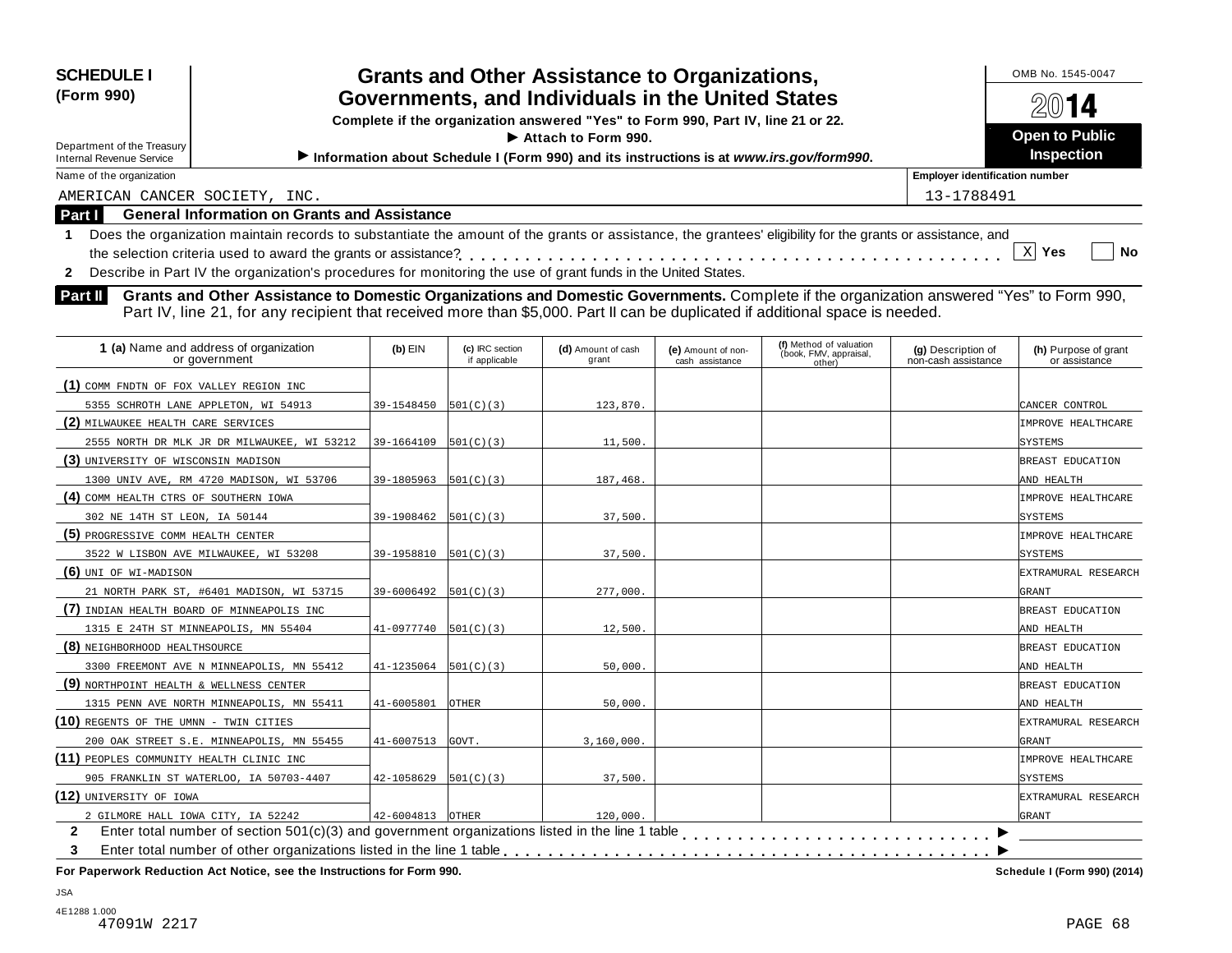| <b>SCHEDULE I</b>                                                                                                                                               |                                        |                                  | <b>Grants and Other Assistance to Organizations,</b>                                    |                                       |                                                             |                                           | OMB No. 1545-0047                     |
|-----------------------------------------------------------------------------------------------------------------------------------------------------------------|----------------------------------------|----------------------------------|-----------------------------------------------------------------------------------------|---------------------------------------|-------------------------------------------------------------|-------------------------------------------|---------------------------------------|
| (Form 990)                                                                                                                                                      |                                        |                                  | Governments, and Individuals in the United States                                       |                                       |                                                             |                                           | 14                                    |
|                                                                                                                                                                 |                                        |                                  | Complete if the organization answered "Yes" to Form 990, Part IV, line 21 or 22.        |                                       |                                                             |                                           |                                       |
| Department of the Treasury                                                                                                                                      |                                        |                                  | Attach to Form 990.                                                                     |                                       |                                                             |                                           | <b>Open to Public</b>                 |
| <b>Internal Revenue Service</b>                                                                                                                                 |                                        |                                  | Information about Schedule I (Form 990) and its instructions is at www.irs.gov/form990. |                                       |                                                             |                                           | <b>Inspection</b>                     |
| Name of the organization                                                                                                                                        |                                        |                                  |                                                                                         |                                       |                                                             | <b>Employer identification number</b>     |                                       |
| AMERICAN CANCER SOCIETY, INC.                                                                                                                                   |                                        |                                  |                                                                                         |                                       |                                                             | 13-1788491                                |                                       |
| <b>General Information on Grants and Assistance</b><br>Part I                                                                                                   |                                        |                                  |                                                                                         |                                       |                                                             |                                           |                                       |
| Does the organization maintain records to substantiate the amount of the grants or assistance, the grantees' eligibility for the grants or assistance, and<br>1 |                                        |                                  |                                                                                         |                                       |                                                             |                                           |                                       |
|                                                                                                                                                                 |                                        |                                  |                                                                                         |                                       |                                                             |                                           | $X$ Yes<br><b>No</b>                  |
| 2 Describe in Part IV the organization's procedures for monitoring the use of grant funds in the United States.                                                 |                                        |                                  |                                                                                         |                                       |                                                             |                                           |                                       |
| Part II<br>Grants and Other Assistance to Domestic Organizations and Domestic Governments. Complete if the organization answered "Yes" to Form 990,             |                                        |                                  |                                                                                         |                                       |                                                             |                                           |                                       |
| Part IV, line 21, for any recipient that received more than \$5,000. Part II can be duplicated if additional space is needed.                                   |                                        |                                  |                                                                                         |                                       |                                                             |                                           |                                       |
|                                                                                                                                                                 |                                        |                                  |                                                                                         |                                       |                                                             |                                           |                                       |
| 1 (a) Name and address of organization<br>or government                                                                                                         | $(b)$ EIN                              | (c) IRC section<br>if applicable | (d) Amount of cash<br>grant                                                             | (e) Amount of non-<br>cash assistance | (f) Method of valuation<br>(book, FMV, appraisal,<br>other) | (g) Description of<br>non-cash assistance | (h) Purpose of grant<br>or assistance |
| (1) WASHINGTON UNIVERSITY, ST. LOUIS                                                                                                                            |                                        |                                  |                                                                                         |                                       |                                                             |                                           | EXTRAMURAL RESEARCH                   |
| 660 S EUCLID AVE #8018 ST. LOUIS, MO 63110                                                                                                                      | $43 - 0653611$ $[501(C)(3)]$           |                                  | 1,801,500.                                                                              |                                       |                                                             |                                           | GRANT                                 |
| (2) BETTY JEAN KERR PEOPLES HEALTH CTRS INC                                                                                                                     |                                        |                                  |                                                                                         |                                       |                                                             |                                           | BREAST EDUCATION                      |
| 5701 DELMAR BLVD ST LOUIS, MO 63112                                                                                                                             | $43 - 1036785$ $\vert 501(C)(3) \vert$ |                                  | 30,000.                                                                                 |                                       |                                                             |                                           | AND HEALTH                            |
| (3) BIG SPRINGS MEDICAL ASSOC INC                                                                                                                               |                                        |                                  |                                                                                         |                                       |                                                             |                                           | COLORECTAL EDUCATION                  |
| PO BOX 157 ELIINGTON, MO 63638                                                                                                                                  | 43-1068291                             | 501(C)(3)                        | 37,500.                                                                                 |                                       |                                                             |                                           | AND HEALTH                            |
| (4) UNIV OF MISSOURI - KANSAS CITY SCH OF PHM                                                                                                                   |                                        |                                  |                                                                                         |                                       |                                                             |                                           |                                       |
| 5100 ROCKHILL RD KANSAS CITY, MO 64110-2499                                                                                                                     | 43-6003859                             | 501(C)(3)                        | 44,671.                                                                                 |                                       |                                                             |                                           | TOBACCO CONTROL                       |
| (5) FIVE RIVERS HEALTH CENTERS                                                                                                                                  |                                        |                                  |                                                                                         |                                       |                                                             |                                           | COLORECTAL EDUCATION                  |
| 725 S. LUDLOW ST DAYTON, OH 45402                                                                                                                               | 45-0914398                             | 501(C)(3)                        | 9,825                                                                                   |                                       |                                                             |                                           | AND HEALTH                            |
| (6) HORIZON HEALTH CARE INC                                                                                                                                     |                                        |                                  |                                                                                         |                                       |                                                             |                                           | IMPROVE HEALTHCARE                    |
| 109 N MAIN AVE HOWARD, SD 57349                                                                                                                                 | $46 - 0341255$ $ 501(C)(3) $           |                                  | 37,500.                                                                                 |                                       |                                                             |                                           | <b>SYSTEMS</b>                        |
| (7) AVERA CANCER INSTITUTE                                                                                                                                      |                                        |                                  |                                                                                         |                                       |                                                             |                                           |                                       |
| 1000 E 23RD ST #340 SIOUX FALLS, SD 57105                                                                                                                       | $46 - 0422673$   $501(C)(3)$           |                                  | 6,000.                                                                                  |                                       |                                                             |                                           | PATIENT SUPPORT                       |
| (8) HOPESTONE CANCER SUPPORT CTR                                                                                                                                |                                        |                                  |                                                                                         |                                       |                                                             |                                           |                                       |
| 120 SW FRANK PHLLPS BARTLESVILLE, OK 74003                                                                                                                      | $46 - 1533473$ $ 501(C)(3) $           |                                  | 21,868.                                                                                 |                                       |                                                             |                                           | SUPPORT GROUPS                        |
| (9) SW KIDS CANCER FOUNDATION                                                                                                                                   |                                        |                                  |                                                                                         |                                       |                                                             |                                           |                                       |
| 45508 N 18TH ST NEW RIVER, AZ 85087-8613                                                                                                                        | 46-2354987                             | 501(C)(3)                        | 79,298.                                                                                 |                                       |                                                             |                                           | CAMP PROGRAM                          |
| (10) THE GOODTIMES PROJECT                                                                                                                                      |                                        |                                  |                                                                                         |                                       |                                                             |                                           |                                       |
| 4616 25TH AVE NE SEATTLE, WA 98105                                                                                                                              | $46 - 2489916$ $501(C)(3)$             |                                  | 398,749.                                                                                |                                       |                                                             |                                           | CAMP PROGRAM                          |

1950 LAKE PARK DRIVE SMYRNA, GA 30080 46-3967515 501(C)(6) 10,000.

2 Enter total number of section 501(c)(3) and government organizations listed in the line 1 table<br>3 Enter total number of other organizations listed in the line 1 table **with the line 1 table of the Concernment For Paperwork Reduction Act Notice, see the Instructions for Form 990. Schedule I (Form 990) (2014)**

Enter total number of other organizations listed in the line 1 table

601 SW 2ND AVE STE 2300 PORTLAND, OR 97204  $46-4296454$  501(C)(3) 131,313.

 $\overline{\phantom{1}}$ 

CAMP PROGRAM

m m m m m m m m m m m m m m m m m m m m m m m m m m m m

**3**

**(11)** HEALTH CONNECT SOUTH

**(12)** CAMP UKANDU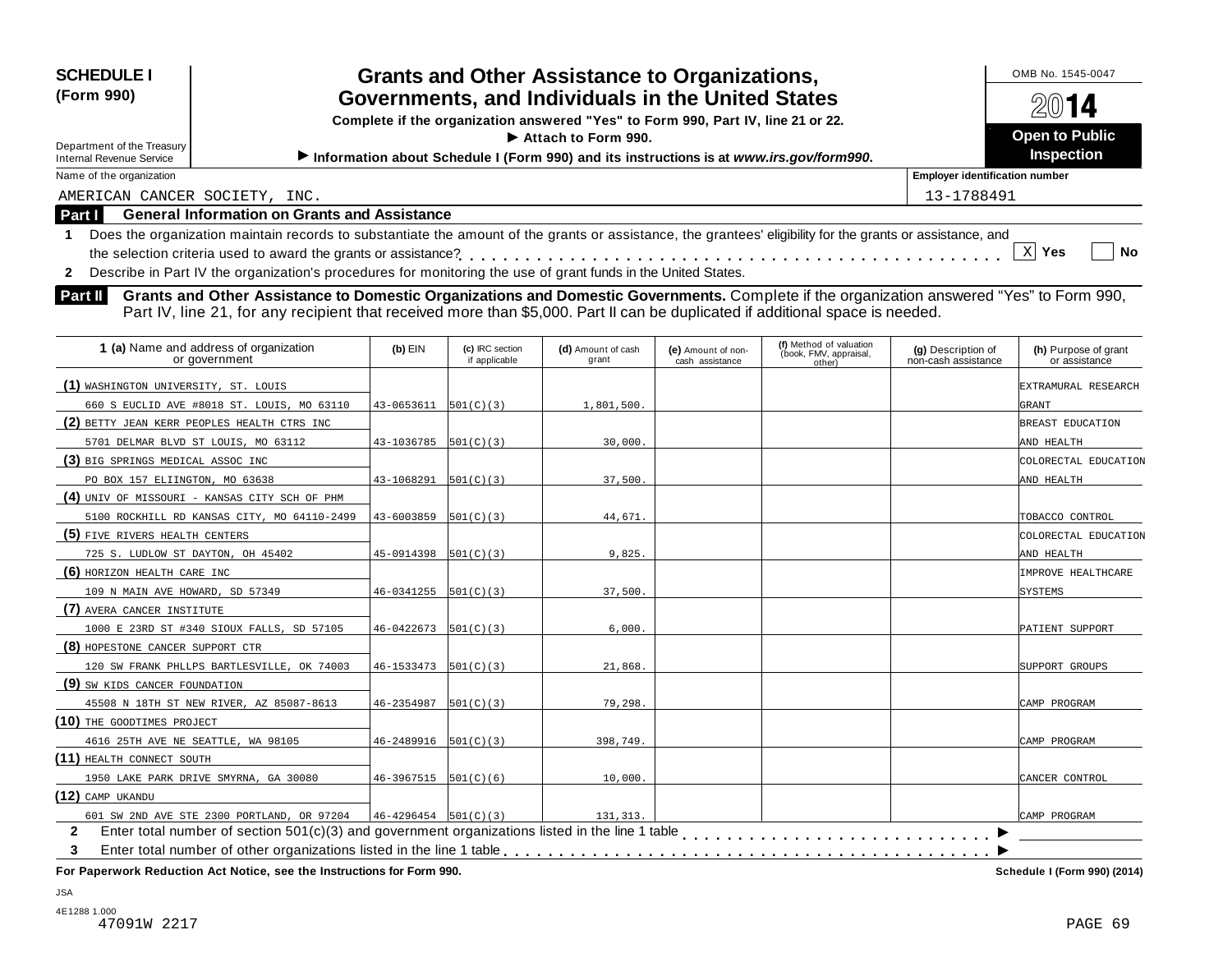| <b>SCHEDULE I</b><br>(Form 990)<br>Department of the Treasury<br><b>Internal Revenue Service</b> | <b>Grants and Other Assistance to Organizations,</b><br>Governments, and Individuals in the United States<br>Complete if the organization answered "Yes" to Form 990, Part IV, line 21 or 22.<br>$\blacktriangleright$ Attach to Form 990.<br>Information about Schedule I (Form 990) and its instructions is at www.irs.gov/form990. | OMB No. 1545-0047<br>2014<br><b>Open to Public</b><br><b>Inspection</b> |
|--------------------------------------------------------------------------------------------------|---------------------------------------------------------------------------------------------------------------------------------------------------------------------------------------------------------------------------------------------------------------------------------------------------------------------------------------|-------------------------------------------------------------------------|
| Name of the organization                                                                         |                                                                                                                                                                                                                                                                                                                                       | <b>Employer identification number</b>                                   |
| AMERICAN CANCER SOCIETY, INC.                                                                    |                                                                                                                                                                                                                                                                                                                                       | 13-1788491                                                              |
| Part I                                                                                           | <b>General Information on Grants and Assistance</b>                                                                                                                                                                                                                                                                                   |                                                                         |
|                                                                                                  | Does the organization maintain records to substantiate the amount of the grants or assistance, the grantees' eligibility for the grants or assistance, and                                                                                                                                                                            | No<br><b>Yes</b>                                                        |
|                                                                                                  | Describe in Part IV the organization's procedures for monitoring the use of grant funds in the United States.                                                                                                                                                                                                                         |                                                                         |

**Part II** Grants and Other Assistance to Domestic Organizations and Domestic Governments. Complete if the organization answered "Yes" to Form 990,<br>Part IV, line 21, for any recipient that received more than \$5,000. Part II

| 1 (a) Name and address of organization<br>or government        | $(b)$ EIN                  | (c) IRC section<br>if applicable | (d) Amount of cash<br>grant | (e) Amount of non-<br>cash assistance | (f) Method of valuation<br>(book, FMV, appraisal,<br>other) | (g) Description of<br>non-cash assistance | (h) Purpose of grant<br>or assistance |
|----------------------------------------------------------------|----------------------------|----------------------------------|-----------------------------|---------------------------------------|-------------------------------------------------------------|-------------------------------------------|---------------------------------------|
| (1) UNIVERSITY OF OREGON                                       |                            |                                  |                             |                                       |                                                             |                                           | EXTRAMURAL RESEARCH                   |
| 5219 UNIV OF OREGON EUGENE, OR 97403-5219                      | 46-4727800                 | 501(C)(3)                        | 163,500                     |                                       |                                                             |                                           | GRANT                                 |
| (2) ONEWORLD COMMUNITY HEALTH CTR                              |                            |                                  |                             |                                       |                                                             |                                           | BREAST EDUCATION                      |
| 4920 S 30TH ST STE 107 OMAHA, NE 68107                         | $47-0548990$ $ 501(C)(3) $ |                                  | 37,500.                     |                                       |                                                             |                                           | AND HEALTH                            |
| (3) KU ENDOWMENT ASSOCIATION                                   |                            |                                  |                             |                                       |                                                             |                                           | BREAST EDUCATION                      |
| 3901 RAINBOW BLVD KANSAS CITY, KS 66160                        | $48-0547734$ $[501(C)(3)]$ |                                  | 12,500.                     |                                       |                                                             |                                           | AND HEALTH                            |
| (4) KANSAS STATE UNIVERSITY                                    |                            |                                  |                             |                                       |                                                             |                                           | EXTRAMURAL RESEARCH                   |
| 2 FAIRCHILD HALL MANHATTAN, KS 66506-1103                      | $48-0771751$ $501(C)(3)$   |                                  | 760,000                     |                                       |                                                             |                                           | <b>GRANT</b>                          |
| (5) UNIVERSITY OF KANSAS MEDICAL CENTER                        |                            |                                  |                             |                                       |                                                             |                                           | EXTRAMURAL RESEARCH                   |
| WAHL HALL EAST, 2020B KANSAS CITY, KS 66160                    | 48-1108830                 | 501(C)(3)                        | 787,000                     |                                       |                                                             |                                           | <b>GRANT</b>                          |
| (6) RACE AGAINST BREAST CANCER                                 |                            |                                  |                             |                                       |                                                             |                                           |                                       |
| PO BOX 4458 TOPEKA, KS 66604                                   | 48-1154057                 | 501(C)(3)                        | 9,375.                      |                                       |                                                             |                                           | CANCER CONTROL                        |
| (7) BEN ARCHER HEALTH CENTER                                   |                            |                                  |                             |                                       |                                                             |                                           |                                       |
| PO BOX 370 HATCH, NM 87937                                     | $51-0158976$ $501(C)(3)$   |                                  | 37,500.                     |                                       |                                                             |                                           | CANCER CONTROL                        |
| (8) UNIVERSITY OF DELAWARE                                     |                            |                                  |                             |                                       |                                                             |                                           | EXTRAMURAL RESEARCH                   |
| 210 HULLIHEN HALL NEWARK, DE 19716                             | 51-6000297                 | 501(C)(3)                        | 792,000                     |                                       |                                                             |                                           | <b>GRANT</b>                          |
| (9) MERCY MEDICAL CENTER                                       |                            |                                  |                             |                                       |                                                             |                                           | EXTRAMURAL RESEARCH                   |
| 227 ST. PAUL PLACE BALTIMORE, MD 21202                         | $52-0591658$ $[501(C)(3)]$ |                                  | 24,000.                     |                                       |                                                             |                                           | GRANT                                 |
| (10) JOHNS HOPKINS UNIVERSITY                                  |                            |                                  |                             |                                       |                                                             |                                           |                                       |
| 733 N BROADWAY, STE 117 BALTIMORE, MD 21205                    | $52-0595110$ $[501(C)(3)]$ |                                  | 13,098.                     |                                       |                                                             |                                           | CAMP PROGRAM                          |
| (11) JOHNS HOPKINS UNIVERSITY                                  |                            |                                  |                             |                                       |                                                             |                                           | EXTRAMURAL RESEARCH                   |
| 733 N BROADWAY, STE 117 BALTIMORE, MD 21205                    | $52-0595110$ $501(C)(3)$   |                                  | 836,500.                    |                                       |                                                             |                                           | <b>GRANT</b>                          |
| (12) NATIONAL CANCER INSTITUTE                                 |                            |                                  |                             |                                       |                                                             |                                           | IMPROVE HEALTHCARE                    |
| 9000 ROCKVILLE PK #11A16 BETHESDA, MD 20892   52-0858115 OTHER |                            |                                  | 100,000                     |                                       |                                                             |                                           | <b>SYSTEMS</b>                        |
| $\mathbf{2}$                                                   |                            |                                  |                             |                                       |                                                             |                                           |                                       |
| 3                                                              |                            |                                  |                             |                                       |                                                             |                                           |                                       |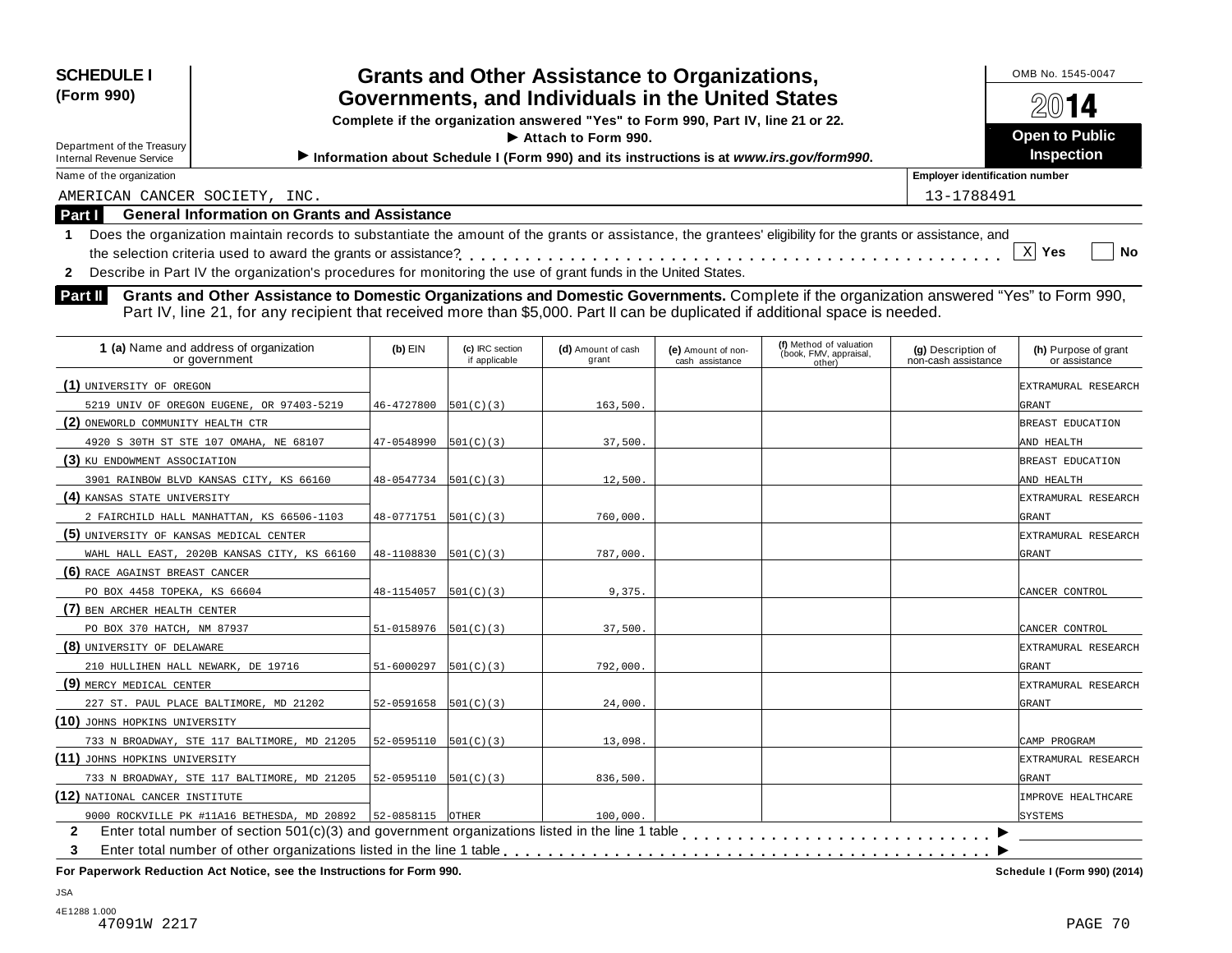| <b>SCHEDULE I</b><br>(Form 990) | <b>Grants and Other Assistance to Organizations,</b><br>Governments, and Individuals in the United States<br>Complete if the organization answered "Yes" to Form 990, Part IV, line 21 or 22. | OMB No. 1545-0047<br>2014                  |
|---------------------------------|-----------------------------------------------------------------------------------------------------------------------------------------------------------------------------------------------|--------------------------------------------|
| Department of the Treasury      | $\blacktriangleright$ Attach to Form 990.                                                                                                                                                     | <b>Open to Public</b><br><b>Inspection</b> |
| Internal Revenue Service        | Information about Schedule I (Form 990) and its instructions is at www.irs.gov/form990.                                                                                                       |                                            |
| Name of the organization        |                                                                                                                                                                                               | <b>Employer identification number</b>      |
| AMERICAN CANCER SOCIETY, INC.   |                                                                                                                                                                                               | 13-1788491                                 |
| <b>Part I</b>                   | <b>General Information on Grants and Assistance</b>                                                                                                                                           |                                            |
|                                 | Does the organization maintain records to substantiate the amount of the grants or assistance, the grantees' eligibility for the grants or assistance, and                                    | No<br>Yes                                  |

**2** Describe in Part IV the organization's procedures for monitoring the use of grant funds in the United States.

**Part II** Grants and Other Assistance to Domestic Organizations and Domestic Governments. Complete if the organization answered "Yes" to Form 990,<br>Part IV, line 21, for any recipient that received more than \$5,000. Part II

| 1 (a) Name and address of organization<br>or government | $(b)$ EIN                    | (c) IRC section<br>if applicable | (d) Amount of cash<br>grant | (e) Amount of non-<br>cash assistance | (f) Method of valuation<br>(book, FMV, appraisal,<br>other) | (g) Description of<br>non-cash assistance | (h) Purpose of grant<br>or assistance |
|---------------------------------------------------------|------------------------------|----------------------------------|-----------------------------|---------------------------------------|-------------------------------------------------------------|-------------------------------------------|---------------------------------------|
| (1) NATIONAL CANCER INSTITUTE                           |                              |                                  |                             |                                       |                                                             |                                           | INTRAMURAL RESEARCH                   |
| 9000 ROCKVILLE PK #11A16 BETHESDA, MD 20892             | 52-0858115                   | <b>OTHER</b>                     | 25,000.                     |                                       |                                                             |                                           | GRANT                                 |
| (2) GREATER BADEN MEDICAL SERVICES                      |                              |                                  |                             |                                       |                                                             |                                           | BREAST EDUCATION                      |
| 7450 ALBERT RD 3-322 BRANDYWINE, MD 20613               | $52-0961414$ $501(C)(3)$     |                                  | 51,875.                     |                                       |                                                             |                                           | AND HEALTH                            |
| (3) FAMILY HEALTH CENTERS OF BALTIMORE                  |                              |                                  |                             |                                       |                                                             |                                           | BREAST EDUCATION                      |
| 631 CHERRY HILL ROAD BALTIMORE, MD 21225                | $52-1118424$ $501(C)(3)$     |                                  | 46,875.                     |                                       |                                                             |                                           | AND HEALTH                            |
| (4) SENTARA HEALTHCARE SYSTEMS                          |                              |                                  |                             |                                       |                                                             |                                           | BREAST EDUCATION                      |
| 600 GRESHAM DRIVE NORFOLK, VA 23507                     | $52-1271901$ $501(C)(3)$     |                                  | 10,000.                     |                                       |                                                             |                                           | AND HEALTH                            |
| (5) MEDSTAR HARBOR HOSPITAL                             |                              |                                  |                             |                                       |                                                             |                                           | BREAST EDUCATION                      |
| 3001 S HANOVER ST #104 BALTIMORE, MD 21225              | $52-1284532$ $[501(C)(3)]$   |                                  | 12,500.                     |                                       |                                                             |                                           | AND HEALTH                            |
| (6) RESEARCH AMERICA                                    |                              |                                  |                             |                                       |                                                             |                                           |                                       |
| PO BOX 222451 CHANTILLY, VA 20153-2451                  | 52-1609875                   | 501(C)(3)                        | 7,500.                      |                                       |                                                             |                                           | CANCER RESEARCH                       |
| (7) ASPEN CANCER CONFERENCE INC                         |                              |                                  |                             |                                       |                                                             |                                           |                                       |
| 4383 MEDICAL DRIVE SAN ANTONIO, TX 78229                | $52-1746776$ $501(C)(3)$     |                                  | 16,000.                     |                                       |                                                             |                                           | CANCER CONTROL                        |
| (8) NATIONAL HISPANIC MEDICAL ASSN                      |                              |                                  |                             |                                       |                                                             |                                           |                                       |
| 1920 L ST NW STE 725 WASHINGTON, DC 20036               | $52 - 1884446$ $501(C)(6)$   |                                  | 10,000.                     |                                       |                                                             |                                           | CANCER CONTROL                        |
| (9) SOCIETY FOR RSRCH ON NICOTINE&TOBACCO               |                              |                                  |                             |                                       |                                                             |                                           |                                       |
| 7600 TERRACE AVE #203 MIDDLETON, WI 53562               | $52-1906424$ $501(C)(3)$     |                                  | 20,000.                     |                                       |                                                             |                                           | CANCER CONTROL                        |
| (10) CAMPAIGN FOR TOBACCO-FREE KIDS                     |                              |                                  |                             |                                       |                                                             |                                           |                                       |
| 1917 W 103RD ST UNIT 5 CHICAGO, IL 60643                | $52 - 1969967$   $501(C)(3)$ |                                  | 340,000.                    |                                       |                                                             |                                           | TOBACCO CONTROL                       |
| (11) TOBACCO FREE KIDS ACTION FUND                      |                              |                                  |                             |                                       |                                                             |                                           |                                       |
| 1400 I ST NW STE 1200 WASHINGTON, DC 20005              | $52-1974904$ $501(C)(4)$     |                                  | 200,000.                    |                                       |                                                             |                                           | TOBACCO CONTROL                       |
| (12) FRIENDS OF CANCER RESEARCH                         |                              |                                  |                             |                                       |                                                             |                                           |                                       |
| 1001 G ST NW, STE 900E WASHINGTON, DC 20001             | $ 52-1983273 501(C)(3)$      |                                  | 50,000.                     |                                       |                                                             |                                           | CANCER EDUCATION                      |
| $\mathbf{2}$                                            |                              |                                  |                             |                                       |                                                             |                                           |                                       |
| 3                                                       |                              |                                  |                             |                                       |                                                             |                                           |                                       |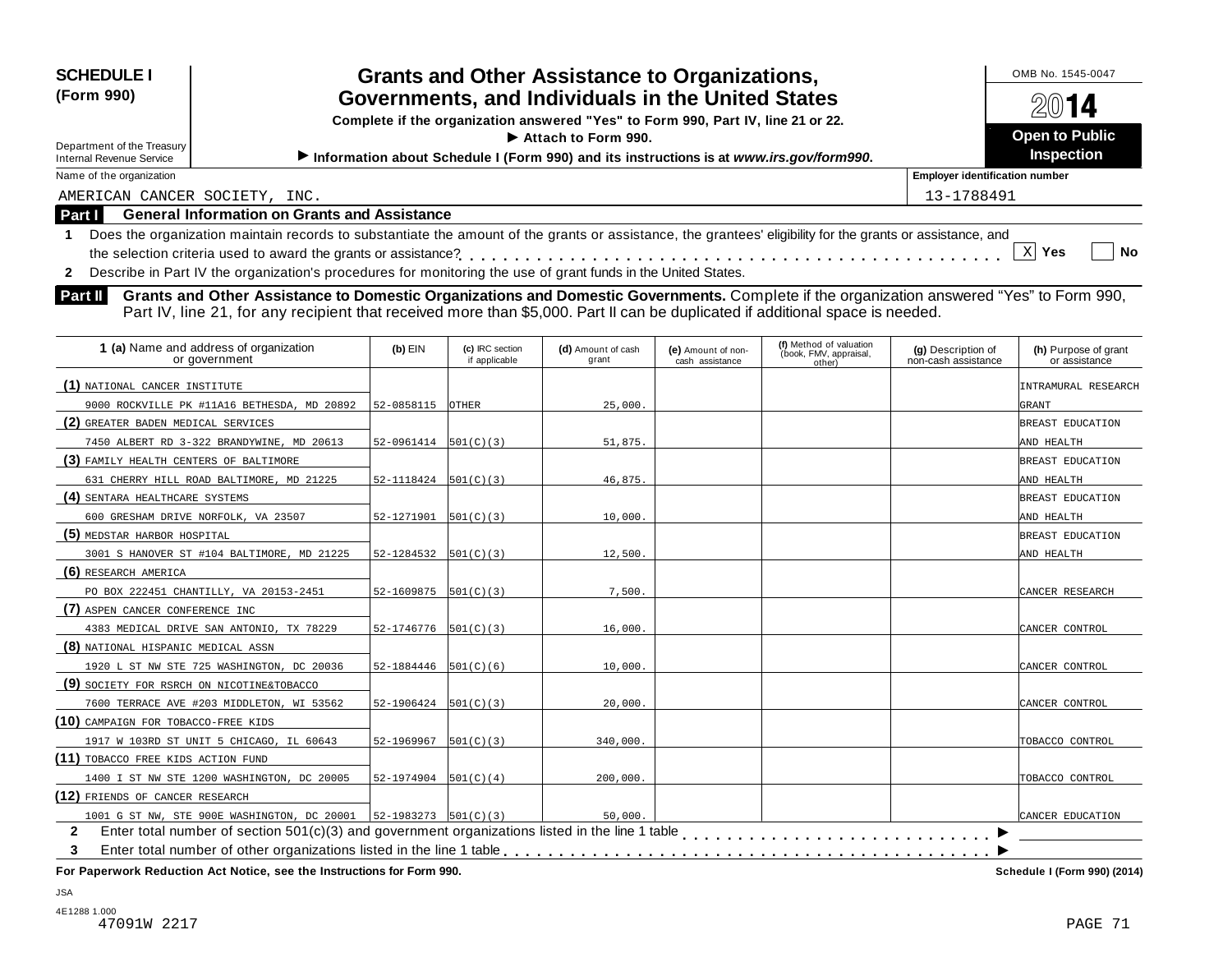| <b>SCHEDULE I</b><br><b>Grants and Other Assistance to Organizations,</b>                                                                                                                                         |                            |                 |                                                                                         |                                       |                                  | OMB No. 1545-0047<br>$20$ 14              |                                       |
|-------------------------------------------------------------------------------------------------------------------------------------------------------------------------------------------------------------------|----------------------------|-----------------|-----------------------------------------------------------------------------------------|---------------------------------------|----------------------------------|-------------------------------------------|---------------------------------------|
| (Form 990)<br>Governments, and Individuals in the United States                                                                                                                                                   |                            |                 |                                                                                         |                                       |                                  |                                           |                                       |
| Complete if the organization answered "Yes" to Form 990, Part IV, line 21 or 22.                                                                                                                                  |                            |                 |                                                                                         |                                       |                                  |                                           |                                       |
| Department of the Treasury                                                                                                                                                                                        |                            |                 | Attach to Form 990.                                                                     |                                       |                                  |                                           | <b>Open to Public</b>                 |
| Internal Revenue Service                                                                                                                                                                                          |                            |                 | Information about Schedule I (Form 990) and its instructions is at www.irs.gov/form990. |                                       |                                  |                                           | <b>Inspection</b>                     |
| Name of the organization                                                                                                                                                                                          |                            |                 |                                                                                         |                                       |                                  | <b>Employer identification number</b>     |                                       |
| AMERICAN CANCER SOCIETY, INC.                                                                                                                                                                                     |                            |                 |                                                                                         |                                       |                                  | 13-1788491                                |                                       |
| <b>General Information on Grants and Assistance</b><br>Part I                                                                                                                                                     |                            |                 |                                                                                         |                                       |                                  |                                           |                                       |
| Does the organization maintain records to substantiate the amount of the grants or assistance, the grantees' eligibility for the grants or assistance, and<br>$\mathbf 1$                                         |                            |                 |                                                                                         |                                       |                                  |                                           |                                       |
| the selection criteria used to award the grants or assistance?                                                                                                                                                    |                            |                 |                                                                                         |                                       |                                  |                                           | X Yes<br><b>No</b>                    |
| 2 Describe in Part IV the organization's procedures for monitoring the use of grant funds in the United States.                                                                                                   |                            |                 |                                                                                         |                                       |                                  |                                           |                                       |
| Grants and Other Assistance to Domestic Organizations and Domestic Governments. Complete if the organization answered "Yes" to Form 990,<br>Part II                                                               |                            |                 |                                                                                         |                                       |                                  |                                           |                                       |
| Part IV, line 21, for any recipient that received more than \$5,000. Part II can be duplicated if additional space is needed.                                                                                     |                            |                 |                                                                                         |                                       |                                  |                                           |                                       |
|                                                                                                                                                                                                                   |                            |                 |                                                                                         |                                       |                                  |                                           |                                       |
| 1 (a) Name and address of organization                                                                                                                                                                            | $(b)$ EIN                  | (c) IRC section |                                                                                         |                                       | (f) Method of valuation          |                                           |                                       |
|                                                                                                                                                                                                                   |                            |                 |                                                                                         |                                       |                                  |                                           |                                       |
| or government                                                                                                                                                                                                     |                            | if applicable   | (d) Amount of cash<br>grant                                                             | (e) Amount of non-<br>cash assistance | (book, FMV, appraisal,<br>other) | (g) Description of<br>non-cash assistance | (h) Purpose of grant<br>or assistance |
|                                                                                                                                                                                                                   |                            |                 |                                                                                         |                                       |                                  |                                           | EXTRAMURAL RESEARCH                   |
| 620 LEXINGTON ST. BALTIMORE, MD 21201                                                                                                                                                                             | 52-6002033                 | OTHER           | 912,000.                                                                                |                                       |                                  |                                           | GRANT                                 |
|                                                                                                                                                                                                                   |                            |                 |                                                                                         |                                       |                                  |                                           |                                       |
| 620 MICHIGAN AVE. WASHINGTON, DC 20064                                                                                                                                                                            | 53-0196583                 | 501(C)(3)       | 80,000                                                                                  |                                       |                                  |                                           | EXTRAMURAL RESEARCH<br>GRANT          |
|                                                                                                                                                                                                                   |                            |                 |                                                                                         |                                       |                                  |                                           |                                       |
| 2150 PA AVE NW WASHINGTON, DC 20037                                                                                                                                                                               | $53-0196584$ $ 501(C)(3) $ |                 | 59,552.                                                                                 |                                       |                                  |                                           | CANCER EDUCATION                      |
|                                                                                                                                                                                                                   |                            |                 |                                                                                         |                                       |                                  |                                           | EXTRAMURAL RESEARCH                   |
| 40000 RESERVOIR RD. WASHINGTON, DC 20007                                                                                                                                                                          | 53-0196603                 | 501(C)(3)       | 728,000.                                                                                |                                       |                                  |                                           | GRANT                                 |
|                                                                                                                                                                                                                   |                            |                 |                                                                                         |                                       |                                  |                                           |                                       |
| 40000 RESERVOIR RD. WASHINGTON, DC 20007                                                                                                                                                                          | 53-0196603                 | 501(C)(3)       | 32,685.                                                                                 |                                       |                                  |                                           | TOBACCO CONTROL                       |
|                                                                                                                                                                                                                   |                            |                 |                                                                                         |                                       |                                  |                                           |                                       |
| 500 5TH ST NW RM T433C WASHINGTON, DC 20001                                                                                                                                                                       | $53-0196932$ $[501(C)(3)]$ |                 | 243,810.                                                                                |                                       |                                  |                                           | CANCER EDUCATION                      |
| (1) UNIVERSITY OF MARYLAND, BALTIMORE<br>(2) THE CATHOLIC UNIVERSITY OF AMERICA<br>(3) GEORGE WASHINGTON UNIVERSITY<br>(4) GEORGETOWN UNIVERSITY<br>(5) GEORGETOWN UNIVERSITY<br>(6) NATIONAL ACADEMY OF SCIENCES |                            |                 |                                                                                         |                                       |                                  |                                           |                                       |
| (7) FIRST BAPTIST CHURCH<br>418 EAST BUTE STREET NORFOLK, VA 23510                                                                                                                                                | 54-0567801                 | 501(C)(3)       | 6,000.                                                                                  |                                       |                                  |                                           | CANCER CONTROL                        |

1033 28TH ST 2ND FL NEWPORT NEWS, VA 23607 54-1083954 501(C)(3) 37,500.

50 MAPLE AVE NEWPORT NEWS, VA 23607 54-1109914 OTHER 5,850.

523 E WASHINGTON ST SUFFOLK, VA 23434 54-1186578 501(C)(3) 6,000. 65.000.

2940 CORPREW AVE NORFOLK, VA 23504 54-1245514 501(C)(3) 6,000.

726 SOUTH STREET PORTSMOUTH, VA 23704 54-1264179 OTHER 6,000.

**For Paperwork Reduction Act Notice, see the Instructions for Form 990. Schedule I (Form 990) (2014)**

 $\overline{\phantom{1}}$ 

CANCER CONTROL

**(9)** IVY BAPTIST CHURCH

**(10)** EAST END BAPTIST CHURCH

**(12)** FOURTH BAPTIST CHURCH

**(11)** SECOND CALVARY BAPTIST CHURCH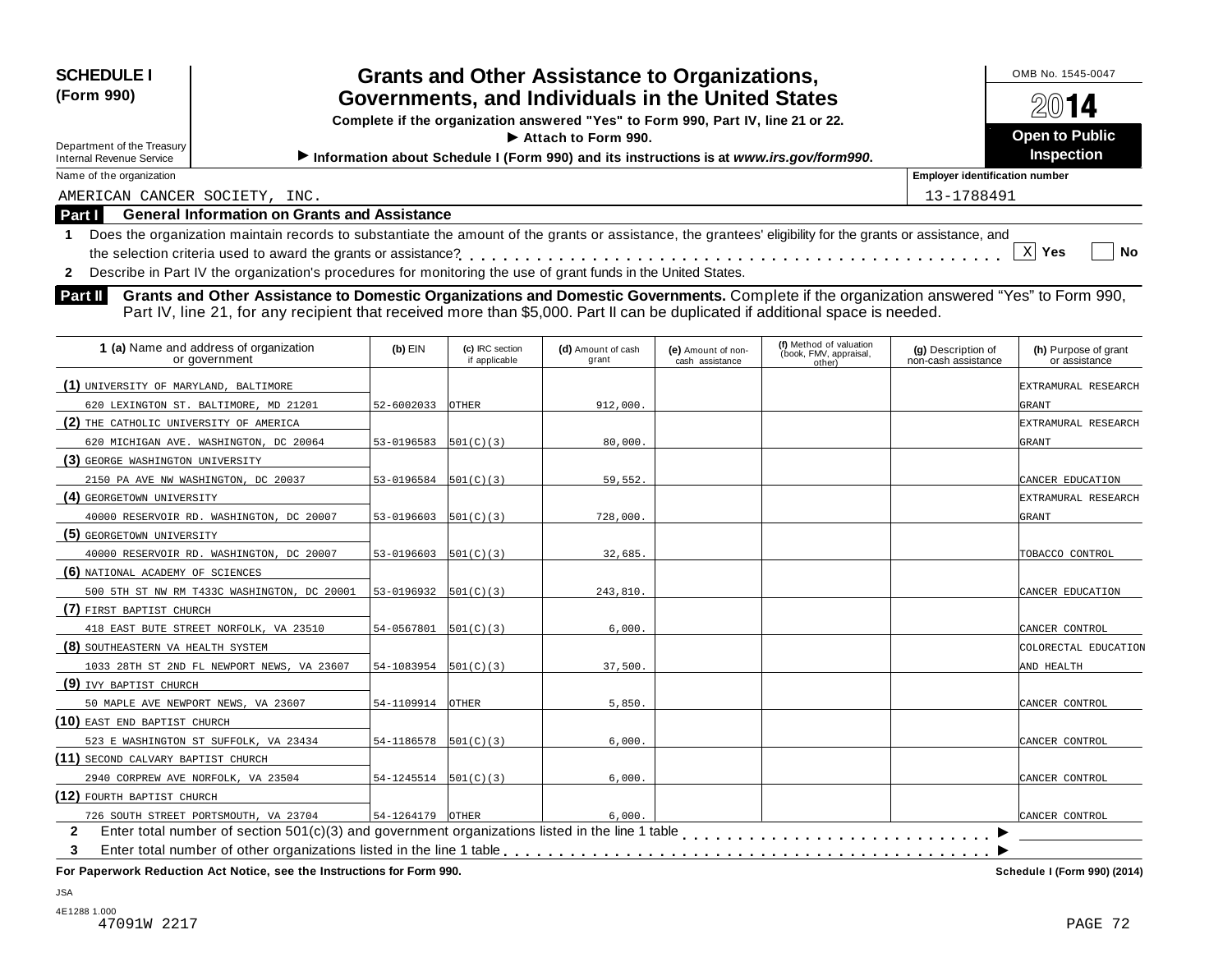| <b>Grants and Other Assistance to Organizations,</b><br><b>SCHEDULE I</b><br>Governments, and Individuals in the United States<br>(Form 990)<br>Complete if the organization answered "Yes" to Form 990, Part IV, line 21 or 22.<br>$\blacktriangleright$ Attach to Form 990. |                                                                                                                                                                                                                                                                             | OMB No. 1545-0047<br>2014<br><b>Open to Public</b> |  |
|-------------------------------------------------------------------------------------------------------------------------------------------------------------------------------------------------------------------------------------------------------------------------------|-----------------------------------------------------------------------------------------------------------------------------------------------------------------------------------------------------------------------------------------------------------------------------|----------------------------------------------------|--|
| Department of the Treasury<br><b>Internal Revenue Service</b>                                                                                                                                                                                                                 | Information about Schedule I (Form 990) and its instructions is at www.irs.gov/form990.                                                                                                                                                                                     | <b>Inspection</b>                                  |  |
| Name of the organization                                                                                                                                                                                                                                                      | <b>Employer identification number</b>                                                                                                                                                                                                                                       |                                                    |  |
| AMERICAN CANCER SOCIETY, INC.                                                                                                                                                                                                                                                 |                                                                                                                                                                                                                                                                             | 13-1788491                                         |  |
| <b>Part I</b>                                                                                                                                                                                                                                                                 | <b>General Information on Grants and Assistance</b>                                                                                                                                                                                                                         |                                                    |  |
| $\mathbf{2}$                                                                                                                                                                                                                                                                  | Does the organization maintain records to substantiate the amount of the grants or assistance, the grantees' eligibility for the grants or assistance, and<br>Describe in Part IV the organization's procedures for monitoring the use of grant funds in the United States. | No<br>Yes                                          |  |

**Part II** Grants and Other Assistance to Domestic Organizations and Domestic Governments. Complete if the organization answered "Yes" to Form 990,<br>Part IV, line 21, for any recipient that received more than \$5,000. Part II

| 1 (a) Name and address of organization<br>or government | $(b)$ EIN                       | (c) IRC section<br>if applicable | (d) Amount of cash<br>grant | (e) Amount of non-<br>cash assistance | (f) Method of valuation<br>(book, FMV, appraisal,<br>other) | (g) Description of<br>non-cash assistance | (h) Purpose of grant<br>or assistance |
|---------------------------------------------------------|---------------------------------|----------------------------------|-----------------------------|---------------------------------------|-------------------------------------------------------------|-------------------------------------------|---------------------------------------|
| (1) PATIENT ADVOCATE FOUNDATION                         |                                 |                                  |                             |                                       |                                                             |                                           |                                       |
| 421 BUTLER FARM RD HAMPTON, VA 23666                    | 54-1806317                      | 501(C)(3)                        | 800,000                     |                                       |                                                             |                                           | CANCER EDUCATION                      |
| (2) ALEXANDRIA NEIGHBORHOOD HLTH SVCS INC               |                                 |                                  |                             |                                       |                                                             |                                           | COLORECTAL EDUCATION                  |
| 2445 ARMY NAVY DR ARLINGTON, VA 22206                   | 54-1849891                      | 501(C)(3)                        | 40,000.                     |                                       |                                                             |                                           | AND HEALTH                            |
| (3) VERNON J HARRIS E & COMM HEALTH CTR                 |                                 |                                  |                             |                                       |                                                             |                                           | BREAST EDUCATION                      |
| 2025 E MAIN ST STE 105 RICHMOND, VA 23233               | 54-1884190                      | 501(C)(3)                        | 37,500.                     |                                       |                                                             |                                           | AND HEALTH                            |
| (4) VIRGINIA COMMONWEALTH UNIVERSITY                    |                                 |                                  |                             |                                       |                                                             |                                           | EXTRAMURAL RESEARCH                   |
| PO BOX 980568 RICHMOND, VA 23298-0568                   | $54 - 6001758$ $[501(C)(3)]$    |                                  | 1,217,000.                  |                                       |                                                             |                                           | GRANT                                 |
| (5) UNIVERSITY OF VIRGINIA                              |                                 |                                  |                             |                                       |                                                             |                                           | EXTRAMURAL RESEARCH                   |
| PO BOX 400195 CHARLOTTESVILLE, VA 22904                 | $54-6001796$ $[501(C)(3)]$      |                                  | 912,000.                    |                                       |                                                             |                                           | <b>GRANT</b>                          |
| (6) WEST VIRGINIA UNIVERSITY                            |                                 |                                  |                             |                                       |                                                             |                                           | EXTRAMURAL RESEARCH                   |
| 886 CHESNUT RIDGE ROAD MORGANTOWN, WV 26506             | 55-0665758                      | 501(C)(3)                        | 60,000                      |                                       |                                                             |                                           | <b>GRANT</b>                          |
| (7) ETSU RESEARCH FOUNDATION                            |                                 |                                  |                             |                                       |                                                             |                                           | COLORECTAL EDUCATION                  |
| 405 ROSS HALL JOHNSON CITY, TN 37614                    | $55-0788917$ $[501(C)(3)]$      |                                  | 12,500                      |                                       |                                                             |                                           | AND HEALTH                            |
| (8) DUKE UNIVERSITY                                     |                                 |                                  |                             |                                       |                                                             |                                           | EXTRAMURAL RESEARCH                   |
| 2200 W. MAIN ST, STE 710 DURHAM, NC 27705               | 56-0532129                      | 501(C)(3)                        | 845,500.                    |                                       |                                                             |                                           | GRANT                                 |
| (9) UNIVERSITY OF NORTH CAROLINA, CHAPEL HILL           |                                 |                                  |                             |                                       |                                                             |                                           | EXTRAMURAL RESEARCH                   |
| 104 AIRPORT DR, #2200 CHAPEL HILL, NC 27599             | 56-6001393                      | 501(C)(3)                        | 4,611,500.                  |                                       |                                                             |                                           | GRANT                                 |
| (10) CAROLINAS HEALTHCARE FDN                           |                                 |                                  |                             |                                       |                                                             |                                           | BREAST EDUCATION                      |
| PO BOX 32861 CHARLOTTE, NC 28232-2861                   | $56 - 6060481$ $[501(C)(3)]$    |                                  | 51,875.                     |                                       |                                                             |                                           | AND HEALTH                            |
| (11) BEAUFORT JASPER HAMPTON COMP HLTH SRVS INC         |                                 |                                  |                             |                                       |                                                             |                                           | COLORECTAL EDUCATION                  |
| 1320 RIBAUT RD PORT ROYAL, SC 29935                     | $57-0523586$ $\vert 501($ C)(3) |                                  | 50,000.                     |                                       |                                                             |                                           | AND HEALTH                            |
| (12) LITTLE RIVER MEDICAL CENTER                        |                                 |                                  |                             |                                       |                                                             |                                           | BREAST EDUCATION                      |
| 4303 LIVE OAK DRIVE LITTLE RIVER, SC 29566              | $57-0672117$ $[501(C)(3)]$      |                                  | 50,000                      |                                       |                                                             |                                           | AND HEALTH                            |
| $\mathbf{2}$                                            |                                 |                                  |                             |                                       |                                                             |                                           |                                       |
| 3                                                       |                                 |                                  |                             |                                       |                                                             |                                           |                                       |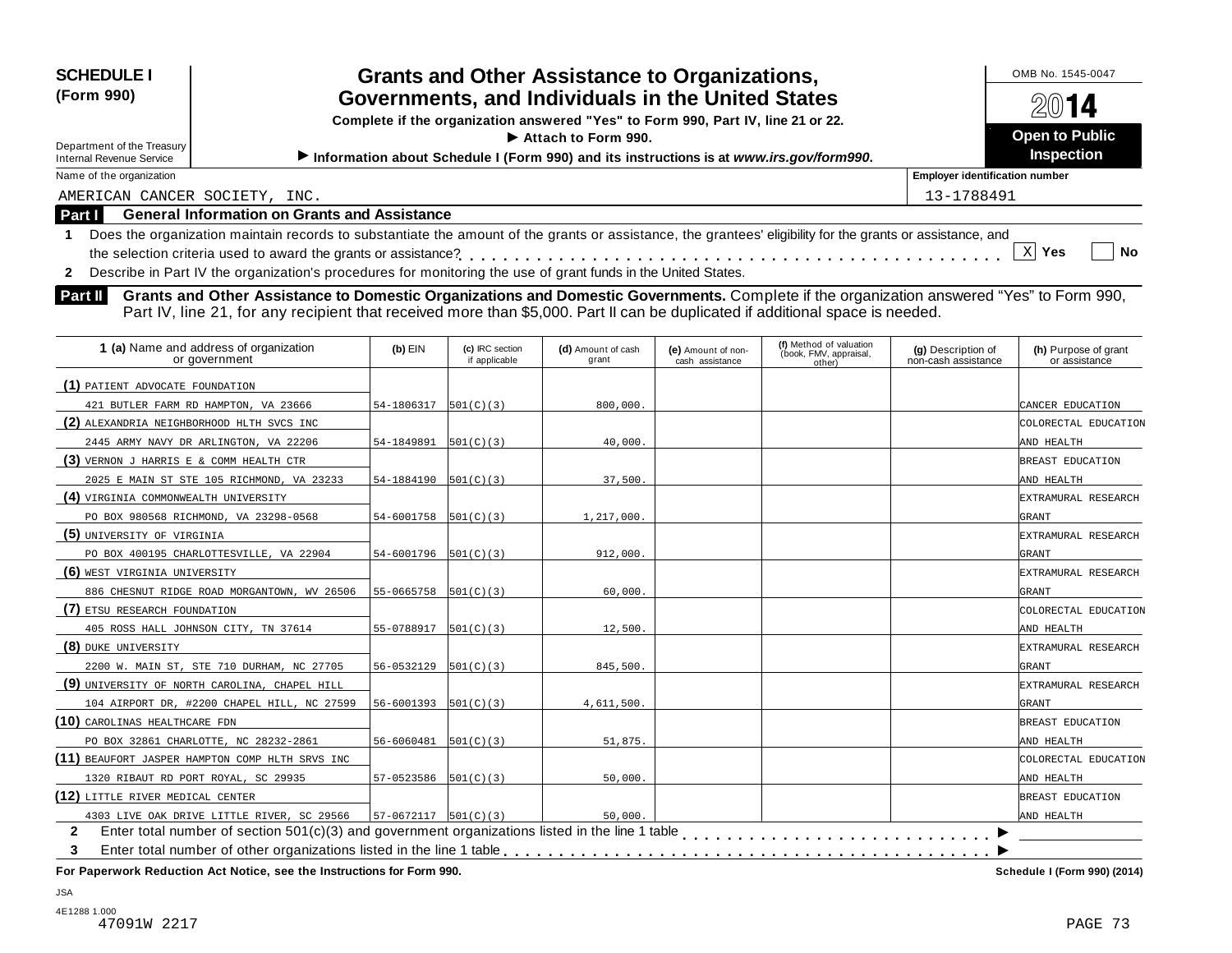| <b>SCHEDULE I</b><br>(Form 990)                               | <b>Grants and Other Assistance to Organizations,</b><br>Governments, and Individuals in the United States<br>Complete if the organization answered "Yes" to Form 990, Part IV, line 21 or 22.                                                                               |            | OMB No. 1545-0047<br>2014                  |
|---------------------------------------------------------------|-----------------------------------------------------------------------------------------------------------------------------------------------------------------------------------------------------------------------------------------------------------------------------|------------|--------------------------------------------|
| Department of the Treasury<br><b>Internal Revenue Service</b> | $\blacktriangleright$ Attach to Form 990.<br>Information about Schedule I (Form 990) and its instructions is at www.irs.gov/form990.                                                                                                                                        |            | <b>Open to Public</b><br><b>Inspection</b> |
| Name of the organization                                      |                                                                                                                                                                                                                                                                             |            | <b>Employer identification number</b>      |
| AMERICAN CANCER SOCIETY, INC.                                 |                                                                                                                                                                                                                                                                             | 13-1788491 |                                            |
| Part I                                                        | <b>General Information on Grants and Assistance</b>                                                                                                                                                                                                                         |            |                                            |
|                                                               | Does the organization maintain records to substantiate the amount of the grants or assistance, the grantees' eligibility for the grants or assistance, and<br>Describe in Part IV the organization's procedures for monitoring the use of grant funds in the United States. |            | $\mathbf{x}$<br><b>No</b><br>Yes           |

**Part II** Grants and Other Assistance to Domestic Organizations and Domestic Governments. Complete if the organization answered "Yes" to Form 990,<br>Part IV, line 21, for any recipient that received more than \$5,000. Part II

| 1 (a) Name and address of organization<br>or government | $(b)$ EIN                                 | (c) IRC section<br>if applicable | (d) Amount of cash<br>grant | (e) Amount of non-<br>cash assistance | (f) Method of valuation<br>(book, FMV, appraisal,<br>other) | (g) Description of<br>non-cash assistance | (h) Purpose of grant<br>or assistance |
|---------------------------------------------------------|-------------------------------------------|----------------------------------|-----------------------------|---------------------------------------|-------------------------------------------------------------|-------------------------------------------|---------------------------------------|
| (1) SPARTANBURG REGIONAL HEALTH                         |                                           |                                  |                             |                                       |                                                             |                                           |                                       |
| 101 EAST WOOD STREET SPARTANBURG, SC 29303              | $57-0937166$ $501(C)(3)$                  |                                  | 15,000.                     |                                       |                                                             |                                           | CANCER CONTROL                        |
| (2) EAU CLAIRE COOPERATIVE HEALTH CTRS INC              |                                           |                                  |                             |                                       |                                                             |                                           | COLORECTAL EDUCATION                  |
| 1800 ST JULIAN PL #308 COLUMBIA, SC 29204               | 57-0965445                                | 501(C)(3)                        | 12,500.                     |                                       |                                                             |                                           | AND HEALTH                            |
| (3) MEDICAL UNIVERSITY OF SOUTH CAROLINA                |                                           |                                  |                             |                                       |                                                             |                                           | EXTRAMURAL RESEARCH                   |
| 19 HAGOOD AVE #606 CHARLESTON, SC 29425                 | $57 - 6000722$ $501(C)(3)$                |                                  | 1,584,000.                  |                                       |                                                             |                                           | GRANT                                 |
| (4) EMORY UNIVERSITY                                    |                                           |                                  |                             |                                       |                                                             |                                           | EXTRAMURAL RESEARCH                   |
| 1599 CLIFTON RD NE 4TH FL ATLANTA, GA 30322             | $58 - 0566256$ $\vert 501(C)(3) \vert$    |                                  | 360,000.                    |                                       |                                                             |                                           | GRANT                                 |
| (5) FAMILY HEALTH CENTERS OF GA                         |                                           |                                  |                             |                                       |                                                             |                                           | COLORECTAL EDUCATION                  |
| 868 YORK AVE SW ATLANTA, GA 30310                       | $58 - 1233448$ $\left  501(C)(3) \right $ |                                  | 40,000.                     |                                       |                                                             |                                           | AND HEALTH                            |
| (6) SOUTHWEST GEORGIA HEALTH CARE                       |                                           |                                  |                             |                                       |                                                             |                                           | COLORECTAL EDUCATION                  |
| 804 E 16TH AVE CORDELE, GA 31015                        | 58-1335405                                | 501(C)(3)                        | 37,500.                     |                                       |                                                             |                                           | AND HEALTH                            |
| (7) ALBANY AREA PRIMARY HEALTHCARE                      |                                           |                                  |                             |                                       |                                                             |                                           | COLORECTAL EDUCATION                  |
| 204 NORTH WESTOVER BLVD ALBANY, GA 31707                | $58-1344015$ $501(C)(3)$                  |                                  | 37,500.                     |                                       |                                                             |                                           | AND HEALTH                            |
| (8) UNIVERSITY OF GEORGIA                               |                                           |                                  |                             |                                       |                                                             |                                           | EXTRAMURAL RESEARCH                   |
| 617 BOYD GSRC ATHENS, GA 30602-7411                     | 58-1353149                                | 501(C)(3)                        | 1,550,000.                  |                                       |                                                             |                                           | GRANT                                 |
| (9) GEORGIA REGENTS RESEARCH INSTITUTE INC              |                                           |                                  |                             |                                       |                                                             |                                           | EXTRAMURAL RESEARCH                   |
| 1120 15TH STREET AUGUSTA, GA 30912                      | $58-1418202$ $501(C)(3)$                  |                                  | 270,000.                    |                                       |                                                             |                                           | <b>GRANT</b>                          |
| (10) ST JOSEPH'S MERCY FOUNDATION                       |                                           |                                  |                             |                                       |                                                             |                                           | BREAST EDUCATION                      |
| 1100 JOHNSON FERRY ROAD ATLANTA, GA 30342               | $58-1448522$ $501(C)(3)$                  |                                  | 46,325.                     |                                       |                                                             |                                           | AND HEALTH                            |
| (11) RURAL HEALTH GROUP                                 |                                           |                                  |                             |                                       |                                                             |                                           | BREAST EDUCATION                      |
| PO BOX 640 ROANOKE RAPIDS, NC 27870                     | $58-1640184$ $501(C)(3)$                  |                                  | 37,500.                     |                                       |                                                             |                                           | AND HEALTH                            |
| (12) UNIVERSITY OF GEORGIA                              |                                           |                                  |                             |                                       |                                                             |                                           | BREAST AND CERVICAL                   |
| 1095 COLLEGE STATION RD ATHENS, GA 30602                | 58-6001998 OTHER                          |                                  | 15,000.                     |                                       |                                                             |                                           | <b>EDUCATION</b>                      |
| $\mathbf{2}$<br>3                                       |                                           |                                  |                             |                                       |                                                             |                                           |                                       |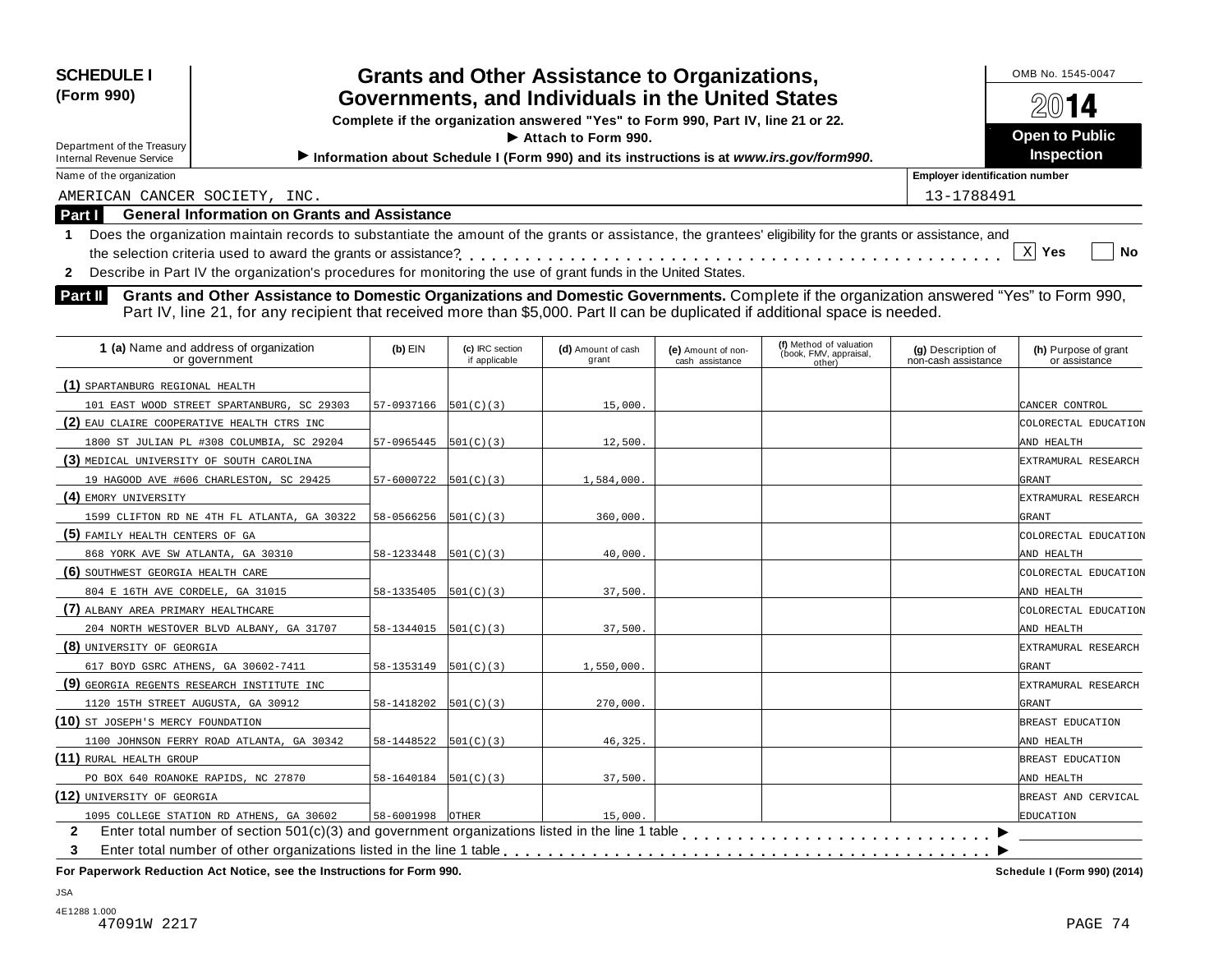| <b>SCHEDULE I</b><br>(Form 990)<br>Department of the Treasury<br><b>Internal Revenue Service</b>                                                                                                                                                                                                               | <b>Grants and Other Assistance to Organizations,</b><br>Governments, and Individuals in the United States<br>Complete if the organization answered "Yes" to Form 990, Part IV, line 21 or 22.<br>$\blacktriangleright$ Attach to Form 990.<br>Information about Schedule I (Form 990) and its instructions is at www.irs.gov/form990. |            |  |  |  |  |
|----------------------------------------------------------------------------------------------------------------------------------------------------------------------------------------------------------------------------------------------------------------------------------------------------------------|---------------------------------------------------------------------------------------------------------------------------------------------------------------------------------------------------------------------------------------------------------------------------------------------------------------------------------------|------------|--|--|--|--|
| Name of the organization                                                                                                                                                                                                                                                                                       | <b>Employer identification number</b>                                                                                                                                                                                                                                                                                                 |            |  |  |  |  |
|                                                                                                                                                                                                                                                                                                                | AMERICAN CANCER SOCIETY, INC.                                                                                                                                                                                                                                                                                                         | 13-1788491 |  |  |  |  |
| Part I                                                                                                                                                                                                                                                                                                         | <b>General Information on Grants and Assistance</b>                                                                                                                                                                                                                                                                                   |            |  |  |  |  |
| Does the organization maintain records to substantiate the amount of the grants or assistance, the grantees' eligibility for the grants or assistance, and<br>xl<br>No<br>Yes<br>Describe in Part IV the organization's procedures for monitoring the use of grant funds in the United States.<br>$\mathbf{2}$ |                                                                                                                                                                                                                                                                                                                                       |            |  |  |  |  |
| Grants and Other Assistance to Domestic Organizations and Domestic Governments. Complete if the organization answered "Yes" to Form 990,<br><b>Part II</b><br>Part IV, line 21, for any recipient that received more than \$5,000. Part II can be duplicated if additional space is needed.                    |                                                                                                                                                                                                                                                                                                                                       |            |  |  |  |  |

| or government                                |                          | (c) IRC section<br>if applicable | (d) Amount of cash<br>grant | (e) Amount of non-<br>cash assistance | (f) Method of valuation<br>(book, FMV, appraisal,<br>other) | (g) Description of<br>non-cash assistance | (h) Purpose of grant<br>or assistance |
|----------------------------------------------|--------------------------|----------------------------------|-----------------------------|---------------------------------------|-------------------------------------------------------------|-------------------------------------------|---------------------------------------|
| (1) JESSIE TRICE COMMUNITY HEALTH CENTER     |                          |                                  |                             |                                       |                                                             |                                           | BREAST EDUCATION                      |
| 5607 NW 27TH AVE MIAMI, FL 33142             | 59-1235617               | 501(C)(3)                        | 37,500.                     |                                       |                                                             |                                           | AND HEALTH                            |
| (2) COMMUNITY HEALTH OF SOUTH FL             |                          |                                  |                             |                                       |                                                             |                                           | BREAST EDUCATION                      |
| 10300 SW 216 STREET MIAMI, FL 33190          | 59-1372690               | 501(C)(3)                        | 47,999.                     |                                       |                                                             |                                           | AND HEALTH                            |
| (3) CENTRAL FL HEALTH CARE INC               |                          |                                  |                             |                                       |                                                             |                                           | COLORECTAL EDUCATION                  |
| 950 COUNTY RD 17A WEST AVON PARK, FL 33825   | 59-1404594               | 501(C)(3)                        | 10,500.                     |                                       |                                                             |                                           | AND HEALTH                            |
| (4) BORINQUEN MEDICAL CENTERS                |                          |                                  |                             |                                       |                                                             |                                           | COLORECTAL EDUCATION                  |
| 3601 FEDERAL HIGHWAY MIAMI, FL 33161         | 59-1417397               | 501(C)(3)                        | 32,500.                     |                                       |                                                             |                                           | AND HEALTH                            |
| (5) COMMUNITY HEALTH CENTERS INC             |                          |                                  |                             |                                       |                                                             |                                           | BREAST EDUCATION                      |
| 110 S WOODLAND ST WINTER GARDEN, FL 34787    | 59-1480970               | 501(C)(3)                        | 32,500.                     |                                       |                                                             |                                           | AND HEALTH                            |
| (6) PROJECT HEALTH INC                       |                          |                                  |                             |                                       |                                                             |                                           | COLORECTAL EDUCATION                  |
| 1425 S US HIGHWAY 301 SUMTERVILLE, FL 33585  | 59-1664577               | 501(C)(3)                        | 10,500.                     |                                       |                                                             |                                           | AND HEALTH                            |
| (7) FLORIDA COMMUNITY HEALTH CENTE           |                          |                                  |                             |                                       |                                                             |                                           | COLORECTAL EDUCATION                  |
| 4450 S TIFFANY DR WEST PALM BEACH, FL 33407  | 59-1671640               | 501(C)(3)                        | 10.500.                     |                                       |                                                             |                                           | AND HEALTH                            |
| (8) HEALTH CARE NETWORK OF SW FL             |                          |                                  |                             |                                       |                                                             |                                           | COLORECTAL EDUCATION                  |
| 1454 MADISON AVE IMMOKALEE, FL 34142         | 59-1741277               | 501(C)(3)                        | 10,500.                     |                                       |                                                             |                                           | AND HEALTH                            |
| (9) CENTRAL FLORIDA FAMILY HEALTH CENTER INC |                          |                                  |                             |                                       |                                                             |                                           | COLORECTAL EDUCATION                  |
| 2400 STATE ROAD 415 SANFORD, FL 32771-6012   | 59-1741286               | 501(C)(3)                        | 10,500.                     |                                       |                                                             |                                           | AND HEALTH                            |
| (10) MANATEE CTY RURAL HEALTH SRVCS INC      |                          |                                  |                             |                                       |                                                             |                                           | COLORECTAL EDUCATION                  |
| 700 8TH AVE W STE 101 PALMETTO, FL 34221     | 59-1773262               | 501(C)(3)                        | 32,500.                     |                                       |                                                             |                                           | AND HEALTH                            |
| (11) RURAL HEALTH CARE INC DBA AZALEA HEALTH |                          |                                  |                             |                                       |                                                             |                                           | COLORECTAL EDUCATION                  |
| 613 ST JOHNS AVE PALATKA, FL 32177           | 59-1792958               | 501(C)(3)                        | 10,500.                     |                                       |                                                             |                                           | AND HEALTH                            |
| (12) MIAMI BEACH COMMUNITY HEALTH            |                          |                                  |                             |                                       |                                                             |                                           | COLORECTAL EDUCATION                  |
| 11645 BISCAYNE BLVD NORTH MIAMI, FL 33181    | $59-1829984$ $501(C)(3)$ |                                  | 37.500.                     |                                       |                                                             |                                           | AND HEALTH                            |
| $\mathbf{2}$                                 |                          |                                  |                             |                                       |                                                             |                                           |                                       |
| 3                                            |                          |                                  |                             |                                       |                                                             |                                           |                                       |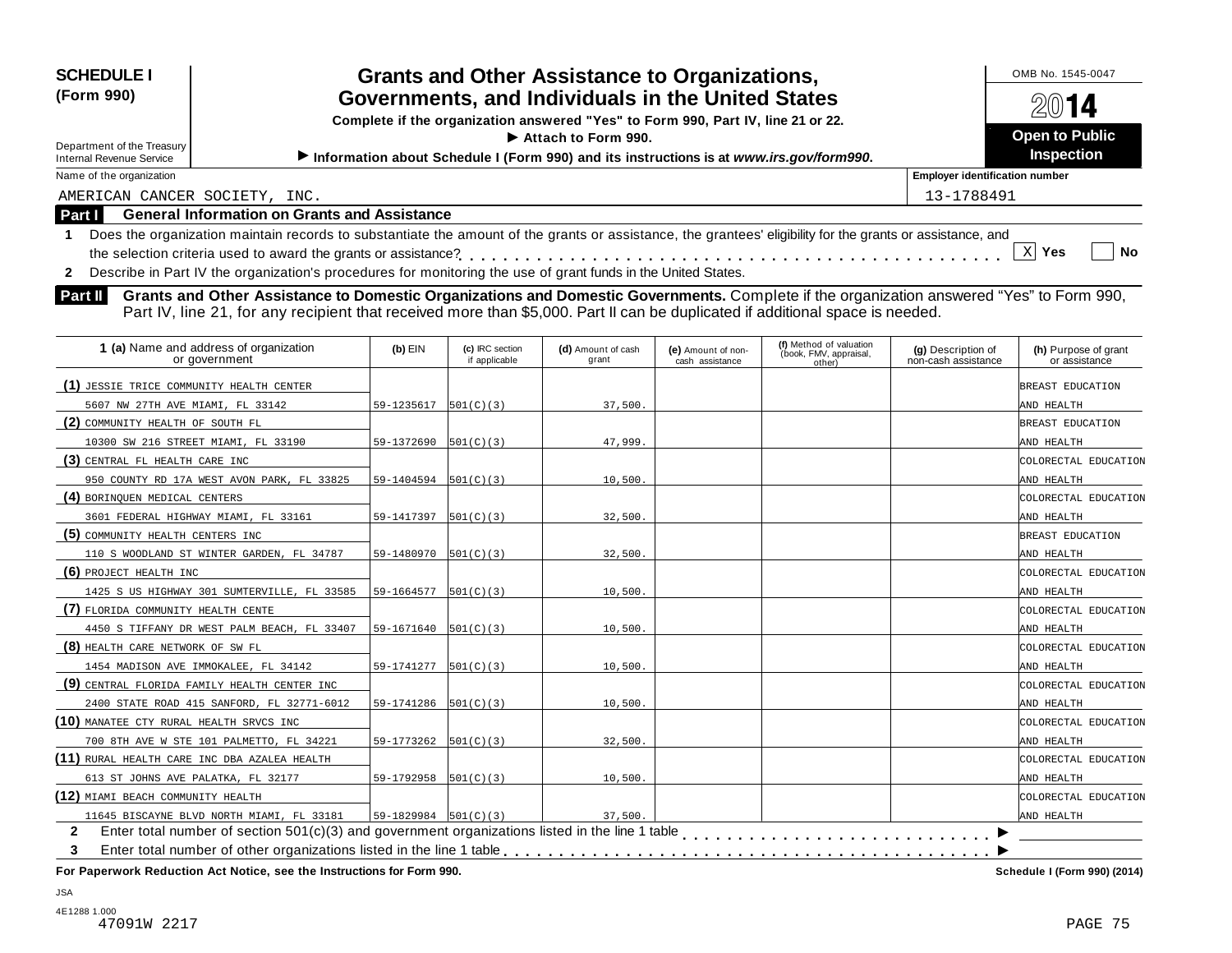| <b>SCHEDULE I</b><br>(Form 990)<br>Department of the Treasury<br><b>Internal Revenue Service</b> | <b>Grants and Other Assistance to Organizations,</b><br>Governments, and Individuals in the United States<br>Complete if the organization answered "Yes" to Form 990, Part IV, line 21 or 22.<br>$\blacktriangleright$ Attach to Form 990.<br>Information about Schedule I (Form 990) and its instructions is at www.irs.gov/form990. | OMB No. 1545-0047<br>2014<br><b>Open to Public</b><br><b>Inspection</b> |
|--------------------------------------------------------------------------------------------------|---------------------------------------------------------------------------------------------------------------------------------------------------------------------------------------------------------------------------------------------------------------------------------------------------------------------------------------|-------------------------------------------------------------------------|
| Name of the organization                                                                         |                                                                                                                                                                                                                                                                                                                                       | <b>Employer identification number</b>                                   |
| AMERICAN CANCER SOCIETY, INC.                                                                    |                                                                                                                                                                                                                                                                                                                                       | 13-1788491                                                              |
| Part I                                                                                           | <b>General Information on Grants and Assistance</b>                                                                                                                                                                                                                                                                                   |                                                                         |
|                                                                                                  | Does the organization maintain records to substantiate the amount of the grants or assistance, the grantees' eligibility for the grants or assistance, and                                                                                                                                                                            | <b>No</b><br>Yes                                                        |
|                                                                                                  | Describe in Part IV the organization's procedures for monitoring the use of grant funds in the United States.                                                                                                                                                                                                                         |                                                                         |

**Grants and Other Assistance to Domestic Organizations and Domestic Governments.** Complete if the organization answered "Yes" to Form 990, **Part II** Grants and Other Assistance to Domestic Organizations and Domestic Governments. Complete if the organization and Domestic Governments Part II's and Part IV, line 21, for any recipient that received more than \$5,0

| 1 (a) Name and address of organization<br>or government | $(b)$ EIN                  | (c) IRC section<br>if applicable | (d) Amount of cash<br>grant | (e) Amount of non-<br>cash assistance | (f) Method of valuation<br>(book, FMV, appraisal,<br>other) | (g) Description of<br>non-cash assistance | (h) Purpose of grant<br>or assistance |
|---------------------------------------------------------|----------------------------|----------------------------------|-----------------------------|---------------------------------------|-------------------------------------------------------------|-------------------------------------------|---------------------------------------|
| (1) CITRUS HEALTH NETWORK                               |                            |                                  |                             |                                       |                                                             |                                           | COLORECTAL EDUCATION                  |
| 4125 WEST 20TH AVE HIALEAH, FL 33012                    | 59-1865751                 | 501(C)(3)                        | 37,500.                     |                                       |                                                             |                                           | AND HEALTH                            |
| (2) NORTH FLORIDA MEDICAL CENTERS                       |                            |                                  |                             |                                       |                                                             |                                           | COLORECTAL EDUCATION                  |
| 2804 REMINGTON GRN CIR TALLAHASEE, FL 32308             | $59-1915144$ $501(C)(3)$   |                                  | 37,500.                     |                                       |                                                             |                                           | AND HEALT                             |
| (3) COMM HEALTH CENTERS OF PINELLAS                     |                            |                                  |                             |                                       |                                                             |                                           | COLORECTAL EDUCATION                  |
| 1344 22ND ST S ST PETERSBURG, FL 33712                  | 59-2097521                 | 501(C)(3)                        | 32,500.                     |                                       |                                                             |                                           | AND HEALTH                            |
| (4) TAMPA FAMILY HEALTH CENTERS                         |                            |                                  |                             |                                       |                                                             |                                           | COLORECTAL EDUCATION                  |
| PO BOX 82969 TAMPA, FL 33682                            | 59-2420282                 | 501(C)(3)                        | 37,500.                     |                                       |                                                             |                                           | AND HEALTH                            |
| (5) HEART OF FLORIDA HEALTH CENTER                      |                            |                                  |                             |                                       |                                                             |                                           | COLORECTAL EDUCATION                  |
| 1025 SW 1ST AVE OCALA, FL 34471                         | 59-3060378                 | 501(C)(3)                        | 32,500.                     |                                       |                                                             |                                           | AND HEALTH                            |
| (6) TREASURE COAST COMMUNITY HEALT                      |                            |                                  |                             |                                       |                                                             |                                           | COLORECTAL EDUCATION                  |
| 12196 CR 512 FELLSMERE, FL 32948                        | 59-3219191                 | 501(C)(3)                        | 10,500                      |                                       |                                                             |                                           | AND HEALTH                            |
| (7) I M SULZBACHER CTR FOR THE HOMELESS                 |                            |                                  |                             |                                       |                                                             |                                           | BREAST EDUCATION                      |
| 611 E ADAMS ST JACKSONVILLE, FL 32202                   | $59-3229898$   $501(C)(3)$ |                                  | 38, 343.                    |                                       |                                                             |                                           | AND HEALTH                            |
| (8) H LEE MOFFITT CANCER CENTER                         |                            |                                  |                             |                                       |                                                             |                                           | BREAST EDUCATION                      |
| 12902 MAGNOLIA DR TAMPA, FL 33612-9497                  | 59-3238634                 | 501(C)(3)                        | 18,502.                     |                                       |                                                             |                                           | AND HEALTH                            |
| (9) H LEE MOFFITT CANCER CENTER                         |                            |                                  |                             |                                       |                                                             |                                           | EXTRAMURAL RESEARCH                   |
| 12902 MAGNOLIA DR TAMPA, FL 33612-9497                  | 59-3238634                 | 501(C)(3)                        | 2,124,750.                  |                                       |                                                             |                                           | GRANT                                 |
| (10) BROWARD COMM & FAM HEALTH CTRS INC                 |                            |                                  |                             |                                       |                                                             |                                           | COLORECTAL EDUCATION                  |
| 5010 HOLLYWOOD BLVD HOLLYWOOD, FL 33021                 | 59-3489664                 | 501(C)(3)                        | 10,500.                     |                                       |                                                             |                                           | AND HEALTH                            |
| (11) MIAMI-DADE CO DEPT OF HEALTH                       |                            |                                  |                             |                                       |                                                             |                                           | BREAST EDUCATION                      |
| 8600 NW 17 ST STE 200 DORAL, FL 33126                   | 59-3502843                 | OTHER                            | 12,500.                     |                                       |                                                             |                                           | AND HEALTH                            |
| (12) UNIVERSITY OF FLORIDA                              |                            |                                  |                             |                                       |                                                             |                                           | EXTRAMURAL RESEARCH                   |
| 219 GRINTER HALL GAINESVILLE, FL 32611                  | 59-6002052                 | OTHER                            | 120,000.                    |                                       |                                                             |                                           | GRANT                                 |
| $\mathbf{2}$                                            |                            |                                  |                             |                                       |                                                             |                                           |                                       |
| 3                                                       |                            |                                  |                             |                                       |                                                             |                                           |                                       |

**For Paperwork Reduction Act Notice, see the Instructions for Form 990. Schedule I (Form 990) (2014)**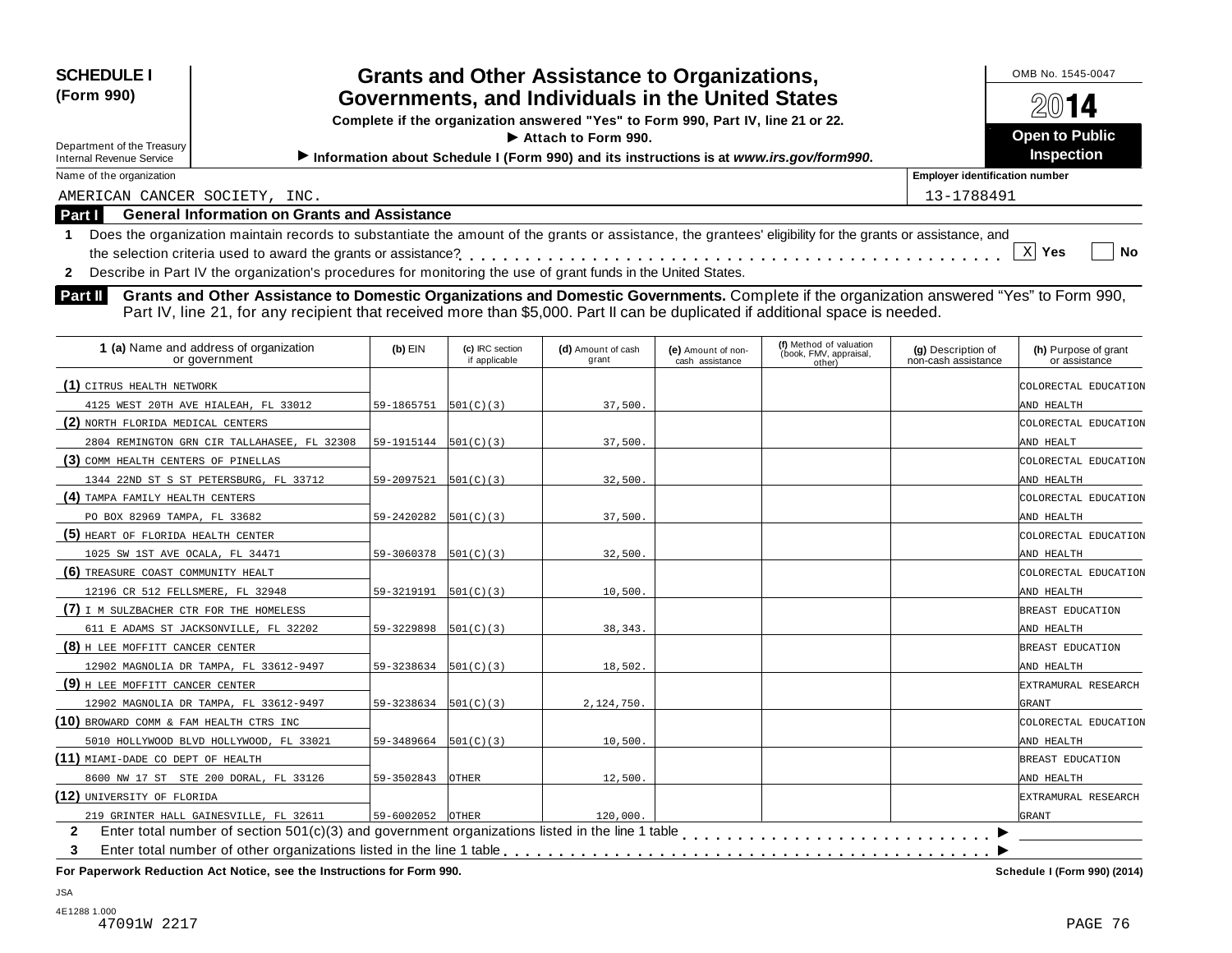| <b>SCHEDULE I</b>                                                                                                                                               |                            |                                  | <b>Grants and Other Assistance to Organizations,</b>                                    |                                       |                                                             |                                           | OMB No. 1545-0047                     |
|-----------------------------------------------------------------------------------------------------------------------------------------------------------------|----------------------------|----------------------------------|-----------------------------------------------------------------------------------------|---------------------------------------|-------------------------------------------------------------|-------------------------------------------|---------------------------------------|
| (Form 990)                                                                                                                                                      |                            |                                  | Governments, and Individuals in the United States                                       |                                       |                                                             |                                           | 14                                    |
|                                                                                                                                                                 |                            |                                  | Complete if the organization answered "Yes" to Form 990, Part IV, line 21 or 22.        |                                       |                                                             |                                           |                                       |
| Department of the Treasury                                                                                                                                      |                            |                                  | Attach to Form 990.                                                                     |                                       |                                                             |                                           | <b>Open to Public</b>                 |
| <b>Internal Revenue Service</b>                                                                                                                                 |                            |                                  | Information about Schedule I (Form 990) and its instructions is at www.irs.gov/form990. |                                       |                                                             |                                           | <b>Inspection</b>                     |
| Name of the organization                                                                                                                                        |                            |                                  |                                                                                         |                                       |                                                             | <b>Employer identification number</b>     |                                       |
| AMERICAN CANCER SOCIETY, INC.                                                                                                                                   |                            |                                  |                                                                                         |                                       |                                                             | 13-1788491                                |                                       |
| <b>General Information on Grants and Assistance</b><br>Part I                                                                                                   |                            |                                  |                                                                                         |                                       |                                                             |                                           |                                       |
| Does the organization maintain records to substantiate the amount of the grants or assistance, the grantees' eligibility for the grants or assistance, and<br>1 |                            |                                  |                                                                                         |                                       |                                                             |                                           |                                       |
|                                                                                                                                                                 |                            |                                  |                                                                                         |                                       |                                                             |                                           | X Yes<br>No                           |
| Describe in Part IV the organization's procedures for monitoring the use of grant funds in the United States.<br>$\mathbf{2}$                                   |                            |                                  |                                                                                         |                                       |                                                             |                                           |                                       |
| Grants and Other Assistance to Domestic Organizations and Domestic Governments. Complete if the organization answered "Yes" to Form 990,<br>Part II             |                            |                                  |                                                                                         |                                       |                                                             |                                           |                                       |
| Part IV, line 21, for any recipient that received more than \$5,000. Part II can be duplicated if additional space is needed.                                   |                            |                                  |                                                                                         |                                       |                                                             |                                           |                                       |
|                                                                                                                                                                 |                            |                                  |                                                                                         |                                       |                                                             |                                           |                                       |
| 1 (a) Name and address of organization<br>or government                                                                                                         | $(b)$ EIN                  | (c) IRC section<br>if applicable | (d) Amount of cash<br>grant                                                             | (e) Amount of non-<br>cash assistance | (f) Method of valuation<br>(book, FMV, appraisal,<br>other) | (g) Description of<br>non-cash assistance | (h) Purpose of grant<br>or assistance |
| (1) PARK DUVALLE COMM HEALTH CENTER INC                                                                                                                         |                            |                                  |                                                                                         |                                       |                                                             |                                           | COLORECTAL EDUCATION                  |
| 3015 WILSON AVE LOUISVILLE, KY 40211                                                                                                                            | 61-0666209                 | 501(C)(3)                        | 36,000.                                                                                 |                                       |                                                             |                                           | AND HEALTH                            |
| (2) HOSPARUS, INC.                                                                                                                                              |                            |                                  |                                                                                         |                                       |                                                             |                                           | EXTRAMURAL RESEARCH                   |
| 3532 EPHRAIM MCDWLL DR LOUISVILLE, KY 40205                                                                                                                     | $61-0921718$ $501(C)(3)$   |                                  | 24,000.                                                                                 |                                       |                                                             |                                           | GRANT                                 |
| (3) UNIVERSITY OF LOUISVILLE RESEARCH FDN, INC.                                                                                                                 |                            |                                  |                                                                                         |                                       |                                                             |                                           | EXTRAMURAL RESEARCH                   |
| 300 E MARKET ST #300 LOUISVILLE, KY 40202                                                                                                                       | 61-1029626                 | 501(C)(3)                        | 822,000.                                                                                |                                       |                                                             |                                           | GRANT                                 |
| (4) UNIVERSITY OF KENTUCKY RESEARCH FDN                                                                                                                         |                            |                                  |                                                                                         |                                       |                                                             |                                           | EXTRAMURAL RESEARCH                   |
| 500 SOUTH LIMESTONE LEXINGTON, KY 40526                                                                                                                         | 61-6033693                 | 501(C)(3)                        | 792,000.                                                                                |                                       |                                                             |                                           | GRANT                                 |
| (5) VANDERBILT UNIVERSITY MEDICAL CENTER                                                                                                                        |                            |                                  |                                                                                         |                                       |                                                             |                                           | EXTRAMURAL RESEARCH                   |
| 1400 18TH AVE SOUTH NASHVILLE, TN 37212                                                                                                                         | 62-0476822                 | 501(C)(3)                        | 653,500                                                                                 |                                       |                                                             |                                           | GRANT                                 |
| (6) CHEROKEE HEALTH SYSTEMS                                                                                                                                     |                            |                                  |                                                                                         |                                       |                                                             |                                           | COLORECTAL EDUCATION                  |
| 6350 W ANDREW JOHNSON HWY TALBOTT, TN 37877                                                                                                                     | 62-0637925                 | 501(C)(3)                        | 37,500.                                                                                 |                                       |                                                             |                                           | AND HEALTH                            |
| (7) SAINT JUDE CHILDREN'S RESEARCH HOSPITAL                                                                                                                     |                            |                                  |                                                                                         |                                       |                                                             |                                           | EXTRAMURAL RESEARCH                   |
| 262 DANNY THOMAS PLACE MEMPHIS, TN 38105                                                                                                                        | 62-0646012                 | 501(C)(3)                        | 1,006,000.                                                                              |                                       |                                                             |                                           | GRANT                                 |
| (8) MEMPHIS HEALTH CENTER                                                                                                                                       |                            |                                  |                                                                                         |                                       |                                                             |                                           | COLORECTAL EDUCATION                  |
| 360 EH CRUMP BLVD MEMPHIS, TN 38126                                                                                                                             | 62-0818892                 | 501(C)(3)                        | 37,500.                                                                                 |                                       |                                                             |                                           | AND HEALTH                            |
| (9) MATTHEW WALKER COMPREHENSIVE HLTH CTR INC                                                                                                                   |                            |                                  |                                                                                         |                                       |                                                             |                                           | BREAST EDUCATION                      |
| 1035 14TH AVE NORTH NASHVILLE, TN 37208                                                                                                                         | 62-1035426                 | 501(C)(3)                        | 79,375.                                                                                 |                                       |                                                             |                                           | AND HEALTH                            |
| (10) UNIVERSITY OF TENNESSEE                                                                                                                                    |                            |                                  |                                                                                         |                                       |                                                             |                                           | EXTRAMURAL RESEARCH                   |
| 1534 WHITE AVE. KNOXVILLE, TN 37996-0845                                                                                                                        | $62 - 6001636$ $501(C)(3)$ |                                  | 792,000.                                                                                |                                       |                                                             |                                           | GRANT                                 |

**(11)** FRANKLIN PRIMARY HEALTH CENTER **BREAST EDUCATION** 

1303 DR MLK JR MOBILE, AL 36603 63-0695975 501(C)(3) 37,500.

**(12)** CAPSTONE RURAL HEALTH CLINIC COLORECTAL EDUCATION

**For Paperwork Reduction Act Notice, see the Instructions for Form 990. Schedule I (Form 990) (2014)**

 $\overline{\phantom{1}}$ 

AND HEALTH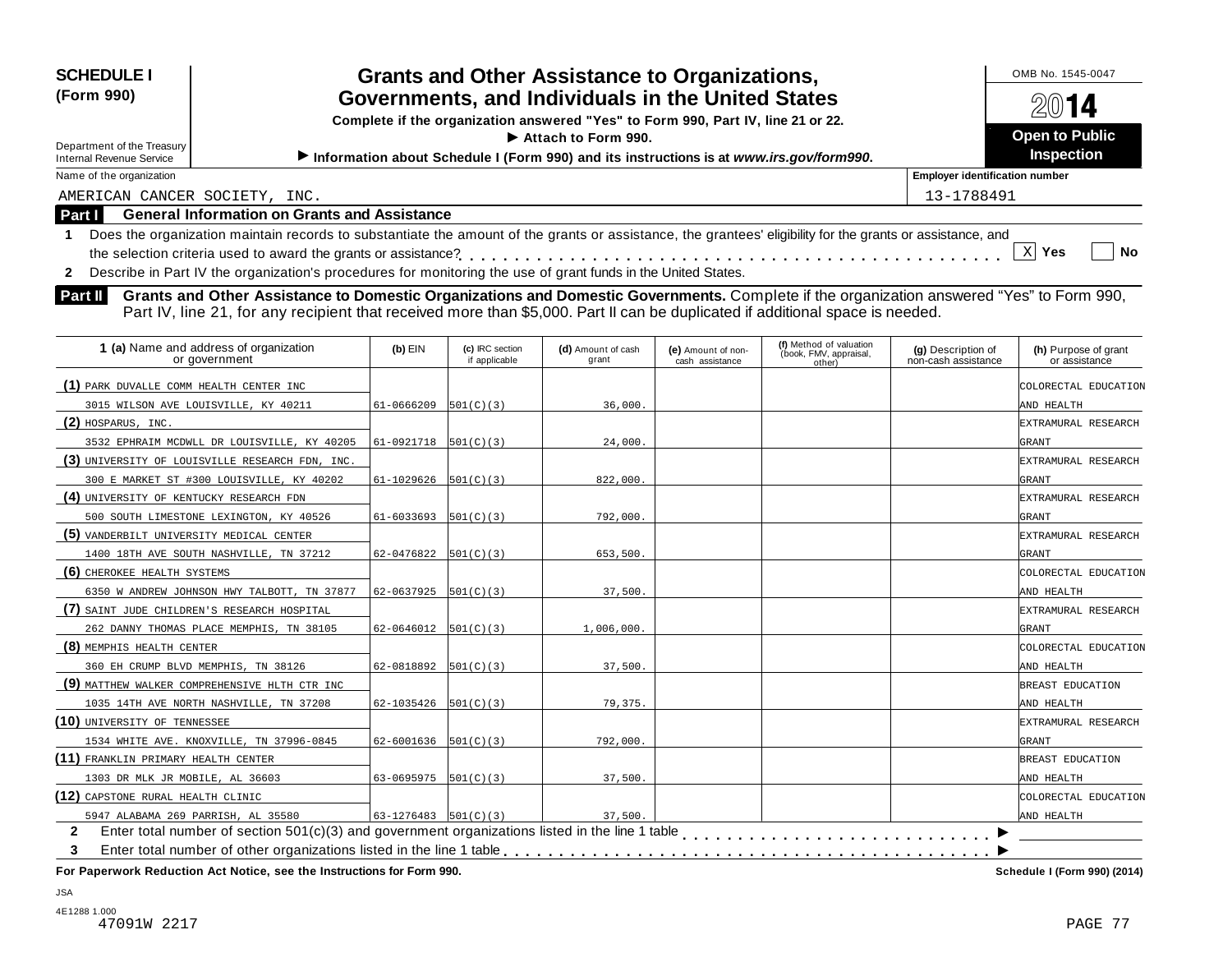| <b>SCHEDULE I</b><br>(Form 990)<br>Department of the Treasury<br><b>Internal Revenue Service</b> |                                                                                                                                                                                                                                                                                                                                                                                                                         | <b>Grants and Other Assistance to Organizations,</b><br>Governments, and Individuals in the United States<br>Complete if the organization answered "Yes" to Form 990, Part IV, line 21 or 22.<br>$\triangleright$ Attach to Form 990.<br>Information about Schedule I (Form 990) and its instructions is at www.irs.gov/form990. |                                  |                             |                                       |                                                             |                                           | OMB No. 1545-0047<br>72(U) <b>14</b><br><b>Open to Public</b><br><b>Inspection</b> |
|--------------------------------------------------------------------------------------------------|-------------------------------------------------------------------------------------------------------------------------------------------------------------------------------------------------------------------------------------------------------------------------------------------------------------------------------------------------------------------------------------------------------------------------|----------------------------------------------------------------------------------------------------------------------------------------------------------------------------------------------------------------------------------------------------------------------------------------------------------------------------------|----------------------------------|-----------------------------|---------------------------------------|-------------------------------------------------------------|-------------------------------------------|------------------------------------------------------------------------------------|
| Name of the organization                                                                         |                                                                                                                                                                                                                                                                                                                                                                                                                         |                                                                                                                                                                                                                                                                                                                                  |                                  |                             |                                       |                                                             | <b>Employer identification number</b>     |                                                                                    |
| AMERICAN CANCER SOCIETY, INC.                                                                    |                                                                                                                                                                                                                                                                                                                                                                                                                         |                                                                                                                                                                                                                                                                                                                                  |                                  |                             |                                       |                                                             | 13-1788491                                |                                                                                    |
| Part I                                                                                           | <b>General Information on Grants and Assistance</b>                                                                                                                                                                                                                                                                                                                                                                     |                                                                                                                                                                                                                                                                                                                                  |                                  |                             |                                       |                                                             |                                           |                                                                                    |
| $\mathbf{2}$<br><b>Part II</b>                                                                   | Does the organization maintain records to substantiate the amount of the grants or assistance, the grantees' eligibility for the grants or assistance, and<br>Describe in Part IV the organization's procedures for monitoring the use of grant funds in the United States.<br>Grants and Other Assistance to Domestic Organizations and Domestic Governments. Complete if the organization answered "Yes" to Form 990, |                                                                                                                                                                                                                                                                                                                                  |                                  |                             |                                       |                                                             |                                           | X<br>No<br><b>Yes</b>                                                              |
|                                                                                                  | Part IV, line 21, for any recipient that received more than \$5,000. Part II can be duplicated if additional space is needed.                                                                                                                                                                                                                                                                                           |                                                                                                                                                                                                                                                                                                                                  |                                  |                             |                                       |                                                             |                                           |                                                                                    |
|                                                                                                  | 1 (a) Name and address of organization<br>or government                                                                                                                                                                                                                                                                                                                                                                 | $(b)$ EIN                                                                                                                                                                                                                                                                                                                        | (c) IRC section<br>if applicable | (d) Amount of cash<br>grant | (e) Amount of non-<br>cash assistance | (f) Method of valuation<br>(book, FMV, appraisal,<br>other) | (g) Description of<br>non-cash assistance | (h) Purpose of grant<br>or assistance                                              |
| (1) UNIVERSITY OF ALABAMA AT BIRMINGHAM                                                          |                                                                                                                                                                                                                                                                                                                                                                                                                         |                                                                                                                                                                                                                                                                                                                                  |                                  |                             |                                       |                                                             |                                           | BREAST EDUCATION                                                                   |
|                                                                                                  | 1720 2ND AVE SOUTH BIRMINGHAM, AL 35294                                                                                                                                                                                                                                                                                                                                                                                 | 63-6005396                                                                                                                                                                                                                                                                                                                       | <b>OTHER</b>                     | 25.000.                     |                                       |                                                             |                                           | AND HEALTH                                                                         |

**(2)** UNIVERSITY OF ALABAMA AT BIRMINGHAM EXTRAMURAL RESEARCH

**(3)** CENTRAL MS HEALTH SERVICES **BREAST EDUCATION** 

1134 WINTER ST JACKSON, MS 39204 64-0426295 501(C)(3) 7,500. 7,500.

3502 W NORTHSIDE DR JACKSON, MS 39213 64-0506107 501(C)(3) 7,500. AND HEALTH

336 NW 5TH ST MIAMI, FL 33136 65-0063921 501(C)(3) 10,500. AND HEALTH

2200 RINGLING BLVD SARASOTA, FL 34237 65-0478868 OTHER 10,500. AND HEALTH

1430 TULANE AVENUE NEW ORLEANS, LA 70112 72-0423889 501(C)(3) 791,000.

1720 2ND AVE SOUTH BIRMINGHAM, AL 35294 63-6005396 OTHER 2,060,000.

**(4)** JACKSON HINDS COMP HEALTH CTR BREAST EDUCATION

**(5)** CAMILLUS HEALTH CONCERN INC COLORECTAL EDUCATION

**(6)** DPT OF HEALTH, SARASOTA COUNTY COLORECTAL EDUCATION

EXCELTH INC BREAST EDUCATION 1515 POYDRAS #1070 NEW ORLEANS, LA 70112 72-1193464 501(C)(3) 10,000. 1

TULANE UNIVERSITY EXTRAMURAL RESEARCH

**(9)** DAUGHTERS OF CHARITY SVCS OF NEW ORLEANS

3201 S CARROLTON AVE NEWE ORLEANS, LA 70118 72-1332678  $501(C)(3)$  37,500.

550 S PEORIA AVE TULSA, OK 74120 73-1042545 501(C)(3) 37,500.

3000 N GRAND AVE OKLAHOMA CITY, OK 73107 73-1088577 501(C)(3) 37,500.

**(10)** INDIAN HEALTH CARE RESOURCE CTR OF TULSA COLORECTAL COLORECTAL EDUCATION

VARIETY CARE COLORECTAL EDUCATION

**(12)** UNI OF TEXAS MEDICAL BRANCH AT GALVESTON EXTRAMURAL RESEARCH EXTRAMURAL RESEARCH

**For Paperwork Reduction Act Notice, see the Instructions for Form 990. Schedule I (Form 990) (2014)**

Enter total number of section 501(c)(3) and government organizations listed in the line 1 table m m m m m m m m m m m m m m m m m m m m m m m m m m m m m m m m m m m m m m m m m m m m

**2 3**

Enter total number of other organizations listed in the line 1 table

301 UNIVERSITY BLVD GALVESTON, TX 77550  $\begin{array}{|c|c|c|c|c|}\n\hline\n\text{74-1343044} & \text{501(C)(3)}\n\end{array}$  712,000

**(7)**

**(8)**

**(11)**

AND HEALTH  $\overline{\phantom{1}}$ 

m m m m m m m m m m m m m m m m m m m m m m m m m m m m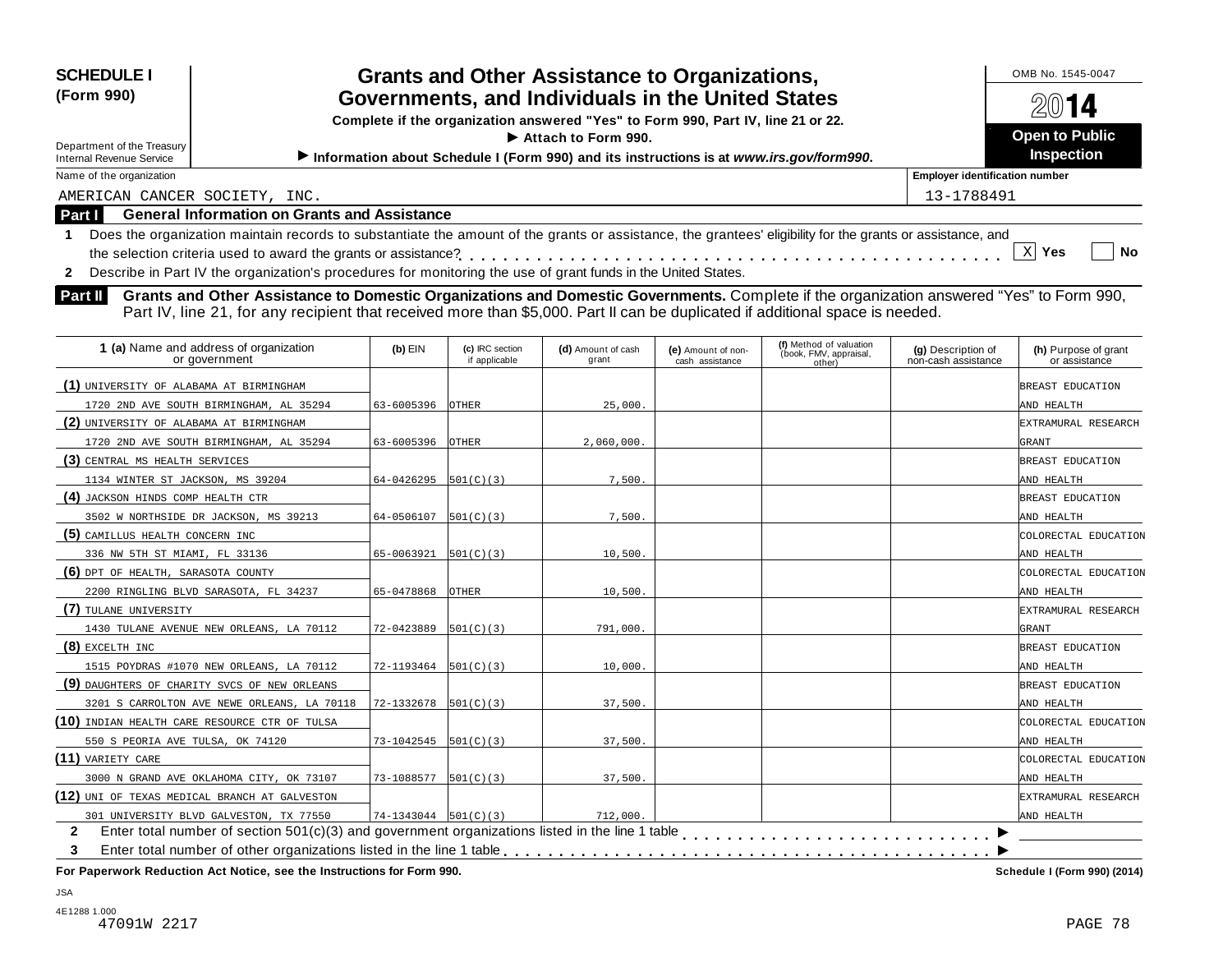| <b>SCHEDULE I</b><br><b>Grants and Other Assistance to Organizations,</b><br>(Form 990)<br>Governments, and Individuals in the United States<br>Complete if the organization answered "Yes" to Form 990, Part IV, line 21 or 22.<br>Attach to Form 990.<br>Department of the Treasury<br>Information about Schedule I (Form 990) and its instructions is at www.irs.gov/form990.<br>Internal Revenue Service |                                                                                                                                                                                                                                                                             | 2014<br><b>Open to Public</b><br>Inspection |
|--------------------------------------------------------------------------------------------------------------------------------------------------------------------------------------------------------------------------------------------------------------------------------------------------------------------------------------------------------------------------------------------------------------|-----------------------------------------------------------------------------------------------------------------------------------------------------------------------------------------------------------------------------------------------------------------------------|---------------------------------------------|
| Name of the organization                                                                                                                                                                                                                                                                                                                                                                                     |                                                                                                                                                                                                                                                                             | <b>Employer identification number</b>       |
| AMERICAN CANCER SOCIETY, INC.                                                                                                                                                                                                                                                                                                                                                                                |                                                                                                                                                                                                                                                                             | 13-1788491                                  |
| <b>Part I</b>                                                                                                                                                                                                                                                                                                                                                                                                | <b>General Information on Grants and Assistance</b>                                                                                                                                                                                                                         |                                             |
|                                                                                                                                                                                                                                                                                                                                                                                                              | Does the organization maintain records to substantiate the amount of the grants or assistance, the grantees' eligibility for the grants or assistance, and<br>Describe in Part IV the organization's procedures for monitoring the use of grant funds in the United States. | $X$ Yes<br><b>No</b>                        |

| 1 (a) Name and address of organization<br>or government | $(b)$ EIN                              | (c) IRC section<br>if applicable | (d) Amount of cash<br>grant | (e) Amount of non-<br>cash assistance | (f) Method of valuation<br>(book, FMV, appraisal,<br>other) | (g) Description of<br>non-cash assistance | (h) Purpose of grant<br>or assistance |
|---------------------------------------------------------|----------------------------------------|----------------------------------|-----------------------------|---------------------------------------|-------------------------------------------------------------|-------------------------------------------|---------------------------------------|
| (1) HARRIS CO HOSPITAL DIST FND                         |                                        |                                  |                             |                                       |                                                             |                                           | BREAST & COLORECTAL                   |
| 2525 HOLLY HALL STE 292 HOUSTON, TX 77054               | 74-1536936                             | <b>OTHER</b>                     | 45,000                      |                                       |                                                             |                                           | EDUCATION & HEALTH                    |
| (2) COMM HEALTH CTRS OF S CENTRAL TEXAS                 |                                        |                                  |                             |                                       |                                                             |                                           | COLORECTAL EDUCATION                  |
| 228 ST GEORGE ST GONZALES, TX 78629                     | 74-1548089                             | 501(C)(3)                        | 37,500.                     |                                       |                                                             |                                           | AND HEALTH                            |
| (3) BAYLOR COLLEGE OF MEDICINE                          |                                        |                                  |                             |                                       |                                                             |                                           | COLORECTAL EDUCATION                  |
| ONE BAYLOR PLAZA BCM 310 HOUSTON, TX 77030              | 74-1613878                             | 501(C)(3)                        | 10,000.                     |                                       |                                                             |                                           | AND HEALTH                            |
| (4) BAYLOR COLLEGE OF MEDICINE                          |                                        |                                  |                             |                                       |                                                             |                                           | EXTRAMURAL RESEARCH                   |
| ONE BAYLOR PLAZA BCM 310 HOUSTON, TX 77030              | $74-1613878$ 501(C)(3)                 |                                  | 1,504,000.                  |                                       |                                                             |                                           | GRANT                                 |
| (5) BRAZOS VALLEY COMM ACTION AGENCY INC                |                                        |                                  |                             |                                       |                                                             |                                           | COLORECTAL EDUCATION                  |
| 3370 S TEXAS AVE BRYAN, TX 77802                        | $74-1715140$ 501(C)(3)                 |                                  | 37,500.                     |                                       |                                                             |                                           | AND HEALTH                            |
| (6) BARRIO COMPREHENSIVE FAM HLTH CTRS INC              |                                        |                                  |                             |                                       |                                                             |                                           | COLORECTAL EDUCATION                  |
| 3066 E COMMERCE ST SAN ANTONIO, TX 78220                | 74-1724391                             | 501(C)(3)                        | 37.500.                     |                                       |                                                             |                                           | AND HEALTH                            |
| (7) ATASCOSA HEALTH CENTER INC                          |                                        |                                  |                             |                                       |                                                             |                                           | COLORECTAL EDUCATION                  |
| 310 W OAKLAWN RD PLEASANTON, TX 78064                   | $74 - 2089103$ 501(C)(3)               |                                  | 12,500                      |                                       |                                                             |                                           | AND HEALTH                            |
| (8) MIGRANT CLINICIANS NETWORK                          |                                        |                                  |                             |                                       |                                                             |                                           | COLORECTAL EDUCATION                  |
| PO BOX 164285 AUSTIN, TX 78716                          | $74 - 2662919$ $501(C)(3)$             |                                  | 10,000.                     |                                       |                                                             |                                           | AND HEALTH                            |
| (9) THE UNIVERSITY OF TEXAS AT AUSTIN                   |                                        |                                  |                             |                                       |                                                             |                                           | EXTRAMURAL RESEARCH                   |
| 101 E 27TH ST, STE 5.300 AUSTIN, TX 78712               | $74 - 6000203$ 501(C)(3)               |                                  | 1,314,500.                  |                                       |                                                             |                                           | GRANT                                 |
| (10) UNI OF TEXAS M.D. ANDERSON CANCER CENTER           |                                        |                                  |                             |                                       |                                                             |                                           | EXTRAMURAL RESEARCH                   |
| 1515 HOLCOMBE BLVD HOUSTON, TX 77030                    | $74-6001118$ $ 501(C)(3) $             |                                  | 2,209,500.                  |                                       |                                                             |                                           | GRANT                                 |
| (11) COMMUNITY HEALTH SERVICES AGEN                     |                                        |                                  |                             |                                       |                                                             |                                           | COLORECTAL EDUCATION                  |
| PO BOX 1908 GREENVILLE, TX 75402                        | $75 - 1528614$ $501(C)(3)$             |                                  | 12,500.                     |                                       |                                                             |                                           | AND HEALTH                            |
| (12) INTERAMERICAN HEART FOUNDATION                     |                                        |                                  |                             |                                       |                                                             |                                           |                                       |
| 7272 GREENVILLE AVE DALLAS, TX 75231-4596               | $75 - 2605363$ $\vert 501(C)(3) \vert$ |                                  | 20,000.                     |                                       |                                                             |                                           | CANCER CONTROL                        |
| $\mathbf{2}$                                            |                                        |                                  |                             |                                       |                                                             |                                           |                                       |
| 3                                                       |                                        |                                  |                             |                                       |                                                             |                                           |                                       |

**For Paperwork Reduction Act Notice, see the Instructions for Form 990. Schedule I (Form 990) (2014)**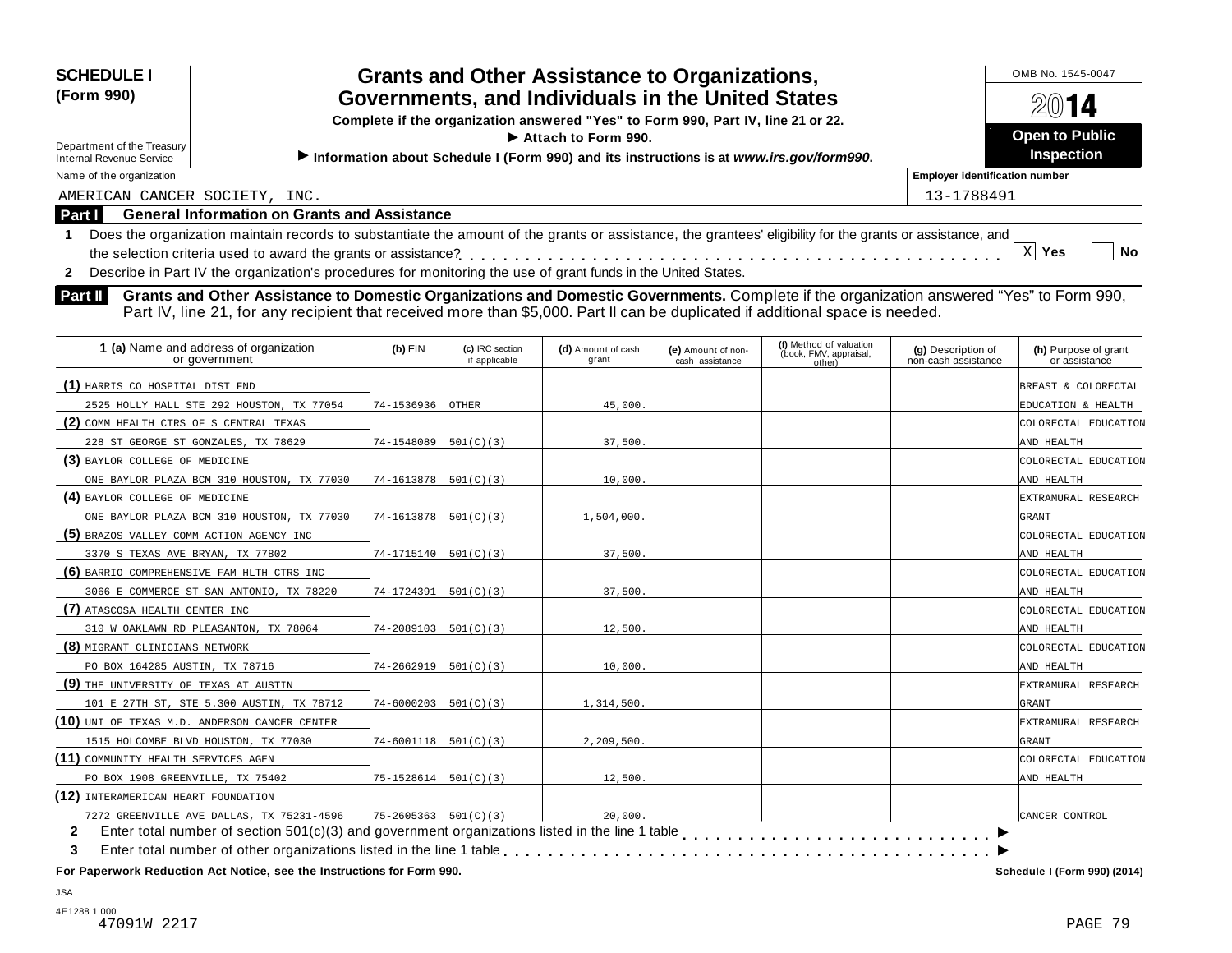| <b>SCHEDULE I</b>                                                                                                                                                                                                                                                                                                                               |            |                                  |                                                                                         |                                       |                                                   |                                           | OMB No. 1545-0047                     |
|-------------------------------------------------------------------------------------------------------------------------------------------------------------------------------------------------------------------------------------------------------------------------------------------------------------------------------------------------|------------|----------------------------------|-----------------------------------------------------------------------------------------|---------------------------------------|---------------------------------------------------|-------------------------------------------|---------------------------------------|
| <b>Grants and Other Assistance to Organizations,</b><br>(Form 990)<br>Governments, and Individuals in the United States<br>Complete if the organization answered "Yes" to Form 990, Part IV, line 21 or 22.<br>Attach to Form 990.                                                                                                              |            |                                  |                                                                                         |                                       |                                                   |                                           | $20$ 14<br><b>Open to Public</b>      |
| Department of the Treasury<br><b>Internal Revenue Service</b>                                                                                                                                                                                                                                                                                   |            |                                  | Information about Schedule I (Form 990) and its instructions is at www.irs.gov/form990. |                                       |                                                   |                                           | Inspection                            |
| Name of the organization                                                                                                                                                                                                                                                                                                                        |            |                                  |                                                                                         |                                       |                                                   | <b>Employer identification number</b>     |                                       |
| AMERICAN CANCER SOCIETY, INC.                                                                                                                                                                                                                                                                                                                   |            |                                  |                                                                                         |                                       |                                                   | 13-1788491                                |                                       |
| <b>General Information on Grants and Assistance</b><br>Part I                                                                                                                                                                                                                                                                                   |            |                                  |                                                                                         |                                       |                                                   |                                           |                                       |
| Does the organization maintain records to substantiate the amount of the grants or assistance, the grantees' eligibility for the grants or assistance, and<br>$\mathbf 1$                                                                                                                                                                       |            |                                  |                                                                                         |                                       |                                                   |                                           |                                       |
|                                                                                                                                                                                                                                                                                                                                                 |            |                                  |                                                                                         |                                       |                                                   |                                           | $X$ Yes<br>No                         |
| Describe in Part IV the organization's procedures for monitoring the use of grant funds in the United States.<br>$\mathbf{2}$                                                                                                                                                                                                                   |            |                                  |                                                                                         |                                       |                                                   |                                           |                                       |
| Grants and Other Assistance to Domestic Organizations and Domestic Governments. Complete if the organization answered "Yes" to Form 990,<br>Part II<br>Part IV, line 21, for any recipient that received more than \$5,000. Part II can be duplicated if additional space is needed.<br>1 (a) Name and address of organization<br>or government | $(b)$ EIN  | (c) IRC section<br>if applicable | (d) Amount of cash<br>grant                                                             | (e) Amount of non-<br>cash assistance | (f) Method of valuation<br>(book, FMV, appraisal, | (g) Description of<br>non-cash assistance | (h) Purpose of grant<br>or assistance |
|                                                                                                                                                                                                                                                                                                                                                 |            |                                  |                                                                                         |                                       | other)                                            |                                           |                                       |
| (1) UNI OF TEXAS SOUTHWESTERN MEDICAL CENTER                                                                                                                                                                                                                                                                                                    |            |                                  |                                                                                         |                                       |                                                   |                                           | EXTRAMURAL RESEARCH                   |
| 5323 HARRY HINES BLVD DALLAS, TX 75390-9020                                                                                                                                                                                                                                                                                                     | 75-6002868 | 501(C)(3)                        | 1,052,000                                                                               |                                       |                                                   |                                           | GRANT                                 |
| (2) LEGACY COMMUNITY HEALTH SVCS                                                                                                                                                                                                                                                                                                                |            |                                  |                                                                                         |                                       |                                                   |                                           | COLORECTAL EDUCATION                  |
| PO BOX 66308 HOUSTON, TX 77266-6308                                                                                                                                                                                                                                                                                                             | 76-0009637 | 501(C)(3)                        | 37,500                                                                                  |                                       |                                                   |                                           | AND HEALTH                            |
| (3) METHODIST HOSPITAL FOUNDATION                                                                                                                                                                                                                                                                                                               |            |                                  |                                                                                         |                                       |                                                   |                                           | BREAST EDUCATION                      |
| 1707 SUNSET BLVD HOUSTON, TX 77005                                                                                                                                                                                                                                                                                                              | 76-0094743 | 501(C)(3)                        | 24,989                                                                                  |                                       |                                                   |                                           | AND HEALTH                            |
| (4) THE ROSE                                                                                                                                                                                                                                                                                                                                    |            |                                  |                                                                                         |                                       |                                                   |                                           | CANCER CONTROL &                      |
| 12700 FEATHERWOOD STE 260 HOUSTON, TX 77034                                                                                                                                                                                                                                                                                                     | 76-0193812 | 501(C)(3)                        | 40,000                                                                                  |                                       |                                                   |                                           | BREAST EDUCATION                      |
| (5) GULF COAST HEALTH CENTER INC                                                                                                                                                                                                                                                                                                                |            |                                  |                                                                                         |                                       |                                                   |                                           | COLORECTAL EDUCATION                  |
| 2548 MEMORIAL BLVD PORT ARTHUR, TX 77640                                                                                                                                                                                                                                                                                                        | 76-0289927 | 501(C)(3)                        | 37,500                                                                                  |                                       |                                                   |                                           | AND HEALTH                            |
| (6) EL CENTRO DE CORAZON                                                                                                                                                                                                                                                                                                                        |            |                                  |                                                                                         |                                       |                                                   |                                           | BREAST EDUCATION                      |
| PO BOX 230209 HOUSTON, TX 77233                                                                                                                                                                                                                                                                                                                 | 76-0442781 | 501(C)(3)                        | 10,000                                                                                  |                                       |                                                   |                                           | AND HEALTH                            |
| (7) CENTRAL CARE COMMUNITY HEALTH                                                                                                                                                                                                                                                                                                               |            |                                  |                                                                                         |                                       |                                                   |                                           | BREAST EDUCATION                      |
| 8610 MLK JR BLV HOUSTON, TX 77033                                                                                                                                                                                                                                                                                                               | 76-0444982 | 501(C)(3)                        | 37,500                                                                                  |                                       |                                                   |                                           | AND HEALTH                            |
| (8) N AMERICAN ASSO. OF CTRL CANCER REGISTRIES                                                                                                                                                                                                                                                                                                  |            |                                  |                                                                                         |                                       |                                                   |                                           | INTRAMURAL RESEARCH                   |
| 32960 ALVARADO-NLS RD UNION CITY, CA 94587                                                                                                                                                                                                                                                                                                      | 77-0324654 | 501(C)(3)                        | 62,923                                                                                  |                                       |                                                   |                                           | GRANT                                 |
| (9) GENESIS COMMUNITY HEALTH INC                                                                                                                                                                                                                                                                                                                |            |                                  |                                                                                         |                                       |                                                   |                                           | COLORECTAL EDUCATION                  |
| 564 E WOOLBRIGHT RD BOYNTON BEACH, FL 33435                                                                                                                                                                                                                                                                                                     | 80-0374741 | 501(C)(3)                        | 10,500                                                                                  |                                       |                                                   |                                           | AND HEALTH                            |
| (10) TERRY REILLY HEALTH SERVICES                                                                                                                                                                                                                                                                                                               |            |                                  |                                                                                         |                                       |                                                   |                                           | IMPROVE HEALTHCARE                    |
| 223 16TH AVE N NAMPA, ID 83653                                                                                                                                                                                                                                                                                                                  | 82-0300537 | 501(C)(3)                        | 37,500                                                                                  |                                       |                                                   |                                           | SYSTEMS                               |
| (11) ERIE COUNTY MEDICAL CENTER                                                                                                                                                                                                                                                                                                                 |            |                                  |                                                                                         |                                       |                                                   |                                           | IMPROVE HEALTHCARE                    |
| 462 GRIDER ST ST2 G-1 BUFFALO, NY 14215                                                                                                                                                                                                                                                                                                         | 83-0382654 | <b>OTHER</b>                     | 10,000                                                                                  |                                       |                                                   |                                           | SYSTEMS                               |
|                                                                                                                                                                                                                                                                                                                                                 |            |                                  |                                                                                         |                                       |                                                   |                                           |                                       |
| (12) SALUD FAMILY HEALTH CENTERS                                                                                                                                                                                                                                                                                                                |            |                                  |                                                                                         |                                       |                                                   |                                           | COLORECTAL EDUCATION                  |

**3** Enter total number of other organizations listed in the line 1 table m m m m m m m m m m m m m m m m m m m m m m m m m m m m m m m m m m m m m m m m m m m m

**For Paperwork Reduction Act Notice, see the Instructions for Form 990.** 

<del>■ ■ ■ ■ ■ ■ ■</del><br>Schedule I (Form 990) (2014)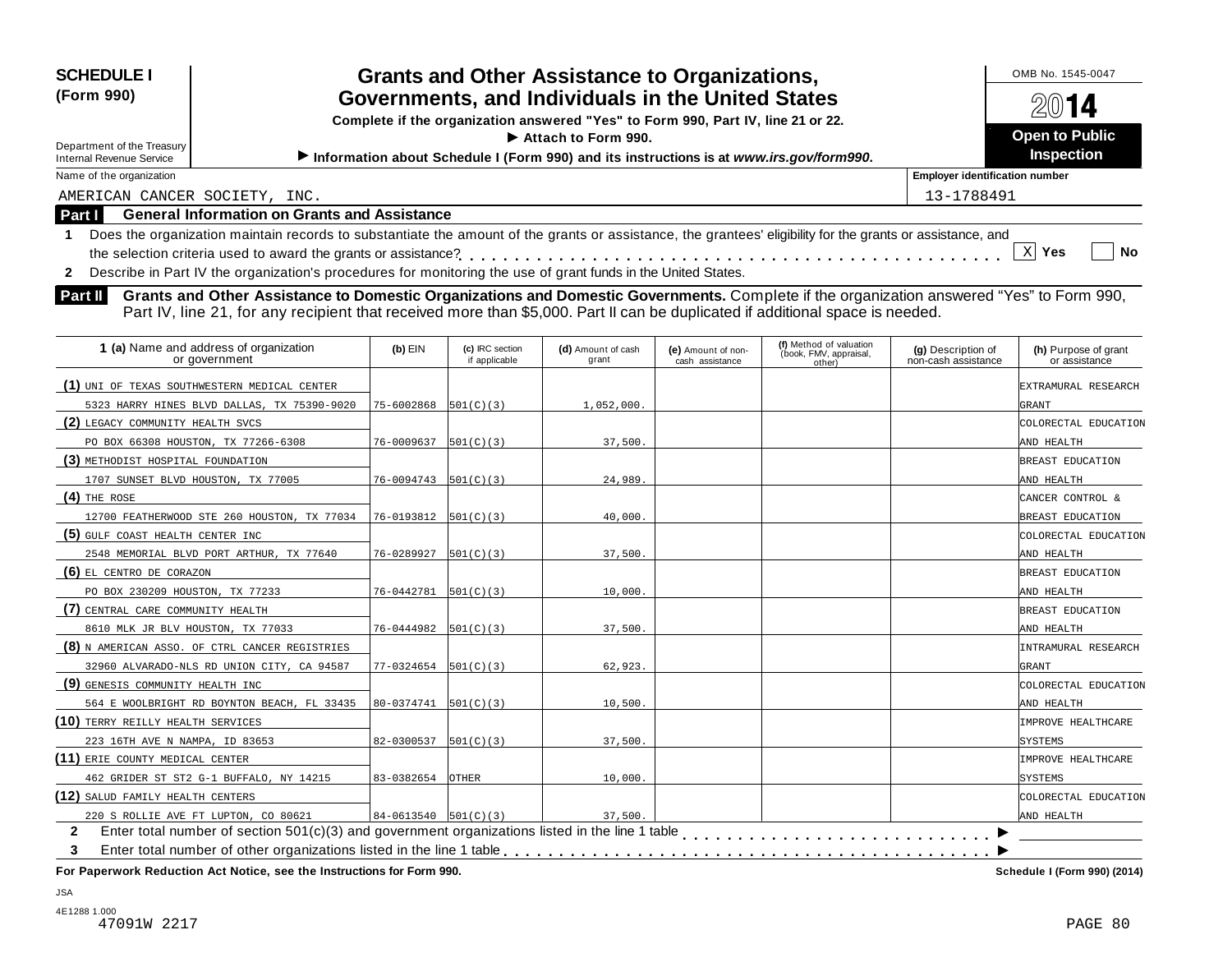| <b>SCHEDULE I</b><br>(Form 990)<br>Department of the Treasury<br><b>Internal Revenue Service</b> | <b>Grants and Other Assistance to Organizations,</b><br>Governments, and Individuals in the United States<br>Complete if the organization answered "Yes" to Form 990, Part IV, line 21 or 22.<br>$\blacktriangleright$ Attach to Form 990.<br>Information about Schedule I (Form 990) and its instructions is at www.irs.gov/form990. | OMB No. 1545-0047<br>2014<br><b>Open to Public</b><br><b>Inspection</b> |
|--------------------------------------------------------------------------------------------------|---------------------------------------------------------------------------------------------------------------------------------------------------------------------------------------------------------------------------------------------------------------------------------------------------------------------------------------|-------------------------------------------------------------------------|
| Name of the organization                                                                         |                                                                                                                                                                                                                                                                                                                                       | <b>Employer identification number</b>                                   |
| AMERICAN CANCER SOCIETY, INC.                                                                    |                                                                                                                                                                                                                                                                                                                                       | 13-1788491                                                              |
| Part I                                                                                           | <b>General Information on Grants and Assistance</b>                                                                                                                                                                                                                                                                                   |                                                                         |
|                                                                                                  | Does the organization maintain records to substantiate the amount of the grants or assistance, the grantees' eligibility for the grants or assistance, and<br>Describe in Part IV the organization's procedures for monitoring the use of grant funds in the United States.                                                           | <b>No</b><br>Yes                                                        |

**Part II** Grants and Other Assistance to Domestic Organizations and Domestic Governments. Complete if the organization answered "Yes" to Form 990,<br>Part IV, line 21, for any recipient that received more than \$5,000. Part II

| 1 (a) Name and address of organization<br>or government | $(b)$ EIN                    | (c) IRC section<br>if applicable | (d) Amount of cash<br>grant | (e) Amount of non-<br>cash assistance | (f) Method of valuation<br>(book, FMV, appraisal,<br>other) | (g) Description of<br>non-cash assistance | (h) Purpose of grant<br>or assistance |
|---------------------------------------------------------|------------------------------|----------------------------------|-----------------------------|---------------------------------------|-------------------------------------------------------------|-------------------------------------------|---------------------------------------|
| (1) PUEBLO COMMUNITY HEALTH CENTER                      |                              |                                  |                             |                                       |                                                             |                                           | <b>IMPROVE HEALTHCARE</b>             |
| 110 ROUTT AVE PUEBLO, CO 81004                          | 84-0921521                   | 501(C)(3)                        | 8,750                       |                                       |                                                             |                                           | SYSTEMS                               |
| (2) CLINICA TEPEYAC                                     |                              |                                  |                             |                                       |                                                             |                                           | BRST EDCTN & HLTH;                    |
| 5075 LINCOLN ST DENVER, CO 80216                        | 84-1285505                   | 501(C)(3)                        | 16,908                      |                                       |                                                             |                                           | IMPROVE HLTHCRE SYS                   |
| (3) UNIVERSITY OF COLORADO DENVER                       |                              |                                  |                             |                                       |                                                             |                                           | EXTRAMURAL RESEARCH                   |
| 500 13001 E 17TH PL AURORA, CO 80045                    | $84-6000555$ $[501(C)(3)]$   |                                  | 636,500                     |                                       |                                                             |                                           | GRANT                                 |
| (4) PRESBYTERIAN MEDICAL SERVICES                       |                              |                                  |                             |                                       |                                                             |                                           | COLORECTAL EDUCATION                  |
| 1422 PASEO DE PERALTA SANTA FE, NM 87504                | $85 - 0206810$ $[501(C)(3)]$ |                                  | 12,500.                     |                                       |                                                             |                                           | AND HEALTH                            |
| (5) UNIVERSITY OF NEW MEXICO FND                        |                              |                                  |                             |                                       |                                                             |                                           |                                       |
| 700 LOMAS BLVD NE ALBUQUERQUE, NM 87102                 | 85-0275408                   | 501(C)(3)                        | 13,402.                     |                                       |                                                             |                                           | CAMP PROGRAM                          |
| (6) UNIVERSITY OF NEW MEXICO HSC                        |                              |                                  |                             |                                       |                                                             |                                           | EXTRAMURAL RESEARCH                   |
| HSC MSC09 5220 ALBUQUERQUE, NM 87131-0001               | 85-6000642                   | 501(C)(3)                        | 300,000                     |                                       |                                                             |                                           | GRANT                                 |
| (7) ST. JOSEPH'S HOSPITAL&MEDICAL CTR, PHOENIX          |                              |                                  |                             |                                       |                                                             |                                           | EXTRAMURAL RESEARCH                   |
| 350 WEST THOMAS ROAD PHOENIX, AZ 85013                  | $94-1196203$ $ 501(C)(3) $   |                                  | 790,000.                    |                                       |                                                             |                                           | GRANT                                 |
| (8) SUN LIFE FAMILY HEALTH CENTER                       |                              |                                  |                             |                                       |                                                             |                                           | IMPROVE HEALTHCARE                    |
| 865 N ARIZOLA RD CASA GRANDE, AZ 85122                  | $86 - 0296211$ $501(C)(3)$   |                                  | 10,000.                     |                                       |                                                             |                                           | <b>SYSTEMS</b>                        |
| (9) MOUNTAIN PARK HEALTH CENTER                         |                              |                                  |                             |                                       |                                                             |                                           | IMPROVE HEALTHCARE                    |
| 2702 N THIRD ST STE 4020 PHOENIX, AZ 85004              | 86-0498020                   | 501(C)(3)                        | 37,500.                     |                                       |                                                             |                                           | SYSTEMS                               |
| (10) NORTH COUNTRY HEALTHCARE                           |                              |                                  |                             |                                       |                                                             |                                           | IMPROVE HEALTHCARE                    |
| PO BOX 3630 FLAGSTAFF, AZ 86003-3630                    | $86 - 0663432$ $ 501(C)(3) $ |                                  | 12,500.                     |                                       |                                                             |                                           | <b>SYSTEMS</b>                        |
| (11) MAYO CLINIC CANCER CENTER                          |                              |                                  |                             |                                       |                                                             |                                           | EXTRAMURAL RESEARCH                   |
| 200 FIRST STREET, S.W. ROCHESTER, MN 55905              | $86 - 0800150$ $ 501(C)(3) $ |                                  | 24,000.                     |                                       |                                                             |                                           | GRANT                                 |
| (12) EL RIO HEALTH CTR FOUNDATION                       |                              |                                  |                             |                                       |                                                             |                                           | IMPROVE HEALTHCARE                    |
| 839 W CONGRESS ST TUCSON, AZ 85745                      | $86 - 0816675$ 501(C)(3)     |                                  | 7,500.                      |                                       |                                                             |                                           | <b>SYSTEMS</b>                        |
| 2                                                       |                              |                                  |                             |                                       |                                                             |                                           |                                       |
| 3                                                       |                              |                                  |                             |                                       |                                                             |                                           |                                       |
|                                                         |                              |                                  |                             |                                       |                                                             |                                           |                                       |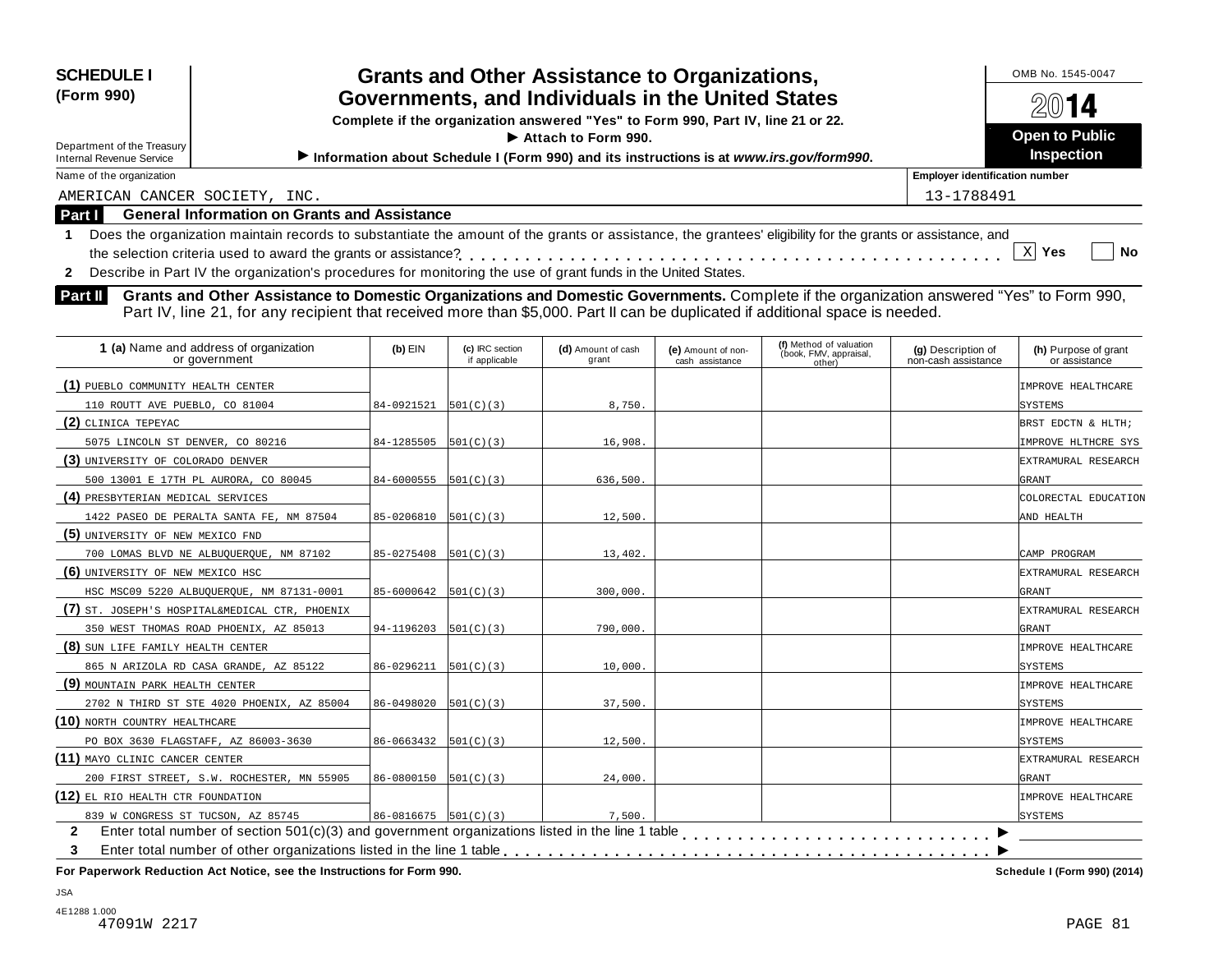| <b>SCHEDULE I</b><br>(Form 990)                                                                                                                                                                                                                                                                          | <b>Grants and Other Assistance to Organizations,</b><br>Governments, and Individuals in the United States<br>Complete if the organization answered "Yes" to Form 990, Part IV, line 21 or 22.<br>$\blacktriangleright$ Attach to Form 990. | OMB No. 1545-0047<br>2014<br><b>Open to Public</b> |  |  |  |  |
|----------------------------------------------------------------------------------------------------------------------------------------------------------------------------------------------------------------------------------------------------------------------------------------------------------|--------------------------------------------------------------------------------------------------------------------------------------------------------------------------------------------------------------------------------------------|----------------------------------------------------|--|--|--|--|
| Department of the Treasury<br><b>Internal Revenue Service</b>                                                                                                                                                                                                                                            | <b>Inspection</b>                                                                                                                                                                                                                          |                                                    |  |  |  |  |
| Name of the organization                                                                                                                                                                                                                                                                                 | <b>Employer identification number</b>                                                                                                                                                                                                      |                                                    |  |  |  |  |
| AMERICAN CANCER SOCIETY, INC.                                                                                                                                                                                                                                                                            |                                                                                                                                                                                                                                            | 13-1788491                                         |  |  |  |  |
| <b>Part I</b>                                                                                                                                                                                                                                                                                            | <b>General Information on Grants and Assistance</b>                                                                                                                                                                                        |                                                    |  |  |  |  |
| Does the organization maintain records to substantiate the amount of the grants or assistance, the grantees' eligibility for the grants or assistance, and<br>No<br>Yes<br>Describe in Part IV the organization's procedures for monitoring the use of grant funds in the United States.<br>$\mathbf{2}$ |                                                                                                                                                                                                                                            |                                                    |  |  |  |  |

**Part II** Grants and Other Assistance to Domestic Organizations and Domestic Governments. Complete if the organization answered "Yes" to Form 990,<br>Part IV, line 21, for any recipient that received more than \$5,000. Part II

| $(b)$ EIN  | (c) IRC section<br>if applicable            | (d) Amount of cash<br>grant                                                                                   | (e) Amount of non-<br>cash assistance | (f) Method of valuation<br>(book, FMV, appraisal,<br>other) | (g) Description of<br>non-cash assistance | (h) Purpose of grant<br>or assistance |
|------------|---------------------------------------------|---------------------------------------------------------------------------------------------------------------|---------------------------------------|-------------------------------------------------------------|-------------------------------------------|---------------------------------------|
|            |                                             |                                                                                                               |                                       |                                                             |                                           |                                       |
| 87-0560763 | 501(C)(3)                                   | 37,500.                                                                                                       |                                       |                                                             |                                           | CANCER CONTROL                        |
|            |                                             |                                                                                                               |                                       |                                                             |                                           | EXTRAMURAL RESEARCH                   |
| 87-6000525 |                                             | 1,737,100.                                                                                                    |                                       |                                                             |                                           | GRANT                                 |
|            |                                             |                                                                                                               |                                       |                                                             |                                           | COLORECTAL EDUCATION                  |
| 90-0068515 |                                             | 10,500.                                                                                                       |                                       |                                                             |                                           | AND HEALTH                            |
|            |                                             |                                                                                                               |                                       |                                                             |                                           |                                       |
| 90-0961926 |                                             | 1,153,893.                                                                                                    |                                       |                                                             |                                           | CAMP PROGRAM                          |
|            |                                             |                                                                                                               |                                       |                                                             |                                           | EXTRAMURAL RESEARCH                   |
| 91-0236600 | 501(C)(3)                                   | 20,000.                                                                                                       |                                       |                                                             |                                           | <b>GRANT</b>                          |
|            |                                             |                                                                                                               |                                       |                                                             |                                           | BREAST EDUCATION                      |
| 91-0511770 |                                             | 191,777.                                                                                                      |                                       |                                                             |                                           | AND HEALTH                            |
|            |                                             |                                                                                                               |                                       |                                                             |                                           |                                       |
| 91-0827958 |                                             | 293,675.                                                                                                      |                                       |                                                             |                                           | CAMP PROGRAM                          |
|            |                                             |                                                                                                               |                                       |                                                             |                                           | BREAST EDUCATION                      |
| 91-0884412 |                                             | 39, 375.                                                                                                      |                                       |                                                             |                                           | AND HEALTH                            |
|            |                                             |                                                                                                               |                                       |                                                             |                                           | COLORECTAL EDUCATION                  |
| 91-1020139 |                                             | 52,500.                                                                                                       |                                       |                                                             |                                           | AND HEALTH                            |
|            |                                             |                                                                                                               |                                       |                                                             |                                           | COLORECTAL EDUCATION                  |
| 91-1138675 |                                             | 37,500.                                                                                                       |                                       |                                                             |                                           | AND HEALTH                            |
|            |                                             |                                                                                                               |                                       |                                                             |                                           | BREAST EDUCATION                      |
| 91-2052404 | <b>OTHER</b>                                | 50,000.                                                                                                       |                                       |                                                             |                                           | AND HEALTH                            |
|            |                                             |                                                                                                               |                                       |                                                             |                                           | EXTRAMURAL RESEARCH                   |
| 91-6001108 |                                             | 30,000.                                                                                                       |                                       |                                                             |                                           | <b>GRANT</b>                          |
|            |                                             |                                                                                                               |                                       |                                                             |                                           |                                       |
|            |                                             |                                                                                                               |                                       |                                                             |                                           |                                       |
|            | 75 S 2000 E RM 111 SALT LAKE CITY, UT 84112 | 501(C)(3)<br>501(C)(3)<br>501(C)(3)<br>501(C)(3)<br>501(C)(3)<br>501(C)(3)<br>501(C)(3)<br>501(C)(3)<br>OTHER |                                       |                                                             |                                           |                                       |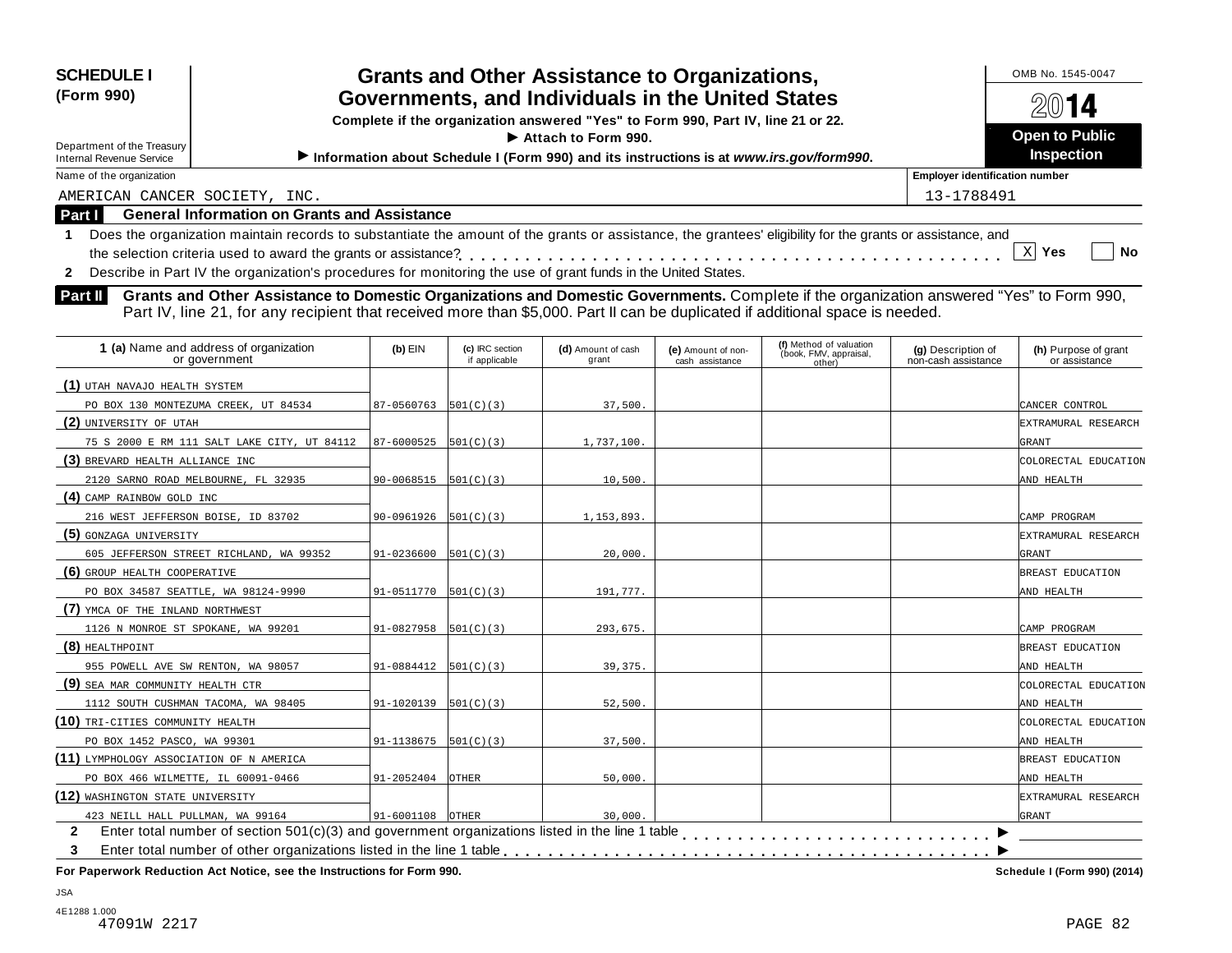| <b>SCHEDULE I</b><br><b>Grants and Other Assistance to Organizations,</b><br>(Form 990)<br>Governments, and Individuals in the United States<br>Complete if the organization answered "Yes" to Form 990, Part IV, line 21 or 22.<br>$\blacktriangleright$ Attach to Form 990. |                                                                                                                                                            | OMB No. 1545-0047<br>2014             |
|-------------------------------------------------------------------------------------------------------------------------------------------------------------------------------------------------------------------------------------------------------------------------------|------------------------------------------------------------------------------------------------------------------------------------------------------------|---------------------------------------|
| Department of the Treasury                                                                                                                                                                                                                                                    | <b>Open to Public</b><br><b>Inspection</b>                                                                                                                 |                                       |
| Internal Revenue Service                                                                                                                                                                                                                                                      | Information about Schedule I (Form 990) and its instructions is at www.irs.gov/form990.                                                                    |                                       |
| Name of the organization                                                                                                                                                                                                                                                      |                                                                                                                                                            | <b>Employer identification number</b> |
| AMERICAN CANCER SOCIETY, INC.                                                                                                                                                                                                                                                 |                                                                                                                                                            | 13-1788491                            |
| <b>Part I</b>                                                                                                                                                                                                                                                                 | <b>General Information on Grants and Assistance</b>                                                                                                        |                                       |
|                                                                                                                                                                                                                                                                               | Does the organization maintain records to substantiate the amount of the grants or assistance, the grantees' eligibility for the grants or assistance, and | No<br>Yes                             |

**2** Describe in Part IV the organization's procedures for monitoring the use of grant funds in the United States.

**Part II** Grants and Other Assistance to Domestic Organizations and Domestic Governments. Complete if the organization answered "Yes" to Form 990,<br>Part IV, line 21, for any recipient that received more than \$5,000. Part II

| 1 (a) Name and address of organization<br>or government              | $(b)$ EIN               | (c) IRC section<br>if applicable | (d) Amount of cash<br>grant | (e) Amount of non-<br>cash assistance | (f) Method of valuation<br>(book, FMV, appraisal,<br>other) | (g) Description of<br>non-cash assistance | (h) Purpose of grant<br>or assistance |
|----------------------------------------------------------------------|-------------------------|----------------------------------|-----------------------------|---------------------------------------|-------------------------------------------------------------|-------------------------------------------|---------------------------------------|
| (1) UNIVERSITY OF WASHINGTON                                         |                         |                                  |                             |                                       |                                                             |                                           | EXTRAMURAL RESEARCH                   |
| 4333 BROOKLYN AVE. SEATTLE, WA 98195                                 | 91-6001537              | <b>OTHER</b>                     | 1,362,500.                  |                                       |                                                             |                                           | GRANT                                 |
| (2) OLYMPIC MEDICAL CENTER                                           |                         |                                  |                             |                                       |                                                             |                                           |                                       |
| 939 CAROLINE ST PORT ANGELES, WA 98362                               | 91-6001709              | 501(C)(3)                        | 15,000                      |                                       |                                                             |                                           | CANCER CONTROL                        |
| (3) PROVIDENCE PORTLAND MEDICAL CENTER                               |                         |                                  |                             |                                       |                                                             |                                           | EXTRAMURAL RESEARCH                   |
| 4805 NE GLISAN ST. PORTLAND, OR 97213                                | 93-0386906              | 501(C)(3)                        | 275,000.                    |                                       |                                                             |                                           | GRANT                                 |
| (4) OREGON HEALTH & SCIENCE UNIVERSITY                               |                         |                                  |                             |                                       |                                                             |                                           | EXTRAMURAL RESEARCH                   |
| 3181SW SAM JACKSON PK RD PORTLAND, OR 97239                          | 93-1176109              | 501(C)(3)                        | 163,500.                    |                                       |                                                             |                                           | GRANT                                 |
| (5) MOSAIC MEDICAL                                                   |                         |                                  |                             |                                       |                                                             |                                           | IMPROVE HEALTHCARE                    |
| 375 NW BEAVER ST #101 PRINEVILLE, OR 97754                           | 93-1329158              | 501(C)(3)                        | 37,500.                     |                                       |                                                             |                                           | <b>SYSTEMS</b>                        |
| (6) STANFORD UNIVERSITY                                              |                         |                                  |                             |                                       |                                                             |                                           | EXTRAMURAL RESEARCH                   |
| 3172 PORTER DRIVE PALO ALTO, CA 94304                                | 94-1156365              | 501(C)(3)                        | 1,684,000.                  |                                       |                                                             |                                           | GRANT                                 |
| (7) PUBLIC HEALTH INSTITUTE                                          |                         |                                  |                             |                                       |                                                             |                                           |                                       |
| PO BOX 942732 MS-675 SACRAMENTO, CA 94234                            | $94-1646278$  501(C)(3) |                                  | 10,000.                     |                                       |                                                             |                                           | CANCER CONTROL                        |
| (8) LA CLINICA DE LA RAZA INC                                        |                         |                                  |                             |                                       |                                                             |                                           | COLORECTAL EDUCATION                  |
| 335 E LELAND RD PITTSBURG, CA 94565                                  | 94-1744108              | 501(C)(3)                        | 37,500                      |                                       |                                                             |                                           | AND HEALTH                            |
| (9) NORTHERN VALLEY INDIAN HEALTH                                    |                         |                                  |                             |                                       |                                                             |                                           | BREAST EDUCATION                      |
| 207 N BUTTE ST WILLOWS, CA 95988                                     | 94-1747220              | 501(C)(3)                        | 10,000                      |                                       |                                                             |                                           | AND HEALTH                            |
| (10) CLINICA DE SALUD DEL VALLE DE SALINAS                           |                         |                                  |                             |                                       |                                                             |                                           | BREAST & COLORECTAL                   |
| 440 AIRPORT BLVD SALINAS, CA 93905                                   | 94-2652757              | 501(C)(3)                        | 47,500.                     |                                       |                                                             |                                           | EDUCATION & HEALTH                    |
| (11) SUTTER HEALTH SACRAMENTO CANCER CTR                             |                         |                                  |                             |                                       |                                                             |                                           | BREAST EDUCATION                      |
| 2800 L ST STE 410 SACRAMENTO, CA 95816                               | 94-2788907              | 501(C)(3)                        | 10,000.                     |                                       |                                                             |                                           | AND HEALTH                            |
| (12) OPERATION ACCESS                                                |                         |                                  |                             |                                       |                                                             |                                           | <b>IMPROVE HEALTHCARE</b>             |
| 1119 MARKET ST #400 SAN FRANCISCO, CA 94103   94-3180356   501(C)(3) |                         |                                  | 10,000.                     |                                       |                                                             |                                           | SYSTEMS                               |
| $\mathbf{2}$                                                         |                         |                                  |                             |                                       |                                                             |                                           |                                       |
| 3                                                                    |                         |                                  |                             |                                       |                                                             |                                           |                                       |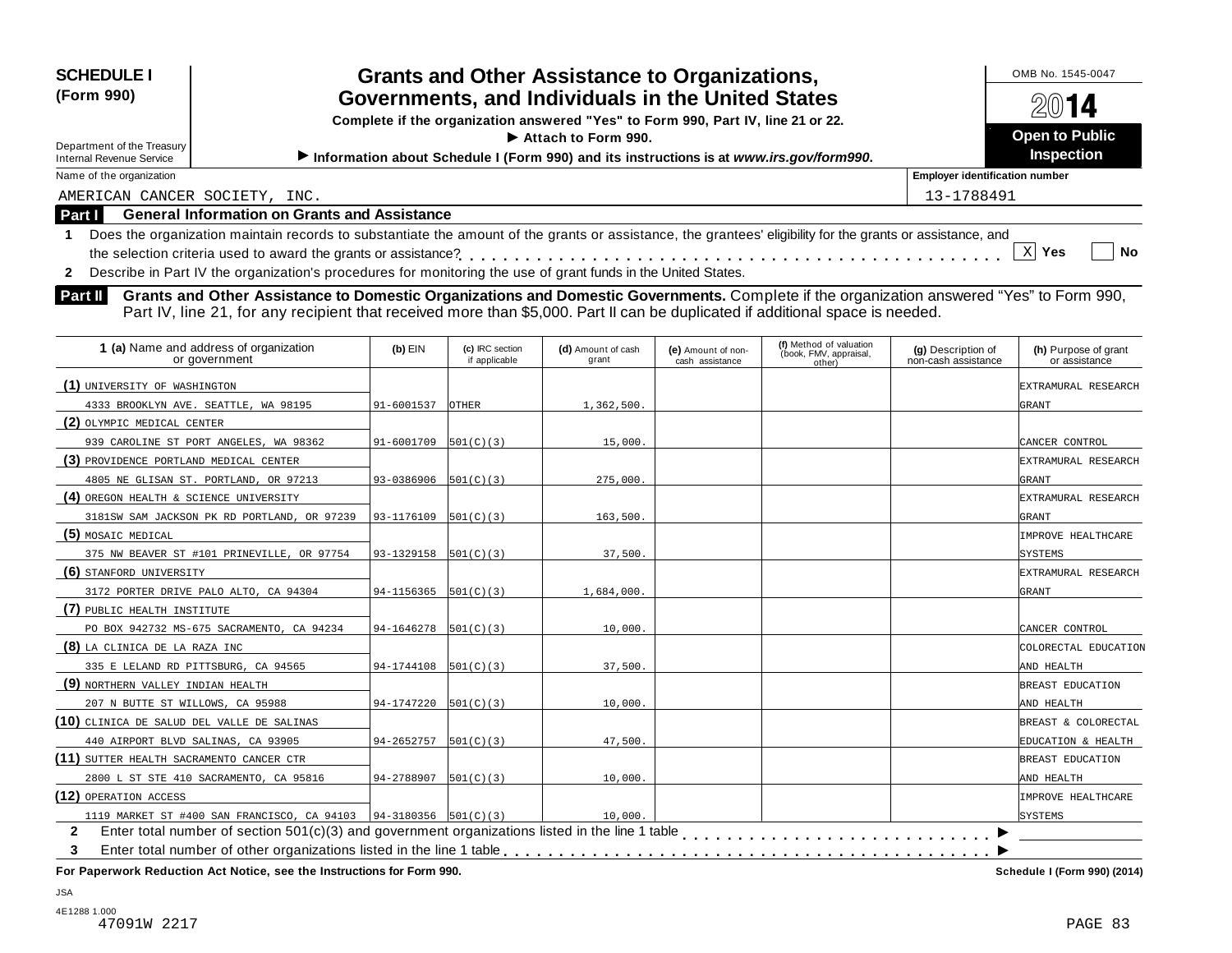| <b>SCHEDULE I</b><br>(Form 990)<br>Department of the Treasury<br><b>Internal Revenue Service</b> | <b>Grants and Other Assistance to Organizations,</b><br>Governments, and Individuals in the United States<br>Complete if the organization answered "Yes" to Form 990, Part IV, line 21 or 22.<br>$\blacktriangleright$ Attach to Form 990.<br>Information about Schedule I (Form 990) and its instructions is at www.irs.gov/form990. |                                       |  |  |  |  |  |
|--------------------------------------------------------------------------------------------------|---------------------------------------------------------------------------------------------------------------------------------------------------------------------------------------------------------------------------------------------------------------------------------------------------------------------------------------|---------------------------------------|--|--|--|--|--|
| Name of the organization                                                                         |                                                                                                                                                                                                                                                                                                                                       | <b>Employer identification number</b> |  |  |  |  |  |
| AMERICAN CANCER SOCIETY, INC.                                                                    |                                                                                                                                                                                                                                                                                                                                       | 13-1788491                            |  |  |  |  |  |
| Part I                                                                                           | <b>General Information on Grants and Assistance</b>                                                                                                                                                                                                                                                                                   |                                       |  |  |  |  |  |
|                                                                                                  | Does the organization maintain records to substantiate the amount of the grants or assistance, the grantees' eligibility for the grants or assistance, and                                                                                                                                                                            | <b>No</b><br><b>Yes</b>               |  |  |  |  |  |
|                                                                                                  | Describe in Part IV the organization's procedures for monitoring the use of grant funds in the United States.                                                                                                                                                                                                                         |                                       |  |  |  |  |  |

**Grants and Other Assistance to Domestic Organizations and Domestic Governments.** Complete if the organization answered "Yes" to Form 990, **Part II** Grants and Other Assistance to Domestic Organizations and Domestic Governments. Complete if the organization and Domestic Governments Part II's and Part IV, line 21, for any recipient that received more than \$5,0

| 1 (a) Name and address of organization<br>or government | $(b)$ EIN                  | (c) IRC section<br>if applicable | (d) Amount of cash<br>grant | (e) Amount of non-<br>cash assistance | (f) Method of valuation<br>(book, FMV, appraisal,<br>other) | (g) Description of<br>non-cash assistance | (h) Purpose of grant<br>or assistance |
|---------------------------------------------------------|----------------------------|----------------------------------|-----------------------------|---------------------------------------|-------------------------------------------------------------|-------------------------------------------|---------------------------------------|
| (1) NEVADA HEALTH CENTERS                               |                            |                                  |                             |                                       |                                                             |                                           | IMPROVE HEALTHCARE                    |
| 3325 RESEARCH WAY CARSON CITY, NV 89706                 | 94-3199117                 | 501(C)(3)                        | 38,750.                     |                                       |                                                             |                                           | SYSTEMS                               |
| (2) REGENTS OF THE UNI OF CALIFORNIA, BERKELEY          |                            |                                  |                             |                                       |                                                             |                                           | EXTRAMURAL RESEARCH                   |
| 2150 SHATTUCK AVE #300 BERKELEY, CA 94704               | 94-6002123                 | 501(C)(3)                        | 1,119,000.                  |                                       |                                                             |                                           | GRANT                                 |
| (3) THE REGENTS OF THE UNI OF CALIFORNIA, SF            |                            |                                  |                             |                                       |                                                             |                                           | EXTRAMURAL RESEARCH                   |
| 3333 CALIFORNIA ST SAN FRANCISCO, CA 94118              | 94-6036493                 | 501(C)(3)                        | 1,987,500                   |                                       |                                                             |                                           | GRANT                                 |
| (4) UNIVERSITY OF SOUTHERN CALIFORNIA                   |                            |                                  |                             |                                       |                                                             |                                           | EXTRAMURAL RESEARCH                   |
| 2001 N SOTO ST #205 LOS ANGELES, CA 90089               | 95-1642394                 | 501(C)(3)                        | 955,500.                    |                                       |                                                             |                                           | GRANT                                 |
| (5) ENTERTAINMENT INDUSTRY FOUNDATION                   |                            |                                  |                             |                                       |                                                             |                                           | EXTRAMURAL RESEARCH                   |
| 1900 AVE OF THE STARS LOS ANGELES, CA 90067             | 95-1644609                 | 501(C)(3)                        | 5, 358, 653.                |                                       |                                                             |                                           | GRANT                                 |
| (6) THE REGENTS OF THE UNI OF CALIFORNIA                |                            |                                  |                             |                                       |                                                             |                                           | EXTRAMURAL RESEARCH                   |
| 5171 CALIFORNIA AVE #150 IRVINE, CA 92697               | 95-2226406                 | 501(C)(3)                        | 792,000.                    |                                       |                                                             |                                           | GRANT                                 |
| (7) SABAN COMMUNITY CLINIC                              |                            |                                  |                             |                                       |                                                             |                                           | COLORECTAL EDUCATION                  |
| 8405 BEVERLY BLVD LOS ANGELES, CA 90048                 | 95-2539105                 | 501(C)(3)                        | 30,000                      |                                       |                                                             |                                           | AND HEALTH                            |
| (8) ALTAMED HEALTH SERVICES CORP                        |                            |                                  |                             |                                       |                                                             |                                           | BREAST EDUCATION                      |
| 2040 CAMFIELD AVE LOS ANGELES, CA 90040                 | 95-2810095                 | 501(C)(3)                        | 37,500                      |                                       |                                                             |                                           | AND HEALTH                            |
| (9) RIVERSIDE&SAN BERNARDINO CTY INDIAN HLTH            |                            |                                  |                             |                                       |                                                             |                                           | BREAST EDUCATION                      |
| 11555 1/2 POTRERO RD BANNING, CA 92220                  | 95-2846605                 | 501(C)(3)                        | 51,875                      |                                       |                                                             |                                           | AND HEALTH                            |
| (10) NORTH COUNTY HEALTH PROJECT                        |                            |                                  |                             |                                       |                                                             |                                           | COLORECTAL EDUCATION                  |
| 150 VALPREDA RD SAN MARCOS, CA 92069                    | $95-2847102$ $[501(C)(3)]$ |                                  | 37,500                      |                                       |                                                             |                                           | AND HEALTH                            |
| (11) ELIZABETH GLASER PEDIATRIC AIDS FDN                |                            |                                  |                             |                                       |                                                             |                                           |                                       |
| PO BOX 418649 BOSTON, MA 02241                          | 95-4191698                 | 501(C)(3)                        | 88,193.                     |                                       |                                                             |                                           | CANCER CONTROL                        |
| $(12)$ 4PATIENTCARE                                     |                            |                                  |                             |                                       |                                                             |                                           | <b>IMPROVE HEALTHCARE</b>             |
| PO BOX 1401 DOWNEY, CA 90240                            | 95-4762478                 | <b>OTHER</b>                     | 7.278.                      |                                       |                                                             |                                           | <b>SYSTEMS</b>                        |
| $\mathbf{2}$                                            |                            |                                  |                             |                                       |                                                             |                                           |                                       |
| 3                                                       |                            |                                  |                             |                                       |                                                             |                                           |                                       |
|                                                         |                            |                                  |                             |                                       |                                                             |                                           |                                       |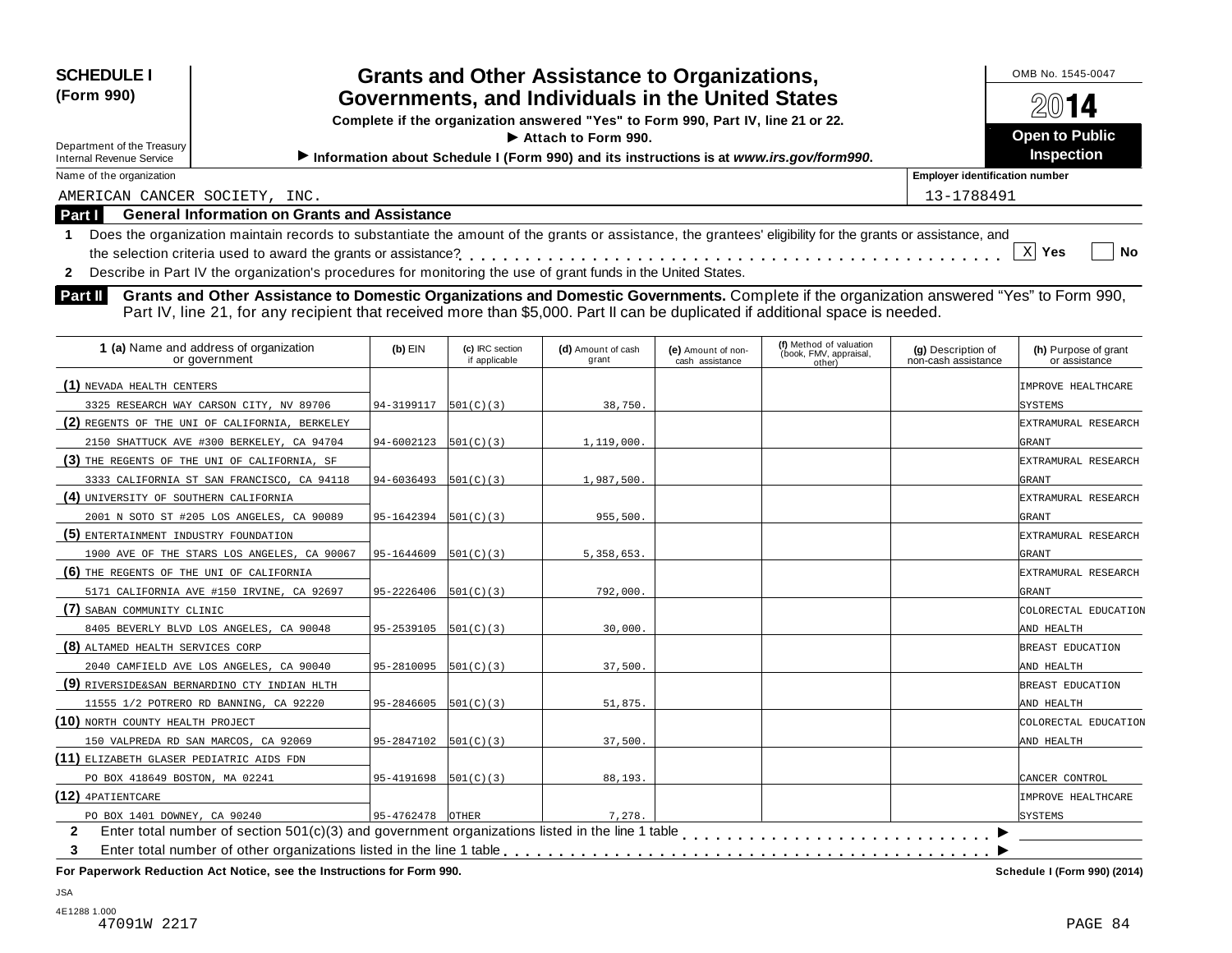| <b>SCHEDULE I</b>                                                                                                                                                         |                                                                                                         |                 | <b>Grants and Other Assistance to Organizations,</b> |                    |                                  |                                       | OMB No. 1545-0047    |  |
|---------------------------------------------------------------------------------------------------------------------------------------------------------------------------|---------------------------------------------------------------------------------------------------------|-----------------|------------------------------------------------------|--------------------|----------------------------------|---------------------------------------|----------------------|--|
| (Form 990)                                                                                                                                                                |                                                                                                         |                 |                                                      |                    |                                  |                                       | 14                   |  |
|                                                                                                                                                                           | Governments, and Individuals in the United States                                                       |                 |                                                      |                    |                                  |                                       |                      |  |
|                                                                                                                                                                           | Complete if the organization answered "Yes" to Form 990, Part IV, line 21 or 22.<br>Attach to Form 990. |                 |                                                      |                    |                                  |                                       |                      |  |
| Department of the Treasury                                                                                                                                                | Information about Schedule I (Form 990) and its instructions is at www.irs.gov/form990.                 |                 |                                                      |                    |                                  |                                       |                      |  |
| <b>Internal Revenue Service</b><br>Name of the organization                                                                                                               |                                                                                                         |                 |                                                      |                    |                                  | <b>Employer identification number</b> | <b>Inspection</b>    |  |
|                                                                                                                                                                           |                                                                                                         |                 |                                                      |                    |                                  | 13-1788491                            |                      |  |
| AMERICAN CANCER SOCIETY, INC.<br><b>General Information on Grants and Assistance</b><br>Part I                                                                            |                                                                                                         |                 |                                                      |                    |                                  |                                       |                      |  |
|                                                                                                                                                                           |                                                                                                         |                 |                                                      |                    |                                  |                                       |                      |  |
| Does the organization maintain records to substantiate the amount of the grants or assistance, the grantees' eligibility for the grants or assistance, and<br>$\mathbf 1$ |                                                                                                         |                 |                                                      |                    |                                  |                                       | $X$ Yes<br><b>No</b> |  |
|                                                                                                                                                                           |                                                                                                         |                 |                                                      |                    |                                  |                                       |                      |  |
| Describe in Part IV the organization's procedures for monitoring the use of grant funds in the United States.<br>$\mathbf{2}$                                             |                                                                                                         |                 |                                                      |                    |                                  |                                       |                      |  |
| Grants and Other Assistance to Domestic Organizations and Domestic Governments. Complete if the organization answered "Yes" to Form 990,<br>Part II                       |                                                                                                         |                 |                                                      |                    |                                  |                                       |                      |  |
| Part IV, line 21, for any recipient that received more than \$5,000. Part II can be duplicated if additional space is needed.                                             |                                                                                                         |                 |                                                      |                    |                                  |                                       |                      |  |
| 1 (a) Name and address of organization                                                                                                                                    | $(b)$ EIN                                                                                               | (c) IRC section | (d) Amount of cash                                   | (e) Amount of non- | (f) Method of valuation          | (g) Description of                    | (h) Purpose of grant |  |
| or government                                                                                                                                                             |                                                                                                         | if applicable   | grant                                                | cash assistance    | (book, FMV, appraisal,<br>other) | non-cash assistance                   | or assistance        |  |
| (1) THE REGENTS OF THE UNI OF CALIFORNIA, LA                                                                                                                              |                                                                                                         |                 |                                                      |                    |                                  |                                       | EXTRAMURAL RESEARCH  |  |
| 11000 KINROSS AVE LOS ANGELES, CA 90095                                                                                                                                   | 95-6006143                                                                                              | 501(C)(3)       | 1,144,500.                                           |                    |                                  |                                       | GRANT                |  |
| (2) REGENTS OF THE UNI OF CALIFORNIA, SAN DIEGO                                                                                                                           |                                                                                                         |                 |                                                      |                    |                                  |                                       | EXTRAMURAL RESEARCH  |  |
| 9500 GILMAN DR DEPT 0934 LA JOLLA, CA 92093                                                                                                                               | 95-6006144                                                                                              | 501(C)(3)       | 310,000.                                             |                    |                                  |                                       | GRANT                |  |
| (3) CHILDREN'S HOSPITAL OF LOS ANGELES                                                                                                                                    |                                                                                                         |                 |                                                      |                    |                                  |                                       | EXTRAMURAL RESEARCH  |  |
| 4650 SUNSET BLVD LOS ANGELES, CA 90027                                                                                                                                    | 95-6121916                                                                                              | OTHER           | 30,000                                               |                    |                                  |                                       | GRANT                |  |
| (4) WEST HAWAII CANCER SYMPOSIUM                                                                                                                                          |                                                                                                         |                 |                                                      |                    |                                  |                                       |                      |  |
| PO BOX 107 KEALAKEKUA, HI 96750                                                                                                                                           | 99-0262290                                                                                              | OTHER           | 10,000.                                              |                    |                                  |                                       | CANCER CONTROL       |  |
| $(5)$ CAMP MOKULE'IA                                                                                                                                                      |                                                                                                         |                 |                                                      |                    |                                  |                                       |                      |  |
| 68-729 FARRINGTON HWY WAIALUA, HI 96791                                                                                                                                   | 99-0275250                                                                                              | 501(C)(3)       | 13,281                                               |                    |                                  |                                       | CAMP PROGRAM         |  |
| (6) AMIGA PROMOTORAS DE SALUD                                                                                                                                             |                                                                                                         |                 |                                                      |                    |                                  |                                       | BREAST EDUCATION     |  |
| 4125 RAINBOW BLVD KANSAS CITY, KS 66103                                                                                                                                   | 48-1108830                                                                                              | 501(C)(3)       | 10,000.                                              |                    |                                  |                                       | AND HEALTH           |  |
| (7) AURORA WAKLERS POINT COMM CLINIC                                                                                                                                      |                                                                                                         |                 |                                                      |                    |                                  |                                       | BREAST EDUCATION     |  |
| 130 W BRUCE ST #200 MILWAUKEE, WI 53204                                                                                                                                   | 39-1442285                                                                                              | 501(C)(3)       | 50,625                                               |                    |                                  |                                       | AND HEALTH           |  |
| (8) BASILICA OF ST MARY OF NORFOLK VIRGINIA                                                                                                                               |                                                                                                         |                 |                                                      |                    |                                  |                                       |                      |  |
| 232 CHAPEL ST NORFOLK, VA 23504                                                                                                                                           | 54-0538214                                                                                              | <b>OTHER</b>    | 5,902.                                               |                    |                                  |                                       | CANCER CONTROL       |  |
| (9) BLUE RIDGE COMM HEALTH SVCS                                                                                                                                           |                                                                                                         |                 |                                                      |                    |                                  |                                       | COLORECTAL EDUCATION |  |
| 2579 CHIMNEY RCK HENDERSONVILLE, NC 28792                                                                                                                                 | 56-0794933                                                                                              | 501(C)(3)       | 12,500                                               |                    |                                  |                                       | AND HEALTH           |  |
| (10) DISTRICT CLINIC HOLDINGS INC                                                                                                                                         |                                                                                                         |                 |                                                      |                    |                                  |                                       | COLORECTAL EDUCATION |  |
| 2601 10TH AVE N #100 PALM SPRINGS, FL 33461                                                                                                                               | 45-5591655                                                                                              | GOVT.           | 37,500.                                              |                    |                                  |                                       | AND HEALTH           |  |

| 2601 10TH AVE N #100 PALM SPRINGS, FL 33461 45-5591655 GOVT.                                           |                         |              | 37.500. |  |  |  | AND HEALTH           |
|--------------------------------------------------------------------------------------------------------|-------------------------|--------------|---------|--|--|--|----------------------|
| (11) DOCTOR'S MEDICAL CENTER INC                                                                       |                         |              |         |  |  |  | COLORECTAL EDUCATION |
| 1200 NE 125TH ST NORTH MIAMI, FL 33161                                                                 | 65-0208889              | <b>OTHER</b> | 10,500. |  |  |  | AND HEALTH           |
| (12) FAMILY HEALTH CENTER OF SW FL                                                                     |                         |              |         |  |  |  | COLORECTAL EDUCATION |
| 2258 HELTMAN ST FORT MYERS, FL 33901                                                                   | $ 59-1741273 501(C)(3)$ |              | 37.500. |  |  |  | AND HEALTH           |
| Enter total number of section $501(c)(3)$ and government organizations listed in the line 1 table<br>2 |                         |              |         |  |  |  |                      |
|                                                                                                        |                         |              |         |  |  |  |                      |
|                                                                                                        |                         |              |         |  |  |  |                      |

**For Paperwork Reduction Act Notice, see the Instructions for Form 990. Schedule I (Form 990) (2014)**

JSA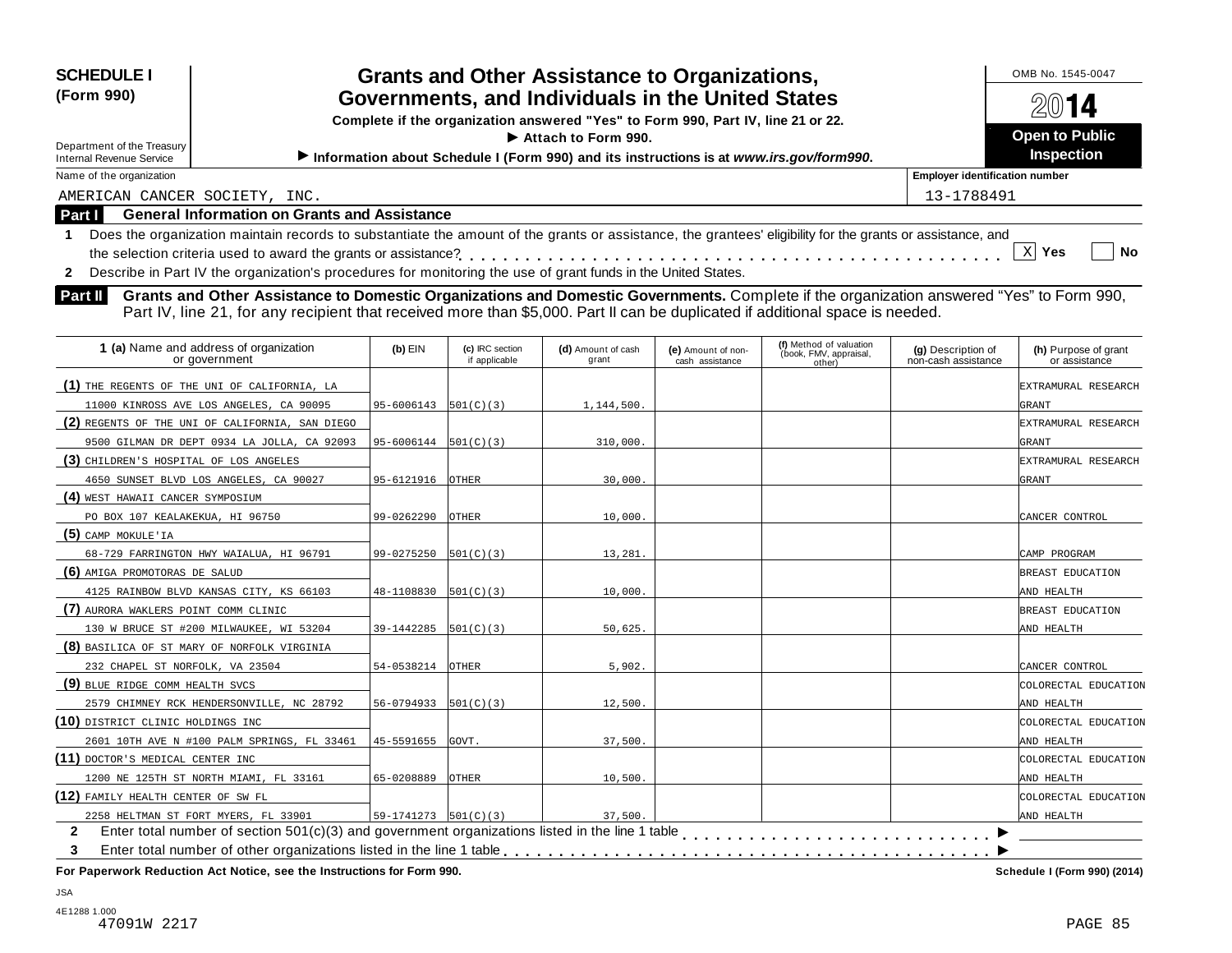| <b>SCHEDULE I</b><br>(Form 990)<br>Department of the Treasury<br><b>Internal Revenue Service</b> | <b>Grants and Other Assistance to Organizations,</b><br>Governments, and Individuals in the United States<br>Complete if the organization answered "Yes" to Form 990, Part IV, line 21 or 22.<br>Information about Schedule I (Form 990) and its instructions is at www.irs.gov/form990.                                                                                                                                                                                                                                                                                                                                                                 |            | OMB No. 1545-0047<br><b>Open to Public</b><br><b>Inspection</b> |                             |                                       |                                                             |                                           |                                       |
|--------------------------------------------------------------------------------------------------|----------------------------------------------------------------------------------------------------------------------------------------------------------------------------------------------------------------------------------------------------------------------------------------------------------------------------------------------------------------------------------------------------------------------------------------------------------------------------------------------------------------------------------------------------------------------------------------------------------------------------------------------------------|------------|-----------------------------------------------------------------|-----------------------------|---------------------------------------|-------------------------------------------------------------|-------------------------------------------|---------------------------------------|
| Name of the organization                                                                         | <b>Employer identification number</b>                                                                                                                                                                                                                                                                                                                                                                                                                                                                                                                                                                                                                    |            |                                                                 |                             |                                       |                                                             |                                           |                                       |
| AMERICAN CANCER SOCIETY, INC.                                                                    |                                                                                                                                                                                                                                                                                                                                                                                                                                                                                                                                                                                                                                                          |            |                                                                 |                             |                                       |                                                             | 13-1788491                                |                                       |
| $\mathbf{2}$<br><b>Part II</b>                                                                   | <b>General Information on Grants and Assistance</b><br><b>Part I</b><br>Does the organization maintain records to substantiate the amount of the grants or assistance, the grantees' eligibility for the grants or assistance, and<br>$X$ Yes<br><b>No</b><br>Describe in Part IV the organization's procedures for monitoring the use of grant funds in the United States.<br>Grants and Other Assistance to Domestic Organizations and Domestic Governments. Complete if the organization answered "Yes" to Form 990,<br>Part IV, line 21, for any recipient that received more than \$5,000. Part II can be duplicated if additional space is needed. |            |                                                                 |                             |                                       |                                                             |                                           |                                       |
|                                                                                                  | 1 (a) Name and address of organization<br>or government                                                                                                                                                                                                                                                                                                                                                                                                                                                                                                                                                                                                  | $(b)$ EIN  | (c) IRC section<br>if applicable                                | (d) Amount of cash<br>grant | (e) Amount of non-<br>cash assistance | (f) Method of valuation<br>(book, FMV, appraisal,<br>other) | (g) Description of<br>non-cash assistance | (h) Purpose of grant<br>or assistance |
| (1) FLORIDA DEPARTMENT OF HEALTH                                                                 | 1801 NORTH TEMPLE AVE STARKE, FL 32091                                                                                                                                                                                                                                                                                                                                                                                                                                                                                                                                                                                                                   | 59-3502843 | <b>OTHER</b>                                                    | 31,500.                     |                                       |                                                             |                                           | COLORECTAL EDUCATION<br>AND HEALTH    |
|                                                                                                  | (2) HLTH ANNEX OF THE FAM PRACTICE & CNSLNG NET                                                                                                                                                                                                                                                                                                                                                                                                                                                                                                                                                                                                          |            |                                                                 |                             |                                       |                                                             |                                           | BREAST EDUCATION                      |

| 1801 NORTH TEMPLE AVE STARKE, FL 32091          | 59-3502843                             | OTHER        | 31,500.  | AND HEALTH           |
|-------------------------------------------------|----------------------------------------|--------------|----------|----------------------|
| (2) HLTH ANNEX OF THE FAM PRACTICE & CNSLNG NET |                                        |              |          | BREAST EDUCATION     |
| 4700 WISSAHICKON AVE PHILADELPHIA, PA 19144     | $23-1727133$ $501(C)(3)$               |              | 36,075.  | AND HEALTH           |
| $(3)$ HOPE HEALTH INC                           |                                        |              |          |                      |
| 765 ATTUCKS LANE HYANNIS, MA 02601              | $04 - 2681561$   501(C)(3)             |              | 21,784.  | CANCER CONTROL       |
| (4) HUBERT H HUMPHREY COMP. HEALTH              |                                        |              |          | IMPROVE HEALTHCARE   |
| 5850 SOUTH MAIN ST LOS ANGELES, CA 90003        | 95-6000927                             | <b>OTHER</b> | 8,722.   | <b>SYSTEMS</b>       |
| (5) MT GILEAD MISSIONARY BAPTIST CHURCH         |                                        |              |          |                      |
| 1057 KENNEDY ST NORFOLK, VA 23513               | 54-1256529                             | OTHER        | 6,000.   | CANCER CONTROL       |
| (6) NEW VOICE CLUB                              |                                        |              |          |                      |
| 1405 SE FLAVEL ST PORTLAND, OR 97202            | $47 - 2397295$ $\vert 501(C)(3) \vert$ |              | 25, 244. | CANCER CONTROL       |
| (7) PALMS MEDICAL GROUP                         |                                        |              |          | COLORECTAL EDUCATION |
| 23343 NW CR 236 HIGH SPRNGS, FL 32643           | $59-2871302$ $501(C)(3)$               |              | 10,500.  | AND HEALTH           |
| (8) SAN YSIDRO HEALTH CENTER                    |                                        |              |          | COLORECTAL EDUCATION |
| 1275 30TH ST SAN DIEGO, CA 92154                | $95-2801772$ 501(C)(3)                 |              | 37,500.  | AND HEALTH           |
| (9)                                             |                                        |              |          |                      |
|                                                 |                                        |              |          |                      |
| (10)                                            |                                        |              |          |                      |
|                                                 |                                        |              |          |                      |
| (11)                                            |                                        |              |          |                      |
|                                                 |                                        |              |          |                      |
| (12)                                            |                                        |              |          |                      |
| $\overline{2}$                                  |                                        |              |          | 341.                 |
| 3                                               |                                        |              |          | 29.                  |
|                                                 |                                        |              |          |                      |

**For Paperwork Reduction Act Notice, see the Instructions for Form 990.** 

Schedule I (Form 990) (2014)

JSA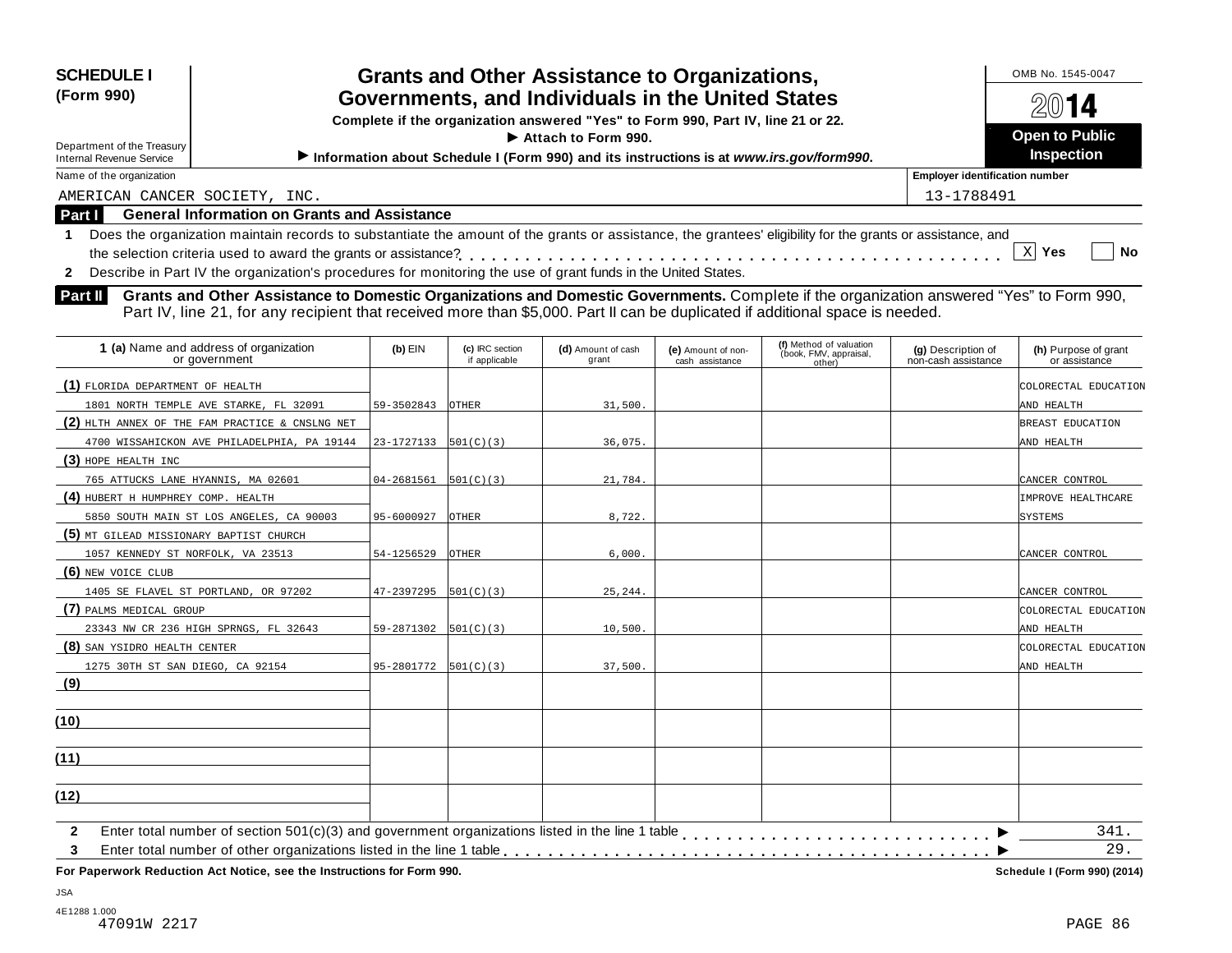**Grants and Other Assistance to Individuals in the United States.** Complete ifthe organization answered "Yes" on Form 990, Part IV, line 22. **Part III** Grants and Other Assistance to Individuals in the Ure Part III can be duplicated if additional space is needed.

| (a) Type of grant or assistance | (b) Number of<br>recipients | (c) Amount of<br>cash grant | (d) Amount of<br>non-cash assistance | (e) Method of valuation (book,<br>FMV, appraisal, other) | (f) Description of non-cash assistance |
|---------------------------------|-----------------------------|-----------------------------|--------------------------------------|----------------------------------------------------------|----------------------------------------|
|                                 |                             |                             |                                      |                                                          |                                        |
| LOOK GOOD, FEEL BETTER          | 27,920.                     | 14,265.                     | 12, 320, 500.                        | <b>FMV</b>                                               | COSMETIC KITS                          |
|                                 |                             |                             |                                      |                                                          |                                        |
| $2 \frac{\text{WIGS}}{}$        | 1,415.                      |                             | 746, 211. FMV                        |                                                          | WIGS                                   |
|                                 |                             |                             |                                      |                                                          |                                        |
| 3 GUEST ROOM PROGRAM            | 53,299.                     | 99,755.                     | 4,328,340.                           | $\ensuremath{\mathsf{FMV}}$                              | GUEST ROOMS                            |
|                                 |                             |                             |                                      |                                                          |                                        |
| TRANSPORTATION<br>4             | 9,588.                      | 1,203,213.                  |                                      |                                                          |                                        |
|                                 |                             |                             |                                      |                                                          |                                        |
| 5 PATIENT SUPPORT               | 1,357.                      | 400,636.                    |                                      |                                                          |                                        |
|                                 |                             |                             |                                      |                                                          |                                        |
| 6                               |                             |                             |                                      |                                                          |                                        |
|                                 |                             |                             |                                      |                                                          |                                        |
|                                 |                             |                             |                                      |                                                          |                                        |

**Supplemental Information.** Complete this part to provide the information required in Part I, line 2, Part III, column (b), and any other additional information. **Part IV**

DESCRIPTION OF ORGANIZATION'S PROCEDURES FOR MONITORING THE USE OF

GRANTS

FORM 990, SCHEDULE I, PART I, LINE 2

IN ORDER TO MONITOR THE USE OF GRANTS, REPORTING IS REQUIRED BY THE

RECIPIENT AT VARIOUS INTERVALS THROUGHOUT THE GRANT PERIOD. ANY REPORTING

IS REVIEWED BY INTERNAL STAFF TO ENSURE PROPER USAGE.

THE FOLLOWING PROCEDURES ARE PERFORMED TO MONITOR THE USE OF OUR RESEARCH

GRANTS: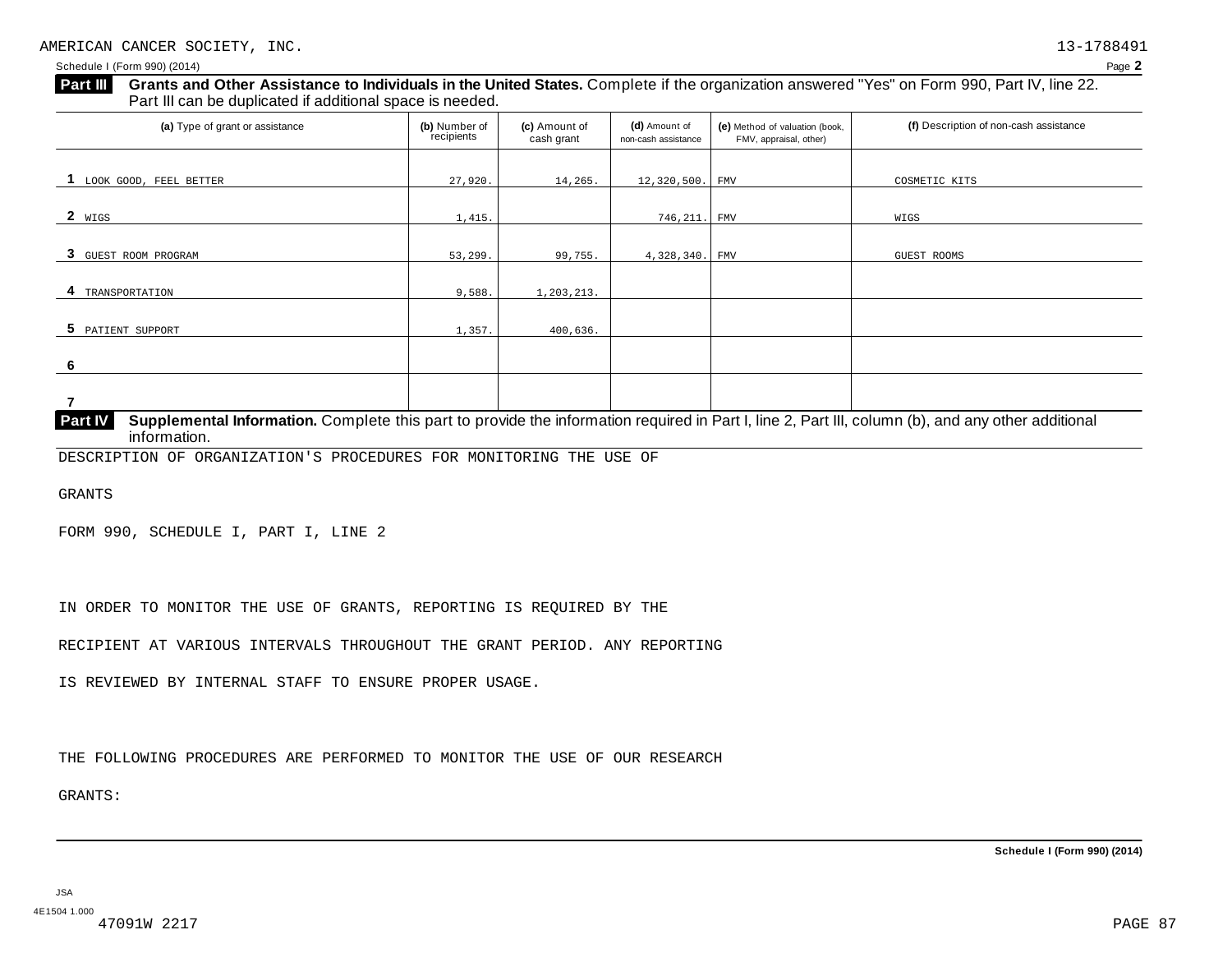| (a) Type of grant or assistance | (b) Number of<br>recipients | (c) Amount of<br>cash grant | (d) Amount of<br>non-cash assistance | (e) Method of valuation (book,<br>FMV, appraisal, other) | (f) Description of non-cash assistance |
|---------------------------------|-----------------------------|-----------------------------|--------------------------------------|----------------------------------------------------------|----------------------------------------|
|                                 |                             |                             |                                      |                                                          |                                        |
|                                 |                             |                             |                                      |                                                          |                                        |
|                                 |                             |                             |                                      |                                                          |                                        |
|                                 |                             |                             |                                      |                                                          |                                        |
|                                 |                             |                             |                                      |                                                          |                                        |
|                                 |                             |                             |                                      |                                                          |                                        |
|                                 |                             |                             |                                      |                                                          |                                        |

PROGRESS REPORTS

PROGRESS REPORTS, BOTH NON-TECHNICAL AND SCIENTIFIC, ARE SUBMITTED EACH

YEAR WITHIN SIX WEEKS OF THE FIRST AND SUBSEQUENT ANNIVERSARIES OF THE

START DATE OF THE GRANT, AND FINAL REPORTS ARE DUE WITHIN SIX WEEKS AFTER

THE GRANT HAS TERMINATED. THE SCIENTIFIC REPORT INCLUDES (A)

OBJECTIVE/HYPOTHESIS OF THE PROJECT, (B) THE PROGRESS MADE TOWARD

SPECIFIC AIMS IN THE ORIGINAL APPLICATION, (C) THE RELEVANCE AND RESULTS

TO PREVENTION, DIAGNOSIS, AND TREATMENT OF CANCER, (D) PUBLICATIONS

SUBMITTED, AND (E) A LIST OF PATENTS GRANTED IF APPLICABLE. NON-TECHNICAL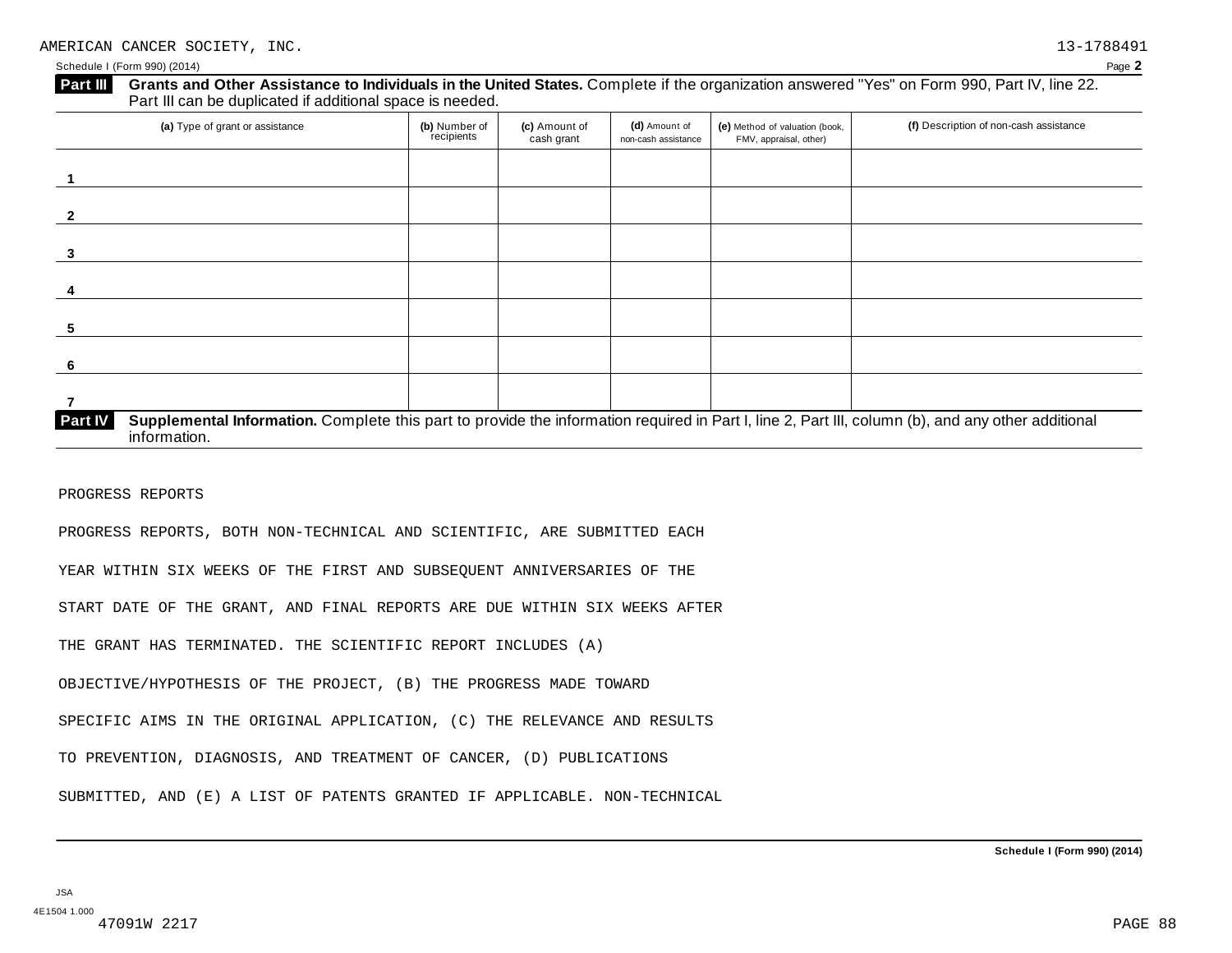| (a) Type of grant or assistance                                                                                                                                                      | (b) Number of<br>recipients | (c) Amount of<br>cash grant | (d) Amount of<br>non-cash assistance | (e) Method of valuation (book,<br>FMV, appraisal, other) | (f) Description of non-cash assistance |
|--------------------------------------------------------------------------------------------------------------------------------------------------------------------------------------|-----------------------------|-----------------------------|--------------------------------------|----------------------------------------------------------|----------------------------------------|
|                                                                                                                                                                                      |                             |                             |                                      |                                                          |                                        |
|                                                                                                                                                                                      |                             |                             |                                      |                                                          |                                        |
|                                                                                                                                                                                      |                             |                             |                                      |                                                          |                                        |
|                                                                                                                                                                                      |                             |                             |                                      |                                                          |                                        |
|                                                                                                                                                                                      |                             |                             |                                      |                                                          |                                        |
|                                                                                                                                                                                      |                             |                             |                                      |                                                          |                                        |
|                                                                                                                                                                                      |                             |                             |                                      |                                                          |                                        |
| <b>Part IV</b><br>Supplemental Information. Complete this part to provide the information required in Part I, line 2, Part III, column (b), and any other additional<br>information. |                             |                             |                                      |                                                          |                                        |

REPORTS ARE A SUMMARY OF PROGRESS IN THE LANGUAGE THAT A DONOR OR

VOLUNTEER WITH NO SCIENTIFIC BACKGROUND WOULD UNDERSTAND. ANNUAL REPORTS

AND FINAL REPORTS ARE REVIEWED BY APPROPRIATE AMERICAN CANCER SOCIETY

STAFF.

FINANCIAL REPORTS

FOLLOWING THE TERMINATION DATE OF THE GRANT, INSTITUTIONS ARE REQUIRED TO

FILE A FINAL REPORT OF EXPENDITURES. BOTH THE PRINCIPAL INVESTIGATOR AS

WELL AS THE INSTITUTION'S FINANCIAL OFFICER MUST SIGN SUBMITTED REPORTS.

IF A FINANCIAL REPORT REFLECTS AN UNEXPENDED BALANCE AT THE END OF THE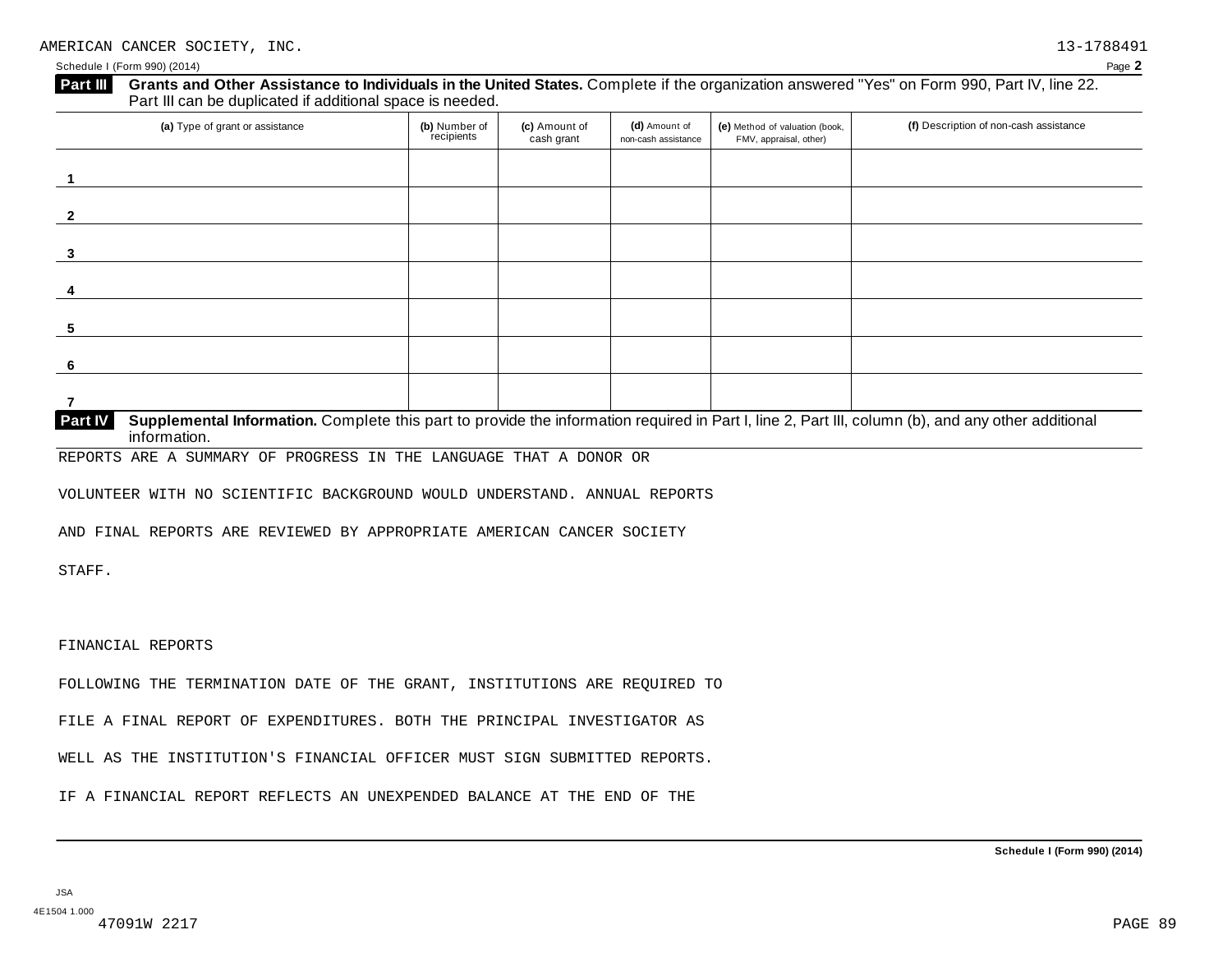| (a) Type of grant or assistance | (b) Number of<br>recipients | (c) Amount of<br>cash grant | (d) Amount of<br>non-cash assistance | (e) Method of valuation (book,<br>FMV, appraisal, other) | (f) Description of non-cash assistance |
|---------------------------------|-----------------------------|-----------------------------|--------------------------------------|----------------------------------------------------------|----------------------------------------|
|                                 |                             |                             |                                      |                                                          |                                        |
|                                 |                             |                             |                                      |                                                          |                                        |
|                                 |                             |                             |                                      |                                                          |                                        |
|                                 |                             |                             |                                      |                                                          |                                        |
|                                 |                             |                             |                                      |                                                          |                                        |
|                                 |                             |                             |                                      |                                                          |                                        |
|                                 |                             |                             |                                      |                                                          |                                        |
|                                 |                             |                             |                                      |                                                          |                                        |
|                                 |                             |                             |                                      |                                                          |                                        |

**Supplemental Information.** Complete this part to provide the information required in Part I, line 2, Part III, column (b), and any other additional information. **Part IV**

GRANT PERIOD, THE INSTITUTION MUST RETURN THESE FUNDS TO THE SOCIETY. THE

REPORT OF EXPENDITURES INCLUDES THE FOLLOWING:

- SUMMARY OF EXPENDITURES DETAILED BY SALARIES, FRINGE BENEFITS,

SUPPLIES, EQUIPMENT, TRAVEL, AND MISCELLANEOUS

- INDIRECT COSTS
- SIGNATURE OF UNIVERSITY/INSTITUTION FINANCIAL OFFICER AND INVESTIGATOR
- SIGNATURE OF AMERICAN CANCER SOCIETY REVIEWER

REPORTS OF EXPENDITURE FOR ALL RESEARCH AND HEALTH PROFESSIONAL TRAINING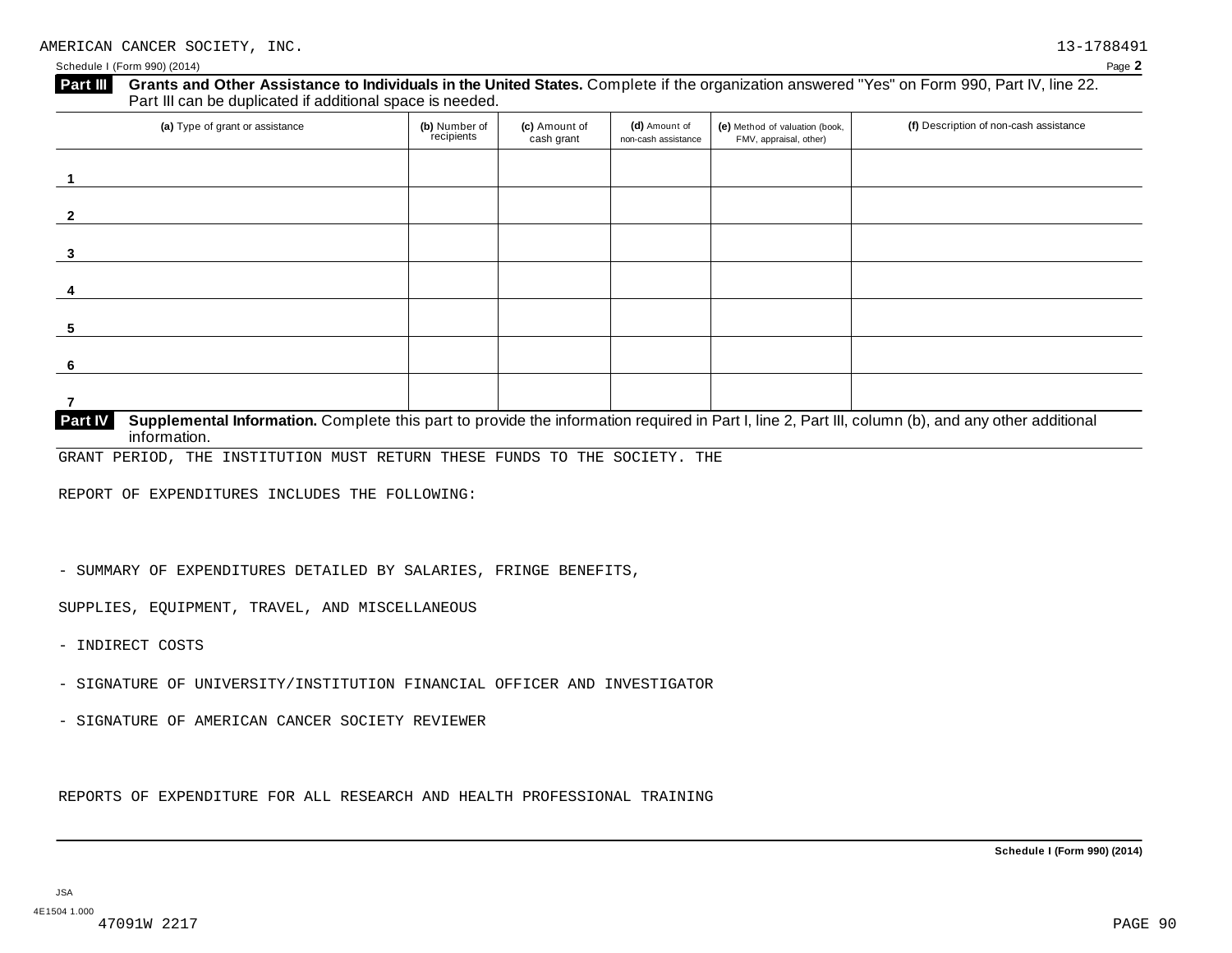| (a) Type of grant or assistance | (b) Number of<br>recipients | (c) Amount of<br>cash grant | (d) Amount of<br>non-cash assistance | (e) Method of valuation (book,<br>FMV, appraisal, other) | (f) Description of non-cash assistance |
|---------------------------------|-----------------------------|-----------------------------|--------------------------------------|----------------------------------------------------------|----------------------------------------|
|                                 |                             |                             |                                      |                                                          |                                        |
|                                 |                             |                             |                                      |                                                          |                                        |
|                                 |                             |                             |                                      |                                                          |                                        |
|                                 |                             |                             |                                      |                                                          |                                        |
|                                 |                             |                             |                                      |                                                          |                                        |
|                                 |                             |                             |                                      |                                                          |                                        |
|                                 |                             |                             |                                      |                                                          |                                        |

**Supplemental Information.** Complete this part to provide the information required in Part I, line 2, Part III, column (b), and any other additional information. **Part IV**

GRANTS ARE REVIEWED BY APPROPRIATE AMERICAN CANCER SOCIETY STAFF. REPORTS

ARE REVIEWED FOR NUMERICAL ACCURACY, DISALLOWED EXPENDITURES, AND

VERIFICATION THAT THE INDIRECT COST RATE IS APPLIED APPROPRIATELY. A

GRANT ACCOUNT IS NOT CONSIDERED FINALIZED UNTIL ALL GRANT EXPENDITURES

HAVE BEEN APPROVED AND ACCOUNTED FOR, INCLUDING THE RETURN OF ANY

UNEXPENDED FUNDS OR OUTSTANDING PAYMENTS DUE.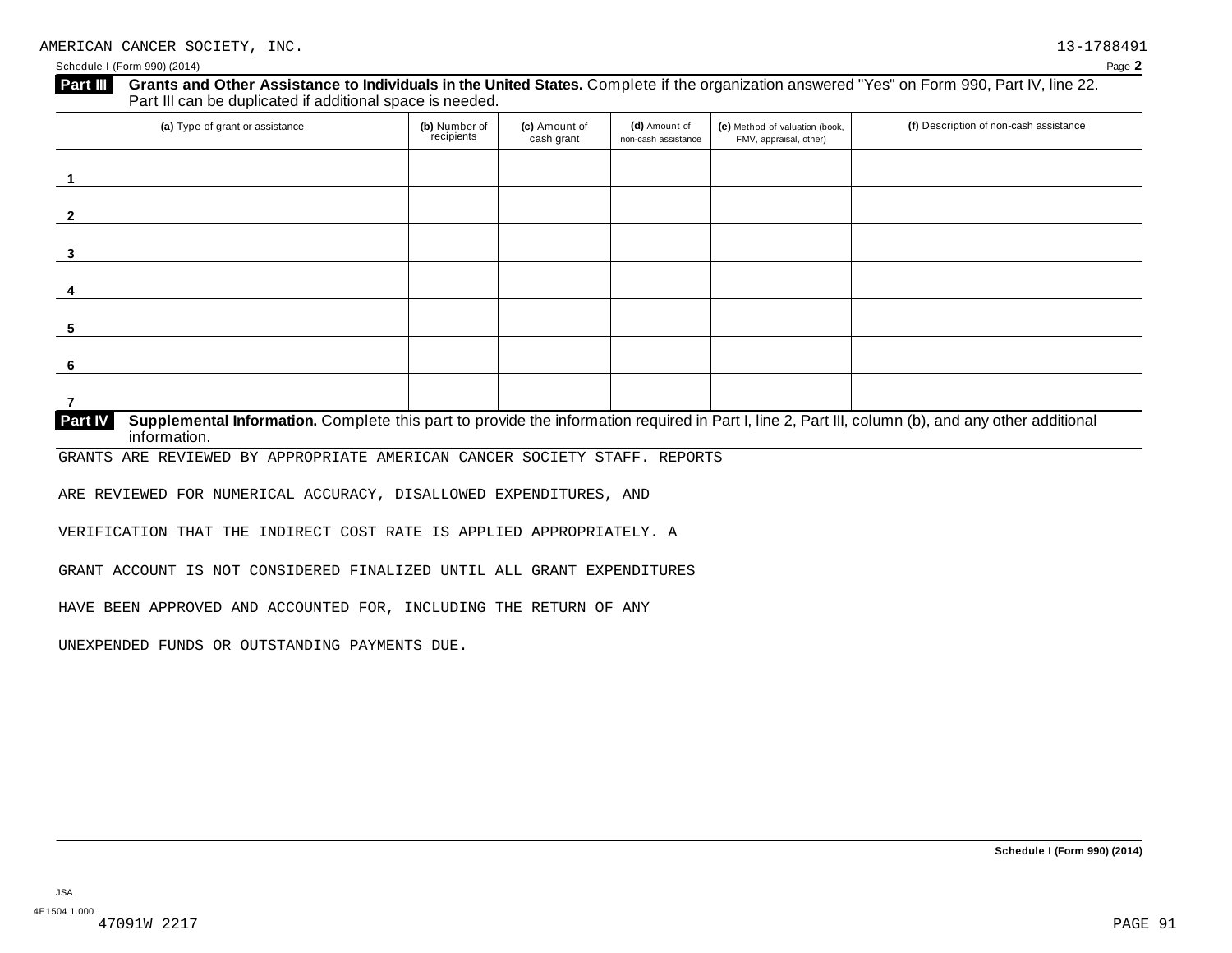|        | <b>SCHEDULE J</b>               |                                                                                          | <b>Compensation Information</b>                                                                                                                                                                                         |                                       | OMB No. 1545-0047     |             |             |
|--------|---------------------------------|------------------------------------------------------------------------------------------|-------------------------------------------------------------------------------------------------------------------------------------------------------------------------------------------------------------------------|---------------------------------------|-----------------------|-------------|-------------|
|        | (Form 990)                      |                                                                                          | For certain Officers, Directors, Trustees, Key Employees, and Highest                                                                                                                                                   |                                       |                       |             |             |
|        |                                 |                                                                                          | <b>Compensated Employees</b><br>> Complete if the organization answered "Yes" on Form 990, Part IV, line 23.                                                                                                            |                                       |                       | 14          |             |
|        | Department of the Treasury      |                                                                                          | Attach to Form 990.                                                                                                                                                                                                     |                                       | <b>Open to Public</b> |             |             |
|        | <b>Internal Revenue Service</b> |                                                                                          | Information about Schedule J (Form 990) and its instructions is at www.irs.gov/form990.                                                                                                                                 |                                       | <b>Inspection</b>     |             |             |
|        | Name of the organization        |                                                                                          |                                                                                                                                                                                                                         | <b>Employer identification number</b> |                       |             |             |
|        |                                 | AMERICAN CANCER SOCIETY, INC.                                                            |                                                                                                                                                                                                                         | 13-1788491                            |                       |             |             |
| Part I |                                 | <b>Questions Regarding Compensation</b>                                                  |                                                                                                                                                                                                                         |                                       |                       |             |             |
|        |                                 |                                                                                          | 1a Check the appropriate box(es) if the organization provided any of the following to or for a person listed in Form                                                                                                    |                                       |                       | Yes         | No          |
|        |                                 |                                                                                          | 990, Part VII, Section A, line 1a. Complete Part III to provide any relevant information regarding these items.                                                                                                         |                                       |                       |             |             |
|        |                                 | First-class or charter travel                                                            |                                                                                                                                                                                                                         |                                       |                       |             |             |
|        |                                 | Travel for companions                                                                    | Housing allowance or residence for personal use<br>Payments for business use of personal residence                                                                                                                      |                                       |                       |             |             |
|        |                                 | Tax indemnification and gross-up payments                                                | Health or social club dues or initiation fees                                                                                                                                                                           |                                       |                       |             |             |
|        |                                 | Discretionary spending account                                                           | Personal services (e.g., maid, chauffeur, chef)                                                                                                                                                                         |                                       |                       |             |             |
|        |                                 |                                                                                          |                                                                                                                                                                                                                         |                                       |                       |             |             |
| b      |                                 |                                                                                          | If any of the boxes on line 1a are checked, did the organization follow a written policy regarding payment                                                                                                              |                                       |                       |             |             |
|        |                                 |                                                                                          | or reimbursement or provision of all of the expenses described above? If "No," complete Part III to                                                                                                                     |                                       | 1b                    |             |             |
| 2      |                                 |                                                                                          | Did the organization require substantiation prior to reimbursing or allowing expenses incurred by all                                                                                                                   |                                       |                       |             |             |
|        |                                 |                                                                                          | directors, trustees, and officers, including the CEO/Executive Director, regarding the items checked in line                                                                                                            |                                       |                       |             |             |
|        |                                 |                                                                                          |                                                                                                                                                                                                                         |                                       | $\mathbf{2}$          |             |             |
|        |                                 |                                                                                          |                                                                                                                                                                                                                         |                                       |                       |             |             |
| 3      |                                 |                                                                                          | Indicate which, if any, of the following the filing organization used to establish the compensation of the<br>organization's CEO/Executive Director. Check all that apply. Do not check any boxes for methods used by a |                                       |                       |             |             |
|        |                                 |                                                                                          | related organization to establish compensation of the CEO/Executive Director, but explain in Part III.                                                                                                                  |                                       |                       |             |             |
|        | X                               | Compensation committee                                                                   | Written employment contract                                                                                                                                                                                             |                                       |                       |             |             |
|        | Х                               | Independent compensation consultant                                                      | $\mathbf X$<br>Compensation survey or study                                                                                                                                                                             |                                       |                       |             |             |
|        |                                 | Form 990 of other organizations                                                          | $\mathbf X$<br>Approval by the board or compensation committee                                                                                                                                                          |                                       |                       |             |             |
|        |                                 |                                                                                          |                                                                                                                                                                                                                         |                                       |                       |             |             |
| 4      |                                 | organization or a related organization:                                                  | During the year, did any person listed in Form 990, Part VII, Section A, line 1a, with respect to the filing                                                                                                            |                                       |                       |             |             |
| а      |                                 |                                                                                          |                                                                                                                                                                                                                         |                                       | 4a                    | Χ           |             |
| b      |                                 |                                                                                          | Participate in, or receive payment from, a supplemental nonqualified retirement plan?                                                                                                                                   |                                       | 4b                    | $\rm X$     |             |
| c      |                                 |                                                                                          | Participate in, or receive payment from, an equity-based compensation arrangement?                                                                                                                                      |                                       | 4c                    |             | $\mathbf X$ |
|        |                                 |                                                                                          | If "Yes" to any of lines 4a-c, list the persons and provide the applicable amounts for each item in Part III.                                                                                                           |                                       |                       |             |             |
|        |                                 |                                                                                          |                                                                                                                                                                                                                         |                                       |                       |             |             |
|        |                                 | Only section 501(c)(3), 501(c)(4), and 501(c)(29) organizations must complete lines 5-9. |                                                                                                                                                                                                                         |                                       |                       |             |             |
| 5      |                                 |                                                                                          | For persons listed in Form 990, Part VII, Section A, line 1a, did the organization pay or accrue any                                                                                                                    |                                       |                       |             |             |
|        |                                 | compensation contingent on the revenues of:                                              |                                                                                                                                                                                                                         |                                       |                       |             |             |
| a      |                                 |                                                                                          |                                                                                                                                                                                                                         |                                       | 5a                    | Χ           |             |
| b      |                                 |                                                                                          |                                                                                                                                                                                                                         |                                       | 5b                    | $\mathbf X$ |             |
|        |                                 | If "Yes" to line 5a or 5b, describe in Part III.                                         |                                                                                                                                                                                                                         |                                       |                       |             |             |
| 6      |                                 |                                                                                          | For persons listed in Form 990, Part VII, Section A, line 1a, did the organization pay or accrue any                                                                                                                    |                                       |                       |             |             |
|        |                                 | compensation contingent on the net earnings of:                                          |                                                                                                                                                                                                                         |                                       |                       |             |             |
| a      |                                 |                                                                                          |                                                                                                                                                                                                                         |                                       | 6a                    |             | $\mathbf X$ |
| b      |                                 |                                                                                          |                                                                                                                                                                                                                         |                                       | 6b                    |             | $\mathbf X$ |
|        |                                 | If "Yes" to line 6a or 6b, describe in Part III.                                         |                                                                                                                                                                                                                         |                                       |                       |             |             |
| 7      |                                 |                                                                                          | For persons listed in Form 990, Part VII, Section A, line 1a, did the organization provide any non-fixed                                                                                                                |                                       |                       |             |             |
|        |                                 |                                                                                          | payments not described in lines 5 and 6? If "Yes," describe in Part III.                                                                                                                                                |                                       | 7                     |             | Χ           |
| 8      |                                 |                                                                                          | Were any amounts reported in Form 990, Part VII, paid or accrued pursuant to a contract that was subject                                                                                                                |                                       |                       |             |             |
|        |                                 |                                                                                          | to the initial contract exception described in Regulations section 53.4958-4(a)(3)? If "Yes," describe                                                                                                                  |                                       |                       |             |             |
|        |                                 |                                                                                          |                                                                                                                                                                                                                         |                                       | 8                     |             | X           |
| 9      |                                 |                                                                                          | If "Yes" to line 8, did the organization also follow the rebuttable presumption procedure described in                                                                                                                  |                                       |                       |             |             |
|        |                                 |                                                                                          |                                                                                                                                                                                                                         |                                       | 9                     |             |             |
|        |                                 | For Paperwork Reduction Act Notice, see the Instructions for Form 990.                   |                                                                                                                                                                                                                         | Schedule J (Form 990) 2014            |                       |             |             |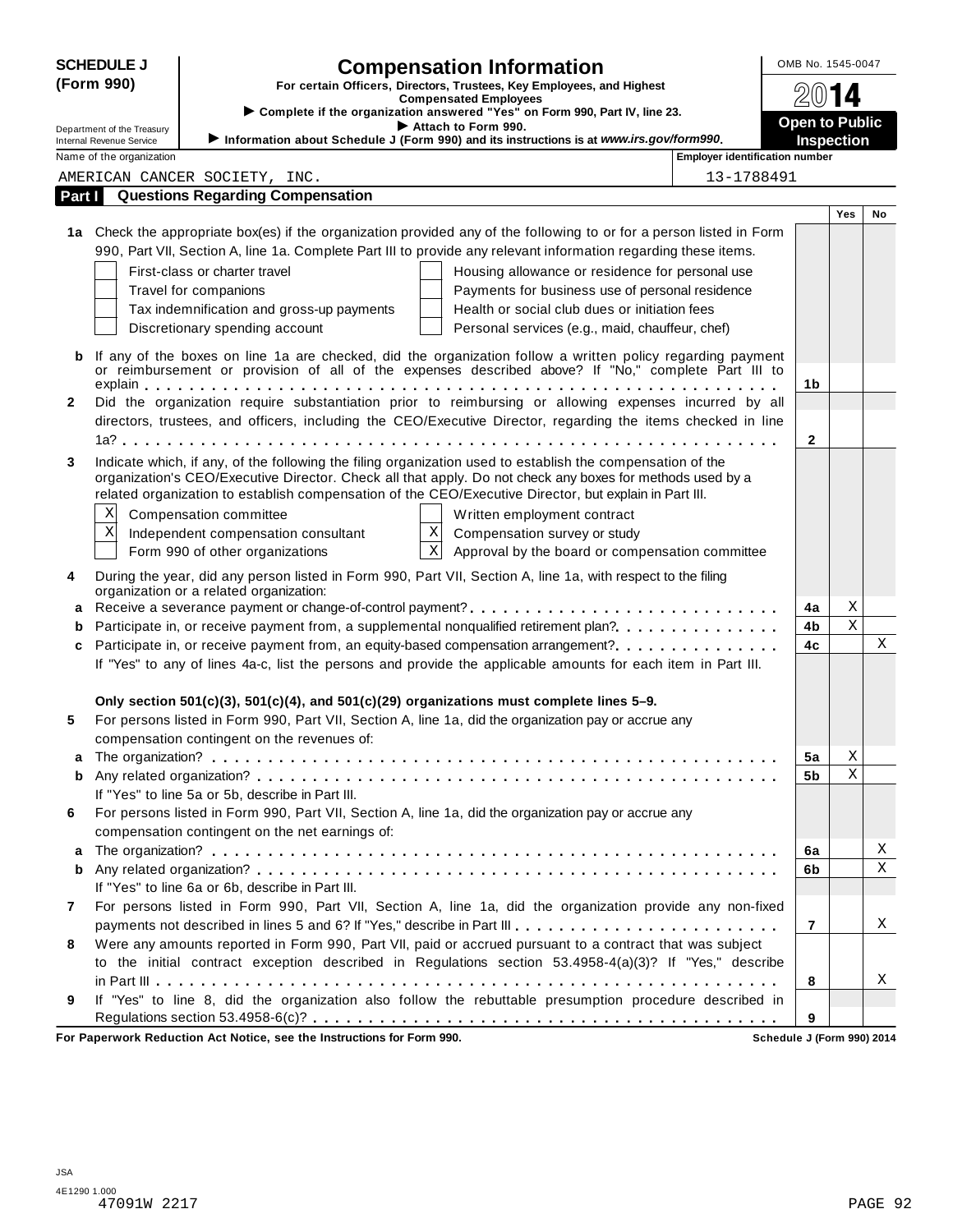#### **Part II Officers, Directors, Trustees, Key Employees, and Highest Compensated Employees.** Use duplicate copies ifadditional space is needed.

For each individual whose compensation must be reported in Schedule J, report compensation from the organization on row (i) and from related organizations, described in the instructions, on row (ii). Do not list any individuals that are not listed on Form 990, Part VII.

Note. The sum of columns (B)(i)-(iii) for each listed individual must equal the total amount of Form 990, Part VII, Section A, line 1a, applicable column (D) and (E) amounts for that individual.

|                                               |      |                          | (B) Breakdown of W-2 and/or 1099-MISC compensation |                                           | (C) Retirement and             | (D) Nontaxable | (E) Total of columns | (F) Compensation                                           |
|-----------------------------------------------|------|--------------------------|----------------------------------------------------|-------------------------------------------|--------------------------------|----------------|----------------------|------------------------------------------------------------|
| (A) Name and Title                            |      | (i) Base<br>compensation | (ii) Bonus & incentive<br>compensation             | (iii) Other<br>reportable<br>compensation | other deferred<br>compensation | benefits       | $(B)(i)-(D)$         | in column (B) reported<br>as deferred in prior<br>Form 990 |
| JOHN R. SEFFRIN                               | (i)  | 639,402.                 | 57,527.                                            | 166,375.                                  | 412,970.                       | 10,973.        | 1,287,247.           |                                                            |
| 1 CHIEF EXECUTIVE OFFICER                     | (ii) | 58,127.                  | 5,230.                                             | 15, 125.                                  | 37,543.                        | 997.           | 117,022.             |                                                            |
| CATHERINE E. MICKLE                           | (i)  | 318,718.                 | 19,257.                                            | 25,442.                                   | 186,540.                       | 13,089.        | 563,046.             |                                                            |
| 2 CHIEF FINANCIAL OFFICER                     | (ii) | 40,564.                  | 2,451.                                             | 3,238.                                    | 23,741.                        | 1,666.         | 71,660.              |                                                            |
| OTIS W. BRAWLEY                               | (i)  | 437,311.                 | 25,911.                                            | 50,463.                                   | 215,726.                       | 1,206.         | 730,617.             |                                                            |
| 3 CHIEF MEDICAL OFFICER                       | (ii) |                          |                                                    |                                           |                                |                |                      |                                                            |
| GREGORY P. BONTRAGER                          | (i)  | 543,140                  | 40,330.                                            | 84,485                                    | 460,738                        | 1,345          | 1,130,038            |                                                            |
| 4 CHIEF OPERATING OFFICER                     | (ii) |                          |                                                    |                                           |                                |                |                      |                                                            |
| JOSEPH C. CAHOON, JR.                         | (i)  | 422,043.                 | 31,327.                                            | 33,073                                    | 516,123                        | 6, 365.        | 1,008,931            |                                                            |
| 5 SENIOR EVP, FIELD OPERATIONS                | (ii) |                          |                                                    |                                           |                                |                |                      |                                                            |
| LINDA MACMASTER                               | (i)  | 221,036.                 |                                                    | 205, 347.                                 | 9,269                          | 5,484.         | 441,136.             |                                                            |
| 6 CHIEF REV. & MRKTNG, OUTGOING               | (ii) |                          |                                                    |                                           |                                |                |                      |                                                            |
| RICHARD C. WENDER                             | (i)  | 401,692.                 | 4,032.                                             | 13,795.                                   | 146,881                        | 14,811         | 581,211              |                                                            |
| 7 CHIEF CANCER CONTROL OFFICER                | (ii) |                          |                                                    |                                           |                                |                |                      |                                                            |
| DAVID F. VENEZIANO                            | (i)  | 393,614.                 | 29,262.                                            | 47,577.                                   | 632,456.                       | 7,974.         | 1,110,883            |                                                            |
| 8 EVP, CALIFORNIA DIVISION                    | (ii) |                          |                                                    |                                           |                                |                |                      |                                                            |
| NANCY C. YAW                                  | (i)  | 338,798.                 | 21,957.                                            | 49,259.                                   | 294,477                        | 17,342.        | 721,833              |                                                            |
| Q EVP, LAKESHORE DIVISION                     | (ii) |                          |                                                    |                                           |                                |                |                      |                                                            |
| LISA E. ROTH                                  | (i)  | 303,408.                 | 18,065.                                            | 61,887.                                   | 259,879                        | 9,999          | 653,238              |                                                            |
| 10 <sup>SVP, PRODUCT &amp; PROGRAM MGMT</sup> | (ii) |                          |                                                    |                                           |                                |                |                      |                                                            |
| JUNG H. KIM                                   | (i)  | 305,149.                 | 18,060                                             | 34,657.                                   | 127,675                        | 2,103.         | 487,644.             |                                                            |
| 11 <sup>EVP, EASTERN</sup> DIVISION           | (ii) |                          |                                                    |                                           |                                |                |                      |                                                            |
| RALPH A. DEVITTO                              | (i)  | 283,094.                 | 17,033.                                            | 10,854.                                   | 186,130                        | 11,886.        | 508,997              |                                                            |
| 12EVP, FLORIDA DIVISION                       | (ii) |                          |                                                    |                                           |                                |                |                      |                                                            |
|                                               | (i)  |                          |                                                    |                                           |                                |                |                      |                                                            |
| 13                                            | (i)  |                          |                                                    |                                           |                                |                |                      |                                                            |
|                                               | (i)  |                          |                                                    |                                           |                                |                |                      |                                                            |
| 14                                            | (ii) |                          |                                                    |                                           |                                |                |                      |                                                            |
|                                               | (i)  |                          |                                                    |                                           |                                |                |                      |                                                            |
| 15                                            | (ii) |                          |                                                    |                                           |                                |                |                      |                                                            |
|                                               | (i)  |                          |                                                    |                                           |                                |                |                      |                                                            |
| 16                                            | (ii) |                          |                                                    |                                           |                                |                |                      |                                                            |

**Schedule J (Form 990) 2014**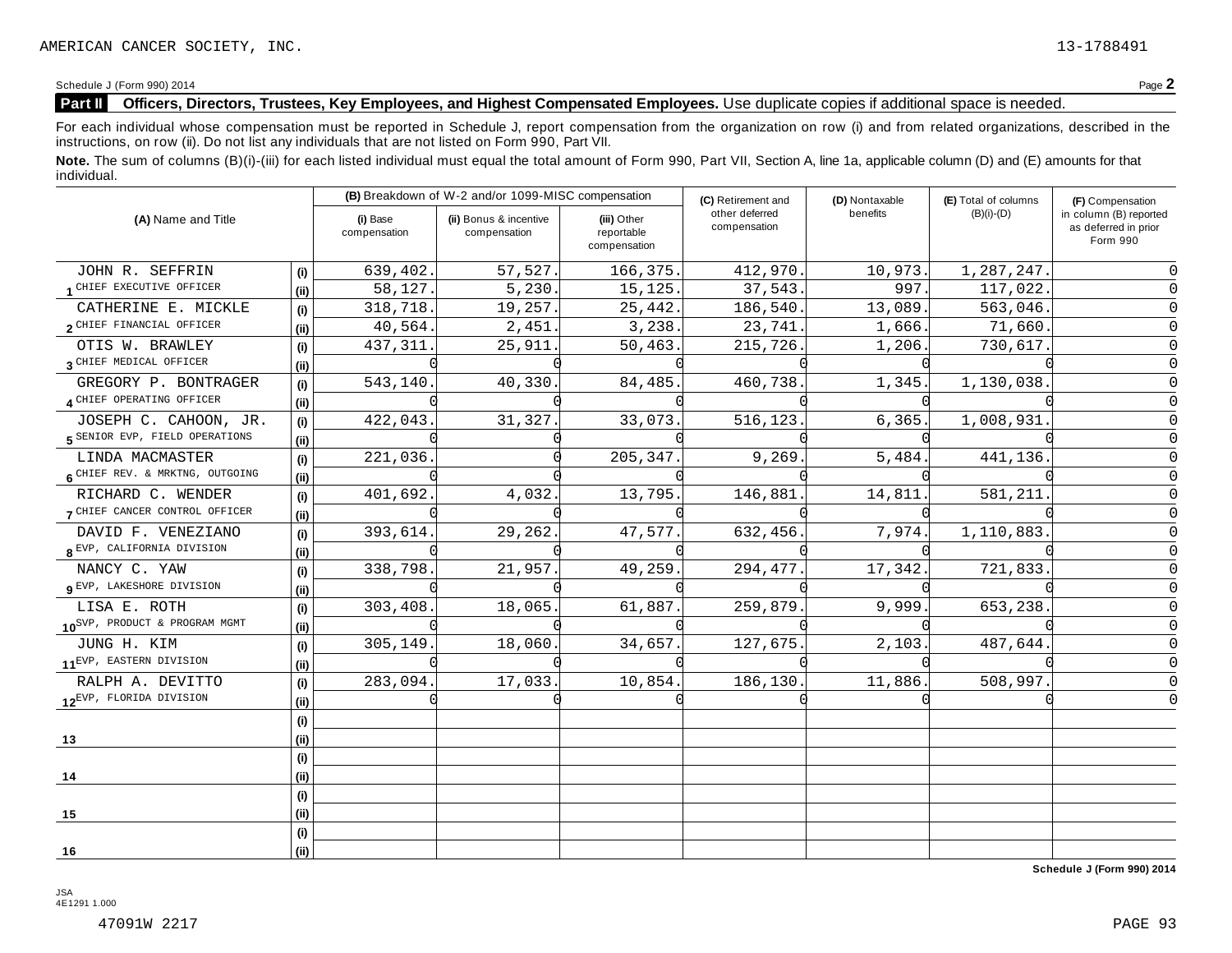#### **Part III Supplemental Information**

Complete this part to provide the information, explanation, or descriptions required for Part I, lines 1a, 1b, 3, 4a, 4b, 4c, 5a, 5b, 6a, 6b, 7, and 8, and for Part II. Also complete this part for any additional information.

SUPPLEMENTAL INFORMATION REGARDING COMPENSATION

SCHEDULE J, PART I, LINE 4A

LINDA MACMASTER: OTHER REPORTABLE COMPENSATION OF \$205,347 (PART II, LINE

6B(III)) INCLUDES \$191,348 PAID IN ACCORDANCE WITH THE TERMS OF A

RETENTION AGREEMENT.

SCHEDULE J, PART I, LINE 4B

THE FILING ORGANIZATION MAINTAINS A SUPPLEMENTAL EXECUTIVE RETIREMENT PLAN ("SERP") AS PART OF THE TOTAL COMPENSATION ARRANGEMENTS FOR CERTAIN EXECUTIVES. THE SERP IS DESIGNED TO RESTORE CERTAIN BENEFITS THAT ARE LOST AS A RESULT OF TAX RESTRICTIONS ON BENEFITS PAYABLE FROM THE TAX-QUALIFIED DEFINED BENEFIT RETIREMENT PLAN. AS PART OF THE COMPENSATION COMMITTEE (THE "COMMITTEE") RESPONSIBILITIES, THE COMMITTEE CONSIDERS THE NEW AND TOTAL VALUES OF ALL SERP BENEFITS AS PART OF THE TOTAL COMPENSATION FOR EACH PARTICIPATING EXECUTIVE. THE COMMITTEE PROCESS IS FULLY DESCRIBED IN SCHEDULE O AS RELATED TO PART VI, LINE 15.

INCLUDED IN COLUMN B(III) IS AN AMOUNT REPRESENTING THE CURRENT YEAR

CHANGE IN ACTUARIAL VALUE OF BENEFITS. THESE AMOUNTS WERE NOT ACTUALLY

**Schedule J (Form 990) 2014**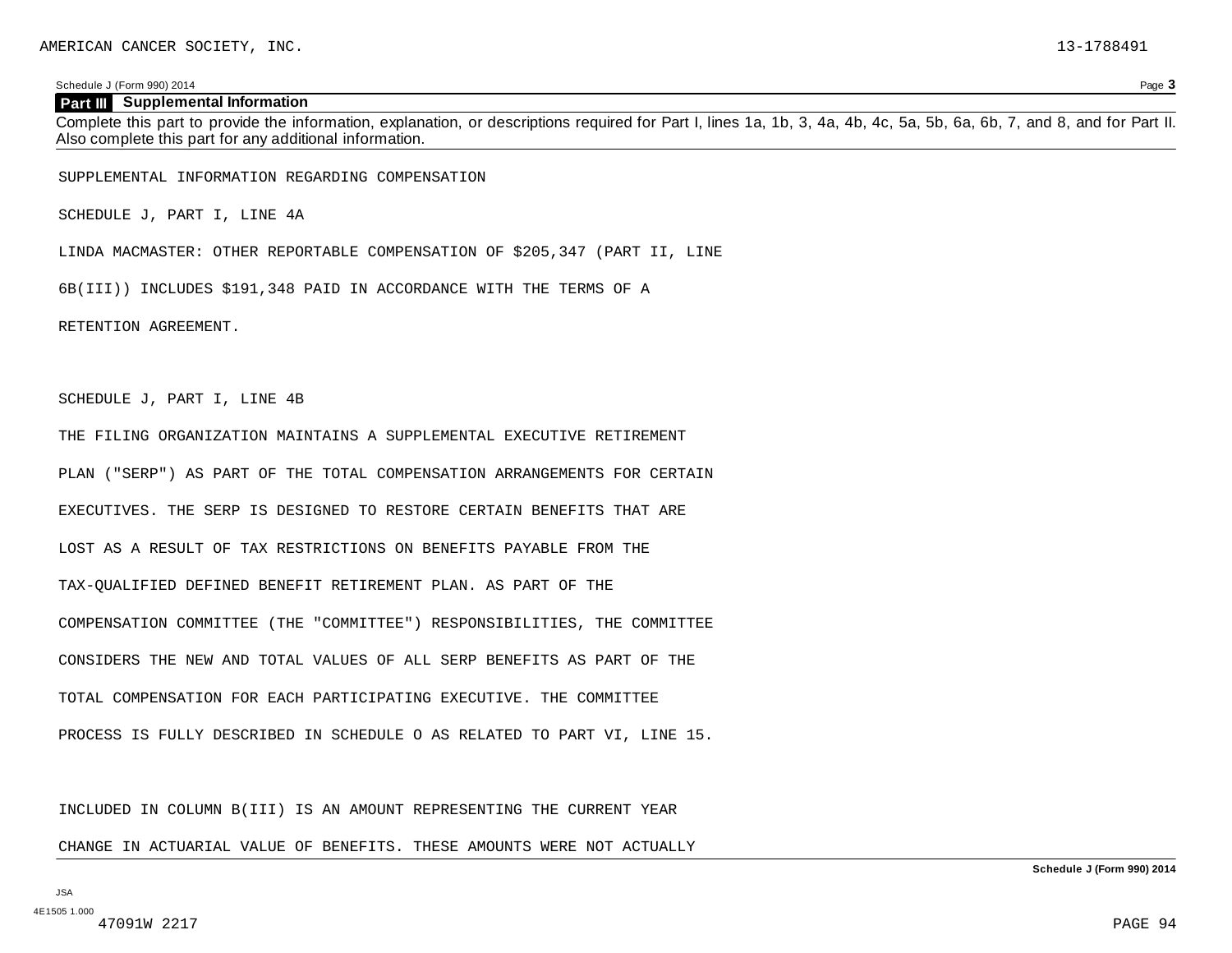#### **Part III Supplemental Information**

Complete this part to provide the information, explanation, or descriptions required for Part I, lines 1a, 1b, 3, 4a, 4b, 4c, 5a, 5b, 6a, 6b, 7, and 8, and for Part II. Also complete this part for any additional information.

PAID TO THE ELIGIBLE EXECUTIVES DURING THE YEAR.

THE INDIVIDUALS LISTED BELOW PARTICIPATED IN A SERP. THE AMOUNT OF THE

SERP BENEFIT IS NOTED NEXT TO THE NAME OF EACH INDIVIDUAL:

JOHN R. SEFFRIN: \$ 174,010

CATHERINE E. MICKLE: \$28,106

GREGORY P. BONTRAGER: \$83,119

OTIS W. BRAWLEY: \$48,450

JOSEPH C. CAHOON, JR.: \$32,040

DAVID F. VENEZIANO: \$44,837

NANCY C. YAW: \$46,883

LISA E. ROTH: \$61,178

JUNG H. KIM: \$34,193

RALPH A. DEVITTO: \$9,761

SCHEDULE J, PART I, LINE 5A AND 5B

CERTAIN STAFF OFFICERS AND KEY EMPLOYEES OF THE AMERICAN CANCER SOCIETY

ARE ELIGIBLE TO RECEIVE INCENTIVE PAYMENTS AS PART OF TOTAL COMPENSATION.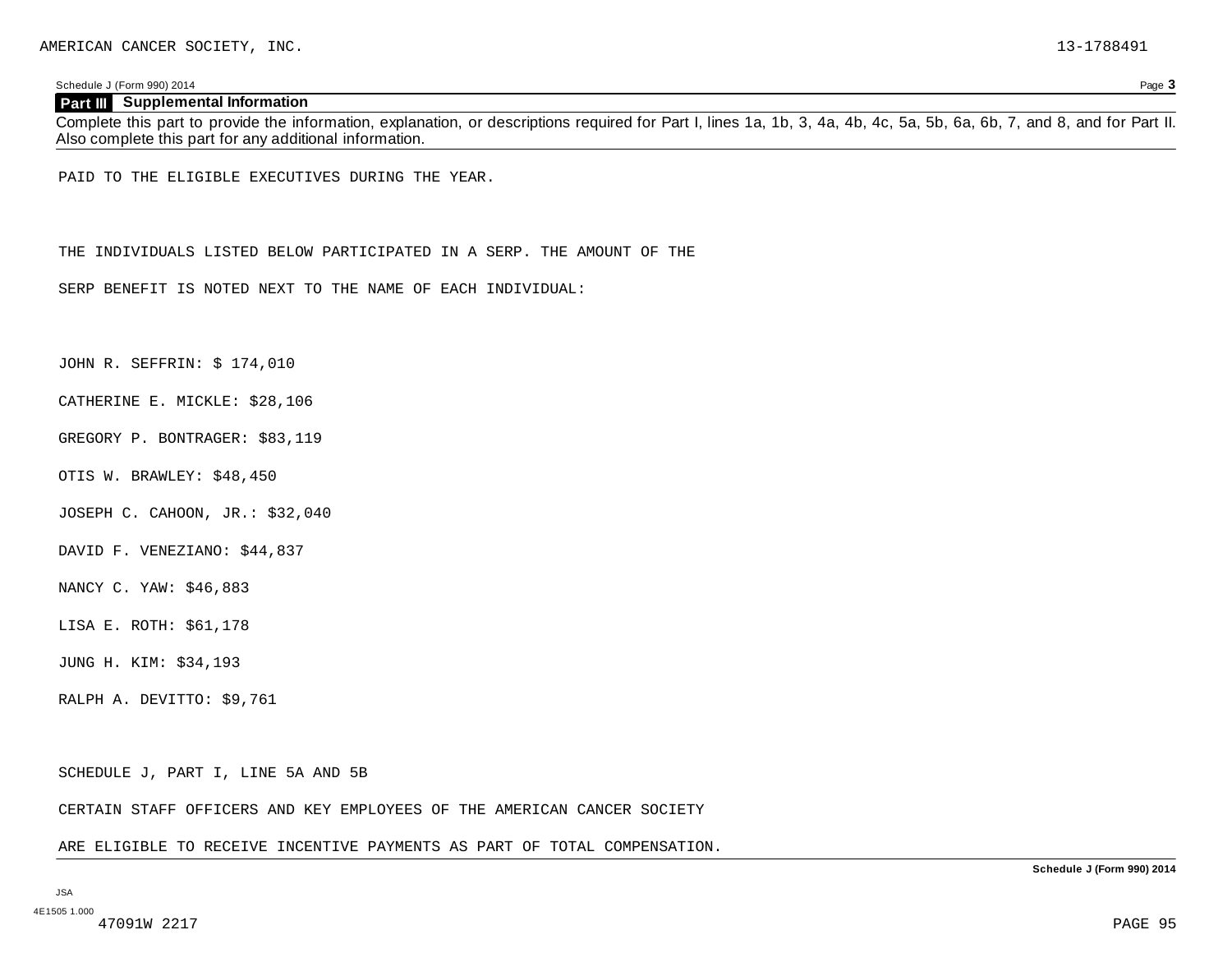#### **Part III Supplemental Information**

Complete this part to provide the information, explanation, or descriptions required for Part I, lines 1a, 1b, 3, 4a, 4b, 4c, 5a, 5b, 6a, 6b, 7, and 8, and for Part II. Also complete this part for any additional information.

INCENTIVE PAYMENTS ARE BASED ON THE ACHIEVEMENT OF STRETCH GOALS IN

VARIOUS CATEGORIES INCLUDING MISSION OUTCOMES, STRATEGIC ALIGNMENT, AND

REVENUE.

SCHEDULE J, PART II, COLUMN C

SCHEDULE J, PART II, COLUMN C INCLUDES DEFERRED COMPENSATION RELATED TO THE ANNUAL CHANGE IN ACTUARIAL VALUE OF A QUALIFIED DEFINED BENEFIT RETIREMENT PLAN AND A NON-QUALIFIED SUPPLEMENTAL EXECUTIVE RETIREMENT PLAN. THE CHANGES ARE CAUSED BY SEVERAL FACTORS, INCLUDING ADDITIONAL YEARS OF SERVICE, CHANGES IN BASE SALARY, AND CHANGES IN ACTUARIAL ASSUMPTIONS, WHICH ARE REQUIRED TO BE USED TO VALUE THE BENEFITS. A SIGNIFICANT DECREASE IN INTEREST RATES AND AN INCREASE IN THE LIFE EXPECTANCY OF PARTICIPANTS RESULTED IN A LARGE INCREASE IN ESTIMATED VALUE OF BENEFITS FROM THE PRIOR YEAR. PRIOR TO ACTUAL RETIREMENT, THESE ACTUARIAL (ESTIMATED) VALUES CAN INCREASE OR DECREASE FROM YEAR TO YEAR DEPENDING WHETHER CERTAIN ASSUMPTIONS INCREASE OR DECREASE.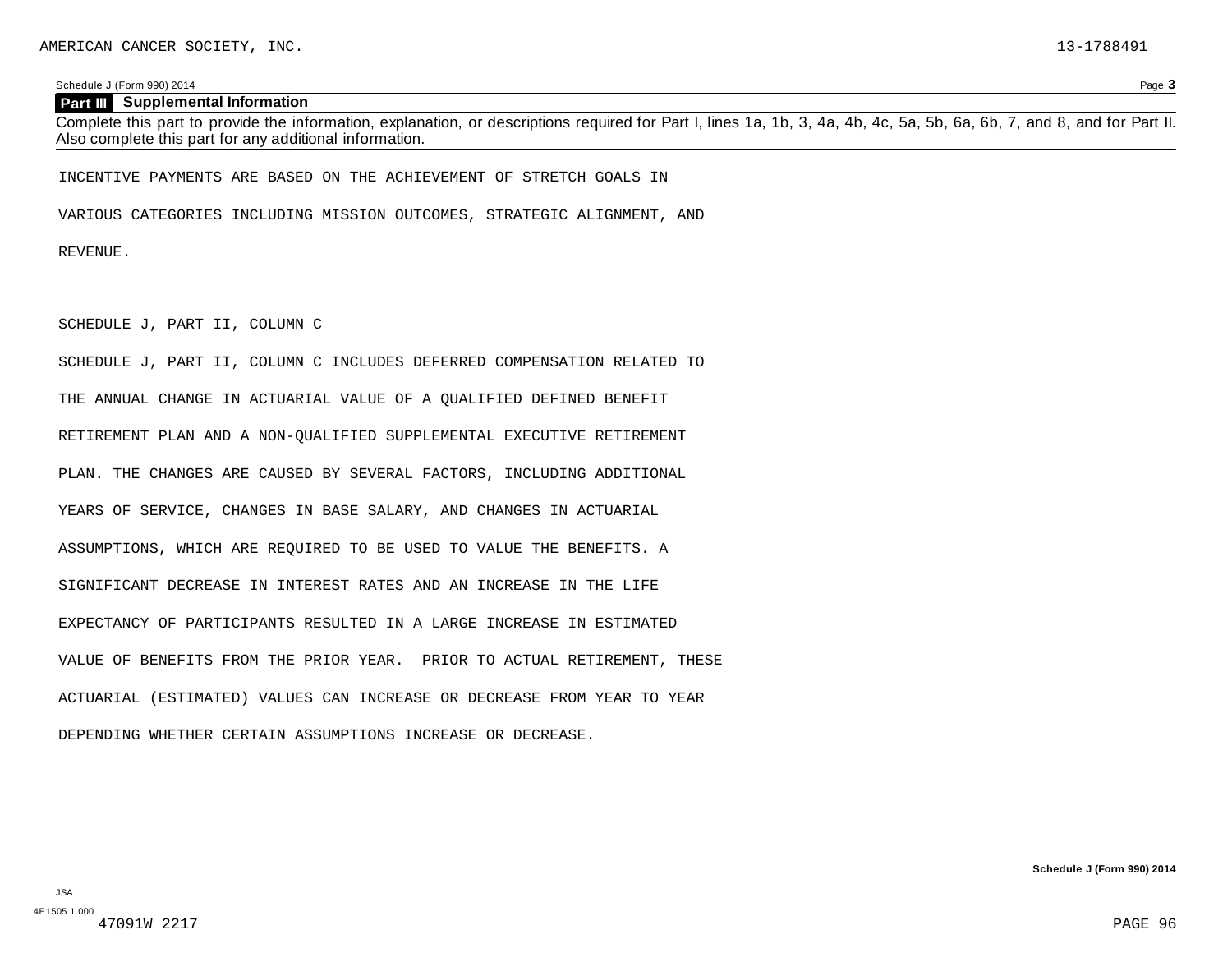## SCHEDULE M<br>
(Form 990) **Somplete if the organizations answered** "Yes" on Form 990, Part IV, lines 29 or 30. 2014 **(Form 990) is a complete** if the organizations answered "Yes" on Form 990, Part IV, lines 29 or 30. ● ② ● △ △ △

| Department of the Treasury |  |
|----------------------------|--|
| Internal Revenue Service   |  |

**I ► Complete it the organizations answered "Yes" on Form 990, Part IV, lines 29 or 30.<br>Department of the Treasury Attach to Form 990.<br>Department of the Treasury Attach to Form 990. Internal Revenue Service** I<br>
Information about Schedule M (Form 990) and its instructions is at *www.irs.gov/form990.* Inspection<br>
Inspection<br>
Inspection<br>
Imployer identification number

Name of the organization **Employer identification number**

| AMERICAN CANCER SOCIETY, INC. |  |  | 13-1788491 |
|-------------------------------|--|--|------------|
|-------------------------------|--|--|------------|

| Part I       | <b>Types of Property</b>                                                                                                                                                                                                       |                               |                                                        |                                                                                    |                                                              |
|--------------|--------------------------------------------------------------------------------------------------------------------------------------------------------------------------------------------------------------------------------|-------------------------------|--------------------------------------------------------|------------------------------------------------------------------------------------|--------------------------------------------------------------|
|              |                                                                                                                                                                                                                                | (a)<br>Check if<br>applicable | (b)<br>Number of contributions or<br>items contributed | (c)<br>Noncash contribution<br>amounts reported on<br>Form 990, Part VIII, line 1g | (d)<br>Method of determining<br>noncash contribution amounts |
| 1            |                                                                                                                                                                                                                                |                               |                                                        |                                                                                    |                                                              |
| $\mathbf{2}$ | Art - Historical treasures                                                                                                                                                                                                     |                               |                                                        |                                                                                    |                                                              |
| 3            | Art - Fractional interests                                                                                                                                                                                                     |                               |                                                        |                                                                                    |                                                              |
| 4            | Books and publications <b>contains</b>                                                                                                                                                                                         |                               |                                                        |                                                                                    |                                                              |
| 5            | Clothing and household                                                                                                                                                                                                         |                               |                                                        |                                                                                    |                                                              |
|              |                                                                                                                                                                                                                                | X                             |                                                        | 21, 157, 221.                                                                      | COST/SELLING PRICE                                           |
| 6            | Cars and other vehicles <b>Cars</b>                                                                                                                                                                                            |                               |                                                        |                                                                                    |                                                              |
| 7            | Boats and planes                                                                                                                                                                                                               |                               |                                                        |                                                                                    |                                                              |
| 8            | Intellectual property                                                                                                                                                                                                          |                               |                                                        |                                                                                    |                                                              |
| 9            | Securities - Publicly traded                                                                                                                                                                                                   |                               |                                                        |                                                                                    |                                                              |
| 10           | Securities - Closely held stock                                                                                                                                                                                                |                               |                                                        |                                                                                    |                                                              |
| 11           | Securities - Partnership, LLC,                                                                                                                                                                                                 |                               |                                                        |                                                                                    |                                                              |
|              | or trust interests experience that the set of the set of the set of the set of the set of the set of the set of the set of the set of the set of the set of the set of the set of the set of the set of the set of the set of  |                               |                                                        |                                                                                    |                                                              |
| 12           | Securities - Miscellaneous                                                                                                                                                                                                     | X                             | 503.                                                   | 6, 210, 086.                                                                       | <b>FMV</b>                                                   |
| 13           | Qualified conservation                                                                                                                                                                                                         |                               |                                                        |                                                                                    |                                                              |
|              | contribution - Historic                                                                                                                                                                                                        |                               |                                                        |                                                                                    |                                                              |
|              | structures                                                                                                                                                                                                                     |                               |                                                        |                                                                                    |                                                              |
| 14           | Qualified conservation                                                                                                                                                                                                         |                               |                                                        |                                                                                    |                                                              |
|              | contribution - Other <b>Canadian Contribution</b>                                                                                                                                                                              |                               |                                                        |                                                                                    |                                                              |
| 15           | Real estate - Residential                                                                                                                                                                                                      |                               |                                                        |                                                                                    |                                                              |
| 16           | Real estate - Commercial                                                                                                                                                                                                       |                               |                                                        |                                                                                    |                                                              |
| 17           |                                                                                                                                                                                                                                | X                             | 1.                                                     | 3,250,000.                                                                         | <b>FMV</b>                                                   |
| 18           | Collectibles.                                                                                                                                                                                                                  |                               |                                                        |                                                                                    |                                                              |
| 19           | Food inventory entertainment of the state of the state of the state of the state of the state of the state of the state of the state of the state of the state of the state of the state of the state of the state of the stat |                               |                                                        |                                                                                    |                                                              |
| 20           | Drugs and medical supplies                                                                                                                                                                                                     |                               |                                                        |                                                                                    |                                                              |
| 21           | Taxidermy                                                                                                                                                                                                                      |                               |                                                        |                                                                                    |                                                              |
| 22           | Historical artifacts <b>All Accords</b>                                                                                                                                                                                        |                               |                                                        |                                                                                    |                                                              |
| 23           | Scientific specimens <b>Scientific specimens</b>                                                                                                                                                                               |                               |                                                        |                                                                                    |                                                              |
| 24           | Archeological artifacts <b>Archeological</b>                                                                                                                                                                                   |                               |                                                        |                                                                                    |                                                              |
| 25           | Other $\blacktriangleright$ ( $\_$ ATCH 1                                                                                                                                                                                      |                               | 80,289.                                                | 18,660,256.                                                                        |                                                              |
| 26           | Other $\blacktriangleright$ (_______________)                                                                                                                                                                                  |                               |                                                        |                                                                                    |                                                              |
| 27           | Other $\blacktriangleright$ (_______________)                                                                                                                                                                                  |                               |                                                        |                                                                                    |                                                              |
| 28           | Other $\blacktriangleright$ (_______________)                                                                                                                                                                                  |                               |                                                        |                                                                                    |                                                              |
| 29           | Number of Forms 8283 received by the organization during the tax year for contributions for                                                                                                                                    |                               |                                                        |                                                                                    | 4.                                                           |
|              | which the organization completed Form 8283, Part IV, Donee Acknowledgement                                                                                                                                                     |                               |                                                        |                                                                                    | 29<br><b>Yes</b><br>No                                       |
|              | 30a During the year, did the organization receive by contribution any property reported in Part I, lines 1 through                                                                                                             |                               |                                                        |                                                                                    |                                                              |
|              | 28, that it must hold for at least three years from the date of the initial contribution, and which is not required                                                                                                            |                               |                                                        |                                                                                    |                                                              |
|              |                                                                                                                                                                                                                                |                               |                                                        |                                                                                    | Χ<br>30a                                                     |
|              | <b>b</b> If "Yes," describe the arrangement in Part II.                                                                                                                                                                        |                               |                                                        |                                                                                    |                                                              |
| 31           | Does the organization have a gift acceptance policy that requires the review of any non-standard                                                                                                                               |                               |                                                        |                                                                                    |                                                              |
|              |                                                                                                                                                                                                                                |                               |                                                        |                                                                                    | Χ<br>31                                                      |
|              | 32a Does the organization hire or use third parties or related organizations to solicit, process, or sell noncash                                                                                                              |                               |                                                        |                                                                                    |                                                              |
|              |                                                                                                                                                                                                                                |                               |                                                        |                                                                                    | Χ<br>32a                                                     |
|              | <b>b</b> If "Yes," describe in Part II.                                                                                                                                                                                        |                               |                                                        |                                                                                    |                                                              |
| 33           | If the organization did not report an amount in column (c) for a type of property for which column (a) is checked,                                                                                                             |                               |                                                        |                                                                                    |                                                              |
|              | describe in Part II.                                                                                                                                                                                                           |                               |                                                        |                                                                                    |                                                              |
|              | For Paperwork Reduction Act Notice, see the Instructions for Form 990.                                                                                                                                                         |                               |                                                        |                                                                                    | Schedule M (Form 990) (2014)                                 |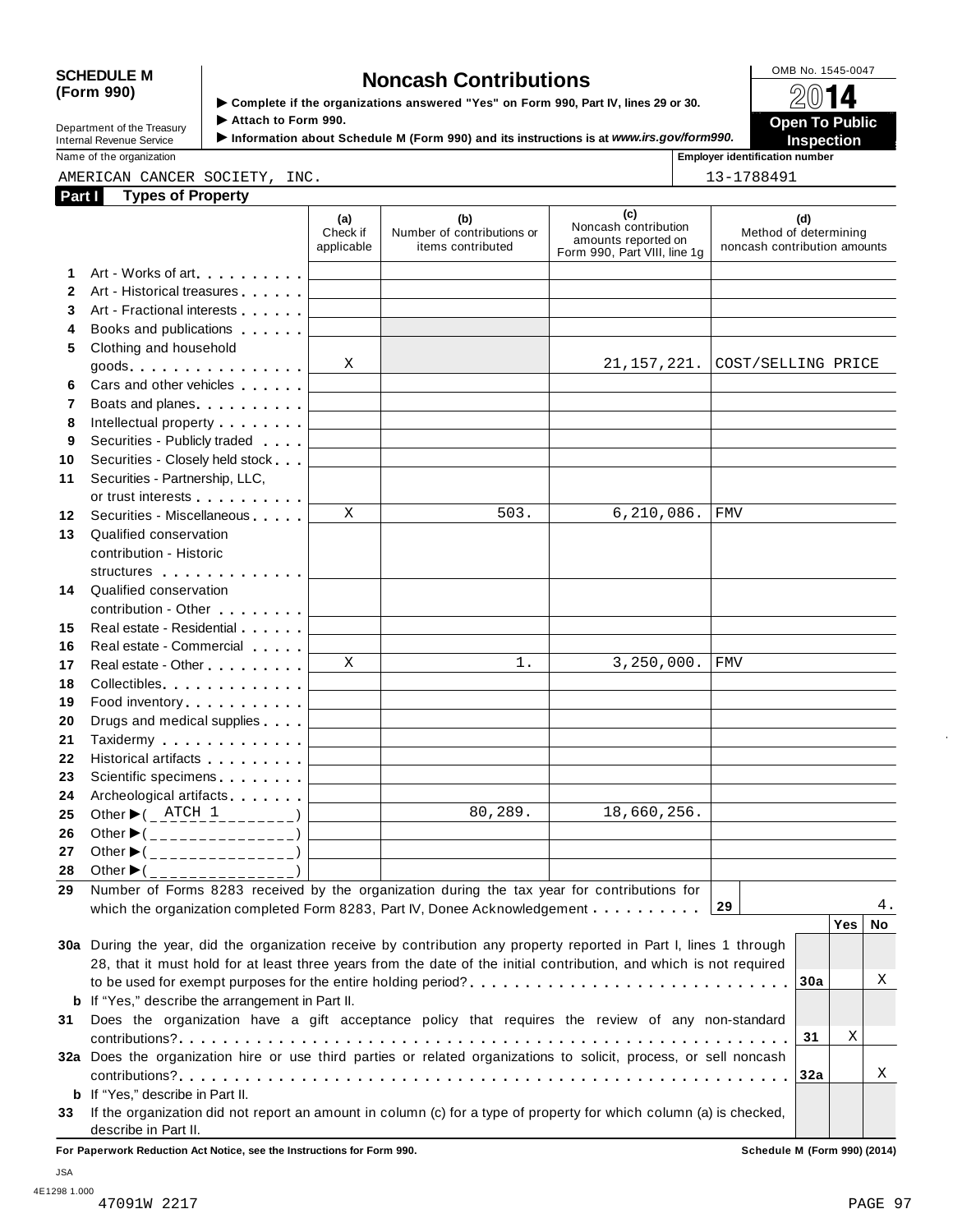<span id="page-96-0"></span>**Supplemental Information.** Complete this part to provide the information required by Part I, lines 30b, 32b, and 33, and whether the organization is reporting in Part I, column (b), the number of contributions, the number of items received, or a combination of both. Also complete this part for any additional information. **Part II**

ATTACHMENT 1

SCHEDULE M, PART I - OTHER NONCASH CONTRIBUTIONS

| DESCRIPTION              | CHECK<br>A) | NUMBER OF<br>$\vert B \rangle$<br>CONTRIBUTIONS | REVENUES<br>$\overline{C}$ )<br>REPORTED | METHOD OF<br>DETERMINING |
|--------------------------|-------------|-------------------------------------------------|------------------------------------------|--------------------------|
| COSMETIC KITS            | Х           | 25548.                                          | 12,933,001.                              | COST/SELLING PRICE       |
| GUESTROOM PROGRAM        | X           | 53299.                                          | 4,328,340.                               | COST/SELLING PRICE       |
| HOLIDAY FNDRSR DONATIONS | Χ           | 1442.                                           | 1,398,915.                               | COST/SELLING PRICE       |
| TOTALS                   |             | 80,289.                                         | 18,660,256.                              |                          |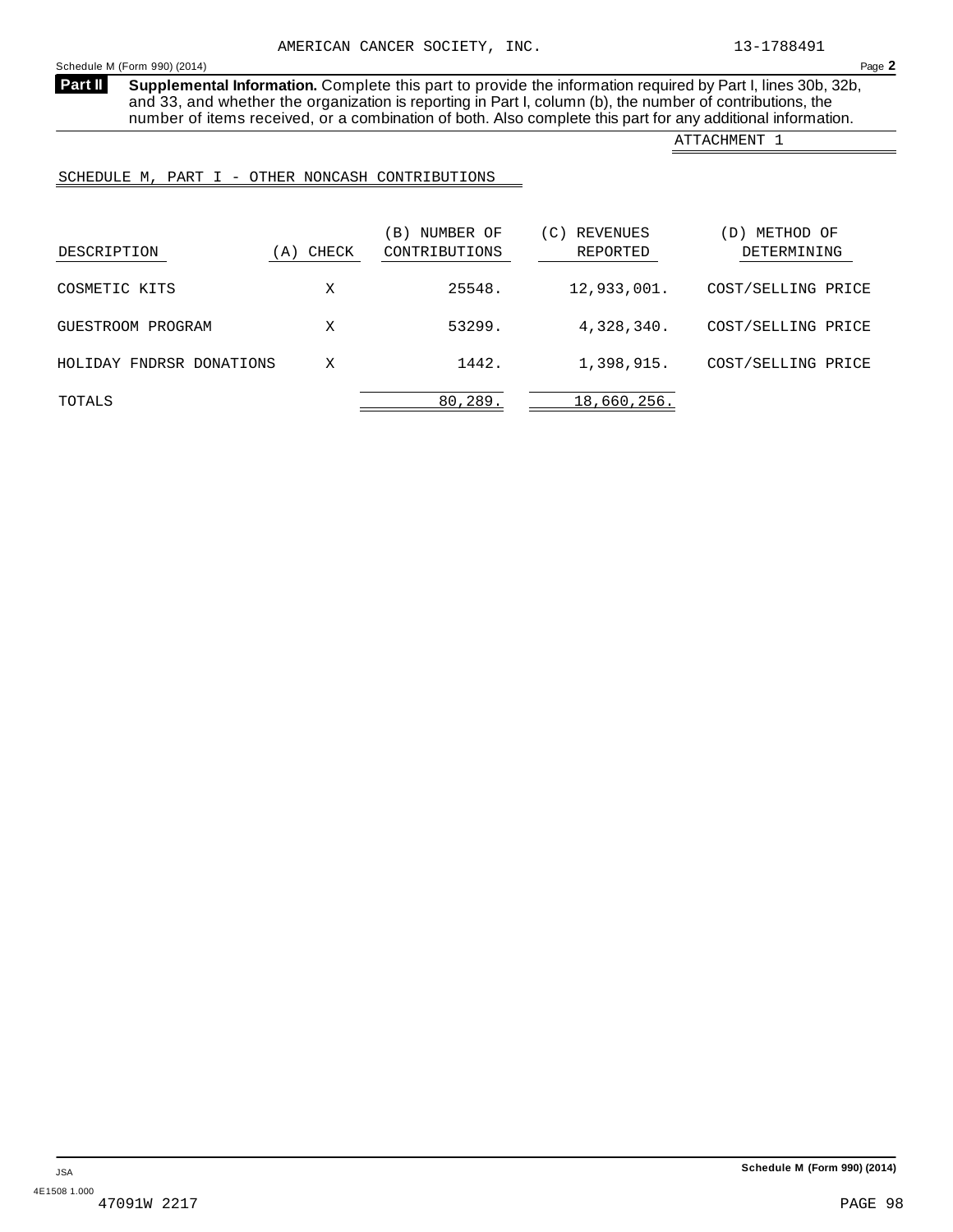**(Form 990 or 990-EZ)**

## **SCHEDULE O** Supplemental Information to Form 990 or 990-EZ  $\frac{100\text{dB No. }1545-0047}{\text{O}}$

**Complete to provide information for responses to specific questions on Form 990 or 990-EZ or to provide any additional information.** Fraction of the **Formation of the COVID COVID COVID COVID COVID COVID COVID COVID COVID COVID COVID COVID COVID COVID COVID COVID COVID COVID COVID COVID COVID COVID COVID COVID COVID COVID COVID COVID COVID COVID COVID CO** Department of the Treasury Internal Revenue Service I



AMERICAN CANCER SOCIETY, INC. 13-1788491

Name of the organization **Employer identification number**

DESCRIPTION OF OTHER PROGRAM SERVICES

FORM 990, PART III, LINE 4D

DETECTION AND TREATMENT PROGRAMS ARE DIRECTED AT FINDING CANCER BEFORE IT IS CLINICALLY APPARENT AND PROVIDE INFORMATION AND EDUCATION ABOUT CANCER TREATMENTS FOR CURE, RECURRENCE, SYMPTOM MANAGEMENT AND PAIN CONTROL. DETECTION/TREATMENT EXPENSES INCLUDED ACTIVITIES SUCH AS OUR COMMUNITY GRANTS FOR BREAST AND COLORECTAL CANCER SCREENINGS, AS WELL AS OUR BREAST CANCER AWARENESS PLATFORM AND GENERAL DETECTION AND TREATMENT EFFORTS.

TOTAL EXPENSES: \$91,837,115

GRANTS TO AFFILIATES: \$4,845,802

PROCESS USED TO REVIEW 990 BY MANAGEMENT &/OR GOVERNING BODY FORM 990, PART VI, LINE 11B

MANAGEMENT, IN CONJUNCTION WITH AN INDEPENDENT ACCOUNTING FIRM, PREPARES AND REVIEWS THE FORM 990. THE DRAFT FORM 990 IS THEN PROVIDED TO THE BOARD OF DIRECTORS' FINANCE COMMITTEE; AND THE CFO CONDUCTS A DETAILED REVIEW OF THE FORM 990 WITH THE COMMITTEE MEMBERS. AN ELECTRONIC (OR HARD) COPY OF THE FORM 990 IS PROVIDED TO EACH MEMBER OF THE BOARD OF DIRECTORS PRIOR TO THE FORM BEING FILED WITH THE IRS.

PROCESS TO MONITOR TRANSACTIONS FOR CONFLICTS OF INTEREST FORM 990, PART VI, LINE 12C THE AMERICAN CANCER SOCIETY MAINTAINS A WRITTEN CONFLICT OF INTEREST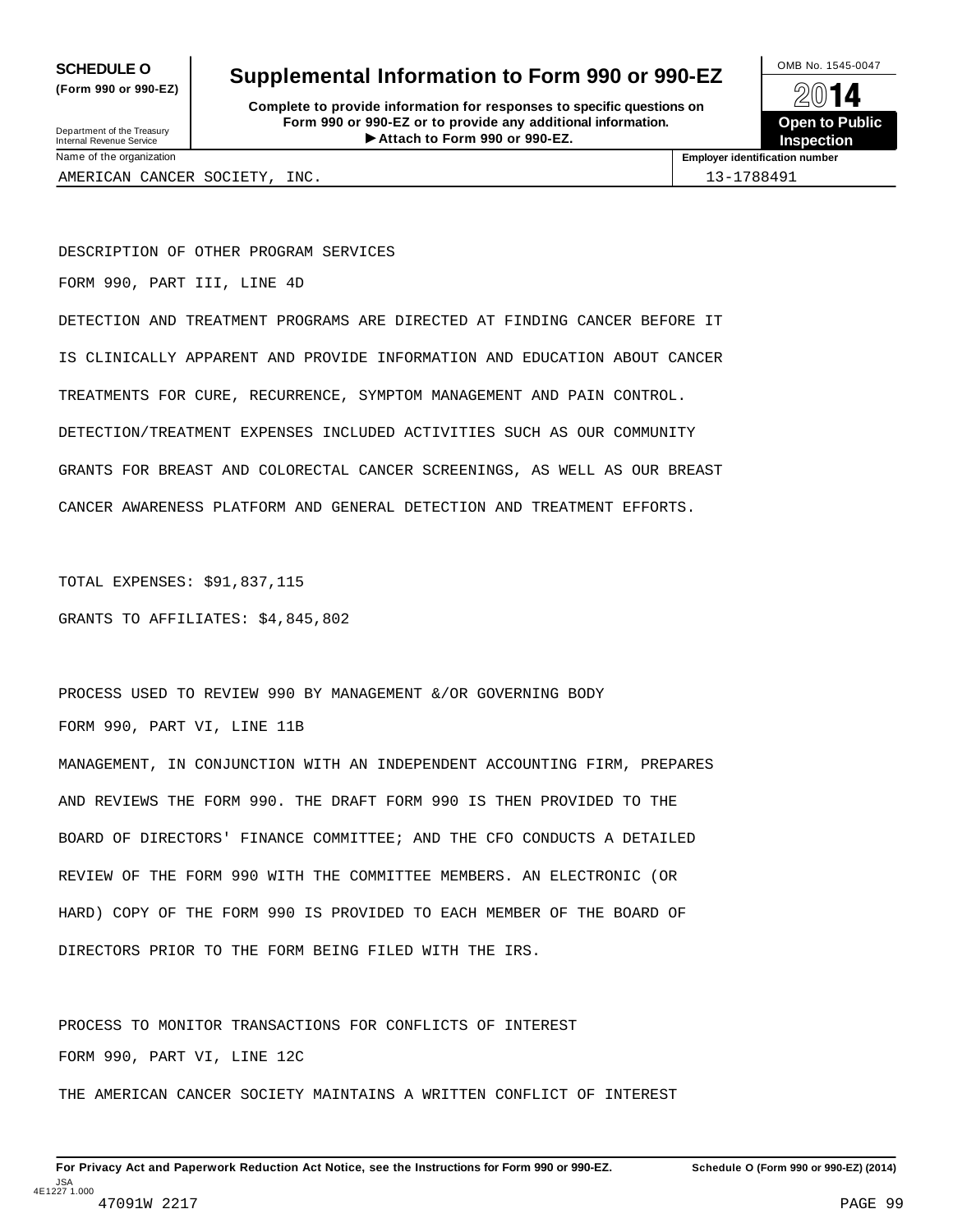| Schedule O (Form 990 or 990-EZ) 2014 |                                       |  |  |  |
|--------------------------------------|---------------------------------------|--|--|--|
| Name of the organization             | <b>Employer identification number</b> |  |  |  |
| INC.<br>SOCIETY<br>AMERICAN CANCER   | 1788491<br>$-3$ $-1$                  |  |  |  |

(COI) POLICY, WHICH IS REVIEWED BY MANAGEMENT AND THE BOARD OF DIRECTORS' AUDIT COMMITTEE AT LEAST ANNUALLY AND MODIFIED AS REQUIRED. THE BOARD OF DIRECTORS, OFFICERS, KEY EMPLOYEES, AND ALL OTHER EMPLOYEES OF THE ORGANIZATION ARE REQUIRED TO CERTIFY ANNUALLY THAT THEY HAVE READ AND UNDERSTAND THE COI POLICY AND SUBMIT A WRITTEN QUESTIONNAIRE EACH YEAR DISCLOSING ANY KNOWN CONFLICTS. THE CHAIR OF THE BOARD OF DIRECTORS' AUDIT COMMITTEE RECEIVES AND REVIEWS THE DIRECTORS' QUESTIONNAIRES. EMPLOYEES' RESPONSES TO THE QUESTIONNAIRES ARE REVIEWED BY MANAGEMENT. MANAGEMENT ALSO MONITORS ALL TRANSACTIONS DURING THE NORMAL COURSE OF BUSINESS TO IDENTIFY OTHER POTENTIAL CONFLICTS. ON A QUARTERLY BASIS, AND UPON NOTICE OF A CONFLICT DISCLOSURE, THE BOARD OF DIRECTORS' AUDIT COMMITTEE REVIEWS POTENTIAL CONFLICTS TO DETERMINE WHETHER ANY ACTUAL CONFLICTS EXIST. INDIVIDUALS WHO BELIEVE THEY ARE IN A POTENTIAL CONFLICT ARE REQUIRED TO RECUSE THEMSELVES FROM THE DELIBERATION AND DECISION-MAKING PROCESS.

#### COMPENSATION REVIEW PROCESS

FORM 990, PART VI, LINES 15A & 15B

THE AMERICAN CANCER SOCIETY USES AN INDEPENDENT COMPENSATION COMMITTEE ("THE COMMITTEE"), ADVISED BY AN INDEPENDENT COMPENSATION CONSULTANT, TO DETERMINE COMPENSATION FOR THE CHIEF EXECUTIVE OFFICER ("CEO") AND ALL DISQUALIFIED PERSONS (DEFINED BELOW), WHICH INCLUDES OTHER OFFICERS AND ALL KEY EMPLOYEES. THE COMMITTEE DISCHARGES THE DUTY OF THE BOARD OF DIRECTORS (THE "BOARD") IN FULFILLING THE BOARD'S OVERSIGHT RESPONSIBILITIES FOR DETERMINING THE ADEQUACY AND REASONABLENESS OF THE COMPENSATION AND BENEFITS PAID TO THE CEO. THIS COMMITTEE FULFILLS THE

JSA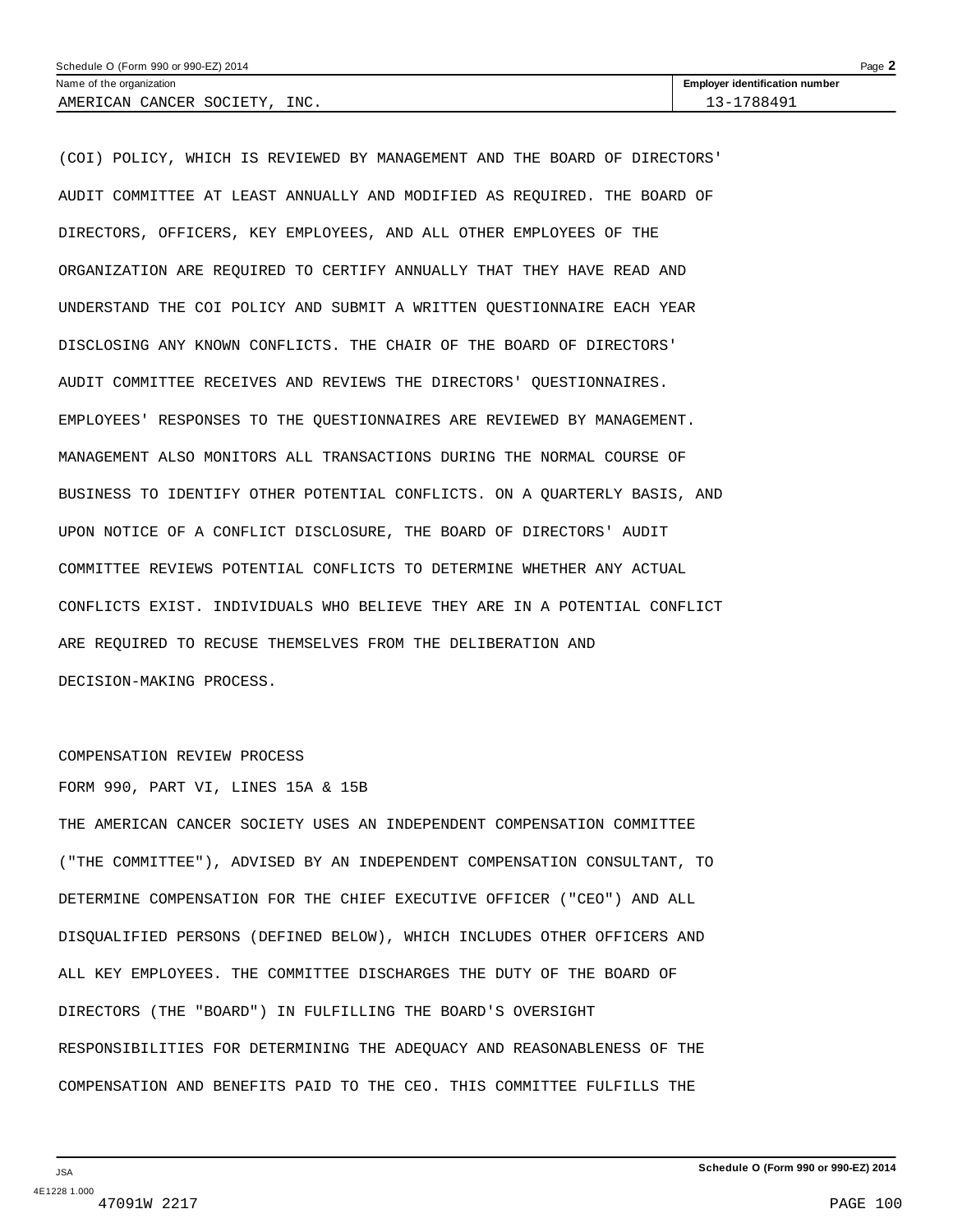| Schedule O (Form 990 or 990-EZ) 2014 |                                       |  |  |  |
|--------------------------------------|---------------------------------------|--|--|--|
| Name of the organization             | <b>Employer identification number</b> |  |  |  |
| INC.<br>. SOCIETY<br>AMERICAN CANCER | 13-1788491                            |  |  |  |

SAME RESPONSIBILITIES REGARDING OTHER EMPLOYEES OR INDIVIDUALS ASSOCIATED WITH THE AMERICAN CANCER SOCIETY WHO THE COMMITTEE DETERMINES TO BE OR TO HAVE BEEN AT ANY TIME DURING THE PRECEDING FIVE YEARS IN A POSITION TO EXERCISE SUBSTANTIAL INFLUENCE OVER THE AFFAIRS OF THE AMERICAN CANCER SOCIETY WITHIN THE MEANING OF SECTION 4958 OF THE INTERNAL REVENUE CODE AND THE REGULATIONS PROMULGATED THEREUNDER ("DISQUALIFIED PERSONS"). THE COMMITTEE OPERATES UNDER A CHARTER, WHICH PROVIDES THAT IN THE DISCHARGE OF ITS DUTIES THE COMMITTEE WILL:

(A) CONDUCT AN ANNUAL REVIEW (INCLUDING SOLICITING BOARD OF DIRECTOR INPUT) OF AND COMMENT ON THE CEO'S PERFORMANCE AGAINST DEFINED GOALS;

(B) REVIEW ANNUALLY THE CEO'S COMPENSATION AND BENEFITS IN RELATION TO THE MARKETPLACE AND RELEVANT INDEPENDENT DATA;

(C) REVISE IF NECESSARY THE CEO'S PERFORMANCE GOALS;

(D) DECIDE ON ANY CHANGES IN THE CEO'S COMPENSATION AND/OR BENEFITS (INCLUDING RETIREMENT BENEFITS OR ISSUES RELATING TO RETIREMENT) OR IN HIS OR HER EMPLOYMENT AGREEMENT;

(E) ESTABLISH THE CEO'S ANNUAL INCENTIVE PLAN GOALS, DETERMINE THE MEASURES OF PERFORMANCE FOR EACH GOAL, AND DETERMINE WHAT INCENTIVE PLAN AWARD, IF ANY, IS PAYABLE EACH YEAR;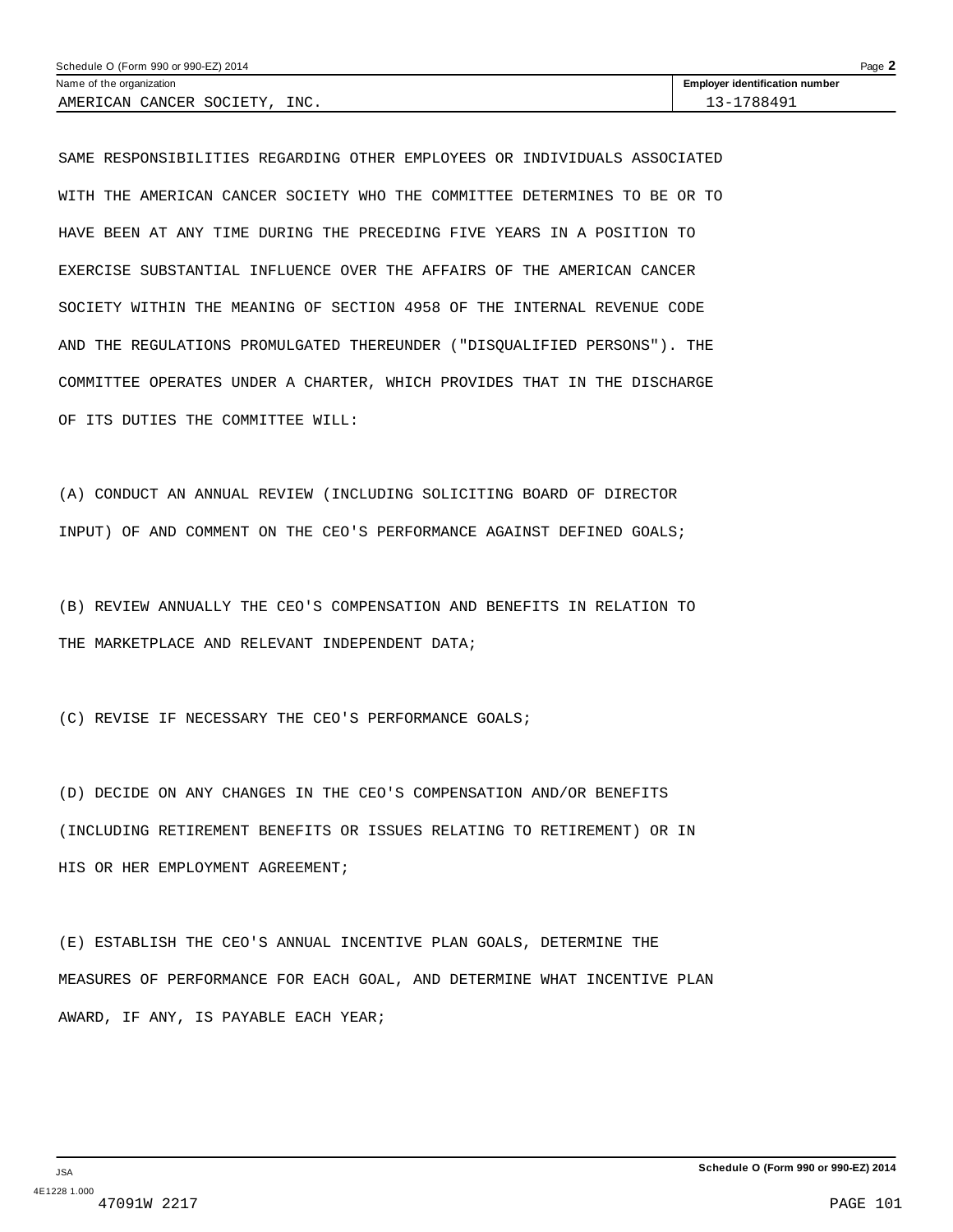| Page $\blacktriangle$<br>Schedule O (Form 990 or 990-EZ) 2014 |                                       |  |  |  |  |
|---------------------------------------------------------------|---------------------------------------|--|--|--|--|
| Name of the organization                                      | <b>Employer identification number</b> |  |  |  |  |
| INC.<br>AMERICAN CANCER SOCIETY                               | 13-1788491                            |  |  |  |  |

(F) IDENTIFY THE FILING ORGANIZATION'S OTHER DISQUALIFIED PERSONS AND ANNUALLY REPORT ON THE IDENTITY OF THOSE PERSONS TO THE BOARD;

(G) REVIEW, COMMENT ON, AND APPROVE OR SEEK CLARIFICATION ON THE RECOMMENDATIONS OF THE CEO ON THE TERMS OF EMPLOYMENT AND RANGE OF COMPENSATION, WHICH INCLUDES SALARY RANGE AND BENEFITS, OF ALL DISQUALIFIED PERSONS (IN ADDITION TO THE CEO) AFTER DETERMINING THAT SUCH TERMS ARE REASONABLE;

(H) REVIEW, COMMENT ON, APPROVE OR SEEK CLARIFICATION ON THE SEVERANCE AND/OR RETENTION ARRANGEMENTS FOR ANY DISQUALIFIED PERSON;

(I) APPROVE PARTICIPATION IN AND PAYOUT POTENTIAL FOR ANY DISQUALIFIED EXECUTIVES INCENTIVE PLAN;

(J) CONSIDER ALL BENEFITS PROVIDED BY THE AMERICAN CANCER SOCIETY TO THE CEO AND OTHER DISQUALIFIED PERSONS WHEN DETERMINING THE REASONABLENESS OF THE COMPENSATION AND BENEFITS;

(K) DETERMINE WHETHER THE AMERICAN CANCER SOCIETY'S COMPENSATION AND BENEFIT PLANS ARE APPROPRIATE RELATIVE TO THE MARKETPLACE FOR THE SKILLS EMPLOYED, BASED ADDITIONALLY ON RELEVANT INDEPENDENT DATA, AND IF NOT, MAKE APPROPRIATE RECOMMENDATIONS TO THE BOARD;

(L) REPORT ITS ACTIVITIES AND DECISIONS TO THE BOARD AT LEAST ANNUALLY.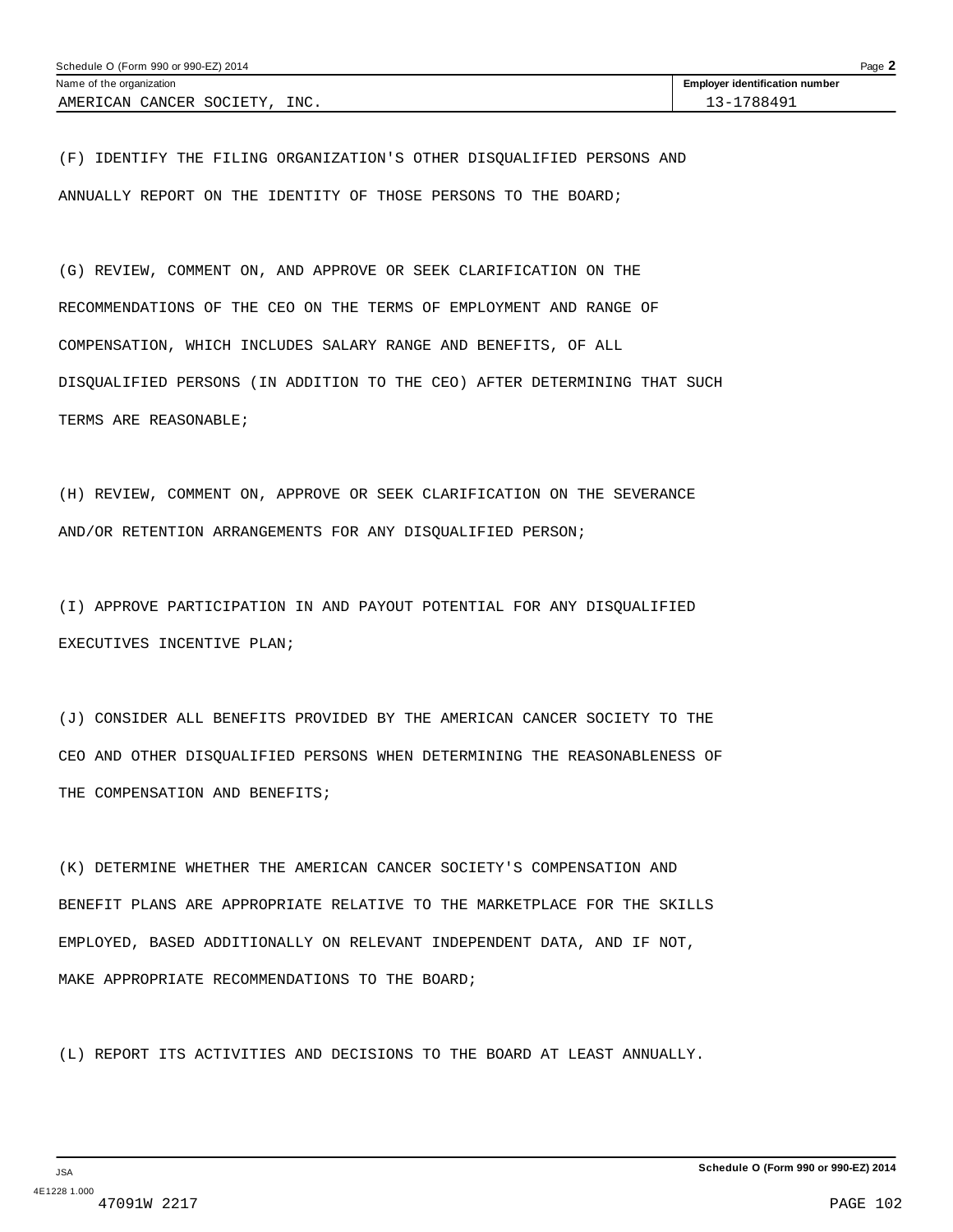AVAILABILITY OF FORM 990 TO GENERAL PUBLIC FORM 990, PART VI, LINE 18 THE FILING ORGANIZATION'S FORM 990 AND 990-T (WHICH CAN BE FOUND IN THE FINANCIAL INFORMATION SECTION) ARE MADE AVAILABLE TO THE GENERAL PUBLIC

BY POSTING TO ITS WEB SITE AT WWW.CANCER.ORG.

AVAIL OF GOV DOCS, CONFLICT OF INTEREST POLICY & FIN STMTS TO GEN PUBLIC FORM 990, PART VI, LINE 19

THE AMERICAN CANCER SOCIETY TAKES ITS MISSION TO SAVE LIVES SERIOUSLY AND THEREFORE WORKS TO ENSURE THAT THE RESOURCES ENTRUSTED TO IT BY THE PUBLIC ARE USED TO FULFILL OUR MISSION AND OTHERWISE PROTECTED. THE AMERICAN CANCER SOCIETY'S ORGANIZATIONAL GOVERNANCE STRUCTURE AND SYSTEM DEPLOY THE PROPER CHECKS AND BALANCES, INCORPORATE THE INPUT OF APPROPRIATE EXPERTS ON DECISION MAKING, AND ASSERT DISCIPLINE OF STRATEGIC OVERSIGHT OVER BOTH THE OPERATIONS AND THE CONDUCT OF EMPLOYEES. THE FILING ORGANIZATION'S GOVERNING DOCUMENTS, CONFLICT OF INTEREST POLICY (WHICH CAN BE FOUND IN THE GOVERNANCE PRACTICES SECTION), AND CONSOLIDATED AUDITED FINANCIAL STATEMENTS (WHICH CAN BE FOUND IN THE FINANCIAL INFORMATION SECTION) ARE MADE AVAILABLE TO THE GENERAL PUBLIC BY POSTING TO ITS WEBSITE AT WWW.CANCER.ORG.

GRANTS TO AFFILIATES FORM 990, PART IX, LINE 24

GRANTS TO AFFILIATES ARE NOT ENTIRELY ALLOCABLE TO PROGRAM SERVICES. LISTED BELOW ARE RECIPIENTS OF GRANTS TO AFFILIATES THAT RECEIVED \$5,000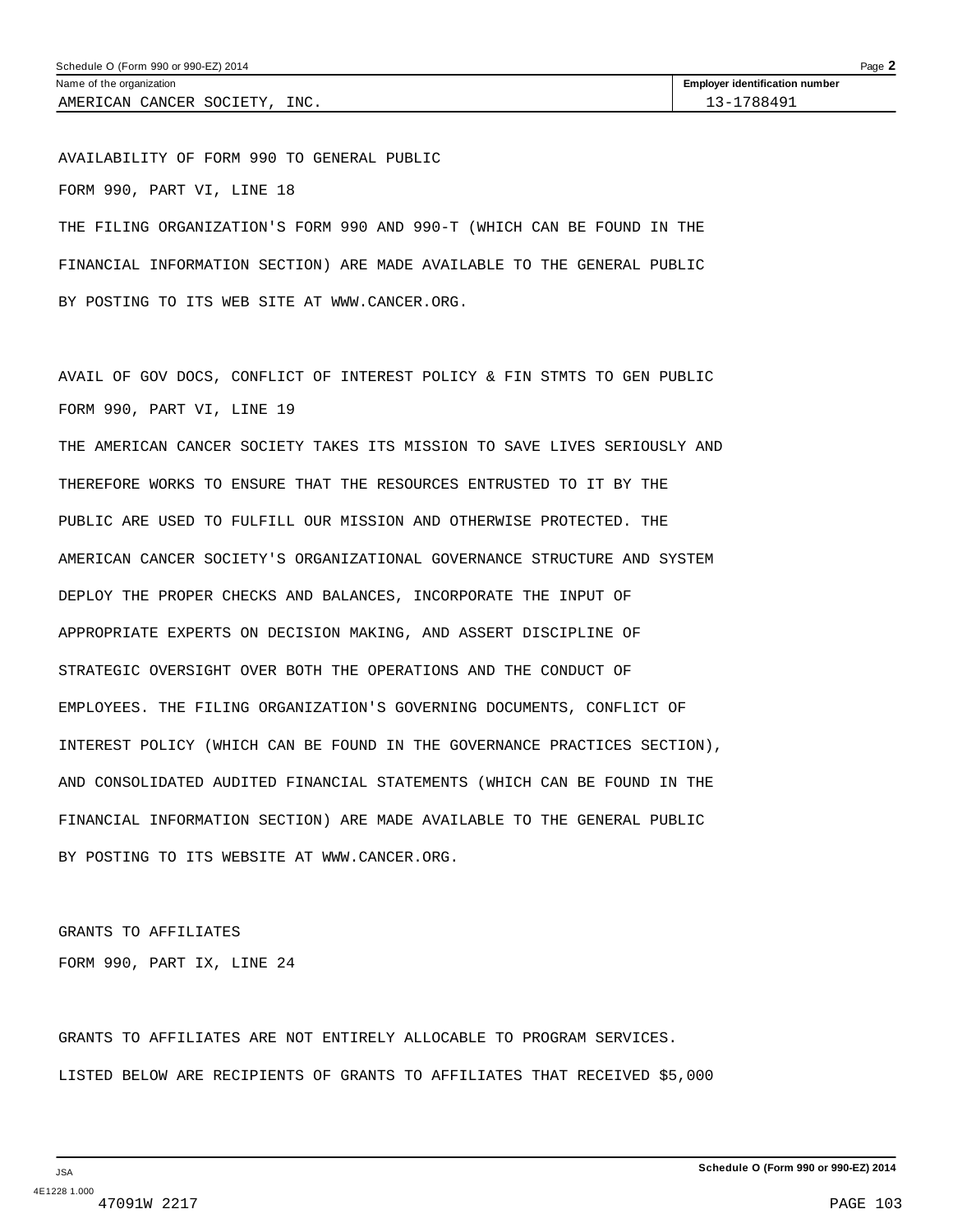OR MORE.

ORGANIZATION: AMERICAN CANCER SOCIETY CANCER ACTION NETWORK, INC.

EIN: 52-2340031

IRC SECTION:  $501(C)(4)$ 

AMOUNT OF GRANT: \$31,724,327

PURPOSE: SUPPORT OVERALL MISSION OF THE AMERICAN CANCER SOCIETY

ORGANIZATION: ACS CAPTIAL, INC.

EIN: 46-5429467

IRC SECTION: 501(C)(3)

AMOUNT OF GRANT: \$6,665,500

PURPOSE: SUPPORT OVERALL MISSION OF THE AMERICAN CANCER SOCIETY

ORGANIZATION: ACS DEVELOPMENT COMPANY I, INC.

EIN: 46-5439010

IRC SECTION:  $501(C)(3)$ 

AMOUNT OF GRANT: \$7,703,194

PURPOSE: SUPPORT OVERALL MISSION OF THE AMERICAN CANCER SOCIETY

ORGANIZATION: AMERICAN CANCER SOCIETY INC, PUERTO RICO, INC

EIN: 66-0321594

IRC SECTION: 501(C)(3)

AMOUNT OF GRANT: \$61,500

PURPOSE: SUPPORT OVERALL MISSION OF THE AMERICAN CANCER SOCIETY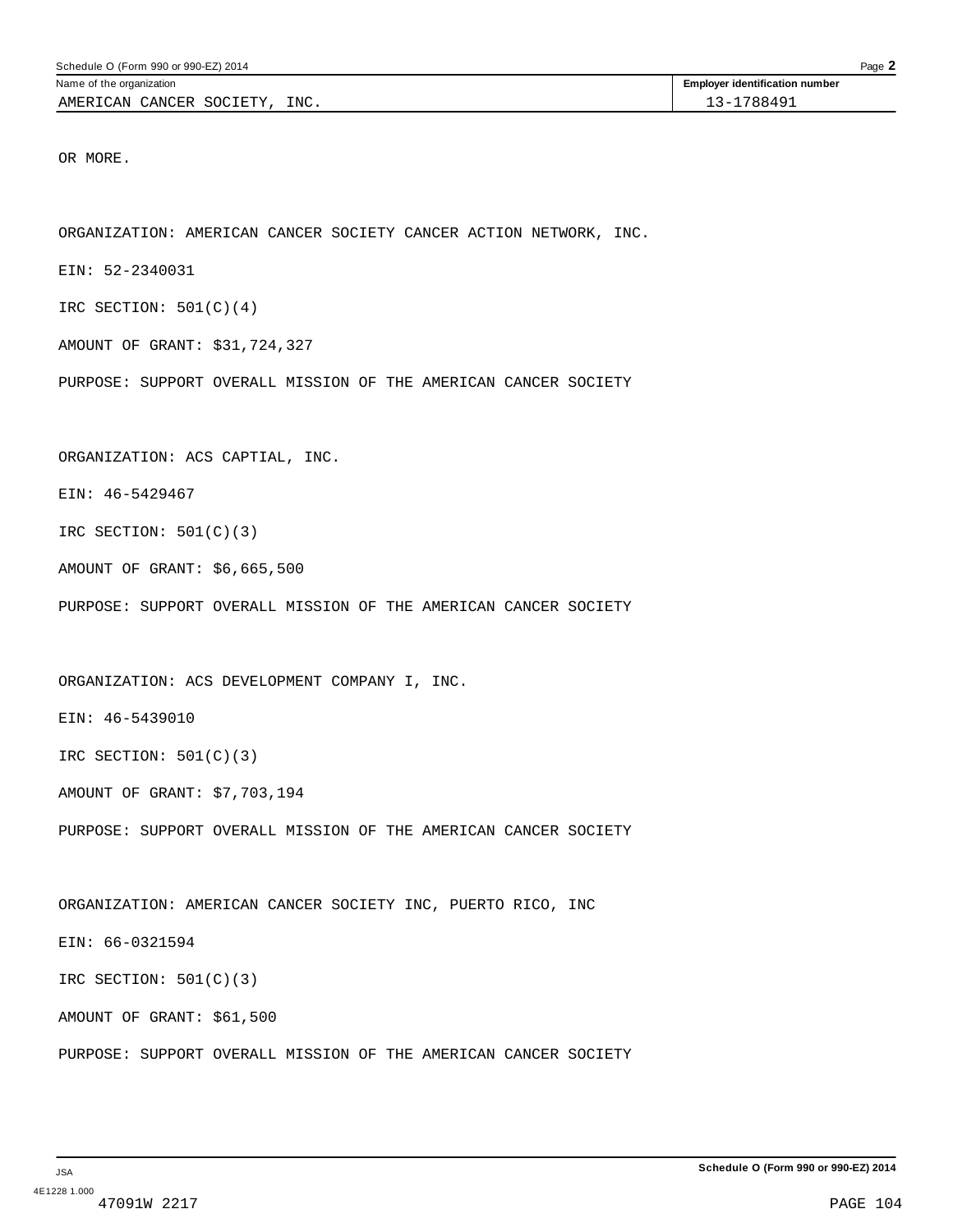Name of the organization **intervalse of the organization intervalse of the organization intervalse of the organization intervalse of the organization intervalse of the organization intervalse of the organization** AMERICAN CANCER SOCIETY, INC. 13-1788491

OTHER CHANGES IN NET ASSETS FORM 990, PART XI, LINE 9 CHANGE IN VALUE OF SPLIT INTEREST AGREEMENTS - \$10,414,268

NET CHANGE IN RETIREMENT PLAN LIABILITY - (\$137,954,468)

TOTAL - (\$127,540,200)

Schedule O (Form 990 or 990-EZ) 2014

FORM 990, PART VI, LINE 17 - STATES

AL,AK,AZ,AR,CA,CT,

FL,GA,HI,IL,IN,KS,KY,ME,MD,MA,MI,

MN,MS,NH,NJ,NM,NY,NC,ND,OH,OK,OR,PA,

RI,SC,TN,UT,VA,WA,WI,

990, PART VII- COMPENSATION OF THE FIVE HIGHEST PAID IND. CONTRACTORS NAME AND ADDRESS DESCRIPTION OF SERVICES COMPENSATION MERKLE INC. 252. PO BOX 64897 BALTIMORE, MD 21264-4897 CONNEXTIONS, INC. DVLPMNT CONSULTING 2,213,656. PO BOX 403706 ATLANTA, GA 30384-3706 PENTON MEDIA, INC.  $MKTING CONSULTING$  2,142,872. 24652 NETWORK PLACE CHICAGO, IL 60673-1246 ADP, INC. ADP, INC. ADP, INC. ONE ADP DRIVE MS 100 AUGUSTA, GA 30909 FISHER BIOSERVICES, INC. THE RESOLUTION OF THE RESOLUTION OF SERVICES THE RESOLUTION OF  $\sim$  1,260,551. PO BOX 418395 BOSTON, MA 02241-8395

ATTACHMENT 1

ATTACHMENT 2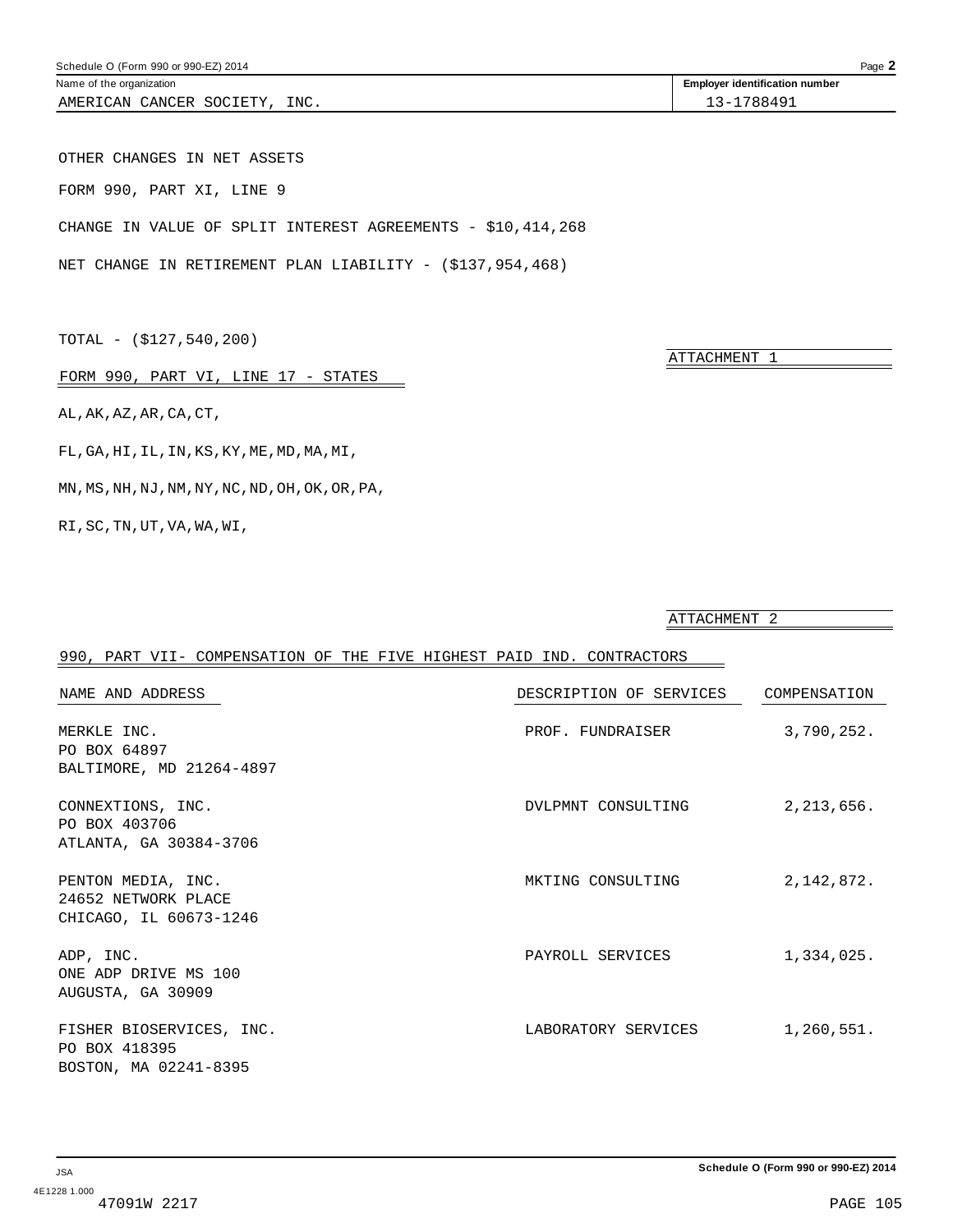# **OMB No. 1545-0047**<br>
(Form 990) **Related Organizations and Unrelated Partnerships
(Form 990) <b>South A**

**Example 18 AVELATION** Complete if the organization answered "Yes" on Form 990, Part IV, line 33, 34, 35b, 36, or 37. I **Department of the Treasury**<br>Department of the Treasury<br>Department of the Treasury

Department of the Treasury<br>
Information about Schedule R (Form 990) and its instructions is at www.irs.gov/form990.<br>
Name of the organization **about Schedule R** (Form 990) and its instructions is at www.irs.gov/form990.

AMERICAN CANCER SOCIETY, INC. 13-1788491

### **Part I Identification of Disregarded Entities** Complete if the organization answered "Yes" on Form 990, Part IV, line 33.

| (a)<br>Name, address, and EIN (if applicable) of disregarded entity | (b)<br>Primary activity | (c)<br>Legal domicile (state<br>or foreign country) | (d)<br>Total income | (e)<br>End-of-year assets | (f)<br>Direct controlling<br>entity |
|---------------------------------------------------------------------|-------------------------|-----------------------------------------------------|---------------------|---------------------------|-------------------------------------|
| (1)                                                                 |                         |                                                     |                     |                           |                                     |
| (2)                                                                 |                         |                                                     |                     |                           |                                     |
| (3)                                                                 |                         |                                                     |                     |                           |                                     |
| (4)                                                                 |                         |                                                     |                     |                           |                                     |
| (5)                                                                 |                         |                                                     |                     |                           |                                     |
| (6)                                                                 |                         |                                                     |                     |                           |                                     |

#### **Identification of Related Tax-Exempt Organizations** Complete if the organization answered "Yes" on Form 990, Part IV, line 34 because it had **Part II Identification of Related Tax-Exempt Organizations** Complete i<br>one or more related tax-exempt organizations during the tax year.

| (a)<br>Name, address, and EIN of related organization | (b)<br>Primary activity | (c)<br>Legal domicile (state<br>or foreign country) | (d)<br>Exempt Code section | (e)<br>Public charity status<br>(if section $501(c)(3)$ ) | (f)<br>Direct controlling<br>entity | (g)<br>Section 512(b)(13)<br>controlled<br>entity? |            |           |
|-------------------------------------------------------|-------------------------|-----------------------------------------------------|----------------------------|-----------------------------------------------------------|-------------------------------------|----------------------------------------------------|------------|-----------|
|                                                       |                         |                                                     |                            |                                                           |                                     |                                                    | <b>Yes</b> | <b>No</b> |
| (1) ACS CANCER ACTION NETWORK, INC.                   | 52-2340031              |                                                     |                            |                                                           |                                     |                                                    |            |           |
| 555 11TH ST NW                                        | WASHINGTON, DC 20004    | ELIM. CANCER                                        | DC.                        | 501(C)(4)                                                 | N/A                                 | ACS, INC.                                          | Χ          |           |
| (2) ACS DEVELOPMENT COMPANY I, INC.                   | 46-5439010              |                                                     |                            |                                                           |                                     |                                                    |            |           |
| 250 WILLIAMS ST, NW STE 600                           | ATLANTA, GA 30303       | SUPPORT ACS                                         | GA                         | 501(C)(3)                                                 | 11A                                 | ACS, INC.                                          | X          |           |
| (3) ACS PRODUCTS INC.                                 | 02-0651055              |                                                     |                            |                                                           |                                     |                                                    |            |           |
| 250 WILLIAMS ST, NW, STE 400                          | ATLANTA, GA 30303       | SUPPORT ACS                                         | GА                         | 501(C)(3)                                                 | 11A                                 | ACS, INC.                                          | Χ          |           |
| $(4)$ ACS CAPITAL, INC.                               | 46-5429467              |                                                     |                            |                                                           |                                     |                                                    |            |           |
| 250 WILLIAMS ST, NW. STE 600                          | ATLANTA, GA 30303       | SUPPORT ACS                                         | GA                         | 501(C)(3)                                                 | 11A                                 | ACS CAN                                            |            | X         |
| (5) AMERICAN CANCER SOCIETY, INC PUERTO RICO          | 66-0321594              |                                                     |                            |                                                           |                                     |                                                    |            |           |
| 566 CABO ALVERIO STREET                               | HATO REY, PR 00918      | ELIM. CANCER                                        | <b>PR</b>                  | 501(C)(3)                                                 | 7                                   | ACS, INC.                                          | X          |           |
| (6) THE JOSEPH AND JEANETTE M. SILBER FDTN            | 34-1363915              |                                                     |                            |                                                           |                                     |                                                    |            |           |
| 4900 TIEDEMAN RD. OH-01-49-015                        | BROOKLAND, OH 44144     | SUPPORT ACS                                         | OН                         | 501(C)(3)                                                 | 11D                                 | N/A                                                |            | Χ         |
| (7)                                                   |                         |                                                     |                            |                                                           |                                     |                                                    |            |           |
|                                                       |                         |                                                     |                            |                                                           |                                     |                                                    |            |           |

**For Paperwork Reduction Act Notice, see the Instructions for Form 990. Schedule R (Form 990) 2014**

JSA 4E1307 1.000



**Employer identification number**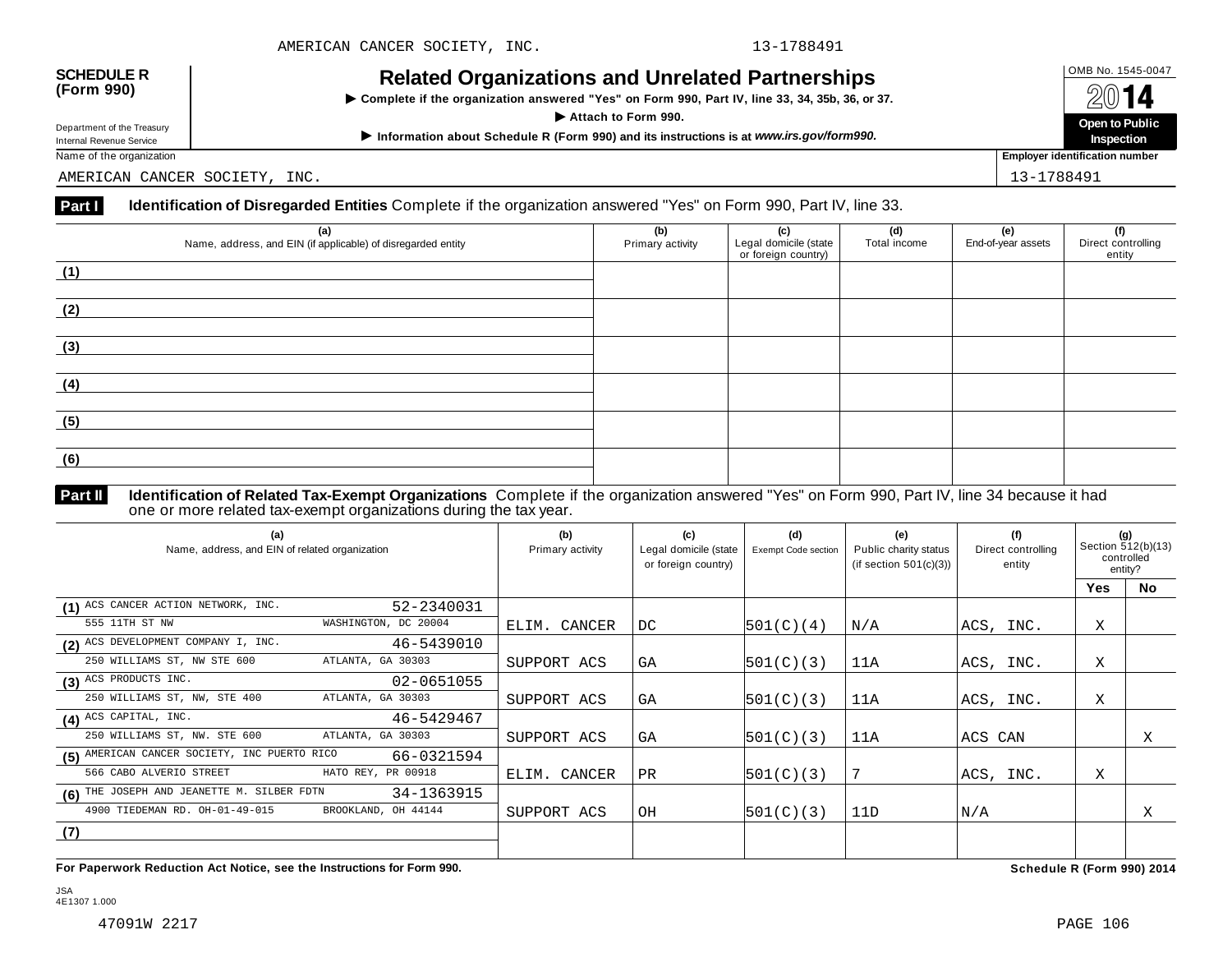**Identification of Related Organizations Taxable as a Partnership** Complete if the organization answered "Yes" on Form 990, Part IV, line 34 **because it had one or more related organizations Taxable as a Partnership** Complete it the organization of Related organizations treated as a partnership during the tax year.

| (a)<br>Name, address, and EIN of<br>related organization | (b)<br>Primary activity | (c)<br>Legal<br>domicile<br>(state or<br>foreign<br>country) | (d)<br>Direct controlling<br>entity | (e)<br>Predominant<br>From (related,<br>income (related,<br>excluded from<br>tax under<br>sections 512-514) | (f)<br>Share of total<br>income | (h)<br>(g)<br>(i)<br>Share of end-of-<br>Disproportionate<br>year assets<br>allocations? |        | Code V-UBI<br>amount in box 20<br>of Schedule K-1<br>(Form 1065) | (j)<br>General or<br>managing<br>partner? |        | (k)<br>Percentage<br>ownership |  |
|----------------------------------------------------------|-------------------------|--------------------------------------------------------------|-------------------------------------|-------------------------------------------------------------------------------------------------------------|---------------------------------|------------------------------------------------------------------------------------------|--------|------------------------------------------------------------------|-------------------------------------------|--------|--------------------------------|--|
|                                                          |                         |                                                              |                                     |                                                                                                             |                                 |                                                                                          | Yes No |                                                                  |                                           | Yes No |                                |  |
| (1)                                                      |                         |                                                              |                                     |                                                                                                             |                                 |                                                                                          |        |                                                                  |                                           |        |                                |  |
| (2)                                                      |                         |                                                              |                                     |                                                                                                             |                                 |                                                                                          |        |                                                                  |                                           |        |                                |  |
| (3)                                                      |                         |                                                              |                                     |                                                                                                             |                                 |                                                                                          |        |                                                                  |                                           |        |                                |  |
| (4)                                                      |                         |                                                              |                                     |                                                                                                             |                                 |                                                                                          |        |                                                                  |                                           |        |                                |  |
| (5)                                                      |                         |                                                              |                                     |                                                                                                             |                                 |                                                                                          |        |                                                                  |                                           |        |                                |  |
| (6)                                                      |                         |                                                              |                                     |                                                                                                             |                                 |                                                                                          |        |                                                                  |                                           |        |                                |  |
| (7)                                                      |                         |                                                              |                                     |                                                                                                             |                                 |                                                                                          |        |                                                                  |                                           |        |                                |  |

# **Part IV** Identification of Related Organizations Taxable as a Corporation or Trust Complete if the organization answered "Yes" on Form 990, Part IV,<br>line 34 because it had one or more related organizations treated as a co

| (a)<br>Name, address, and EIN of related organization | (b)<br>Primary activity | (c)<br>Legal domicile<br>(state or foreign<br>country) | (d)<br>Direct controlling<br>entity | (e)<br>Type of entity<br>(C corp, S corp, or<br>trust) | (f)<br>Share of total<br>income | (g)<br>Share of<br>end-of-year assets   ownership | $\begin{vmatrix} \mathbf{h} \end{vmatrix}$ (i)<br>Percentage Section | $\begin{array}{c}\n 512(b)(13)\n  \  \  \text{controlled} \\   \  \  \text{entity?} \n\end{array}$ |
|-------------------------------------------------------|-------------------------|--------------------------------------------------------|-------------------------------------|--------------------------------------------------------|---------------------------------|---------------------------------------------------|----------------------------------------------------------------------|----------------------------------------------------------------------------------------------------|
|                                                       |                         |                                                        |                                     |                                                        |                                 |                                                   |                                                                      | Yes No                                                                                             |
| (1)                                                   |                         |                                                        |                                     |                                                        |                                 |                                                   |                                                                      |                                                                                                    |
| (2)                                                   |                         |                                                        |                                     |                                                        |                                 |                                                   |                                                                      |                                                                                                    |
| (3)                                                   |                         |                                                        |                                     |                                                        |                                 |                                                   |                                                                      |                                                                                                    |
| (4)                                                   |                         |                                                        |                                     |                                                        |                                 |                                                   |                                                                      |                                                                                                    |
| (5)                                                   |                         |                                                        |                                     |                                                        |                                 |                                                   |                                                                      |                                                                                                    |
| (6)                                                   |                         |                                                        |                                     |                                                        |                                 |                                                   |                                                                      |                                                                                                    |
| (7)                                                   |                         |                                                        |                                     |                                                        |                                 |                                                   |                                                                      |                                                                                                    |

JSA **Schedule R (Form 990) 2014**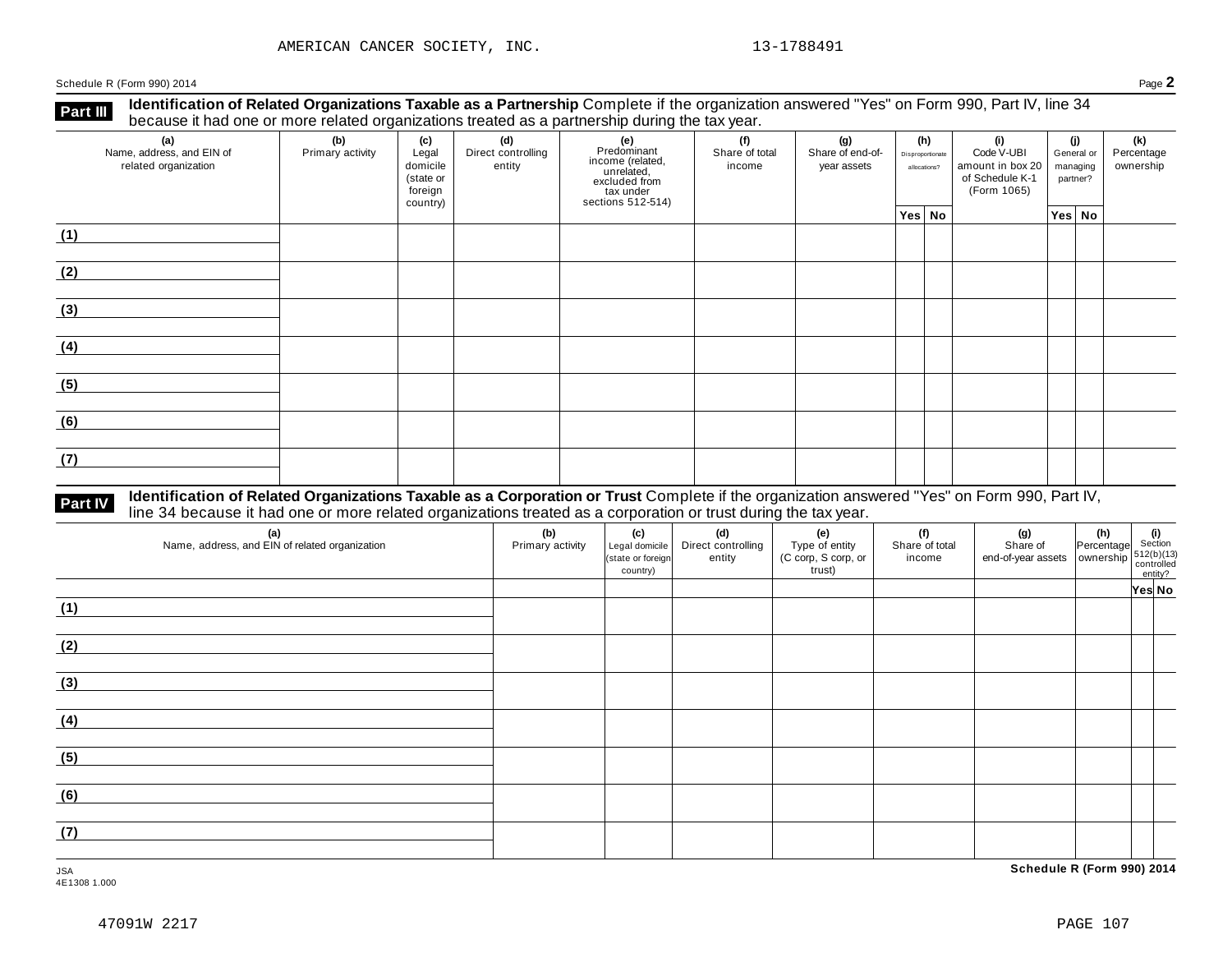AMERICAN CANCER SOCIETY, INC. 13-1788491

Schedule R (Form 990) 2014 **Page**  $3$ 

| Part V       | Transactions With Related Organizations Complete if the organization answered "Yes" on Form 990, Part IV, line 34, 35b, or 36.                                                                                                   |                    |                        |                            |                |                                                    |                         |  |  |  |
|--------------|----------------------------------------------------------------------------------------------------------------------------------------------------------------------------------------------------------------------------------|--------------------|------------------------|----------------------------|----------------|----------------------------------------------------|-------------------------|--|--|--|
|              | Note. Complete line 1 if any entity is listed in Parts II, III, or IV of this schedule.                                                                                                                                          |                    |                        |                            |                | Yes No                                             |                         |  |  |  |
|              | During the tax year, did the organization engage in any of the following transactions with one or more related organizations listed in Parts II-IV?                                                                              |                    |                        |                            |                |                                                    |                         |  |  |  |
|              |                                                                                                                                                                                                                                  |                    |                        |                            | 1a             |                                                    | X                       |  |  |  |
| b            |                                                                                                                                                                                                                                  |                    |                        |                            | 1 <sub>b</sub> | $\,$ X                                             |                         |  |  |  |
|              |                                                                                                                                                                                                                                  |                    |                        |                            | 1 <sub>c</sub> | $\overline{\mathbf{x}}$                            |                         |  |  |  |
| d            |                                                                                                                                                                                                                                  |                    |                        |                            | 1 <sub>d</sub> | $\rm X$                                            |                         |  |  |  |
|              |                                                                                                                                                                                                                                  |                    |                        |                            | 1e             |                                                    | X                       |  |  |  |
|              |                                                                                                                                                                                                                                  |                    |                        |                            |                |                                                    |                         |  |  |  |
|              |                                                                                                                                                                                                                                  |                    |                        |                            | 1f             |                                                    | Χ                       |  |  |  |
| q            |                                                                                                                                                                                                                                  |                    |                        |                            | 1 <sub>q</sub> |                                                    | $\rm X$<br>$\mathbf X$  |  |  |  |
| h.           | Purchase of assets from related organization(s)<br>interaction by content to content the content of assets from the content or contract of the content of the content of the content of the content of the content of the conten |                    |                        |                            |                |                                                    |                         |  |  |  |
|              |                                                                                                                                                                                                                                  |                    |                        |                            | 1i             |                                                    | $\rm X$                 |  |  |  |
|              |                                                                                                                                                                                                                                  |                    |                        |                            | 1j             |                                                    | $\rm X$                 |  |  |  |
|              |                                                                                                                                                                                                                                  |                    |                        |                            |                | $\boldsymbol{\mathrm{X}}$                          |                         |  |  |  |
|              | 1k                                                                                                                                                                                                                               |                    |                        |                            |                |                                                    |                         |  |  |  |
|              |                                                                                                                                                                                                                                  |                    |                        |                            | 11             | $\overline{\mathbf{x}}$<br>$\overline{\mathbf{x}}$ |                         |  |  |  |
|              | 1 <sub>m</sub>                                                                                                                                                                                                                   |                    |                        |                            |                |                                                    |                         |  |  |  |
|              |                                                                                                                                                                                                                                  |                    |                        |                            | 1n             | $\overline{X}$                                     |                         |  |  |  |
|              |                                                                                                                                                                                                                                  |                    |                        |                            | 1 <sub>o</sub> | $\mathbf{X}$                                       |                         |  |  |  |
|              |                                                                                                                                                                                                                                  |                    |                        |                            |                |                                                    |                         |  |  |  |
| p            |                                                                                                                                                                                                                                  |                    |                        |                            | 1 <sub>p</sub> | X                                                  |                         |  |  |  |
|              |                                                                                                                                                                                                                                  |                    |                        |                            | 1 <sub>q</sub> | $\overline{\mathbf{x}}$                            |                         |  |  |  |
|              |                                                                                                                                                                                                                                  |                    |                        |                            |                |                                                    |                         |  |  |  |
| r            |                                                                                                                                                                                                                                  |                    |                        |                            | 1r             |                                                    | X                       |  |  |  |
| s.           |                                                                                                                                                                                                                                  |                    |                        |                            | 1s             |                                                    | $\overline{\mathbf{x}}$ |  |  |  |
| $\mathbf{2}$ | If the answer to any of the above is "Yes," see the instructions for information on who must complete this line, including covered relationships and transaction thresholds.                                                     |                    |                        |                            |                |                                                    |                         |  |  |  |
|              | (a)<br>Name of related organization                                                                                                                                                                                              | (b)<br>Transaction | (c)<br>Amount involved | Method of determining      | (d)            |                                                    |                         |  |  |  |
|              |                                                                                                                                                                                                                                  | type (a-s)         |                        | amount involved            |                |                                                    |                         |  |  |  |
|              |                                                                                                                                                                                                                                  |                    |                        |                            |                |                                                    |                         |  |  |  |
| (1)          | ACS CANCER ACTION NETWORK, INC                                                                                                                                                                                                   | B                  | 31,724,327.            | <b>FMV</b>                 |                |                                                    |                         |  |  |  |
|              |                                                                                                                                                                                                                                  |                    |                        |                            |                |                                                    |                         |  |  |  |
| (2)          | ACS DEVELOPMENT COMPANY I, INC.                                                                                                                                                                                                  | $\mathbf B$        | 7,703,194.             | <b>FMV</b>                 |                |                                                    |                         |  |  |  |
| (3)          | AMERICAN CANCER SOCIETY, INC PUERTO RICO                                                                                                                                                                                         | B                  | 61,500.                | <b>FMV</b>                 |                |                                                    |                         |  |  |  |
|              |                                                                                                                                                                                                                                  |                    |                        |                            |                |                                                    |                         |  |  |  |
| (4)          | THE JOSEPH AND JEANETTE SILBER FOUNDATION                                                                                                                                                                                        | C                  | 202,970.               | <b>FMV</b>                 |                |                                                    |                         |  |  |  |
|              |                                                                                                                                                                                                                                  |                    |                        |                            |                |                                                    |                         |  |  |  |
| (5)          | ACS CANCER ACTION NETWORK, INC.                                                                                                                                                                                                  | Q                  | 119,905.               | <b>FMV</b>                 |                |                                                    |                         |  |  |  |
|              |                                                                                                                                                                                                                                  |                    |                        |                            |                |                                                    |                         |  |  |  |
| (6)          | ACS CANCER ACTION NETWORK, INC.                                                                                                                                                                                                  | C                  | 35,066.                | <b>FMV</b>                 |                |                                                    |                         |  |  |  |
| JSA          |                                                                                                                                                                                                                                  |                    |                        | Schedule R (Form 990) 2014 |                |                                                    |                         |  |  |  |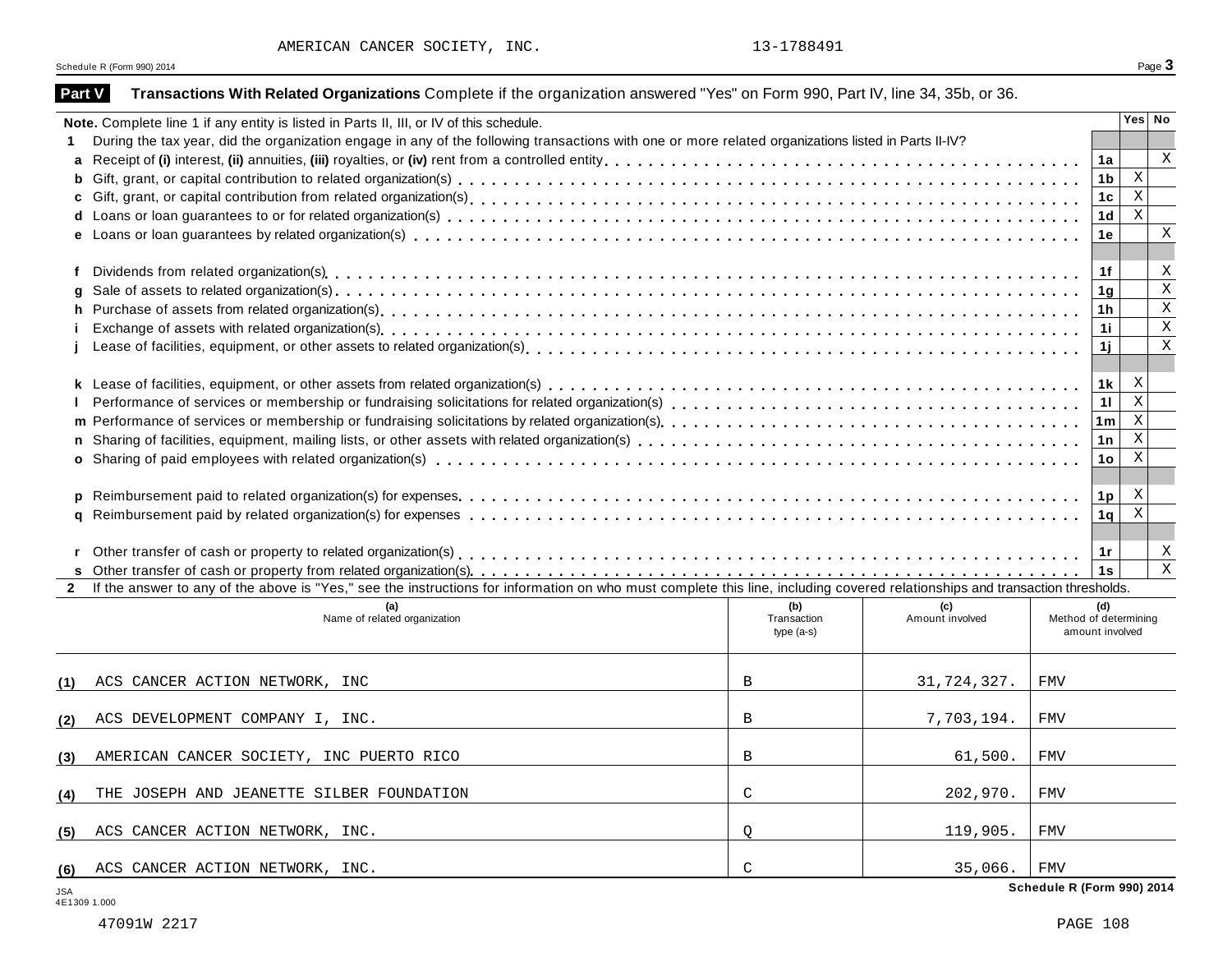### **Part VI Unrelated Organizations Taxable as a Partnership** Complete if the organization answered "Yes" on Form 990, Part IV, line 37.

Provide the following information for each entity taxed as a partnership through which the organization conducted more than five percent of its activities (measured by total assets or gross revenue) that was not a related organization. See instructions regarding exclusion for certain investment partnerships.

|      | (a)<br>Name, address, and EIN of entity | (b)<br>Primary activity | (c)<br>Legal domicile<br>(state or foreign<br>country) | (d)<br>Predominant<br>income (related,<br>unrelated, excluded<br>from tax under | Are all partners<br>section<br>501(c)(3)<br>organizations? | (e) | (f)<br>Share of<br>total income | (g)<br>Share of<br>end-of-year<br>assets |        | (h)<br>Disproportionate<br>allocations? | (i)<br>Code V - UBI<br>amount in box 20<br>of Schedule K-1<br>(Form 1065) |     | (j)<br>General or<br>managing<br>partner? | $(k)$ Percentage<br>ownership |
|------|-----------------------------------------|-------------------------|--------------------------------------------------------|---------------------------------------------------------------------------------|------------------------------------------------------------|-----|---------------------------------|------------------------------------------|--------|-----------------------------------------|---------------------------------------------------------------------------|-----|-------------------------------------------|-------------------------------|
|      |                                         |                         |                                                        | sections 512-514)                                                               | $Yes \mid No$                                              |     |                                 |                                          | Yes No |                                         |                                                                           | Yes | <b>No</b>                                 |                               |
| (1)  |                                         |                         |                                                        |                                                                                 |                                                            |     |                                 |                                          |        |                                         |                                                                           |     |                                           |                               |
| (2)  |                                         |                         |                                                        |                                                                                 |                                                            |     |                                 |                                          |        |                                         |                                                                           |     |                                           |                               |
| (3)  |                                         |                         |                                                        |                                                                                 |                                                            |     |                                 |                                          |        |                                         |                                                                           |     |                                           |                               |
| (4)  |                                         |                         |                                                        |                                                                                 |                                                            |     |                                 |                                          |        |                                         |                                                                           |     |                                           |                               |
| (5)  |                                         |                         |                                                        |                                                                                 |                                                            |     |                                 |                                          |        |                                         |                                                                           |     |                                           |                               |
| (6)  |                                         |                         |                                                        |                                                                                 |                                                            |     |                                 |                                          |        |                                         |                                                                           |     |                                           |                               |
| (7)  |                                         |                         |                                                        |                                                                                 |                                                            |     |                                 |                                          |        |                                         |                                                                           |     |                                           |                               |
| (8)  |                                         |                         |                                                        |                                                                                 |                                                            |     |                                 |                                          |        |                                         |                                                                           |     |                                           |                               |
| (9)  |                                         |                         |                                                        |                                                                                 |                                                            |     |                                 |                                          |        |                                         |                                                                           |     |                                           |                               |
| (10) |                                         |                         |                                                        |                                                                                 |                                                            |     |                                 |                                          |        |                                         |                                                                           |     |                                           |                               |
| (11) |                                         |                         |                                                        |                                                                                 |                                                            |     |                                 |                                          |        |                                         |                                                                           |     |                                           |                               |
| (12) |                                         |                         |                                                        |                                                                                 |                                                            |     |                                 |                                          |        |                                         |                                                                           |     |                                           |                               |
| (13) |                                         |                         |                                                        |                                                                                 |                                                            |     |                                 |                                          |        |                                         |                                                                           |     |                                           |                               |
| (14) |                                         |                         |                                                        |                                                                                 |                                                            |     |                                 |                                          |        |                                         |                                                                           |     |                                           |                               |
| (15) |                                         |                         |                                                        |                                                                                 |                                                            |     |                                 |                                          |        |                                         |                                                                           |     |                                           |                               |
| (16) |                                         |                         |                                                        |                                                                                 |                                                            |     |                                 |                                          |        |                                         |                                                                           |     |                                           |                               |

**Schedule R (Form 990) 2014**

JSA 4E1310 1.000